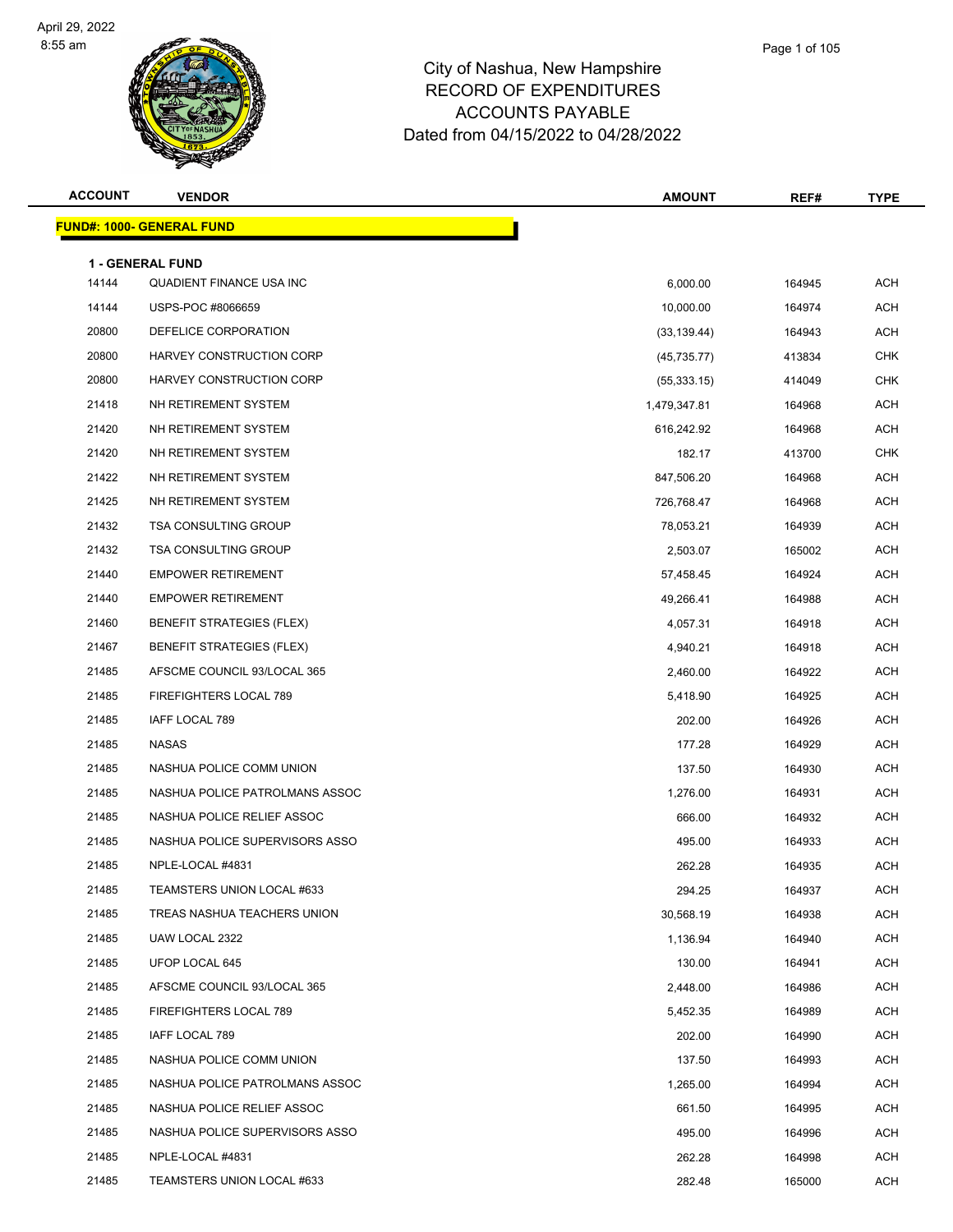

| Page 2 of 105 |  |
|---------------|--|
|               |  |

| <b>ACCOUNT</b> | <b>VENDOR</b>                                          | <b>AMOUNT</b> | REF#   | <b>TYPE</b> |
|----------------|--------------------------------------------------------|---------------|--------|-------------|
|                | <b>FUND#: 1000- GENERAL FUND</b>                       |               |        |             |
|                |                                                        |               |        |             |
| 21485          | <b>1 - GENERAL FUND</b><br>TREAS NASHUA TEACHERS UNION | 4,149.84      | 165001 | <b>ACH</b>  |
| 21485          | UAW LOCAL 2322                                         | 1,139.03      | 165003 | <b>ACH</b>  |
| 21485          | UFOP LOCAL 645                                         | 130.00        | 165004 | <b>ACH</b>  |
| 21485          | AMERICAN FEDERATION OF TEACHER                         | 125.50        | 413330 | <b>CHK</b>  |
| 21485          | AMERICAN FEDERATION OF TEACHER                         | 5.00          | 413693 | <b>CHK</b>  |
| 21490          | UNITED WAY OF GREATER NASHUA                           | 142.00        | 164942 | <b>ACH</b>  |
| 21490          | UNITED WAY OF GREATER NASHUA                           | 142.00        | 165005 | ACH         |
| 21495          | <b>WAGE ASSIGNMENT</b>                                 | 300.00        | 164927 | <b>ACH</b>  |
| 21495          | <b>WAGE ASSIGNMENT</b>                                 | 104.00        | 164928 | <b>ACH</b>  |
| 21495          | <b>WAGE ASSIGNMENT</b>                                 | 259.00        | 164936 | ACH         |
| 21495          | <b>WAGE ASSIGNMENT</b>                                 | 300.00        | 164991 | <b>ACH</b>  |
| 21495          | <b>WAGE ASSIGNMENT</b>                                 | 104.00        | 164992 | <b>ACH</b>  |
| 21495          | <b>WAGE ASSIGNMENT</b>                                 | 259.00        | 164999 | <b>ACH</b>  |
| 21495          | <b>WAGE ASSIGNMENT</b>                                 | 1,024.00      | 413331 | <b>CHK</b>  |
| 21495          | <b>WAGE ASSIGNMENT</b>                                 | 100.00        | 413332 | <b>CHK</b>  |
| 21495          | <b>WAGE ASSIGNMENT</b>                                 | 155.00        | 413333 | <b>CHK</b>  |
| 21495          | <b>WAGE ASSIGNMENT</b>                                 | 110.00        | 413334 | <b>CHK</b>  |
| 21495          | <b>WAGE ASSIGNMENT</b>                                 | 1,066.00      | 413335 | <b>CHK</b>  |
| 21495          | <b>WAGE ASSIGNMENT</b>                                 | 1,024.00      | 413694 | <b>CHK</b>  |
| 21495          | <b>WAGE ASSIGNMENT</b>                                 | 100.00        | 413695 | <b>CHK</b>  |
| 21495          | <b>WAGE ASSIGNMENT</b>                                 | 155.00        | 413696 | <b>CHK</b>  |
| 21495          | <b>WAGE ASSIGNMENT</b>                                 | 25.00         | 413697 | <b>CHK</b>  |
| 21495          | <b>WAGE ASSIGNMENT</b>                                 | 110.00        | 413698 | <b>CHK</b>  |
| 21495          | <b>WAGE ASSIGNMENT</b>                                 | 1,054.86      | 413699 | <b>CHK</b>  |
| 21538          | NASHUA TEACHERS UNION                                  | 2,307.61      | 164934 | ACH         |
| 21538          | NASHUA TEACHERS UNION                                  | 38.69         | 164997 | <b>ACH</b>  |
| 21780          | WFG LENDER SERVICES                                    | 519.42        | 413669 | <b>CHK</b>  |
| 21921          | STATE OF NH -MV                                        | 14,842.11     | 164915 | <b>ACH</b>  |
| 21921          | STATE OF NH -MV                                        | 38,705.85     | 164916 | <b>ACH</b>  |
| 21921          | STATE OF NH -MV                                        | 24,936.80     | 164920 | ACH         |
| 21921          | STATE OF NH -MV                                        | 24,661.40     | 164921 | ACH         |
| 21921          | STATE OF NH -MV                                        | 19,928.37     | 164946 | ACH         |
| 21921          | STATE OF NH -MV                                        | 18,579.44     | 164979 | ACH         |
| 21921          | STATE OF NH -MV                                        | 21,150.64     | 164983 | <b>ACH</b>  |
| 21921          | STATE OF NH -MV                                        | 23,237.97     | 164984 | ACH         |
| 21921          | STATE OF NH -MV                                        | 20,547.00     | 164985 | ACH         |
| 21921          | STATE OF NH -MV                                        | 14,591.36     | 165006 | <b>ACH</b>  |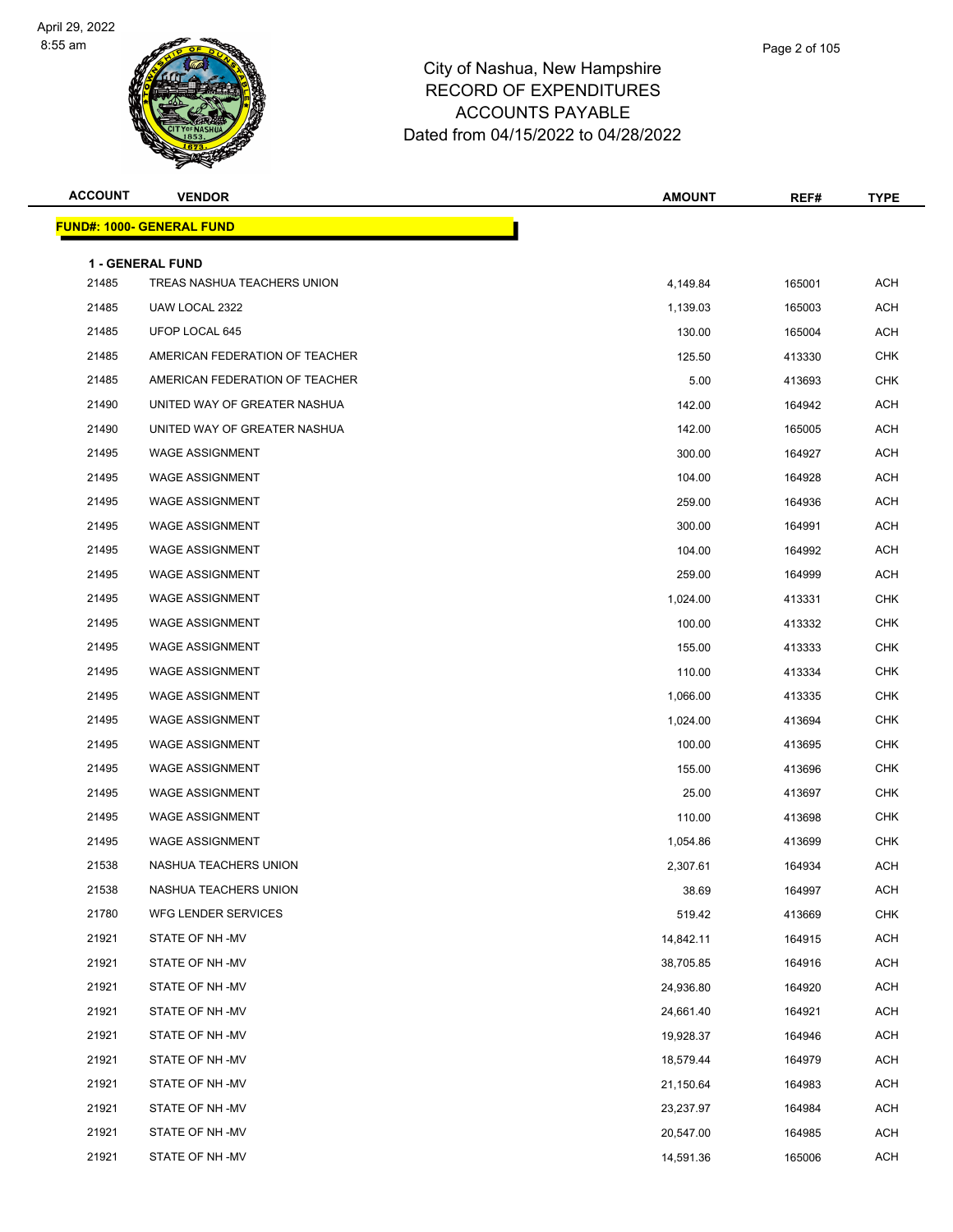

| <b>ACCOUNT</b>              | <b>VENDOR</b>                                    | <b>AMOUNT</b>  | REF#   | <b>TYPE</b> |
|-----------------------------|--------------------------------------------------|----------------|--------|-------------|
|                             | <u> FUND#: 1000- GENERAL FUND</u>                |                |        |             |
|                             | <b>TOTAL 1 - GENERAL FUND</b>                    | \$4,038,678.21 |        |             |
|                             |                                                  |                |        |             |
| <b>101 - MAYOR</b><br>55400 | <b>CECILIA ULIBARRI</b>                          | 230.70         | 413713 | <b>CHK</b>  |
| 61299                       | KATHLEEN PALMER                                  | 30.28          | 413710 | <b>CHK</b>  |
| 61830                       | UNION LEADER CORPORATION                         | 265.20         | 413761 | CHK         |
|                             | <b>TOTAL 101 - MAYOR</b>                         | \$526.18       |        |             |
| <b>103 - LEGAL</b>          |                                                  |                |        |             |
| 61100                       | WB MASON CO INC                                  | 82.03          | 413892 | <b>CHK</b>  |
| 61807                       | MATTHEW BENDER & CO INC                          | 780.46         | 413431 | <b>CHK</b>  |
|                             | <b>TOTAL 103 - LEGAL</b>                         | \$862.49       |        |             |
|                             | 107 - CITY CLERK                                 |                |        |             |
| 44149                       | TREASURER STATE OF NH                            | 10,565.00      | 413364 | <b>CHK</b>  |
| 55200                       | <b>NAGARA</b>                                    | 225.00         | 413856 | <b>CHK</b>  |
| 55307                       | <b>SUSAN LOVERING</b>                            | 63.87          | 164960 | ACH         |
| 55307                       | <b>SUSAN LOVERING</b>                            | 47.26          | 165027 | <b>ACH</b>  |
| 55307                       | <b>ALLISON WAITE</b>                             | 47.26          | 413354 | <b>CHK</b>  |
| 55421                       | <b>NHCTCA</b>                                    | 50.00          | 413753 | <b>CHK</b>  |
| 61100                       | AMAZON CAPITAL SERV (CITY ACH)                   | 17.98          | 164947 | <b>ACH</b>  |
| 61100                       | OWL STAMP COMPANY INC                            | 505.95         | 413446 | <b>CHK</b>  |
| 61100                       | WB MASON CO INC                                  | 297.35         | 413479 | <b>CHK</b>  |
| 61650                       | WB MASON CO INC                                  | 89.98          | 413479 | CHK         |
|                             | <b>TOTAL 107 - CITY CLERK</b>                    | \$11,909.65    |        |             |
|                             | <b>110 - ARLINGTON ST COMMUNITY CENTER</b>       |                |        |             |
| 61100                       | WB MASON CO INC                                  | 187.87         | 413479 | <b>CHK</b>  |
|                             | <b>TOTAL 110 - ARLINGTON ST COMMUNITY CENTER</b> | \$187.87       |        |             |
| 113 - BENEFITS              |                                                  |                |        |             |
| 59580                       | STATE OF NEW HAMPSHIRE UC                        | 1,009.32       | 413757 | <b>CHK</b>  |
|                             | <b>TOTAL 113 - BENEFITS</b>                      | \$1,009.32     |        |             |
|                             | <b>120 - TELECOMMUNICATIONS</b>                  |                |        |             |
| 55109                       | <b>COMCAST</b>                                   | 486.67         | 413355 | <b>CHK</b>  |
| 55109                       | LANGUAGE LINE SERVICES                           | 26.32          | 413427 | <b>CHK</b>  |
| 55109                       | CONSOLIDATED COMMUNICATIONS                      | 353.96         | 413718 | CHK         |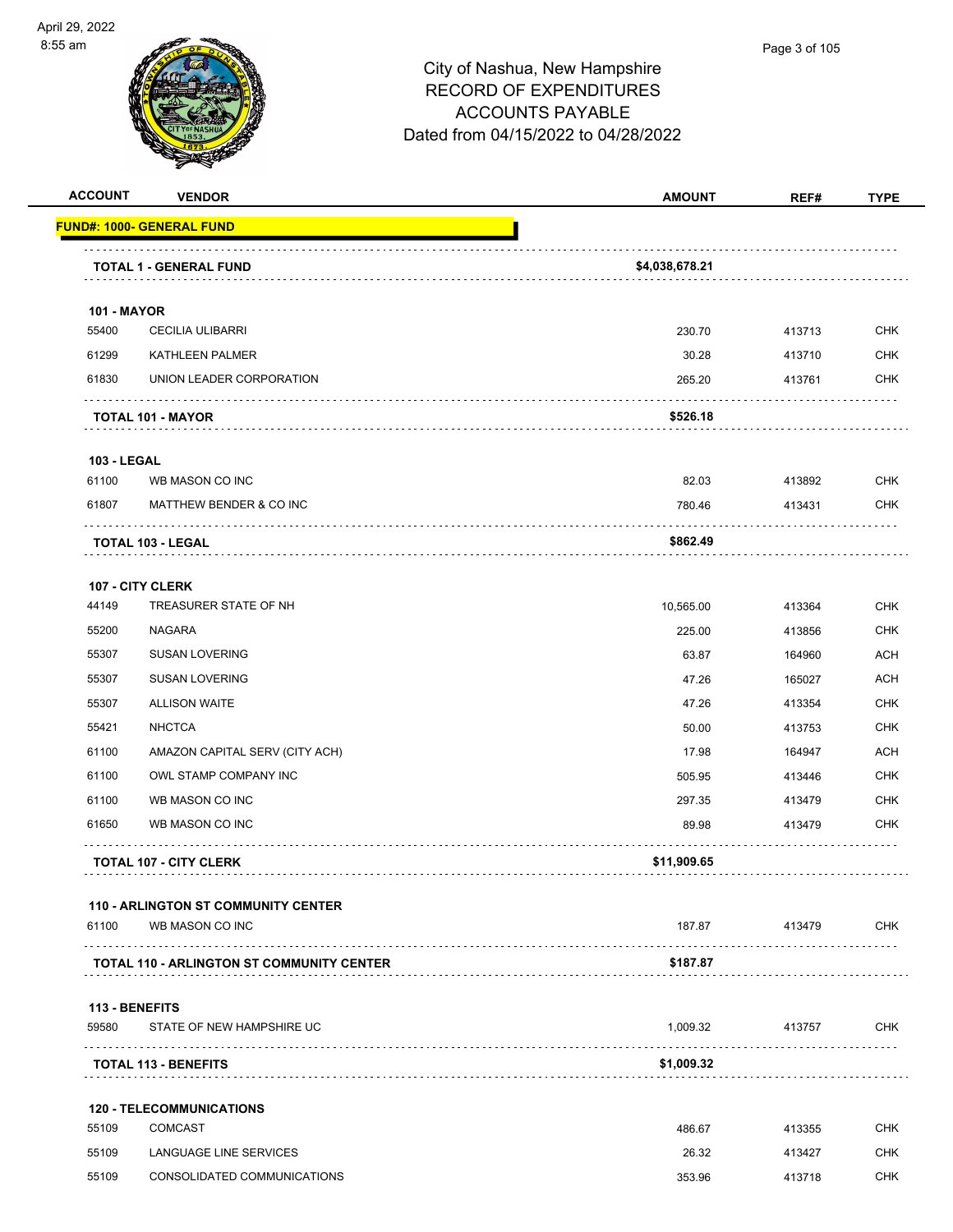

| <b>ACCOUNT</b> | <b>VENDOR</b>                         | <b>AMOUNT</b> | REF#   | <b>TYPE</b> |
|----------------|---------------------------------------|---------------|--------|-------------|
|                | <u> FUND#: 1000- GENERAL FUND</u>     |               |        |             |
|                | <b>120 - TELECOMMUNICATIONS</b>       |               |        |             |
| 55109          | CONSOLIDATED COMMUNICATIONS           | 97.96         | 413719 | <b>CHK</b>  |
| 55109          | CONSOLIDATED COMMUNICATIONS           | 43.45         | 413721 | <b>CHK</b>  |
| 55109          | CONSOLIDATED COMMUNICATIONS           | 1,213.96      | 413722 | <b>CHK</b>  |
| 55109          | CONSOLIDATED COMMUNICATIONS           | 243.00        | 413724 | <b>CHK</b>  |
| 55109          | CONSOLIDATED COMMUNICATIONS           | 81.00         | 413725 | <b>CHK</b>  |
| 55109          | CONSOLIDATED COMMUNICATIONS           | 43.43         | 413727 | <b>CHK</b>  |
| 55109          | CONSOLIDATED COMMUNICATIONS           | 43.43         | 413728 | <b>CHK</b>  |
| 55109          | CONSOLIDATED COMMUNICATIONS           | 43.43         | 413730 | <b>CHK</b>  |
| 55109          | CONSOLIDATED COMMUNICATIONS           | 46.90         | 413731 | <b>CHK</b>  |
| 55109          | CONSOLIDATED COMMUNICATIONS           | 46.90         | 413732 | <b>CHK</b>  |
| 55109          | <b>WINDSTREAM</b>                     | 2,073.82      | 413769 | <b>CHK</b>  |
| 55118          | VERIZON WIRELESS 342053899-001        | 981.70        | 413368 | <b>CHK</b>  |
|                | <b>TOTAL 120 - TELECOMMUNICATIONS</b> | \$5,825.93    |        |             |
|                | <b>122 - INFORMATION TECHNOLOGY</b>   |               |        |             |
| 54421          | <b>XEROX FINANCIAL SERVICES</b>       | 592.94        | 413481 | <b>CHK</b>  |
| 54421          | CONWAY TECHNOLOGY GROUP               | 4,169.27      | 413809 | CHK         |
| 54428          | <b>CLEARSKY</b>                       | 7,500.00      | 413392 | <b>CHK</b>  |
| 61100          | AMAZON CAPITAL SERV (CITY ACH)        | 161.06        | 164947 | <b>ACH</b>  |
| 71221          | AMAZON CAPITAL SERV (CITY ACH)        | 31.98         | 164947 | <b>ACH</b>  |
| 71221          | AMAZON CAPITAL SERV (CITY ACH)        | 271.80        | 165009 | <b>ACH</b>  |
| 71221          | <b>DELL MARKETING LP</b>              | 1,317.78      | 413396 | <b>CHK</b>  |
|                | TOTAL 122 - INFORMATION TECHNOLOGY    | \$14,044.83   |        |             |
|                | <b>126 - FINANCIAL SERVICES</b>       |               |        |             |
| 42200          | PETER T AUGER                         | 58.20         | 413787 | <b>CHK</b>  |
| 42200          | DANIEL CAUFIELD                       | 20.00         | 413802 | <b>CHK</b>  |
| 42200          | RICHARD DEFILIPPO                     | 126.00        | 413815 | CHK         |
| 42200          | <b>EZ MINI STORAGE LLC</b>            | 29.00         | 413820 | <b>CHK</b>  |
| 42200          | MARIANNY FANA FERNANDEZ               | 260.00        | 413821 | <b>CHK</b>  |
| 42200          | JOSEPH L HORTON                       | 31.20         | 413838 | <b>CHK</b>  |
| 42200          | DEVON M LEVESQUE                      | 23.60         | 413845 | <b>CHK</b>  |
| 42200          | <b>JANICE PERINGER</b>                | 5.00          | 413868 | CHK         |
| 42200          | OLIVIER D SAKELLARIOS                 | 32.00         | 413877 | <b>CHK</b>  |
| 42200          | MARCO ANTIONIO TOMALA MACIAS          | 130.00        | 413884 | CHK         |
| 42200          | <b>TROY WILSON</b>                    | 169.20        | 413896 | <b>CHK</b>  |
| 42200          | ANASTASIA ZACHAROPOULOS               | 157.20        | 413898 | <b>CHK</b>  |

61100 AMAZON CAPITAL SERV (CITY ACH) 15.98 165009 ACH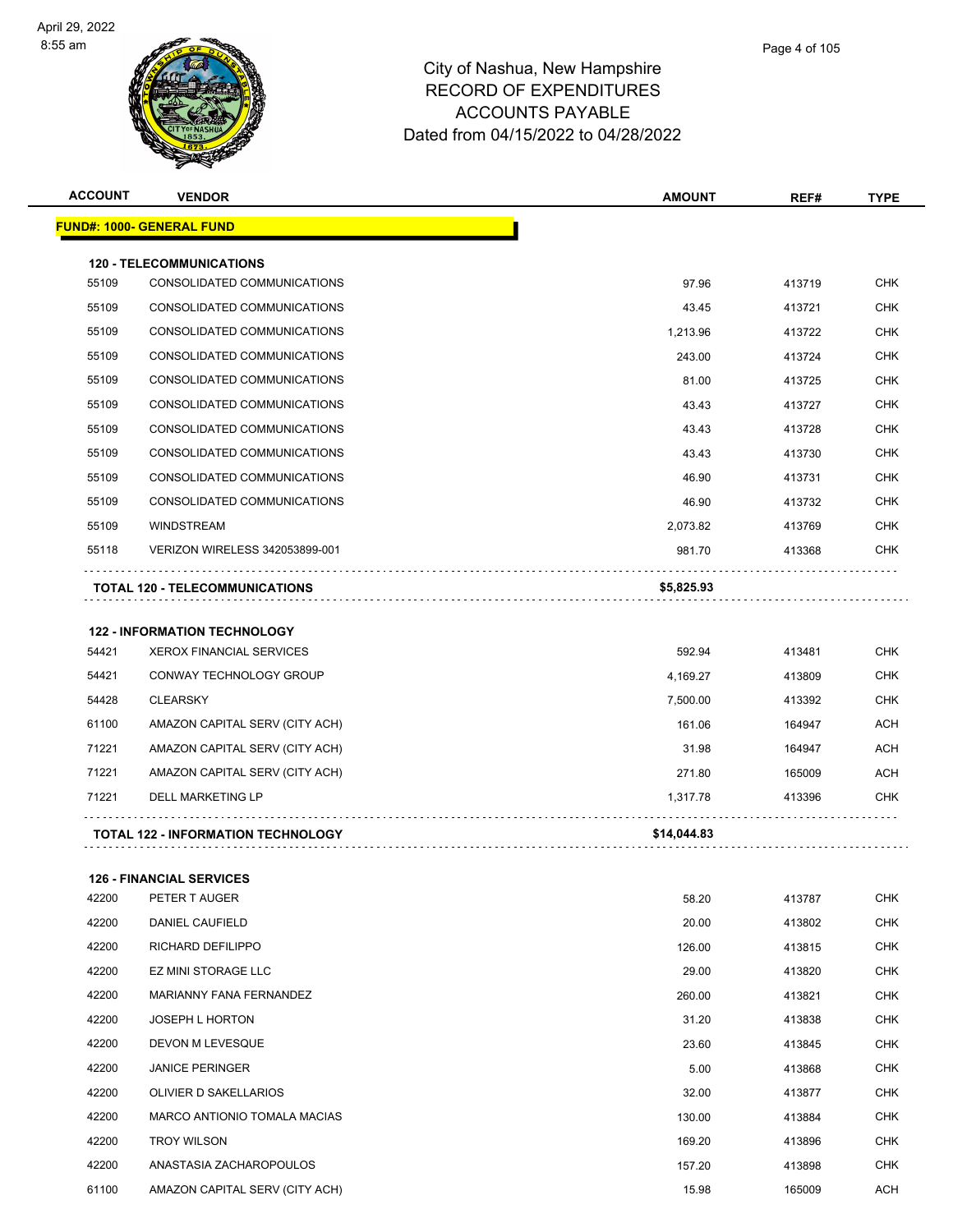

| <b>ACCOUNT</b> | <b>VENDOR</b>                         | <b>AMOUNT</b> | REF#   | <b>TYPE</b> |
|----------------|---------------------------------------|---------------|--------|-------------|
|                | <u> FUND#: 1000- GENERAL FUND</u>     |               |        |             |
|                | <b>126 - FINANCIAL SERVICES</b>       |               |        |             |
| 61100          | WB MASON CO INC                       | 105.17        | 413479 | <b>CHK</b>  |
| 61100          | WB MASON CO INC                       | 294.00        | 413892 | <b>CHK</b>  |
|                | <b>TOTAL 126 - FINANCIAL SERVICES</b> | \$1,456.55    |        |             |
|                | <b>129 - CITY BUILDINGS</b>           |               |        |             |
| 54100          | EVERSOUCE-POWER SUPPLY                | 7,678.91      | 413336 | <b>CHK</b>  |
| 54100          | <b>EVERSOURCE</b>                     | 160.21        | 413337 | <b>CHK</b>  |
| 54114          | SPRAGUE RESOURCES LP                  | 3,461.35      | 164972 | <b>ACH</b>  |
| 54114          | LIBERTY UTILITIES - NH                | 229.56        | 413339 | <b>CHK</b>  |
| 54114          | <b>LIBERTY UTILITIES - NH</b>         | 1,111.25      | 413341 | <b>CHK</b>  |
| 54141          | PENNICHUCK WATER WORKS INC            | 1,272.83      | 413347 | <b>CHK</b>  |
| 54141          | PENNICHUCK WATER WORKS INC            | 763.54        | 413756 | <b>CHK</b>  |
| 54228          | <b>BAIN PEST CONTROL SERVICE</b>      | 164.00        | 413380 | <b>CHK</b>  |
| 54243          | DENRON HALL PLUMBING & HVAC           | 240.00        | 413397 | <b>CHK</b>  |
| 54280          | <b>REXEL USA INC</b>                  | 178.61        | 164971 | <b>ACH</b>  |
| 54280          | <b>B &amp; S LOCKSMITHS INC</b>       | 1,265.00      | 413378 | <b>CHK</b>  |
| 54280          | <b>CINTAS FIRE PROTECTION</b>         | 573.86        | 413391 | <b>CHK</b>  |
| 54280          | HOME DEPOT CREDIT SERVICE 3065        | 151.66        | 413420 | <b>CHK</b>  |
| 61107          | FULLY PROMOTED OF SOUTHERN NH         | 806.00        | 413404 | <b>CHK</b>  |
| 61499          | AMAZON CAPITAL SERV (CITY ACH)        | 240.09        | 164947 | <b>ACH</b>  |
|                | <b>TOTAL 129 - CITY BUILDINGS</b>     | \$18,296.87   |        |             |
|                | <b>130 - PURCHASING</b>               |               |        |             |
| 55607          | <b>QUADIENT FINANCE USA INC</b>       | 40.00         | 164945 | <b>ACH</b>  |
| 61100          | WB MASON CO INC                       | 449.90        | 413479 | <b>CHK</b>  |
| 61242          | WB MASON CO INC                       | 167.97        | 413479 | <b>CHK</b>  |
| 61242          | LINDENMEYR MUNROE                     | 290.57        | 413846 | <b>CHK</b>  |
|                | <b>TOTAL 130 - PURCHASING</b>         | \$948.44      |        |             |
|                |                                       |               |        |             |

| <b>132 - ASSESSING</b> |                          |        |        |            |
|------------------------|--------------------------|--------|--------|------------|
| 55421                  | NH DEPARTMENT OF REVENUE | 30.00  | 413360 | <b>CHK</b> |
| 55421                  | <b>NHAAO</b>             | 200.00 | 413362 | <b>CHK</b> |
| 61100                  | VARI SALES CORPORATION   | 67.50  | 413475 | <b>CHK</b> |
| 61100                  | WB MASON CO INC          | 134.97 | 413479 | <b>CHK</b> |
| 61100                  | VARI SALES CORPORATION   | 49.50  | 413889 | <b>CHK</b> |
| 61830                  | MATTHEW BENDER & CO INC  | 524.20 | 413431 | <b>CHK</b> |
|                        |                          | .      |        |            |

**TOTAL 132 - ASSESSING \$1,006.17**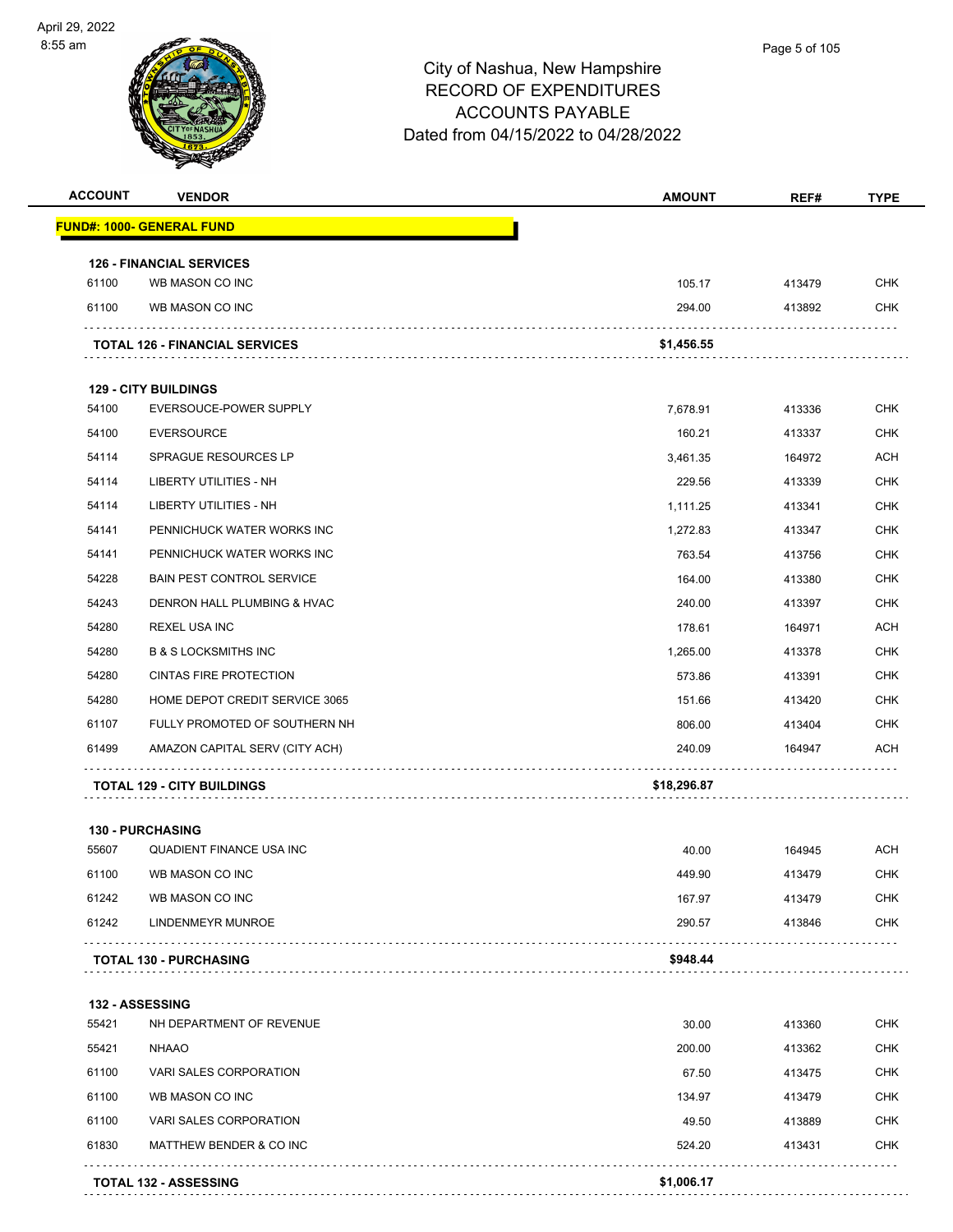| <b>ACCOUNT</b> | <b>VENDOR</b>                                         | <b>AMOUNT</b> | REF#   | <b>TYPE</b> |
|----------------|-------------------------------------------------------|---------------|--------|-------------|
|                | FUND#: 1000- GENERAL FUND                             |               |        |             |
|                | <b>140 - PINEWOOD CEMETERY</b>                        |               |        |             |
| 71025          | HOME DEPOT CREDIT SERVICE 3065                        | 125.87        | 413836 | <b>CHK</b>  |
|                | <b>TOTAL 140 - PINEWOOD CEMETERY</b>                  | \$125.87      |        |             |
|                | <b>142 - WOODLAWN CEMETERY</b>                        |               |        |             |
| 54107          | MCLAUGHLIN OIL CO                                     | 747.00        | 413433 | <b>CHK</b>  |
| 54114          | <b>SPRAGUE RESOURCES LP</b>                           | 376.25        | 164972 | <b>ACH</b>  |
| 54280          | OFFICE ALTERNATIVES LLC                               | 93.00         | 413445 | <b>CHK</b>  |
| 54399          | <b>MARK K COULOMBE &amp; SONS LLC</b>                 | 240.00        | 413429 | <b>CHK</b>  |
| 54399          | <b>MASI PLUMBING &amp; HEATING</b>                    | 421.00        | 413430 | <b>CHK</b>  |
| 54399          | SOUTHERN NH PEST CONTROL                              | 89.00         | 413880 | <b>CHK</b>  |
| 61799          | AMAZON CAPITAL SERV (CITY ACH)                        | 29.99         | 164947 | <b>ACH</b>  |
|                | <b>TOTAL 142 - WOODLAWN CEMETERY</b>                  | \$1,996.24    |        |             |
|                |                                                       |               |        |             |
|                | <b>144 - EDGEWOOD &amp; SUBURBAN CEMETERIES</b>       |               |        |             |
| 54280          | AMAZON CAPITAL SERV (CITY ACH)                        | 122.76        | 164947 | <b>ACH</b>  |
| 54280          | LOWE'S - 3502                                         | 235.51        | 413428 | <b>CHK</b>  |
| 54280          | LOWE'S - 3502                                         | 199.50        | 413847 | <b>CHK</b>  |
| 61300          | <b>GLOBAL MONTELLO GROUP CORP</b>                     | 555.81        | 413827 | <b>CHK</b>  |
| 61428          | COAST MAINTENANCE SUPPLY CO                           | 192.86        | 413806 | <b>CHK</b>  |
| 61538          | SITEONE LANDSCAPE SUPPLY LLC                          | 975.29        | 413879 | <b>CHK</b>  |
| 61549          | <b>GRIFFIN GREENHOUSE SUPPLIES</b>                    | 118.23        | 413415 | <b>CHK</b>  |
|                | <b>TOTAL 144 - EDGEWOOD &amp; SUBURBAN CEMETERIES</b> | \$2,399.96    |        |             |
|                |                                                       |               |        |             |
| 150 - POLICE   |                                                       |               |        |             |
| 53135          | ADVANCED WORKPLACE STRATEGIES                         | 124.00        | 165008 | <b>ACH</b>  |
| 53135          | SOUTHERN NH MEDICAL CENTER                            | 20.00         | 413457 | <b>CHK</b>  |
| 54100          | <b>EVERSOURCE</b>                                     | 180.08        | 413337 | <b>CHK</b>  |

| 54100 | <b>EVERSOURCE</b>              | 495.62    | 413736 | <b>CHK</b> |
|-------|--------------------------------|-----------|--------|------------|
| 54107 | SHATTUCK MALONE OIL CO         | 384.68    | 413455 | <b>CHK</b> |
| 54114 | <b>SPRAGUE RESOURCES LP</b>    | 4,264.25  | 164972 | ACH        |
| 54114 | LIBERTY UTILITIES - NH         | 75.28     | 413344 | <b>CHK</b> |
| 54114 | <b>LIBERTY UTILITIES - NH</b>  | 3,003.49  | 413737 | <b>CHK</b> |
| 54114 | LIBERTY UTILITIES - NH         | 95.72     | 413746 | <b>CHK</b> |
| 54280 | <b>BELLETETES INC</b>          | 71.60     | 413384 | <b>CHK</b> |
| 54280 | F W WEBB COMPANY               | 79.05     | 413400 | <b>CHK</b> |
| 54280 | HOME DEPOT CREDIT SERVICE 3073 | 697.09    | 413421 | <b>CHK</b> |
| 54280 | <b>JANITECH INC</b>            | 500.00    | 413426 | <b>CHK</b> |
| 54280 | NASHUA WALLPAPER CO INC        | 13,995.61 | 413435 | <b>CHK</b> |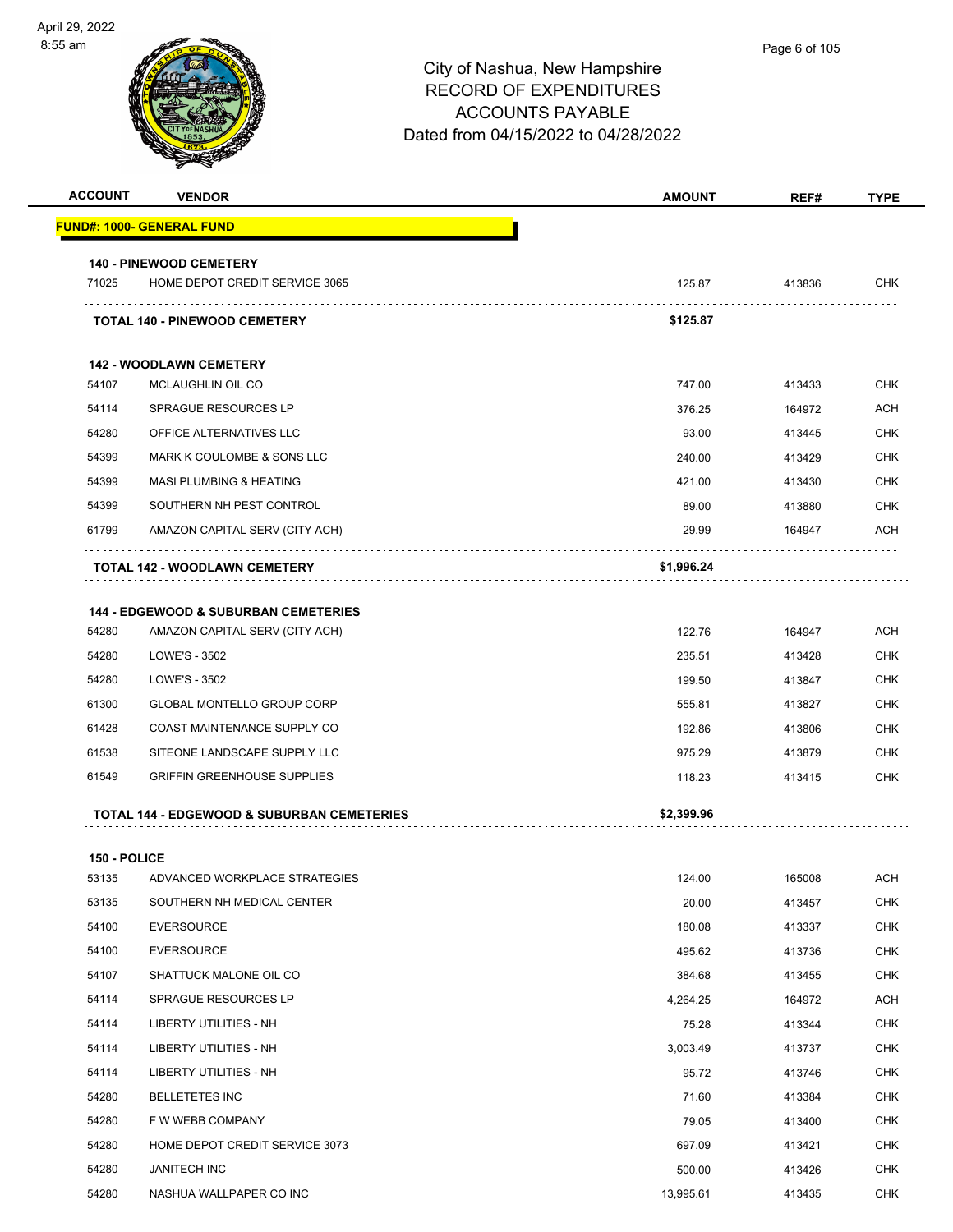

| Page 7 of 105 |  |
|---------------|--|
|               |  |
|               |  |
|               |  |

| <b>ACCOUNT</b> | <b>VENDOR</b>                         | <b>AMOUNT</b> | REF#   | <b>TYPE</b> |
|----------------|---------------------------------------|---------------|--------|-------------|
|                | <u> FUND#: 1000- GENERAL FUND</u>     |               |        |             |
| 150 - POLICE   |                                       |               |        |             |
| 54280          | THE METRO GROUP INC                   | 285.00        | 413468 | <b>CHK</b>  |
| 54280          | <b>BILL'S LAWN SERVICE</b>            | 500.00        | 413797 | <b>CHK</b>  |
| 54280          | CARPARTS DISTRIBUTION CENTER,         | 19.79         | 413801 | <b>CHK</b>  |
| 54280          | <b>CONGRESS SUPPLY INC</b>            | 402.03        | 413807 | <b>CHK</b>  |
| 54407          | LANGUAGE LINE SERVICES                | 2,799.17      | 413692 | <b>CHK</b>  |
| 54487          | <b>CARPET CENTER CORP</b>             | 1,736.00      | 413390 | <b>CHK</b>  |
| 54600          | <b>BEST FORD</b>                      | 2,293.54      | 413386 | <b>CHK</b>  |
| 54849          | <b>COMCAST</b>                        | 943.45        | 413355 | <b>CHK</b>  |
| 54849          | <b>COMCAST</b>                        | 184.85        | 413717 | <b>CHK</b>  |
| 54849          | CONSOLIDATED COMMUNICATIONS           | 71.31         | 413733 | <b>CHK</b>  |
| 55118          | VERIZON WIRELESS-581499451            | 637.13        | 413367 | <b>CHK</b>  |
| 55300          | <b>DENNIS LEE</b>                     | 178.79        | 413351 | <b>CHK</b>  |
| 55307          | <b>ALEXIS FRUZZETTI</b>               | 46.80         | 413349 | <b>CHK</b>  |
| 55699          | GAIL FISHER'S ALL DOGS GYM            | 420.00        | 413405 | <b>CHK</b>  |
| 55699          | D & R TOWING INC                      | 145.00        | 413814 | <b>CHK</b>  |
| 61100          | AMAZON CAPITAL SERV (CITY ACH)        | 79.98         | 164947 | <b>ACH</b>  |
| 61100          | <b>ULINE</b>                          | 384.53        | 164973 | ACH         |
| 61100          | WB MASON CO INC                       | 198.16        | 413479 | <b>CHK</b>  |
| 61100          | <b>ANDREW FLEMING</b>                 | 124.99        | 413705 | <b>CHK</b>  |
| 61100          | OWL STAMP COMPANY INC                 | 99.35         | 413866 | <b>CHK</b>  |
| 61100          | WB MASON CO INC                       | 247.51        | 413892 | <b>CHK</b>  |
| 61107          | ALECS SHOE STORE INC                  | 629.70        | 413372 | <b>CHK</b>  |
| 61107          | <b>EAST COAST EMERGENCY OUTFITTER</b> | 447.76        | 413398 | <b>CHK</b>  |
| 61107          | ALECS SHOE STORE INC                  | 623.56        | 413778 | <b>CHK</b>  |
| 61107          | ALL SPORTS HEROES UNIFORMS            | 35.00         | 413779 | <b>CHK</b>  |
| 61107          | <b>BEN'S UNIFORMS</b>                 | 81.51         | 413793 | CHK         |
| 61110          | EAST COAST EMERGENCY OUTFITTER        | 249.75        | 413398 | <b>CHK</b>  |
| 61110          | ALECS SHOE STORE INC                  | 99.95         | 413778 | <b>CHK</b>  |
| 61110          | EAST COAST EMERGENCY OUTFITTER        | 154.99        | 413817 | <b>CHK</b>  |
| 61110          | <b>STAR PACKER BADGES</b>             | 2,656.64      | 413882 | <b>CHK</b>  |
| 61121          | HOME DEPOT CREDIT SERVICE 3073        | 165.95        | 413421 | <b>CHK</b>  |
| 61121          | EDGE-WORKS MANUFACTURING              | 160.50        | 413818 | <b>CHK</b>  |
| 61185          | ULINE                                 | 413.53        | 165040 | ACH         |
| 61299          | AMAZON CAPITAL SERV (CITY ACH)        | 140.00        | 164947 | ACH         |
| 61299          | HOME DEPOT CREDIT SERVICE 3073        | (49.50)       | 413421 | CHK         |
| 61299          | THE DENNY MANUFACTURING CO INC        | 436.81        | 414048 | <b>CHK</b>  |
| 61428          | <b>IMPERIAL DADE</b>                  | 607.79        | 413424 | <b>CHK</b>  |
| 61428          | LOWE'S - 3502                         | 48.21         | 413428 | <b>CHK</b>  |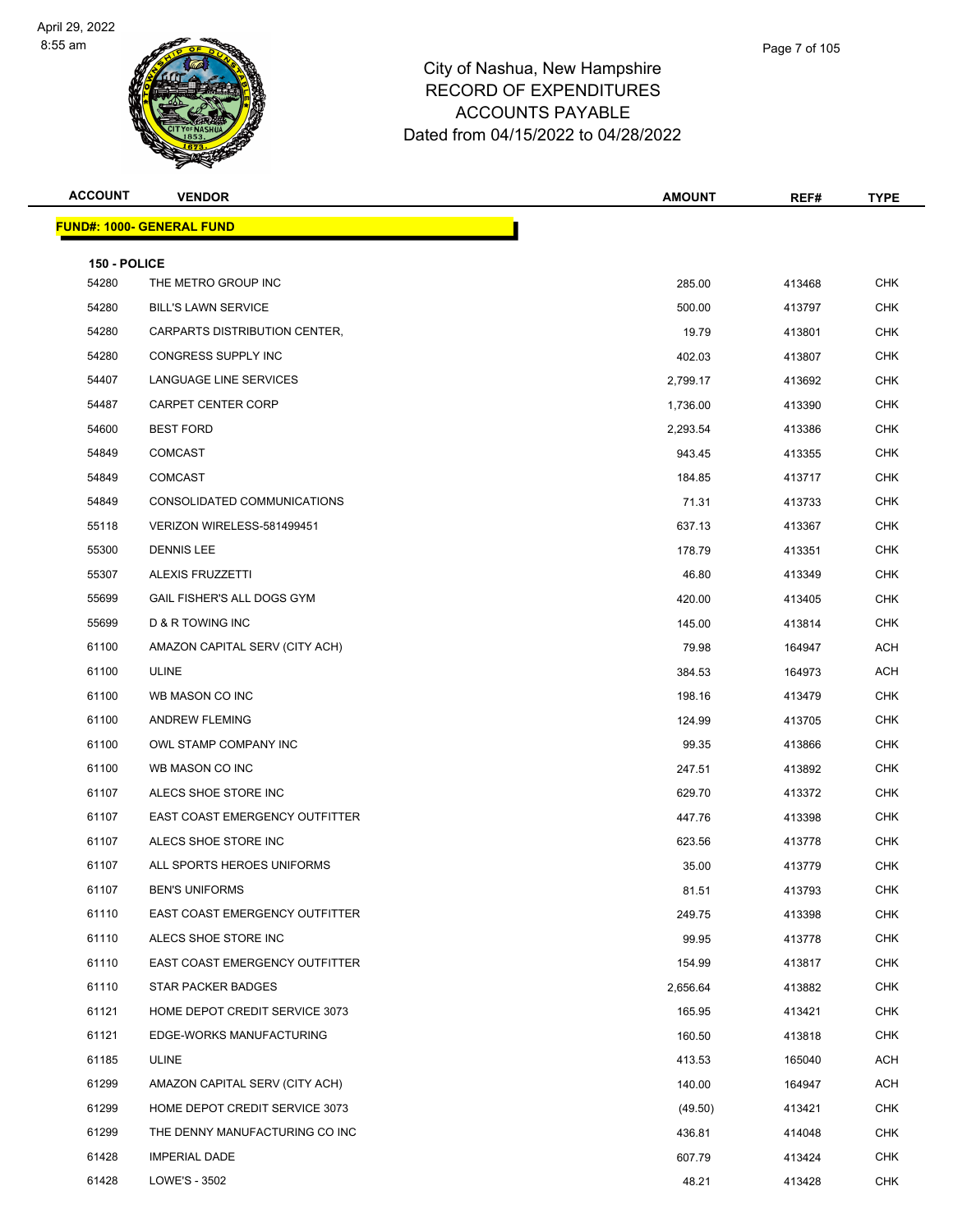

|       | Page 8 of 105 |
|-------|---------------|
| shire |               |

| <b>ACCOUNT</b> | <b>VENDOR</b>                      | <b>AMOUNT</b> | REF#   | <b>TYPE</b> |
|----------------|------------------------------------|---------------|--------|-------------|
|                | <b>FUND#: 1000- GENERAL FUND</b>   |               |        |             |
| 150 - POLICE   |                                    |               |        |             |
| 61428          | <b>IMPERIAL DADE</b>               | 458.51        | 413840 | <b>CHK</b>  |
| 61428          | MIL-COMM PRODUCTS CO INC           | 192.92        | 413854 | <b>CHK</b>  |
| 61615          | CONWAY TECHNOLOGY GROUP            | 1,806.00      | 413394 | <b>CHK</b>  |
| 61615          | CONWAY TECHNOLOGY GROUP            | 1,806.00      | 413809 | <b>CHK</b>  |
| 61650          | WB MASON CO INC                    | 539.88        | 413479 | <b>CHK</b>  |
| 61799          | AMAZON CAPITAL SERV (CITY ACH)     | 39.75         | 165009 | <b>ACH</b>  |
| 61799          | <b>FACTORY MOTOR PARTS</b>         | 123.48        | 165017 | <b>ACH</b>  |
| 61799          | <b>MHQ INC</b>                     | (104.40)      | 165032 | <b>ACH</b>  |
| 61799          | <b>BEST FORD</b>                   | 2,191.41      | 413386 | <b>CHK</b>  |
| 61799          | HOME DEPOT CREDIT SERVICE 3073     | 204.73        | 413421 | <b>CHK</b>  |
| 61799          | <b>SNAP-ON CREDIT LLC</b>          | 124.91        | 413456 | <b>CHK</b>  |
| 61799          | <b>BEST FORD</b>                   | 633.50        | 413795 | <b>CHK</b>  |
| 61799          | NORTHERN FOREIGN CAR PARTS INC     | 1,245.30      | 413864 | <b>CHK</b>  |
| 61799          | O'REILLY AUTO PARTS                | 3.59          | 413865 | <b>CHK</b>  |
| 61799          | SAFETY-KLEEN SYSTEMS INC           | 305.46        | 413876 | <b>CHK</b>  |
| 61807          | <b>MATTHEW BENDER &amp; CO INC</b> | 268.10        | 413431 | <b>CHK</b>  |
| 71025          | UNITED AG & TURF NE                | 339.99        | 413888 | <b>CHK</b>  |
| 71228          | <b>GOVCONNECTION INC</b>           | 245.00        | 165021 | <b>ACH</b>  |
| 71228          | <b>DELL MARKETING LP</b>           | 652.74        | 413816 | <b>CHK</b>  |
| 71414          | UTILITY ASSOCIATES INC             | 228.00        | 413474 | <b>CHK</b>  |
|                | <b>TOTAL 150 - POLICE</b>          | \$53,990.87   |        |             |

**152 - FIRE**

| 54100 | <b>WORTHEN SOLAR LLC</b>            | 2,022.34 | 413480 | <b>CHK</b> |
|-------|-------------------------------------|----------|--------|------------|
| 54100 | <b>EVERSOURCE</b>                   | 30.66    | 413736 | <b>CHK</b> |
| 54114 | SPRAGUE RESOURCES LP                | 5,490.84 | 164972 | ACH        |
| 54114 | <b>LIBERTY UTILITIES - NH</b>       | 354.92   | 413340 | <b>CHK</b> |
| 54114 | <b>LIBERTY UTILITIES - NH</b>       | 1,016.94 | 413343 | <b>CHK</b> |
| 54114 | LIBERTY UTILITIES - NH              | 431.77   | 413738 | <b>CHK</b> |
| 54141 | PENNICHUCK WATER WORKS INC          | 666.90   | 413347 | <b>CHK</b> |
| 54141 | PENNICHUCK WATER WORKS INC          | 1,051.36 | 413756 | <b>CHK</b> |
| 54228 | <b>JP PEST SERVICES LLC</b>         | 178.00   | 164958 | ACH        |
| 54228 | <b>JP PEST SERVICES LLC</b>         | 158.00   | 165026 | ACH        |
| 54243 | AE MECHANICAL INC                   | 414.00   | 413371 | <b>CHK</b> |
| 54243 | AE MECHANICAL INC                   | 3,635.25 | 413775 | <b>CHK</b> |
| 54280 | AMAZON CAPITAL SERV (CITY ACH)      | 60.99    | 165009 | ACH        |
| 54280 | <b>GRANITE CITY ELECTRIC SUPPLY</b> | 324.49   | 413411 | <b>CHK</b> |
| 54280 | HOME DEPOT CREDIT SERVICE 3065      | 441.97   | 413420 | <b>CHK</b> |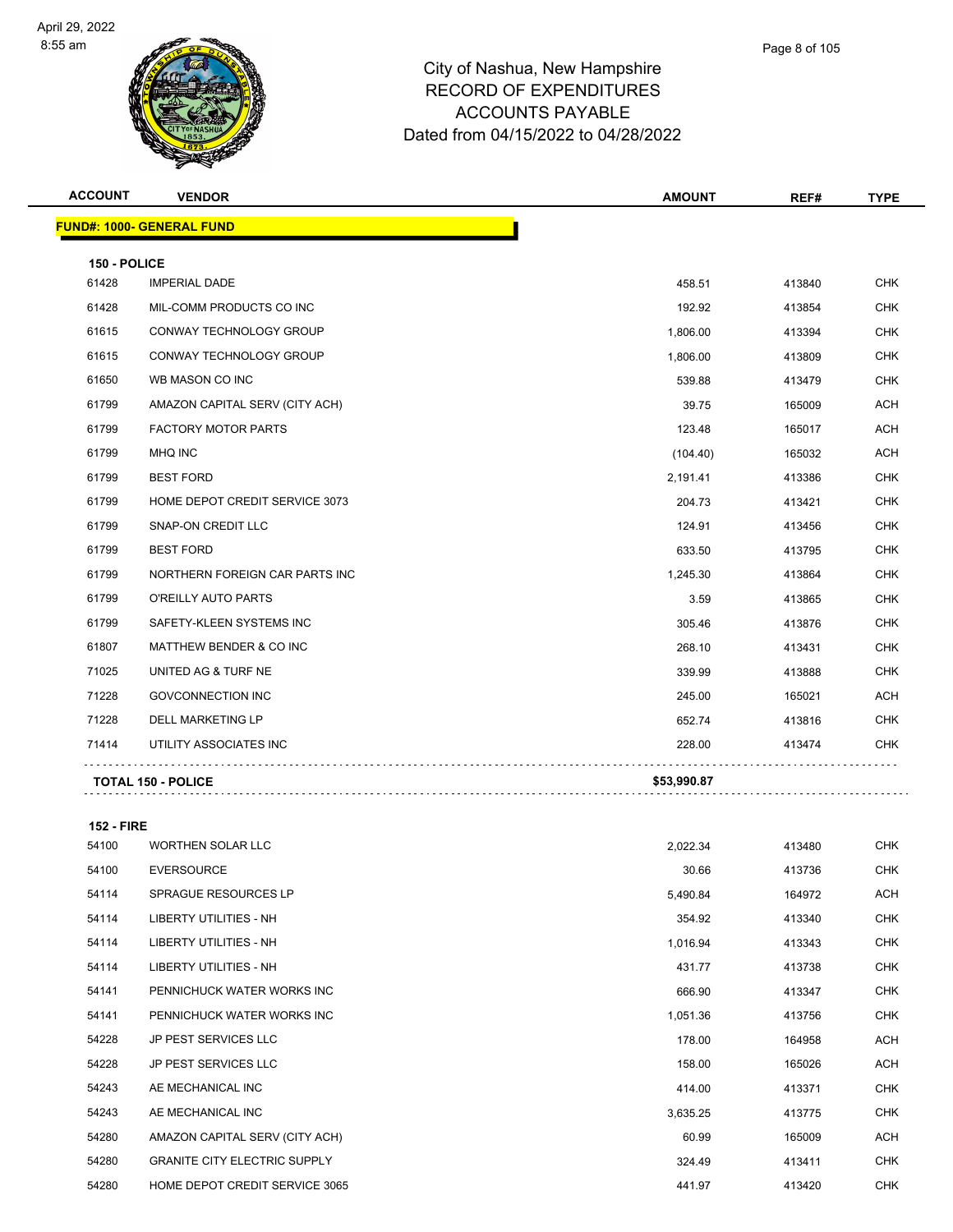

| Page 9 of 105 |
|---------------|
|               |

| <b>ACCOUNT</b>             | <b>VENDOR</b>                       | <b>AMOUNT</b> | REF#   | <b>TYPE</b> |
|----------------------------|-------------------------------------|---------------|--------|-------------|
|                            | <b>FUND#: 1000- GENERAL FUND</b>    |               |        |             |
|                            |                                     |               |        |             |
| <b>152 - FIRE</b><br>54487 | <b>GRAINGER</b>                     | 399.53        | 413410 | <b>CHK</b>  |
| 54487                      | <b>GRANITE CITY ELECTRIC SUPPLY</b> | 10.58         | 413411 | <b>CHK</b>  |
| 54487                      | PINE MOTOR PARTS                    | 27.00         | 413870 | <b>CHK</b>  |
| 54600                      | NORTHERN FOREIGN CAR PARTS INC      | 57.41         | 413442 | <b>CHK</b>  |
| 54600                      | SANEL NAPA                          | 554.08        | 413454 | <b>CHK</b>  |
| 55200                      | NH ASSOCIATION OF FIRE CHIEFS       | 450.00        | 413439 | <b>CHK</b>  |
| 55200                      | NH ASSOCIATION OF FIRE CHIEFS       | 250.00        | 413862 | <b>CHK</b>  |
| 61100                      | WB MASON CO INC                     | 35.47         | 413892 | <b>CHK</b>  |
| 61107                      | <b>HUNTRESS UNIFORMS</b>            | 75.00         | 413423 | <b>CHK</b>  |
| 61110                      | BERGERON PROTECTIVE CLOTHING        | 1,154.66      | 413385 | <b>CHK</b>  |
| 61110                      | INDUSTRIAL PROTECTION SERVICES      | 210.00        | 413425 | <b>CHK</b>  |
| 61110                      | BERGERON PROTECTIVE CLOTHING        | 3,345.00      | 413794 | <b>CHK</b>  |
| 61245                      | AMAZON CAPITAL SERV (CITY ACH)      | 177.01        | 165009 | <b>ACH</b>  |
| 61245                      | FIRE TECH & SAFETY OF NEW ENGL      | 780.00        | 165018 | <b>ACH</b>  |
| 61245                      | <b>BELLETETES INC</b>               | 50.97         | 413384 | <b>CHK</b>  |
| 61245                      | HOME DEPOT CREDIT SERVICE 3065      | 795.58        | 413836 | <b>CHK</b>  |
| 61299                      | THE COLLINS GROUP INC               | 398.30        | 413467 | <b>CHK</b>  |
| 61428                      | AMAZON CAPITAL SERV (CITY ACH)      | 29.99         | 165009 | <b>ACH</b>  |
| 61428                      | COAST MAINTENANCE SUPPLY CO         | 759.81        | 413393 | <b>CHK</b>  |
| 61428                      | COAST MAINTENANCE SUPPLY CO         | 292.95        | 413806 | <b>CHK</b>  |
| 61709                      | <b>SANEL NAPA</b>                   | 404.76        | 413454 | <b>CHK</b>  |
| 61709                      | <b>CUMMINS SALES AND SERVICE</b>    | 3,115.00      | 413811 | <b>CHK</b>  |
| 61799                      | <b>BELLETETES INC</b>               | 13.98         | 413384 | <b>CHK</b>  |
| 61799                      | <b>BEST FORD</b>                    | 69.99         | 413795 | <b>CHK</b>  |
| 61799                      | CHAPPELL TRACTOR SALES INC          | 8.00          | 413803 | <b>CHK</b>  |
| 61799                      | MINUTEMAN TRUCKS INC                | 205.48        | 413855 | <b>CHK</b>  |
| 61830                      | UNION LEADER CORPORATION            | 322.40        | 413761 | CHK         |
| 71400                      | FIRE TECH & SAFETY OF NEW ENGL      | 155.00        | 165018 | <b>ACH</b>  |
|                            | <b>TOTAL 152 - FIRE</b>             | \$30,426.38   |        |             |

#### **153 - BUILDING INSPECTION**

|       | <b>TOTAL 153 - BUILDING INSPECTION</b> | \$877.38 |        |            |
|-------|----------------------------------------|----------|--------|------------|
| 61299 | ASSOCIATED BAG COMPANY                 | 236.67   | 413377 | <b>CHK</b> |
| 55421 | NH MUNICIPAL ASSOCIATION INC           | 275.00   | 413752 | CHK        |
| 55307 | DAWN MICHAUD                           | 190.71   | 413709 | <b>CHK</b> |
| 55200 | <b>NFPA</b>                            | 175.00   | 413751 | <b>CHK</b> |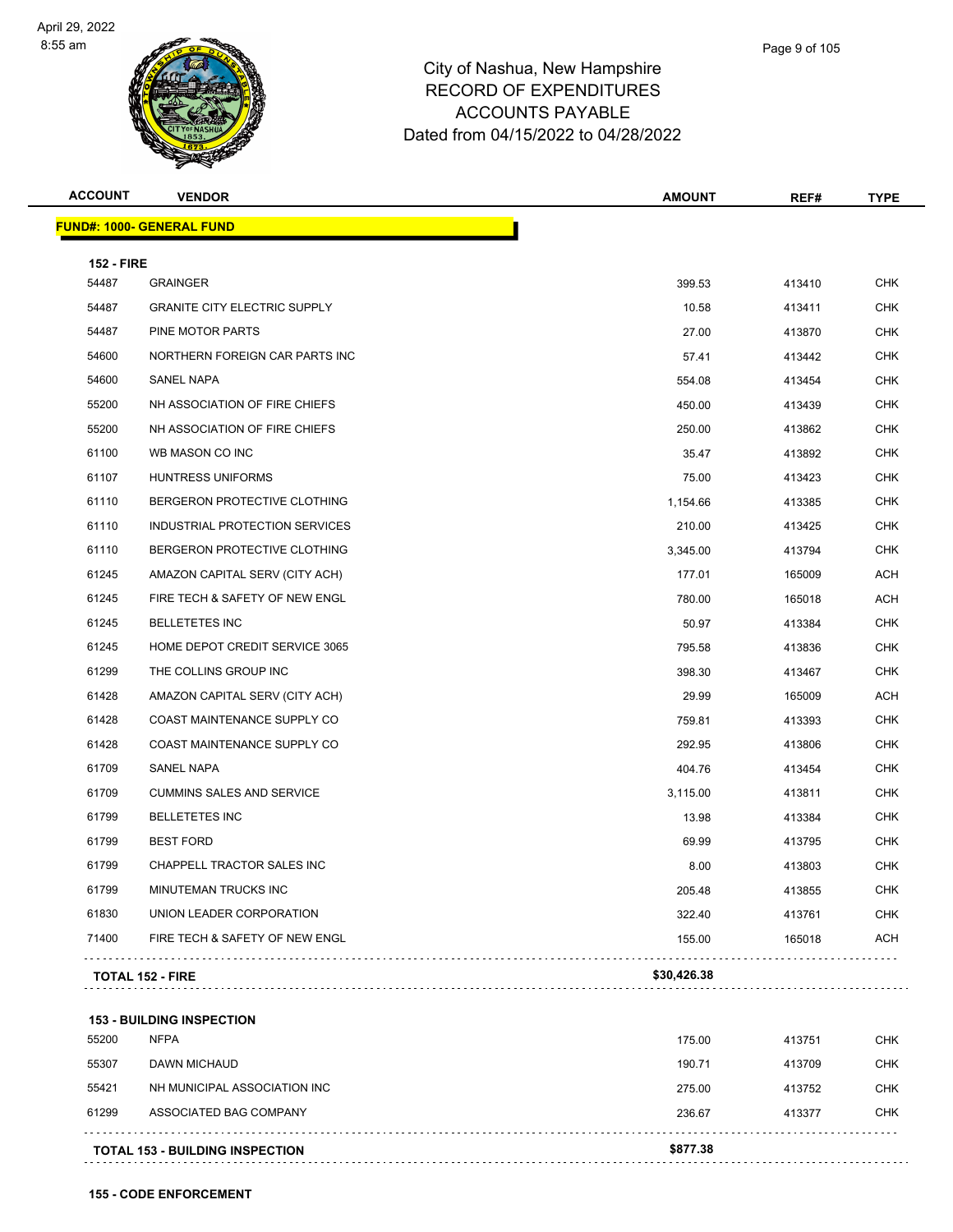

| <b>ACCOUNT</b> | <b>VENDOR</b>                                                   | <b>AMOUNT</b>   | REF#             | <b>TYPE</b>              |
|----------------|-----------------------------------------------------------------|-----------------|------------------|--------------------------|
|                | <u> FUND#: 1000- GENERAL FUND</u>                               |                 |                  |                          |
|                | <b>155 - CODE ENFORCEMENT</b>                                   |                 |                  |                          |
| 55421          | NH MUNICIPAL ASSOCIATION INC                                    | 65.00           | 413361           | <b>CHK</b>               |
|                | <b>TOTAL 155 - CODE ENFORCEMENT</b>                             | \$65.00         | .                |                          |
|                | <b>157 - CITYWIDE COMMUNICATIONS</b>                            |                 |                  |                          |
| 54100          | <b>EVERSOURCE</b>                                               | 653.61          | 413736           | <b>CHK</b>               |
| 55100          | <b>COMCAST</b>                                                  | 185.00          | 413355           | <b>CHK</b>               |
| 55118          | VERIZON WIRELESS-581499451                                      | 520.02          | 413367           | <b>CHK</b>               |
|                | <b>TOTAL 157 - CITYWIDE COMMUNICATIONS</b>                      | \$1,358.63      |                  |                          |
|                | <b>158 - PARKING ENFORCEMENT</b>                                |                 |                  |                          |
| 45400          | <b>MATTHEW DAGIANIS</b>                                         | 60.00           | 413734           | <b>CHK</b>               |
|                | <b>TOTAL 158 - PARKING ENFORCEMENT</b>                          | \$60.00         |                  |                          |
|                |                                                                 |                 |                  |                          |
|                | <b>160 - PW-ADMIN &amp; ENGINEERING</b>                         |                 |                  |                          |
| 54100          | <b>EVERSOURCE</b>                                               | 1,049.55        | 413736           | <b>CHK</b>               |
| 54114          | <b>SPRAGUE RESOURCES LP</b>                                     | 246.23          | 164972           | <b>ACH</b>               |
| 54114          | LIBERTY UTILITIES - NH                                          | 159.41          | 413344           | <b>CHK</b>               |
| 54141          | PENNICHUCK WATER WORKS INC                                      | 144.28          | 413347           | <b>CHK</b><br><b>CHK</b> |
| 55118          | VERIZON WIRELESS-542088278                                      | 120.03          | 413765           | <b>CHK</b>               |
| 55118<br>55699 | VERIZON WIRELESS-542274983<br>THE NAGLER GROUP LLC              | 260.04          | 413768           | <b>ACH</b>               |
|                |                                                                 | 617.10          | 164966           |                          |
| 61100<br>61100 | IMTEK<br>WB MASON CO INC                                        | 90.21           | 413841           | <b>CHK</b>               |
|                |                                                                 | 135.54          | 413892           | <b>CHK</b>               |
| 61299          | <b>HEALTH PROMOTIONS</b>                                        | 124.50          | 413419           | <b>CHK</b>               |
| 61310<br>61807 | ALTERNATIVE VEHICLE SERVICE GR<br><b>ENGINEERING NEW RECORD</b> | 14.86<br>108.00 | 165011<br>413819 | <b>ACH</b><br><b>CHK</b> |
|                |                                                                 |                 |                  |                          |
|                | <b>TOTAL 160 - PW-ADMIN &amp; ENGINEERING</b>                   | \$3,069.75      |                  |                          |
| 161 - STREETS  |                                                                 |                 |                  |                          |
| 54100          | <b>EVERSOURCE</b>                                               | 1,442.29        | 413337           | <b>CHK</b>               |
| 54100          | <b>EVERSOURCE</b>                                               | 5,868.46        | 413736           | <b>CHK</b>               |
| 54114          | SPRAGUE RESOURCES LP                                            | 6,060.88        | 164972           | ACH                      |
| 54114          | <b>LIBERTY UTILITIES - NH</b>                                   | 4,301.57        | 413346           | <b>CHK</b>               |
| 54200          | RCL CLEANING SERVICES INC                                       | 395.00          | 413449           | <b>CHK</b>               |
| 54228          | JP PEST SERVICES LLC                                            | 68.00           | 165026           | ACH                      |
| 54236          | CALLOGIX INC                                                    | 112.00          | 413800           | <b>CHK</b>               |
| 54280          | ALOHA OVERHEAD DOORS INC                                        | 500.00          | 413373           | <b>CHK</b>               |
|                |                                                                 |                 |                  |                          |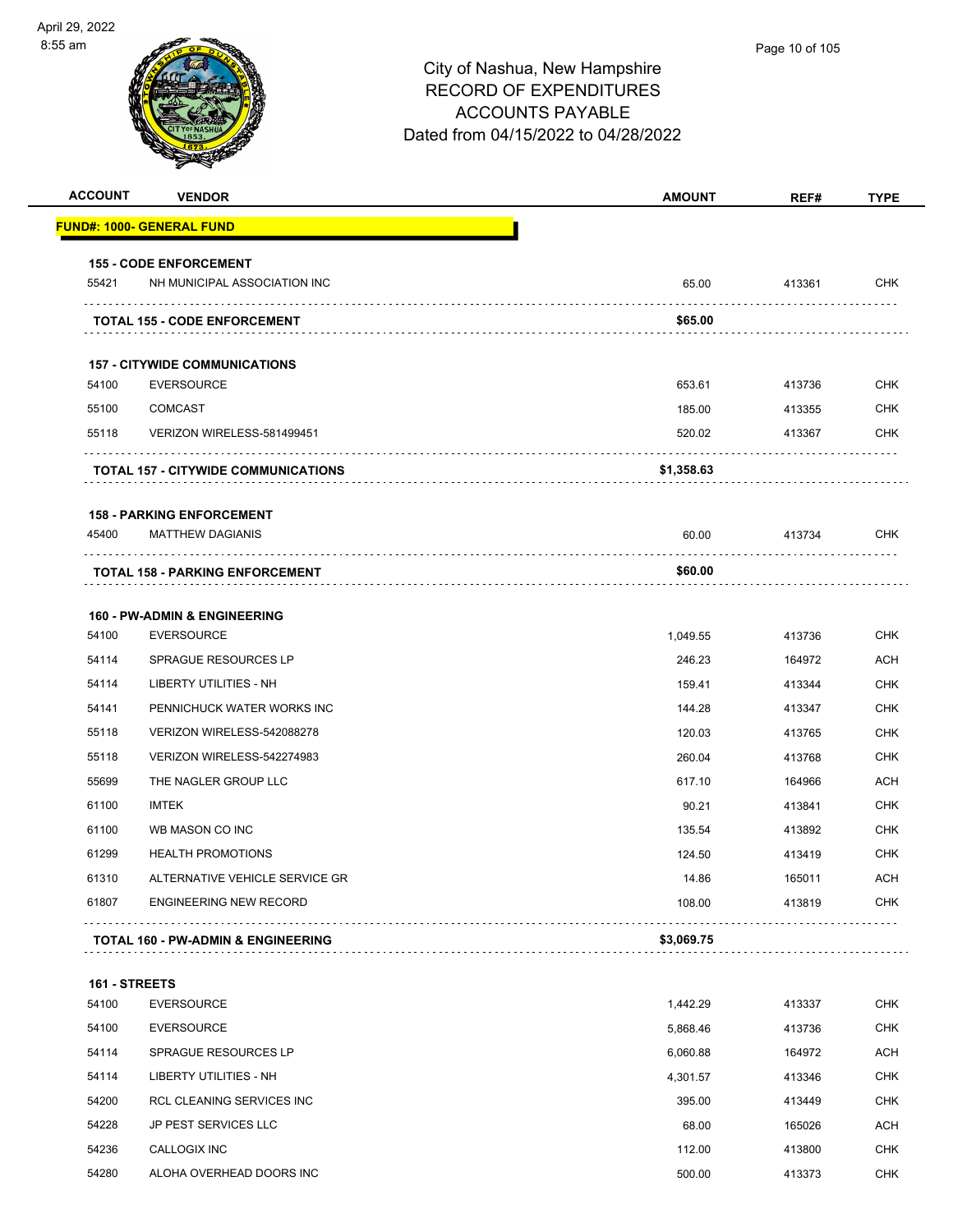

| Page 11 of 105 |  |
|----------------|--|
|                |  |

| <b>ACCOUNT</b>         | <b>VENDOR</b>                     | <b>AMOUNT</b> | REF#   | <b>TYPE</b> |
|------------------------|-----------------------------------|---------------|--------|-------------|
|                        | <b>FUND#: 1000- GENERAL FUND</b>  |               |        |             |
|                        |                                   |               |        |             |
| 161 - STREETS<br>54280 | STEVE SHUMSKY UNLIMITED DOOR      | 350.00        | 413461 | <b>CHK</b>  |
| 54280                  | ALOHA OVERHEAD DOORS INC          | 425.00        | 413781 | <b>CHK</b>  |
| 54600                  | ELITE HYDRAULICS LLC              | 4,365.42      | 164952 | <b>ACH</b>  |
| 54600                  | <b>FACTORY MOTOR PARTS</b>        | 340.98        | 164953 | <b>ACH</b>  |
| 54600                  | HOWARD P FAIRFIELD LLC            | 760.42        | 164955 | ACH         |
| 54600                  | NITCO LLC                         | 450.14        | 164969 | <b>ACH</b>  |
| 54600                  | AMAZON CAPITAL SERV (CITY ACH)    | 347.00        | 165009 | ACH         |
| 54600                  | HOWARD P FAIRFIELD LLC            | 657.27        | 165024 | <b>ACH</b>  |
| 54600                  | MCDEVITT TRUCKS INC               | 46.17         | 165030 | ACH         |
| 54600                  | ADVANCE AUTO PARTS                | 566.73        | 413370 | <b>CHK</b>  |
| 54600                  | CARPARTS DISTRIBUTION CENTER,     | 397.45        | 413389 | <b>CHK</b>  |
| 54600                  | NEW ENGLAND KENWORTH              | 99.20         | 413438 | <b>CHK</b>  |
| 54600                  | SANEL NAPA                        | 760.71        | 413453 | <b>CHK</b>  |
| 54600                  | SOUTHWORTH-MILTON INC             | 750.76        | 413458 | <b>CHK</b>  |
| 54600                  | AMBROSE EQUIPMENT CO INC          | 40.93         | 413783 | <b>CHK</b>  |
| 54600                  | AT NEW HAMPSHIRE LLC              | 2,134.04      | 413786 | <b>CHK</b>  |
| 54600                  | CARPARTS DISTRIBUTION CENTER,     | 186.25        | 413801 | CHK         |
| 54600                  | <b>INTERSTATE BILLING</b>         | 729.28        | 413842 | <b>CHK</b>  |
| 54600                  | MACMULKIN CHEVROLET INC           | 9.27          | 413851 | <b>CHK</b>  |
| 54600                  | SOUTHWORTH-MILTON INC             | 120.90        | 413881 | <b>CHK</b>  |
| 54625                  | BROADSIDE COLLISION LLC           | 5,060.00      | 413799 | <b>CHK</b>  |
| 55118                  | VERIZON WIRELESS-542088278        | 440.11        | 413765 | <b>CHK</b>  |
| 55118                  | VERIZON WIRELESS 242253167        | 160.04        | 413766 | CHK         |
| 55118                  | VERIZON WIRELESS-542274983        | 40.01         | 413768 | <b>CHK</b>  |
| 55699                  | WILDCO-PES                        | 2,014.76      | 413895 | <b>CHK</b>  |
| 61100                  | HOME DEPOT CREDIT SERVICE 3065    | 43.28         | 413420 | <b>CHK</b>  |
| 61107                  | CINTAS#016                        | 396.44        | 413805 | <b>CHK</b>  |
| 61166                  | <b>BOT L GAS INC</b>              | 127.00        | 413387 | <b>CHK</b>  |
| 61166                  | BOT L GAS INC                     | 64.06         | 413798 | <b>CHK</b>  |
| 61299                  | <b>BELLETETES INC</b>             | 392.70        | 413384 | CHK         |
| 61299                  | <b>HEALTH PROMOTIONS</b>          | 410.85        | 413419 | <b>CHK</b>  |
| 61299                  | HOME DEPOT CREDIT SERVICE 3065    | 98.94         | 413420 | CHK         |
| 61299                  | <b>BELLETETES INC</b>             | 41.38         | 413792 | <b>CHK</b>  |
| 61299                  | <b>FASTENAL CO</b>                | 41.58         | 413822 | <b>CHK</b>  |
| 61299                  | HOME DEPOT CREDIT SERVICE 3065    | 271.78        | 413836 | CHK         |
| 61300                  | <b>GLOBAL MONTELLO GROUP CORP</b> | 13,328.81     | 413409 | <b>CHK</b>  |
| 61307                  | SHATTUCK MALONE OIL CO            | 22,115.70     | 413455 | CHK         |
| 61310                  | ALTERNATIVE VEHICLE SERVICE GR    | 994.61        | 165011 | <b>ACH</b>  |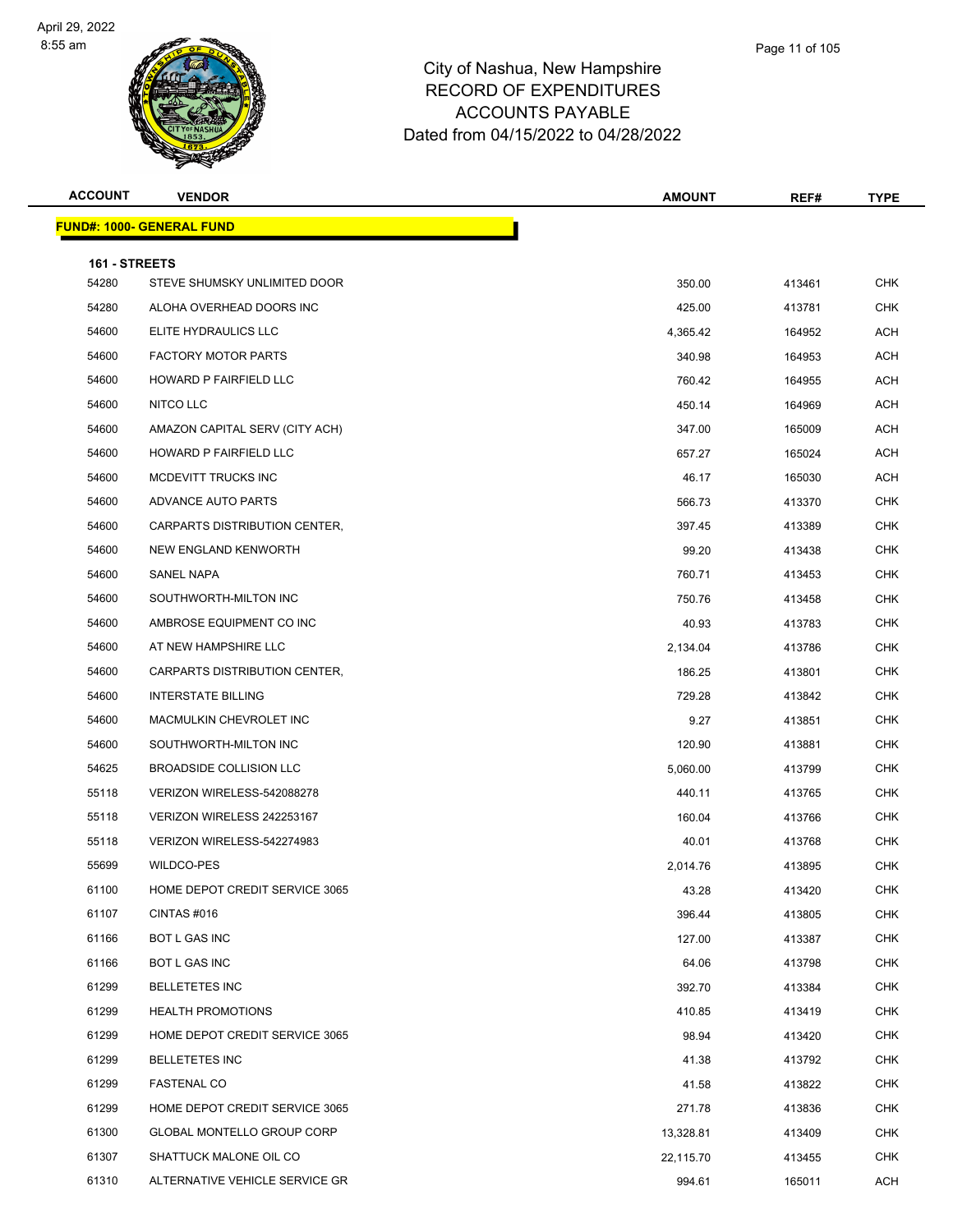

| <b>ACCOUNT</b> | <b>VENDOR</b>                         | <b>AMOUNT</b> | REF#   | <b>TYPE</b> |
|----------------|---------------------------------------|---------------|--------|-------------|
|                | <b>FUND#: 1000- GENERAL FUND</b>      |               |        |             |
| 161 - STREETS  |                                       |               |        |             |
| 61507          | <b>BROX INDUSTRIES INC</b>            | 1,605.36      | 164948 | <b>ACH</b>  |
| 61507          | <b>BROX INDUSTRIES INC</b>            | 543.92        | 165013 | <b>ACH</b>  |
| 61507          | CONTINENTAL PAVING INC                | 258.29        | 413808 | <b>CHK</b>  |
| 61514          | <b>EASTERN MINERALS INC</b>           | 4,764.96      | 164951 | <b>ACH</b>  |
| 61514          | <b>EASTERN MINERALS INC</b>           | 28,878.48     | 165016 | <b>ACH</b>  |
| 61542          | PERMA LINE CORP OF NEW ENGLAND        | 43.95         | 413447 | <b>CHK</b>  |
| 61542          | PERMA LINE CORP OF NEW ENGLAND        | 42.95         | 413869 | CHK         |
| 61556          | OCEAN STATE SIGNAL CO                 | 1,700.00      | 413444 | <b>CHK</b>  |
| 61560          | <b>BELLETETES INC</b>                 | 506.01        | 413384 | <b>CHK</b>  |
| 61560          | HOME DEPOT CREDIT SERVICE 3065        | 2,345.59      | 413420 | <b>CHK</b>  |
| 61560          | <b>FASTENAL CO</b>                    | 233.93        | 413822 | <b>CHK</b>  |
| 61705          | MAYNARD & LESIEUR INC                 | 251.92        | 413432 | CHK         |
| 61709          | <b>GRAINGER</b>                       | 89.15         | 413410 | <b>CHK</b>  |
| 61709          | SAFETY-KLEEN SYSTEMS INC              | 671.69        | 413451 | <b>CHK</b>  |
| 61709          | <b>SANEL NAPA</b>                     | 59.76         | 413453 | <b>CHK</b>  |
| 61799          | <b>BELLETETES INC</b>                 | 47.79         | 413384 | <b>CHK</b>  |
| 61799          | <b>GRAINGER</b>                       | 45.06         | 413410 | CHK         |
| 61799          | <b>GRAINGER</b>                       | 78.39         | 413828 | <b>CHK</b>  |
| 71025          | <b>GRAINGER</b>                       | 46.53         | 413410 | <b>CHK</b>  |
| 71999          | <b>GRAINGER</b>                       | 9.05          | 413410 | <b>CHK</b>  |
|                | <b>TOTAL 161 - STREETS</b>            | \$120,550.95  |        |             |
|                | <b>162 - STREET LIGHTING</b>          |               |        |             |
| 54100          | <b>EVERSOURCE</b>                     | 861.56        | 413337 | <b>CHK</b>  |
| 54100          | <b>EVERSOURCE</b>                     | 303.36        | 413736 | <b>CHK</b>  |
| 54276          | <b>EVERSOURCE</b>                     | 20.00         | 413338 | <b>CHK</b>  |
|                | <b>TOTAL 162 - STREET LIGHTING</b>    | \$1,184.92    |        |             |
|                | <b>166 - PARKING OPERATIONS</b>       |               |        |             |
| 54100          | <b>EVERSOURCE</b>                     | 2,519.02      | 413337 | <b>CHK</b>  |
| 54141          | PENNICHUCK WATER WORKS INC            | 187.04        | 413756 | <b>CHK</b>  |
| 61100          | WB MASON CO INC                       | 65.47         | 413479 | <b>CHK</b>  |
| 61100          | WB MASON CO INC                       | 6.01          | 413892 | <b>CHK</b>  |
| 61299          | NASHUA WALLPAPER CO INC               | 14.99         | 413435 | <b>CHK</b>  |
| 71025          | NASHUA WALLPAPER CO INC               | 9.99          | 413858 | CHK         |
|                |                                       |               |        |             |
|                | <b>TOTAL 166 - PARKING OPERATIONS</b> | \$2,802.52    |        |             |

**170 - HYDROELECTRIC OPERATIONS**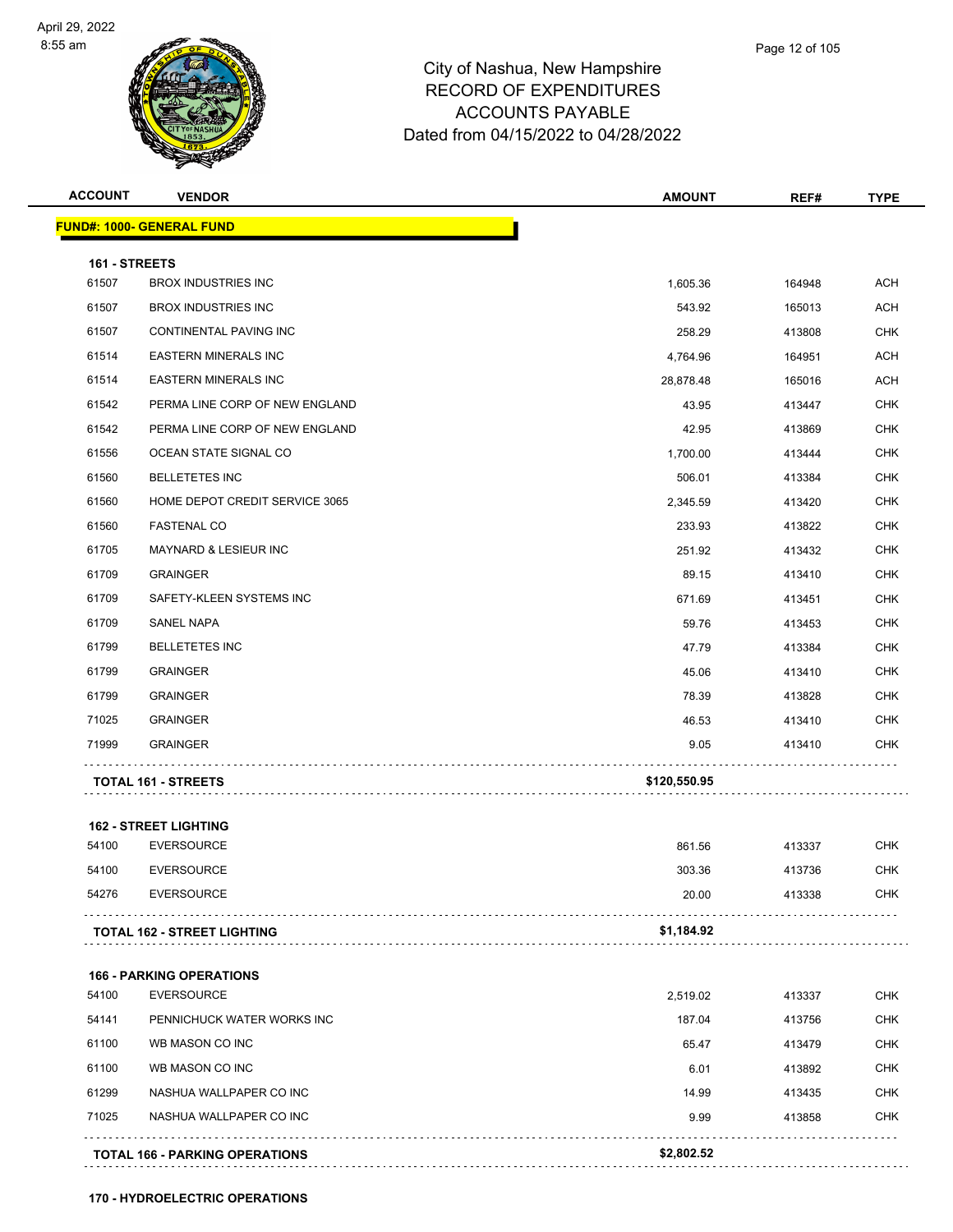

| <b>ACCOUNT</b> | <b>VENDOR</b>                                          | <b>AMOUNT</b> | REF#   | <b>TYPE</b> |
|----------------|--------------------------------------------------------|---------------|--------|-------------|
|                | <b>FUND#: 1000- GENERAL FUND</b>                       |               |        |             |
|                | <b>170 - HYDROELECTRIC OPERATIONS</b>                  |               |        |             |
| 54100          | <b>EVERSOURCE</b>                                      | 25.42         | 413736 | <b>CHK</b>  |
| 54221          | WHEELABRATOR HOLDCO 1 INC                              | 137.00        | 413894 | <b>CHK</b>  |
| 54290          | <b>ESSEX POWER SERVICES INC</b>                        | 25,167.75     | 413399 | <b>CHK</b>  |
| 54821          | TRIANGLE PORTABLE SERVICES INC                         | 300.00        | 413885 | <b>CHK</b>  |
| 55109          | CONSOLIDATED COMMUNICATIONS                            | 93.74         | 413723 | <b>CHK</b>  |
|                | <b>TOTAL 170 - HYDROELECTRIC OPERATIONS</b>            | \$25,723.91   |        |             |
|                | <b>171 - COMMUNITY SERVICES</b>                        |               |        |             |
| 54100          | <b>EVERSOURCE</b>                                      | 2,681.01      | 413337 | <b>CHK</b>  |
| 54141          | PENNICHUCK WATER WORKS INC                             | 350.83        | 413756 | <b>CHK</b>  |
| 55200          | <b>BOBBIE BAGLEY</b>                                   | 205.00        | 413790 | <b>CHK</b>  |
| 61100          | AMAZON CAPITAL SERV (CITY ACH)                         | 215.92        | 164947 | <b>ACH</b>  |
| 61100          | WB MASON CO INC                                        | 557.96        | 413479 | <b>CHK</b>  |
| 61830          | <b>COMCAST</b>                                         | 10.39         | 413717 | <b>CHK</b>  |
| 61830          | <b>NACCHO</b>                                          | 220.00        | 413749 | CHK         |
| 68318          | <b>OUTFRONT MEDIA LLC</b>                              | 1,200.00      | 165036 | ACH         |
|                | <b>TOTAL 171 - COMMUNITY SERVICES</b>                  | \$5,441.11    |        |             |
|                |                                                        |               |        |             |
| 55699          | <b>172 - COMMUNITY HEALTH</b><br><b>CUREMD.COM INC</b> | 498.00        | 413812 | CHK         |
|                |                                                        |               |        |             |
|                | <b>TOTAL 172 - COMMUNITY HEALTH</b>                    | \$498.00      |        |             |
|                | <b>173 - ENVIRONMENTAL HEALTH</b>                      |               |        |             |
| 42142          | <b>JOSE MOJICA</b>                                     | 100.00        | 413434 | <b>CHK</b>  |
| 55100          | VERIZON WIRELESS-642274605                             | 120.03        | 413767 | <b>CHK</b>  |
| 55307          | LINDA ALUKONIS                                         | 91.26         | 413702 | CHK         |
|                | TOTAL 173 - ENVIRONMENTAL HEALTH                       | \$311.29      |        |             |
|                | <b>175 - WELFARE ASSISTANCE</b>                        |               |        |             |
| 55810          | 188 CONCORD ST LLC                                     | 412.96        | 413671 | <b>CHK</b>  |
| 55810          | CANTERBURY APARTMENTS                                  | 1,585.00      | 413672 | <b>CHK</b>  |
| 55810          | ER NASHUA LLC                                          | 1,265.00      | 413674 | <b>CHK</b>  |
| 55810          | <b>HUTZ LLC</b>                                        | 700.00        | 413675 | <b>CHK</b>  |
| 55810          | 188 CONCORD ST LLC                                     | 748.38        | 414024 | <b>CHK</b>  |
| 55810          | <b>COUNTRY BARN MOTEL</b>                              | 541.94        | 414026 | <b>CHK</b>  |
| 55810          | LEES PROPERTY LLC                                      | 1,750.00      | 414027 | <b>CHK</b>  |
| 55810          | VASWANI ENTERPRISE LLC                                 | 1,400.00      | 414028 | <b>CHK</b>  |
|                |                                                        |               |        |             |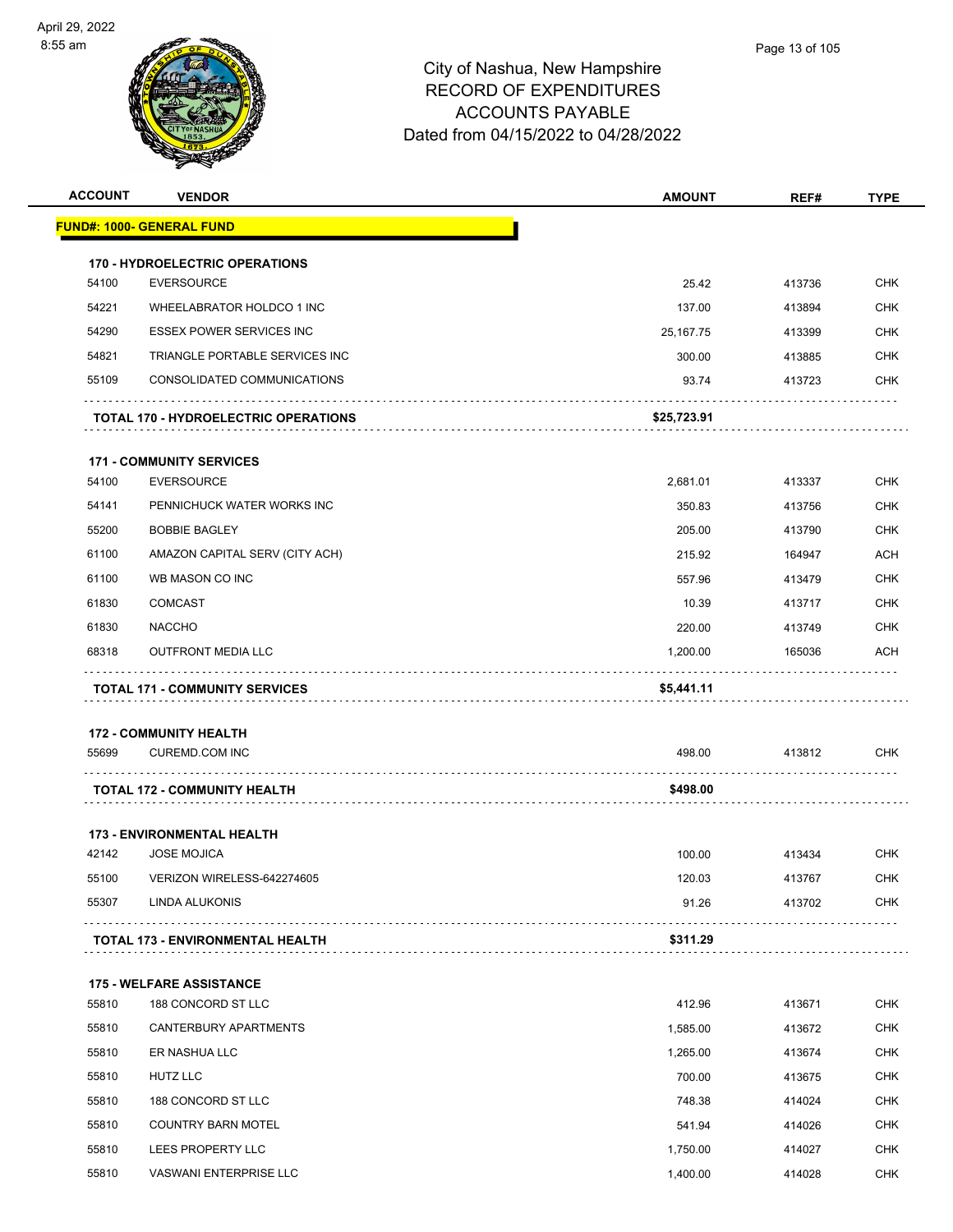

| <b>ACCOUNT</b> | <b>VENDOR</b>                                               | <b>AMOUNT</b> | REF#   | <b>TYPE</b> |
|----------------|-------------------------------------------------------------|---------------|--------|-------------|
|                | <u> FUND#: 1000- GENERAL FUND</u>                           |               |        |             |
|                |                                                             |               |        |             |
| 55814          | <b>175 - WELFARE ASSISTANCE</b><br><b>LIBERTY UTILITIES</b> | 120.71        | 413670 | <b>CHK</b>  |
| 55814          | <b>EVERSOURCE</b>                                           | 122.75        | 414023 | <b>CHK</b>  |
| 55816          | MARKET BASKET ACCT 2589096                                  | 22.95         | 413676 | <b>CHK</b>  |
| 55818          | MARKET BASKET ACCT 2589096                                  | 22.98         | 413676 | CHK         |
| 55820          | <b>CREMATION SOCIETY OF NH</b>                              | 750.00        | 413673 | <b>CHK</b>  |
| 55820          | ANCTIL ROCHETTE FUNERAL HOME                                | 750.00        | 414025 | <b>CHK</b>  |
|                | TOTAL 175 - WELFARE ASSISTANCE                              | \$10,192.67   |        |             |
|                |                                                             |               |        |             |
|                | <b>177 - PARKS &amp; RECREATION</b>                         |               |        |             |
| 54100          | <b>EVERSOURCE</b>                                           | 3,143.80      | 413337 | CHK         |
| 54100          | <b>EVERSOURCE</b>                                           | 7,122.38      | 413736 | <b>CHK</b>  |
| 54114          | <b>SPRAGUE RESOURCES LP</b>                                 | 1,763.76      | 164972 | ACH         |
| 54114          | LIBERTY UTILITIES - NH                                      | 480.34        | 413747 | CHK         |
| 54141          | PENNICHUCK WATER WORKS INC                                  | 316.16        | 413347 | <b>CHK</b>  |
| 54141          | PENNICHUCK WATER WORKS INC                                  | 1,923.39      | 413756 | CHK         |
| 54280          | M & M ELECTRICAL SUPPLY CO INC                              | 95.13         | 164961 | ACH         |
| 54280          | <b>BELLETETES INC</b>                                       | 154.50        | 413384 | <b>CHK</b>  |
| 54280          | GATE CITY FENCE CO INC                                      | 1,470.00      | 413406 | CHK         |
| 54280          | <b>HAJOCA CORPORATION</b>                                   | 335.70        | 413416 | <b>CHK</b>  |
| 54280          | HOME DEPOT CREDIT SERVICE 3065                              | 2,862.14      | 413420 | CHK         |
| 54280          | NASHUA WALLPAPER CO INC                                     | 384.59        | 413435 | <b>CHK</b>  |
| 54280          | STANLEY ELEVATOR CO INC                                     | 389.00        | 413459 | <b>CHK</b>  |
| 54280          | AGRESOURCE INC                                              | 950.00        | 413776 | CHK         |
| 54280          | AIRGAS USA LLC                                              | 142.72        | 413777 | <b>CHK</b>  |
| 54280          | <b>FASTENAL CO</b>                                          | 276.90        | 413822 | <b>CHK</b>  |
| 54280          | HAJOCA CORPORATION                                          | 167.42        | 413829 | <b>CHK</b>  |
| 54280          | HAMPSHIRE FIRE PROTECTION CO                                | 2,800.16      | 413831 | <b>CHK</b>  |
| 54280          | <b>READ CUSTOM SOILS LLC</b>                                | 1,217.30      | 413873 | <b>CHK</b>  |
| 54280          | SITEONE LANDSCAPE SUPPLY LLC                                | 149.18        | 413879 | <b>CHK</b>  |
| 54487          | AAA PUMP SERVICE -                                          | 1,928.91      | 413771 | <b>CHK</b>  |
| 54600          | AMAZON CAPITAL SERV (CITY ACH)                              | 75.52         | 164947 | ACH         |
| 54821          | UNITED SITE SERVICES                                        | 1,428.00      | 413473 | <b>CHK</b>  |
| 55118          | VERIZON WIRELESS-542088278                                  | 40.01         | 413765 | <b>CHK</b>  |
| 55307          | <b>BOBBIE BAGLEY</b>                                        | 180.06        | 413379 | <b>CHK</b>  |
| 55421          | MIA CRUZ                                                    | 450.00        | 413328 | <b>CHK</b>  |
| 55421          | NEW ENGLAND PARK ASSOCIATION                                | 175.00        | 413359 | <b>CHK</b>  |
| 61156          | STREAMLINE AQUATICS                                         | 4,376.40      | 413462 | <b>CHK</b>  |
| 61156          | D & P SWIMMING POOL                                         | 4,534.62      | 413813 | <b>CHK</b>  |
|                |                                                             |               |        |             |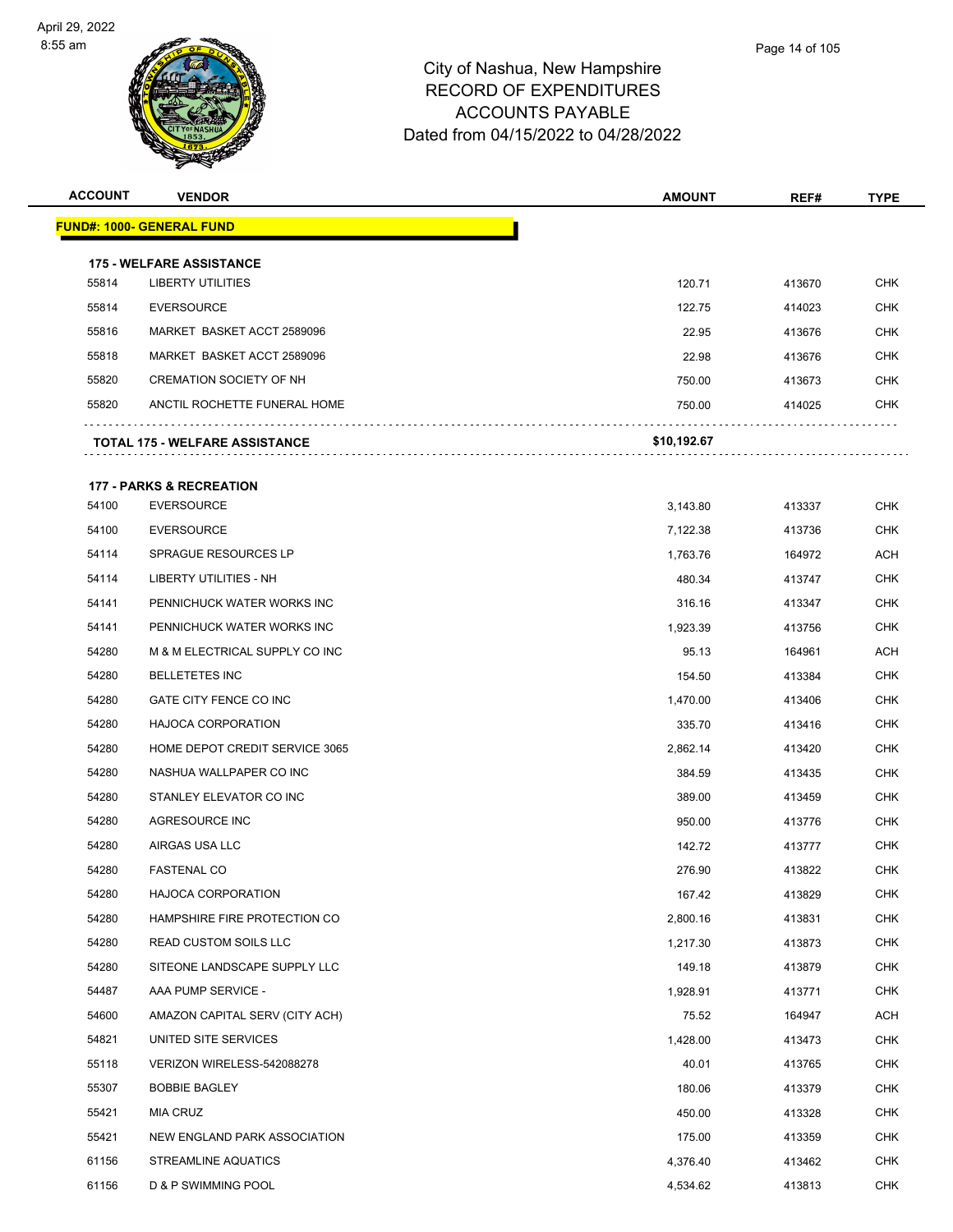

| <b>ACCOUNT</b> | <b>VENDOR</b>                             | <b>AMOUNT</b> | REF#   | <b>TYPE</b> |
|----------------|-------------------------------------------|---------------|--------|-------------|
|                | <b>FUND#: 1000- GENERAL FUND</b>          |               |        |             |
|                | <b>177 - PARKS &amp; RECREATION</b>       |               |        |             |
| 61299          | <b>HEALTH PROMOTIONS</b>                  | 211.65        | 413419 | <b>CHK</b>  |
| 61299          | <b>B &amp; S LOCKSMITHS INC</b>           | 105.00        | 413789 | <b>CHK</b>  |
| 61300          | <b>GLOBAL MONTELLO GROUP CORP</b>         | 1,349.76      | 413827 | <b>CHK</b>  |
| 61310          | ALTERNATIVE VEHICLE SERVICE GR            | 198.65        | 165011 | <b>ACH</b>  |
| 61799          | AMAZON CAPITAL SERV (CITY ACH)            | 97.97         | 165009 | <b>ACH</b>  |
| 61799          | AMBROSE EQUIPMENT CO INC                  | 387.68        | 413375 | <b>CHK</b>  |
| 61799          | <b>BEST FORD</b>                          | 587.21        | 413386 | <b>CHK</b>  |
| 61799          | CARPARTS DISTRIBUTION CENTER,             | 148.83        | 413389 | <b>CHK</b>  |
| 61799          | NASHUA WALLPAPER CO INC                   | 1,351.00      | 413435 | <b>CHK</b>  |
| 61799          | O'REILLY AUTO PARTS                       | 181.74        | 413443 | <b>CHK</b>  |
| 61799          | <b>SANEL NAPA</b>                         | 171.59        | 413453 | <b>CHK</b>  |
| 61799          | SOUTHWORTH-MILTON INC                     | 467.35        | 413458 | <b>CHK</b>  |
| 61799          | <b>TEXTRAIL TRAILER PARTS</b>             | 153.87        | 413466 | <b>CHK</b>  |
| 61799          | <b>TURF DEPOT</b>                         | 566.98        | 413469 | <b>CHK</b>  |
| 61799          | <b>TURF PRODUCTS</b>                      | 98.64         | 413470 | <b>CHK</b>  |
| 61799          | UNITED AG & TURF NE                       | 369.20        | 413471 | <b>CHK</b>  |
| 61799          | AT NEW HAMPSHIRE LLC                      | 246.18        | 413786 | <b>CHK</b>  |
| 61799          | <b>BEST FORD</b>                          | 1,022.91      | 413795 | <b>CHK</b>  |
| 61799          | CARPARTS DISTRIBUTION CENTER,             | 105.70        | 413801 | <b>CHK</b>  |
| 61799          | CHAPPELL TRACTOR SALES INC                | 58.31         | 413803 | <b>CHK</b>  |
| 61799          | O'REILLY AUTO PARTS                       | 58.71         | 413865 | <b>CHK</b>  |
| 61799          | <b>TURF DEPOT</b>                         | 288.35        | 413886 | CHK         |
| 61799          | <b>TURF PRODUCTS</b>                      | 219.00        | 413887 | CHK.        |
|                | <b>TOTAL 177 - PARKS &amp; RECREATION</b> | \$47,779.37   |        |             |
|                |                                           |               |        |             |

#### **179 - LIBRARY**

| 54114 | SPRAGUE RESOURCES LP           | 1,285.60 | 164972 | ACH        |
|-------|--------------------------------|----------|--------|------------|
| 54114 | LIBERTY UTILITIES - NH         | 1,152.86 | 413342 | <b>CHK</b> |
| 54141 | PENNICHUCK WATER WORKS INC     | 335.06   | 413347 | <b>CHK</b> |
| 54280 | <b>JP PEST SERVICES LLC</b>    | 114.00   | 165026 | ACH        |
| 54421 | CONWAY TECHNOLOGY GROUP        | 421.20   | 413809 | <b>CHK</b> |
| 54428 | <b>COMCAST</b>                 | 248.85   | 413717 | <b>CHK</b> |
| 54428 | NEW HAMPSHIRE STATE LIBRARY    | 15.00    | 413861 | <b>CHK</b> |
| 54428 | PACIFIC TELEMANAGEMENT SERVICE | 58.00    | 413867 | <b>CHK</b> |
| 54487 | NORTHEAST MATERIAL HANDLING    | 185.00   | 413440 | <b>CHK</b> |
| 55300 | <b>KATHARINE GATCOMB</b>       | 154.41   | 164944 | ACH        |
| 61100 | AMAZON CAPITAL SERV (CITY ACH) | 18.51    | 164947 | <b>ACH</b> |
| 61100 | AMAZON CAPITAL SERV (CITY ACH) | 419.15   | 165009 | ACH        |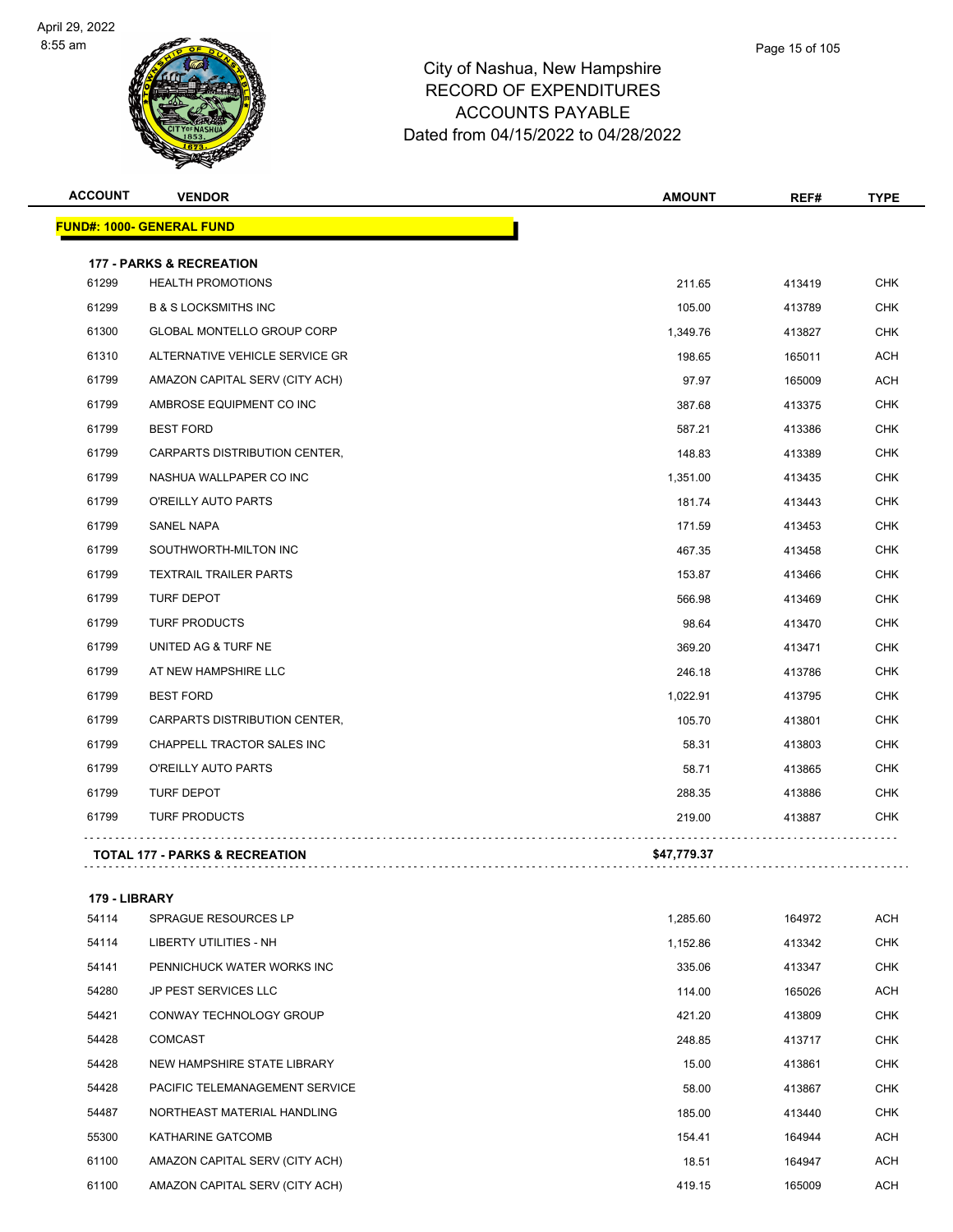

|        | Page 16 of 105 |
|--------|----------------|
| bshire |                |
| החחו   |                |

| <b>ACCOUNT</b> | <b>VENDOR</b>                      | <b>AMOUNT</b> | REF#   | <b>TYPE</b> |
|----------------|------------------------------------|---------------|--------|-------------|
|                | <b>FUND#: 1000- GENERAL FUND</b>   |               |        |             |
| 179 - LIBRARY  |                                    |               |        |             |
| 61100          | WB MASON CO INC                    | 107.43        | 413892 | <b>CHK</b>  |
| 61299          | AMAZON CAPITAL SERV (CITY ACH)     | 162.99        | 164947 | ACH         |
| 61299          | AMAZON CAPITAL SERV (CITY ACH)     | 33.06         | 165009 | <b>ACH</b>  |
| 61299          | CONWAY TECHNOLOGY GROUP            | 1,954.02      | 413394 | <b>CHK</b>  |
| 61299          | <b>CREDIBLE TRANSLATIONS &amp;</b> | 203.15        | 413810 | <b>CHK</b>  |
| 61299          | WB MASON CO INC                    | 7.99          | 413892 | <b>CHK</b>  |
| 61428          | AMAZON CAPITAL SERV (CITY ACH)     | 22.98         | 164947 | <b>ACH</b>  |
| 61807          | AMAZON CAPITAL SERV (CITY ACH)     | 17.98         | 164947 | <b>ACH</b>  |
| 61807          | INGRAM LIBRARY SERVICES LLC        | 3,196.99      | 164956 | ACH         |
| 61807          | AMAZON CAPITAL SERV (CITY ACH)     | 14.99         | 165009 | <b>ACH</b>  |
| 61807          | <b>INGRAM LIBRARY SERVICES LLC</b> | 1,926.62      | 165025 | <b>ACH</b>  |
| 61807          | <b>BAKER &amp; TAYLOR</b>          | 98.91         | 413381 | <b>CHK</b>  |
| 61807          | HARPER COLLINS PUBLISHERS LLC      | 41.88         | 413418 | <b>CHK</b>  |
| 61807          | D K AGENCIES P LTD                 | 452.00        | 413701 | <b>CHK</b>  |
| 61807          | CHINASPROUT INC                    | 354.49        | 414047 | <b>CHK</b>  |
| 61814          | <b>INGRAM LIBRARY SERVICES LLC</b> | 56.99         | 164956 | <b>ACH</b>  |
| 61814          | MIDWEST TAPE LLC                   | 430.92        | 164965 | <b>ACH</b>  |
| 61814          | AMAZON CAPITAL SERV (CITY ACH)     | 58.99         | 165009 | ACH         |
| 61814          | INGRAM LIBRARY SERVICES LLC        | 275.44        | 165025 | <b>ACH</b>  |
| 61814          | MIDWEST TAPE LLC                   | 252.68        | 165033 | <b>ACH</b>  |
| 61814          | <b>BAKER &amp; TAYLOR</b>          | 65.94         | 413381 | <b>CHK</b>  |
| 68322          | AMAZON CAPITAL SERV (CITY ACH)     | 154.40        | 164947 | <b>ACH</b>  |
| 68322          | AMAZON CAPITAL SERV (CITY ACH)     | 57.23         | 165009 | <b>ACH</b>  |
| 68322          | <b>JEFF LITTLETON</b>              | 215.00        | 413708 | <b>CHK</b>  |
| 71000          | AMAZON CAPITAL SERV (CITY ACH)     | 13.98         | 164947 | ACH         |
| 71000          | AMAZON CAPITAL SERV (CITY ACH)     | 54.84         | 165009 | <b>ACH</b>  |
| 71000          | <b>BIBLIOTHECA LLC</b>             | 18,950.00     | 413796 | <b>CHK</b>  |
|                | <b>TOTAL 179 - LIBRARY</b>         | \$33,589.53   |        |             |

#### **181 - COMMUNITY DEVELOPMENT**

| <b>TOTAL 181 - COMMUNITY DEVELOPMENT</b> | \$45.98 |  |
|------------------------------------------|---------|--|

#### **191 - SCHOOL**

| 52300 | SUN LIFE ASSURANCE CO OF CANAD | 2.443.55 | 164978 | ACH |
|-------|--------------------------------|----------|--------|-----|
| 52300 | FIRST UNUM LIFE INSURANCE CO   | 2.082.69 | 413564 | CHK |
| 53128 | WADLEIGH STARR & PETERS PLLC   | 2.545.28 | 413665 | СНК |
| 53600 | LEARNWELL                      | 1.595.00 | 413593 | СНК |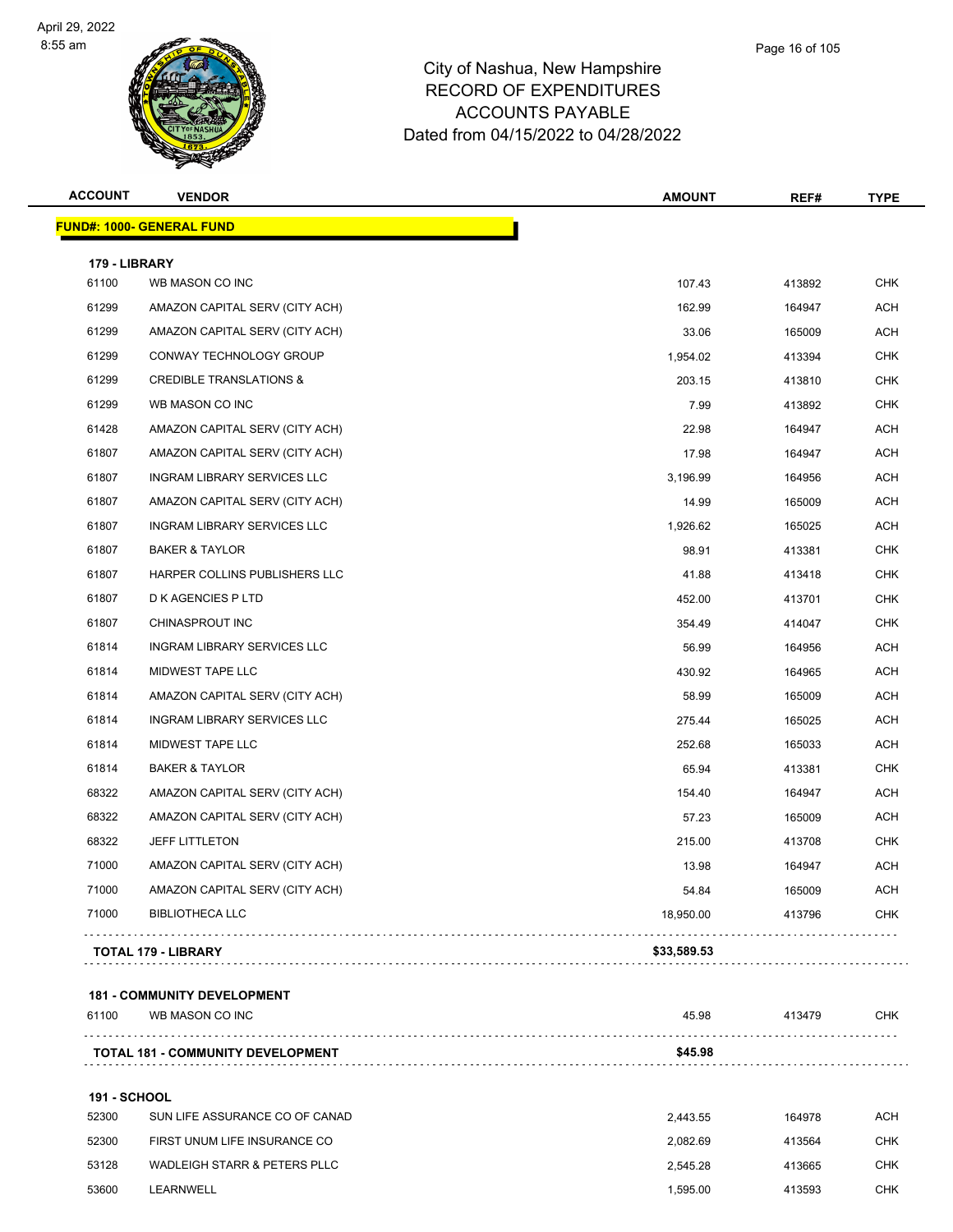

| Page 17 of 105 |  |
|----------------|--|
|                |  |

| <b>ACCOUNT</b>               | <b>VENDOR</b>                     | <b>AMOUNT</b> | REF#   | <b>TYPE</b> |
|------------------------------|-----------------------------------|---------------|--------|-------------|
|                              | <b>FUND#: 1000- GENERAL FUND</b>  |               |        |             |
|                              |                                   |               |        |             |
| <b>191 - SCHOOL</b><br>53607 | <b>IRENE BUCHINE</b>              | 1,200.00      | 413583 | <b>CHK</b>  |
| 53614                        | AMY MCCARTNEY                     | 10,640.00     | 165045 | ACH         |
| 53614                        | DIANE ASELTINE-GRZYB              | 120.00        | 413500 | CHK         |
| 53614                        | CAREERSTAFF UNLIMITED             | 689.05        | 413524 | <b>CHK</b>  |
| 53614                        | CLARK ASSOC                       | 42,175.25     | 413535 | <b>CHK</b>  |
| 53614                        | <b>GRANITE STATE ARTS ACADEMY</b> | 270.00        | 413572 | <b>CHK</b>  |
| 53614                        | MAS MEDICAL STAFFING              | 1,725.10      | 413600 | <b>CHK</b>  |
| 53614                        | REACH THE TOP TUTORING            | 225.00        | 413635 | <b>CHK</b>  |
| 53614                        | STATE OF NH CRIMINAL RECORDS      | 144.75        | 413914 | <b>CHK</b>  |
| 53614                        | <b>CLARK ASSOC</b>                | 40,926.00     | 413933 | <b>CHK</b>  |
| 53628                        | FIRE PROTECTION TESTING LLC       | 375.00        | 413562 | CHK         |
| 53628                        | <b>MAS MEDICAL STAFFING</b>       | 6,857.50      | 413600 | <b>CHK</b>  |
| 53628                        | MAXIM HEALTHCARE SERVICES INC     | 2,100.00      | 413601 | CHK         |
| 53628                        | NASH CONSULTING LLC               | 2,400.00      | 413611 | <b>CHK</b>  |
| 53628                        | ROCKINGHAM CONTRACTING AND        | 2,626.00      | 413640 | <b>CHK</b>  |
| 53628                        | THE METRO GROUP INC               | 845.00        | 413659 | <b>CHK</b>  |
| 53628                        | STATE OF NH CRIMINAL RECORDS      | 454.25        | 413913 | CHK         |
| 53628                        | NEW ERA TECHNOLOGY NH             | 1,850.00      | 413992 | <b>CHK</b>  |
| 54100                        | <b>EVERSOURCE</b>                 | 24,994.27     | 413485 | <b>CHK</b>  |
| 54100                        | <b>EVERSOURCE</b>                 | 4,819.31      | 413904 | <b>CHK</b>  |
| 54114                        | <b>SPRAGUE RESOURCES LP</b>       | 42,985.83     | 165046 | ACH         |
| 54114                        | LIBERTY UTILITIES - NH            | 184.82        | 413486 | CHK         |
| 54114                        | <b>LIBERTY UTILITIES - NH</b>     | 2,815.45      | 413487 | CHK         |
| 54114                        | <b>LIBERTY UTILITIES - NH</b>     | 2,692.69      | 413488 | <b>CHK</b>  |
| 54114                        | LIBERTY UTILITIES - NH            | 1,583.53      | 413489 | <b>CHK</b>  |
| 54114                        | LIBERTY UTILITIES - NH            | 404.41        | 413905 | <b>CHK</b>  |
| 54114                        | <b>LIBERTY UTILITIES - NH</b>     | 3,356.35      | 413906 | <b>CHK</b>  |
| 54114                        | <b>LIBERTY UTILITIES - NH</b>     | 1,363.41      | 413907 | <b>CHK</b>  |
| 54114                        | LIBERTY UTILITIES - NH            | 1,556.92      | 413908 | <b>CHK</b>  |
| 54114                        | <b>LIBERTY UTILITIES - NH</b>     | 2,076.78      | 413909 | <b>CHK</b>  |
| 54114                        | <b>LIBERTY UTILITIES - NH</b>     | 1,830.76      | 413910 | CHK         |
| 54141                        | PENNICHUCK WATER WORKS INC        | 1,086.49      | 413490 | CHK         |
| 54141                        | PENNICHUCK WATER WORKS INC        | 7,396.36      | 413911 | CHK         |
| 54280                        | <b>BELLETETES INC</b>             | 242.70        | 413508 | <b>CHK</b>  |
| 54280                        | GREEN RUBBER COMPANY INC          | 329.31        | 413573 | CHK         |
| 54280                        | ARCHIMEDIA SOLUTIONS GROUP LLC    | 33.00         | 413920 | CHK         |
| 54280                        | NASHUA WALLPAPER CO INC           | (69.94)       | 413989 | CHK         |
| 54487                        | FRANKLIN PAINT CO INC             | 16.26         | 413567 | <b>CHK</b>  |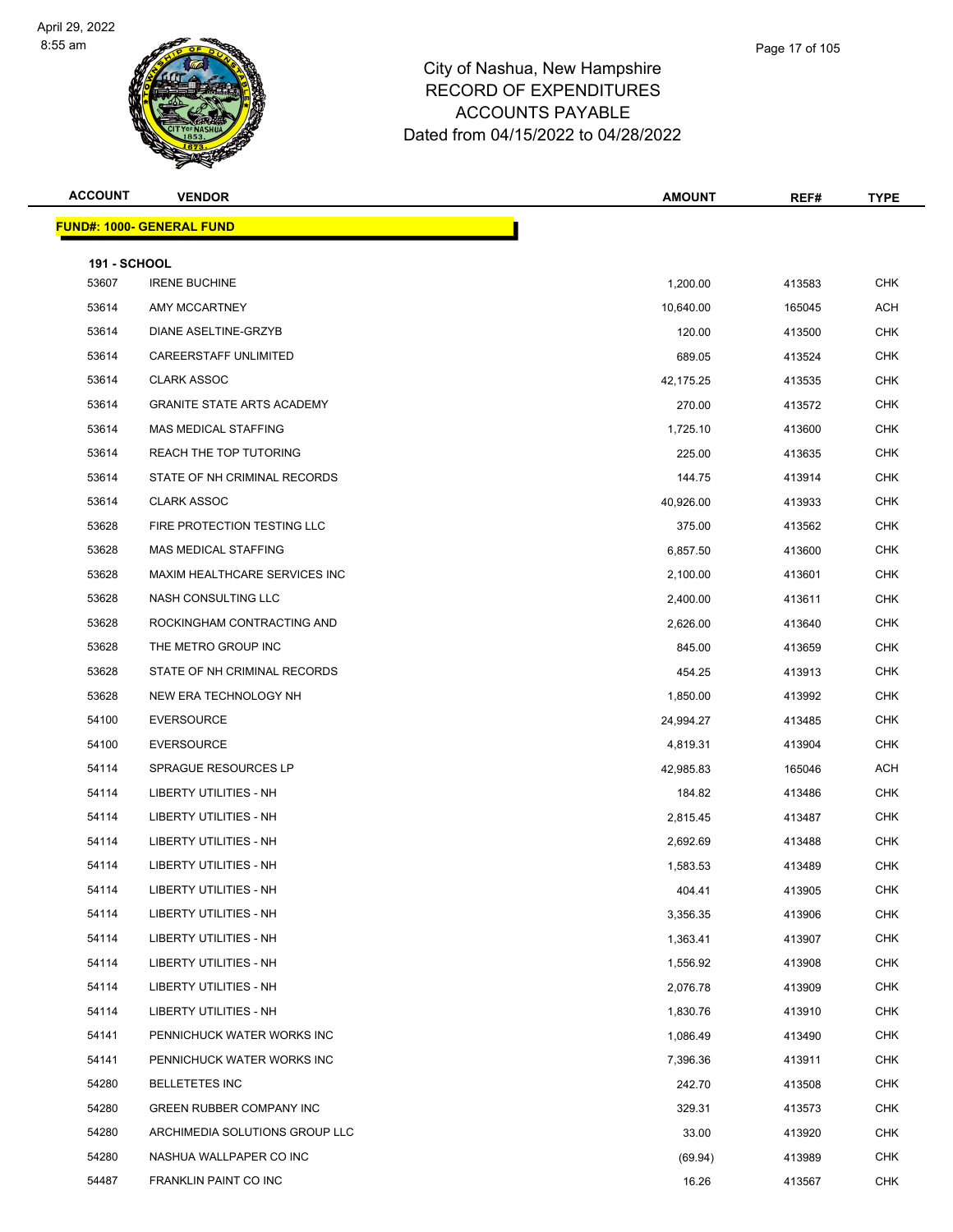

| Page 18 of 105 |  |
|----------------|--|
|                |  |

| <b>ACCOUNT</b>               | <b>VENDOR</b>                    | <b>AMOUNT</b> | REF#   | <b>TYPE</b> |
|------------------------------|----------------------------------|---------------|--------|-------------|
|                              | <b>FUND#: 1000- GENERAL FUND</b> |               |        |             |
|                              |                                  |               |        |             |
| <b>191 - SCHOOL</b><br>54487 | COMPUTER HUT dba IT INSIDERS     | 138.00        | 413584 | <b>CHK</b>  |
| 54600                        | NASHUA MOTOR SPORT               | 26.21         | 413510 | <b>CHK</b>  |
| 55109                        | CONSOLIDATED COMMUNICATIONS      | 51.24         | 413483 | <b>CHK</b>  |
| 55109                        | CONSOLIDATED COMMUNICATIONS      | 43.46         | 413484 | <b>CHK</b>  |
| 55109                        | VERIZON WIRELESS 742005979       | 425.81        | 413491 | <b>CHK</b>  |
| 55109                        | <b>WINDSTREAM</b>                | 263.06        | 413492 | <b>CHK</b>  |
| 55109                        | <b>COMCAST</b>                   | 7,278.98      | 413540 | <b>CHK</b>  |
| 55109                        | NATIONAL EMERGENCY NUMBER ASSN   | 255.00        | 413617 | <b>CHK</b>  |
| 55109                        | CONSOLIDATED COMMUNICATIONS      | 1,051.68      | 413899 | <b>CHK</b>  |
| 55109                        | CONSOLIDATED COMMUNICATIONS      | 43.43         | 413900 | <b>CHK</b>  |
| 55109                        | CONSOLIDATED COMMUNICATIONS      | 43.43         | 413901 | <b>CHK</b>  |
| 55109                        | CONSOLIDATED COMMUNICATIONS      | 372.19        | 413902 | <b>CHK</b>  |
| 55109                        | CONSOLIDATED COMMUNICATIONS      | 43.43         | 413903 | <b>CHK</b>  |
| 55200                        | NASHUA SCHOOL DISTRICT 42        | 100.00        | 164967 | ACH         |
| 55200                        | NATIONAL ASSN FOR MUSIC ED       | 135.00        | 413616 | <b>CHK</b>  |
| 55200                        | CPI INC                          | 200.00        | 413939 | <b>CHK</b>  |
| 55300                        | NASHUA SCHOOL DISTRICT 42        | 1,100.00      | 164967 | <b>ACH</b>  |
| 55300                        | NHASEA                           | 500.00        | 413621 | <b>CHK</b>  |
| 55307                        | ROSALYN BERROCALES               | 4.68          | 413509 | <b>CHK</b>  |
| 55307                        | AMY CONNORS                      | 80.14         | 413542 | <b>CHK</b>  |
| 55307                        | DOUGLAS DUFFINA                  | 201.53        | 413552 | <b>CHK</b>  |
| 55307                        | <b>MEGAN DUPRAT</b>              | 64.35         | 413553 | <b>CHK</b>  |
| 55307                        | <b>TARA MACDONALD</b>            | 26.85         | 413597 | CHK         |
| 55307                        | <b>GARTH MCKINNEY</b>            | 46.50         | 413606 | <b>CHK</b>  |
| 55307                        | PAULA PAPANICOLAOU               | 59.09         | 413625 | <b>CHK</b>  |
| 55307                        | <b>SHAWN SMITH</b>               | 283.55        | 413653 | <b>CHK</b>  |
| 55307                        | RAQUEL TOMIC-BEARD               | 24.72         | 413660 | <b>CHK</b>  |
| 55307                        | <b>LESLIE ANTON</b>              | 173.74        | 413918 | <b>CHK</b>  |
| 55307                        | DOUGLAS DUFFINA                  | 39.19         | 413944 | <b>CHK</b>  |
| 55307                        | LEAH FIASCONARO-CONWAY           | 120.02        | 413949 | <b>CHK</b>  |
| 55307                        | <b>CHELSEY GILLIS</b>            | 39.48         | 413954 | <b>CHK</b>  |
| 55307                        | <b>ALEXIS LECLAIR</b>            | 66.54         | 413978 | <b>CHK</b>  |
| 55307                        | <b>JUDITH LOFTUS</b>             | 155.31        | 413979 | <b>CHK</b>  |
| 55400                        | CERISE BIENVENUE-BOSTON          | 95.00         | 413511 | <b>CHK</b>  |
| 55400                        | <b>MAUREEN CHORMA</b>            | 99.00         | 413534 | <b>CHK</b>  |
| 55400                        | <b>HOLLY LAVINE</b>              | 100.00        | 413592 | <b>CHK</b>  |
| 55400                        | AMERICAN MATHEMATICS COMPET      | 128.00        | 413917 | <b>CHK</b>  |
| 55400                        | NH MUSIC EDUCATORS ASSOC         | 200.00        | 413994 | <b>CHK</b>  |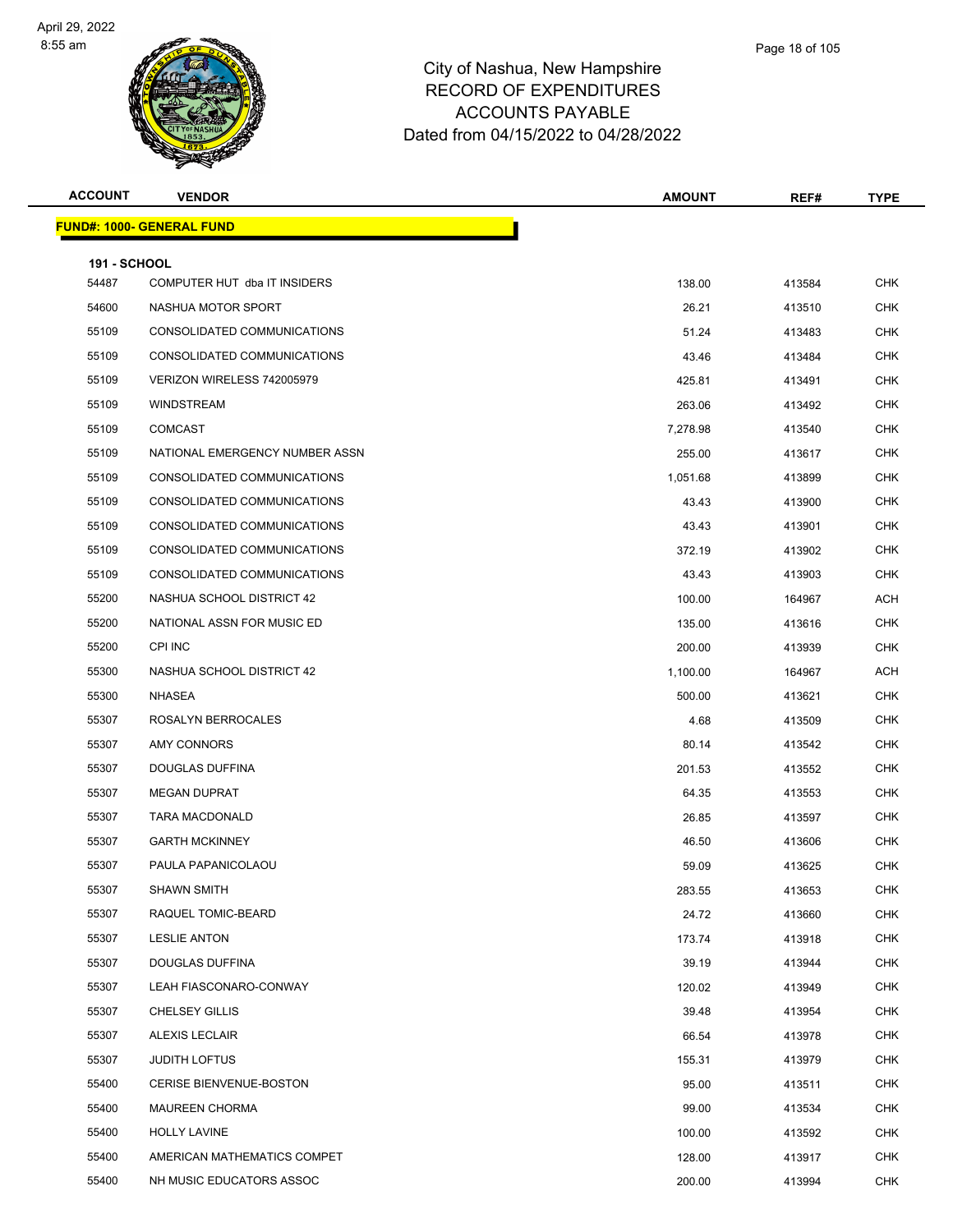

|       | Page 19 of 105 |
|-------|----------------|
| shire |                |
| DES   |                |

| <b>ACCOUNT</b>               | <b>VENDOR</b>                    | <b>AMOUNT</b> | REF#   | <b>TYPE</b> |
|------------------------------|----------------------------------|---------------|--------|-------------|
|                              | <b>FUND#: 1000- GENERAL FUND</b> |               |        |             |
|                              |                                  |               |        |             |
| <b>191 - SCHOOL</b><br>55500 | 4IMPRINT                         | 1,616.23      | 413915 | <b>CHK</b>  |
| 55600                        | <b>JOSTENS INC</b>               | 26.53         | 413973 | <b>CHK</b>  |
| 55607                        | RESERVE ACCOUNT                  | 2,000.00      | 413637 | <b>CHK</b>  |
| 55635                        | NASHUA SCHOOL DISTRICT 42        | 2,732.00      | 164967 | <b>ACH</b>  |
| 55635                        | <b>NORTH STAR TIMING</b>         | 475.00        | 413622 | <b>CHK</b>  |
| 55642                        | <b>GREGORY ANDRUSKEVICH</b>      | 70.00         | 413497 | <b>CHK</b>  |
| 55642                        | MICHAEL BARBERIAN                | 90.00         | 413503 | <b>CHK</b>  |
| 55642                        | <b>KEVIN BOLDUC</b>              | 90.00         | 413516 | <b>CHK</b>  |
| 55642                        | <b>CLELIE FIELDING</b>           | 150.00        | 413538 | <b>CHK</b>  |
| 55642                        | J A PATRICK CONSIDINE            | 70.00         | 413543 | <b>CHK</b>  |
| 55642                        | <b>GARY CUSTER</b>               | 104.00        | 413546 | <b>CHK</b>  |
| 55642                        | ROBIN DAY                        | 104.00        | 413547 | <b>CHK</b>  |
| 55642                        | LANCE HEDQUIST                   | 70.00         | 413576 | <b>CHK</b>  |
| 55642                        | KIRSTIN KOCHANEK                 | 150.00        | 413589 | <b>CHK</b>  |
| 55642                        | MICHAEL LAROCQUE                 | 70.00         | 413591 | <b>CHK</b>  |
| 55642                        | PHILIP LEVESQUE                  | 90.00         | 413594 | <b>CHK</b>  |
| 55642                        | <b>MARK T LORDEN</b>             | 140.00        | 413595 | <b>CHK</b>  |
| 55642                        | LINDA A MCCARTHY                 | 70.00         | 413602 | <b>CHK</b>  |
| 55642                        | PHIL MCCARTHY                    | 90.00         | 413603 | <b>CHK</b>  |
| 55642                        | <b>BARBARA R MICHAEL</b>         | 90.00         | 413608 | <b>CHK</b>  |
| 55642                        | ANTHONY C PALMISANO              | 90.00         | 413624 | <b>CHK</b>  |
| 55642                        | DAVID C PAULSON                  | 70.00         | 413628 | <b>CHK</b>  |
| 55642                        | <b>JAMES R PRESHER</b>           | 104.00        | 413632 | CHK         |
| 55642                        | <b>STEVEN ROY</b>                | 90.00         | 413642 | <b>CHK</b>  |
| 55642                        | <b>JEFFREY SMELTZER</b>          | 70.00         | 413652 | <b>CHK</b>  |
| 55642                        | <b>WILLIAM SOUBOSKY</b>          | 90.00         | 413654 | <b>CHK</b>  |
| 55642                        | ANDREW SYLVIA                    | 70.00         | 413656 | <b>CHK</b>  |
| 55642                        | MICHAEL C TOTH                   | 90.00         | 413661 | <b>CHK</b>  |
| 55642                        | <b>GERALD M VEILLEUX</b>         | 90.00         | 413664 | <b>CHK</b>  |
| 55642                        | <b>FREDERICK WILHELMI</b>        | 90.00         | 413668 | <b>CHK</b>  |
| 55642                        | <b>WILLIAM AUBIN</b>             | 70.00         | 413921 | <b>CHK</b>  |
| 55642                        | <b>LAUREN BENSON</b>             | 150.00        | 413925 | <b>CHK</b>  |
| 55642                        | <b>DENNIS BURKHART</b>           | 90.00         | 413929 | <b>CHK</b>  |
| 55642                        | <b>CLELIE FIELDING</b>           | 70.00         | 413934 | <b>CHK</b>  |
| 55642                        | PAUL COTSIBAS                    | 90.00         | 413938 | <b>CHK</b>  |
| 55642                        | <b>MADDISON DRISCOLL</b>         | 150.00        | 413943 | <b>CHK</b>  |
| 55642                        | JEFFREY ISABELLE                 | 70.00         | 413970 | <b>CHK</b>  |
| 55642                        | JEFFREY L KLEINER                | 90.00         | 413974 | <b>CHK</b>  |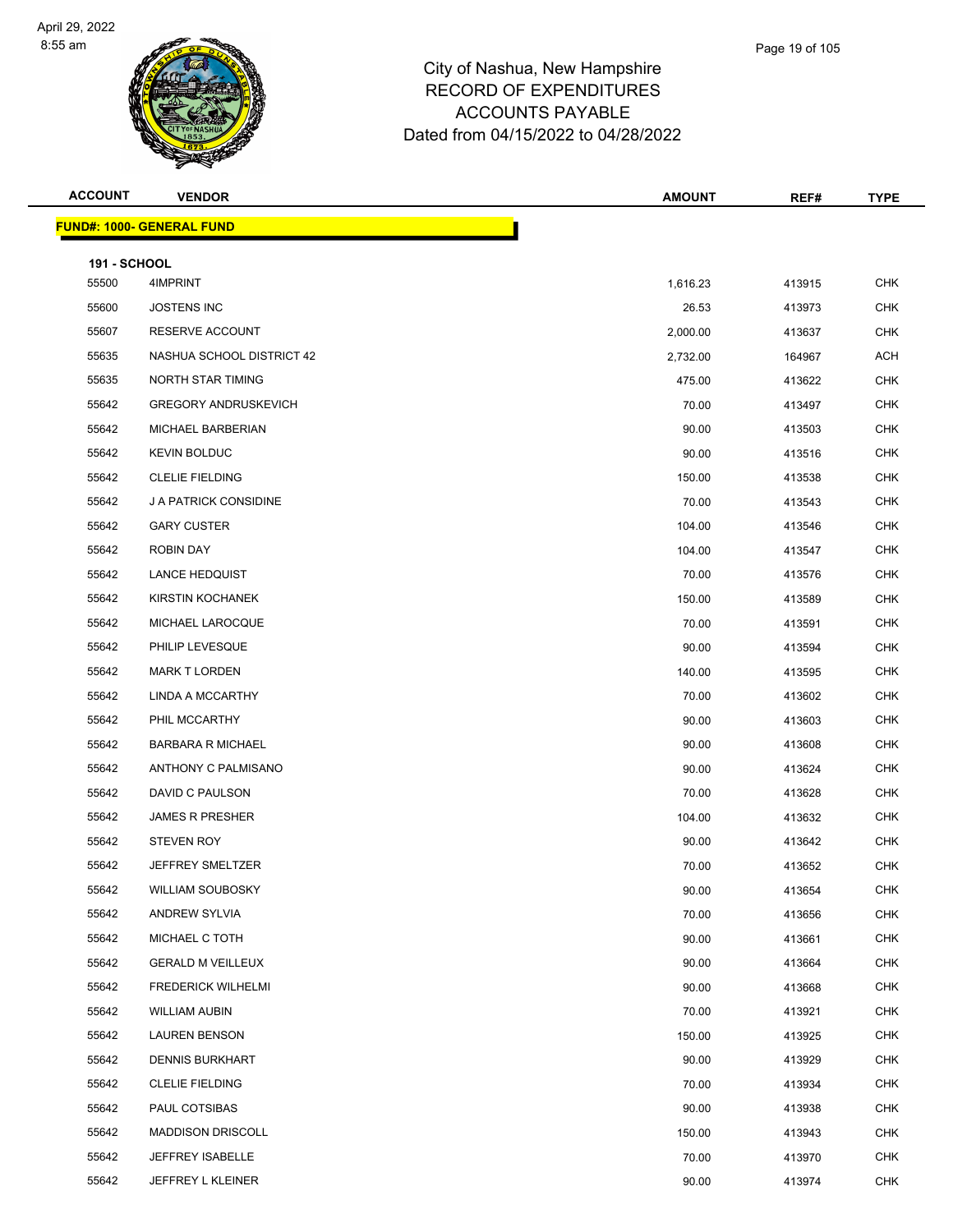

Page 20 of 105

| <b>ACCOUNT</b>      | <b>VENDOR</b>                            | <b>AMOUNT</b> | REF#   | <b>TYPE</b> |
|---------------------|------------------------------------------|---------------|--------|-------------|
|                     | <b>FUND#: 1000- GENERAL FUND</b>         |               |        |             |
| <b>191 - SCHOOL</b> |                                          |               |        |             |
| 55642               | <b>ROGER KONSTANT</b>                    | 90.00         | 413976 | <b>CHK</b>  |
| 55642               | <b>RICHARD MILBURN</b>                   | 180.00        | 413985 | <b>CHK</b>  |
| 55642               | <b>MARILEE NIHAN</b>                     | 90.00         | 413995 | <b>CHK</b>  |
| 55642               | DAVID PELLETIER                          | 150.00        | 414001 | <b>CHK</b>  |
| 55642               | ROLAND F ST GERMAIN JR                   | 240.00        | 414012 | <b>CHK</b>  |
| 55642               | <b>DOUGLAS N STEVENS</b>                 | 90.00         | 414013 | <b>CHK</b>  |
| 55642               | MICHAEL C TOTH                           | 240.00        | 414016 | <b>CHK</b>  |
| 55642               | <b>KRISTIE TOUPIN</b>                    | 164.00        | 414017 | CHK         |
| 55649               | <b>GARY CUSTER</b>                       | 60.00         | 413546 | <b>CHK</b>  |
| 55650               | PETTY CASH                               | 20.00         | 414002 | <b>CHK</b>  |
| 55650               | STEPHANIE SEWHUK-THOMAS                  | 33.07         | 414009 | <b>CHK</b>  |
| 55650               | <b>GREG WARREN</b>                       | 115.50        | 414020 | <b>CHK</b>  |
| 55690               | FIRST STUDENT INC                        | 418,647.51    | 413563 | <b>CHK</b>  |
| 55690               | FIRST STUDENT INC                        | 329,460.54    | 413951 | <b>CHK</b>  |
| 55691               | <b>COMPASS INNOVATIVE BEHAVIOR</b>       | 1,250.00      | 413541 | <b>CHK</b>  |
| 55691               | DURHAM SCHOOL SERVICES                   | 5,581.50      | 413554 | <b>CHK</b>  |
| 55691               | FIRST STUDENT INC                        | 361,977.75    | 413563 | <b>CHK</b>  |
| 55691               | <b>JESSICA FLAGLER</b>                   | 1,287.00      | 413565 | <b>CHK</b>  |
| 55694               | <b>BECOTTE GETTING A'S</b>               | 7,530.00      | 413506 | <b>CHK</b>  |
| 55694               | <b>CEDARCREST INC</b>                    | 3,995.91      | 413531 | <b>CHK</b>  |
| 55694               | EASTER SEALS OF NEW HAMPSHIRE            | 7,800.00      | 413555 | <b>CHK</b>  |
| 55694               | LANDMARK SCHOOL OUTREACH PROG            | 5,337.45      | 413590 | <b>CHK</b>  |
| 55694               | REACH THE TOP TUTORING                   | 850.00        | 413635 | <b>CHK</b>  |
| 55694               | <b>REGIONAL SERVICES &amp; EDUCATION</b> | 3,500.00      | 413636 | <b>CHK</b>  |
| 55694               | RFK COMMUNITY ALLIANCE                   | 8,758.97      | 413639 | <b>CHK</b>  |
| 55694               | VALLEY COLLABORATIVE                     | 19,222.00     | 413663 | <b>CHK</b>  |
| 55694               | DUNSTAN PEDIATRIC SERVICES               | 57.50         | 413945 | <b>CHK</b>  |
| 55694               | MELMARK NEW ENGLAND                      | 60,403.50     | 413983 | <b>CHK</b>  |
| 55694               | <b>MARLENE S MORGAN</b>                  | 225.00        | 413986 | <b>CHK</b>  |
| 55694               | MOUNT PROSPECT ACADEMY INC               | 13,240.04     | 413987 | <b>CHK</b>  |
| 55694               | <b>REGIONAL SERVICES &amp; EDUCATION</b> | 3,590.40      | 414005 | <b>CHK</b>  |
| 55694               | SPAULDING ACADEMY & FAMILY SER           | 526.40        | 414011 | <b>CHK</b>  |
| 55699               | NASHUA YOUTH COUNCIL                     | 5,000.00      | 413615 | CHK         |
| 55699               | AUDREY VARGA                             | 630.00        | 414018 | <b>CHK</b>  |
| 61100               | (SCHOOL ACH) AMAZON CAPITAL SE           | 188.09        | 164976 | ACH         |
| 61100               | (SCHOOL ACH) AMAZON CAPITAL SE           | 268.63        | 165043 | ACH         |
| 61100               | <b>B&amp;H PHOTO-VIDEO</b>               | 19.20         | 413502 | <b>CHK</b>  |
| 61100               | PIONEER VALLEY BOOKS                     | 1,706.40      | 413630 | <b>CHK</b>  |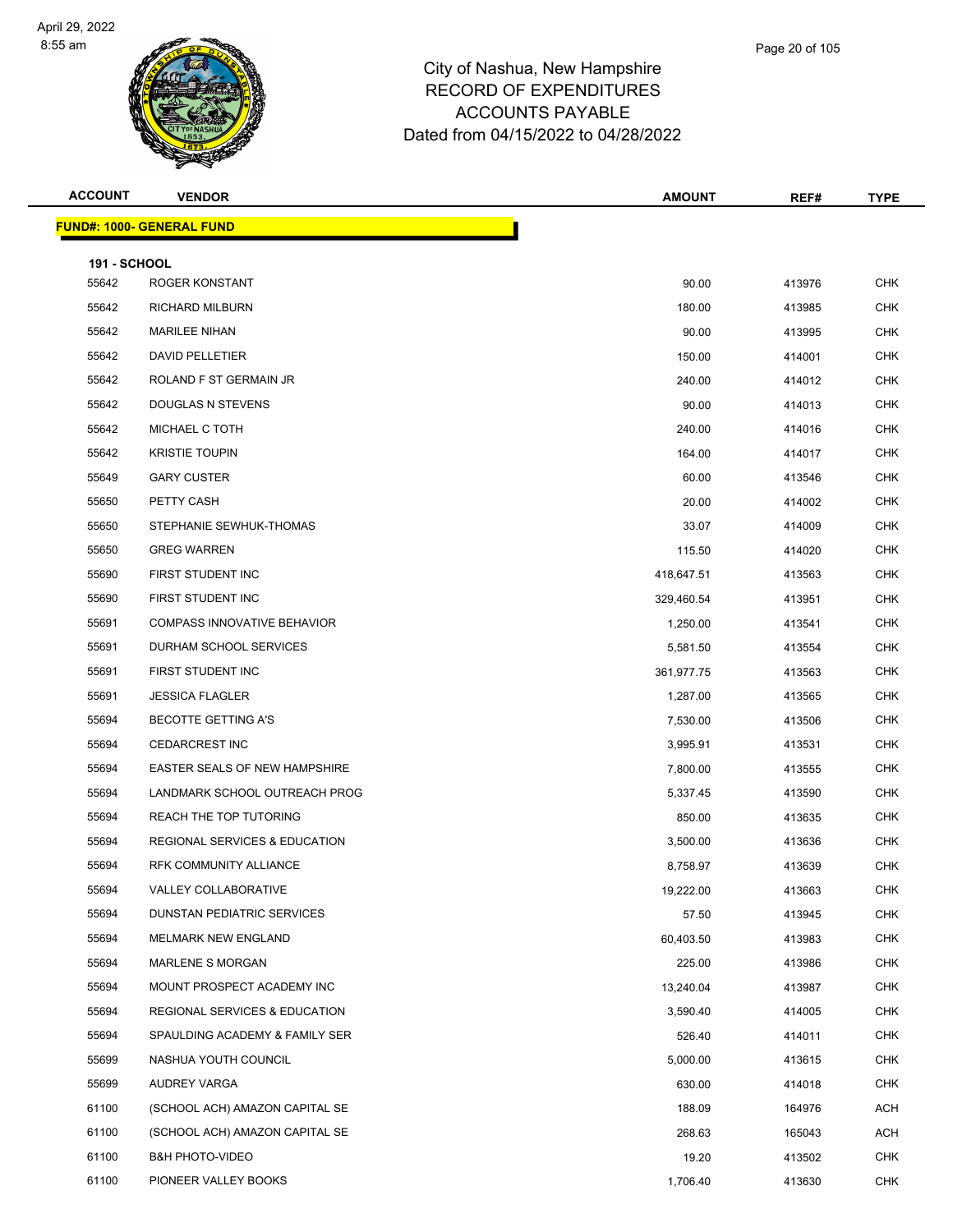

| <b>ACCOUNT</b>               | <b>VENDOR</b>                    | <b>AMOUNT</b>   | REF#             | <b>TYPE</b>              |
|------------------------------|----------------------------------|-----------------|------------------|--------------------------|
|                              | <b>FUND#: 1000- GENERAL FUND</b> |                 |                  |                          |
|                              |                                  |                 |                  |                          |
| <b>191 - SCHOOL</b><br>61100 | WB MASON CO INC                  | 1,505.77        | 413667           | <b>CHK</b>               |
| 61100                        | WB MASON CO INC                  | 1,800.67        | 414021           | <b>CHK</b>               |
| 61135                        | (SCHOOL ACH) AMAZON CAPITAL SE   | 6,332.04        | 164976           | <b>ACH</b>               |
| 61135                        | (SCHOOL ACH) AMAZON CAPITAL SE   | 1,680.15        | 165043           | <b>ACH</b>               |
| 61135                        | <b>ALPHAGRAPHICS</b>             | 340.46          | 413496           | <b>CHK</b>               |
| 61135                        | <b>BELLETETES INC</b>            | 183.50          | 413508           | <b>CHK</b>               |
| 61135                        | <b>BOB BOOKS PUBLICATIONS</b>    | 154.99          | 413515           | <b>CHK</b>               |
| 61135                        | <b>FRANCINE BROWN</b>            | 53.38           | 413520           | <b>CHK</b>               |
| 61135                        | <b>BUCCI GRINDING GROUP LLC</b>  | 70.00           | 413521           | <b>CHK</b>               |
| 61135                        | <b>BUYQUEST INC</b>              | 288.00          |                  | <b>CHK</b>               |
| 61135                        | CAROLINA BIOLOGICAL SUPPLY CO    | 178.60          | 413522<br>413525 | <b>CHK</b>               |
| 61135                        | CARPARTS DISTRIBUTION CENTER,    |                 |                  | <b>CHK</b>               |
| 61135                        | CASEYS WOOD PRODUCTS INC         | 99.52           | 413526           | <b>CHK</b>               |
| 61135                        | <b>CDW GOVERNMENT</b>            | 109.82          | 413529           |                          |
|                              |                                  | 173.31          | 413530           | <b>CHK</b><br><b>CHK</b> |
| 61135                        | <b>COLLEEN CHERICO</b>           | 125.49<br>91.84 | 413533           |                          |
| 61135                        | DEMCO INC                        |                 | 413550           | <b>CHK</b><br><b>CHK</b> |
| 61135                        | ERIC ARMIN INC                   | 140.69          | 413556           |                          |
| 61135                        | FIRE MOUNTAIN GEMS               | 549.63          | 413561           | <b>CHK</b>               |
| 61135                        | FLINN SCIENTIFIC INC             | 40.13           | 413566           | <b>CHK</b>               |
| 61135                        | <b>GANDER PUBLISHING</b>         | 758.78          | 413568           | <b>CHK</b>               |
| 61135                        | <b>GENERAL LINEN SERVICE INC</b> | 265.93          | 413569           | <b>CHK</b>               |
| 61135                        | <b>HEINEMANN</b>                 | 780.00          | 413577           | <b>CHK</b>               |
| 61135                        | COMPUTER HUT dba IT INSIDERS     | 69.00           | 413584           | <b>CHK</b>               |
| 61135                        | J W PEPPER & SON INC             | 1,139.68        | 413585           | <b>CHK</b>               |
| 61135                        | <b>KELVIN</b>                    | 431.48          | 413587           | <b>CHK</b>               |
| 61135                        | MARKET BASKET ACCT 2589096       | 553.49          | 413598           | <b>CHK</b>               |
| 61135                        | MCINTIRE BUSINESS PRODUCTS INC   | 161.94          | 413605           | <b>CHK</b>               |
| 61135                        | MIL-BAR PLASTICS INC             | 1,220.05        | 413609           | <b>CHK</b>               |
| 61135                        | <b>KRISTEN POWERS</b>            | 395.93          | 413631           | <b>CHK</b>               |
| 61135                        | PRO AV SYSTEMS INC               | 29.19           | 413633           | <b>CHK</b>               |
| 61135                        | <b>SARGENT WELCH</b>             | 185.84          | 413644           | <b>CHK</b>               |
| 61135                        | SCHOOL SPECIALTY LLC             | 4,016.07        | 413647           | <b>CHK</b>               |
| 61135                        | <b>TRIM &amp; TASSELS</b>        | 1,504.13        | 413662           | <b>CHK</b>               |
| 61135                        | WALMART                          | 412.21          | 413666           | CHK                      |
| 61135                        | WB MASON CO INC                  | 1,900.48        | 413667           | CHK                      |
| 61135                        | AC SUPPLY                        | 648.37          | 413916           | <b>CHK</b>               |
| 61135                        | <b>BREAKOUT INC</b>              | 218.00          | 413928           | <b>CHK</b>               |
| 61135                        | CARPARTS DISTRIBUTION CENTER,    | 474.10          | 413930           | <b>CHK</b>               |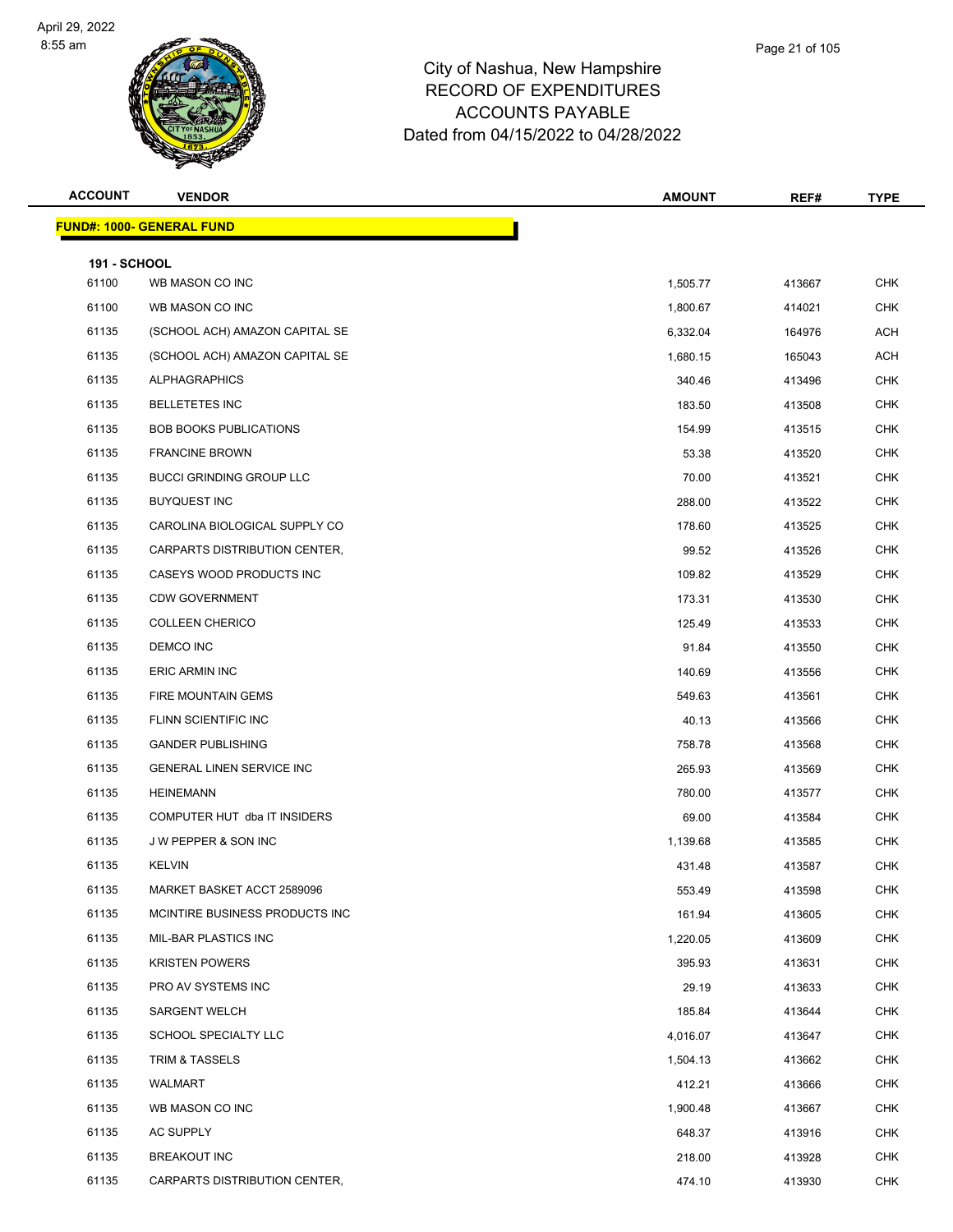

| <b>ACCOUNT</b>               | <b>VENDOR</b>                        | <b>AMOUNT</b> | REF#   | <b>TYPE</b> |
|------------------------------|--------------------------------------|---------------|--------|-------------|
|                              | <b>FUND#: 1000- GENERAL FUND</b>     |               |        |             |
|                              |                                      |               |        |             |
| <b>191 - SCHOOL</b><br>61135 | <b>GOPHER</b>                        | 1,158.30      | 413957 | <b>CHK</b>  |
| 61135                        | <b>HEARTMATH INSTITUTE</b>           | 314.97        | 413964 | <b>CHK</b>  |
| 61135                        | HOME DEPOT CREDIT SERVICES           |               |        | <b>CHK</b>  |
| 61135                        | <b>IMPERIAL DADE</b>                 | 195.94        | 413965 |             |
|                              |                                      | 872.67        | 413967 | <b>CHK</b>  |
| 61135                        | LAKESHORE LEARNING MATERIALS         | 826.18        | 413977 | <b>CHK</b>  |
| 61135                        | MARKET BASKET ACCT 2589096           | 383.59        | 413981 | <b>CHK</b>  |
| 61135                        | <b>NCS PEARSON</b>                   | 840.00        | 413991 | <b>CHK</b>  |
| 61135                        | PETTY CASH                           | 48.11         | 414002 | <b>CHK</b>  |
| 61135                        | <b>READ NATURALLY</b>                | 195.80        | 414004 | <b>CHK</b>  |
| 61135                        | SCHOOL SPECIALTY LLC                 | 3,246.09      | 414008 | <b>CHK</b>  |
| 61135                        | STEPHANIE SEWHUK-THOMAS              | 51.78         | 414009 | <b>CHK</b>  |
| 61135                        | WALMART                              | 15.10         | 414019 | CHK         |
| 61135                        | WB MASON CO INC                      | 127.96        | 414021 | <b>CHK</b>  |
| 61142                        | (SCHOOL ACH) AMAZON CAPITAL SE       | 142.70        | 164976 | ACH         |
| 61142                        | <b>RESTAURANT SUPPLY LLC</b>         | 380.31        | 413638 | <b>CHK</b>  |
| 61142                        | WB MASON CO INC                      | 254.83        | 413667 | <b>CHK</b>  |
| 61249                        | MCGRAW HILL SCHOOL EDUCATION         | 771.84        | 413604 | CHK         |
| 61299                        | ALLIED ELECTRONICS &                 | 1,757.71      | 413495 | <b>CHK</b>  |
| 61299                        | <b>B &amp; S LOCKSMITHS INC</b>      | 108.50        | 413501 | <b>CHK</b>  |
| 61299                        | <b>FASTENAL CO</b>                   | 51.60         | 413559 | <b>CHK</b>  |
| 61299                        | HOME DEPOT CREDIT SERVICES           | 229.87        | 413579 | <b>CHK</b>  |
| 61299                        | MCMASTER-CARR                        | 76.92         | 413607 | CHK         |
| 61299                        | SHIFFLER EQUIPMENT SALES INC         | 295.54        | 413648 | <b>CHK</b>  |
| 61299                        | <b>B &amp; S LOCKSMITHS INC</b>      | 30.00         | 413922 | <b>CHK</b>  |
| 61299                        | <b>FASTENAL CO</b>                   | 48.20         | 413948 | <b>CHK</b>  |
| 61299                        | HOME DEPOT CREDIT SERVICES           | 266.62        | 413965 | <b>CHK</b>  |
| 61299                        | NEW HAMPSHIRE CLOCKS                 | 390.00        | 413993 | <b>CHK</b>  |
| 61299                        | PETTY CASH                           | 88.02         | 414002 | <b>CHK</b>  |
| 61407                        | M & M ELECTRICAL SUPPLY CO INC       | 92.94         | 164977 | ACH         |
| 61407                        | <b>GRAINGER</b>                      | 51.84         | 413571 | <b>CHK</b>  |
| 61407                        | INTERSTATE ALL BATTERY CENTER        | 149.00        | 413582 | <b>CHK</b>  |
| 61407                        | <b>GRAINGER</b>                      | 205.21        | 413959 | CHK         |
| 61407                        | <b>INTERSTATE ALL BATTERY CENTER</b> | 423.95        | 413969 | <b>CHK</b>  |
| 61407                        | JOHNSON CONTROLS FIRE                | 1,607.00      | 413972 | CHK         |
| 61414                        | CARPARTS DISTRIBUTION CENTER,        | (40.00)       | 413930 | <b>CHK</b>  |
| 61414                        | HAJOCA CORPORATION                   | 25.38         | 413961 | <b>CHK</b>  |
| 61421                        | CAPP INC                             | 7,032.00      | 413523 | CHK         |
| 61421                        | CONTROL TECHNOLOGIES INC             | 259.08        | 413544 | <b>CHK</b>  |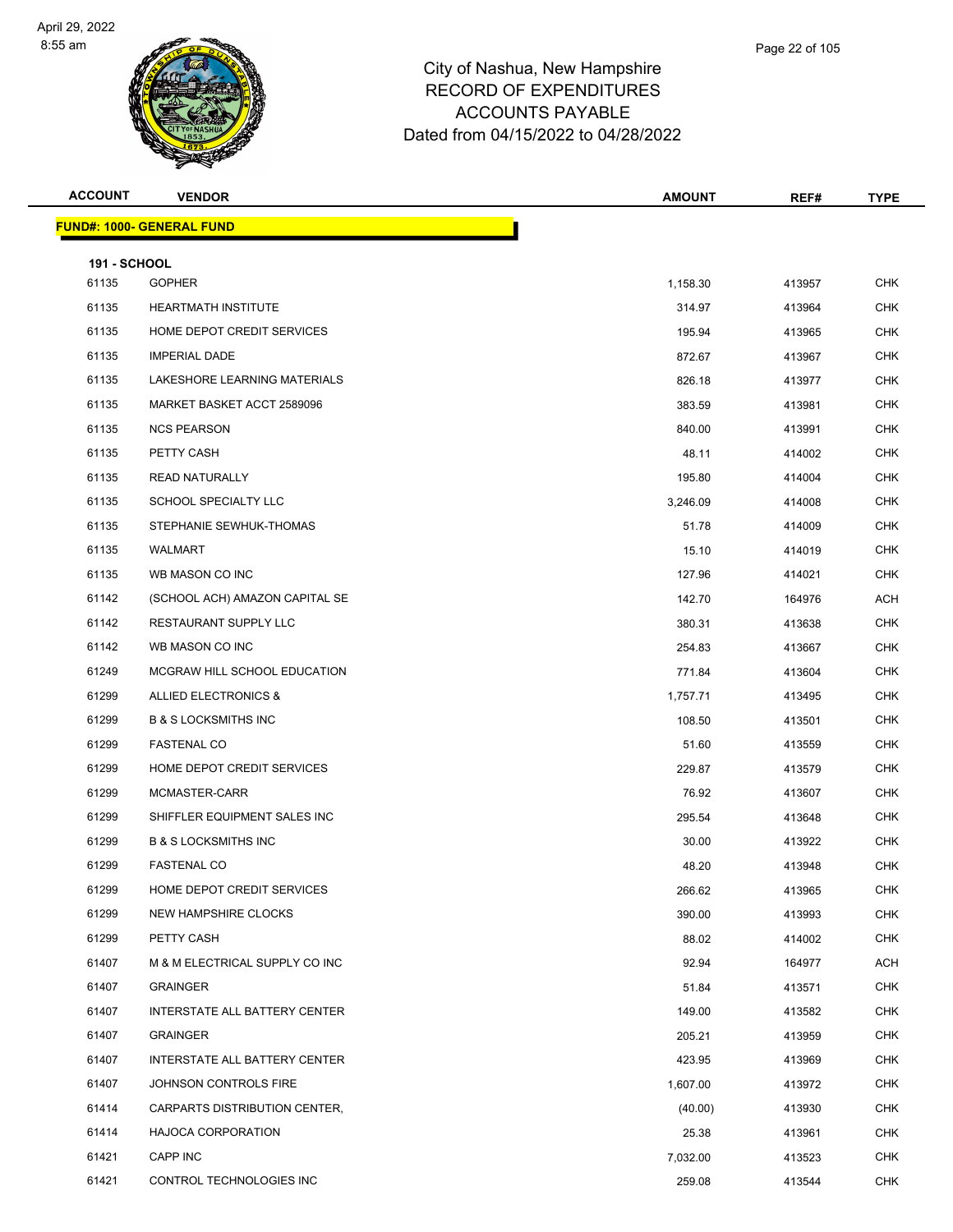

| Page 23 of 105 |
|----------------|
|                |

| <b>ACCOUNT</b>      | <b>VENDOR</b>                       | <b>AMOUNT</b>  | REF#   | <b>TYPE</b> |
|---------------------|-------------------------------------|----------------|--------|-------------|
|                     | <b>FUND#: 1000- GENERAL FUND</b>    |                |        |             |
| <b>191 - SCHOOL</b> |                                     |                |        |             |
| 61421               | CONTROL TECHNOLOGIES INC            | 3,573.98       | 413936 | <b>CHK</b>  |
| 61428               | (SCHOOL ACH) AMAZON CAPITAL SE      | 30.97          | 165043 | ACH         |
| 61428               | CLEAN-O-RAMA                        | 10,764.90      | 413537 | <b>CHK</b>  |
| 61428               | NASHUA WALLPAPER CO INC             | 460.31         | 413614 | <b>CHK</b>  |
| 61428               | NATIONWIDE SALES & SERVICE          | 3,292.47       | 413618 | <b>CHK</b>  |
| 61428               | <b>GLOBAL EQUIPMENT COMPANY INC</b> | 192.27         | 413956 | <b>CHK</b>  |
| 61428               | NASHUA WALLPAPER CO INC             | 33.73          | 413989 | <b>CHK</b>  |
| 61428               | NATIONWIDE SALES & SERVICE          | 748.84         | 413990 | <b>CHK</b>  |
| 61599               | SITEONE LANDSCAPE SUPPLY LLC        | 1,407.36       | 413650 | <b>CHK</b>  |
| 61599               | HELAYNE TALBOTT                     | 59.98          | 413657 | <b>CHK</b>  |
| 61607               | (SCHOOL ACH) AMAZON CAPITAL SE      | 546.00         | 164976 | ACH         |
| 61607               | <b>SCHOOL SPECIALTY LLC</b>         | 454.35         | 413647 | <b>CHK</b>  |
| 61607               | COMPUTER HUT dba IT INSIDERS        | 1,627.00       | 413971 | <b>CHK</b>  |
| 61650               | KONICA MINOLTA BUSINESS             | 48.42          | 413975 | <b>CHK</b>  |
| 61814               | FOLLETT SCHOOL SOLUTIONS INC        | 3,093.74       | 413953 | <b>CHK</b>  |
| 61830               | CEN-COM                             | 345.00         | 413532 | <b>CHK</b>  |
| 61875               | (SCHOOL ACH) AMAZON CAPITAL SE      | 377.88         | 164976 | ACH         |
| 61875               | EVAN-MOOR                           | 195.92         | 413557 | <b>CHK</b>  |
| 61875               | MCGRAW HILL SCHOOL EDUCATION        | 309.58         | 413604 | <b>CHK</b>  |
| 61875               | <b>OVERDRIVE INC</b>                | 5.52           | 413998 | <b>CHK</b>  |
| 61875               | SCHOOL SPECIALTY LLC                | 153.36         | 414008 | <b>CHK</b>  |
| 61875               | <b>TEACHER CREATED RESOURCES</b>    | 191.88         | 414014 | <b>CHK</b>  |
| 71221               | COMPUTER HUT dba IT INSIDERS        | 1,895.00       | 413584 | <b>CHK</b>  |
| 71221               | JAR SYSTEMS LLC                     | 1,475.00       | 413586 | <b>CHK</b>  |
| 71221               | <b>APPLE INC</b>                    | 179.90         | 413919 | <b>CHK</b>  |
| 71228               | <b>APPLE INC</b>                    | 299.00         | 413498 | CHK         |
| 71228               | COMPUTER HUT dba IT INSIDERS        | 244.00         | 413584 | <b>CHK</b>  |
| 71228               | NEW ERA TECHNOLOGY NH               | 16.00          | 413619 | <b>CHK</b>  |
| 71228               | ADAPTIVE INSIGHTS LLC               | 13,760.00      | 413774 | <b>CHK</b>  |
| 71800               | <b>SCHOOL FURNISHINGS</b>           | 3,597.30       | 413646 | <b>CHK</b>  |
| 71999               | (SCHOOL ACH) AMAZON CAPITAL SE      | 399.96         | 164976 | <b>ACH</b>  |
| 71999               | (SCHOOL ACH) AMAZON CAPITAL SE      | 104.72         | 165043 | <b>ACH</b>  |
| 71999               | CLEAN-O-RAMA                        | 7,038.82       | 413537 | <b>CHK</b>  |
| 71999               | LAKESHORE LEARNING MATERIALS        | 2,496.00       | 413977 | <b>CHK</b>  |
|                     | <b>TOTAL 191 - SCHOOL</b>           | \$1,622,002.23 |        |             |
|                     |                                     |                |        |             |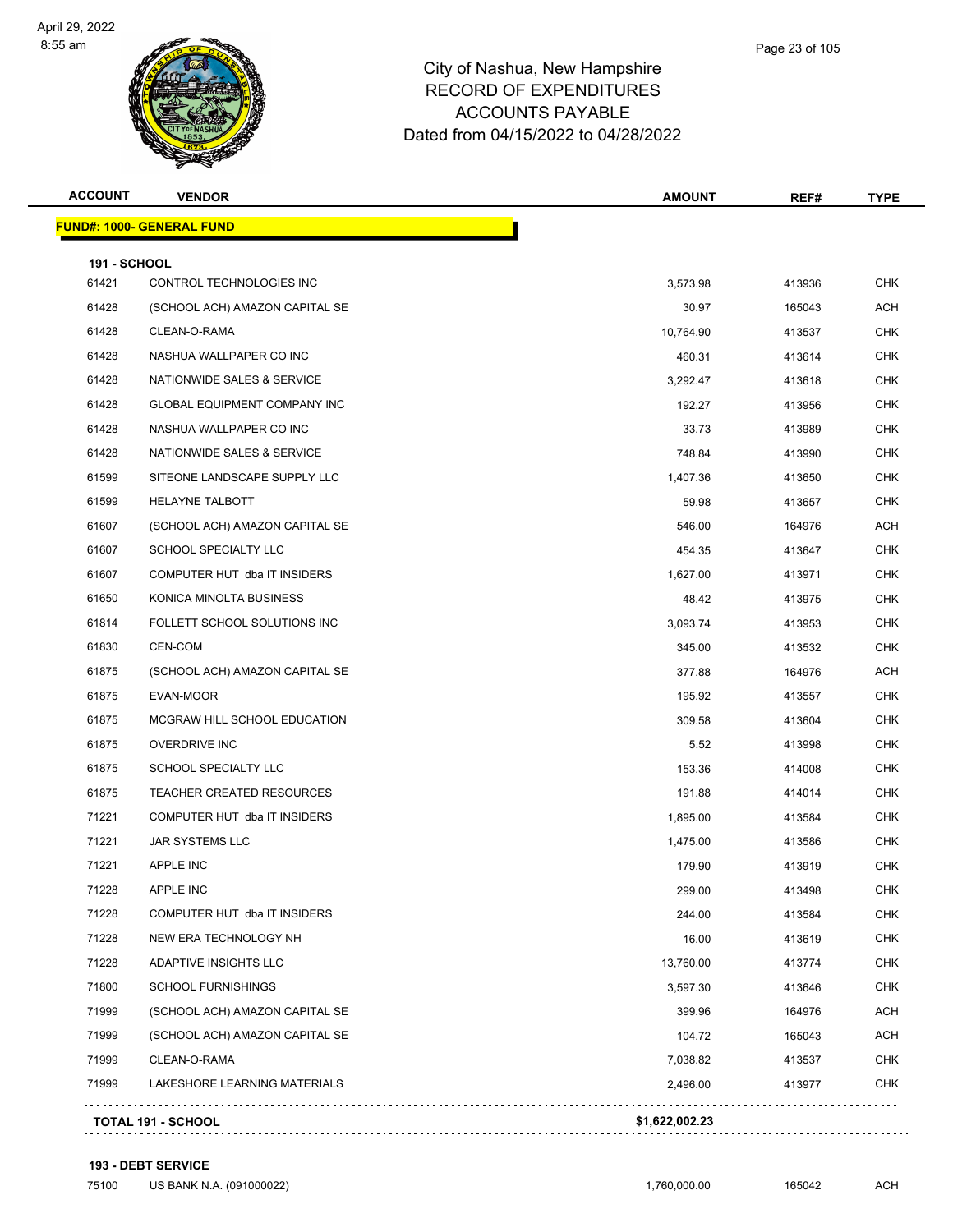| April 29, 2022<br>8:55 am        |                                                          | City of Nashua, New Hampshire<br><b>RECORD OF EXPENDITURES</b><br><b>ACCOUNTS PAYABLE</b><br>Dated from 04/15/2022 to 04/28/2022 |                |        |             |  |
|----------------------------------|----------------------------------------------------------|----------------------------------------------------------------------------------------------------------------------------------|----------------|--------|-------------|--|
| <b>ACCOUNT</b>                   | <b>VENDOR</b>                                            |                                                                                                                                  | <b>AMOUNT</b>  | REF#   | <b>TYPE</b> |  |
| <b>FUND#: 1000- GENERAL FUND</b> |                                                          |                                                                                                                                  |                |        |             |  |
|                                  | <b>193 - DEBT SERVICE</b>                                |                                                                                                                                  |                |        |             |  |
| 75200                            | US BANK N.A. (091000022)                                 |                                                                                                                                  | 41,393.75      | 165041 | <b>ACH</b>  |  |
| 75200                            | US BANK N.A. (091000022)                                 |                                                                                                                                  | 350,175.00     | 165042 | <b>ACH</b>  |  |
|                                  | <b>TOTAL 193 - DEBT SERVICE</b>                          |                                                                                                                                  | \$2,151,568.75 |        |             |  |
|                                  | <b>TOTAL FUND 1000 - GENERAL FUND</b>                    |                                                                                                                                  | \$8,210,813.82 |        |             |  |
|                                  | <b>FUND#: 1001- GENERAL FUND -CAP IMPROVEMENTS</b>       |                                                                                                                                  |                |        |             |  |
| <b>152 - FIRE</b><br>81100       | <b>HARRY'S HEATING</b>                                   | 1100.52.21.01                                                                                                                    | 9,000.00       | 413833 | <b>CHK</b>  |  |
|                                  |                                                          |                                                                                                                                  |                |        |             |  |
| <b>TOTAL 152 - FIRE</b>          |                                                          |                                                                                                                                  | \$9,000.00     |        |             |  |
| 161 - STREETS                    |                                                          |                                                                                                                                  |                |        |             |  |
| 81100                            | HOME DEPOT CREDIT SERVICE 3065                           | 1071.77.20.30                                                                                                                    | 552.28         | 413420 | <b>CHK</b>  |  |
| 81100                            | AGRESOURCE INC                                           | 1071.77.20.30                                                                                                                    | 1,114.50       | 413776 | <b>CHK</b>  |  |
|                                  | <b>TOTAL 161 - STREETS</b>                               |                                                                                                                                  | \$1,666.78     |        |             |  |
|                                  | <b>177 - PARKS &amp; RECREATION</b>                      |                                                                                                                                  |                |        |             |  |
| 81100                            | GATE CITY FENCE CO INC                                   | 2062.77.17.35                                                                                                                    | 1,390.00       | 413824 | CHK         |  |
|                                  | <b>TOTAL 177 - PARKS &amp; RECREATION</b>                |                                                                                                                                  | \$1,390.00     |        |             |  |
| <b>191 - SCHOOL</b>              |                                                          |                                                                                                                                  |                |        |             |  |
| 81100                            | <b>HARRIMAN ASSOCIATES</b>                               | 1075.91.20.01                                                                                                                    | 5,062.60       | 413574 | <b>CHK</b>  |  |
| 81100                            | RPF ENVIRONMENTAL INC                                    | 1075.91.21.30                                                                                                                    | 9,836.50       | 414007 | <b>CHK</b>  |  |
| 81200                            | TEC                                                      | 1075.91.21.01                                                                                                                    | 7,440.00       | 413658 | <b>CHK</b>  |  |
|                                  | <b>TOTAL 191 - SCHOOL</b>                                |                                                                                                                                  | \$22,339.10    |        |             |  |
|                                  | TOTAL FUND 1001 - GENERAL FUND -CAP IMPROVEMENTS         |                                                                                                                                  | \$34,395.88    |        |             |  |
|                                  | FUND#: 1010- GENERAL FUND PY ESCROWS                     |                                                                                                                                  |                |        |             |  |
| <b>101 - MAYOR</b>               |                                                          |                                                                                                                                  |                |        |             |  |
| 61299                            | WB MASON CO INC                                          |                                                                                                                                  | 15.98          | 413892 | <b>CHK</b>  |  |
|                                  | <b>TOTAL 101 - MAYOR</b>                                 |                                                                                                                                  | \$15.98        |        |             |  |
|                                  |                                                          |                                                                                                                                  |                |        |             |  |
| 53142                            | <b>122 - INFORMATION TECHNOLOGY</b><br><b>ADMINS INC</b> |                                                                                                                                  | 150.00         | 165007 | <b>ACH</b>  |  |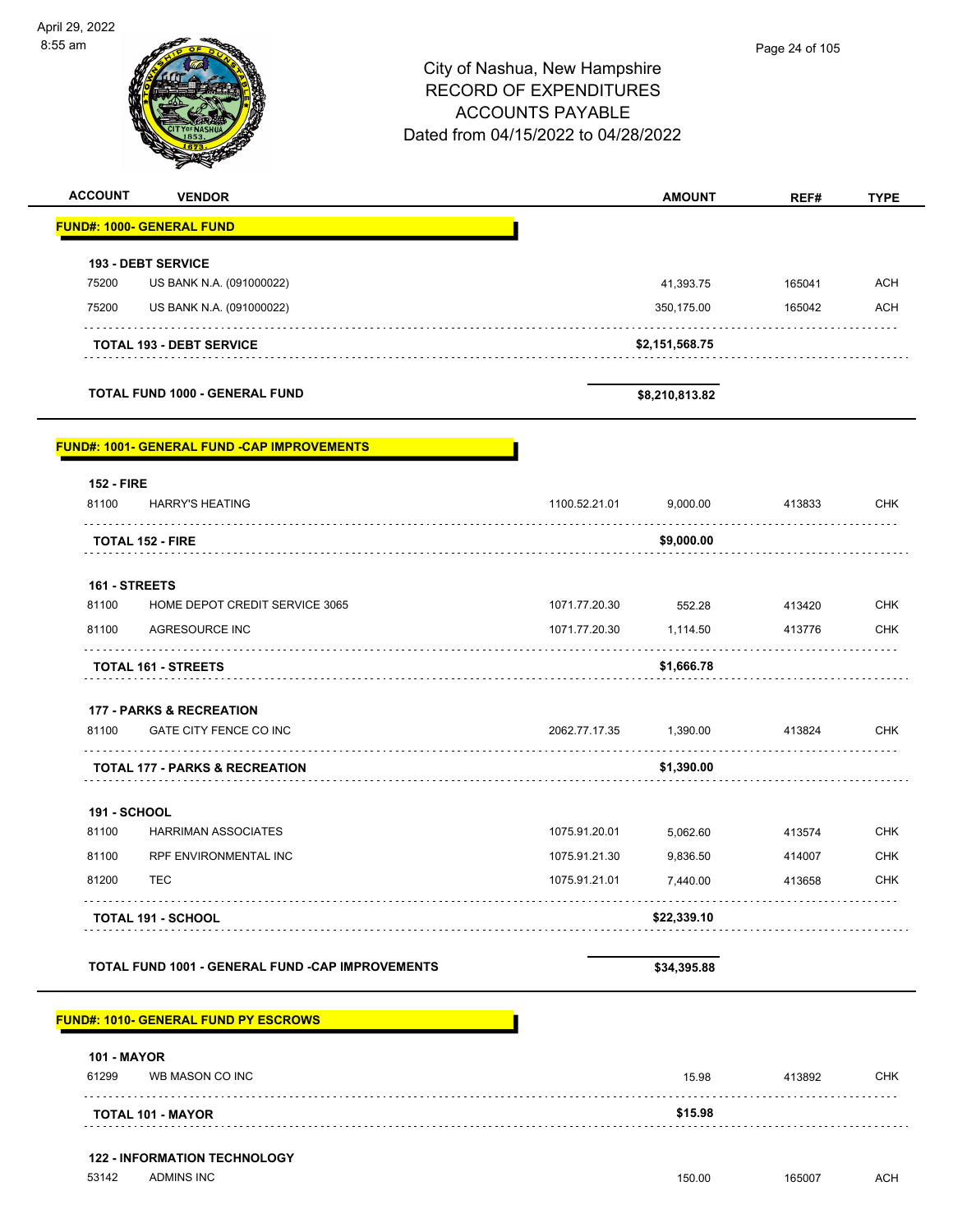

| <b>ACCOUNT</b>      | <b>VENDOR</b>                                         |               | <b>AMOUNT</b> | REF#   | <b>TYPE</b> |
|---------------------|-------------------------------------------------------|---------------|---------------|--------|-------------|
|                     | <b>FUND#: 1010- GENERAL FUND PY ESCROWS</b>           |               |               |        |             |
|                     | <b>TOTAL 122 - INFORMATION TECHNOLOGY</b>             |               | \$150.00      |        |             |
|                     | <b>129 - CITY BUILDINGS</b>                           |               |               |        |             |
| 54100               | <b>EVERSOURCE</b>                                     |               | 7,591.10      | 413356 | <b>CHK</b>  |
|                     | <b>TOTAL 129 - CITY BUILDINGS</b>                     |               | \$7,591.10    |        |             |
|                     | <b>171 - COMMUNITY SERVICES</b>                       |               |               |        |             |
| 68318               | YMCA OF THE PIKES PEAK REGION                         |               | 500.00        | 413897 | <b>CHK</b>  |
|                     | <b>TOTAL 171 - COMMUNITY SERVICES</b>                 |               | \$500.00      |        |             |
| <b>191 - SCHOOL</b> |                                                       |               |               |        |             |
| 81200               | M & M ELECTRICAL SUPPLY CO INC                        | 1075.91.21.30 | 713.35        | 164977 | <b>ACH</b>  |
| 81200               | <b>BELLETETES INC</b>                                 | 1075.91.21.30 | 65.52         | 413508 | <b>CHK</b>  |
| 81200               | DH PACE COMPANY                                       | 1075.91.21.30 | 80.56         | 413551 | <b>CHK</b>  |
| 81200               | NASHUA WALLPAPER CO INC                               | 1075.91.21.30 | 54.65         | 413989 | <b>CHK</b>  |
|                     | <b>TOTAL 191 - SCHOOL</b>                             |               | \$914.08      |        |             |
|                     | TOTAL FUND 1010 - GENERAL FUND PY ESCROWS             |               | \$9,171.16    |        |             |
|                     | <u> FUND#: 1020- GENERAL FUND-PY ENCUMBRANCES</u>     |               |               |        |             |
| <b>191 - SCHOOL</b> |                                                       |               |               |        |             |
| 53628               | MSB CONSULTING GROUP LLC                              |               | 3,905.65      | 413610 | <b>CHK</b>  |
| 53628               | QUADIENT LEASING USA INC                              |               | 455.40        | 413912 | CHK         |
|                     | <b>TOTAL 191 - SCHOOL</b>                             |               | \$4,361.05    |        |             |
|                     | <b>TOTAL FUND 1020 - GENERAL FUND-PY ENCUMBRANCES</b> |               | \$4,361.05    |        |             |
|                     | <u> FUND#: 2100- FOOD SERVICES FUND</u>               |               |               |        |             |
| 53628               | HW STAFFING SOLUTIONS                                 |               | 707.37        | 413580 | <b>CHK</b>  |

| 53628 | HW STAFFING SOLUTIONS      | 746.13   | 413966 | <b>CHK</b> |
|-------|----------------------------|----------|--------|------------|
| 55307 | <b>ODETTE SLOSEK</b>       | 76.05    | 413651 | <b>CHK</b> |
| 55307 | <b>MARY BENOIT</b>         | 26.91    | 413924 | <b>CHK</b> |
| 55307 | PAMELA CORREA              | 62.45    | 413937 | <b>CHK</b> |
| 55307 | <b>KAREN GUSTIN</b>        | 37.29    | 413960 | <b>CHK</b> |
| 61214 | BELLAVANCE BEVERAGE CO INC | 1.125.78 | 413507 | <b>CHK</b> |
| 61214 | <b>BIMBO BAKERIES USA</b>  | 924.40   | 413512 | <b>CHK</b> |
| 61214 | COCA COLA BOTTLING CO      | 285.52   | 413539 | <b>CHK</b> |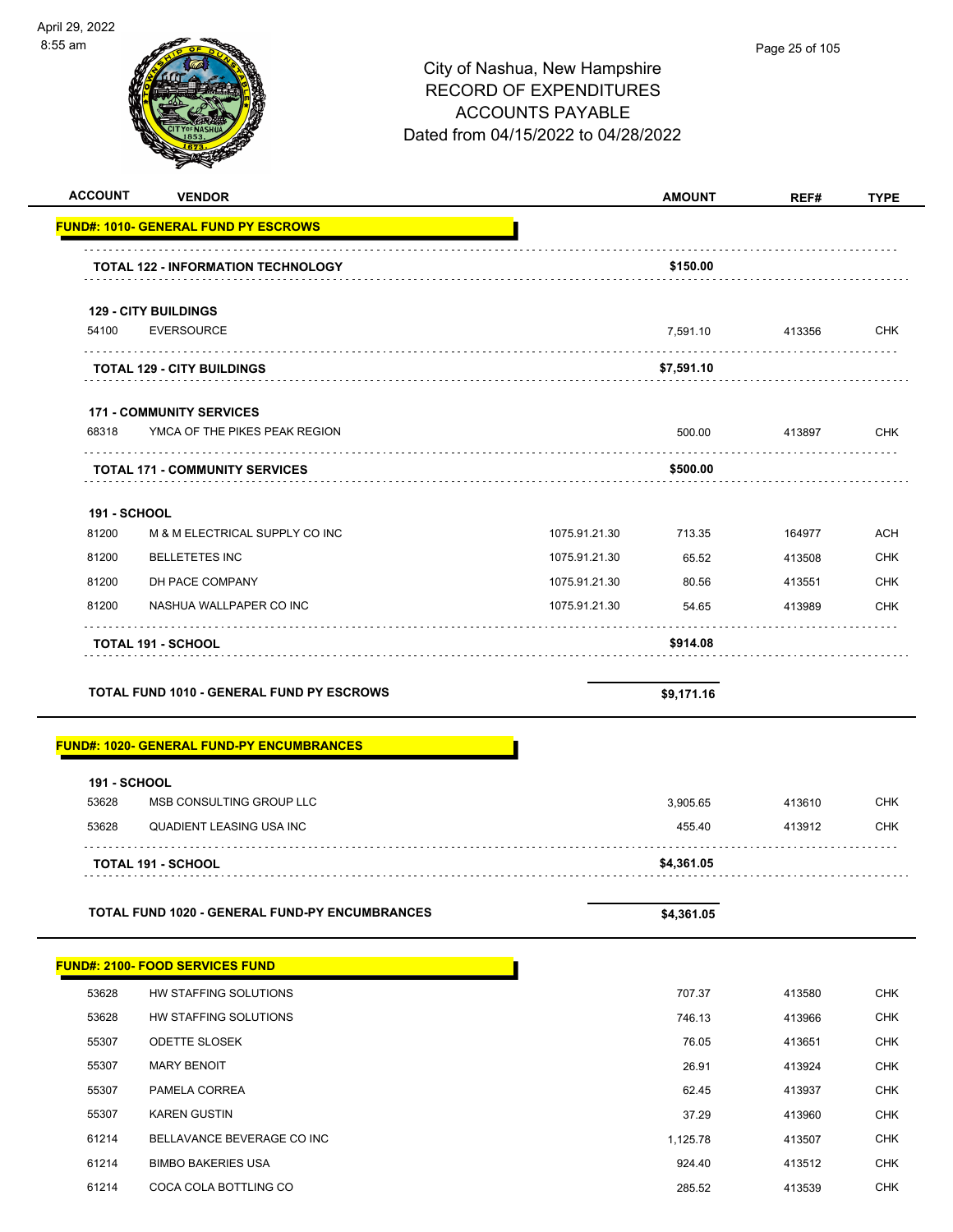

| <b>ACCOUNT</b> | <b>VENDOR</b>                                           | <b>AMOUNT</b> | REF#   | <b>TYPE</b> |
|----------------|---------------------------------------------------------|---------------|--------|-------------|
|                | <b>FUND#: 2100- FOOD SERVICES FUND</b>                  |               |        |             |
| 61214          | <b>DEAN FOODS COMPANY</b>                               | 10,488.08     | 413548 | <b>CHK</b>  |
| 61214          | GILLS PIZZA CO                                          | 4,991.00      | 413570 | CHK         |
| 61214          | HERSHEY'S ICE CREAM                                     | 146.20        | 413578 | <b>CHK</b>  |
| 61214          | <b>M SAUNDERS INC</b>                                   | 7,347.25      | 413596 | <b>CHK</b>  |
| 61214          | NORTHCENTER FOODS                                       | 33,055.99     | 413623 | <b>CHK</b>  |
| 61214          | <b>BIMBO BAKERIES USA</b>                               | 131.82        | 413926 | <b>CHK</b>  |
| 61214          | DEAN FOODS COMPANY                                      | 4,578.42      | 413941 | <b>CHK</b>  |
| 61214          | GILLS PIZZA CO                                          | 1,302.00      | 413955 | <b>CHK</b>  |
| 61214          | <b>IMPERIAL DADE</b>                                    | 2,534.57      | 413967 | <b>CHK</b>  |
| 61214          | M SAUNDERS INC                                          | 871.14        | 413980 | <b>CHK</b>  |
| 61214          | NORTHCENTER FOODS                                       | 20,943.67     | 413996 | <b>CHK</b>  |
| 61299          | <b>IMPERIAL DADE</b>                                    | 14,059.87     | 413967 | <b>CHK</b>  |
| 71000          | KITTREDGE EQUIPMENT CO - NH                             | 17,433.00     | 413588 | <b>CHK</b>  |
|                | <b>TOTAL FUND 2100 - FOOD SERVICES FUND</b>             | \$121,874.91  |        |             |
|                |                                                         |               |        |             |
|                | <b>FUND#: 2201- DRIVERS EDUCATION FUND</b>              |               |        |             |
| 61799          | NASHUA MOTOR SPORT                                      | 69.15         | 413510 | <b>CHK</b>  |
|                |                                                         |               |        |             |
|                | <b>TOTAL FUND 2201 - DRIVERS EDUCATION FUND</b>         | \$69.15       |        |             |
|                |                                                         |               |        |             |
|                | <b>FUND#: 2222- AFTER SCHOOL PROGRAM</b>                |               |        |             |
| 55300          | <b>GAIL CASEY</b>                                       | 68.02         | 413528 | <b>CHK</b>  |
| 61299          | DEAN FOODS COMPANY                                      | 858.88        | 413548 | <b>CHK</b>  |
| 61299          | SAMS CLUB/SYNCHRONY BANK                                | 18.65         | 413643 | <b>CHK</b>  |
| 61299          | NORTHCENTER FOODS                                       | 1,211.01      | 413996 | <b>CHK</b>  |
|                | TOTAL FUND 2222 - AFTER SCHOOL PROGRAM                  | \$2,156.56    |        |             |
|                | <b>FUND#: 2501- PUBLIC HEALTH CLIENT FEES FUND</b>      |               |        |             |
| 55845          | TREASURER STATE OF NH                                   | 60.00         | 413365 | <b>CHK</b>  |
|                | <b>TOTAL FUND 2501 - PUBLIC HEALTH CLIENT FEES FUND</b> | \$60.00       |        |             |
|                | <b>FUND#: 2505- PEG ACCESS CHANNELS FUND</b>            |               |        |             |
| 54100          | <b>EVERSOURCE</b>                                       | 291.54        | 413736 | <b>CHK</b>  |
| 54114          | <b>SPRAGUE RESOURCES LP</b>                             | 68.40         | 164972 | <b>ACH</b>  |
| 54114          | LIBERTY UTILITIES - NH                                  | 44.28         | 413344 | <b>CHK</b>  |
| 54141          | PENNICHUCK WATER WORKS INC                              | 39.34         | 413347 | <b>CHK</b>  |
| 55699          | AARDVARK THE DEAN OF CLEAN                              | 195.00        | 413772 | <b>CHK</b>  |
|                |                                                         |               |        |             |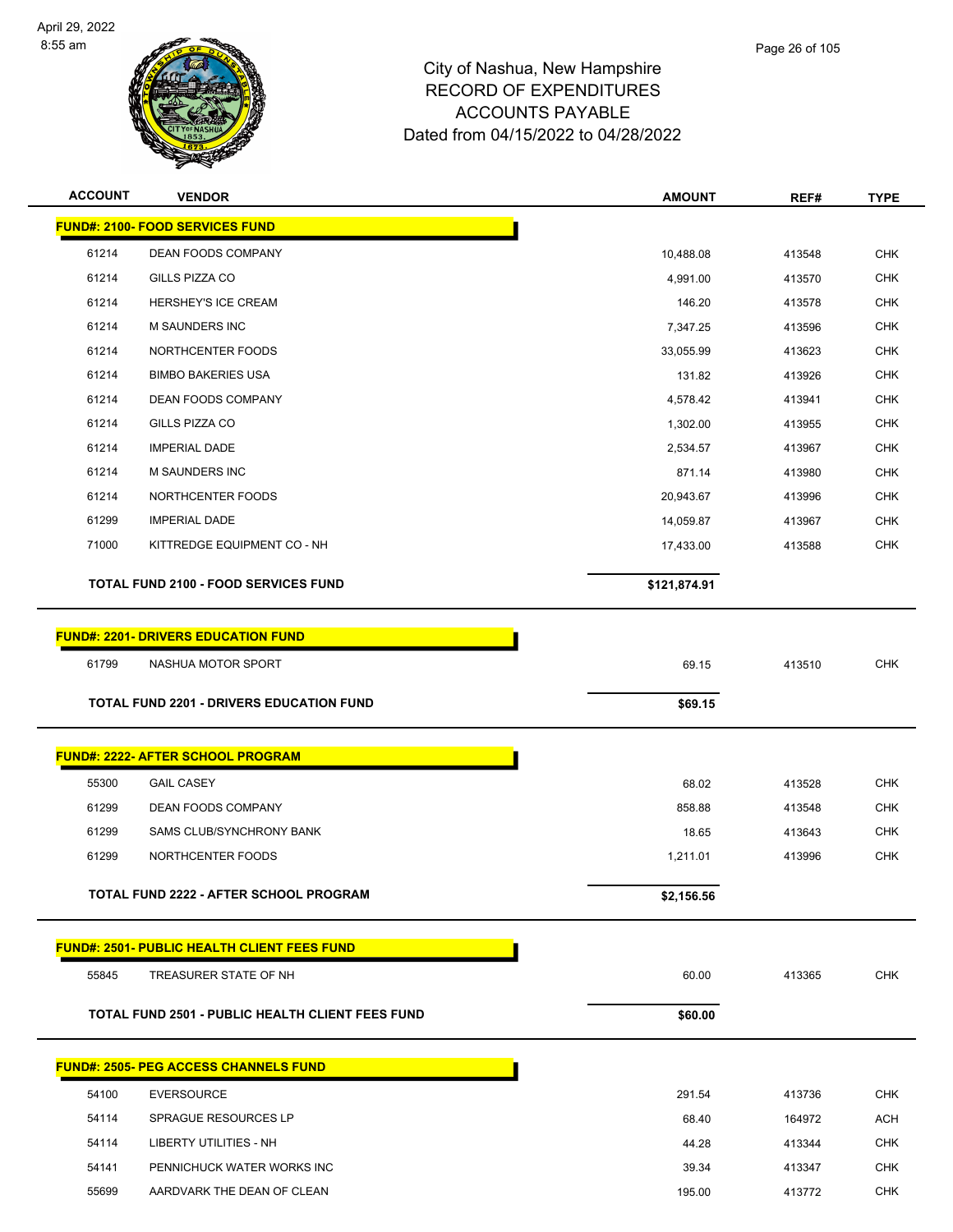

| <b>ACCOUNT</b> | <b>VENDOR</b>                                            |               | <b>AMOUNT</b> | REF#   | <b>TYPE</b> |
|----------------|----------------------------------------------------------|---------------|---------------|--------|-------------|
|                | <b>FUND#: 2505- PEG ACCESS CHANNELS FUND</b>             |               |               |        |             |
| 61428          | AMAZON CAPITAL SERV (CITY ACH)                           |               | 11.99         | 164947 | <b>ACH</b>  |
| 81100          | <b>TELVUE CORPORATION</b>                                |               | 4,424.00      | 413465 | <b>CHK</b>  |
|                |                                                          |               |               |        |             |
|                | <b>TOTAL FUND 2505 - PEG ACCESS CHANNELS FUND</b>        |               | \$5,074.55    |        |             |
|                | <b>FUND#: 2506- HUNT BLDG FACILITY RENTAL FUND</b>       |               |               |        |             |
| 53628          | <b>COMCAST</b>                                           |               | 138.10        | 413717 | <b>CHK</b>  |
| 54114          | SPRAGUE RESOURCES LP                                     |               | 527.39        | 164972 | <b>ACH</b>  |
| 54141          | PENNICHUCK WATER WORKS INC                               |               | 78.60         | 413347 | <b>CHK</b>  |
| 54200          | <b>HOMEPLUS CLEANING</b>                                 |               | 125.00        | 413837 | <b>CHK</b>  |
| 54487          | <b>NELSON PIANO SERVICE</b>                              |               | 130.00        | 413436 | <b>CHK</b>  |
|                |                                                          |               |               |        |             |
|                | <b>TOTAL FUND 2506 - HUNT BLDG FACILITY RENTAL FUND</b>  |               | \$999.09      |        |             |
|                | <b>FUND#: 2508- SPECIAL ROAD &amp; HIGHWAY FUND</b>      |               |               |        |             |
| 75200          | US BANK N.A. (091000022)                                 |               | 120,575.00    | 165041 | <b>ACH</b>  |
|                |                                                          |               |               |        |             |
|                | <b>TOTAL FUND 2508 - SPECIAL ROAD &amp; HIGHWAY FUND</b> |               | \$120,575.00  |        |             |
|                | <b>FUND#: 3050- POLICE GRANTS FUND</b>                   |               |               |        |             |
| 55118          | VERIZON WIRELESS-581499451                               | 50.1003.22.01 | 82.20         | 413367 | <b>CHK</b>  |
| 55400          | <b>MATTHEW FRIEND</b>                                    | 50.1001.19.01 | 105.00        | 413706 | <b>CHK</b>  |
| 55400          | <b>DON WEISS</b>                                         | 50.1001.19.01 | 105.00        | 413714 | <b>CHK</b>  |
|                | <b>TOTAL FUND 3050 - POLICE GRANTS FUND</b>              |               | \$292.20      |        |             |
|                |                                                          |               |               |        |             |
|                | <b>FUND#: 3068- COMMUNITY SERVICES GRANTS FUND</b>       |               |               |        |             |
| 53628          | ALEXANDER GRANOK MD                                      | 71.1005.22.01 | 900.00        | 413413 | <b>CHK</b>  |
| 55300          | JANE GOODMAN                                             | 71.1004.22.01 | 81.90         | 413350 | <b>CHK</b>  |
| 55300          | JANE GOODMAN                                             | 71.1004.22.01 | 3.00          | 413707 | <b>CHK</b>  |
| 55600          | <b>ALPHAGRAPHICS</b>                                     | 71.1004.22.01 | 497.00        | 413782 | <b>CHK</b>  |
| 55699          | HARBOR HOMES INC                                         | 71.1006.20.02 | 11,303.00     | 413832 | <b>CHK</b>  |
| 61100          | WB MASON CO INC                                          | 71.1005.22.01 | 278.98        | 413479 | <b>CHK</b>  |
| 61250          | BARTIS RUSSELL BROADCASTING                              | 71.1004.22.01 | 250.00        | 413382 | <b>CHK</b>  |
| 61250          | BARTIS RUSSELL BROADCASTING                              | 71.1004.22.03 | 250.00        | 413382 | <b>CHK</b>  |
| 61250          | BARTIS RUSSELL BROADCASTING                              | 71.1004.22.08 | 250.00        | 413382 | <b>CHK</b>  |
| 61250          | BARTIS RUSSELL BROADCASTING                              | 71.1004.22.12 | 250.00        | 413382 | <b>CHK</b>  |
| 61250          | <b>OUTFRONT MEDIA LLC</b>                                | 71.1005.22.01 | 400.00        | 165036 | <b>ACH</b>  |
| 61250          | BARTIS RUSSELL BROADCASTING                              | 71.1005.22.01 | 250.00        | 413382 | <b>CHK</b>  |
| 61250          | BARTIS RUSSELL BROADCASTING                              | 71.1099.21.02 | 250.00        | 413382 | CHK         |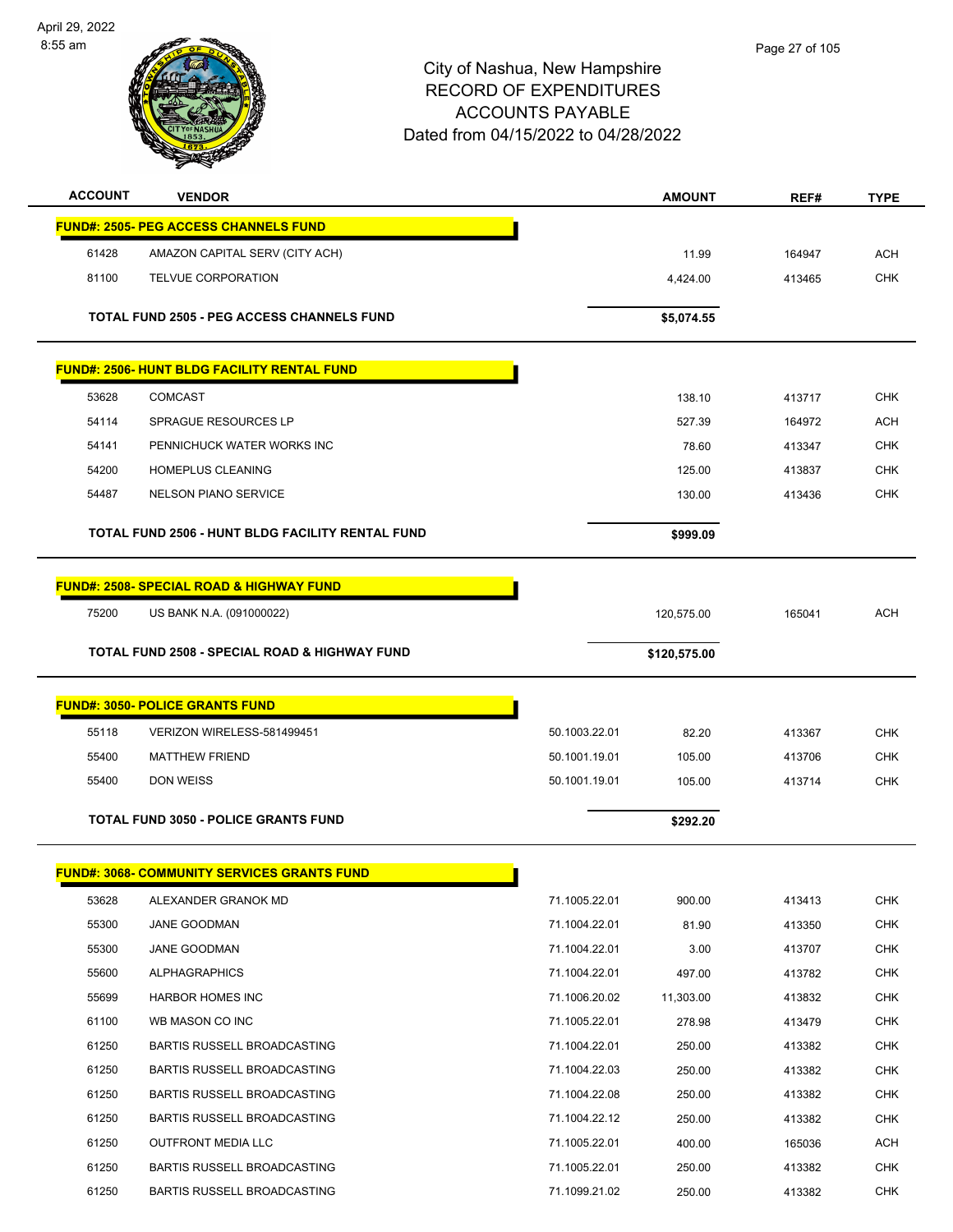

| <b>ACCOUNT</b> | <b>VENDOR</b>                                           |                | <b>AMOUNT</b> | REF#   | <b>TYPE</b> |
|----------------|---------------------------------------------------------|----------------|---------------|--------|-------------|
|                | <b>FUND#: 3068- COMMUNITY SERVICES GRANTS FUND</b>      |                |               |        |             |
| 61830          | JANE GOODMAN                                            | 71.1004.22.01  | 50.00         | 413707 | <b>CHK</b>  |
| 61830          | <b>NACCHO</b>                                           | 71.1004.22.01  | 1,100.00      | 413749 | <b>CHK</b>  |
| 68235          | <b>HARBOR HOMES INC</b>                                 | 71.1006.20.02  | 791.00        | 413832 | <b>CHK</b>  |
| 68350          | <b>MARA LESSARD</b>                                     | 71.1004.22.03  | 149.83        | 413352 | <b>CHK</b>  |
| 68350          | LISA VASQUEZ                                            | 71.1004.22.03  | 48.18         | 413476 | <b>CHK</b>  |
|                | <b>TOTAL FUND 3068 - COMMUNITY SERVICES GRANTS FUND</b> |                | \$17,102.89   |        |             |
|                | <b>FUND#: 3070- COMMUNITY HEALTH GRANTS FUND</b>        |                |               |        |             |
| 54221          | <b>STERICYCLE INC</b>                                   | 72.1009.22.02  | 213.01        | 413460 | <b>CHK</b>  |
| 55421          | <b>PATRICIA GLASTETTER</b>                              | 72.1003.22.01  | 577.78        | 165020 | <b>ACH</b>  |
| 55421          | <b>JENNIFER SWABOWICZ</b>                               | 72.1003.22.01  | 626.68        | 413883 | <b>CHK</b>  |
| 61100          | AMAZON CAPITAL SERV (CITY ACH)                          | 72.1012.22.01  | 154.97        | 165009 | <b>ACH</b>  |
| 61149          | AMAZON CAPITAL SERV (CITY ACH)                          | 72.1009.22.01  | 222.46        | 165009 | <b>ACH</b>  |
| 61149          | R & S PHARMACEUTICAL WHOLESALE                          | 72.1020.22.01  | 7.50          | 164970 | <b>ACH</b>  |
| 61250          | <b>BARTIS RUSSELL BROADCASTING</b>                      | 72.1002.22.01  | 250.00        | 413382 | <b>CHK</b>  |
| 61250          | BARTIS RUSSELL BROADCASTING                             | 72.1009.22.02  | 250.00        | 413382 | <b>CHK</b>  |
| 61250          | <b>OUTFRONT MEDIA LLC</b>                               | 72.1012.22.01  | 1,400.00      | 165036 | <b>ACH</b>  |
| 61250          | BARTIS RUSSELL BROADCASTING                             | 72.1012.22.01  | 250.00        | 413382 | <b>CHK</b>  |
| 61250          | <b>BARTIS RUSSELL BROADCASTING</b>                      | 72.1020.22.01  | 250.00        | 413382 | <b>CHK</b>  |
| 61250          | <b>RUMBO</b>                                            | 72.1020.22.01  | 150.00        | 413875 | <b>CHK</b>  |
|                | <b>TOTAL FUND 3070 - COMMUNITY HEALTH GRANTS FUND</b>   |                | \$4,352.40    |        |             |
|                | <b>FUND#: 3090- URBAN PROGRAM GRANTS FUND</b>           |                |               |        |             |
| 54210          | DAD'S ABATEMENT LLC                                     | 1092.20.15.21  | 2,000.00      | 165015 | <b>ACH</b>  |
| 54210          | <b>GREATER NASHUA HABITAT</b>                           | 8410.20.40.401 | 8,087.02      | 165022 | <b>ACH</b>  |
| 55307          | DAVID SULLIVAN                                          | 1092.20.10.20  | 884.95        | 165039 | ACH         |
| 61100          | <b>WATERLOGIC AMERICAS LLC</b>                          | 1092.20.10.15  | 74.85         | 413478 | <b>CHK</b>  |
| 68345          | 9 GRANITE ST REALTY LLC                                 | 1092.20.10.50  | 500.00        | 413770 | <b>CHK</b>  |
| 68345          | <b>KERRY D BROWN</b>                                    | 1092.20.10.50  | 700.00        | 413843 | <b>CHK</b>  |
| 69075          | GIRLS INC OF NEW HAMPSHIRE                              | 8400.22.30.308 | 2,895.50      | 413826 | <b>CHK</b>  |
|                | TOTAL FUND 3090 - URBAN PROGRAM GRANTS FUND             |                | \$15,142.32   |        |             |

|       | <b>FUND#: 3120- TRANSIT GRANTS FUND</b> |               |           |        |            |
|-------|-----------------------------------------|---------------|-----------|--------|------------|
| 53125 | <b>GREENMAN-PEDERSEN INC</b>            | 5339.22.90.01 | 16.793.35 | 413414 |            |
| 54100 | EVERSOURCE                              | 5307.22.10.17 | 1.078.70  | 413736 | СНК        |
| 54100 | WORTHEN SOLAR LLC                       | 5307.22.10.18 | 1.770.63  | 413480 | <b>CHK</b> |
| 54114 | SPRAGUE RESOURCES LP                    | 5307.22.10.17 | 253.06    | 164972 | <b>ACH</b> |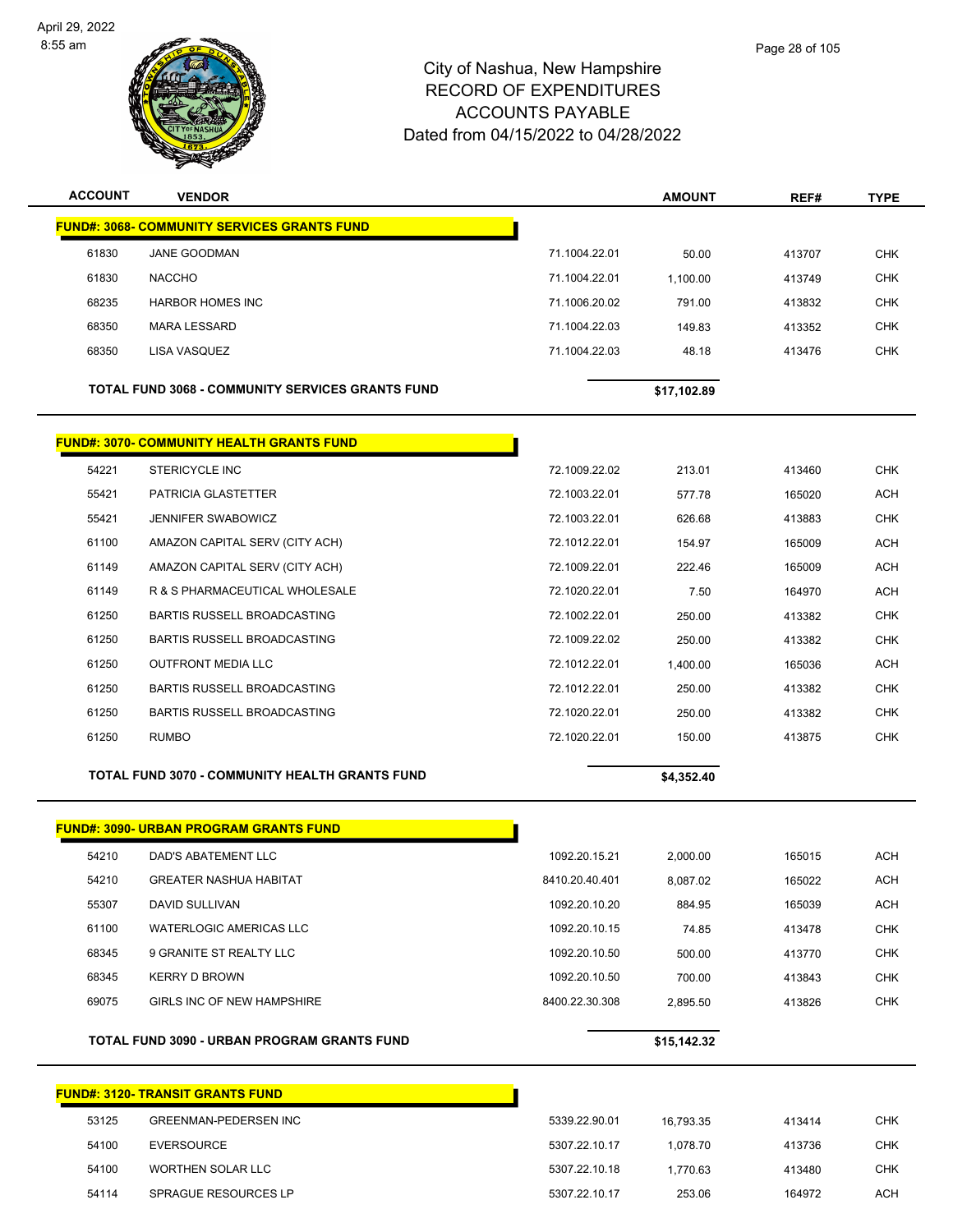

| <b>ACCOUNT</b> | <b>VENDOR</b>                           |               | <b>AMOUNT</b> | REF#   | <b>TYPE</b> |
|----------------|-----------------------------------------|---------------|---------------|--------|-------------|
|                | <b>FUND#: 3120- TRANSIT GRANTS FUND</b> |               |               |        |             |
| 54114          | LIBERTY UTILITIES - NH                  | 5307.22.10.17 | 163.84        | 413344 | <b>CHK</b>  |
| 54114          | SPRAGUE RESOURCES LP                    | 5307.22.10.18 | 771.11        | 164972 | <b>ACH</b>  |
| 54114          | LIBERTY UTILITIES - NH                  | 5307.22.10.18 | 577.75        | 413345 | CHK         |
| 54114          | <b>SPRAGUE RESOURCES LP</b>             | 5307.22.10.19 | 130.66        | 164972 | <b>ACH</b>  |
| 54141          | PENNICHUCK WATER WORKS INC              | 5307.22.10.17 | 144.28        | 413347 | <b>CHK</b>  |
| 54141          | PENNICHUCK WATER WORKS INC              | 5307.22.10.19 | 53.55         | 413756 | CHK         |
| 54225          | ARI PHOENIX INC                         | 5307.22.40.20 | 1,703.86      | 413376 | <b>CHK</b>  |
| 54280          | <b>WALLEY'S HEATING &amp;</b>           | 5307.22.40.20 | 1,051.21      | 413477 | <b>CHK</b>  |
| 54280          | M B MAINTENANCE INC                     | 5307.22.40.20 | 1,951.50      | 413849 | <b>CHK</b>  |
| 54421          | CONWAY TECHNOLOGY GROUP                 | 5307.22.10.10 | 248.89        | 413809 | <b>CHK</b>  |
| 55100          | VERIZON WIRELESS-842008777              | 5307.22.40.35 | 152.59        | 413764 | CHK         |
| 55100          | VERIZON WIRELESS-842008777              | 5307.22.40.40 | 118.68        | 413764 | <b>CHK</b>  |
| 55109          | CONSOLIDATED COMMUNICATIONS             | 5307.22.10.10 | 70.00         | 413726 | CHK         |
| 55109          | CONSOLIDATED COMMUNICATIONS             | 5307.22.10.10 | 211.45        | 413729 | <b>CHK</b>  |
| 55200          | NORTHEAST PASSENGER                     | 5307.22.10.10 | 330.00        | 413755 | <b>CHK</b>  |
| 55400          | <b>COMMONWEALTH OF MASS</b>             | 5307.22.10.10 | 1.50          | 413715 | CHK         |
| 55600          | <b>ALPHAGRAPHICS</b>                    | 5307.22.10.30 | 42.00         | 413374 | <b>CHK</b>  |
| 55607          | UNITED PARCEL SERVICE                   | 5307.22.10.10 | 22.00         | 413762 | <b>CHK</b>  |
| 55690          | FIRST TRANSIT INC                       | 5307.22.10.10 | 45,666.05     | 165019 | <b>ACH</b>  |
| 55690          | FIRST TRANSIT INC                       | 5307.22.10.35 | 103,356.28    | 165019 | ACH         |
| 55690          | FIRST TRANSIT INC                       | 5307.22.10.40 | 33,086.29     | 165019 | ACH         |
| 61107          | CINTAS #016                             | 5307.22.40.20 | 204.52        | 413805 | <b>CHK</b>  |
| 61299          | <b>WATERLOGIC AMERICAS LLC</b>          | 5307.22.10.10 | 63.00         | 413478 | <b>CHK</b>  |
| 61299          | AMAZON CAPITAL SERV (CITY ACH)          | 5307.22.10.30 | 111.88        | 165009 | <b>ACH</b>  |
| 61299          | HOME DEPOT CREDIT SERVICE 3065          | 5307.22.10.30 | 54.40         | 413420 | CHK         |
| 61299          | SANEL NAPA                              | 5307.22.10.30 | 36.24         | 413452 | CHK         |
| 61299          | HOME DEPOT CREDIT SERVICE 3065          | 5307.22.10.30 | 25.39         | 413836 | <b>CHK</b>  |
| 61299          | HOME DEPOT CREDIT SERVICE 3065          | 5307.22.40.20 | 50.33         | 413836 | <b>CHK</b>  |
| 61299          | AMAZON CAPITAL SERV (CITY ACH)          | 5307.22.40.50 | 57.30         | 165009 | <b>ACH</b>  |
| 61299          | HOME DEPOT CREDIT SERVICE 3065          | 5307.22.40.50 | 9.77          | 413420 | <b>CHK</b>  |
| 61299          | <b>FASTENAL CO</b>                      | 5307.22.40.50 | 74.39         | 413822 | CHK         |
| 61299          | HOME DEPOT CREDIT SERVICE 3065          | 5307.22.40.50 | 27.40         | 413836 | <b>CHK</b>  |
| 61300          | CITY OF NASHUA                          | 5307.22.10.10 | 45.52         | 413704 | <b>CHK</b>  |
| 61300          | <b>CITY OF NASHUA</b>                   | 5307.22.10.30 | 3,391.36      | 413704 | CHK         |
| 61310          | ALTERNATIVE VEHICLE SERVICE GR          | 5307.22.10.30 | 19,742.52     | 165011 | ACH         |
| 61799          | <b>CUMMINS SALES AND SERVICE</b>        | 5307.22.40.35 | 890.37        | 413395 | <b>CHK</b>  |
| 61799          | <b>GILLIG LLC</b>                       | 5307.22.40.35 | 747.92        | 413408 | <b>CHK</b>  |
| 61799          | HUDSON BUS SALES LLC                    | 5307.22.40.35 | 65.01         | 413422 | CHK         |
| 61799          | SANEL NAPA                              | 5307.22.40.35 | 292.78        | 413452 | <b>CHK</b>  |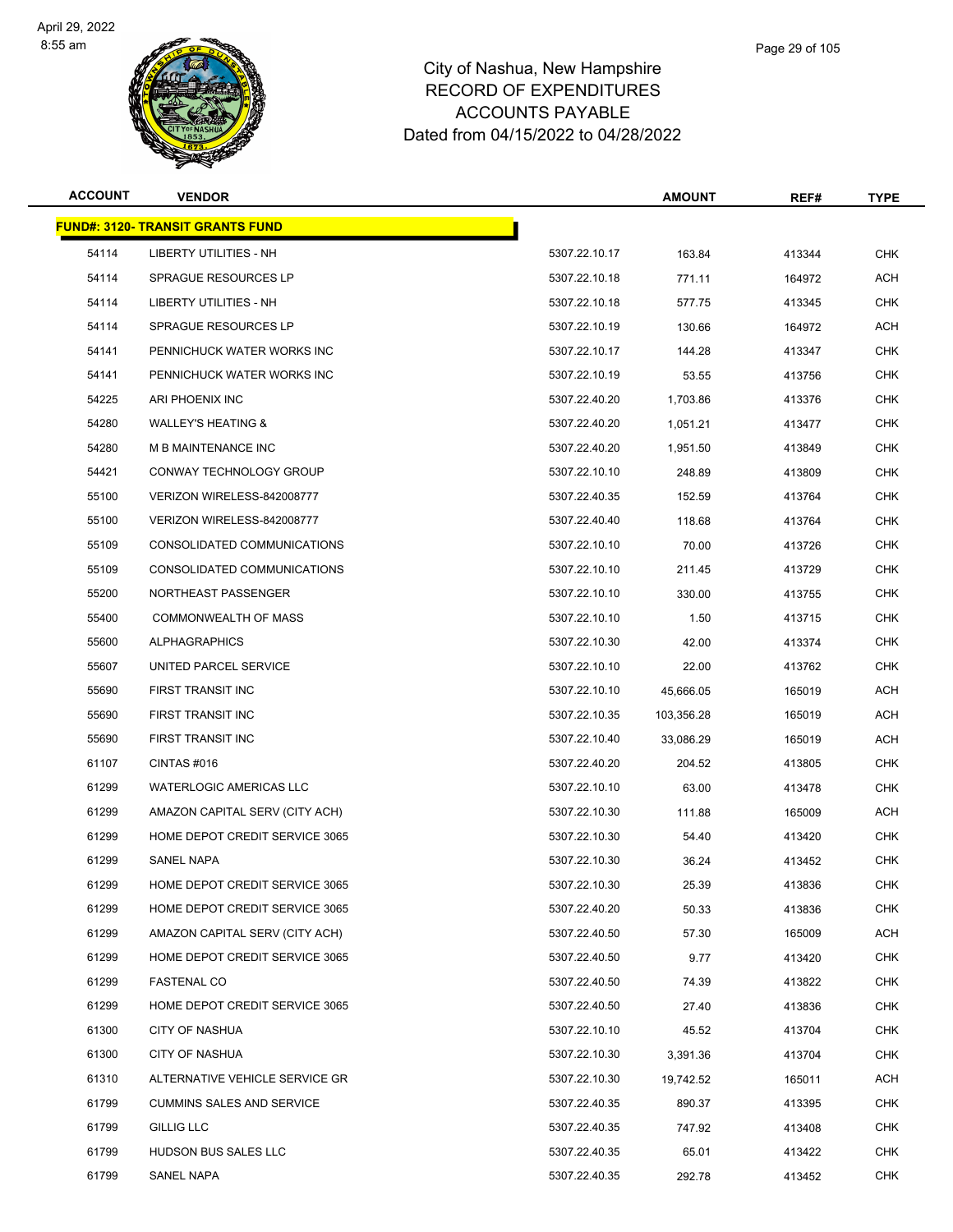

| <b>ACCOUNT</b> | <b>VENDOR</b>                           |                 | <b>AMOUNT</b> | REF#   | <b>TYPE</b> |
|----------------|-----------------------------------------|-----------------|---------------|--------|-------------|
|                | <b>FUND#: 3120- TRANSIT GRANTS FUND</b> |                 |               |        |             |
| 61799          | <b>CUMMINS SALES AND SERVICE</b>        | 5307.22.40.35   | 680.87        | 413811 | <b>CHK</b>  |
| 61799          | <b>GILLIG LLC</b>                       | 5307.22.40.35   | 425.22        | 413825 | <b>CHK</b>  |
| 61799          | NEW ENGLAND KENWORTH                    | 5307.22.40.35   | 292.70        | 413860 | <b>CHK</b>  |
| 61799          | AMAZON CAPITAL SERV (CITY ACH)          | 5307.22.40.40   | 22.68         | 164947 | <b>ACH</b>  |
| 61799          | SANEL NAPA                              | 5307.22.40.50   | 3.70          | 413452 | <b>CHK</b>  |
| 81200          | <b>DLKING &amp; ASSOCIATES INC</b>      | 5339.21.90.01   | 15,600.00     | 164950 | ACH         |
| 81200          | <b>DLKING &amp; ASSOCIATES INC</b>      | 5339.22.90.01   | 27,387.22     | 164950 | <b>ACH</b>  |
|                | TOTAL FUND 3120 - TRANSIT GRANTS FUND   |                 | \$280,051.72  |        |             |
|                | <b>FUND#: 3300- LIBRARY GRANTS FUND</b> |                 |               |        |             |
| 55300          | KATHARINE GATCOMB                       | 79.1003.22.02   | 250.00        | 164944 | <b>ACH</b>  |
|                | TOTAL FUND 3300 - LIBRARY GRANTS FUND   |                 | \$250.00      |        |             |
|                | <b>FUND#: 3800- SCHOOL GRANTS FUND</b>  |                 |               |        |             |
| 53614          | <b>CUMBERLAND THERAPY SERVICES</b>      | 91.39521.022190 | 487.56        | 413545 | <b>CHK</b>  |
| 53614          | <b>BOYS &amp; GIRLS CLUB OF</b>         | 91.39823.992190 | 13,622.17     | 413518 | CHK         |
| 53614          | NASHUA YOUTH COUNCIL                    | 91.39823.992190 | 8,678.00      | 413615 | <b>CHK</b>  |
| 53628          | DR ALISON ROY PLLC                      | 91.34921.992210 | 1,200.00      | 413942 | <b>CHK</b>  |
| 53628          | YMCA OF GREATER NASHUA                  | 91.34921.992210 | 9,520.00      | 414022 | <b>CHK</b>  |
| 53628          | PLAYWORKS EDUCATION ENERGIZED           | 91.36322.992210 | 4,400.00      | 414003 | <b>CHK</b>  |
| 53628          | <b>STEVE BLUNT</b>                      | 91.37622.232200 | 200.00        | 413514 | <b>CHK</b>  |
| 53628          | <b>BOYS &amp; GIRLS CLUB OF</b>         | 91.37622.991249 | 203.97        | 413518 | <b>CHK</b>  |
| 53628          | THE CARROLL CENTER FOR THE BLI          | 91.39521.021210 | 5,256.25      | 413527 | <b>CHK</b>  |
| 53628          | THE CARROLL CENTER FOR THE BLI          | 91.39521.021210 | 5,111.25      | 413931 | <b>CHK</b>  |
| 53628          | ASCENTRIA COMMUNITY SERVICES            | 91.39521.021241 | 424.56        | 413499 | <b>CHK</b>  |
| 53628          | <b>BAYSTATE INTERPRETING</b>            | 91.39521.021241 | 78.75         | 413505 | <b>CHK</b>  |
| 53628          | <b>INTERIM HEALTH CARE</b>              | 91.39521.022190 | 13,829.50     | 413581 | <b>CHK</b>  |
| 53628          | NURSES PRN INC                          | 91.39521.022190 | 77.50         | 413649 | <b>CHK</b>  |
| 53628          | INTERIM HEALTH CARE                     | 91.39521.022190 | 2,920.50      | 413968 | <b>CHK</b>  |
| 53628          | NURSES PRN INC                          | 91.39521.022190 | 759.50        | 414010 | <b>CHK</b>  |
| 53628          | BAYADA HOME HEALTH CARE INC             | 91.39522.022190 | 2,112.50      | 413504 | <b>CHK</b>  |
| 53628          | <b>BOOTHBY THERAPY SERVICES LLC</b>     | 91.39522.022190 | 2,546.25      | 413517 | <b>CHK</b>  |
| 53628          | BAYADA HOME HEALTH CARE INC             | 91.39522.022190 | 650.00        | 413923 | CHK         |
| 53628          | <b>BOOTHBY THERAPY SERVICES LLC</b>     | 91.39522.022190 | 840.01        | 413927 | <b>CHK</b>  |
| 53628          | MICROSOCIETY CHARTER SCHOOL             | 91.39522.022190 | 14,891.75     | 413984 | <b>CHK</b>  |
| 53628          | PROCARE THERAPY                         | 91.39821.991210 | 14,929.95     | 413634 | CHK         |
| 53628          | ROCKINGHAM CONTRACTING AND              | 91.39821.991210 | 9,794.00      | 413640 | <b>CHK</b>  |
| 53628          | SPEAK EASY SLP                          | 91.39822.022140 | 2,287.50      | 413655 | <b>CHK</b>  |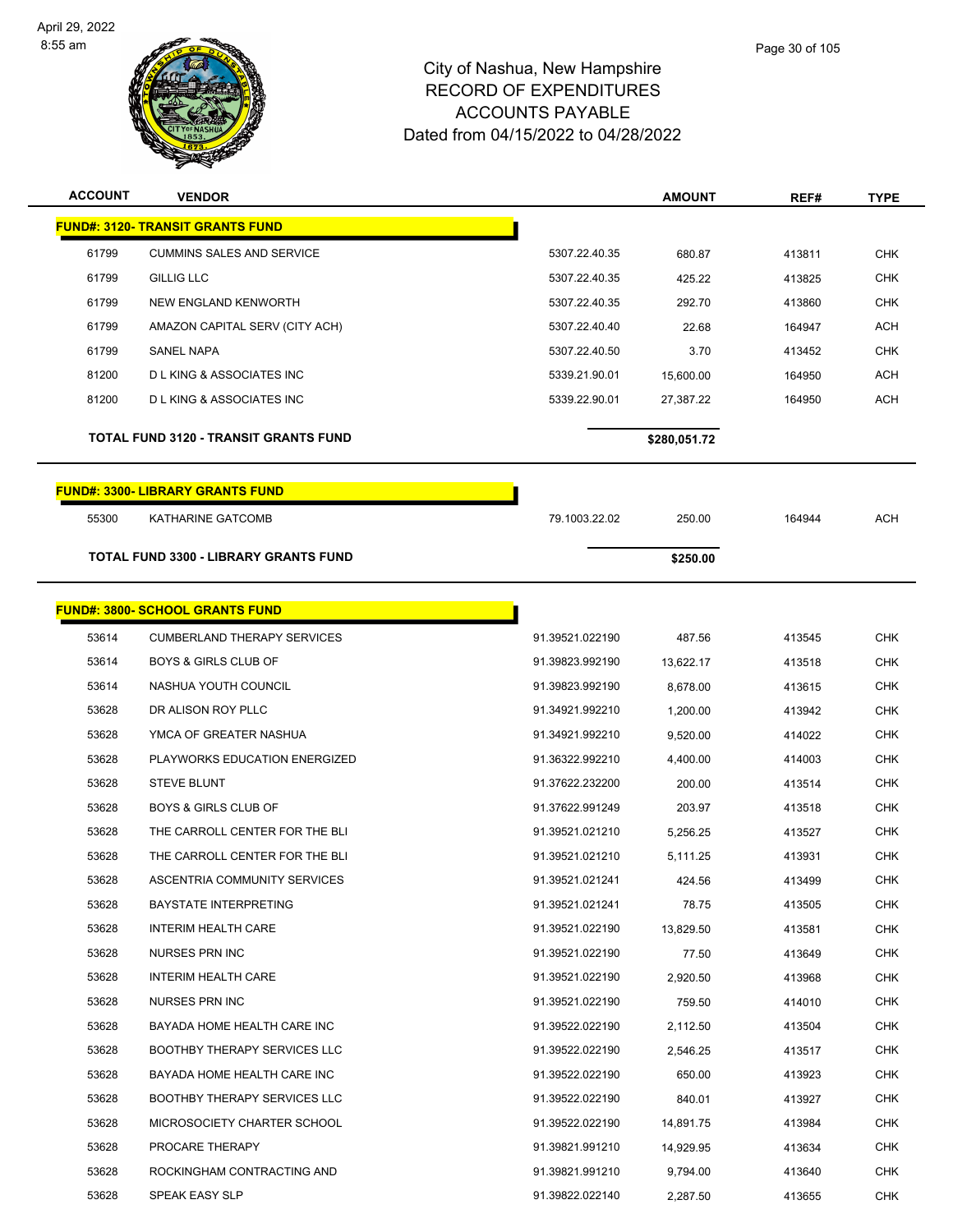

|             | Page 31 of 105 |
|-------------|----------------|
| ıshire      |                |
| <b>IRES</b> |                |

| <b>ACCOUNT</b> | <b>VENDOR</b>                          |                 | <b>AMOUNT</b> | REF#   | <b>TYPE</b> |
|----------------|----------------------------------------|-----------------|---------------|--------|-------------|
|                | <b>FUND#: 3800- SCHOOL GRANTS FUND</b> |                 |               |        |             |
| 53628          | BREAKTHROUGH BEHAVIORAL AND            | 91.39822.991100 | 45,667.10     | 413519 | <b>CHK</b>  |
| 53628          | <b>HEAVEN SENT HOME CARE LLC</b>       | 91.39822.991100 | 3,421.25      | 413575 | <b>CHK</b>  |
| 53628          | <b>MAS MEDICAL STAFFING</b>            | 91.39822.991100 | 6,941.25      | 413600 | <b>CHK</b>  |
| 53628          | <b>MAS MEDICAL STAFFING</b>            | 91.39822.991100 | 1,248.75      | 413982 | <b>CHK</b>  |
| 53628          | TEACHING AND LEARNING ALLIANCE         | 91.39822.992212 | 7,500.00      | 414015 | <b>CHK</b>  |
| 53628          | <b>BOYS &amp; GIRLS CLUB OF</b>        | 91.39822.992490 | 3,766.76      | 413518 | CHK         |
| 53628          | BIRCH BEHAVIORAL THERAPY               | 91.39823.021210 | 51,009.05     | 413513 | <b>CHK</b>  |
| 53999          | FIRST STUDENT INC                      | 91.39822.992700 | 3,662.00      | 413563 | <b>CHK</b>  |
| 53999          | <b>ENERGY EFFICIENT INVESTMENTS</b>    | 91.39823.994600 | 180,496.75    | 413947 | <b>CHK</b>  |
| 54899          | PAGE STREET LEASING LLC                | 91.39822.992690 | 485.00        | 413999 | <b>CHK</b>  |
| 55200          | NASHUA HIGH SCHOOL SOUTH               | 91.37622.991244 | 30.00         | 413612 | <b>CHK</b>  |
| 55200          | NASHUA HS NORTH STUDENT ACT            | 91.37622.991244 | 15.00         | 413613 | <b>CHK</b>  |
| 55200          | NASHUA HIGH SCHOOL SOUTH               | 91.37622.991244 | 85.00         | 413988 | <b>CHK</b>  |
| 55300          | <b>TAYLOR PAQUETTE</b>                 | 91.37622.991244 | 43.41         | 413626 | <b>CHK</b>  |
| 55300          | <b>MEGAN DANIELS</b>                   | 91.37622.991244 | 84.62         | 413940 | <b>CHK</b>  |
| 55300          | ROBERT CLAUSS                          | 91.39022.042210 | 1,286.94      | 413536 | CHK         |
| 55300          | <b>MARTINE CLOUTIER</b>                | 91.39022.042210 | 43.40         | 413935 | <b>CHK</b>  |
| 55300          | <b>JUDITH LOFTUS</b>                   | 91.39022.042210 | 43.40         | 413979 | <b>CHK</b>  |
| 55400          | <b>NHAEOP</b>                          | 91.34622.992200 | 25.00         | 413620 | <b>CHK</b>  |
| 55400          | <b>ALISON ROY</b>                      | 91.34921.992210 | 300.00        | 413641 | <b>CHK</b>  |
| 55690          | FIRST STUDENT INC                      | 91.34522.992700 | 4,394.75      | 413563 | CHK         |
| 55690          | FIRST STUDENT INC                      | 91.34622.992700 | 1,649.00      | 413563 | <b>CHK</b>  |
| 55690          | TANYA MARIE DEJESUS                    | 91.37622.991244 | 64.95         | 413549 | CHK         |
| 55690          | DURHAM SCHOOL SERVICES                 | 91.37622.991244 | 4,335.00      | 413554 | <b>CHK</b>  |
| 55690          | <b>CHADWICK EVANS</b>                  | 91.37622.991244 | 207.08        | 413558 | <b>CHK</b>  |
| 55690          | <b>JERRY MARTIN</b>                    | 91.37622.991244 | 299.05        | 413599 | <b>CHK</b>  |
| 55690          | <b>SARA PARRY</b>                      | 91.37622.991244 | 487.89        | 413627 | <b>CHK</b>  |
| 55690          | <b>ELISHA PAYNE</b>                    | 91.37622.991244 | 339.30        | 413629 | <b>CHK</b>  |
| 55690          | DANA OLSON                             | 91.37622.991244 | 43.99         | 413997 | <b>CHK</b>  |
| 55690          | ELISHA PAYNE                           | 91.37622.991244 | 169.65        | 414000 | <b>CHK</b>  |
| 61135          | (SCHOOL ACH) AMAZON CAPITAL SE         | 91.37622.231249 | 890.73        | 164976 | ACH         |
| 61299          | (SCHOOL ACH) AMAZON CAPITAL SE         | 91.34522.991490 | 3,751.62      | 164976 | ACH         |
| 61299          | 3DUXDESIGN                             | 91.34522.991490 | 1,068.00      | 413493 | <b>CHK</b>  |
| 61299          | (SCHOOL ACH) AMAZON CAPITAL SE         | 91.34622.991490 | 472.54        | 164976 | ACH         |
| 61299          | 3DUXDESIGN                             | 91.34622.991490 | 424.08        | 413493 | <b>CHK</b>  |
| 61299          | SCHOOL SPECIALTY LLC                   | 91.37622.091100 | 61.09         | 413647 | <b>CHK</b>  |
| 61299          | (SCHOOL ACH) AMAZON CAPITAL SE         | 91.37622.092210 | (4.01)        | 164976 | ACH         |
| 61299          | Rocio Gagnon                           | 91.37622.161241 | 123.34        | 414006 | CHK         |
| 61299          | (SCHOOL ACH) AMAZON CAPITAL SE         | 91.37622.231240 | 28.74         | 164976 | ACH         |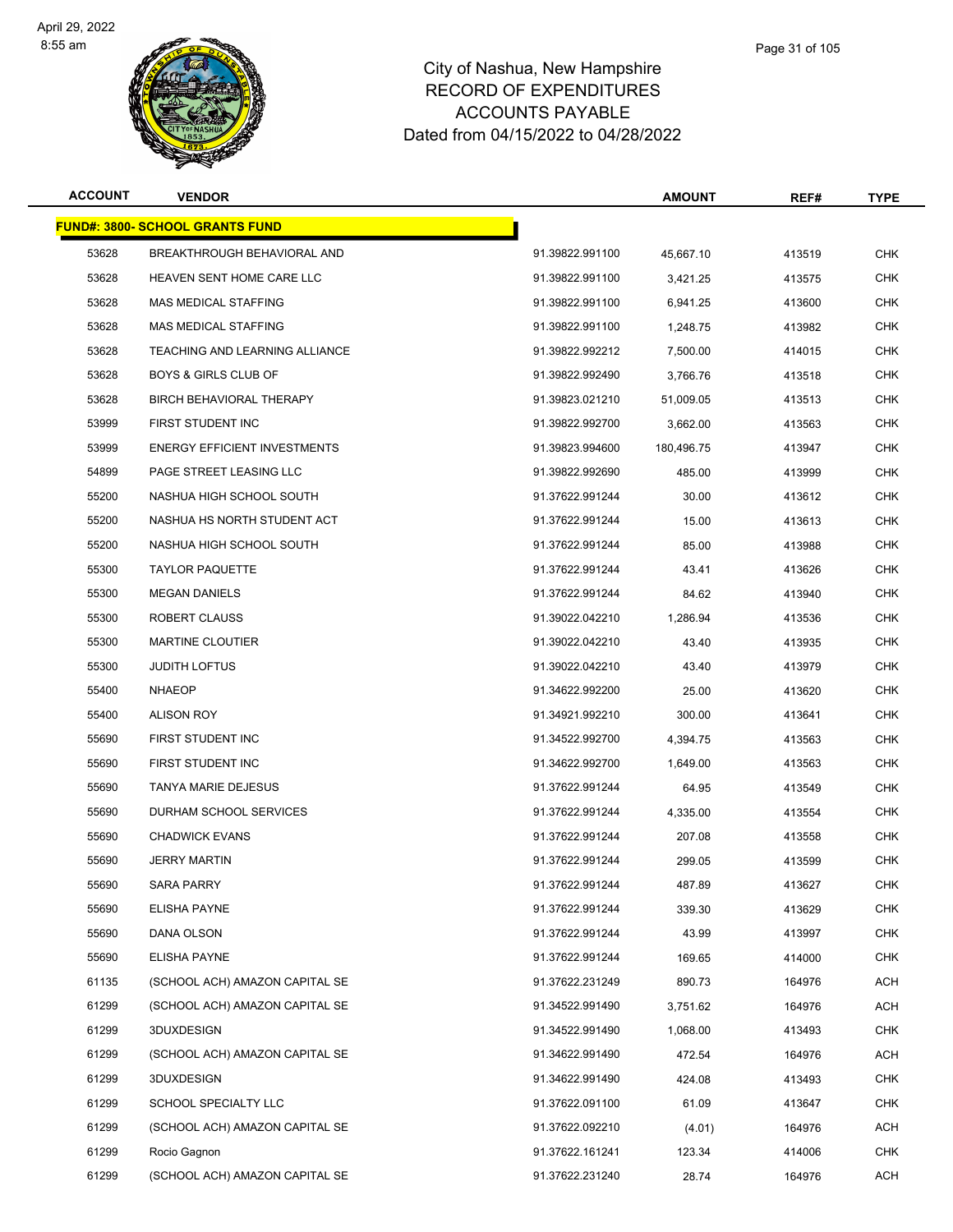

| <b>ACCOUNT</b> | <b>VENDOR</b>                          |                 | <b>AMOUNT</b> | REF#   | <b>TYPE</b> |
|----------------|----------------------------------------|-----------------|---------------|--------|-------------|
|                | <b>FUND#: 3800- SCHOOL GRANTS FUND</b> |                 |               |        |             |
| 61299          | WB MASON CO INC                        | 91.37622.231240 | 70.96         | 413667 | <b>CHK</b>  |
| 61299          | WB MASON CO INC                        | 91.37622.231240 | 193.74        | 414021 | <b>CHK</b>  |
| 61299          | (SCHOOL ACH) AMAZON CAPITAL SE         | 91.37622.231249 | 864.99        | 164976 | <b>ACH</b>  |
| 61299          | (SCHOOL ACH) AMAZON CAPITAL SE         | 91.37622.491500 | 648.22        | 164976 | <b>ACH</b>  |
| 61299          | (SCHOOL ACH) AMAZON CAPITAL SE         | 91.37622.491500 | 8.48          | 165043 | <b>ACH</b>  |
| 61299          | (SCHOOL ACH) AMAZON CAPITAL SE         | 91.37622.991244 | 382.19        | 165043 | <b>ACH</b>  |
| 61299          | (SCHOOL ACH) AMAZON CAPITAL SE         | 91.37622.991430 | 3,617.53      | 165043 | <b>ACH</b>  |
| 61299          | (SCHOOL ACH) AMAZON CAPITAL SE         | 91.39022.041300 | 237.97        | 164976 | <b>ACH</b>  |
| 61299          | <b>CERISE BIENVENUE-BOSTON</b>         | 91.39521.021210 | 111.98        | 413511 | <b>CHK</b>  |
| 61299          | <b>CIBAO KITCHEN NASHUA</b>            | 91.39822.991260 | 803.98        | 413932 | <b>CHK</b>  |
| 61299          | <b>WALMART</b>                         | 91.39822.991260 | 224.56        | 414019 | <b>CHK</b>  |
| 61299          | (SCHOOL ACH) AMAZON CAPITAL SE         | 91.39822.992690 | 297.00        | 165043 | <b>ACH</b>  |
| 61875          | (SCHOOL ACH) AMAZON CAPITAL SE         | 91.37622.231249 | 1.308.15      | 164976 | <b>ACH</b>  |
| 61875          | (SCHOOL ACH) AMAZON CAPITAL SE         | 91.37622.231249 | 692.55        | 165043 | <b>ACH</b>  |
| 71999          | ADVANCED EDUCATIONAL TECH              | 91.39022.041300 | 9.280.00      | 413494 | <b>CHK</b>  |
| 71999          | <b>FISHER SCIENTIFIC</b>               | 91.39022.041300 | 6.149.98      | 413952 | <b>CHK</b>  |
| 71999          | FILTER SALES & SERVICE INC             | 91.39822.992690 | 26.54         | 413560 | <b>CHK</b>  |
| 71999          | FILTER SALES & SERVICE INC             | 91.39822.992690 | 2.982.68      | 413950 | <b>CHK</b>  |

**TOTAL FUND 3800 - SCHOOL GRANTS FUND \$467,684.44** 

| <b>FUND#: 3810- FOOD SERVICE GRANTS FUND</b> |                                                   |                                                                                                                                                                                                                                  |            |            |
|----------------------------------------------|---------------------------------------------------|----------------------------------------------------------------------------------------------------------------------------------------------------------------------------------------------------------------------------------|------------|------------|
| <b>M SAUNDERS INC</b>                        |                                                   | 771.95                                                                                                                                                                                                                           | 413596     | <b>CHK</b> |
| <b>M SAUNDERS INC</b>                        |                                                   | 189.70                                                                                                                                                                                                                           | 413596     | <b>CHK</b> |
| M SAUNDERS INC                               |                                                   | 171.30                                                                                                                                                                                                                           | 413596     | <b>CHK</b> |
| <b>M SAUNDERS INC</b>                        |                                                   | 1,764.60                                                                                                                                                                                                                         | 413596     | <b>CHK</b> |
| M SAUNDERS INC                               |                                                   | 2,004.20                                                                                                                                                                                                                         | 413596     | <b>CHK</b> |
| M SAUNDERS INC                               |                                                   | 2,441.35                                                                                                                                                                                                                         | 413596     | <b>CHK</b> |
| <b>M SAUNDERS INC</b>                        |                                                   | 1,651.20                                                                                                                                                                                                                         | 413596     | <b>CHK</b> |
| NORTHCENTER FOODS                            |                                                   | 99.60                                                                                                                                                                                                                            | 413623     | <b>CHK</b> |
| NORTHCENTER FOODS                            |                                                   | 16.60                                                                                                                                                                                                                            | 413623     | <b>CHK</b> |
| NORTHCENTER FOODS                            |                                                   | 83.00                                                                                                                                                                                                                            | 413623     | <b>CHK</b> |
| NORTHCENTER FOODS                            |                                                   | 99.60                                                                                                                                                                                                                            | 413996     | <b>CHK</b> |
| NORTHCENTER FOODS                            |                                                   | 66.40                                                                                                                                                                                                                            | 413996     | <b>CHK</b> |
|                                              |                                                   |                                                                                                                                                                                                                                  |            |            |
|                                              | <b>TOTAL FUND 3810 - FOOD SERVICE GRANTS FUND</b> | 91.30922.093120<br>91.30922.113120<br>91.30922.123120<br>91.30922.143120<br>91.30922.153120<br>91.30922.163120<br>91.30922.203120<br>91.30922.093120<br>91.30922.123120<br>91.30922.143120<br>91.30922.143120<br>91.30922.163120 | \$9,359.50 |            |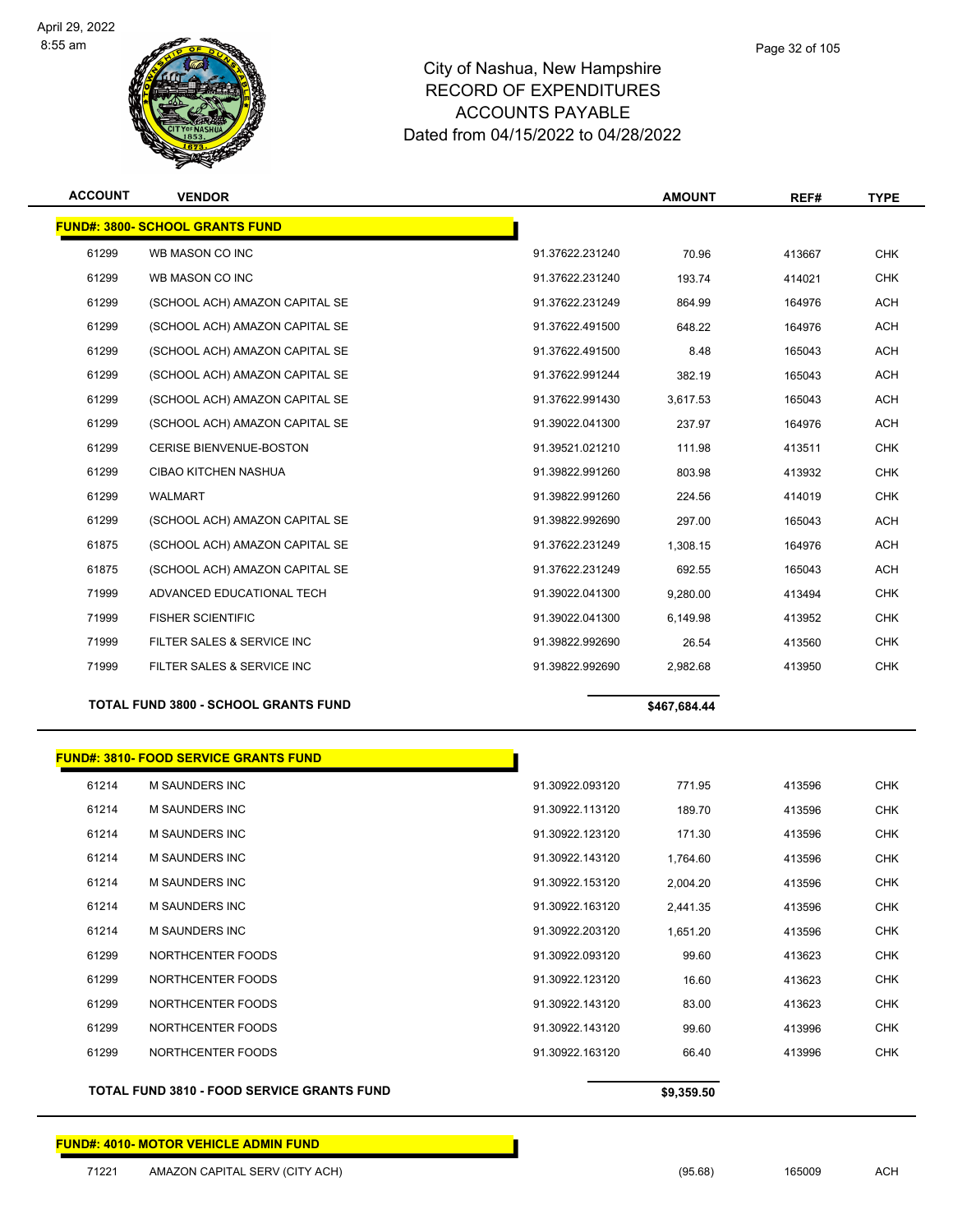| <b>ACCOUNT</b> | <b>VENDOR</b>                                         | <b>AMOUNT</b> | REF#   | <b>TYPE</b> |
|----------------|-------------------------------------------------------|---------------|--------|-------------|
|                | <b>TOTAL FUND 4010 - MOTOR VEHICLE ADMIN FUND</b>     | (\$95.68)     |        |             |
|                | <b>FUND#: 4025- DOJ DRUG FORFEITURE FUND</b>          |               |        |             |
| 55118          | VERIZON WIRELESS-785728687                            | 397.25        | 413763 | <b>CHK</b>  |
| 55699          | POLICEAPP.COM INC                                     | 11,000.00     | 413871 | <b>CHK</b>  |
| 61799          | CARPARTS DISTRIBUTION CENTER,                         | 197.99        | 413389 | <b>CHK</b>  |
| 61799          | CARPARTS DISTRIBUTION CENTER,                         | 212.50        | 413801 | <b>CHK</b>  |
|                | TOTAL FUND 4025 - DOJ DRUG FORFEITURE FUND            | \$11,807.74   |        |             |
|                | <b>FUND#: 4035- POLICE OVERTIME BILLING FUND</b>      |               |        |             |
| 54814          | AVIS RENT A CAR SYSTEMS INC                           | 6.95          | 413788 | <b>CHK</b>  |
|                | <b>TOTAL FUND 4035 - POLICE OVERTIME BILLING FUND</b> | \$6.95        |        |             |
|                | <b>FUND#: 4053- FIRE REGIONAL HAZMAT FUND</b>         |               |        |             |
| 71000          | <b>BOUND TREE MEDICAL, LLC</b>                        | 1,151.76      | 413388 | <b>CHK</b>  |
|                | TOTAL FUND 4053 - FIRE REGIONAL HAZMAT FUND           | \$1,151.76    |        |             |
|                | <b>FUND#: 4080- NASHUA CONSERVATION FUND</b>          |               |        |             |
| 53142          | NASHUA REGIONAL PLANNING COMM                         | 892.50        | 413857 | <b>CHK</b>  |
|                | <b>TOTAL FUND 4080 - NASHUA CONSERVATION FUND</b>     | \$892.50      |        |             |
|                | <b>FUND#: 4085- NASHUA RIVERWALK TIF DISTRICT</b>     |               |        |             |
| 53107          | HAYNER / SWANSON INC                                  | 11,821.93     | 165023 | <b>ACH</b>  |
| 55699          | HAYNER / SWANSON INC                                  | 9,715.00      | 165023 | <b>ACH</b>  |
| 55699          | GATE CITY FENCE CO INC                                | 420.00        | 413824 | <b>CHK</b>  |
|                | TOTAL FUND 4085 - NASHUA RIVERWALK TIF DISTRICT       | \$21,956.93   |        |             |
|                | <b>FUND#: 4090- LIB-LOST/DAMAGED BOOK FINES</b>       |               |        |             |
| 61807          | THE PENNSYLVANIA STATE UNIV                           | 15.00         | 413758 | <b>CHK</b>  |
| 61814          | MIDWEST TAPE LLC                                      | 50.28         | 165033 | <b>ACH</b>  |
| 71000          | <b>BIBLIOTHECA LLC</b>                                | 5,790.00      | 413796 | <b>CHK</b>  |
|                | TOTAL FUND 4090 - LIB-LOST/DAMAGED BOOK FINES         | \$5,855.28    |        |             |
|                | <b>FUND#: 5000- CAP PROJECTS-GEN GOVT BLDGS</b>       |               |        |             |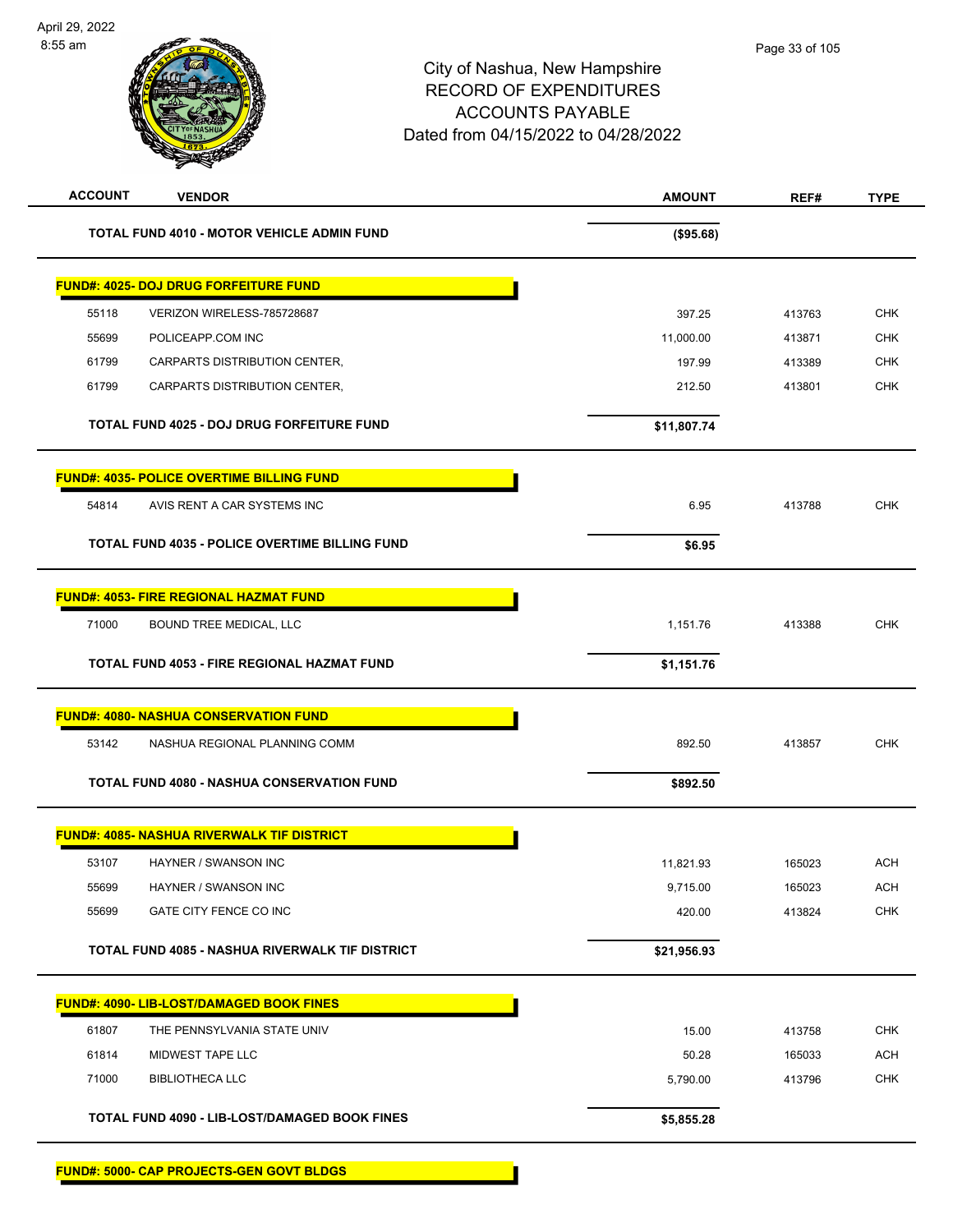

| <b>ACCOUNT</b> | <b>VENDOR</b>                                      |               | <b>AMOUNT</b>  | REF#   | <b>TYPE</b> |
|----------------|----------------------------------------------------|---------------|----------------|--------|-------------|
|                | <b>FUND#: 5000- CAP PROJECTS-GEN GOVT BLDGS</b>    |               |                |        |             |
| 81200          | SCOTT WOODBURY CONTRACTOR                          | 2215.29.22.45 | 3,650.00       | 413712 | <b>CHK</b>  |
|                | TOTAL FUND 5000 - CAP PROJECTS-GEN GOVT BLDGS      |               | \$3,650.00     |        |             |
|                | <b>FUND#: 5020- CAPITAL PROJECTS-POLICE</b>        |               |                |        |             |
| 81200          | YEATON ASSOCIATES INC                              | 2018.50.19.30 | 2,125.00       | 413482 | <b>CHK</b>  |
|                | <b>TOTAL FUND 5020 - CAPITAL PROJECTS-POLICE</b>   |               | \$2,125.00     |        |             |
|                | <b>FUND#: 5050- CAP PROJECTS-COMMUNICATIONS</b>    |               |                |        |             |
| 81300          | <b>BATTERIES PLUS</b>                              | 2008.57.15.01 | 1,575.60       | 413383 | <b>CHK</b>  |
| 81300          | POWER PRODUCTS UNLIMITED LLC                       | 2008.57.15.01 | 10,421.40      | 413872 | <b>CHK</b>  |
|                | TOTAL FUND 5050 - CAP PROJECTS-COMMUNICATIONS      |               | \$11,997.00    |        |             |
|                | <b>FUND#: 5090- CAPITAL PROJECTS-HYDROELECTRIC</b> |               |                |        |             |
| 81200          | ESSEX POWER SERVICES INC                           | 2201.70.20.30 | 13,679.04      | 413399 | <b>CHK</b>  |
|                | TOTAL FUND 5090 - CAPITAL PROJECTS-HYDROELECTRIC   |               | \$13,679.04    |        |             |
|                | <b>FUND#: 5200- CAPITAL PROJECTS-PUBLIC WORKS</b>  |               |                |        |             |
| 53107          | MCFARLAND JOHNSON INC                              | 2002.60.01.30 | 30,970.04      | 413852 | <b>CHK</b>  |
| 54210          | HARVEY CONSTRUCTION CORP                           | 2076.60.20.30 | 490,146.13     | 413834 | <b>CHK</b>  |
| 54210          | HARVEY CONSTRUCTION CORP                           | 2076.60.20.30 | 583,210.63     | 414049 | <b>CHK</b>  |
|                | TOTAL FUND 5200 - CAPITAL PROJECTS-PUBLIC WORKS    |               | \$1,104,326.80 |        |             |
|                | <u> FUND#: 5700- CAP PROJECTS-BROAD ST PARKWAY</u> |               |                |        |             |
| 81700          | PETTY CASH                                         | 1061.60.05.65 | 28.93          | 413353 | <b>CHK</b>  |
| 81700          | PETTY CASH                                         | 1061.60.05.65 | 30.12          | 413711 | <b>CHK</b>  |
| 81700          | PENNICHUCK WATER WORKS INC                         | 1061.60.07.55 | 1,472.95       | 413756 | <b>CHK</b>  |
| 81700          | SPRAGUE RESOURCES LP                               | 1061.60.11.10 | 1,418.33       | 164972 | <b>ACH</b>  |
| 81700          | <b>EVERSOURCE</b>                                  | 1061.60.11.10 | 889.37         | 413337 | <b>CHK</b>  |
| 81700          | PENNICHUCK WATER WORKS INC                         | 1061.60.11.10 | 64.68          | 413756 | CHK         |
|                | TOTAL FUND 5700 - CAP PROJECTS-BROAD ST PARKWAY    |               | \$3,904.38     |        |             |
|                | FUND#: 5800- SCHOOL CAPITAL PROJECTS FUND          |               |                |        |             |
| 81200          | <b>HARRIMAN ASSOCIATES</b>                         | 1175.91.19.31 | 21,189.97      | 413962 | <b>CHK</b>  |
| 81200          | HARVEY CONSTRUCTION CORP                           | 1175.91.19.31 | 1,224,173.06   | 413963 | <b>CHK</b>  |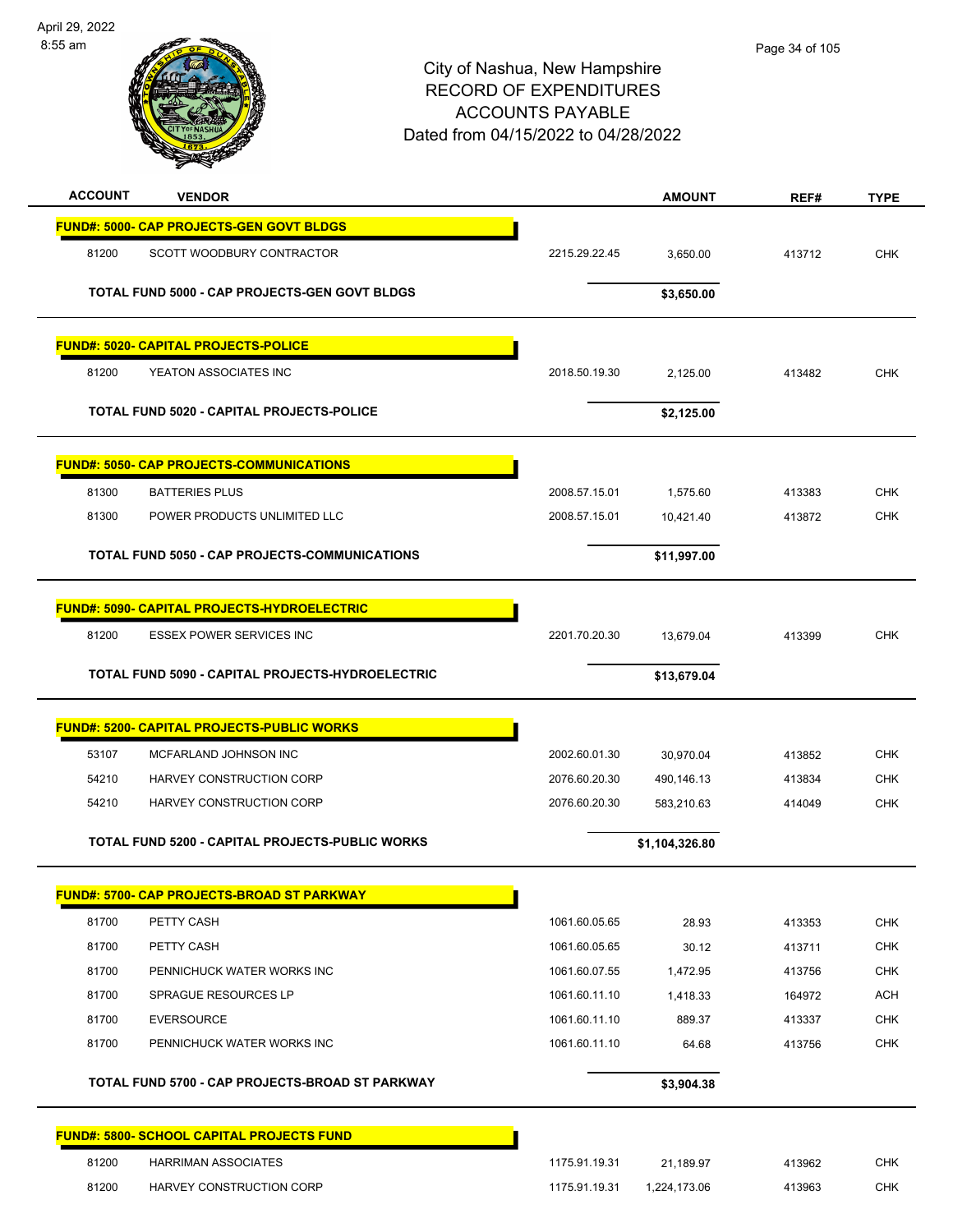

| <b>ACCOUNT</b> | <b>VENDOR</b>                                         |               | <b>AMOUNT</b>  | REF#   | <b>TYPE</b> |
|----------------|-------------------------------------------------------|---------------|----------------|--------|-------------|
|                | <b>FUND#: 5800- SCHOOL CAPITAL PROJECTS FUND</b>      |               |                |        |             |
| 81200          | HAYNER / SWANSON INC                                  | 1175.91.19.33 | 1,320.00       | 165044 | <b>ACH</b>  |
| 81200          | GOVE ENVIRONMENTAL SERVICES IN                        | 1175.91.19.33 | 738.50         | 413958 | <b>CHK</b>  |
| 81200          | <b>HARRIMAN ASSOCIATES</b>                            | 1175.91.19.33 | 51,190.90      | 413962 | <b>CHK</b>  |
| 81200          | HARVEY CONSTRUCTION CORP                              | 1175.91.19.33 | 325,706.70     | 413963 | <b>CHK</b>  |
|                |                                                       |               |                |        |             |
|                | <b>TOTAL FUND 5800 - SCHOOL CAPITAL PROJECTS FUND</b> |               | \$1,624,319.13 |        |             |
|                | <b>FUND#: 6000- SOLID WASTE FUND</b>                  |               |                |        |             |
| 53107          | CHEMSERVE ENVIRONMENTAL ANALYS                        |               | 312.50         | 413804 | <b>CHK</b>  |
| 54100          | <b>EVERSOURCE</b>                                     |               | 1,071.65       | 413736 | <b>CHK</b>  |
| 54114          | AMERIGAS                                              |               | 2,960.73       | 413716 | <b>CHK</b>  |
| 54280          | <b>QED ENVIRONMENTAL SYSTEMS INC</b>                  |               | 1,231.69       | 165038 | <b>ACH</b>  |
| 54280          | SOUTHWORTH-MILTON INC                                 |               | 879.71         | 413458 | <b>CHK</b>  |
| 54280          | <b>ACTION KING SERVICES</b>                           |               | 330.00         | 413773 | <b>CHK</b>  |
| 54280          | AMERIGAS                                              |               | 2,744.99       | 413784 | <b>CHK</b>  |
| 54600          | MCDEVITT TRUCKS INC                                   |               | 63.35          | 164963 | <b>ACH</b>  |
| 54600          | MCNEILUS TRUCK & MANUFACTURING                        |               | 319.13         | 164964 | <b>ACH</b>  |
| 54600          | MCDEVITT TRUCKS INC                                   |               | 224.97         | 165030 | ACH         |
| 54600          | MCNEILUS TRUCK & MANUFACTURING                        |               | 458.94         | 165031 | <b>ACH</b>  |
| 54600          | ADVANCE AUTO PARTS                                    |               | 22.60          | 413370 | <b>CHK</b>  |
| 54600          | CARPARTS DISTRIBUTION CENTER,                         |               | 837.33         | 413389 | <b>CHK</b>  |
| 54600          | <b>FASTENAL CO</b>                                    |               | 58.28          | 413401 | <b>CHK</b>  |
| 54600          | <b>GRAINGER</b>                                       |               | 318.02         | 413410 | <b>CHK</b>  |
| 54600          | NEW ENGLAND KENWORTH                                  |               | 444.29         | 413438 | <b>CHK</b>  |
| 54600          | <b>SANEL NAPA</b>                                     |               | 998.77         | 413453 | <b>CHK</b>  |
| 54600          | SOUTHWORTH-MILTON INC                                 |               | 1,999.00       | 413458 | <b>CHK</b>  |
| 54600          | UNITED FORESTRY & CONSTRUCTION                        |               | 272.97         | 413472 | <b>CHK</b>  |
| 54600          | CARPARTS DISTRIBUTION CENTER,                         |               | 1,186.67       | 413801 | <b>CHK</b>  |
| 54600          | CHAPPELL TRACTOR SALES INC                            |               | 65.52          | 413803 | <b>CHK</b>  |
| 54600          | <b>FASTENAL CO</b>                                    |               | 12.53          | 413822 | <b>CHK</b>  |
| 54600          | <b>GRAINGER</b>                                       |               | 364.25         | 413828 | <b>CHK</b>  |
| 54600          | SOUTHWORTH-MILTON INC                                 |               | 7,505.81       | 413881 | <b>CHK</b>  |
| 54625          | <b>WELDON TRANSPORT LLC</b>                           |               | 600.00         | 413893 | CHK         |
| 54828          | US BANK EQUIPMENT FINANCE                             |               | 146.88         | 413348 | CHK         |
| 55109          | WINDSTREAM                                            |               | 4.64           | 413769 | <b>CHK</b>  |
| 55118          | VERIZON WIRELESS-542274983                            |               | 40.01          | 413768 | CHK         |
| 55607          | UNITED PARCEL SERVICE                                 |               | 31.00          | 413366 | CHK         |
| 55607          | UNITED PARCEL SERVICE                                 |               | 955.10         | 413762 | CHK         |
| 55699          | CYN ENVIROMENTAL SERVICES                             |               | 565.00         | 165014 | <b>ACH</b>  |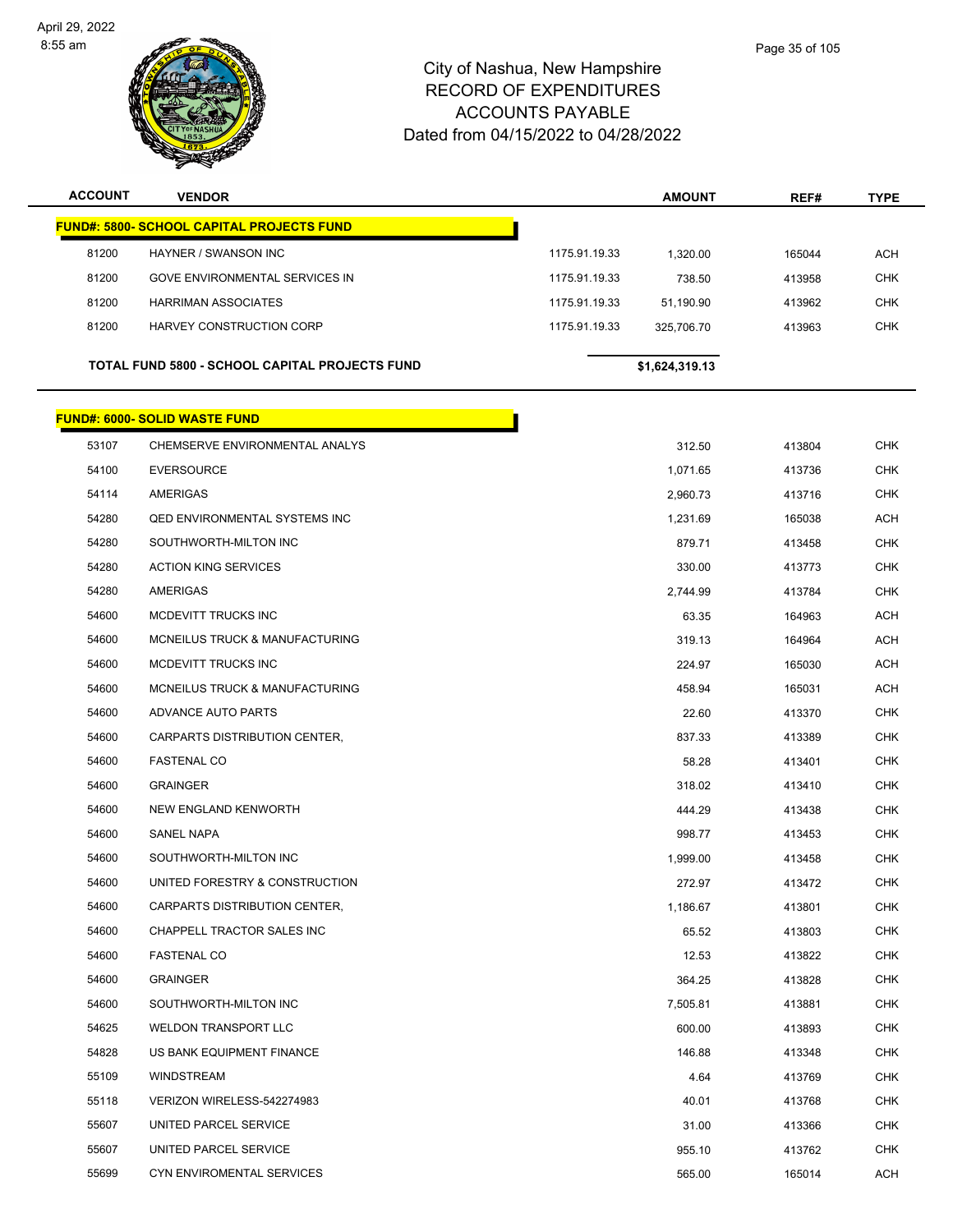

| <b>ACCOUNT</b> | <b>VENDOR</b>                             | <b>AMOUNT</b>              | REF#   | <b>TYPE</b> |
|----------------|-------------------------------------------|----------------------------|--------|-------------|
|                | <b>FUND#: 6000- SOLID WASTE FUND</b>      |                            |        |             |
| 55699          | NORTHEAST RESOURCE RECOVERY               | 2.760.55                   | 413441 | <b>CHK</b>  |
| 55699          | <b>COMCAST</b>                            | 158.76                     | 413717 | <b>CHK</b>  |
| 55699          | <b>CALLOGIX INC</b>                       | 48.00                      | 413800 | <b>CHK</b>  |
| 55699          | NORTH COAST SERVICES LLC                  | 2,488.94                   | 413863 | <b>CHK</b>  |
| 55699          | SOUTHWORTH-MILTON INC                     | 6,501.71                   | 413881 | <b>CHK</b>  |
| 61100          | WB MASON CO INC                           | 263.94                     | 413892 | <b>CHK</b>  |
| 61107          | CINTAS#016                                | 149.60                     | 413805 | <b>CHK</b>  |
| 61110          | ALECS SHOE STORE INC                      | 110.00                     | 413778 | <b>CHK</b>  |
| 61192          | <b>HEALTH PROMOTIONS</b>                  | 249.00                     | 413419 | <b>CHK</b>  |
| 61307          | SHATTUCK MALONE OIL CO                    | 2,429.84                   | 413455 | <b>CHK</b>  |
| 61307          | SHATTUCK MALONE OIL CO                    | 2,570.18                   | 413878 | <b>CHK</b>  |
| 61310          | ALTERNATIVE VEHICLE SERVICE GR            | 15,298.10                  | 165011 | <b>ACH</b>  |
| 61560          | HOME DEPOT CREDIT SERVICE 3065            | 43.90                      | 413836 | <b>CHK</b>  |
| 61705          | PETE'S TIRE BARNS INC                     | 1,867.26                   | 413448 | <b>CHK</b>  |
| 75200          | US BANK N.A. (091000022)                  | 119,875.00                 | 165041 | <b>ACH</b>  |
| 81200          | <b>AUBURN CONCRETE</b>                    | 2407.68.21.30<br>21,250.00 | 414046 | <b>CHK</b>  |
|                | <b>TOTAL FUND 6000 - SOLID WASTE FUND</b> | \$203,091.11               |        |             |

|       | <b>FUND#: 6200- WASTEWATER FUND</b> |           |        |            |
|-------|-------------------------------------|-----------|--------|------------|
| 53107 | FLOW ASSESSMENT SERVICES LLC        | 7,000.00  | 413403 | <b>CHK</b> |
| 53467 | <b>MAILINGS UNLIMITED</b>           | 1,180.38  | 164962 | <b>ACH</b> |
| 53467 | <b>MAILINGS UNLIMITED</b>           | 4,353.26  | 165029 | <b>ACH</b> |
| 53467 | PENNICHUCK WATER WORKS INC          | 10,116.48 | 413347 | <b>CHK</b> |
| 54100 | <b>EVERSOURCE</b>                   | 1,820.68  | 413337 | <b>CHK</b> |
| 54100 | EVERSOUCE-POWER SUPPLY              | 41,532.22 | 413735 | <b>CHK</b> |
| 54100 | <b>EVERSOURCE</b>                   | 2,166.49  | 413736 | <b>CHK</b> |
| 54114 | <b>SPRAGUE RESOURCES LP</b>         | 14,759.55 | 164972 | <b>ACH</b> |
| 54114 | <b>LIBERTY UTILITIES - NH</b>       | 4,791.19  | 413739 | <b>CHK</b> |
| 54114 | <b>LIBERTY UTILITIES - NH</b>       | 817.44    | 413740 | <b>CHK</b> |
| 54114 | LIBERTY UTILITIES - NH              | 4,396.30  | 413741 | <b>CHK</b> |
| 54114 | LIBERTY UTILITIES - NH              | 1,533.30  | 413742 | <b>CHK</b> |
| 54114 | <b>LIBERTY UTILITIES - NH</b>       | 173.25    | 413743 | <b>CHK</b> |
| 54114 | <b>LIBERTY UTILITIES - NH</b>       | 74.01     | 413744 | <b>CHK</b> |
| 54114 | <b>LIBERTY UTILITIES - NH</b>       | 68.76     | 413745 | <b>CHK</b> |
| 54114 | <b>LIBERTY UTILITIES - NH</b>       | 60.77     | 413748 | <b>CHK</b> |
| 54141 | PENNICHUCK WATER WORKS INC          | 667.28    | 413347 | <b>CHK</b> |
| 54141 | PENNICHUCK WATER WORKS INC          | 4,263.25  | 413756 | <b>CHK</b> |
| 54221 | <b>RESOURCE MANAGEMENT INC</b>      | 44,060.80 | 413874 | <b>CHK</b> |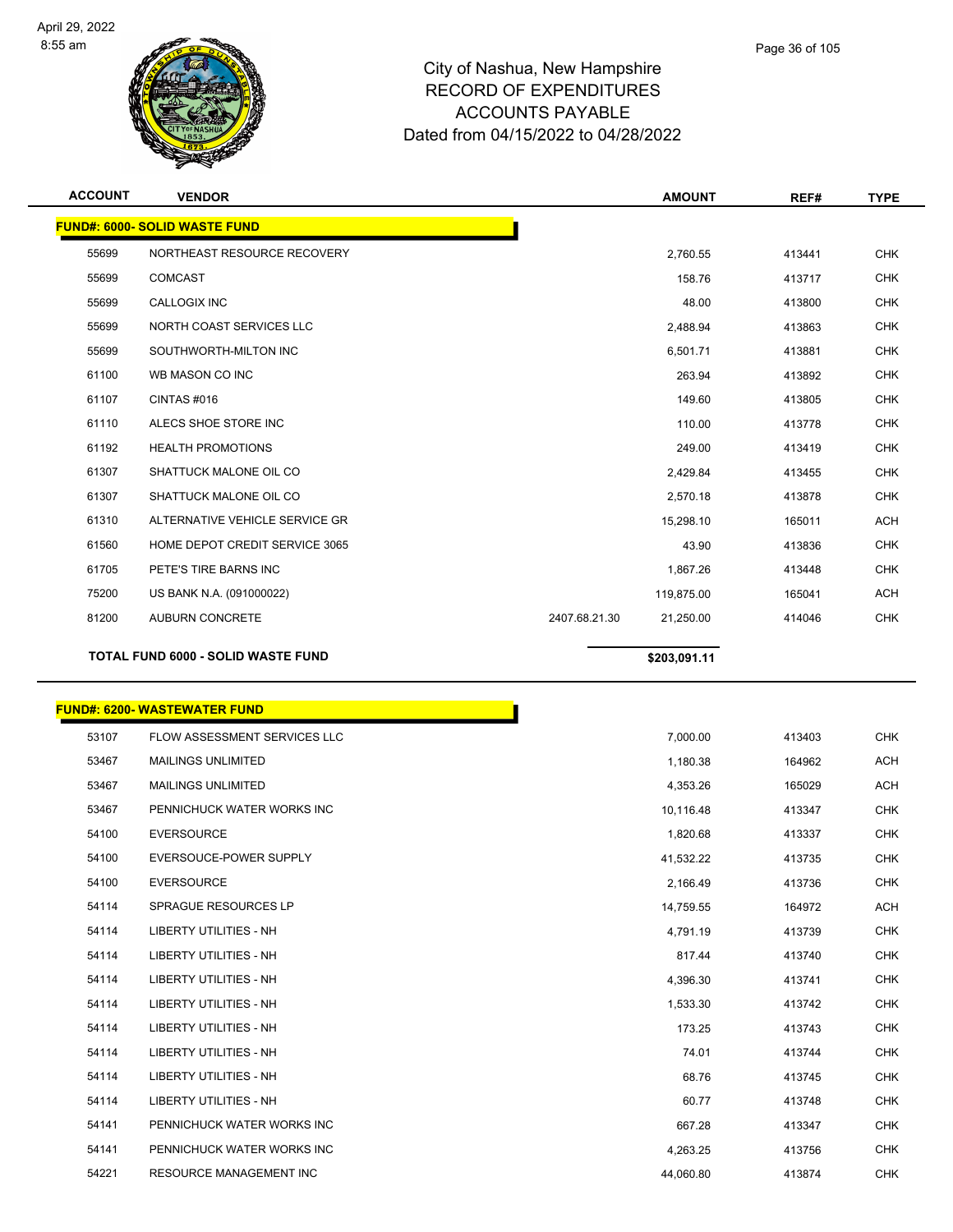

| <b>ACCOUNT</b> | <b>VENDOR</b>                       | <b>AMOUNT</b> | REF#   | <b>TYPE</b> |
|----------------|-------------------------------------|---------------|--------|-------------|
|                | <b>FUND#: 6200- WASTEWATER FUND</b> |               |        |             |
| 54300          | <b>BROX INDUSTRIES INC</b>          | 466.03        | 164948 | <b>ACH</b>  |
| 54487          | M & M ELECTRICAL SUPPLY CO INC      | 107.98        | 164961 | <b>ACH</b>  |
| 54487          | M & M ELECTRICAL SUPPLY CO INC      | 129.16        | 165028 | <b>ACH</b>  |
| 54487          | <b>BELLETETES INC</b>               | 46.59         | 413384 | <b>CHK</b>  |
| 54487          | <b>FASTENAL CO</b>                  | 88.19         | 413401 | <b>CHK</b>  |
| 54487          | <b>GRAINGER</b>                     | 166.44        | 413410 | <b>CHK</b>  |
| 54487          | HOME DEPOT CREDIT SERVICE 3065      | 108.32        | 413420 | <b>CHK</b>  |
| 54487          | FIRST ELECTRIC MOTOR SERVICE        | 43,541.00     | 413823 | <b>CHK</b>  |
| 54487          | <b>GRAINGER</b>                     | 1,085.51      | 413828 | <b>CHK</b>  |
| 54487          | <b>HAJOCA CORPORATION</b>           | 14.20         | 413830 | <b>CHK</b>  |
| 54487          | <b>HAYES PUMP INC</b>               | 1,743.86      | 413835 | <b>CHK</b>  |
| 54487          | M & B MACHINING AND WELDING         | 147.00        | 413848 | <b>CHK</b>  |
| 54487          | <b>NELES USA INC</b>                | 2,849.80      | 413859 | <b>CHK</b>  |
| 55109          | CONSOLIDATED COMMUNICATIONS         | 43.45         | 413720 | <b>CHK</b>  |
| 55109          | WINDSTREAM                          | 4.64          | 413769 | <b>CHK</b>  |
| 55118          | VERIZON WIRELESS-542088278          | 80.02         | 413765 | <b>CHK</b>  |
| 55118          | VERIZON WIRELESS-542274983          | 100.05        | 413768 | <b>CHK</b>  |
| 55200          | WATER ENVIRONMENT FEDERATION        | 110.00        | 413369 | <b>CHK</b>  |
| 55421          | <b>NEIWPCC</b>                      | 75.00         | 413358 | <b>CHK</b>  |
| 55421          | <b>GRANITE STATE RURAL WATER</b>    | 578.00        | 413412 | <b>CHK</b>  |
| 55421          | NEW HAMPSHIRE WATER POLLUTION       | 90.00         | 413750 | <b>CHK</b>  |
| 55421          | <b>NHWPCA</b>                       | 90.00         | 413754 | <b>CHK</b>  |
| 55421          | TREASURER STATE OF NH               | 50.00         | 413759 | <b>CHK</b>  |
| 55514          | TREASURER STATE OF NH               | 3,595.59      | 413760 | <b>CHK</b>  |
| 55618          | <b>CITIZENS BANK</b>                | 146.45        | 164949 | ACH         |
| 55699          | JOHNSON CONTROLS INC                | 2,656.72      | 164957 | ACH         |
| 55699          | <b>GENERATING SOLUTIONS LLC</b>     | 1,260.00      | 413407 | <b>CHK</b>  |
| 55699          | THE METRO GROUP INC                 | 183.00        | 413468 | <b>CHK</b>  |
| 55699          | CALLOGIX INC                        | 160.00        | 413800 | <b>CHK</b>  |
| 55699          | CHEMSERVE ENVIRONMENTAL ANALYS      | 94.50         | 413804 | <b>CHK</b>  |
| 55699          | LAVIOLETTE CONTROLS                 | 380.00        | 413844 | <b>CHK</b>  |
| 61100          | WB MASON CO INC                     | 120.69        | 413479 | <b>CHK</b>  |
| 61107          | CINTAS #016                         | 560.07        | 413805 | <b>CHK</b>  |
| 61149          | AMAZON CAPITAL SERV (CITY ACH)      | 143.00        | 165009 | ACH         |
| 61149          | <b>VWR INTERNATIONAL</b>            | 590.57        | 413891 | <b>CHK</b>  |
| 61156          | <b>BORDEN &amp; REMINGTON CORP</b>  | 3,597.55      | 165012 | ACH         |
| 61156          | PVS CHEMICAL SOLUTIONS INC          | 5,032.80      | 165037 | ACH         |
| 61299          | AMAZON CAPITAL SERV (CITY ACH)      | 219.25        | 164947 | <b>ACH</b>  |
| 61299          | <b>BELLETETES INC</b>               | 143.12        | 413384 | <b>CHK</b>  |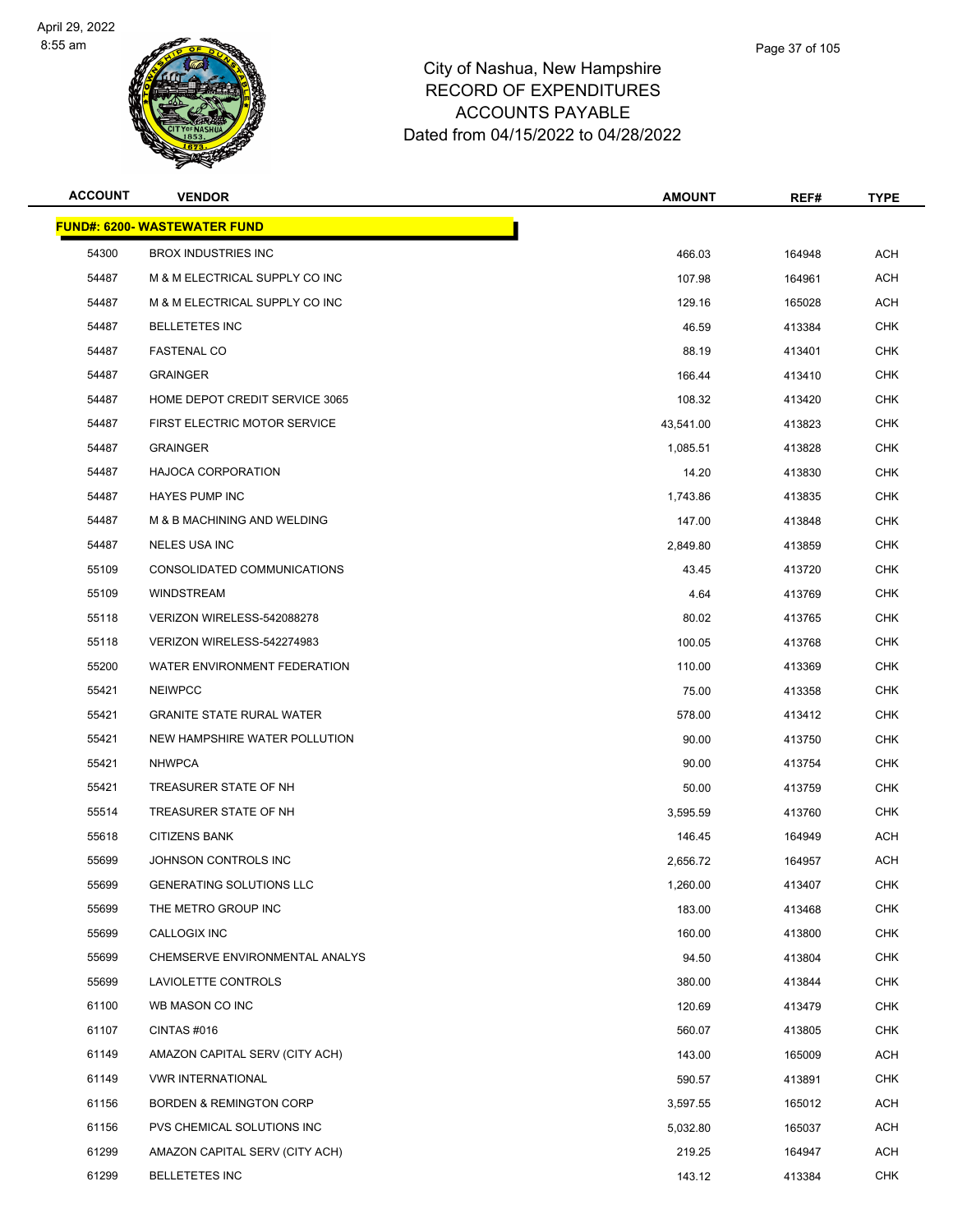

| <b>ACCOUNT</b> | <b>VENDOR</b>                                    |               | <b>AMOUNT</b> | REF#   | <b>TYPE</b> |
|----------------|--------------------------------------------------|---------------|---------------|--------|-------------|
|                | <b>FUND#: 6200- WASTEWATER FUND</b>              |               |               |        |             |
| 61299          | <b>GRAINGER</b>                                  |               | 44.20         | 413410 | <b>CHK</b>  |
| 61299          | <b>HEALTH PROMOTIONS</b>                         |               | 249.00        | 413419 | <b>CHK</b>  |
| 61299          | ARCSOURCE INC                                    |               | 355.00        | 413785 | <b>CHK</b>  |
| 61299          | HOME DEPOT CREDIT SERVICE 3065                   |               | 77.94         | 413836 | <b>CHK</b>  |
| 61299          | MCMASTER-CARR                                    |               | 904.10        | 413853 | <b>CHK</b>  |
| 61300          | ALTERNATIVE VEHICLE SERVICE GR                   |               | 952.29        | 165011 | <b>ACH</b>  |
| 61300          | <b>GLOBAL MONTELLO GROUP CORP</b>                |               | 1,110.74      | 413409 | <b>CHK</b>  |
| 61428          | <b>GRAINGER</b>                                  |               | 152.25        | 413410 | <b>CHK</b>  |
| 61428          | <b>IMPERIAL DADE</b>                             |               | 147.65        | 413424 | <b>CHK</b>  |
| 61428          | HOME DEPOT CREDIT SERVICE 3065                   |               | 44.97         | 413836 | <b>CHK</b>  |
| 71000          | NITCO LLC                                        |               | 23,255.00     | 165034 | <b>ACH</b>  |
| 71025          | M & M ELECTRICAL SUPPLY CO INC                   |               | 61.75         | 164961 | <b>ACH</b>  |
| 71025          | HOME DEPOT CREDIT SERVICE 3065                   |               | 169.00        | 413836 | <b>CHK</b>  |
| 71221          | CONWAY TECHNOLOGY GROUP                          |               | 540.00        | 413809 | <b>CHK</b>  |
| 75100          | US BANK N.A. (091000022)                         |               | 110,000.00    | 165042 | <b>ACH</b>  |
| 75200          | US BANK N.A. (091000022)                         |               | 77,190.63     | 165041 | <b>ACH</b>  |
| 75200          | US BANK N.A. (091000022)                         |               | 29,150.00     | 165042 | <b>ACH</b>  |
| 81300          | <b>FASTENAL CO</b>                               | 2043.69.18.30 | 447.10        | 413401 | <b>CHK</b>  |
| 81700          | <b>HAZEN AND SAWYER</b>                          | 1051.69.16.30 | 2,611.95      | 164954 | <b>ACH</b>  |
| 81700          | <b>HAZEN AND SAWYER</b>                          | 1052.69.19.30 | 6,244.23      | 164954 | <b>ACH</b>  |
| 81700          | DEFELICE CORPORATION                             | 2035.69.21.30 | 331,394.38    | 164943 | <b>ACH</b>  |
| 81700          | <b>WRIGHT-PIERCE</b>                             | 2035.69.21.30 | 35,129.67     | 164975 | <b>ACH</b>  |
| 81700          | HAZEN AND SAWYER                                 | 2038.69.22.30 | 17,246.85     | 164954 | <b>ACH</b>  |
|                | <b>TOTAL FUND 6200 - WASTEWATER FUND</b>         |               | \$851,912.66  |        |             |
|                | <b>FUND#: 6201-WERF-WASTEWATER EQUIP RESERVE</b> |               |               |        |             |
| 81300          | HOME DEPOT CREDIT SERVICE 3065                   |               | 101.88        | 413420 | <b>CHK</b>  |
|                |                                                  |               |               |        |             |
|                | TOTAL FUND 6201 - WERF-WASTEWATER EQUIP RESERVE  |               | \$101.88      |        |             |
|                | <b>FUND#: 6500- PROPERTY &amp; CASUALTY FUND</b> |               |               |        |             |
| 54267          | TREASURER STATE OF NH                            |               | 700.00        | 413363 | <b>CHK</b>  |
| 55307          | <b>ARLENE MALO</b>                               |               | 33.35         | 413703 | <b>CHK</b>  |
| 59207          | <b>GLENN TELGEN</b>                              |               | 67,546.50     | 413329 | <b>CHK</b>  |
| 59207          | APPLE THERAPY MANCHESTER                         |               | 2,001.99      | 413677 | <b>CHK</b>  |
| 59207          | CONCORD ORTHOPEDICS PA                           |               | 186.00        | 413679 | <b>CHK</b>  |
| 59207          | FOUNDATION MEDICAL PARTNERS                      |               | 241.00        | 413682 | CHK         |
| 59207          | FOUR SEASONS ORTHOPEDIC CENTER                   |               | 443.25        | 413683 | <b>CHK</b>  |
| 59207          | INJURED WORKERS PHARMACY LLC                     |               | 388.82        | 413684 | <b>CHK</b>  |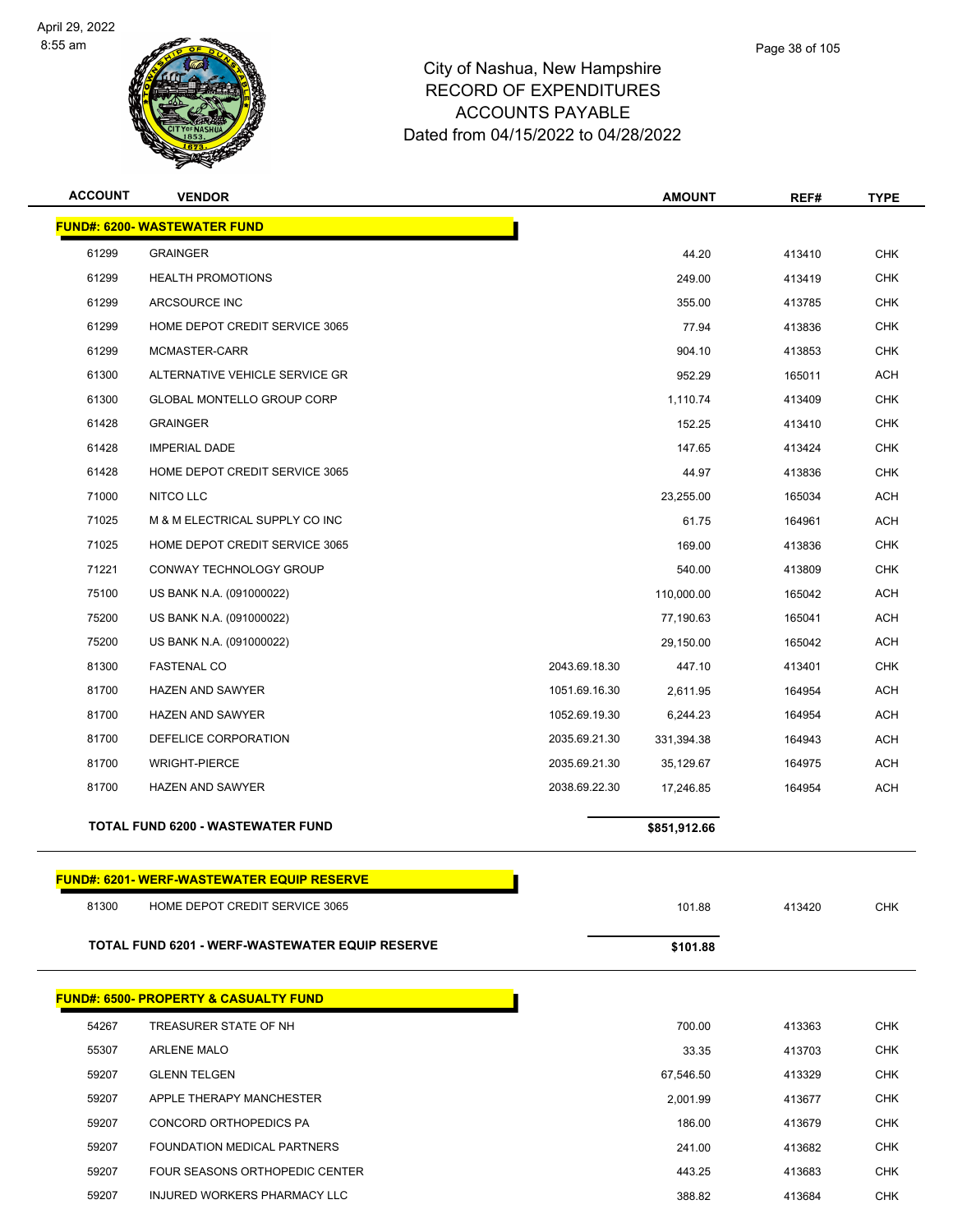

| <b>ACCOUNT</b> | <b>VENDOR</b>                                    | <b>AMOUNT</b> | REF#   | <b>TYPE</b> |
|----------------|--------------------------------------------------|---------------|--------|-------------|
|                | <b>FUND#: 6500- PROPERTY &amp; CASUALTY FUND</b> |               |        |             |
| 59207          | ARCHIE S MOBLEY III                              | 728.46        | 413685 | <b>CHK</b>  |
| 59207          | NH NEUROSPINE INSTITUTE                          | 1,080.00      | 413686 | <b>CHK</b>  |
| 59207          | <b>QUEST DIAGNOSTICS</b>                         | 213.25        | 413687 | <b>CHK</b>  |
| 59207          | SO NH REGIONAL MEDICAL CENTER                    | 755.95        | 413688 | <b>CHK</b>  |
| 59207          | ST JOSEPH HOSPITAL                               | 842.00        | 413689 | <b>CHK</b>  |
| 59207          | DONALD DENSMORE                                  | 90.08         | 414029 | <b>CHK</b>  |
| 59207          | APPLE THERAPY MANCHESTER                         | 1,753.23      | 414030 | <b>CHK</b>  |
| 59207          | FOUNDATION MEDICAL PARTNERS                      | 379.00        | 414034 | <b>CHK</b>  |
| 59207          | FOUR SEASONS ORTHOPEDIC CENTER                   | 300.75        | 414035 | <b>CHK</b>  |
| 59207          | <b>INJURED WORKERS PHARMACY LLC</b>              | 2,355.77      | 414036 | <b>CHK</b>  |
| 59207          | <b>INTEGRATED PAIN CARE</b>                      | 232.00        | 414037 | <b>CHK</b>  |
| 59207          | MINIMALLY INVASIVE SURGERY                       | 1,416.00      | 414038 | <b>CHK</b>  |
| 59207          | <b>HEATHER OLSON</b>                             | 9.99          | 414039 | <b>CHK</b>  |
| 59207          | PERFORMANCE REHAB INC                            | 255.00        | 414040 | <b>CHK</b>  |
| 59207          | SO NH REGIONAL MEDICAL CENTER                    | 517.76        | 414043 | <b>CHK</b>  |
| 59207          | UNITY SURVEILLANCE &                             | 2,034.27      | 414044 | <b>CHK</b>  |
| 59207          | ZYNEX MEDICAL INC                                | 2,151.92      | 414045 | <b>CHK</b>  |
| 59225          | <b>CULLENCOLLIMORE PLLC</b>                      | 1,226.87      | 413681 | CHK         |
| 59225          | <b>CULLENCOLLIMORE PLLC</b>                      | 372.86        | 414032 | <b>CHK</b>  |
| 59250          | STANLEY ELEVATOR CO INC                          | 778.00        | 413690 | <b>CHK</b>  |
| 59250          | PROGRESSIVE ALARM SERVICES INC                   | 3,180.94      | 414041 | <b>CHK</b>  |
| 59250          | <b>RC WELDING LLC</b>                            | 2,400.00      | 414042 | <b>CHK</b>  |
| 59275          | <b>BOBCAT OF NEW HAMPSHIRE</b>                   | 1,234.90      | 413678 | <b>CHK</b>  |
| 59275          | <b>CRASH CAHMPIONS LLC</b>                       | 787.82        | 413680 | <b>CHK</b>  |
| 59275          | <b>BAILEYS TOWING &amp; AUTOBODY</b>             | 4,836.80      | 414031 | <b>CHK</b>  |
| 59275          | <b>CUSTOM COACH</b>                              | 3,366.12      | 414033 | <b>CHK</b>  |
| 61100          | WB MASON CO INC                                  | 105.77        | 413892 | <b>CHK</b>  |
| 68360          | ALLIED 100                                       | 185.25        | 413780 | <b>CHK</b>  |
| 68365          | ADVANCED WORKPLACE STRATEGIES                    | 1,210.70      | 165008 | <b>ACH</b>  |
|                |                                                  |               |        |             |

#### **TOTAL FUND 6500 - PROPERTY & CASUALTY FUND \$106,342.37**

|       | <u> FUND#: 6600- BENEFITS SELF INSURANCE FUND</u> |                |        |
|-------|---------------------------------------------------|----------------|--------|
| 21520 | COLONIAL LIFE AND ACCIDENT INS                    | 1.433.14       | 164923 |
| 21520 | COLONIAL LIFE AND ACCIDENT INS                    | 895.23         | 164987 |
| 21990 | ALETHEIA FISCHER                                  | 423.28         | 413402 |
| 45623 | LINDA RICARD                                      | 904.13         | 413691 |
| 45630 | ANTHEM BCBS OF NE                                 | (1,064,259.13) | 164917 |
| 45676 | ANTHEM BCBS OF NE                                 | (96, 544.01)   | 164917 |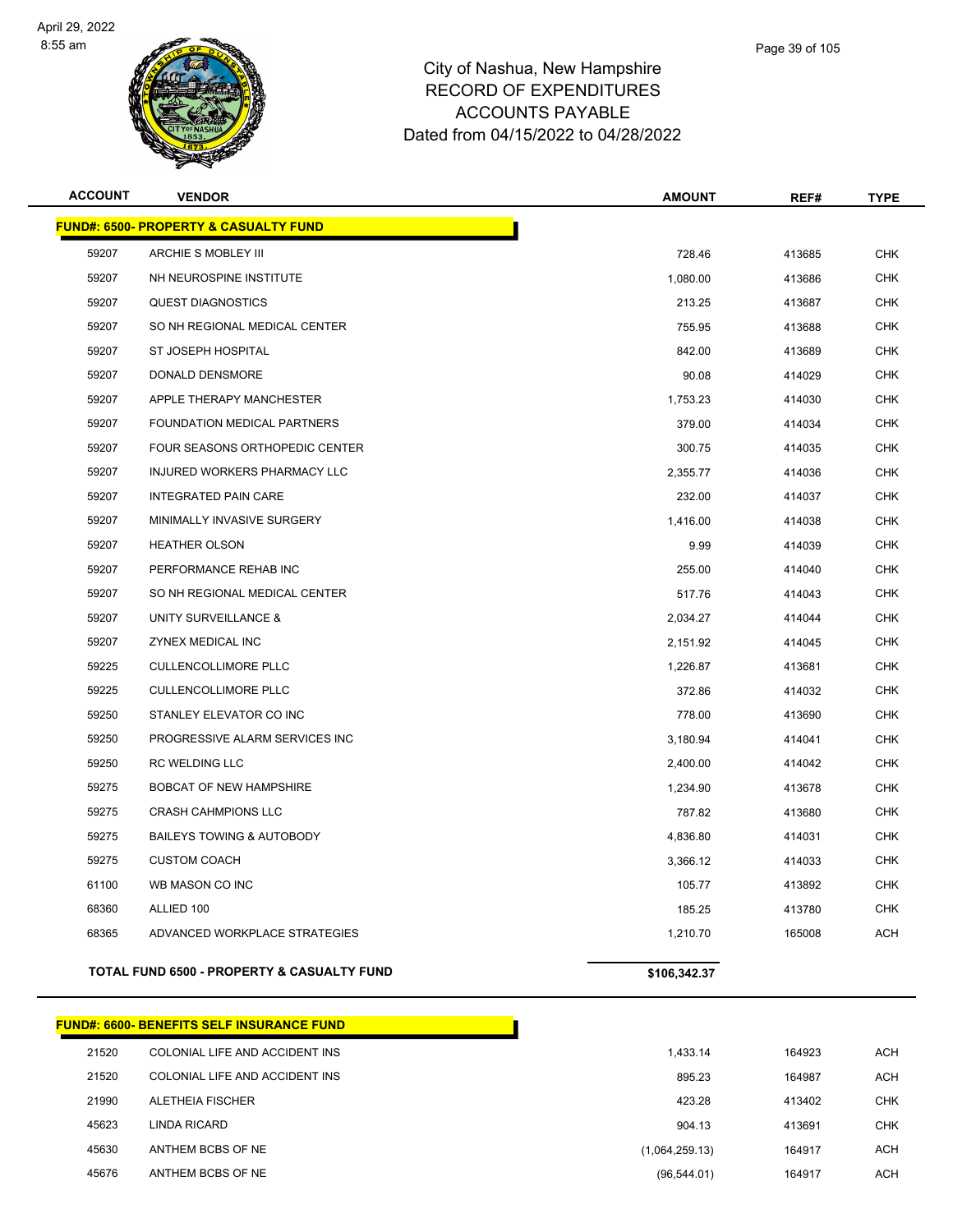

| <b>ACCOUNT</b> | <b>VENDOR</b>                                      | <b>AMOUNT</b>                 | REF#   | <b>TYPE</b> |
|----------------|----------------------------------------------------|-------------------------------|--------|-------------|
|                | FUND#: 6600- BENEFITS SELF INSURANCE FUND          |                               |        |             |
| 45676          | ANTHEM BCBS OF NE                                  | (21, 735.81)                  | 164980 | <b>ACH</b>  |
| 45676          | ANTHEM BCBS OF NE                                  | (8,255.79)                    | 165010 | <b>ACH</b>  |
| 52815          | ANTHEM BCBS OF NE                                  | 5,103.29                      | 164917 | <b>ACH</b>  |
| 53452          | <b>LEDDY GROUP</b>                                 | 374.40                        | 164959 | <b>ACH</b>  |
| 53999          | <b>BENEFIT STRATEGIES (ADMIN)</b>                  | 355.50                        | 164982 | <b>ACH</b>  |
| 59165          | ANTHEM BCBS OF NE                                  | 129,741.22                    | 164917 | <b>ACH</b>  |
| 59500          | ANTHEM BCBS OF NE                                  | 93,106.02                     | 164917 | <b>ACH</b>  |
| 59507          | ANTHEM BCBS OF NE                                  | 687,781.57                    | 164917 | <b>ACH</b>  |
| 59507          | ANTHEM BCBS OF NE                                  | 309,546.39                    | 164980 | <b>ACH</b>  |
| 59507          | ANTHEM BCBS OF NE                                  | 397,518.38                    | 165010 | <b>ACH</b>  |
| 59507          | ANTHEM BCBS OF NE                                  | 832,539.42                    | 164917 | <b>ACH</b>  |
| 59507          | ANTHEM BCBS OF NE                                  | 514,720.73                    | 164980 | <b>ACH</b>  |
| 59507          | ANTHEM BCBS OF NE                                  | 502,290.52                    | 165010 | <b>ACH</b>  |
| 59507          | ANTHEM BCBS OF NE                                  | 111,222.21                    | 164917 | <b>ACH</b>  |
| 59507          | ANTHEM BCBS OF NE                                  | 72,329.25                     | 164980 | <b>ACH</b>  |
| 59507          | ANTHEM BCBS OF NE                                  | 25,676.05                     | 165010 | <b>ACH</b>  |
| 59525          | NORTHEAST DELTA DENTAL                             | 88,364.10                     | 164919 | <b>ACH</b>  |
| 59525          | NORTHEAST DELTA DENTAL                             | 69,184.71                     | 164981 | <b>ACH</b>  |
| 59525          | NORTHEAST DELTA DENTAL                             | 76,682.66                     | 165035 | <b>ACH</b>  |
| 61100          | WB MASON CO INC                                    | 275.10                        | 413479 | <b>CHK</b>  |
|                | TOTAL FUND 6600 - BENEFITS SELF INSURANCE FUND     | \$2,729,672.56                |        |             |
|                | <b>FUND#: 7026- CAPITAL EQUIPMENT RESERVE FUND</b> |                               |        |             |
| 81500          | MHQ INC                                            | CERF50.22<br>40,619.00        | 165032 | <b>ACH</b>  |
| 81500          | <b>TURF PRODUCTS</b>                               | <b>CERF77.21</b><br>32,885.01 | 413470 | <b>CHK</b>  |
|                |                                                    |                               |        |             |
|                | TOTAL FUND 7026 - CAPITAL EQUIPMENT RESERVE FUND   | \$73,504.01                   |        |             |
|                | <b>FUND#: 7052- MINE FALLS PARK ETF</b>            |                               |        |             |
| 54280          | PENNICHUCK WATER WORKS INC                         | 156.30                        | 413756 | <b>CHK</b>  |
| 55699          | <b>NESRA ENGINEERING LLC</b>                       | 26,436.40                     | 413437 | <b>CHK</b>  |
|                | TOTAL FUND 7052 - MINE FALLS PARK ETF              |                               |        |             |
|                |                                                    | \$26,592.70                   |        |             |
|                | <b>FUND#: 7082- DOWNTOWN IMPROVEMENTS ETF</b>      |                               |        |             |
| 53142          | ICON ARCHITECTURE INC                              | 25,760.00                     | 413839 | <b>CHK</b>  |
|                | TOTAL FUND 7082 - DOWNTOWN IMPROVEMENTS ETF        | \$25,760.00                   |        |             |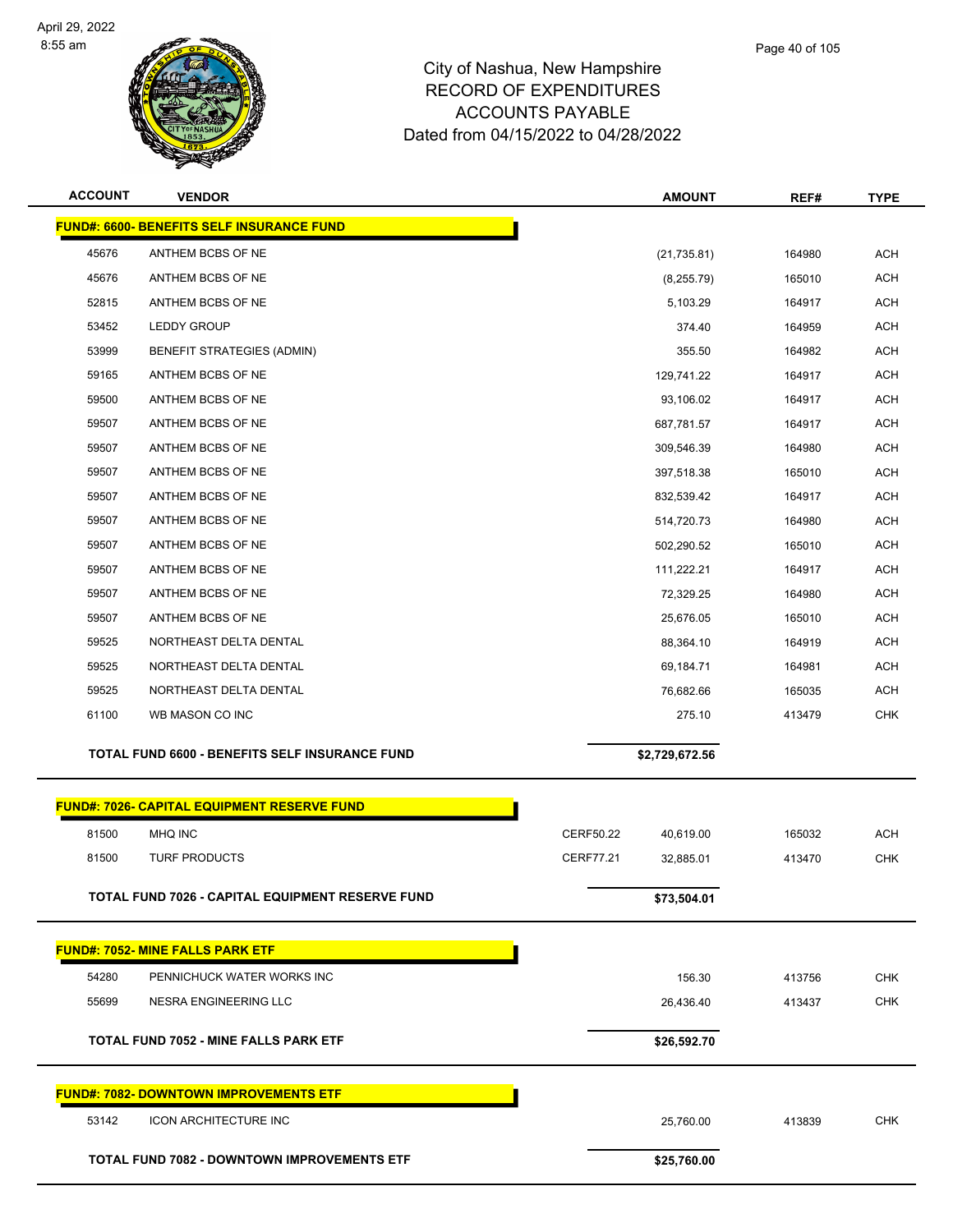

| <b>ACCOUNT</b> | <b>VENDOR</b>                                         | <b>AMOUNT</b> | REF#   | <b>TYPE</b> |
|----------------|-------------------------------------------------------|---------------|--------|-------------|
|                | <b>FUND#: 7504- EDGEWOOD/SUBURBAN MAINT FUND</b>      |               |        |             |
| 61299          | HARDY DORIC INC                                       | 975.00        | 413417 | <b>CHK</b>  |
|                | <b>TOTAL FUND 7504 - EDGEWOOD/SUBURBAN MAINT FUND</b> | \$975.00      |        |             |
|                | <b>FUND#: 7506- ETF CONTRIB-WOODLAWN CEMETERY</b>     |               |        |             |
| 53999          | <b>BELCASTRO FURNITURE</b>                            | 1,345.00      | 413791 | <b>CHK</b>  |
| 53999          | <b>VIKING ROOFING INC</b>                             | 4,613.00      | 413890 | <b>CHK</b>  |
| 81200          | AMAZON CAPITAL SERV (CITY ACH)                        | 321.94        | 164947 | <b>ACH</b>  |
| 81200          | RIMOL GREENHOUSE SYSTEMS INC                          | 4,052.24      | 413450 | <b>CHK</b>  |
|                | TOTAL FUND 7506 - ETF CONTRIB-WOODLAWN CEMETERY       | \$10,332.18   |        |             |
|                | <b>FUND#: 7549- LIBRARY-MISC LIB DONATIONS</b>        |               |        |             |
| 71000          | AMAZON CAPITAL SERV (CITY ACH)                        | 652.08        | 164947 | <b>ACH</b>  |
|                | <b>TOTAL FUND 7549 - LIBRARY-MISC LIB DONATIONS</b>   | \$652.08      |        |             |
|                | <b>FUND#: 7563- SCHOOL ATHLETIC ETF</b>               |               |        |             |
| 71999          | (SCHOOL ACH) AMAZON CAPITAL SE                        | 1,367.58      | 164976 | <b>ACH</b>  |
|                | <b>TOTAL FUND 7563 - SCHOOL ATHLETIC ETF</b>          | \$1,367.58    |        |             |
|                | <b>FUND#: 7565- SCHOOL RELATED PROGRAMS-ETF</b>       |               |        |             |
| 61135          | <b>SCHOLASTIC INC</b>                                 | 6.50          | 413645 | <b>CHK</b>  |
| 61135          | WB MASON CO INC                                       | (69.52)       | 413667 | <b>CHK</b>  |
| 61135          | <b>ENABLING DEVICES</b>                               | 579.90        | 413946 | <b>CHK</b>  |
|                | TOTAL FUND 7565 - SCHOOL RELATED PROGRAMS-ETF         | \$516.88      |        |             |
|                | <b>FUND#: 8007- EDGEWOOD CEMETERY PERP-CARE</b>       |               |        |             |
| 10640          | TD BANK                                               | 17,800.00     | 413464 | <b>CHK</b>  |
|                | TOTAL FUND 8007 - EDGEWOOD CEMETERY PERP-CARE         | \$17,800.00   |        |             |
|                | <b>FUND#: 8014- SUBURBAN CEMETERY PERP-CARE</b>       |               |        |             |
| 10628          | TD BANK                                               | 6,250.00      | 413463 | <b>CHK</b>  |
|                | <b>TOTAL FUND 8014 - SUBURBAN CEMETERY PERP-CARE</b>  | \$6,250.00    |        |             |
|                | FUND#: 8028- WOODLAWN CEMETERY PERP-CARE              |               |        |             |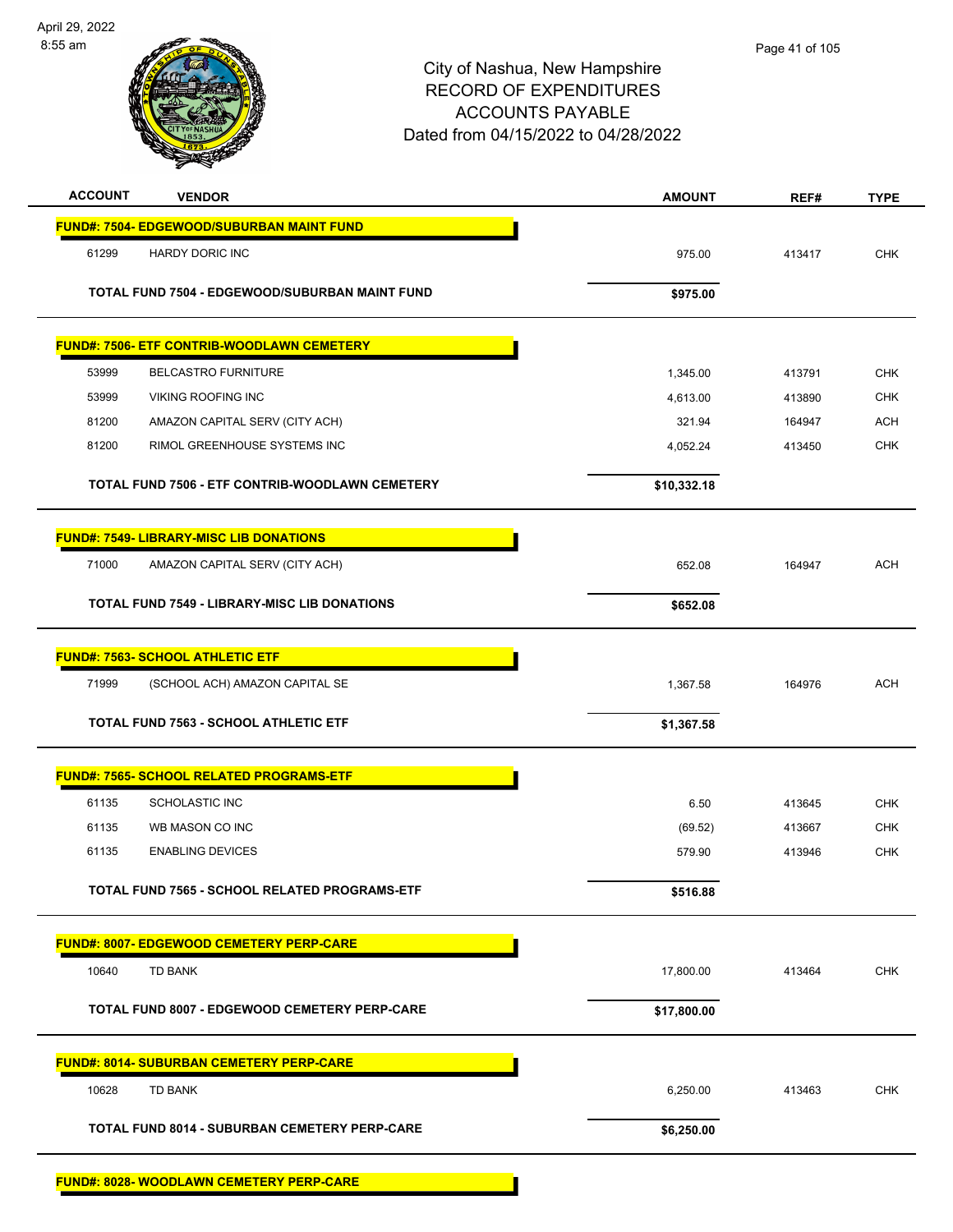

| <b>ACCOUNT</b> | <b>VENDOR</b>                                        | <b>AMOUNT</b>       | REF#   | <b>TYPE</b> |
|----------------|------------------------------------------------------|---------------------|--------|-------------|
|                | <b>FUND#: 8028- WOODLAWN CEMETERY PERP-CARE</b>      |                     |        |             |
| 10672          | NATIONAL FINANCIAL SERVICE LLC                       | 8,825.00            | 413357 | <b>CHK</b>  |
|                | <b>TOTAL FUND 8028 - WOODLAWN CEMETERY PERP-CARE</b> | \$8,825.00          |        |             |
|                | <b>FUND#: 8063- LIBRARY-HENRY STEARNS FUND</b>       |                     |        |             |
| 61807          | <b>INGRAM LIBRARY SERVICES LLC</b>                   | 757.54              | 164956 | <b>ACH</b>  |
| 61807          | INGRAM LIBRARY SERVICES LLC                          | 494.52              | 165025 | <b>ACH</b>  |
| 61807          | <b>BAKER &amp; TAYLOR</b>                            | 29.62               | 413381 | <b>CHK</b>  |
|                | <b>TOTAL FUND 8063 - LIBRARY-HENRY STEARNS FUND</b>  | \$1,281.68          |        |             |
|                | <b>FUND#: 8400- AGENCY-DEVELOPER ESCROWS</b>         |                     |        |             |
| 21730          | <b>M R LACASSE HOMES LLC</b>                         | PB-5398<br>9.000.00 | 413850 | <b>CHK</b>  |
|                | <b>TOTAL FUND 8400 - AGENCY-DEVELOPER ESCROWS</b>    | \$9,000.00          |        |             |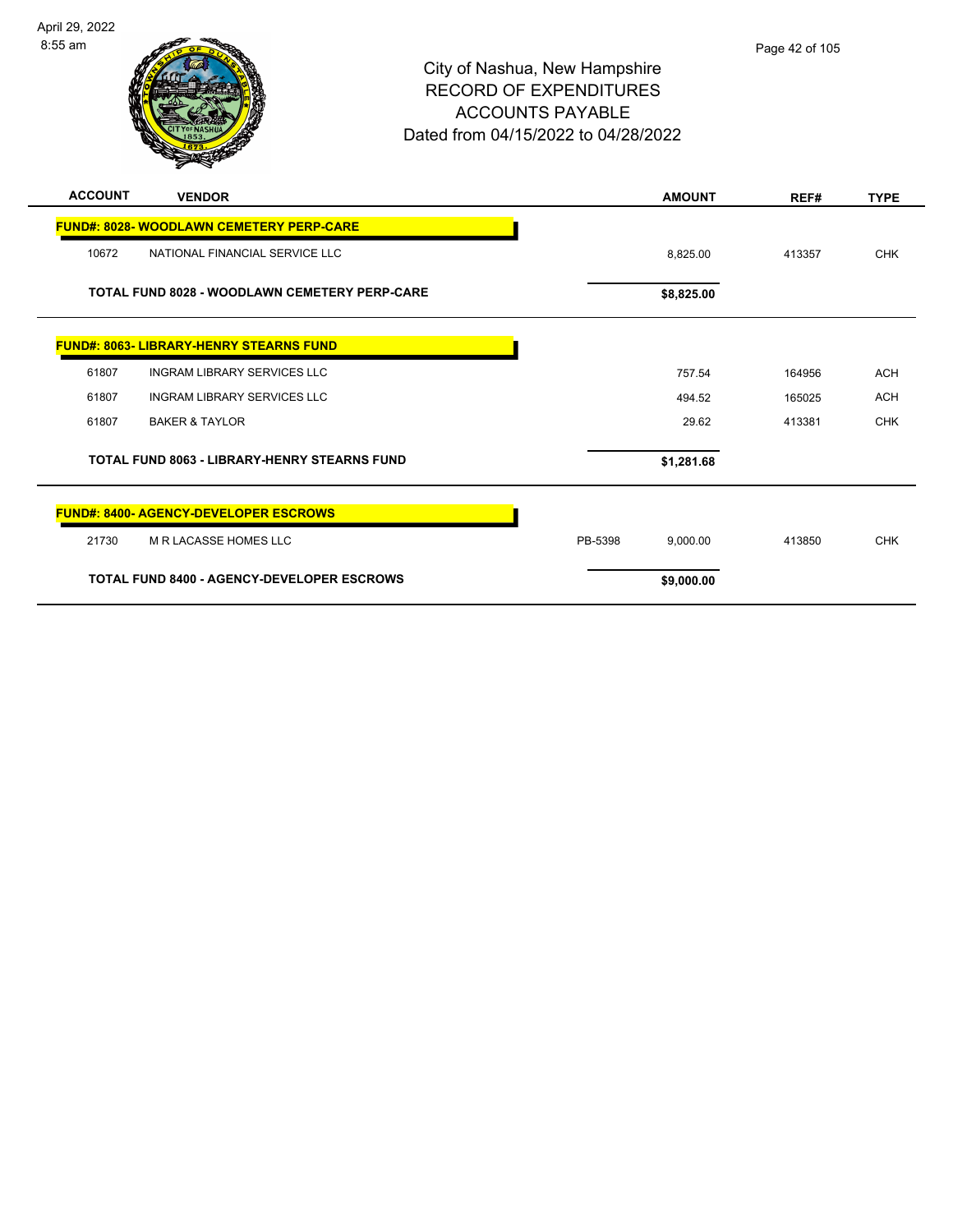

| <b>ACCOUNT</b> | <b>VENDOR</b> |                                       | <b>AMOUNT</b><br>REF# | <b>TYPE</b> |
|----------------|---------------|---------------------------------------|-----------------------|-------------|
|                |               | <b>SUMMARY BY FUND</b>                | <b>AMOUNT</b>         |             |
|                | 1000          | <b>GENERAL FUND</b>                   | 8,210,813.82          |             |
|                | 1001          | <b>GENERAL FUND -CAP IMPROVEMENTS</b> | 34,395.88             |             |
|                | 1010          | <b>GENERAL FUND PY ESCROWS</b>        | 9,171.16              |             |
|                | 1020          | <b>GENERAL FUND-PY ENCUMBRANCES</b>   | 4,361.05              |             |
|                | 2100          | <b>FOOD SERVICES FUND</b>             | 121,874.91            |             |
|                | 2201          | DRIVERS EDUCATION FUND                | 69.15                 |             |
|                | 2222          | AFTER SCHOOL PROGRAM                  | 2,156.56              |             |
|                | 2501          | PUBLIC HEALTH CLIENT FEES FUND        | 60.00                 |             |
|                | 2505          | PEG ACCESS CHANNELS FUND              | 5,074.55              |             |
|                | 2506          | HUNT BLDG FACILITY RENTAL FUND        | 999.09                |             |
|                | 2508          | SPECIAL ROAD & HIGHWAY FUND           | 120,575.00            |             |
|                | 3050          | POLICE GRANTS FUND                    | 292.20                |             |
|                | 3068          | COMMUNITY SERVICES GRANTS FUND        | 17,102.89             |             |
|                | 3070          | COMMUNITY HEALTH GRANTS FUND          | 4,352.40              |             |
|                | 3090          | URBAN PROGRAM GRANTS FUND             | 15,142.32             |             |
|                | 3120          | <b>TRANSIT GRANTS FUND</b>            | 280,051.72            |             |
|                | 3300          | LIBRARY GRANTS FUND                   | 250.00                |             |
|                | 3800          | <b>SCHOOL GRANTS FUND</b>             | 467,684.44            |             |
|                | 3810          | <b>FOOD SERVICE GRANTS FUND</b>       | 9,359.50              |             |
|                | 4010          | MOTOR VEHICLE ADMIN FUND              | $-95.68$              |             |
|                | 4025          | DOJ DRUG FORFEITURE FUND              | 11,807.74             |             |
|                | 4035          | POLICE OVERTIME BILLING FUND          | 6.95                  |             |
|                | 4053          | FIRE REGIONAL HAZMAT FUND             | 1,151.76              |             |
|                | 4080          | NASHUA CONSERVATION FUND              | 892.50                |             |
|                | 4085          | NASHUA RIVERWALK TIF DISTRICT         | 21,956.93             |             |
|                | 4090          | LIB-LOST/DAMAGED BOOK FINES           | 5,855.28              |             |
|                | 5000          | CAP PROJECTS-GEN GOVT BLDGS           | 3,650.00              |             |
|                | 5020          | CAPITAL PROJECTS-POLICE               | 2,125.00              |             |
|                | 5050          | CAP PROJECTS-COMMUNICATIONS           | 11,997.00             |             |
|                | 5090          | CAPITAL PROJECTS-HYDROELECTRIC        | 13,679.04             |             |
|                |               |                                       |                       |             |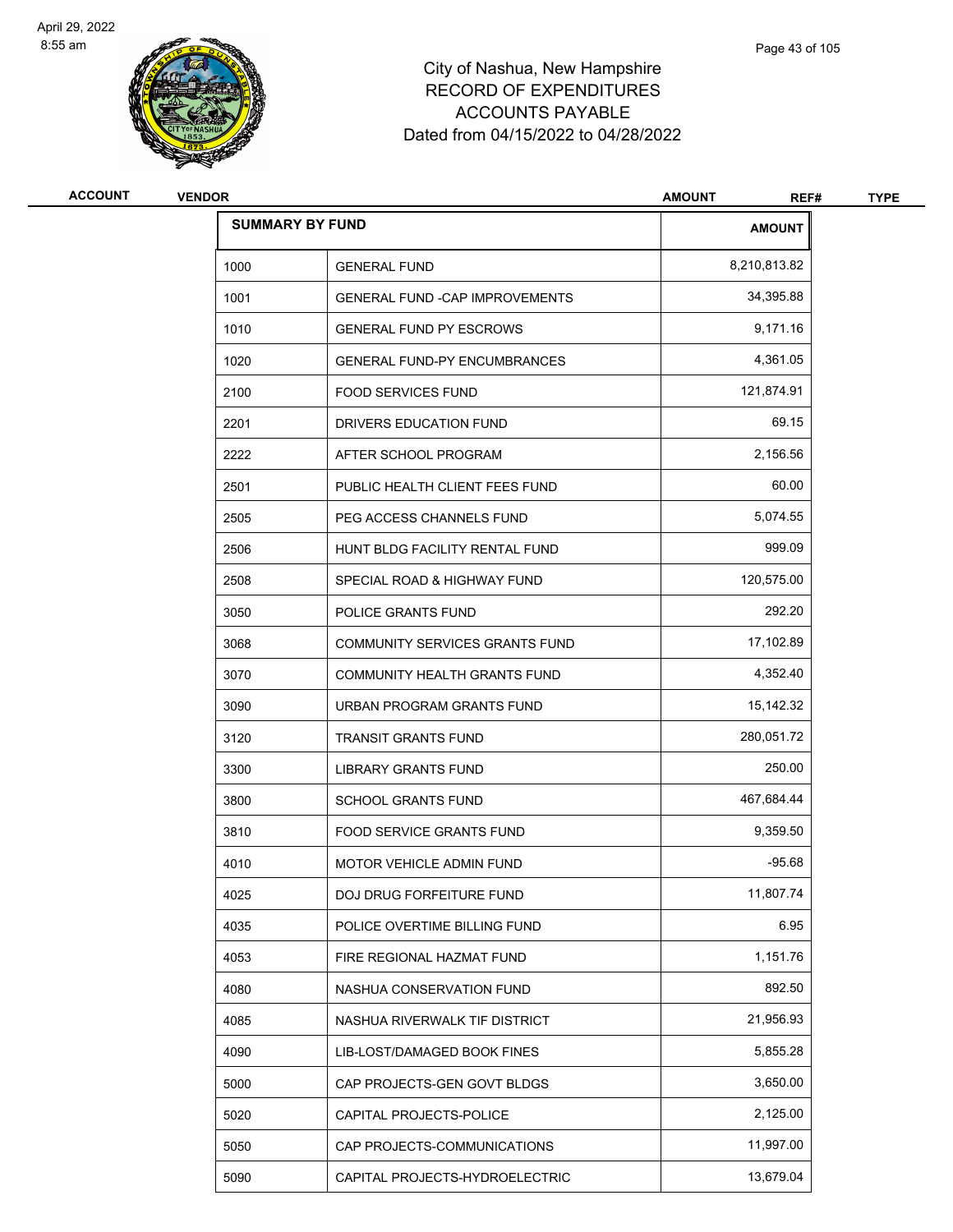

| <b>VENDOR</b> |                                | <b>AMOUNT</b><br>REF# |
|---------------|--------------------------------|-----------------------|
|               |                                | <b>AMOUNT</b>         |
| 5200          | CAPITAL PROJECTS-PUBLIC WORKS  | 1,104,326.80          |
| 5700          | CAP PROJECTS-BROAD ST PARKWAY  | 3,904.38              |
| 5800          | SCHOOL CAPITAL PROJECTS FUND   | 1,624,319.13          |
| 6000          | SOLID WASTE FUND               | 203,091.11            |
| 6200          | <b>WASTEWATER FUND</b>         | 851,912.66            |
| 6201          | WERF-WASTEWATER EQUIP RESERVE  | 101.88                |
| 6500          | PROPERTY & CASUALTY FUND       | 106,342.37            |
| 6600          | BENEFITS SELF INSURANCE FUND   | 2,729,672.56          |
| 7026          | CAPITAL EQUIPMENT RESERVE FUND | 73,504.01             |
| 7052          | MINE FALLS PARK ETF            | 26,592.70             |
| 7082          | DOWNTOWN IMPROVEMENTS ETF      | 25,760.00             |
| 7504          | EDGEWOOD/SUBURBAN MAINT FUND   | 975.00                |
| 7506          | ETF CONTRIB-WOODLAWN CEMETERY  | 10,332.18             |
| 7549          | LIBRARY-MISC LIB DONATIONS     | 652.08                |
| 7563          | <b>SCHOOL ATHLETIC ETF</b>     | 1,367.58              |
| 7565          | SCHOOL RELATED PROGRAMS-ETF    | 516.88                |
| 8007          | EDGEWOOD CEMETERY PERP-CARE    | 17,800.00             |
| 8014          | SUBURBAN CEMETERY PERP-CARE    | 6,250.00              |
| 8028          | WOODLAWN CEMETERY PERP-CARE    | 8,825.00              |
| 8063          | LIBRARY-HENRY STEARNS FUND     | 1,281.68              |
| 8400          | AGENCY-DEVELOPER ESCROWS       | 9,000.00              |
| <b>TOTAL:</b> |                                | 16, 183, 341. 16      |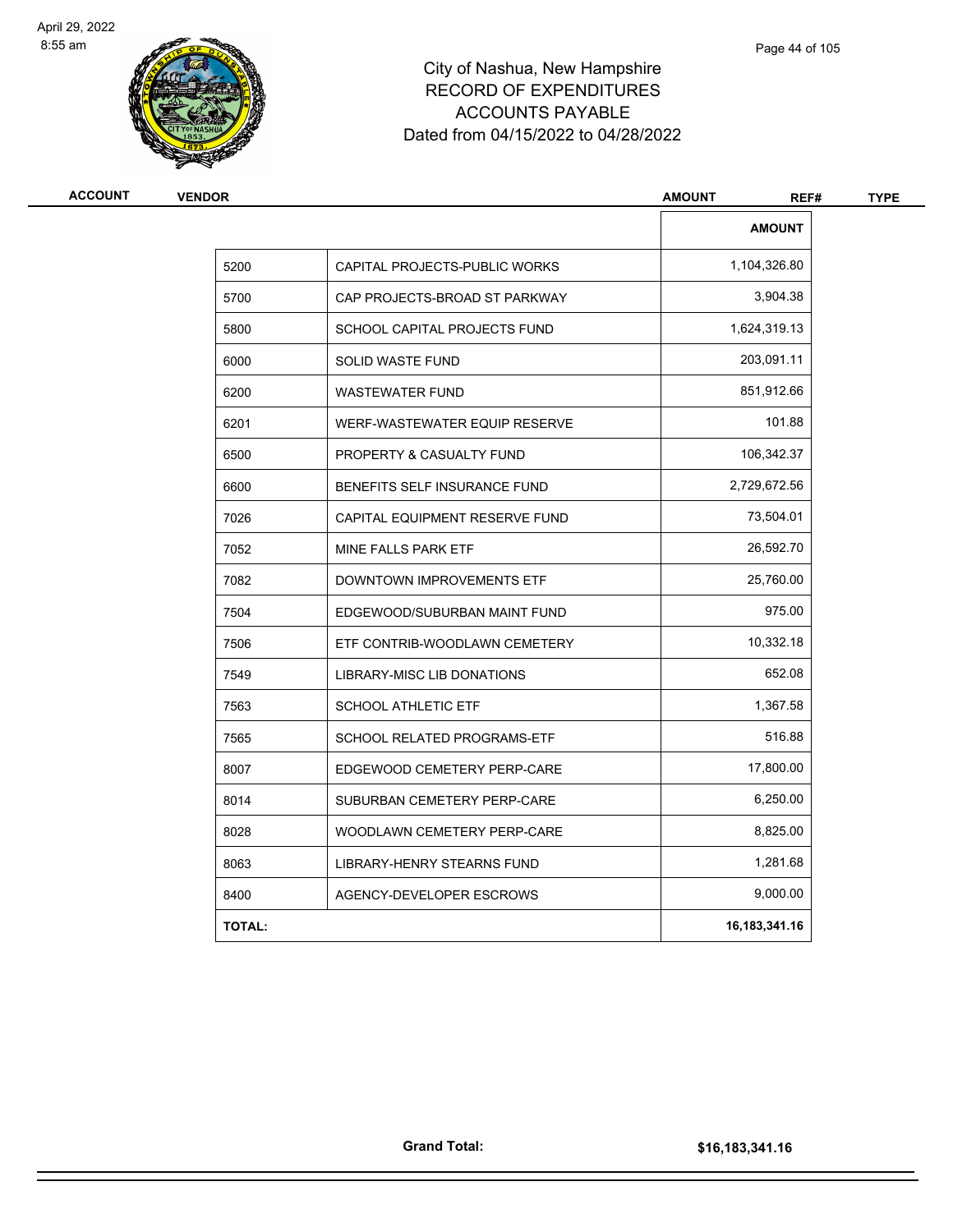

Page 45 of 105

| <b>PAY DATE</b>                   | <b>ACCOUNT</b>                       | <b>DESCRIPTION</b>                           | <b>AMOUNT</b> |
|-----------------------------------|--------------------------------------|----------------------------------------------|---------------|
| <b>FUND#: 1000 - GENERAL FUND</b> |                                      |                                              |               |
| 101<br><b>MAYOR</b>               |                                      |                                              |               |
| 4/21/22                           | 51100                                | COMMUNICATIONS & SPECIAL PRJ COORDINATOR     | 1,008.35      |
| 4/28/22                           | 51100                                | COMMUNICATIONS & SPECIAL PRJ COORDINATOR     | 1,008.35      |
| 4/21/22                           | 51100                                | CONSTITUENT SERVICES COORDINATOR             | 1,090.70      |
| 4/28/22                           | 51100                                | CONSTITUENT SERVICES COORDINATOR             | 1,090.70      |
| 4/21/22                           | 51100                                | POLICY & LEGISLATIVE AFFAIRS COORDINATOR     | 1,008.34      |
| 4/28/22                           | 51100                                | POLICY & LEGISLATIVE AFFAIRS COORDINATOR     | 1,008.35      |
| 4/21/22                           | 51100                                | STRATEGIC INITIATIVES ANALYST                | 1,227.05      |
| 4/28/22                           | 51100                                | STRATEGIC INITIATIVES ANALYST                | 1,227.05      |
| 4/21/22                           | 51500                                | <b>MAYOR</b>                                 | 2,374.00      |
| 4/28/22                           | 51500                                | <b>MAYOR</b>                                 | 2,374.00      |
| <b>TOTAL 101 - MAYOR</b>          |                                      |                                              | \$13,416.89   |
| 102                               | <b>BOARD OF ALDERMEN</b>             |                                              |               |
| 4/21/22                           | 51100                                | LEGISLATIVE AFFAIRS MANAGER                  | 1,769.70      |
| 4/28/22                           | 51100                                | LEGISLATIVE AFFAIRS MANAGER                  | 1,769.70      |
| 4/21/22                           | 51100                                | <b>RESOURCE COORDINATOR</b>                  | 285.67        |
| 4/28/22                           | 51100                                | <b>RESOURCE COORDINATOR</b>                  | 216.42        |
|                                   | <b>TOTAL 102 - BOARD OF ALDERMEN</b> |                                              | \$4,041.49    |
| <b>LEGAL</b><br>103               |                                      |                                              |               |
| 4/21/22                           | 51100                                | <b>CORPORATION COUNSEL</b>                   | 2,760.80      |
| 4/28/22                           | 51100                                | <b>CORPORATION COUNSEL</b>                   | 2,760.80      |
| 4/21/22                           | 51100                                | DEPUTY CORPORATION COUNSEL                   | 4,773.45      |
| 4/28/22                           | 51100                                | DEPUTY CORPORATION COUNSEL                   | 4,773.45      |
| 4/21/22                           | 51100                                | <b>LEGAL ASSISTANT</b>                       | 2,221.70      |
| 4/28/22                           | 51100                                | <b>LEGAL ASSISTANT</b>                       | 2,221.70      |
| 4/21/22                           | 51100                                | RIGHT TO KNOW COORDINATOR                    | 1,607.00      |
| 4/28/22                           | 51100                                | RIGHT TO KNOW COORDINATOR                    | 1,607.00      |
| <b>TOTAL 103 - LEGAL</b>          |                                      |                                              | \$22,725.90   |
| 106                               | <b>ADMINISTRATIVE SERVICES</b>       |                                              |               |
| 4/21/22                           | 51100                                | ADMINISTRATIVE SERVICES DIRECTOR             | 1,928.45      |
| 4/28/22                           | 51100                                | ADMINISTRATIVE SERVICES DIRECTOR             | 1,928.45      |
| 4/21/22                           | 51100                                | ADMINISTRATIVE SERVICES OFFICE ADMINISTRATOR | 1,573.05      |
| 4/28/22                           | 51100                                | ADMINISTRATIVE SERVICES OFFICE ADMINISTRATOR | 1,573.05      |
| 4/21/22                           | 51100                                | <b>GRANT WRITER</b>                          | 737.40        |
| 4/28/22                           | 51100                                | <b>GRANT WRITER</b>                          | 737.40        |
|                                   |                                      |                                              |               |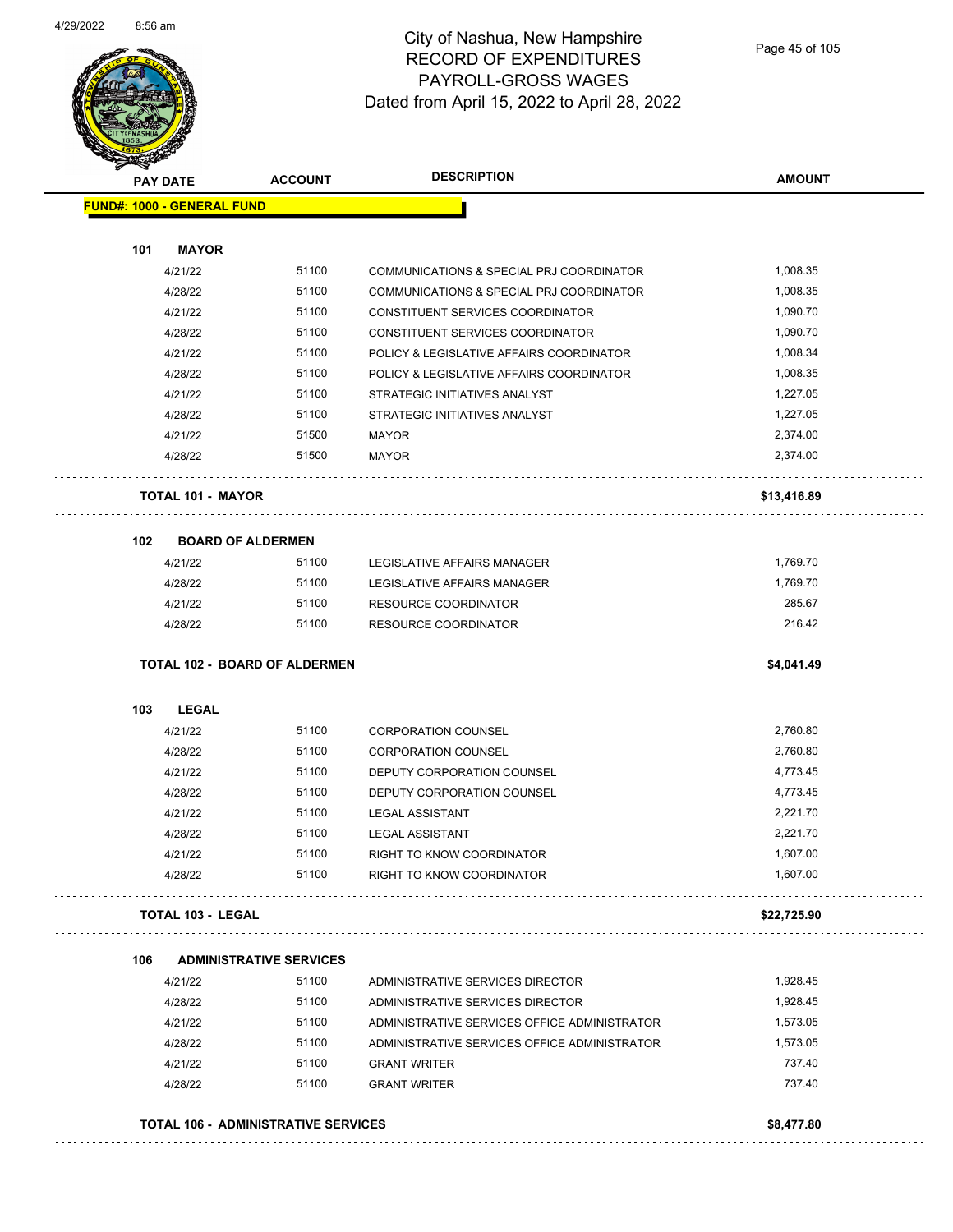

Page 46 of 105

| <b>STARBAND</b> |                                   |                                      |                                |               |
|-----------------|-----------------------------------|--------------------------------------|--------------------------------|---------------|
|                 | <b>PAY DATE</b>                   | <b>ACCOUNT</b>                       | <b>DESCRIPTION</b>             | <b>AMOUNT</b> |
|                 | <b>FUND#: 1000 - GENERAL FUND</b> |                                      |                                |               |
|                 |                                   |                                      |                                |               |
| 107             | <b>CITY CLERK</b>                 |                                      |                                |               |
|                 | 4/21/22                           | 51100                                | <b>CITY CLERK</b>              | 2,045.05      |
|                 | 4/28/22                           | 51100                                | <b>CITY CLERK</b>              | 2,045.05      |
|                 | 4/21/22                           | 51100                                | <b>CLERK VITAL RECORDS II</b>  | 692.55        |
|                 | 4/28/22                           | 51100                                | <b>CLERK VITAL RECORDS II</b>  | 692.55        |
|                 | 4/21/22                           | 51100                                | DEPUTY CITY CLERK              | 1,165.25      |
|                 | 4/28/22                           | 51100                                | <b>DEPUTY CITY CLERK</b>       | 1,165.25      |
|                 | 4/21/22                           | 51100                                | VITAL RECORDS CLERK III        | 1,441.02      |
|                 | 4/28/22                           | 51100                                | VITAL RECORDS CLERK III        | 1,441.00      |
|                 | 4/21/22                           | 51300                                | <b>CLERK VITAL RECORDS II</b>  | 90.90         |
|                 | 4/21/22                           | 51300                                | VITAL RECORDS CLERK III        | 209.40        |
|                 | 4/28/22                           | 51300                                | VITAL RECORDS CLERK III        | 81.06         |
|                 | <b>TOTAL 107 - CITY CLERK</b>     |                                      |                                | \$11,069.08   |
| 108             |                                   | <b>ENERGY MANAGEMENT</b>             |                                |               |
|                 | 4/21/22                           | 51100                                | <b>ENERGY MANAGER</b>          | 1,573.05      |
|                 | 4/28/22                           | 51100                                | <b>ENERGY MANAGER</b>          | 1,573.05      |
|                 |                                   |                                      |                                |               |
|                 |                                   | <b>TOTAL 108 - ENERGY MANAGEMENT</b> |                                | \$3,146.10    |
|                 |                                   |                                      |                                |               |
| 111             | <b>HUMAN RESOURCES</b>            |                                      |                                |               |
|                 | 4/21/22                           | 51100                                | HR SPECIALIST                  | 969.50        |
|                 | 4/28/22                           | 51100                                | HR SPECIALIST                  | 969.50        |
|                 | 4/21/22                           | 51100                                | HRIS & PAYROLL ANALYST         | 1,398.25      |
|                 | 4/28/22                           | 51100                                | HRIS & PAYROLL ANALYST         | 1,398.25      |
|                 | 4/21/22                           | 51100                                | <b>HUMAN RESOURCES MANAGER</b> | 1,512.50      |
|                 | 4/28/22                           | 51100                                | HUMAN RESOURCES MANAGER        | 1,512.50      |
|                 | 4/21/22                           | 51100                                | PAYROLL ANALYST                | 1,181.60      |
|                 | 4/28/22                           | 51100                                | PAYROLL ANALYST                | 1,181.60      |
|                 | 4/21/22                           | 51100                                | PAYROLL MANAGER                | 1,738.30      |
|                 | 4/28/22                           | 51100                                | PAYROLL MANAGER                | 1,738.30      |
|                 | 4/21/22                           | 51100                                | PAYROLL SUPERVISOR             | 1,417.95      |
|                 | 4/28/22                           | 51100                                | PAYROLL SUPERVISOR             | 1,417.95      |
|                 | 4/21/22                           | 51200                                | ADMINISTRATIVE ASSISTANT I     | 559.20        |
|                 | 4/28/22                           | 51200                                | ADMINISTRATIVE ASSISTANT I     | 554.60        |
|                 | 4/21/22                           | 51300                                | HR SPECIALIST                  | 18.18         |
|                 | 4/28/22                           | 51300                                | HR SPECIALIST                  | 72.72         |
|                 | 4/21/22                           | 51300                                | PAYROLL ANALYST                | 11.07         |
|                 | 4/21/22                           | 51300                                | PAYROLL SUPERVISOR             | 26.58         |
|                 | 4/28/22                           | 51300                                | PAYROLL SUPERVISOR             | 146.23        |
|                 | 4/21/22                           | 52800                                | EDUCATIONAL ASSISTANCE         | 1,500.00      |
|                 | 4/21/22                           | 55425                                | EMPLOYMENT BACKGROUND CHECKS   | 40.00         |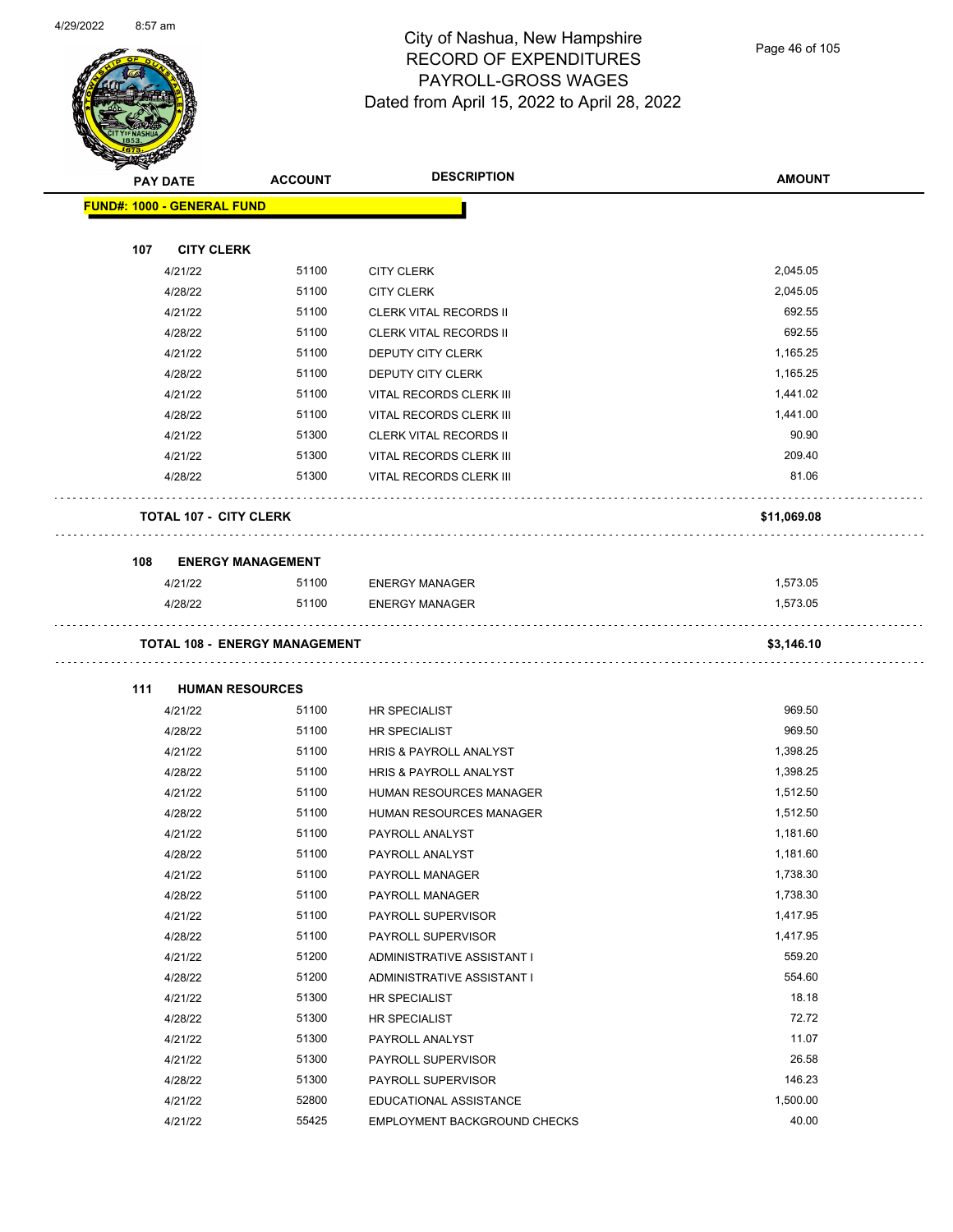

Page 47 of 105

| <b>PAY DATE</b>                   | <b>ACCOUNT</b>                     | <b>DESCRIPTION</b>                       | <b>AMOUNT</b> |
|-----------------------------------|------------------------------------|------------------------------------------|---------------|
| <b>FUND#: 1000 - GENERAL FUND</b> |                                    |                                          |               |
|                                   | <b>TOTAL 111 - HUMAN RESOURCES</b> |                                          | \$19,364.78   |
| 122                               | <b>INFORMATION TECHNOLOGY</b>      |                                          |               |
| 4/21/22                           | 51100                              | ADMIN ASSISTANT III                      | 871.25        |
| 4/28/22                           | 51100                              | ADMIN ASSISTANT III                      | 871.25        |
| 4/21/22                           | 51100                              | <b>DEPUTY DIRECTOR IT</b>                | 2,515.40      |
| 4/28/22                           | 51100                              | <b>DEPUTY DIRECTOR IT</b>                | 2,515.40      |
| 4/21/22                           | 51100                              | ENTERPRISE DBA/SYSTEM ANALYST            | 1,615.85      |
| 4/28/22                           | 51100                              | ENTERPRISE DBA/SYSTEM ANALYST            | 1,615.85      |
| 4/21/22                           | 51100                              | ENTERPRISE SYS ADMINISTRATOR             | 1,840.54      |
| 4/28/22                           | 51100                              | <b>ENTERPRISE SYS ADMINISTRATOR</b>      | 1,840.55      |
| 4/21/22                           | 51100                              | IT APPLICATIONS ANALYST                  | 3,007.90      |
| 4/28/22                           | 51100                              | IT APPLICATIONS ANALYST                  | 3,007.90      |
| 4/21/22                           | 51100                              | IT INFRASTRUCTURE ANALYST                | 1,401.90      |
| 4/28/22                           | 51100                              | IT INFRASTRUCTURE ANALYST                | 1,401.89      |
| 4/21/22                           | 51100                              | IT MANAGER, INFRASTRUCTURE               | 1,738.30      |
| 4/28/22                           | 51100                              | IT MANAGER, INFRASTRUCTURE               | 1,738.30      |
| 4/21/22                           | 51100                              | IT MANAGER, PROJECT/DEVELOPMENT SERVICES | 1,840.55      |
| 4/28/22                           | 51100                              | IT MANAGER, PROJECT/DEVELOPMENT SERVICES | 1,840.55      |
| 4/21/22                           | 51100                              | TECHNICAL SPEC II NET SUPPORT            | 2,383.75      |
| 4/28/22                           | 51100                              | TECHNICAL SPEC II NET SUPPORT            | 2,383.76      |
| 4/21/22                           | 51100                              | WEB ADMINISTRATOR/GRAPHIC DESINGER       | 1,033.40      |
| 4/28/22                           | 51100                              | WEB ADMINISTRATOR/GRAPHIC DESINGER       | 1,033.40      |
| 4/21/22                           | 51300                              | TECHNICAL SPEC II NET SUPPORT            | 29.43         |
| 4/28/22                           | 51300                              | TECHNICAL SPEC II NET SUPPORT            | 39.23         |

| <b>FINANCIAL SERVICES</b><br>126 |  |
|----------------------------------|--|
|----------------------------------|--|

| 4/21/22 | 51100 | <b>ACCOUNTANT</b>            | 1,116.25 |
|---------|-------|------------------------------|----------|
| 4/28/22 | 51100 | <b>ACCOUNTANT</b>            | 1,116.25 |
| 4/21/22 | 51100 | ACCOUNTS PAYABLE COORDINATOR | 2,482.40 |
| 4/28/22 | 51100 | ACCOUNTS PAYABLE COORDINATOR | 2,482.39 |
| 4/21/22 | 51100 | ACCOUNTS PAYABLE SUPV        | 1,227.05 |
| 4/28/22 | 51100 | ACCOUNTS PAYABLE SUPV        | 1,227.05 |
| 4/21/22 | 51100 | CFO/TREASURER/TAX COLLECTOR  | 2,760.80 |
| 4/28/22 | 51100 | CFO/TREASURER/TAX COLLECTOR  | 2,760.80 |
| 4/21/22 | 51100 | <b>COMPTROLLER</b>           | 1,565.15 |
| 4/28/22 | 51100 | <b>COMPTROLLER</b>           | 1,565.15 |
| 4/21/22 | 51100 | DEP TREASURER TAX COLLECTOR  | 1,191.10 |
| 4/28/22 | 51100 | DEP TREASURER TAX COLLECTOR  | 1,191.10 |
| 4/21/22 | 51100 | <b>MVR CLERK I</b>           | 499.90   |
| 4/28/22 | 51100 | <b>MVR CLERK I</b>           | 499.90   |
| 4/21/22 | 51100 | <b>MVR CLERK II</b>          | 1,385.10 |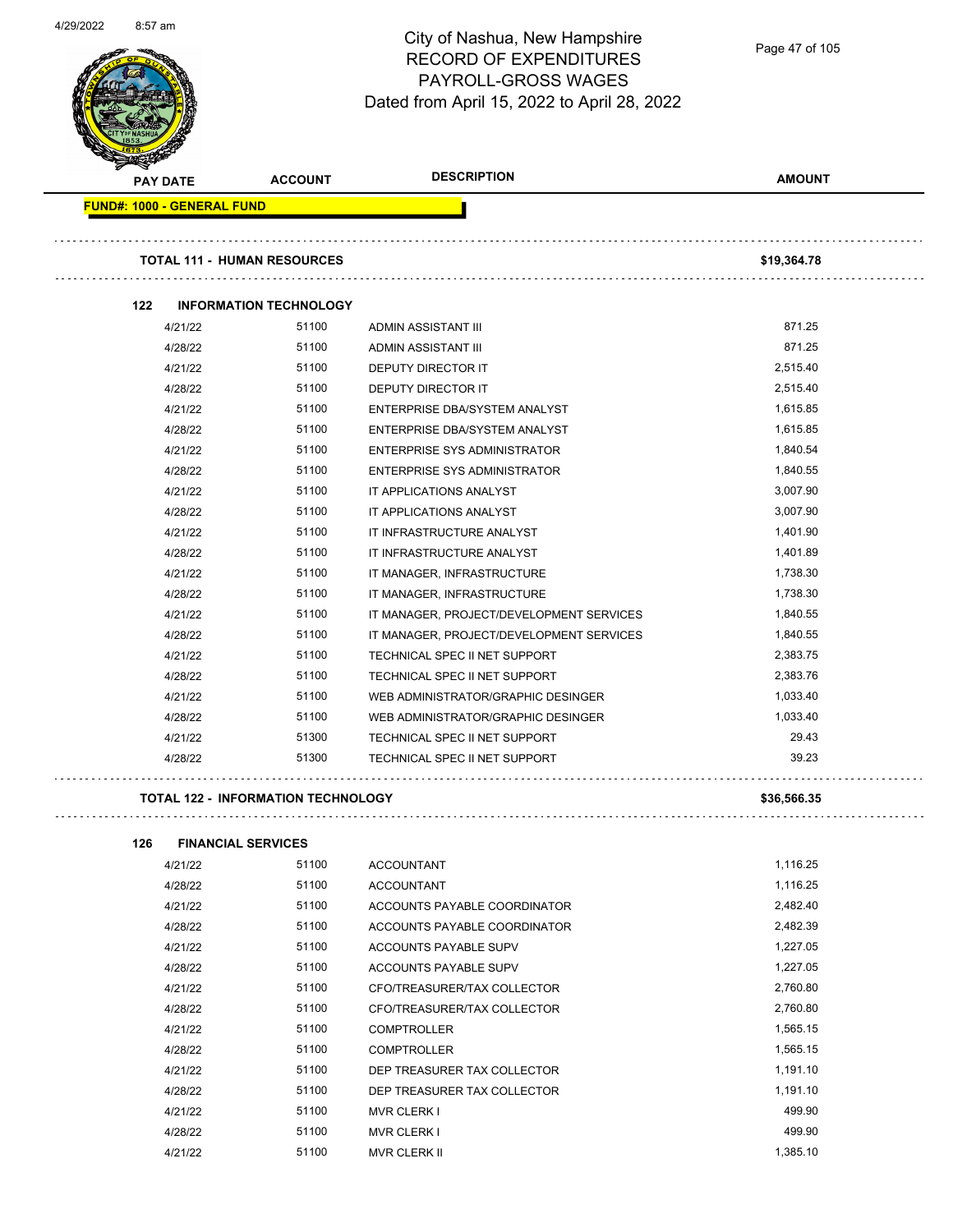

|     | PAY DATE                              | <b>ACCOUNT</b> | <b>DESCRIPTION</b>                          | <b>AMOUNT</b> |
|-----|---------------------------------------|----------------|---------------------------------------------|---------------|
|     | <b>FUND#: 1000 - GENERAL FUND</b>     |                |                                             |               |
|     |                                       |                |                                             |               |
| 126 | <b>FINANCIAL SERVICES</b>             |                |                                             |               |
|     | 4/28/22                               | 51100          | <b>MVR CLERK II</b>                         | 1,385.10      |
|     | 4/21/22                               | 51100          | MVR CLERK III                               | 1,666.55      |
|     | 4/28/22                               | 51100          | MVR CLERK III                               | 1,666.55      |
|     | 4/21/22                               | 51100          | ORDINANCE VIOLATIONS COORDINATOR            | 556.31        |
|     | 4/28/22                               | 51100          | ORDINANCE VIOLATIONS COORDINATOR            | 556.30        |
|     | 4/21/22                               | 51100          | RESOURCE COORDINATOR                        | 268.35        |
|     | 4/28/22                               | 51100          | RESOURCE COORDINATOR                        | 476.12        |
|     | 4/21/22                               | 51100          | REVENUE ACCOUNTS SPEC                       | 943.70        |
|     | 4/28/22                               | 51100          | REVENUE ACCOUNTS SPEC                       | 943.70        |
|     | 4/21/22                               | 51100          | REVENUE COORDINATOR                         | 1,159.70      |
|     | 4/28/22                               | 51100          | <b>REVENUE COORDINATOR</b>                  | 1,159.70      |
|     | 4/21/22                               | 51100          | <b>SENIOR FINANCE MANAGER</b>               | 1,966.30      |
|     | 4/28/22                               | 51100          | <b>SENIOR FINANCE MANAGER</b>               | 1.966.30      |
|     | 4/21/22                               | 51100          | SENIOR MANAGER DPW FINANCE & ADMINISTRATION | 983.10        |
|     | 4/28/22                               | 51100          | SENIOR MANAGER DPW FINANCE & ADMINISTRATION | 983.10        |
|     | 4/21/22                               | 51100          | SUPV VEHICLE REGISTRATION                   | 1,329.30      |
|     | 4/28/22                               | 51100          | SUPV VEHICLE REGISTRATION                   | 1,329.30      |
|     | 4/21/22                               | 51100          | TREASURY MANAGEMENT OFFICER                 | 1,966.30      |
|     | 4/28/22                               | 51100          | TREASURY MANAGEMENT OFFICER                 | 1,966.30      |
|     | 4/21/22                               | 51100          | TRUST ACCOUNTANT                            | 1,117.90      |
|     | 4/28/22                               | 51100          | <b>TRUST ACCOUNTANT</b>                     | 1,117.90      |
|     | 4/21/22                               | 51200          | <b>ACCOUNTING TEMP</b>                      | 101.25        |
|     | 4/28/22                               | 51200          | <b>ACCOUNTING TEMP</b>                      | 658.75        |
|     | 4/21/22                               | 51400          | <b>FINANCIAL SERVICE TEMP</b>               | 585.00        |
|     | 4/28/22                               | 51400          | <b>FINANCIAL SERVICE TEMP</b>               | 585.00        |
|     | <b>TOTAL 126 - FINANCIAL SERVICES</b> |                |                                             | \$50,508.27   |
|     |                                       |                |                                             |               |
| 129 | <b>CITY BUILDINGS</b>                 |                |                                             |               |
|     | 4/21/22                               | 51100          | <b>BUILDING MANAGER</b>                     | 1,461.05      |
|     | 4/28/22                               | 51100          | <b>BUILDING MANAGER</b>                     | 1,461.05      |
|     | 4/21/22                               | 51100          | <b>CUSTODIAN I</b>                          | 1,703.94      |
|     | 4/28/22                               | 51100          | <b>CUSTODIAN I</b>                          | 1,703.94      |
|     | 4/21/22                               | 51100          | MAINTENANCE SPEC                            | 1,465.10      |
|     | 4/28/22                               | 51100          | <b>MAINTENANCE SPEC</b>                     | 1,465.10      |
|     | <b>TOTAL 129 - CITY BUILDINGS</b>     |                |                                             | \$9,260.18    |
| 130 | <b>PURCHASING</b>                     |                |                                             |               |
|     | 4/21/22                               | 51100          | PURCHASING AGENT I                          | 814.30        |
|     | 4/28/22                               | 51100          | PURCHASING AGENT I                          | 773.59        |
|     | 4/21/22                               | 51100          | PURCHASING AGENT II                         | 1,011.05      |
|     | 4/28/22                               | 51100          | PURCHASING AGENT II                         | 1,011.05      |
|     |                                       |                |                                             |               |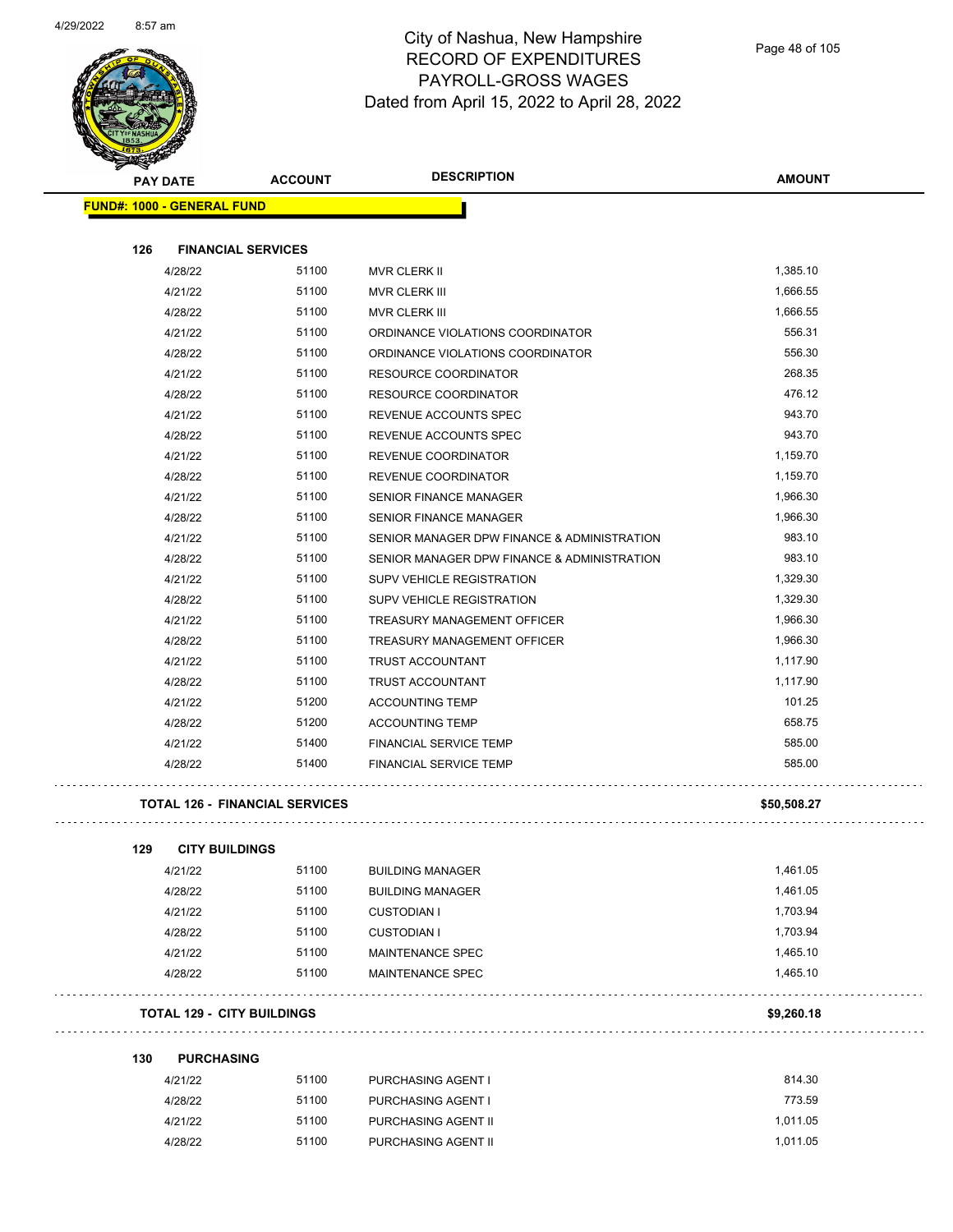

Page 49 of 105

|     | <b>PAY DATE</b>                   | <b>ACCOUNT</b>                   | <b>DESCRIPTION</b>             | <b>AMOUNT</b> |
|-----|-----------------------------------|----------------------------------|--------------------------------|---------------|
|     | <b>FUND#: 1000 - GENERAL FUND</b> |                                  |                                |               |
| 130 | <b>PURCHASING</b>                 |                                  |                                |               |
|     | 4/21/22                           | 51100                            | PURCHASING MANAGER             | 1,840.55      |
|     | 4/28/22                           | 51100                            | PURCHASING MANAGER             | 1,840.55      |
|     | 4/21/22                           | 51200                            | MESSENGER MAIL DISTRIBUTION CL | 336.70        |
|     | 4/28/22                           | 51200                            | MESSENGER MAIL DISTRIBUTION CL | 336.70        |
|     | 4/21/22                           | 51300                            | PURCHASING AGENT I             | 7.63          |
|     | <b>TOTAL 130 - PURCHASING</b>     |                                  |                                | \$7,972.12    |
| 131 | <b>HUNT BUILDING</b>              |                                  |                                |               |
|     | 4/21/22                           | 51100                            | OED COORDINATOR                | 605.95        |
|     | 4/28/22                           | 51100                            | OED COORDINATOR                | 605.95        |
|     |                                   | <b>TOTAL 131 - HUNT BUILDING</b> |                                | \$1,211.90    |
| 132 | <b>ASSESSING</b>                  |                                  |                                |               |
|     | 4/21/22                           | 51100                            | ASSESSING ADMIN SPEC II CSR    | 814.80        |
|     | 4/28/22                           | 51100                            | ASSESSING ADMIN SPEC II CSR    | 814.80        |
|     | 4/21/22                           | 51100                            | ASSESSING ADMIN SPEC III CSR   | 1,208.30      |
|     | 4/28/22                           | 51100                            | ASSESSING ADMIN SPEC III CSR   | 1,208.30      |
|     | 4/21/22                           | 51100                            | ASSESSOR I                     | 1,009.66      |
|     | 4/28/22                           | 51100                            | ASSESSOR I                     | 1,062.80      |
|     | 4/21/22                           | 51100                            | ASSESSOR III                   | 2,646.75      |
|     | 4/28/22                           | 51100                            | ASSESSOR III                   | 2,646.75      |
|     | 4/21/22                           | 51100                            | <b>CHIEF ASSESSOR</b>          | 2,418.55      |
|     | 4/28/22                           | 51100                            | <b>CHIEF ASSESSOR</b>          | 2,418.55      |
|     | 4/21/22                           | 51100                            | DEPARTMENT COORDINATOR         | 899.60        |
|     | 4/28/22                           | 51100                            | DEPARTMENT COORDINATOR         | 899.60        |
|     | 4/28/22                           | 51750                            | <b>CHIEF ASSESSOR</b>          | 5,836.61      |
|     | <b>TOTAL 132 - ASSESSING</b>      |                                  |                                | \$23,885.07   |
| 134 | GIS                               |                                  |                                |               |
|     | 4/21/22                           | 51100                            | <b>GIS TECHNICIAN II</b>       | 1,260.70      |
|     | 4/28/22                           | 51100                            | <b>GIS TECHNICIAN II</b>       | 1,260.70      |
|     | <b>TOTAL 134 - GIS</b>            |                                  |                                | \$2,521.40    |
| 142 |                                   | <b>WOODLAWN CEMETERY</b>         |                                |               |
|     | 4/21/22                           | 51100                            | <b>GROUNDSKEEPER CEMETERY</b>  | 1,533.80      |
|     | 4/28/22                           | 51100                            | <b>GROUNDSKEEPER CEMETERY</b>  | 1,533.80      |
|     | 4/21/22                           | 51100                            | SUBFOREMAN CEMETERY            | 971.40        |
|     | 4/28/22                           | 51100                            | SUBFOREMAN CEMETERY            | 971.40        |
|     | 4/21/22                           | 51100                            | SUPERINTENDENT CEMETERY I      | 1,329.30      |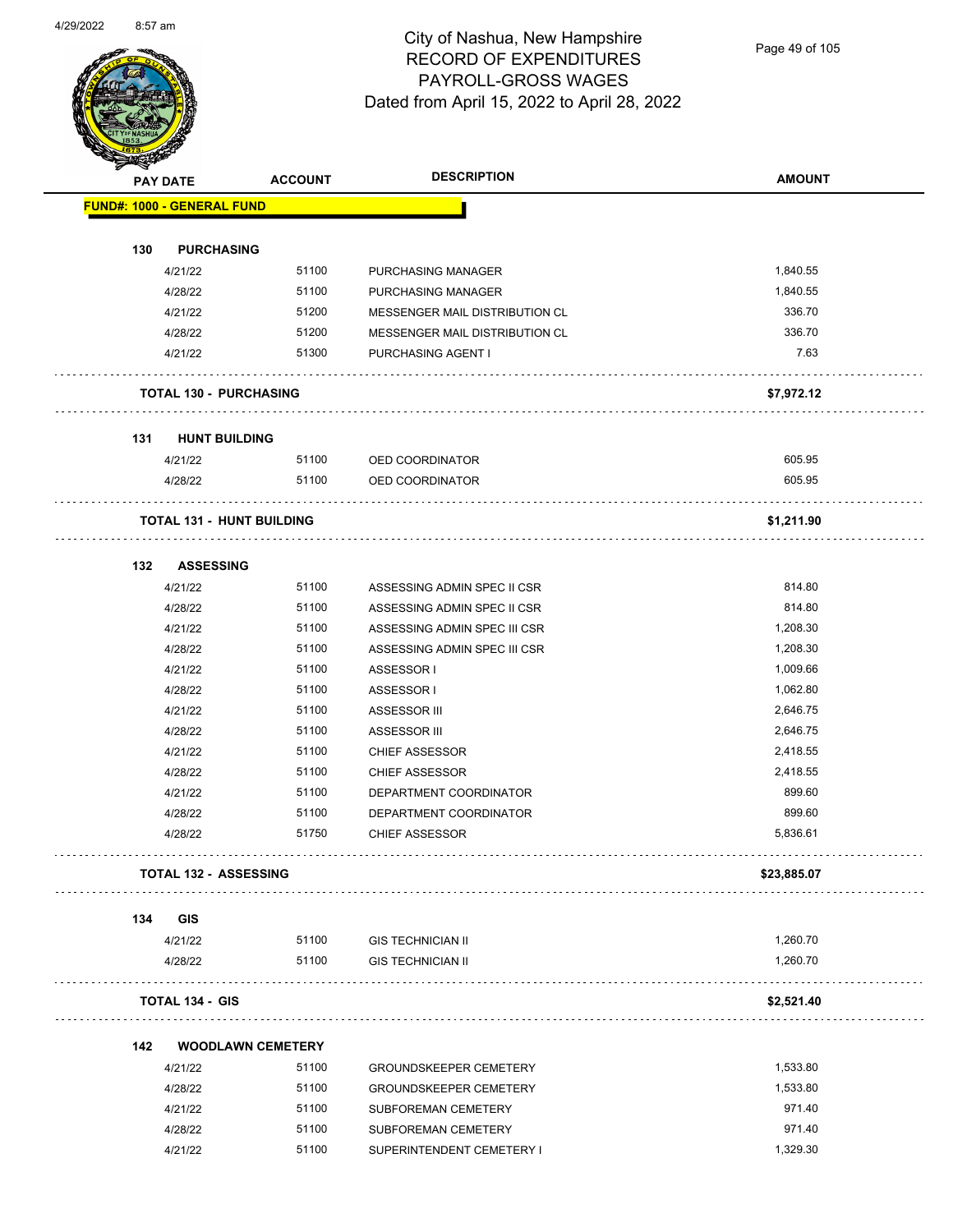

Page 50 of 105

|     | PAY DATE                          | <b>ACCOUNT</b>                            | <b>DESCRIPTION</b>                   | <b>AMOUNT</b> |
|-----|-----------------------------------|-------------------------------------------|--------------------------------------|---------------|
|     | <b>FUND#: 1000 - GENERAL FUND</b> |                                           |                                      |               |
| 142 |                                   | <b>WOODLAWN CEMETERY</b>                  |                                      |               |
|     | 4/28/22                           | 51100                                     | SUPERINTENDENT CEMETERY I            | 1,329.30      |
|     | 4/21/22                           | 51400                                     | <b>SEASONAL</b>                      | 1,360.00      |
|     | 4/28/22                           | 51400                                     | SEASONAL                             | 1,360.00      |
|     |                                   | <b>TOTAL 142 - WOODLAWN CEMETERY</b>      |                                      | \$10,389.00   |
|     |                                   |                                           |                                      |               |
| 144 |                                   | <b>EDGEWOOD &amp; SUBURBAN CEMETERIES</b> |                                      |               |
|     | 4/21/22                           | 51100                                     | <b>GROUNDSKEEPER CEMETERY</b>        | 1,533.80      |
|     | 4/28/22                           | 51100                                     | <b>GROUNDSKEEPER CEMETERY</b>        | 1,533.80      |
|     | 4/21/22                           | 51100                                     | SUBFOREMAN CEMETERY                  | 871.60        |
|     | 4/28/22                           | 51100                                     | SUBFOREMAN CEMETERY                  | 871.61        |
|     | 4/21/22                           | 51100                                     | SUPERINTENDENT CEMETERY II           | 1,329.30      |
|     | 4/28/22                           | 51100                                     | SUPERINTENDENT CEMETERY II           | 1,329.30      |
|     | 4/21/22                           | 51300                                     | <b>GROUNDSKEEPER CEMETERY</b>        | 86.28         |
|     | 4/21/22                           | 51300                                     | SUBFOREMAN CEMETERY                  | 8.17          |
|     | 4/21/22                           | 51400                                     | SEASONAL                             | 680.00        |
|     | 4/28/22                           | 51400                                     | SEASONAL                             | 544.00        |
|     |                                   |                                           |                                      |               |
| 150 | <b>POLICE</b>                     |                                           |                                      |               |
|     | 4/21/22                           | 51100                                     | <b>1ST YEAR OFFICERS</b>             | 2,179.00      |
|     | 4/28/22                           | 51100                                     | <b>1ST YEAR OFFICERS</b>             | 2,179.00      |
|     | 4/21/22                           | 51100                                     | 1st YR SPECIAL OFFICER CERTIFIED II  | 5,408.79      |
|     | 4/28/22                           | 51100                                     | 1st YR SPECIAL OFFICER CERTIFIED II  | 3,004.88      |
|     | 4/21/22                           | 51100                                     | ACCOUNT CLERK IV                     | 2,701.04      |
|     | 4/28/22                           | 51100                                     | ACCOUNT CLERK IV                     | 2,701.05      |
|     | 4/21/22                           | 51100                                     | ADMIN ASSISTANT I DETECTIVES         | 2,685.56      |
|     | 4/28/22                           | 51100                                     | ADMIN ASSISTANT I DETECTIVES         | 2,390.20      |
|     | 4/21/22                           | 51100                                     | ADMIN ASSISTANT I LEGAL              | 817.20        |
|     | 4/28/22                           | 51100                                     | ADMIN ASSISTANT I LEGAL              | 817.20        |
|     | 4/21/22                           | 51100                                     | ADMIN ASSISTANT II LEGAL             | 827.95        |
|     | 4/28/22                           | 51100                                     | ADMIN ASSISTANT II LEGAL             | 827.95        |
|     | 4/21/22                           | 51100                                     | ADMIN ASSISTANT III PROF STANDARDS   | 1,038.10      |
|     | 4/28/22                           | 51100                                     | ADMIN ASSISTANT III PROF STANDARDS   | 1,038.10      |
|     | 4/21/22                           | 51100                                     | ADMIN ASSISTANT III SERVICES         | 855.75        |
|     | 4/28/22                           | 51100                                     | ADMIN ASSISTANT III SERVICES         | 855.75        |
|     | 4/21/22                           | 51100                                     | ADMIN ASSISTANT IV UNIFORM FIELD OPS | 900.60        |
|     | 4/28/22                           | 51100                                     | ADMIN ASSISTANT IV UNIFORM FIELD OPS | 1,400.60      |
|     | 4/21/22                           | 51100                                     | ADMINISTRATIVE PROJECT SPEC          | 1,474.75      |
|     | 4/28/22                           | 51100                                     | ADMINISTRATIVE PROJECT SPEC          | 1,474.75      |
|     | 4/21/22                           | 51100                                     | ANIMAL CONTROL OFFICER               | 1,078.35      |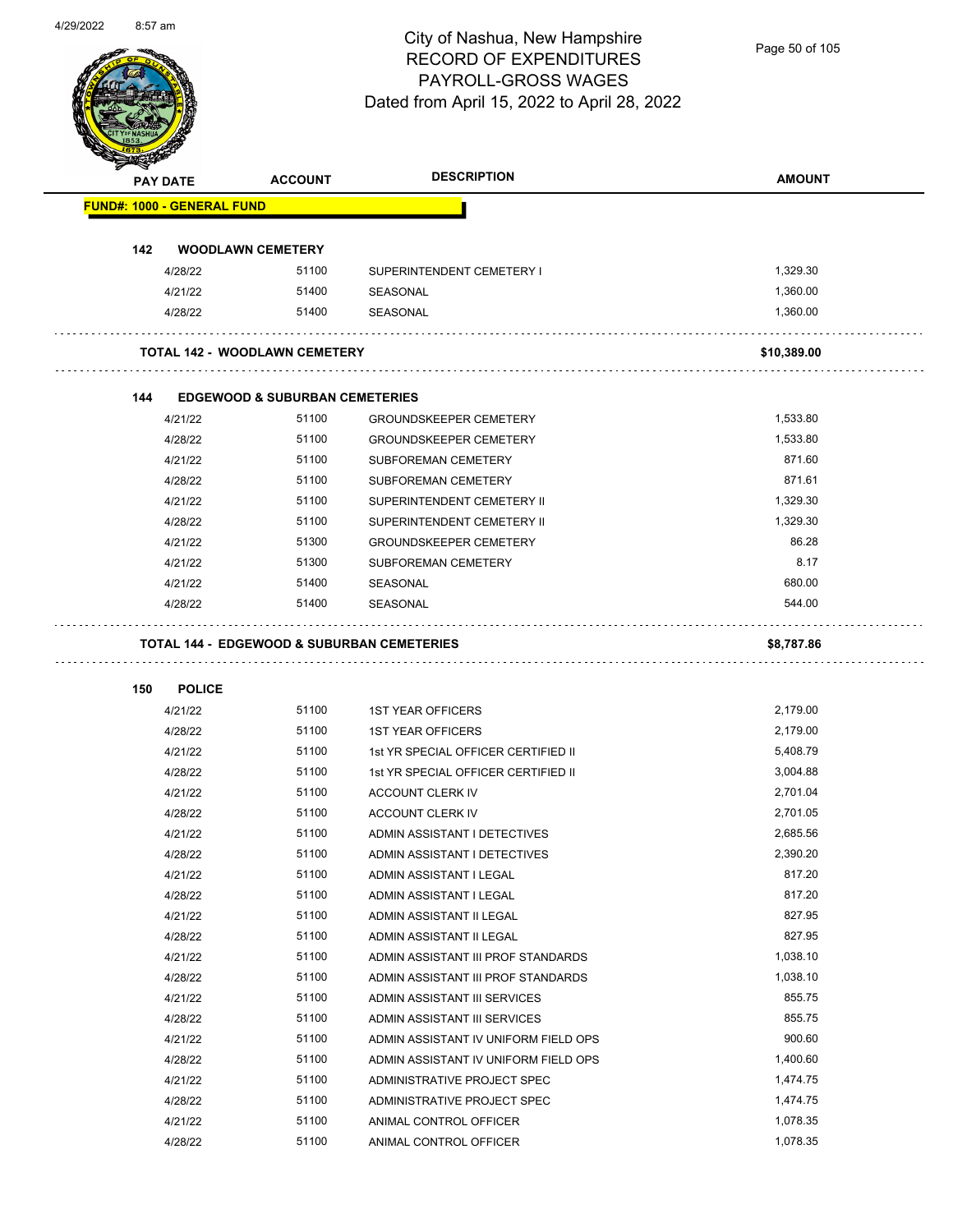

|     | <b>PAY DATE</b>                   | <b>ACCOUNT</b> | <b>DESCRIPTION</b>                | <b>AMOUNT</b> |
|-----|-----------------------------------|----------------|-----------------------------------|---------------|
|     | <b>FUND#: 1000 - GENERAL FUND</b> |                |                                   |               |
|     |                                   |                |                                   |               |
| 150 | <b>POLICE</b>                     |                |                                   |               |
|     | 4/21/22                           | 51100          | ASSISTANT RECORDS MANAGER         | 1,148.85      |
|     | 4/28/22                           | 51100          | ASSISTANT RECORDS MANAGER         | 1,148.85      |
|     | 4/21/22                           | 51100          | AUTO MECHANIC 1ST CLASS           | 1,853.10      |
|     | 4/28/22                           | 51100          | AUTO MECHANIC 1ST CLASS           | 1,853.10      |
|     | 4/21/22                           | 51100          | <b>BUILDING MAINTENANCE SUPV</b>  | 1,148.85      |
|     | 4/28/22                           | 51100          | <b>BUILDING MAINTENANCE SUPV</b>  | 1,148.85      |
|     | 4/21/22                           | 51100          | <b>CAPTAIN</b>                    | 17,651.89     |
|     | 4/28/22                           | 51100          | <b>CAPTAIN</b>                    | 17,651.90     |
|     | 4/21/22                           | 51100          | CHIEF OF POLICE                   | 3,107.00      |
|     | 4/28/22                           | 51100          | CHIEF OF POLICE                   | 3,107.00      |
|     | 4/21/22                           | 51100          | COMM TECH ALL DESIGNATIONS        | 6,995.35      |
|     | 4/28/22                           | 51100          | <b>COMM TECH ALL DESIGNATIONS</b> | 6,995.35      |
|     | 4/21/22                           | 51100          | COMMUNITY POLICING COORDINATOR    | 1,445.95      |
|     | 4/28/22                           | 51100          | COMMUNITY POLICING COORDINATOR    | 1,445.95      |
|     | 4/21/22                           | 51100          | <b>CRIME ANALYST</b>              | 1,157.85      |
|     | 4/28/22                           | 51100          | <b>CRIME ANALYST</b>              | 1,157.85      |
|     | 4/21/22                           | 51100          | <b>CUSTODIAN II</b>               | 734.80        |
|     | 4/28/22                           | 51100          | <b>CUSTODIAN II</b>               | 734.80        |
|     | 4/21/22                           | 51100          | <b>CUSTODIAN III</b>              | 1,673.59      |
|     | 4/28/22                           | 51100          | <b>CUSTODIAN III</b>              | 1,673.60      |
|     | 4/21/22                           | 51100          | DEPUTY CHIEF OF POLICE            | 5,631.00      |
|     | 4/28/22                           | 51100          | DEPUTY CHIEF OF POLICE            | 5,631.00      |
|     | 4/21/22                           | 51100          | DETENTION SPEC                    | 2,870.85      |
|     | 4/28/22                           | 51100          | DETENTION SPEC                    | 2,870.85      |
|     | 4/21/22                           | 51100          | DISPATCHERS ALL DESGINATIONS      | 4,856.65      |
|     | 4/28/22                           | 51100          | DISPATCHERS ALL DESGINATIONS      | 4,856.64      |
|     | 4/21/22                           | 51100          | DOMESTIC VIOLENCE ADVOCATE        | 1,049.80      |
|     | 4/28/22                           | 51100          | DOMESTIC VIOLENCE ADVOCATE        | 1,049.80      |
|     | 4/21/22                           | 51100          | FLEET MAINTENANCE ASST SUPV       | 1,076.18      |
|     | 4/28/22                           | 51100          | FLEET MAINTENANCE ASST SUPV       | 1,076.20      |
|     | 4/21/22                           | 51100          | <b>IT MANAGER</b>                 | 1,826.90      |
|     | 4/28/22                           | 51100          | <b>IT MANAGER</b>                 | 1,826.90      |
|     | 4/21/22                           | 51100          | IT PROGRAMS ADMIN & INSTRUCTOR    | 1,208.35      |
|     | 4/28/22                           | 51100          | IT PROGRAMS ADMIN & INSTRUCTOR    | 1,208.35      |
|     | 4/21/22                           | 51100          | LIEUTENANT                        | 19,273.14     |
|     | 4/28/22                           | 51100          | LIEUTENANT                        | 19,273.13     |
|     | 4/21/22                           | 51100          | NPD BUSINESS COORDINATOR          | 1,207.40      |
|     | 4/28/22                           | 51100          | NPD BUSINESS COORDINATOR          | 1,207.40      |
|     | 4/21/22                           | 51100          | NPD BUSINESS MANAGER              | 1,966.30      |
|     | 4/28/22                           | 51100          | NPD BUSINESS MANAGER              | 1,966.30      |
|     | 4/21/22                           | 51100          | NPD NETWORK ADMINISTRATOR         | 1,539.10      |
|     | 4/28/22                           | 51100          | NPD NETWORK ADMINISTRATOR         | 1,539.10      |
|     | 4/21/22                           | 51100          | PARALEGAL                         | 919.65        |
|     | 4/28/22                           | 51100          | PARALEGAL                         | 919.65        |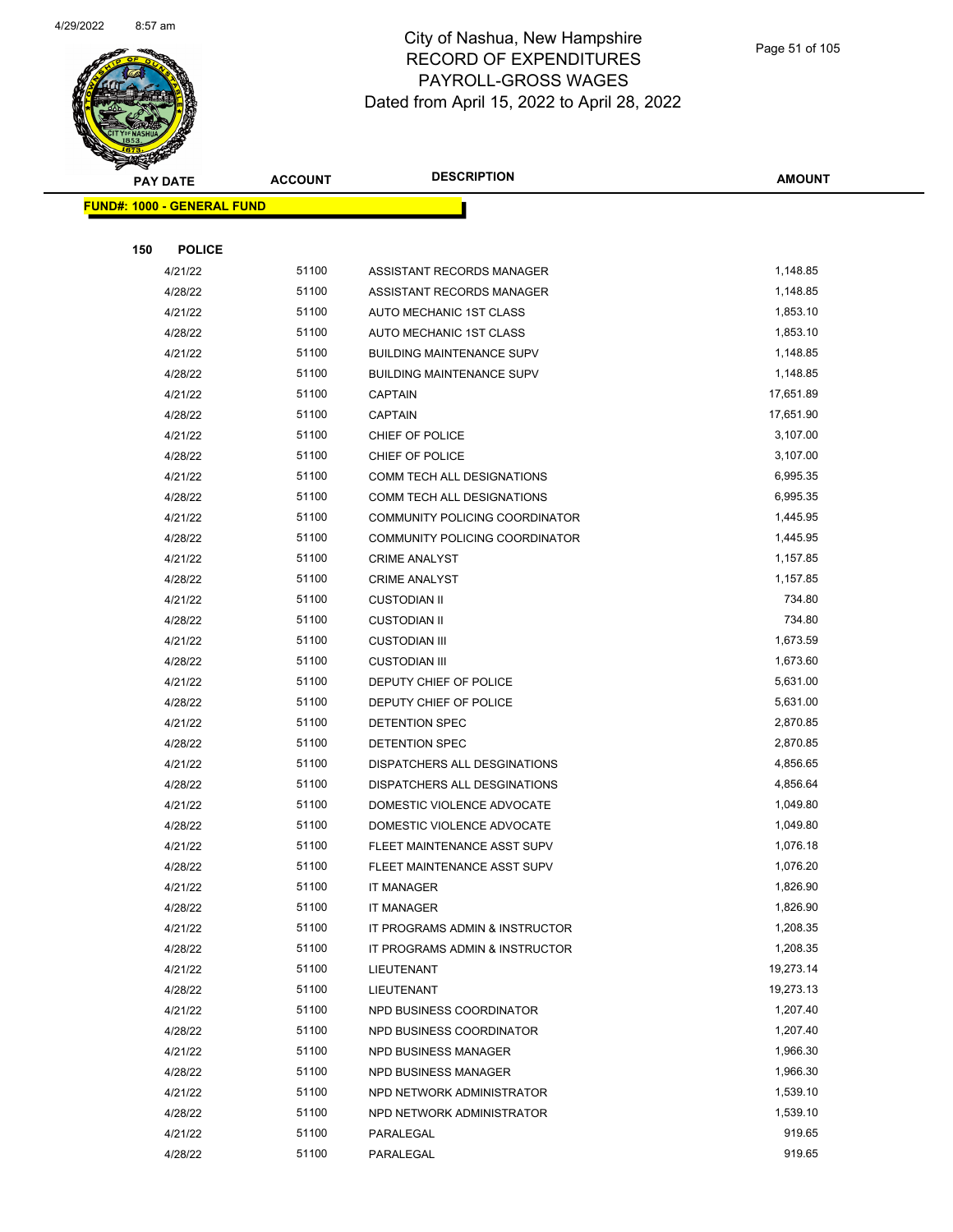

Page 52 of 105

| B.  | <b>PAY DATE</b>                   | <b>ACCOUNT</b> | <b>DESCRIPTION</b>           | <b>AMOUNT</b> |
|-----|-----------------------------------|----------------|------------------------------|---------------|
|     | <b>FUND#: 1000 - GENERAL FUND</b> |                |                              |               |
|     |                                   |                |                              |               |
| 150 | <b>POLICE</b>                     |                |                              |               |
|     | 4/21/22                           | 51100          | PATROLMAN ALL RANKS          | 182,116.79    |
|     | 4/28/22                           | 51100          | PATROLMAN ALL RANKS          | 179,921.63    |
|     | 4/21/22                           | 51100          | POLICE ATTORNEY              | 4,896.75      |
|     | 4/28/22                           | 51100          | POLICE ATTORNEY              | 4,896.75      |
|     | 4/21/22                           | 51100          | <b>RECORDS MANAGER</b>       | 1,775.85      |
|     | 4/28/22                           | 51100          | <b>RECORDS MANAGER</b>       | 1,775.85      |
|     | 4/21/22                           | 51100          | <b>RECORDS TECHNICIAN I</b>  | 1,476.80      |
|     | 4/28/22                           | 51100          | <b>RECORDS TECHNICIAN I</b>  | 1,476.80      |
|     | 4/21/22                           | 51100          | RECORDS TECHNICIAN II        | 1,909.10      |
|     | 4/28/22                           | 51100          | RECORDS TECHNICIAN II        | 1,909.10      |
|     | 4/21/22                           | 51100          | <b>SERGEANT</b>              | 47,011.87     |
|     | 4/28/22                           | 51100          | <b>SERGEANT</b>              | 47,011.87     |
|     | 4/21/22                           | 51100          | SHIFT LEADER                 | 2,450.65      |
|     | 4/28/22                           | 51100          | SHIFT LEADER                 | 2,450.65      |
|     | 4/21/22                           | 51100          | SUPV POLICE FLEET            | 1,459.60      |
|     | 4/28/22                           | 51100          | <b>SUPV POLICE FLEET</b>     | 1,459.60      |
|     | 4/21/22                           | 51200          | <b>ACCREDITATION MANAGER</b> | 1,216.08      |
|     | 4/28/22                           | 51200          | <b>ACCREDITATION MANAGER</b> | 1,216.08      |
|     | 4/21/22                           | 51300          | COMM TECH ALL DESIGNATIONS   | 108.51        |
|     | 4/28/22                           | 51300          | COMM TECH ALL DESIGNATIONS   | 108.51        |
|     | 4/21/22                           | 51300          | <b>CUSTODIAN II</b>          | 137.78        |
|     | 4/28/22                           | 51300          | <b>CUSTODIAN II</b>          | 55.11         |
|     | 4/21/22                           | 51300          | <b>CUSTODIAN III</b>         | 208.47        |
|     | 4/28/22                           | 51300          | <b>CUSTODIAN III</b>         | 200.44        |
|     | 4/21/22                           | 51300          | DOMESTIC VIOLENCE ADVOCATE   | 67.20         |
|     | 4/28/22                           | 51300          | DOMESTIC VIOLENCE ADVOCATE   | 19.20         |
|     | 4/21/22                           | 51300          | LIEUTENANT                   | 81.79         |
|     | 4/28/22                           | 51300          | LIEUTENANT                   | 286.28        |
|     | 4/21/22                           | 51300          | PATROLMAN ALL RANKS          | 3,730.68      |
|     | 4/28/22                           | 51300          | PATROLMAN ALL RANKS          | 4,062.52      |
|     | 4/21/22                           | 51300          | <b>SERGEANT</b>              | 1,488.11      |
|     | 4/28/22                           | 51300          | <b>SERGEANT</b>              | 520.85        |
|     | 4/28/22                           | 51309          | PATROLMAN ALL RANKS          | 859.44        |
|     | 4/21/22                           | 51315          | PATROLMAN ALL RANKS          | 1,678.52      |
|     | 4/28/22                           | 51315          | PATROLMAN ALL RANKS          | 510.74        |
|     | 4/21/22                           | 51322          | <b>1ST YEAR OFFICERS</b>     | 122.58        |
|     | 4/28/22                           | 51322          | <b>1ST YEAR OFFICERS</b>     | 102.14        |
|     | 4/21/22                           | 51322          | LIEUTENANT                   | 326.96        |
|     | 4/28/22                           | 51322          | LIEUTENANT                   | 286.08        |
|     | 4/21/22                           | 51322          | PATROLMAN ALL RANKS          | 5,942.76      |
|     | 4/28/22                           | 51322          | PATROLMAN ALL RANKS          | 8,597.52      |
|     | 4/21/22                           | 51322          | <b>SERGEANT</b>              | 964.16        |
|     | 4/28/22                           | 51322          | <b>SERGEANT</b>              | 148.76        |
|     | 4/21/22                           | 51330          | <b>1ST YEAR OFFICERS</b>     | 612.85        |
|     |                                   |                |                              |               |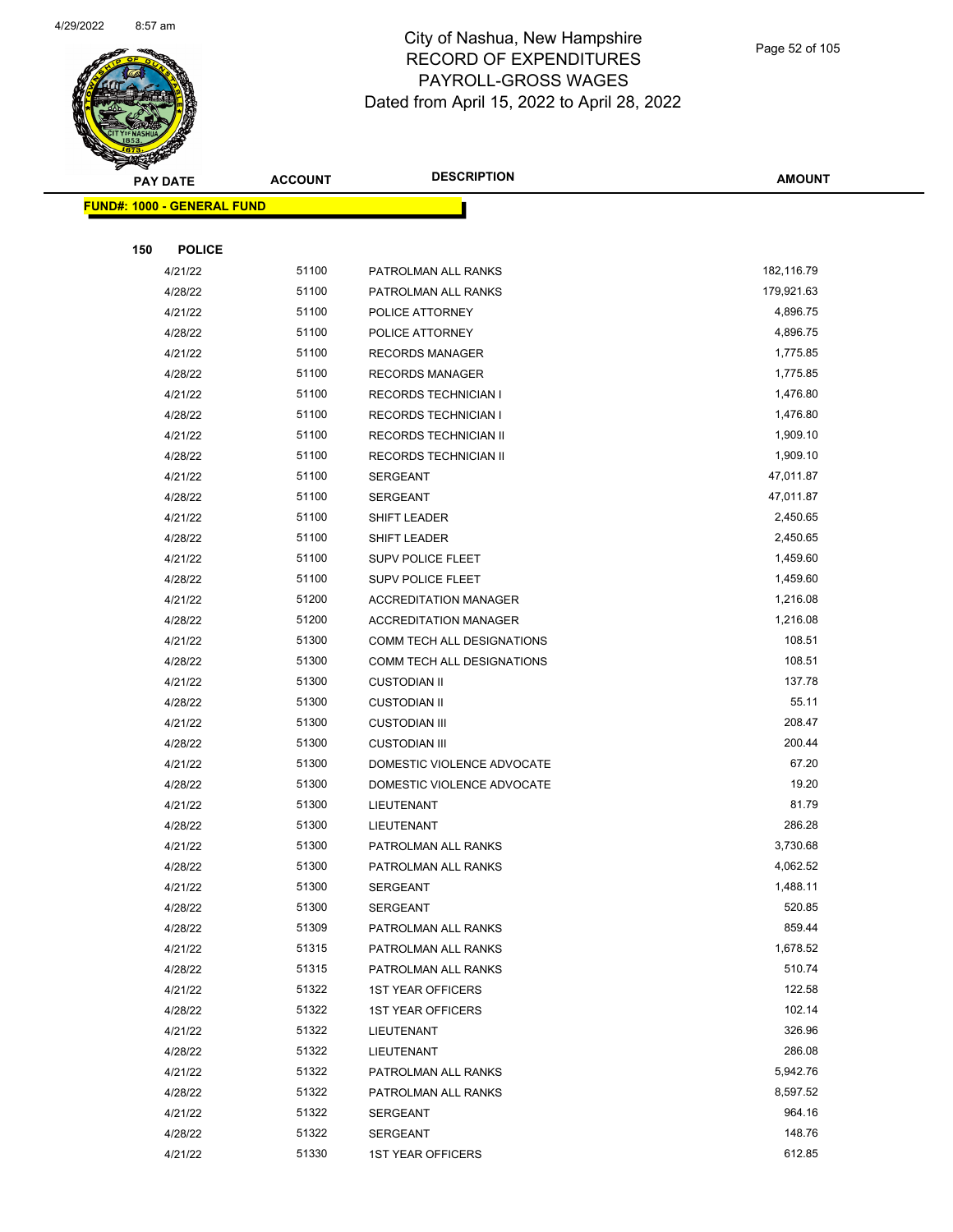

| <b>PAY DATE</b>                   | <b>ACCOUNT</b> | <b>DESCRIPTION</b>                  | <b>AMOUNT</b> |
|-----------------------------------|----------------|-------------------------------------|---------------|
| <b>FUND#: 1000 - GENERAL FUND</b> |                |                                     |               |
| 150<br><b>POLICE</b>              |                |                                     |               |
| 4/28/22                           | 51330          | <b>1ST YEAR OFFICERS</b>            | 326.85        |
| 4/21/22                           | 51330          | 1st YR SPECIAL OFFICER CERTIFIED II | 676.09        |
| 4/28/22                           | 51330          | 1st YR SPECIAL OFFICER CERTIFIED II | 450.73        |
| 4/28/22                           | 51330          | ADMIN ASSISTANT I DETECTIVES        | 285.52        |
| 4/21/22                           | 51330          | COMM TECH ALL DESIGNATIONS          | 1,809.63      |
| 4/28/22                           | 51330          | COMM TECH ALL DESIGNATIONS          | 1,817.90      |
| 4/21/22                           | 51330          | DETENTION SPEC                      | 610.13        |
| 4/21/22                           | 51330          | DISPATCHERS ALL DESGINATIONS        | 279.70        |
| 4/28/22                           | 51330          | DISPATCHERS ALL DESGINATIONS        | 930.79        |
| 4/21/22                           | 51330          | LIEUTENANT                          | 1,947.62      |
| 4/28/22                           | 51330          | <b>LIEUTENANT</b>                   | 1,953.38      |
| 4/21/22                           | 51330          | PATROLMAN ALL RANKS                 | 24,670.83     |
| 4/28/22                           | 51330          | PATROLMAN ALL RANKS                 | 22,685.77     |
| 4/21/22                           | 51330          | SERGEANT                            | 5,370.33      |
| 4/28/22                           | 51330          | SERGEANT                            | 4,496.67      |
| 4/21/22                           | 51330          | SHIFT LEADER                        | 711.80        |
| 4/28/22                           | 51330          | SHIFT LEADER                        | 743.86        |
| 4/21/22                           | 51412          | PER DIEM                            | 227.25        |
| 4/28/22                           | 51412          | PER DIEM                            | 227.25        |
| 4/21/22                           | 51600          | DEPUTY CHIEF OF POLICE              | 2,900.00      |
| 4/21/22                           | 51600          | PATROLMAN ALL RANKS                 | 2,500.00      |
| 4/28/22                           | 51600          | PATROLMAN ALL RANKS                 | 300.00        |
| 4/21/22                           | 51600          | SUPV POLICE FLEET                   | 1,000.00      |
| 4/21/22                           | 51750          | PATROLMAN ALL RANKS                 | 601.35        |
| 4/21/22                           | 52809          | <b>WELLNESS PROGRAM</b>             | 199.79        |
| 4/21/22                           | 61107          | <b>CLOTHING &amp; UNIFORMS</b>      | 440.05        |
| 4/28/22                           | 61107          | <b>CLOTHING &amp; UNIFORMS</b>      | 405.76        |

**TOTAL 150 - POLICE \$794,648.87**

 $\hat{z}$  is a

| 152 | <b>FIRE</b> |       |                                |           |
|-----|-------------|-------|--------------------------------|-----------|
|     | 4/21/22     | 51100 | ADMINISTRATIVE ASSISTANT II    | 2,584.30  |
|     | 4/28/22     | 51100 | ADMINISTRATIVE ASSISTANT II    | 2,584.30  |
|     | 4/21/22     | 51100 | <b>ASST FIRE CHIEF</b>         | 2,617.68  |
|     | 4/28/22     | 51100 | <b>ASST FIRE CHIEF</b>         | 2,617.68  |
|     | 4/21/22     | 51100 | ASST SUPERINTENDENT FIRE ALARM | 1,843.36  |
|     | 4/28/22     | 51100 | ASST SUPERINTENDENT FIRE ALARM | 1,843.36  |
|     | 4/21/22     | 51100 | ASST SUPERINTENDENT FIRE FLEET | 1,694.72  |
|     | 4/28/22     | 51100 | ASST SUPERINTENDENT FIRE FLEET | 1,694.72  |
|     | 4/21/22     | 51100 | ASST SUPERINTENDENT PREVENTION | 5,604.24  |
|     | 4/28/22     | 51100 | ASST SUPERINTENDENT PREVENTION | 5,604.24  |
|     | 4/21/22     | 51100 | <b>CAPTAIN</b>                 | 11,154.30 |
|     | 4/28/22     | 51100 | <b>CAPTAIN</b>                 | 11,172.78 |
|     | 4/21/22     | 51100 | CAPTAIN FIRE TRAINING SAFETY   | 2.035.72  |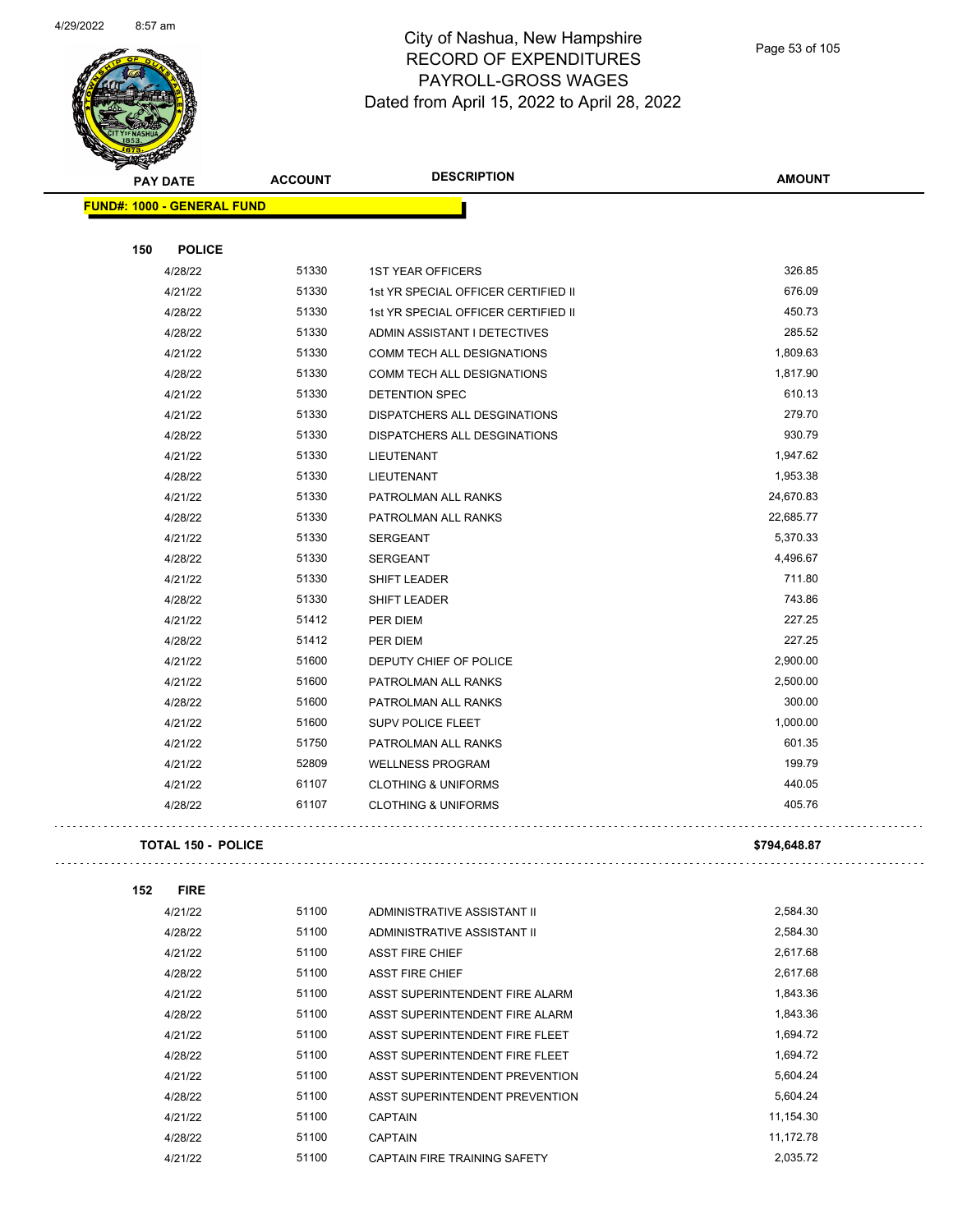

Page 54 of 105

| <b>STARTER</b>                    |                 |                |                                 |               |
|-----------------------------------|-----------------|----------------|---------------------------------|---------------|
|                                   | <b>PAY DATE</b> | <b>ACCOUNT</b> | <b>DESCRIPTION</b>              | <b>AMOUNT</b> |
| <b>FUND#: 1000 - GENERAL FUND</b> |                 |                |                                 |               |
|                                   |                 |                |                                 |               |
| 152                               | <b>FIRE</b>     |                |                                 |               |
|                                   | 4/28/22         | 51100          | CAPTAIN FIRE TRAINING SAFETY    | 2,035.72      |
|                                   | 4/21/22         | 51100          | DEPUTY FIRE CHIEF               | 9,342.11      |
|                                   | 4/28/22         | 51100          | <b>DEPUTY FIRE CHIEF</b>        | 9,342.12      |
|                                   | 4/21/22         | 51100          | <b>EXEC ASST BUSINESS COORD</b> | 1,160.25      |
|                                   | 4/28/22         | 51100          | <b>EXEC ASST BUSINESS COORD</b> | 1,160.25      |
|                                   | 4/21/22         | 51100          | <b>FIRE CHIEF</b>               | 2,863.08      |
|                                   | 4/28/22         | 51100          | <b>FIRE CHIEF</b>               | 2,863.08      |
|                                   | 4/21/22         | 51100          | FIRE DISPATCH ALL RANKS         | 8,446.61      |
|                                   | 4/28/22         | 51100          | FIRE DISPATCH ALL RANKS         | 8,162.09      |
|                                   | 4/21/22         | 51100          | FIRE DISPATCH SUPERVISOR        | 2,988.87      |
|                                   | 4/28/22         | 51100          | FIRE DISPATCH SUPERVISOR        | 3,885.52      |
|                                   | 4/21/22         | 51100          | FIRE DISPATCHER CLERK TRAINER   | 1,445.24      |
|                                   | 4/28/22         | 51100          | FIRE DISPATCHER CLERK TRAINER   | 1,445.24      |
|                                   | 4/21/22         | 51100          | FIRE LIEUTENANT                 | 47,351.10     |
|                                   | 4/28/22         | 51100          | <b>FIRE LIEUTENANT</b>          | 47,351.13     |
|                                   | 4/21/22         | 51100          | <b>FIRE MECHANIC</b>            | 1,517.56      |
|                                   | 4/28/22         | 51100          | <b>FIRE MECHANIC</b>            | 1,517.56      |
|                                   | 4/21/22         | 51100          | FIRE TRAINING OFFICER           | 1,754.48      |
|                                   | 4/28/22         | 51100          | FIRE TRAINING OFFICER           | 1,754.48      |
|                                   | 4/21/22         | 51100          | <b>FIREFIGHTERS ALL RANKS</b>   | 134,280.30    |
|                                   | 4/28/22         | 51100          | <b>FIREFIGHTERS ALL RANKS</b>   | 133,303.88    |
|                                   | 4/21/22         | 51100          | SUPERINTENDENT FIRE ALARM       | 2,076.64      |
|                                   | 4/28/22         | 51100          | SUPERINTENDENT FIRE ALARM       | 2,076.64      |
|                                   | 4/21/22         | 51100          | SUPERINTENDENT FIRE FLEET       | 1,956.84      |
|                                   | 4/28/22         | 51100          | SUPERINTENDENT FIRE FLEET       | 1,956.84      |
|                                   | 4/21/22         | 51100          | SUPERINTENDENT FIRE PREVENTION  | 2,056.04      |
|                                   | 4/28/22         | 51100          | SUPERINTENDENT FIRE PREVENTION  | 2,056.04      |
|                                   | 4/21/22         | 51300          | <b>CAPTAIN</b>                  | 497.65        |
|                                   | 4/21/22         | 51300          | DEPUTY FIRE CHIEF               | 1,512.14      |
|                                   | 4/28/22         | 51300          | DEPUTY FIRE CHIEF               | 825.85        |
|                                   | 4/21/22         | 51300          | FIRE LIEUTENANT                 | 85.92         |
|                                   | 4/21/22         | 51300          | <b>FIREFIGHTERS ALL RANKS</b>   | 80.13         |
|                                   | 4/21/22         | 51330          | <b>CAPTAIN</b>                  | 6,290.72      |
|                                   | 4/28/22         | 51330          | <b>CAPTAIN</b>                  | 2,146.03      |
|                                   | 4/28/22         | 51330          | DEPUTY FIRE CHIEF               | 1,844.40      |
|                                   | 4/21/22         | 51330          | FIRE DISPATCH ALL RANKS         | 3,725.17      |
|                                   | 4/28/22         | 51330          | FIRE DISPATCH ALL RANKS         | 2,650.33      |
|                                   | 4/21/22         | 51330          | FIRE DISPATCH SUPERVISOR        | 2,241.66      |
|                                   | 4/28/22         | 51330          | FIRE DISPATCH SUPERVISOR        | 896.66        |
|                                   | 4/21/22         | 51330          | FIRE DISPATCHER CLERK TRAINER   | 433.57        |
|                                   | 4/28/22         | 51330          | FIRE DISPATCHER CLERK TRAINER   | 1,734.28      |
|                                   | 4/21/22         | 51330          | FIRE LIEUTENANT                 | 14,908.69     |
|                                   | 4/28/22         | 51330          | FIRE LIEUTENANT                 | 14,477.88     |
|                                   | 4/21/22         | 51330          | FIREFIGHTERS ALL RANKS          | 44,289.29     |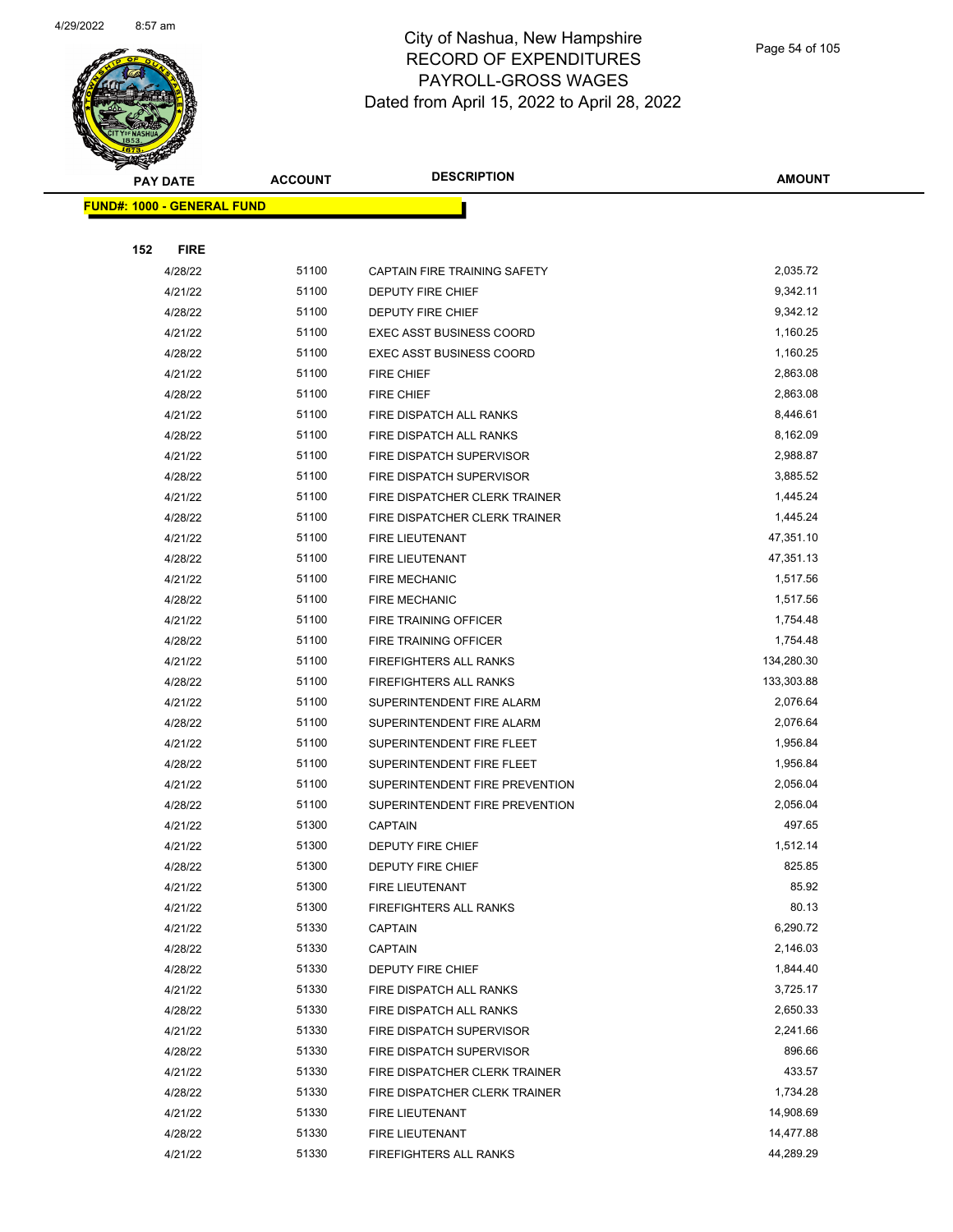

| $\sim$<br><b>PAY DATE</b>         | <b>ACCOUNT</b> | <b>DESCRIPTION</b>             | <b>AMOUNT</b> |
|-----------------------------------|----------------|--------------------------------|---------------|
| <b>FUND#: 1000 - GENERAL FUND</b> |                |                                |               |
|                                   |                |                                |               |
| 152<br><b>FIRE</b>                |                |                                |               |
| 4/28/22                           | 51330          | FIREFIGHTERS ALL RANKS         | 44,441.04     |
| 4/21/22                           | 51700          | ASST SUPERINTENDENT FIRE ALARM | 23.04         |
| 4/28/22                           | 51700          | ASST SUPERINTENDENT FIRE ALARM | 23.04         |
| 4/21/22                           | 51700          | ASST SUPERINTENDENT PREVENTION | 70.05         |
| 4/28/22                           | 51700          | ASST SUPERINTENDENT PREVENTION | 70.05         |
| 4/21/22                           | 51700          | <b>CAPTAIN</b>                 | 372.86        |
| 4/28/22                           | 51700          | <b>CAPTAIN</b>                 | 373.08        |
| 4/21/22                           | 51700          | CAPTAIN FIRE TRAINING SAFETY   | 25.45         |
| 4/28/22                           | 51700          | CAPTAIN FIRE TRAINING SAFETY   | 25.45         |
| 4/21/22                           | 51700          | FIRE DISPATCH ALL RANKS        | 16.28         |
| 4/28/22                           | 51700          | FIRE DISPATCH ALL RANKS        | 16.28         |
| 4/21/22                           | 51700          | <b>FIRE LIEUTENANT</b>         | 1,422.06      |
| 4/28/22                           | 51700          | FIRE LIEUTENANT                | 1,422.06      |
| 4/21/22                           | 51700          | FIRE TRAINING OFFICER          | 21.93         |
| 4/28/22                           | 51700          | FIRE TRAINING OFFICER          | 21.93         |
| 4/21/22                           | 51700          | <b>FIREFIGHTERS ALL RANKS</b>  | 2,573.99      |
| 4/28/22                           | 51700          | <b>FIREFIGHTERS ALL RANKS</b>  | 2,573.99      |
| 4/21/22                           | 51700          | SUPERINTENDENT FIRE ALARM      | 25.96         |
| 4/28/22                           | 51700          | SUPERINTENDENT FIRE ALARM      | 25.96         |
| 4/21/22                           | 51700          | SUPERINTENDENT FIRE FLEET      | 24.46         |
| 4/28/22                           | 51700          | SUPERINTENDENT FIRE FLEET      | 24.46         |
| 4/21/22                           | 51700          | SUPERINTENDENT FIRE PREVENTION | 25.70         |
| 4/28/22                           | 51700          | SUPERINTENDENT FIRE PREVENTION | 25.70         |
|                                   |                |                                |               |

#### **TOTAL 152 - FIRE \$641,486.30**

. . . . . . . . . . . . .

. . . . . . . . . . .

 $\sim 10$ 

| 153 | <b>BUILDING INSPECTION</b>             |       |                                         |             |  |
|-----|----------------------------------------|-------|-----------------------------------------|-------------|--|
|     | 4/21/22                                | 51100 | <b>BLD INSP ASST PLANS EXAMINER</b>     | 1,123.45    |  |
|     | 4/28/22                                | 51100 | <b>BLD INSP ASST PLANS EXAMINER</b>     | 1,123.45    |  |
|     | 4/21/22                                | 51100 | <b>BUILDING AND UTILITIES INSPCTR</b>   | 3,901.50    |  |
|     | 4/28/22                                | 51100 | <b>BUILDING AND UTILITIES INSPCTR</b>   | 3,901.50    |  |
|     | 4/21/22                                | 51100 | <b>BUILDING DEPARTMENT MANAGER</b>      | 1,738.30    |  |
|     | 4/28/22                                | 51100 | <b>BUILDING DEPARTMENT MANAGER</b>      | 1,738.30    |  |
|     | 4/21/22                                | 51100 | DEPUTY BUILDING OFFICIAL PLANS EXAMINER | 1.500.60    |  |
|     | 4/28/22                                | 51100 | DEPUTY BUILDING OFFICIAL PLANS EXAMINER | 1.500.60    |  |
|     | 4/21/22                                | 51100 | PERMIT TECHNICIAN I                     | 1,439.90    |  |
|     | 4/28/22                                | 51100 | PERMIT TECHNICIAN I                     | 1,439.90    |  |
|     | <b>TOTAL 153 - BUILDING INSPECTION</b> |       |                                         | \$19,407.50 |  |

## **TOTAL 153 - BUILDING INSPECTION \$19,407.50**

#### **155 CODE ENFORCEMENT**

| 4/21/22 | 51100 | <b>CODE ENFORCEMENT OFFICER II</b> | .764.20 |
|---------|-------|------------------------------------|---------|
| 4/28/22 | 51100 | <b>CODE ENFORCEMENT OFFICER II</b> | .764.20 |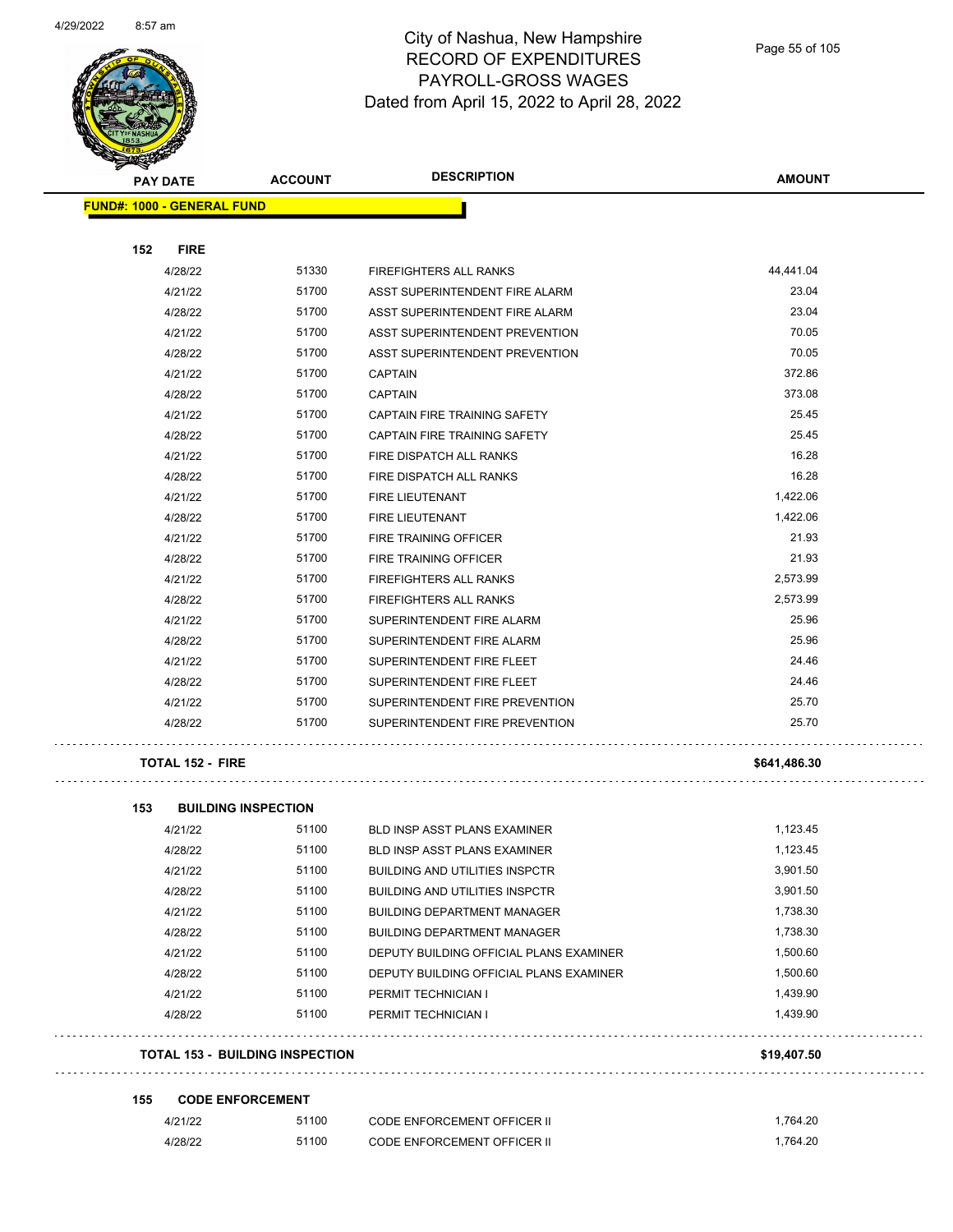

Page 56 of 105

|     | PAY DATE                          | <b>ACCOUNT</b>                             | <b>DESCRIPTION</b>                             | <b>AMOUNT</b> |
|-----|-----------------------------------|--------------------------------------------|------------------------------------------------|---------------|
|     | <b>FUND#: 1000 - GENERAL FUND</b> |                                            |                                                |               |
| 155 |                                   | <b>CODE ENFORCEMENT</b>                    |                                                |               |
|     | 4/21/22                           | 51100                                      | MGR CODE ENFORCEMENT DEPT                      | 1,738.30      |
|     | 4/28/22                           | 51100                                      | MGR CODE ENFORCEMENT DEPT                      | 1,738.30      |
|     | 4/21/22                           | 51200                                      | CODE ENFORCEMENT OFFICER PART TIME TEMP        | 450.75        |
|     | 4/28/22                           | 51200                                      | CODE ENFORCEMENT OFFICER PART TIME TEMP        | 450.75        |
|     |                                   | <b>TOTAL 155 - CODE ENFORCEMENT</b>        |                                                | \$7,906.50    |
| 156 |                                   | <b>EMERGENCY MANAGEMENT</b>                |                                                |               |
|     | 4/21/22                           | 51100                                      | EMERGENCY MANAGEMENT COORDINAT                 | 1,310.90      |
|     | 4/28/22                           | 51100                                      | EMERGENCY MANAGEMENT COORDINAT                 | 1,310.90      |
|     |                                   | <b>TOTAL 156 - EMERGENCY MANAGEMENT</b>    |                                                | \$2,621.80    |
| 157 |                                   | <b>CITYWIDE COMMUNICATIONS</b>             |                                                |               |
|     | 4/21/22                           | 51100                                      | ASSISTANT MANAGER RADIO SYSTEMS NETWORK ADMINI | 2,029.80      |
|     | 4/28/22                           | 51100                                      | ASSISTANT MANAGER RADIO SYSTEMS NETWORK ADMINI | 2,029.80      |
|     | 4/21/22                           | 51200                                      | <b>RADIO SYSTEMS MANAGER</b>                   | 1,532.88      |
|     | 4/28/22                           | 51200                                      | RADIO SYSTEMS MANAGER                          | 1,532.88      |
|     |                                   | <b>TOTAL 157 - CITYWIDE COMMUNICATIONS</b> |                                                | \$7,125.36    |
|     |                                   |                                            |                                                |               |
| 158 | 4/21/22                           | <b>PARKING ENFORCEMENT</b><br>51100        | MVR CLERK II                                   | 346.30        |
|     | 4/28/22                           | 51100                                      | <b>MVR CLERK II</b>                            | 346.30        |
|     | 4/21/22                           | 51100                                      | ORDINANCE VIOLATIONS COORDINATOR               | 238.40        |
|     | 4/28/22                           | 51100                                      | ORDINANCE VIOLATIONS COORDINATOR               | 238.40        |
|     | 4/21/22                           | 51100                                      | <b>PARKING MANAGER</b>                         | 353.55        |
|     | 4/28/22                           | 51100                                      | PARKING MANAGER                                | 353.55        |
|     | 4/21/22                           | 51200                                      | PARKING ENFORCEMENT SPECIALIST- PT             | 1,552.37      |
|     | 4/28/22                           | 51200                                      | PARKING ENFORCEMENT SPECIALIST- PT             | 1,316.34      |
|     | 4/28/22                           | 51300                                      | PARKING ENFORCEMENT SPECIALIST- PT             | (150.81)      |
|     |                                   | <b>TOTAL 158 - PARKING ENFORCEMENT</b>     |                                                | \$4,594.40    |
| 160 |                                   | <b>PW-ADMIN &amp; ENGINEERING</b>          |                                                |               |
|     | 4/21/22                           | 51100                                      | ADMINISTRATIVE ASSISTANT II                    | 835.05        |
|     | 4/28/22                           | 51100                                      | ADMINISTRATIVE ASSISTANT II                    | 835.05        |
|     | 4/21/22                           | 51100                                      | ASSISTANT DIRECTOR OF PUBLIC WORKS             | 1,832.35      |
|     | 4/28/22                           | 51100                                      | ASSISTANT DIRECTOR OF PUBLIC WORKS             | 1,832.35      |
|     | 4/21/22                           | 51100                                      | <b>CITY ENGINEER</b>                           | 1,308.85      |
|     | 4/28/22                           | 51100                                      | <b>CITY ENGINEER</b>                           | 1,308.85      |
|     | 4/21/22                           | 51100                                      | <b>CITY SURVEYOR</b>                           | 1,321.05      |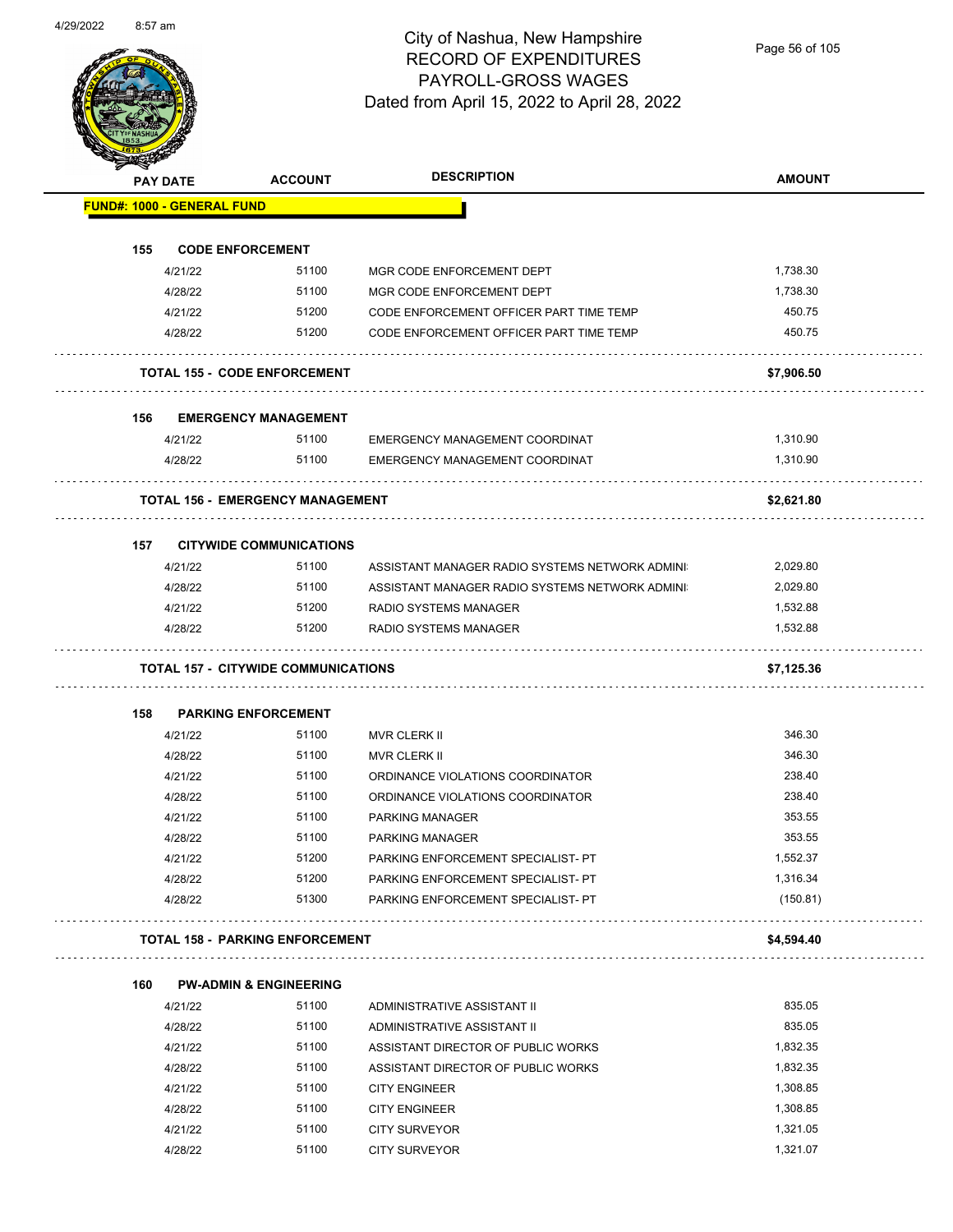

| <b>PAY DATE</b>                   | <b>ACCOUNT</b>                    | <b>DESCRIPTION</b>                          | <b>AMOUNT</b> |
|-----------------------------------|-----------------------------------|---------------------------------------------|---------------|
| <b>FUND#: 1000 - GENERAL FUND</b> |                                   |                                             |               |
| 160                               | <b>PW-ADMIN &amp; ENGINEERING</b> |                                             |               |
| 4/21/22                           | 51100                             | COMMUNICATIONS AND RECREATION ADMINISTRATOR | 787.40        |
| 4/28/22                           | 51100                             | COMMUNICATIONS AND RECREATION ADMINISTRATOR | 787.40        |
| 4/21/22                           | 51100                             | DEPUTY CITY ENGINEER                        | 828.25        |
| 4/28/22                           | 51100                             | <b>DEPUTY CITY ENGINEER</b>                 | 828.25        |
| 4/21/22                           | 51100                             | <b>DIRECTOR PUBLIC WORKS</b>                | 2,004.15      |
| 4/28/22                           | 51100                             | <b>DIRECTOR PUBLIC WORKS</b>                | 2,004.15      |
| 4/21/22                           | 51100                             | DIVISION OPERATIONS MANAGER                 | 1,607.00      |
| 4/28/22                           | 51100                             | DIVISION OPERATIONS MANAGER                 | 1,607.01      |
| 4/21/22                           | 51100                             | DPW CONTRACT ADMINISTRATOR                  | 391.80        |
| 4/28/22                           | 51100                             | DPW CONTRACT ADMINISTRATOR                  | 391.80        |
| 4/21/22                           | 51100                             | <b>ENGINEERING INSPECTOR</b>                | 2,199.65      |
| 4/28/22                           | 51100                             | <b>ENGINEERING INSPECTOR</b>                | 2,199.65      |
| 4/21/22                           | 51100                             | <b>EXECUTIVE ASSISTANT</b>                  | 858.95        |
| 4/28/22                           | 51100                             | <b>EXECUTIVE ASSISTANT</b>                  | 858.95        |
| 4/21/22                           | 51100                             | <b>GIS SPECIALIST</b>                       | 537.80        |
| 4/28/22                           | 51100                             | <b>GIS SPECIALIST</b>                       | 537.80        |
| 4/21/22                           | 51100                             | <b>SENIOR STAFF ENGINEER</b>                | 1,989.45      |
| 4/28/22                           | 51100                             | <b>SENIOR STAFF ENGINEER</b>                | 1,989.44      |
| 4/21/22                           | 51100                             | <b>SENIOR TRAFFIC ENGINEER</b>              | 1,840.54      |
| 4/28/22                           | 51100                             | <b>SENIOR TRAFFIC ENGINEER</b>              | 1,840.55      |
| 4/21/22                           | 51100                             | <b>STAFF ENGINEER</b>                       | 1,258.90      |
| 4/28/22                           | 51100                             | <b>STAFF ENGINEER</b>                       | 1,258.90      |
| 4/21/22                           | 51100                             | STREET CONSTRUCTION ENGINEER                | 1,533.80      |
| 4/28/22                           | 51100                             | STREET CONSTRUCTION ENGINEER                | 1,533.80      |

#### **TOTAL 160 - PW-ADMIN & ENGINEERING \$42,270.01**

| 161<br><b>STREETS</b> |       |                                |          |
|-----------------------|-------|--------------------------------|----------|
| 4/21/22               | 51100 | ADMINISTRATIVE ASSISTANT II    | 864.70   |
| 4/28/22               | 51100 | ADMINISTRATIVE ASSISTANT II    | 864.70   |
| 4/21/22               | 51100 | AUTO MECH 1ST CLASS NIGHTS     | 2,330.40 |
| 4/28/22               | 51100 | AUTO MECH 1ST CLASS NIGHTS     | 2,332.80 |
| 4/21/22               | 51100 | AUTO MECH 2ND CLASS            | 2,120.80 |
| 4/28/22               | 51100 | AUTO MECH 2ND CLASS            | 2,120.80 |
| 4/21/22               | 51100 | AUTO MECHANIC 1ST CLASS        | 3,495.61 |
| 4/28/22               | 51100 | AUTO MECHANIC 1ST CLASS        | 3,473.77 |
| 4/21/22               | 51100 | <b>EQUIP OPR STREET REPAIR</b> | 5,356.00 |
| 4/28/22               | 51100 | <b>EQUIP OPR STREET REPAIR</b> | 5,295.37 |
| 4/21/22               | 51100 | FLEET MAINTENANCE FOREMAN      | 1,391.90 |
| 4/28/22               | 51100 | FLEET MAINTENANCE FOREMAN      | 1,391.90 |
| 4/21/22               | 51100 | FLEET MANAGER STREET DEPT      | 1,251.60 |
| 4/28/22               | 51100 | FLEET MANAGER STREET DEPT      | 1,251.59 |
| 4/21/22               | 51100 | <b>FOREMAN LABOR STREET</b>    | 2,783.80 |
| 4/28/22               | 51100 | <b>FOREMAN LABOR STREET</b>    | 2,783.80 |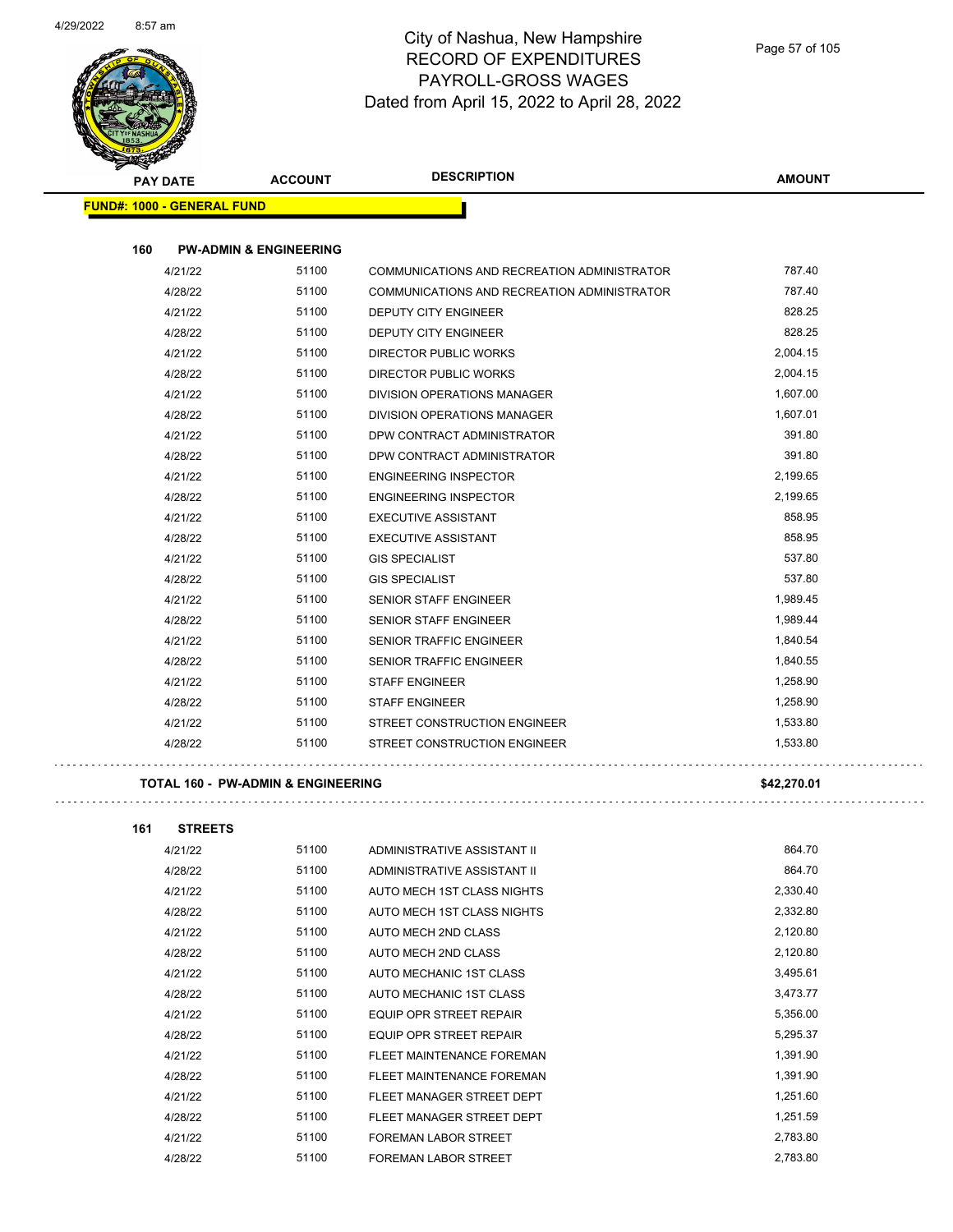$\bar{z}$  ,  $\bar{z}$ 



#### City of Nashua, New Hampshire RECORD OF EXPENDITURES PAYROLL-GROSS WAGES Dated from April 15, 2022 to April 28, 2022

Page 58 of 105

| $\checkmark$<br><b>PAY DATE</b>   | <b>ACCOUNT</b>      | <b>DESCRIPTION</b>             | <b>AMOUNT</b> |
|-----------------------------------|---------------------|--------------------------------|---------------|
| <b>FUND#: 1000 - GENERAL FUND</b> |                     |                                |               |
|                                   |                     |                                |               |
| 161                               | <b>STREETS</b>      |                                |               |
| 4/21/22                           | 51100               | <b>MASON PIPELAYER</b>         | 2,941.76      |
| 4/28/22                           | 51100               | <b>MASON PIPELAYER</b>         | 3,043.20      |
| 4/21/22                           | 51100               | OPERATIONS SUPERVISOR          | 1,173.10      |
| 4/28/22                           | 51100               | OPERATIONS SUPERVISOR          | 1,173.10      |
| 4/21/22                           | 51100               | <b>SIGN MAINTENANCE</b>        | 2,019.20      |
| 4/28/22                           | 51100               | <b>SIGN MAINTENANCE</b>        | 2,019.20      |
| 4/21/22                           | 51100               | STOREKEEPER PWD                | 1,080.20      |
| 4/28/22                           | 51100               | STOREKEEPER PWD                | 1,080.20      |
| 4/21/22                           | 51100               | <b>STREET FOREMAN</b>          | 2,783.80      |
| 4/28/22                           | 51100               | <b>STREET FOREMAN</b>          | 2,783.80      |
| 4/21/22                           | 51100               | SUPERINTENDENT OF STREETS      | 2,045.05      |
| 4/28/22                           | 51100               | SUPERINTENDENT OF STREETS      | 2,045.05      |
| 4/21/22                           | 51100               | <b>TRAFFIC FOREMAN</b>         | 1,419.75      |
| 4/28/22                           | 51100               | <b>TRAFFIC FOREMAN</b>         | 1,419.75      |
| 4/21/22                           | 51100               | <b>TRAFFIC TECHNICIAN I</b>    | 2,567.00      |
| 4/28/22                           | 51100               | <b>TRAFFIC TECHNICIAN I</b>    | 2,567.00      |
| 4/21/22                           | 51100               | TRUCK DRIVER STREET REPAIR     | 16,473.04     |
| 4/28/22                           | 51100               | TRUCK DRIVER STREET REPAIR     | 16,833.36     |
| 4/21/22                           | 51300               | AUTO MECH 1ST CLASS NIGHTS     | 109.41        |
| 4/28/22                           | 51300               | AUTO MECH 1ST CLASS NIGHTS     | 366.20        |
| 4/21/22                           | 51300               | AUTO MECH 2ND CLASS            | 325.08        |
| 4/28/22                           | 51300               | AUTO MECH 2ND CLASS            | 23.51         |
| 4/21/22                           | 51300               | AUTO MECHANIC 1ST CLASS        | 690.41        |
| 4/28/22                           | 51300               | AUTO MECHANIC 1ST CLASS        | 10.92         |
| 4/21/22                           | 51300               | EQUIP OPR STREET REPAIR        | 318.12        |
| 4/28/22                           | 51300               | <b>EQUIP OPR STREET REPAIR</b> | 317.76        |
| 4/21/22                           | 51300               | FLEET MAINTENANCE FOREMAN      | 469.77        |
| 4/28/22                           | 51300               | FLEET MAINTENANCE FOREMAN      | 13.05         |
| 4/28/22                           | 51300               | FOREMAN LABOR STREET           | 13.05         |
| 4/28/22                           | 51300               | <b>MASON PIPELAYER</b>         | 57.50         |
| 4/21/22                           | 51300               | <b>SIGN MAINTENANCE</b>        | 239.37        |
| 4/28/22                           | 51300               | <b>SIGN MAINTENANCE</b>        | 504.22        |
| 4/28/22                           | 51300               | <b>STREET FOREMAN</b>          | 52.20         |
| 4/21/22                           | 51300               | <b>TRAFFIC TECHNICIAN I</b>    | 592.93        |
| 4/28/22                           | 51300               | <b>TRAFFIC TECHNICIAN I</b>    | 822.25        |
| 4/21/22                           | 51300               | TRUCK DRIVER STREET REPAIR     | 454.65        |
| 4/28/22                           | 51300               | TRUCK DRIVER STREET REPAIR     | 164.01        |
|                                   | TOTAL 161 - STREETS |                                | \$110,121.51  |

|  |  |  |  |  |  |  |  |  |  |  |  |  |  |  |  |  | $V = 10, 121.01$ |  |
|--|--|--|--|--|--|--|--|--|--|--|--|--|--|--|--|--|------------------|--|
|  |  |  |  |  |  |  |  |  |  |  |  |  |  |  |  |  |                  |  |

#### **166 PARKING OPERATIONS** 4/21/22 51100 PARKING MAINTENANCE 1,441.02 4/28/22 51100 PARKING MAINTENANCE 1,296.92

4/21/22 51100 PARKING MANAGER 1,060.66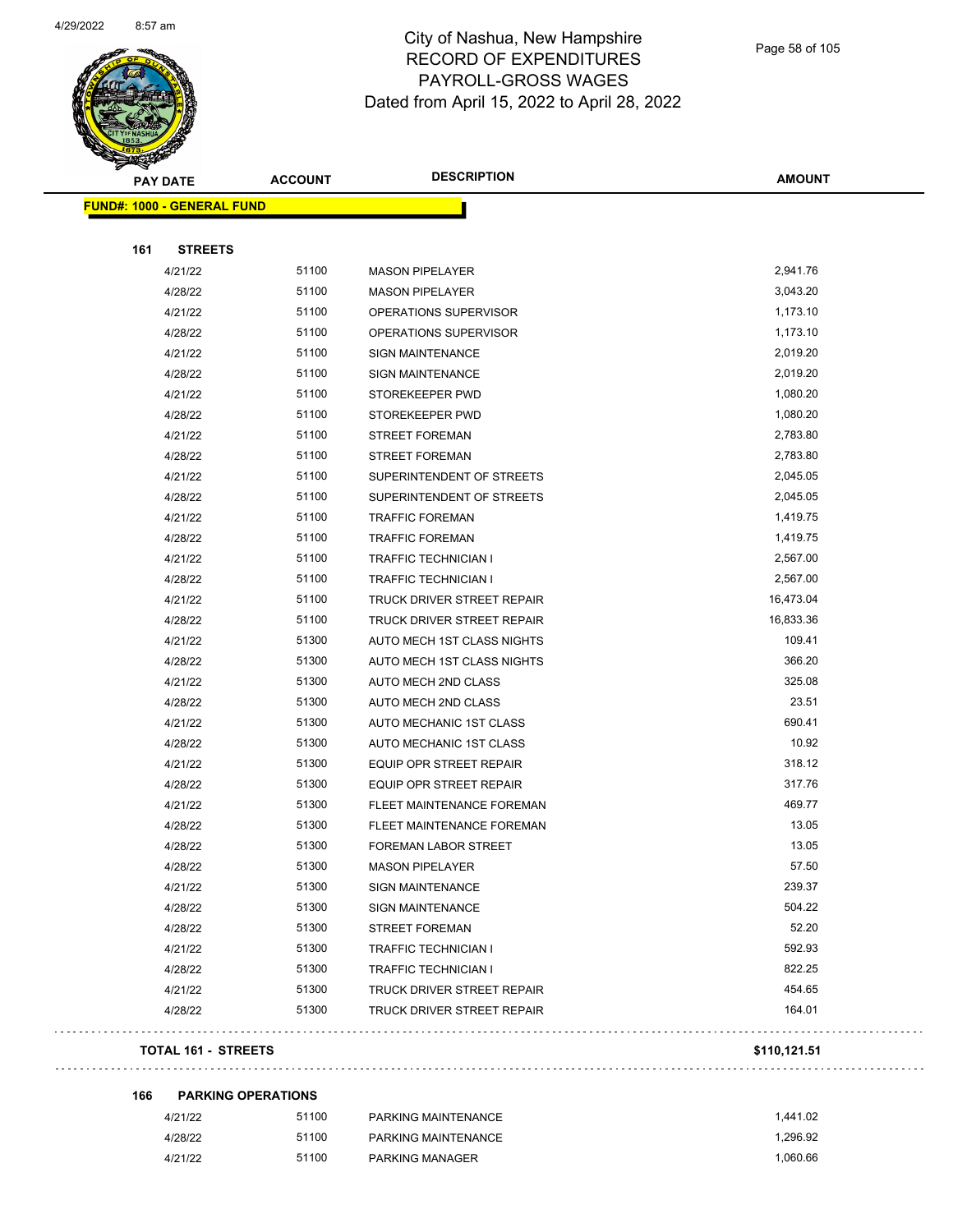

Page 59 of 105

|                                   | <b>PAY DATE</b>    | <b>ACCOUNT</b>                        | <b>DESCRIPTION</b>                                            | <b>AMOUNT</b> |
|-----------------------------------|--------------------|---------------------------------------|---------------------------------------------------------------|---------------|
| <b>FUND#: 1000 - GENERAL FUND</b> |                    |                                       |                                                               |               |
| 166                               |                    | <b>PARKING OPERATIONS</b>             |                                                               |               |
|                                   | 4/28/22            | 51100                                 | <b>PARKING MANAGER</b>                                        | 1,060.65      |
|                                   | 4/21/22            | 51200                                 | <b>PARKING MAINTENANCE</b>                                    | 136.86        |
|                                   | 4/28/22            | 51200                                 | PARKING MAINTENANCE                                           | 512.14        |
|                                   | 4/21/22            | 51300                                 | PARKING MAINTENANCE                                           | 298.02        |
|                                   |                    | <b>TOTAL 166 - PARKING OPERATIONS</b> |                                                               | \$5,806.27    |
|                                   |                    |                                       |                                                               |               |
| 171                               |                    | <b>COMMUNITY SERVICES</b>             |                                                               |               |
|                                   | 4/21/22            | 51100                                 | DIRECTOR HEALTH AND COMM SVS                                  | 2,325.46      |
|                                   | 4/28/22            | 51100                                 | DIRECTOR HEALTH AND COMM SVS                                  | 2,325.45      |
|                                   | 4/21/22            | 51100                                 | <b>EPIDEMIOLOGIST</b>                                         | 1,087.55      |
|                                   | 4/28/22            | 51100                                 | <b>EPIDEMIOLOGIST</b>                                         | 1,087.55      |
|                                   | 4/21/22            | 51100                                 | <b>HEALTH PROMOTION &amp; COMMUNICATION SPECIALIST</b>        | 1,090.70      |
|                                   | 4/28/22            | 51100                                 | <b>HEALTH PROMOTION &amp; COMMUNICATION SPECIALIST</b>        | 1,090.70      |
|                                   |                    | <b>TOTAL 171 - COMMUNITY SERVICES</b> |                                                               | \$9,007.41    |
| 172                               |                    | <b>COMMUNITY HEALTH</b>               |                                                               |               |
|                                   | 4/21/22            | 51100                                 | ADMINISTRATIVE ASSISTANT III                                  | 927.58        |
|                                   | 4/28/22            | 51100                                 | ADMINISTRATIVE ASSISTANT III                                  | 945.30        |
|                                   | 4/21/22            | 51100                                 | <b>BILINGUAL OUTREACH WORKER</b>                              | 1,034.95      |
|                                   | 4/28/22            | 51100                                 | BILINGUAL OUTREACH WORKER                                     | 1,034.94      |
|                                   | 4/21/22            | 51100                                 | CHIEF PUBLIC HEALTH NURSE                                     | 1,840.55      |
|                                   | 4/28/22            | 51100                                 | CHIEF PUBLIC HEALTH NURSE                                     | 1,840.55      |
|                                   | 4/28/22            | 51100                                 | DISEASE INTERVENTION & BEHAVIORAL HEALTH NURSE                | (1,939.04)    |
|                                   | 4/21/22            | 51100                                 | PUB HEALTH NURSE                                              | 4,092.20      |
|                                   | 4/28/22            | 51100                                 | PUB HEALTH NURSE                                              | 4,092.20      |
|                                   | 4/28/22            | 51412                                 | DISEASE INTERVENTION & BEHAVIORAL HEALTH NURSE                | 387.74        |
|                                   | 4/21/22            | 51412                                 | <b>NURSE PER DIEM</b>                                         | 226.18        |
|                                   | 4/28/22            | 51412                                 | <b>NURSE PER DIEM</b>                                         | 621.97        |
|                                   |                    | <b>TOTAL 172 - COMMUNITY HEALTH</b>   |                                                               | \$15,105.12   |
| 173                               |                    | <b>ENVIRONMENTAL HEALTH</b>           |                                                               |               |
|                                   | 4/21/22            | 51100                                 | DEP HEALTH OFFICER/LAB DIRECTOR                               | 1,386.90      |
|                                   | 4/28/22            | 51100                                 | DEP HEALTH OFFICER/LAB DIRECTOR                               | 1,386.90      |
|                                   | 4/21/22            | 51100                                 | ENVIRONMENTAL HEALTH SPEC                                     | 2,937.80      |
|                                   | 4/28/22            | 51100                                 | ENVIRONMENTAL HEALTH SPEC                                     | 2,937.80      |
|                                   |                    | 51100                                 |                                                               | 1,124.80      |
|                                   | 4/21/22            | 51100                                 | ENVIRONMENTAL TECH OFFICE MGR                                 | 1,124.80      |
|                                   | 4/28/22<br>4/21/22 | 51100                                 | ENVIRONMENTAL TECH OFFICE MGR<br>MANAGER ENVIRONMENTAL HEALTH | 1,738.30      |
|                                   |                    |                                       |                                                               |               |

4/28/22 51300 ENVIRONMENTAL HEALTH SPEC 54.42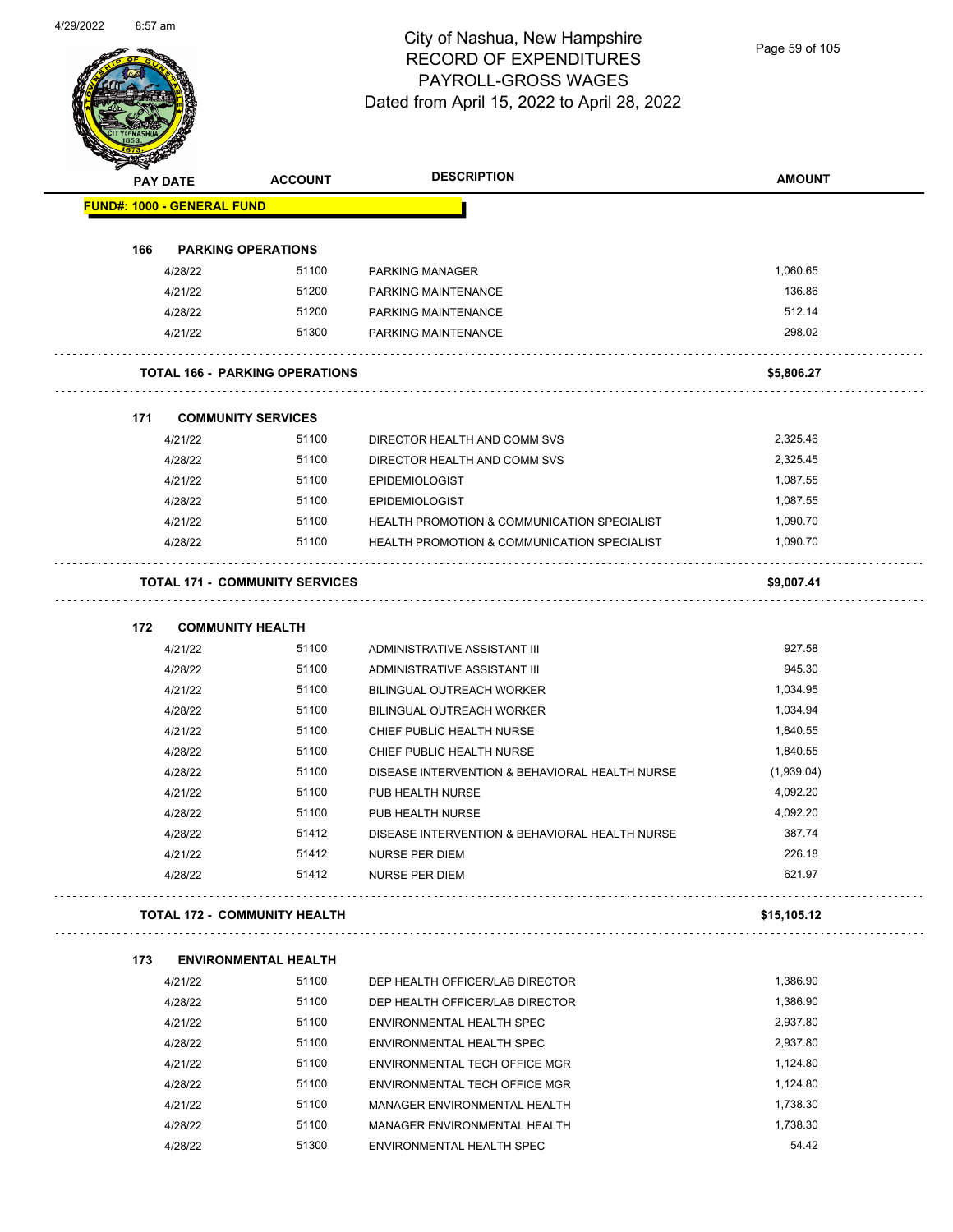

Page 60 of 105

|                            | <b>PAY DATE</b> | <b>ACCOUNT</b>                            | <b>DESCRIPTION</b>                          | <b>AMOUNT</b> |
|----------------------------|-----------------|-------------------------------------------|---------------------------------------------|---------------|
| FUND#: 1000 - GENERAL FUND |                 |                                           |                                             |               |
|                            |                 |                                           |                                             |               |
|                            |                 | <b>TOTAL 173 - ENVIRONMENTAL HEALTH</b>   |                                             | \$14,430.02   |
|                            |                 |                                           |                                             |               |
| 174                        |                 | <b>WELFARE ADMINISTRATION</b>             |                                             |               |
|                            | 4/21/22         | 51100                                     | CASE TECHNICIAN WELFARE                     | 2,878.45      |
|                            | 4/28/22         | 51100                                     | CASE TECHNICIAN WELFARE                     | 2,878.45      |
|                            | 4/21/22         | 51100                                     | <b>INTAKE WORKER</b>                        | 950.75        |
|                            | 4/28/22         | 51100                                     | <b>INTAKE WORKER</b>                        | 950.76        |
|                            | 4/21/22         | 51100                                     | SENIOR CASE TECHNICIAN                      | 1,134.36      |
|                            | 4/28/22         | 51100                                     | SENIOR CASE TECHNICIAN                      | 1,134.35      |
|                            | 4/21/22         | 51100                                     | <b>WELFARE OFFICER</b>                      | 1,840.54      |
|                            | 4/28/22         | 51100                                     | <b>WELFARE OFFICER</b>                      | 1,840.55      |
|                            |                 |                                           |                                             |               |
|                            |                 | <b>TOTAL 174 - WELFARE ADMINISTRATION</b> |                                             | \$13,608.21   |
| 177                        |                 | <b>PARKS &amp; RECREATION</b>             |                                             |               |
|                            | 4/21/22         | 51100                                     | ADMINISTRATIVE ASSISTANT II                 | 903.85        |
|                            | 4/28/22         | 51100                                     | ADMINISTRATIVE ASSISTANT II                 | 903.84        |
|                            | 4/21/22         | 51100                                     | COMMUNICATIONS AND RECREATION ADMINISTRATOR | 252.54        |
|                            | 4/28/22         | 51100                                     | COMMUNICATIONS AND RECREATION ADMINISTRATOR | 252.55        |
|                            | 4/21/22         | 51100                                     | EQUIPMENT OPERATOR, PARKS                   | 1,060.40      |
|                            | 4/28/22         | 51100                                     | EQUIPMENT OPERATOR, PARKS                   | 1,060.41      |
|                            | 4/21/22         | 51100                                     | FOREMAN LABOR PARK                          | 4,175.69      |
|                            | 4/28/22         | 51100                                     | FOREMAN LABOR PARK                          | 4,175.70      |
|                            | 4/21/22         | 51100                                     | <b>GROUNDSKEEPER MAINTENANCE</b>            | 7,702.81      |
|                            | 4/28/22         | 51100                                     | <b>GROUNDSKEEPER MAINTENANCE</b>            | 7,702.80      |
|                            | 4/21/22         | 51100                                     | <b>GROUNDSMAN I</b>                         | 4,583.60      |
|                            | 4/28/22         | 51100                                     | <b>GROUNDSMAN I</b>                         | 4,540.35      |
|                            | 4/21/22         | 51100                                     | <b>GROUNDSMAN II</b>                        | 954.80        |
|                            | 4/28/22         | 51100                                     | <b>GROUNDSMAN II</b>                        | 954.80        |
|                            | 4/21/22         | 51100                                     | <b>LEAD GROUNDSMAN</b>                      | 2,144.80      |
|                            | 4/28/22         | 51100                                     | <b>LEAD GROUNDSMAN</b>                      | 2,144.80      |
|                            | 4/21/22         | 51100                                     | RECREATION PROGRAM MANAGER                  | 630.20        |
|                            | 4/28/22         | 51100                                     | RECREATION PROGRAM MANAGER                  | 1,260.40      |
|                            | 4/21/22         | 51100                                     | STELLOS STADIUM ATTENDANT                   | 1,060.40      |
|                            | 4/28/22         | 51100                                     | STELLOS STADIUM ATTENDANT                   | 1,060.40      |
|                            | 4/21/22         | 51100                                     | SUPERINTENDENT OF PARKS RECR                | 2,035.95      |
|                            | 4/28/22         | 51100                                     | SUPERINTENDENT OF PARKS RECR                | 2,035.95      |
|                            | 4/28/22         | 51300                                     | AUTO MECH 1ST CLASS NIGHTS                  | 99.32         |
|                            | 4/28/22         | 51300                                     | FLEET MAINTENANCE FOREMAN                   | 130.49        |
|                            | 4/21/22         | 51300                                     | FOREMAN LABOR PARK                          | 874.32        |
|                            | 4/28/22         | 51300                                     | FOREMAN LABOR PARK                          | 600.29        |
|                            | 4/28/22         | 51300                                     | FOREMAN LABOR STREET                        | 195.73        |
|                            | 4/21/22         | 51300                                     | <b>GROUNDSKEEPER MAINTENANCE</b>            | 501.21        |
|                            | 4/28/22         | 51300                                     | <b>GROUNDSKEEPER MAINTENANCE</b>            | 573.01        |
|                            |                 |                                           |                                             |               |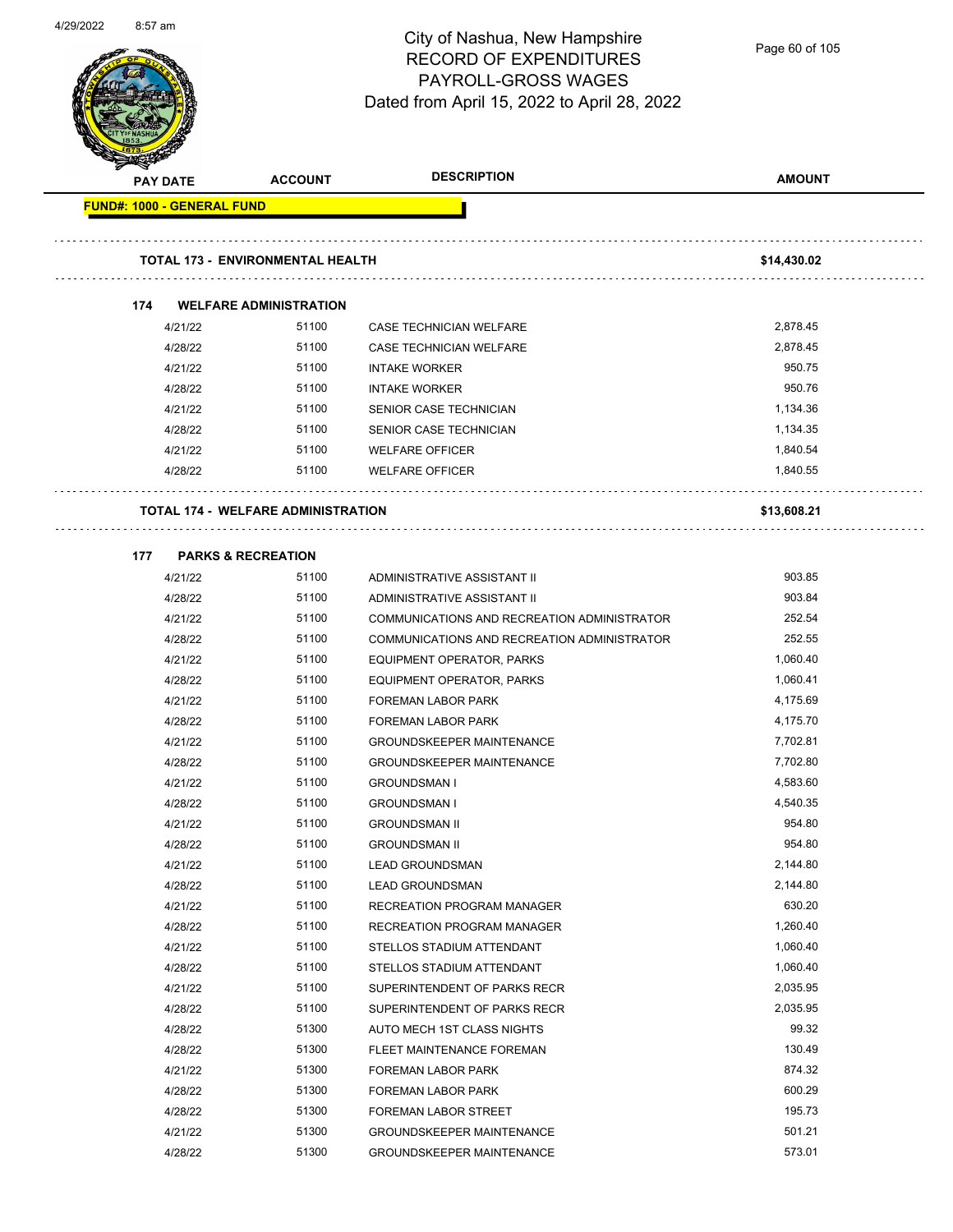$\overline{\phantom{0}}$ 



#### City of Nashua, New Hampshire RECORD OF EXPENDITURES PAYROLL-GROSS WAGES Dated from April 15, 2022 to April 28, 2022

Page 61 of 105

| <b>PAY DATE</b>                   | <b>ACCOUNT</b>                            | <b>DESCRIPTION</b>                          | <b>AMOUNT</b> |
|-----------------------------------|-------------------------------------------|---------------------------------------------|---------------|
| <b>FUND#: 1000 - GENERAL FUND</b> |                                           |                                             |               |
| 177                               | <b>PARKS &amp; RECREATION</b>             |                                             |               |
| 4/21/22                           | 51300                                     | <b>GROUNDSMAN I</b>                         | 615.42        |
| 4/28/22                           | 51300                                     | <b>GROUNDSMAN I</b>                         | 461.15        |
| 4/21/22                           | 51300                                     | <b>GROUNDSMAN II</b>                        | 110.03        |
| 4/28/22                           | 51300                                     | <b>GROUNDSMAN II</b>                        | 330.10        |
| 4/21/22                           | 51300                                     | <b>LEAD GROUNDSMAN</b>                      | 1,412.25      |
| 4/28/22                           | 51300                                     | <b>LEAD GROUNDSMAN</b>                      | 1,238.29      |
| 4/28/22                           | 51300                                     | <b>SIGN MAINTENANCE</b>                     | 153.18        |
| 4/21/22                           | 51300                                     | STELLOS STADIUM ATTENDANT                   | 941.28        |
| 4/28/22                           | 51300                                     | STELLOS STADIUM ATTENDANT                   | 506.07        |
| 4/21/22                           | 51400                                     | SEASONAL                                    | 1,360.00      |
| 4/28/22                           | 51400                                     | SEASONAL                                    | 1,360.00      |
| 4/21/22                           | 51600                                     | <b>LEAD GROUNDSMAN</b>                      | 1,000.00      |
| 4/28/22                           | 61110                                     | PROTECTIVE CLOTHING                         | 43.98         |
|                                   | <b>TOTAL 177 - PARKS &amp; RECREATION</b> |                                             | \$64,103.16   |
| 179<br><b>LIBRARY</b>             |                                           |                                             |               |
| 4/21/22                           | 51100                                     | ASSISTANT DIRECTOR LIBRARY                  | 1,738.30      |
| 4/28/22                           | 51100                                     | ASSISTANT DIRECTOR LIBRARY                  | 1,738.30      |
| 4/21/22                           | 51100                                     | ASSISTANT LIBRARIAN CIRCULATIO              | 1,144.95      |
| 4/28/22                           | 51100                                     | ASSISTANT LIBRARIAN CIRCULATIO              | 1,144.95      |
| 4/21/22                           | 51100                                     | ASSISTANT LIBRARIAN PROGRAMMING & MARKETING | 923.09        |
| 4/28/22                           | 51100                                     | ASSISTANT LIBRARIAN PROGRAMMING & MARKETING | 923.10        |
| 4/21/22                           | 51100                                     | <b>DIRECTOR LIBRARY</b>                     | 2,290.45      |
| 4/28/22                           | 51100                                     | <b>DIRECTOR LIBRARY</b>                     | 2,290.45      |
| 4/21/22                           | 51100                                     | EXECUTIVE ASST OFFICE MANAGER               | 1,039.85      |
| 4/28/22                           | 51100                                     | EXECUTIVE ASST OFFICE MANAGER               | 1,039.85      |
| 4/21/22                           | 51100                                     | <b>IT COORDINATOR</b>                       | 1,128.10      |
| 4/28/22                           | 51100                                     | IT COORDINATOR                              | 1,128.10      |
| 4/21/22                           | 51100                                     | <b>JANITOR</b>                              | 634.67        |
| 4/28/22                           | 51100                                     | <b>JANITOR</b>                              | 626.72        |
| 4/21/22                           | 51100                                     | LIBRARIAN ADULT SERVICES                    | 1,115.64      |
| 4/28/22                           | 51100                                     | LIBRARIAN ADULT SERVICES                    | 1,115.63      |
| 4/21/22                           | 51100                                     | LIBRARIAN CIRCULATION                       | 1,281.50      |
| 4/28/22                           | 51100                                     | <b>LIBRARIAN CIRCULATION</b>                | 1,281.50      |
| 4/21/22                           | 51100                                     | LIBRARIAN PROGRAMMING & MARKETING           | 1,281.50      |
| 4/28/22                           | 51100                                     | LIBRARIAN PROGRAMMING & MARKETING           | 1,281.51      |
| 4/21/22                           | 51100                                     | <b>LIBRARIAN TECH SERVICES</b>              | 1,281.51      |
| 4/28/22                           | 51100                                     | <b>LIBRARIAN TECH SERVICES</b>              | 1,281.52      |
| 4/21/22                           | 51100                                     | LIBRARIAN YOUTH SERVICES                    | 1,883.80      |
| 4/28/22                           | 51100                                     | LIBRARIAN YOUTH SERVICES                    | 1,883.82      |
| 4/21/22                           | 51100                                     | LIBRARY ASSISTANT CIRCULATION               | 6,658.60      |
| 4/28/22                           | 51100                                     | LIBRARY ASSISTANT CIRCULATION               | 6,658.61      |

4/21/22 51100 LIBRARY ASSISTANT TECH SVS 943.00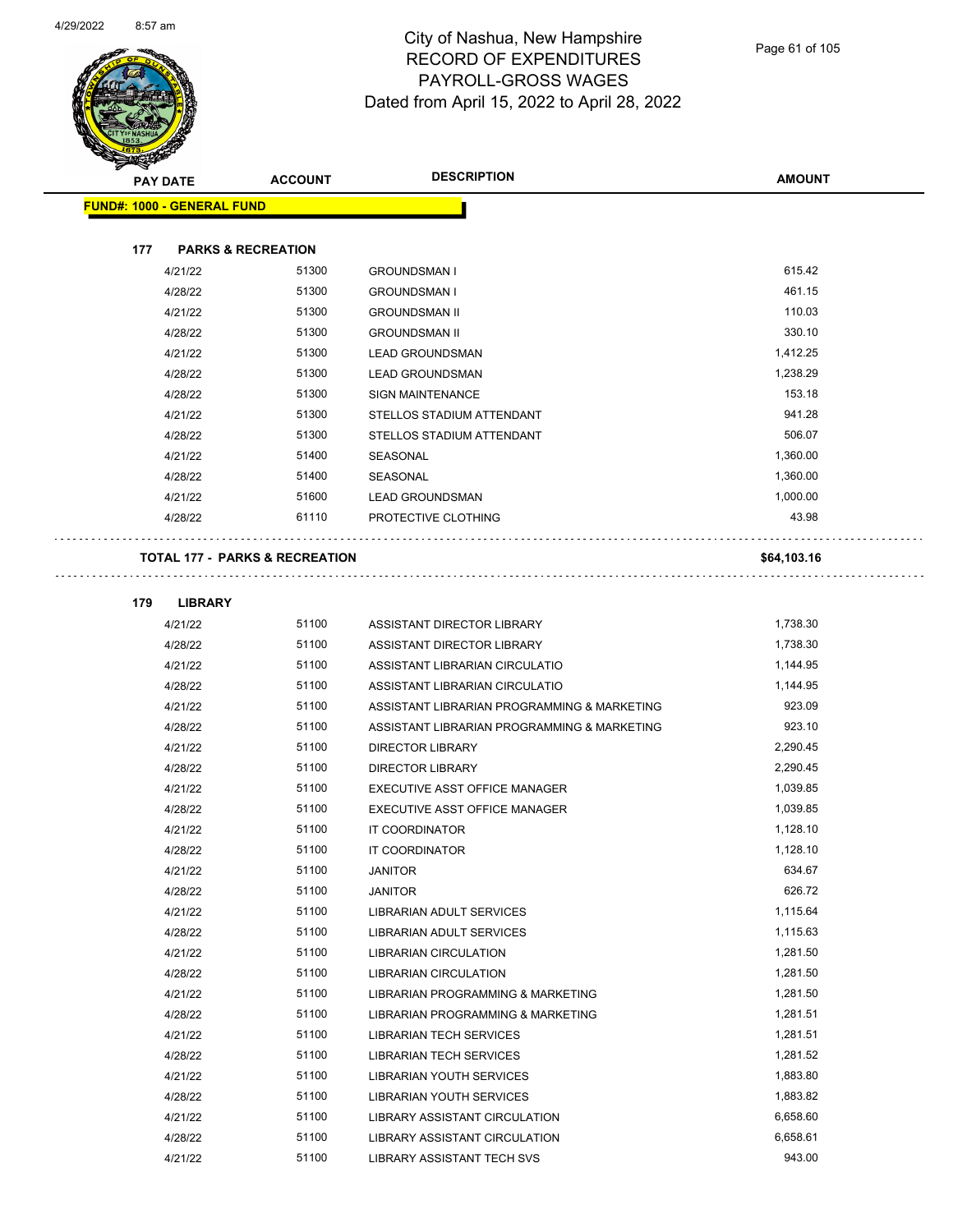

| बङ्क<br><b>PAY DATE</b>           | <b>ACCOUNT</b> | <b>DESCRIPTION</b>                   | <b>AMOUNT</b> |
|-----------------------------------|----------------|--------------------------------------|---------------|
| <b>FUND#: 1000 - GENERAL FUND</b> |                |                                      |               |
|                                   |                |                                      |               |
| 179<br><b>LIBRARY</b>             |                |                                      |               |
| 4/28/22                           | 51100          | <b>LIBRARY ASSISTANT TECH SVS</b>    | 943.00        |
| 4/21/22                           | 51100          | LIBRARY ASSISTANT YOUTH SERVIC       | 2,351.74      |
| 4/28/22                           | 51100          | LIBRARY ASSISTANT YOUTH SERVIC       | 2,351.75      |
| 4/21/22                           | 51100          | PAGE & COLLECTION COORDINATOR        | 976.90        |
| 4/28/22                           | 51100          | PAGE & COLLECTION COORDINATOR        | 976.90        |
| 4/21/22                           | 51100          | REFERENCE LIBRARIAN ADULT SERV       | 4,888.91      |
| 4/28/22                           | 51100          | REFERENCE LIBRARIAN ADULT SERV       | 4,883.19      |
| 4/21/22                           | 51100          | REFERENCE LIBRARIAN TECH SVS         | 2,019.79      |
| 4/28/22                           | 51100          | REFERENCE LIBRARIAN TECH SVS         | 2,019.80      |
| 4/21/22                           | 51100          | <b>SECURITY LIBRARY</b>              | 729.35        |
| 4/28/22                           | 51100          | <b>SECURITY LIBRARY</b>              | 729.35        |
| 4/21/22                           | 51100          | SUPERVISOR YOUTH SERVICES            | 1,051.30      |
| 4/28/22                           | 51100          | SUPERVISOR YOUTH SERVICES            | 1,051.29      |
| 4/21/22                           | 51200          | <b>GRAPHIC DESIGNER LIBRARY</b>      | 382.45        |
| 4/28/22                           | 51200          | <b>GRAPHIC DESIGNER LIBRARY</b>      | 327.81        |
| 4/21/22                           | 51200          | <b>JANITOR</b>                       | 307.53        |
| 4/28/22                           | 51200          | <b>JANITOR</b>                       | 327.76        |
| 4/21/22                           | 51200          | LIBRARY ASSISTANT YOUTH SERVIC       | 539.81        |
| 4/28/22                           | 51200          | LIBRARY ASSISTANT YOUTH SERVIC       | 539.81        |
| 4/21/22                           | 51200          | <b>SECURITY LIBRARY</b>              | 394.75        |
| 4/28/22                           | 51200          | <b>SECURITY LIBRARY</b>              | 394.75        |
| 4/28/22                           | 51300          | <b>JANITOR</b>                       | 35.70         |
| 4/28/22                           | 51300          | <b>LIBRARIAN CIRCULATION</b>         | 156.18        |
| 4/21/22                           | 51300          | LIBRARY ASSISTANT CIRCULATION        | 344.75        |
| 4/28/22                           | 51300          | <b>LIBRARY ASSISTANT CIRCULATION</b> | 169.99        |
| 4/21/22                           | 51300          | LIBRARY ASSISTANT YOUTH SERVIC       | 181.36        |
| 4/21/22                           | 51300          | REFERENCE LIBRARIAN ADULT SERV       | 117.39        |
| 4/28/22                           | 51300          | REFERENCE LIBRARIAN ADULT SERV       | 237.41        |
| 4/28/22                           | 51300          | REFERENCE LIBRARIAN TECH SVS         | 148.98        |
| 4/21/22                           | 51300          | <b>SECURITY LIBRARY</b>              | 109.40        |
| 4/28/22                           | 51300          | SUPERVISOR YOUTH SERVICES            | 128.13        |
| <b>TOTAL 179 - LIBRARY</b>        |                |                                      | \$75,556.25   |

| 4/21/22 | 51100 | ADMINISTRATIVE ASSISTANT II    | 835.05   |
|---------|-------|--------------------------------|----------|
| 4/28/22 | 51100 | ADMINISTRATIVE ASSISTANT II    | 835.05   |
| 4/21/22 | 51100 | DIRECTOR COMMUNITY DEVELOPMENT | 2,149.85 |
| 4/28/22 | 51100 | DIRECTOR COMMUNITY DEVELOPMENT | 2,149.85 |
| 4/21/22 | 51100 | <b>WATERWAYS MANAGER</b>       | 1.938.30 |
| 4/28/22 | 51100 | <b>WATERWAYS MANAGER</b>       | 3.738.30 |
| 4/21/22 | 51200 | ADMINISTRATIVE ASSISTANT I     | 412.68   |
| 4/28/22 | 51200 | ADMINISTRATIVE ASSISTANT I     | 412.68   |
| 4/21/22 | 51400 | <b>INTERN</b>                  | 100.00   |

**181 COMMUNITY DEVELOPMENT**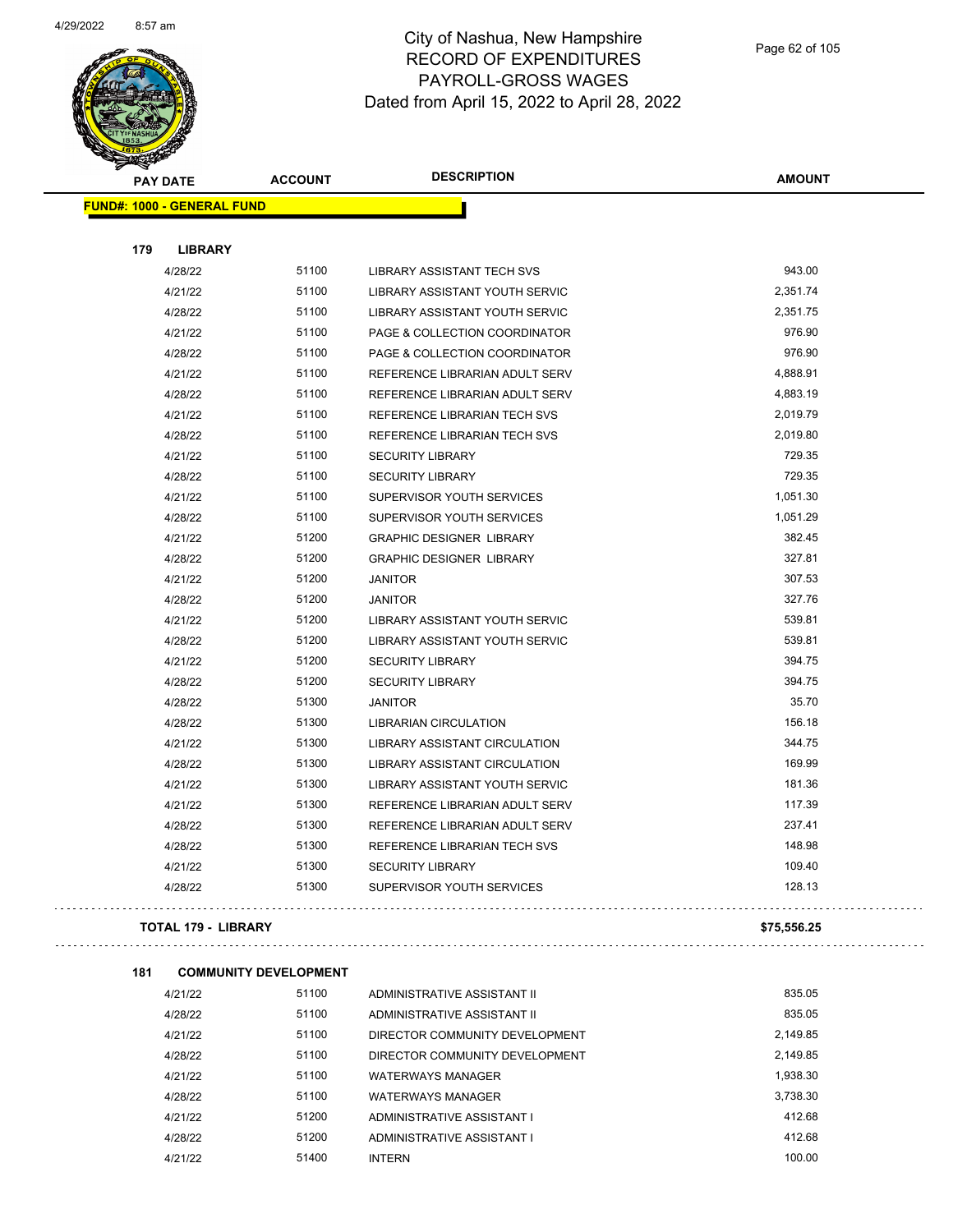# City of Nashua, New Hampshire RECORD OF EXPENDITURES PAYROLL-GROSS WAGES

Page 63 of 105

|     |                                   |                                          | <b>DESCRIPTION</b>             |               |
|-----|-----------------------------------|------------------------------------------|--------------------------------|---------------|
|     | <b>PAY DATE</b>                   | <b>ACCOUNT</b>                           |                                | <b>AMOUNT</b> |
|     | <b>FUND#: 1000 - GENERAL FUND</b> |                                          |                                |               |
| 181 |                                   | <b>COMMUNITY DEVELOPMENT</b>             |                                |               |
|     | 4/28/22                           | 51400                                    | <b>INTERN</b>                  | 100.00        |
|     |                                   | <b>TOTAL 181 - COMMUNITY DEVELOPMENT</b> |                                | \$12,671.76   |
| 182 |                                   | <b>PLANNING AND ZONING</b>               |                                |               |
|     | 4/21/22                           | 51100                                    | DEPARTMENT COORDINATOR         | 1,101.79      |
|     | 4/28/22                           | 51100                                    | DEPARTMENT COORDINATOR         | 1,101.80      |
|     | 4/21/22                           | 51100                                    | <b>DEPUTY PLANNING MANAGER</b> | 3,006.50      |
|     | 4/28/22                           | 51100                                    | DEPUTY PLANNING MANAGER        | 3,006.50      |
|     | 4/21/22                           | 51100                                    | PLANNER I                      | 2,015.60      |
|     | 4/28/22                           | 51100                                    | <b>PLANNER I</b>               | 2,015.60      |
|     | 4/21/22                           | 51100                                    | ZONING COORDINATOR             | 882.00        |
|     | 4/28/22                           | 51100                                    | ZONING COORDINATOR             | 882.00        |
|     | 4/21/22                           | 53428                                    | STENOGRAPHIC SERVICES          | 500.00        |
|     |                                   | <b>TOTAL 182 - PLANNING AND ZONING</b>   |                                | \$14,511.79   |
|     |                                   |                                          |                                |               |
|     |                                   |                                          |                                |               |
| 183 |                                   |                                          |                                |               |
|     |                                   | <b>ECONOMIC DEVELOPMENT</b>              |                                |               |
|     | 4/21/22                           | 51100                                    | ECONOMIC DEV DIRECTOR          | 2,465.76      |
|     | 4/28/22                           | 51100                                    | ECONOMIC DEV DIRECTOR          | 2,465.77      |
|     | 4/21/22                           | 51100                                    | OED COORDINATOR                | 605.95        |
|     | 4/28/22                           | 51100                                    | OED COORDINATOR                | 605.95        |
|     |                                   | <b>TOTAL 183 - ECONOMIC DEVELOPMENT</b>  |                                | \$6,143.43    |
| 191 | <b>SCHOOL</b>                     |                                          |                                |               |
|     | 4/21/22                           | 51100                                    | 21 CENTURY COORDINATOR         | 2,497.80      |
|     | 4/21/22                           | 51100                                    | <b>7PAR CTE NHN</b>            | 431.52        |
|     | 4/28/22                           | 51100                                    | <b>7PAR CTE NHN</b>            | 465.00        |
|     | 4/21/22                           | 51100                                    | ASSISTANT DIRECTOR BUSINESS    | 3,333.70      |
|     | 4/21/22                           | 51100                                    | ASSISTANT PRINCIPAL AMH        | 1,437.50      |
|     | 4/21/22                           | 51100                                    | ASSISTANT PRINCIPAL BIC        | 3,278.20      |
|     | 4/21/22                           | 51100                                    | ASSISTANT PRINCIPAL BIR        | 3,115.40      |
|     | 4/21/22                           | 51100                                    | ASSISTANT PRINCIPAL BRO        | 2,875.00      |
|     | 4/21/22                           | 51100                                    | ASSISTANT PRINCIPAL CHARL      | 2,875.00      |
|     | 4/21/22                           | 51100                                    | ASSISTANT PRINCIPAL DR CRSP    | 1,461.50      |
|     | 4/21/22                           | 51100                                    | ASSISTANT PRINCIPAL ELM        | 6,961.50      |
|     | 4/21/22                           | 51100                                    | ASSISTANT PRINCIPAL FES        | 2,971.20      |
|     | 4/21/22                           | 51100                                    | ASSISTANT PRINCIPAL FMS        | 3,384.60      |
|     | 4/21/22                           | 51100                                    | ASSISTANT PRINCIPAL LEDGE      | 2,875.00      |
|     | 4/21/22                           | 51100                                    | ASSISTANT PRINCIPAL MDE        | 3,211.50      |
|     | 4/21/22                           | 51100                                    | ASSISTANT PRINCIPAL MTP        | 1,485.60      |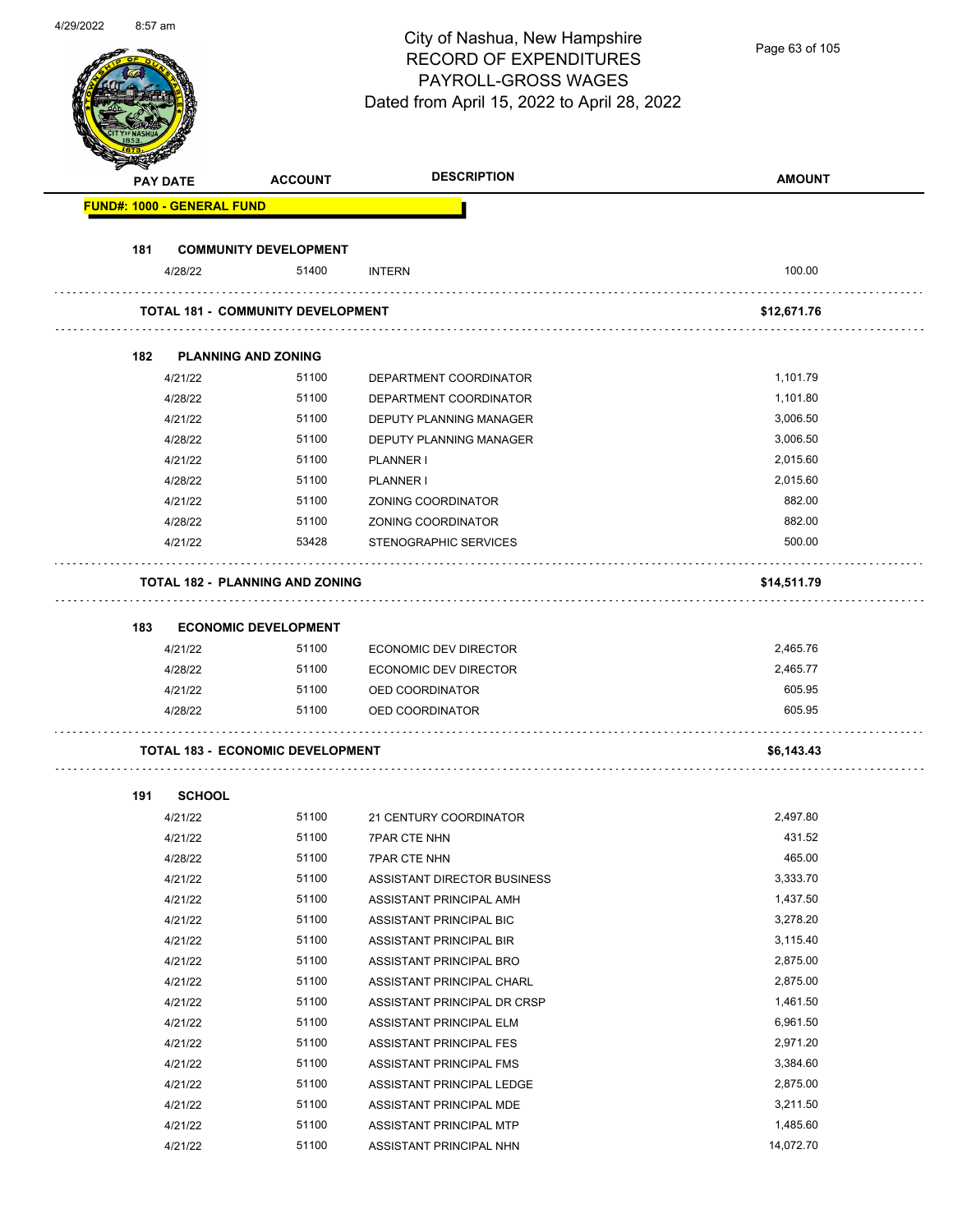

|     | <b>PAY DATE</b>                   | <b>ACCOUNT</b> | <b>DESCRIPTION</b>             | <b>AMOUNT</b> |
|-----|-----------------------------------|----------------|--------------------------------|---------------|
|     | <b>FUND#: 1000 - GENERAL FUND</b> |                |                                |               |
|     |                                   |                |                                |               |
| 191 | <b>SCHOOL</b>                     |                |                                |               |
|     | 4/21/22                           | 51100          | ASSISTANT PRINCIPAL NHS        | 14,319.30     |
|     | 4/21/22                           | 51100          | ASSISTANT PRINCIPAL NSE        | 3,163.50      |
|     | 4/21/22                           | 51100          | ASSISTANT PRINCIPAL PMS        | 3,723.10      |
|     | 4/21/22                           | 51100          | ASSISTANT PRINCIPAL SHE        | 1,851.00      |
|     | 4/21/22                           | 51100          | ASSISTANT SUPERINTENDENT       | 9,245.50      |
|     | 4/21/22                           | 51100          | ASST DIRECTOR PLANT OPS        | 5,274.00      |
|     | 4/21/22                           | 51100          | <b>ASST DIRECTOR SPED</b>      | 6,415.00      |
|     | 4/21/22                           | 51100          | ASST SYSTEMS ADMIN FULL YEAR   | 18,176.20     |
|     | 4/21/22                           | 51100          | ATTENDANCE OFFICER             | 2,622.80      |
|     | 4/21/22                           | 51100          | BRENTWOOD COORDINATOR          | 3,070.60      |
|     | 4/21/22                           | 51100          | CAREER CENTER COORD NHS        | 1,644.00      |
|     | 4/21/22                           | 51100          | CHIEF OPERATING OFFICER        | 4,769.70      |
|     | 4/21/22                           | 51100          | CLERICAL ACADEMY NHN           | 2,953.92      |
|     | 4/28/22                           | 51100          | CLERICAL ACADEMY NHN           | 2,979.69      |
|     | 4/21/22                           | 51100          | CLERICAL ACADEMY NHS           | 3,144.79      |
|     | 4/28/22                           | 51100          | <b>CLERICAL ACADEMY NHS</b>    | 3,167.98      |
|     | 4/21/22                           | 51100          | <b>CLERICAL ASST SUPER SUP</b> | 1,717.73      |
|     | 4/28/22                           | 51100          | <b>CLERICAL ASST SUPER SUP</b> | 1,738.56      |
|     | 4/21/22                           | 51100          | CLERICAL ATHLETIC NHN          | 848.25        |
|     | 4/28/22                           | 51100          | CLERICAL ATHLETIC NHN          | 848.25        |
|     | 4/21/22                           | 51100          | <b>CLERICAL ATHLETIC NHS</b>   | 760.90        |
|     | 4/28/22                           | 51100          | CLERICAL ATHLETIC NHS          | 760.90        |
|     | 4/21/22                           | 51100          | <b>CLERICAL BUSINESS</b>       | 3,120.89      |
|     | 4/28/22                           | 51100          | <b>CLERICAL BUSINESS</b>       | 3,109.74      |
|     | 4/21/22                           | 51100          | CLERICAL CHIEF OP OFFICER SUP  | 892.32        |
|     | 4/28/22                           | 51100          | CLERICAL CHIEF OP OFFICER SUP  | 915.20        |
|     | 4/21/22                           | 51100          | CLERICAL CTE NHN               | 708.93        |
|     | 4/28/22                           | 51100          | CLERICAL CTE NHN               | 723.39        |
|     | 4/21/22                           | 51100          | <b>CLERICAL CTE NHS</b>        | 723.40        |
|     | 4/28/22                           | 51100          | <b>CLERICAL CTE NHS</b>        | 723.40        |
|     | 4/21/22                           | 51100          | CLERICAL GUIDANCE ELM          | 1,321.41      |
|     | 4/28/22                           | 51100          | CLERICAL GUIDANCE ELM          | 1,355.17      |
|     | 4/21/22                           | 51100          | CLERICAL GUIDANCE NHN          | 2,040.28      |
|     | 4/28/22                           | 51100          | CLERICAL GUIDANCE NHN          | 2,065.64      |
|     | 4/21/22                           | 51100          | <b>CLERICAL GUIDANCE NHS</b>   | 1,484.30      |
|     | 4/28/22                           | 51100          | <b>CLERICAL GUIDANCE NHS</b>   | 1,484.30      |
|     | 4/21/22                           | 51100          | CLERICAL HUMAN RESOURCES       | 2,434.94      |
|     | 4/28/22                           | 51100          | CLERICAL HUMAN RESOURCES       | 2,425.30      |
|     | 4/21/22                           | 51100          | CLERICAL PAYROLL SUP           | 1,628.96      |
|     | 4/28/22                           | 51100          | <b>CLERICAL PAYROLL SUP</b>    | 1,628.95      |
|     | 4/21/22                           | 51100          | CLERICAL PLANT OPS             | 797.27        |
|     | 4/28/22                           | 51100          | <b>CLERICAL PLANT OPS</b>      | 797.25        |
|     | 4/21/22                           | 51100          | <b>CLERICAL PRINCIPAL AMH</b>  | 1,484.30      |
|     | 4/28/22                           | 51100          | CLERICAL PRINCIPAL AMH         | 1,479.22      |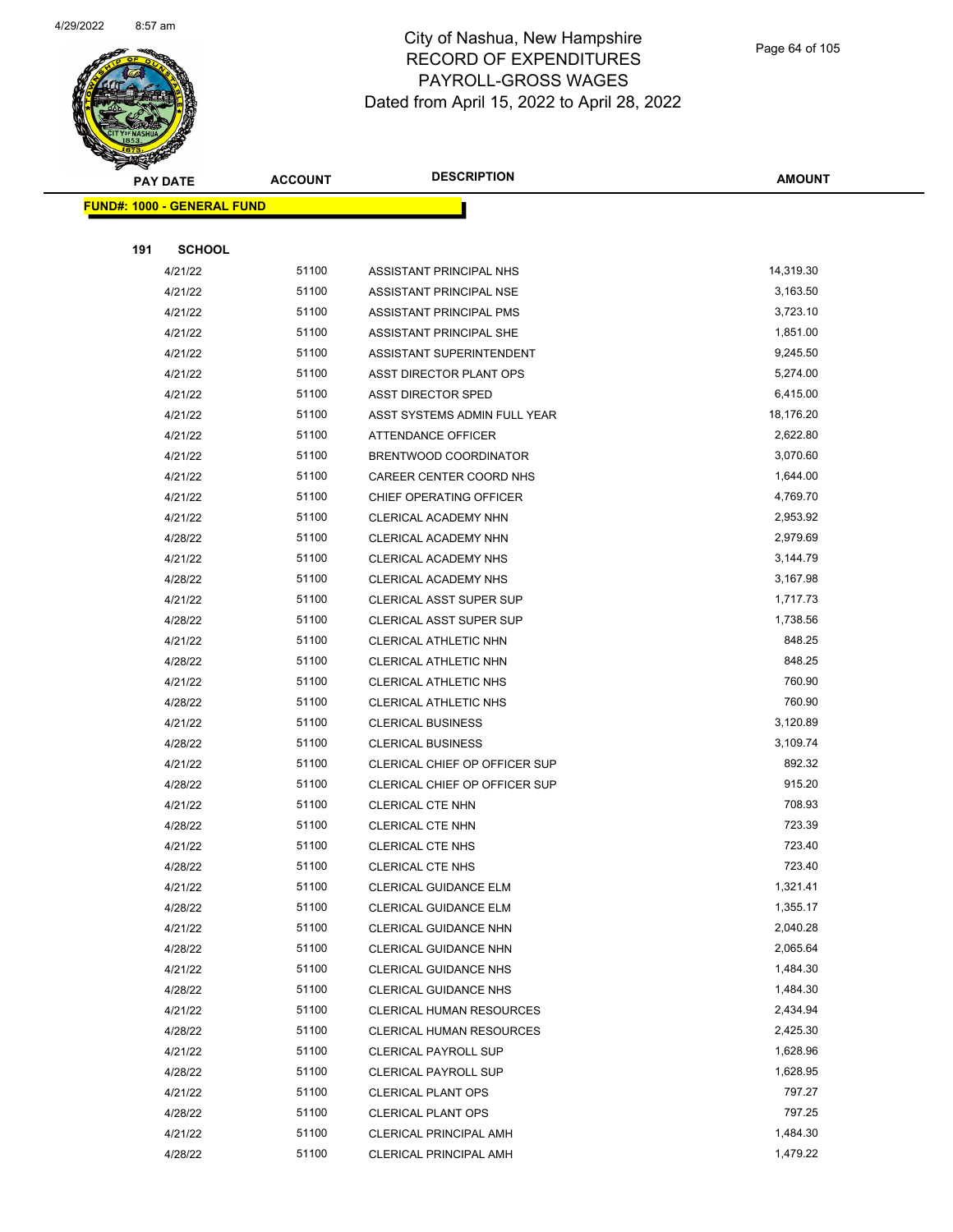

|     | <b>PAY DATE</b>                    | <b>ACCOUNT</b> | <b>DESCRIPTION</b>                                 | <b>AMOUNT</b>    |
|-----|------------------------------------|----------------|----------------------------------------------------|------------------|
|     | <u> FUND#: 1000 - GENERAL FUND</u> |                |                                                    |                  |
|     |                                    |                |                                                    |                  |
| 191 | <b>SCHOOL</b>                      |                |                                                    |                  |
|     | 4/21/22                            | 51100          | <b>CLERICAL PRINCIPAL BIC</b>                      | 1,645.50         |
|     | 4/28/22                            | 51100          | CLERICAL PRINCIPAL BIC                             | 1,645.50         |
|     | 4/21/22                            | 51100          | <b>CLERICAL PRINCIPAL BIR</b>                      | 1,566.83         |
|     | 4/28/22                            | 51100          | <b>CLERICAL PRINCIPAL BIR</b>                      | 1,571.65         |
|     | 4/21/22                            | 51100          | <b>CLERICAL PRINCIPAL BRO</b>                      | 1,571.65         |
|     | 4/28/22                            | 51100          | <b>CLERICAL PRINCIPAL BRO</b>                      | 1,571.65         |
|     | 4/21/22                            | 51100          | CLERICAL PRINCIPAL CHA                             | 1,520.65         |
|     | 4/28/22                            | 51100          | CLERICAL PRINCIPAL CHA                             | 1,488.77         |
|     | 4/21/22                            | 51100          | CLERICAL PRINCIPAL DRC                             | 1,560.40         |
|     | 4/28/22                            | 51100          | CLERICAL PRINCIPAL DRC                             | 1,554.82         |
|     | 4/21/22                            | 51100          | <b>CLERICAL PRINCIPAL ELM</b>                      | 1,484.30         |
|     | 4/28/22                            | 51100          | <b>CLERICAL PRINCIPAL ELM</b>                      | 1,484.30         |
|     | 4/21/22                            | 51100          | <b>CLERICAL PRINCIPAL FES</b>                      | 1,419.34         |
|     | 4/28/22                            | 51100          | <b>CLERICAL PRINCIPAL FES</b>                      | 1,240.78         |
|     | 4/21/22                            | 51100          | <b>CLERICAL PRINCIPAL FMS</b>                      | 2,291.59         |
|     | 4/28/22                            | 51100          | <b>CLERICAL PRINCIPAL FMS</b>                      | 2,282.72         |
|     | 4/21/22                            | 51100          | <b>CLERICAL PRINCIPAL LDG</b>                      | 1,520.66         |
|     | 4/28/22                            | 51100          | CLERICAL PRINCIPAL LDG                             | 1,520.65         |
|     | 4/21/22                            | 51100          | CLERICAL PRINCIPAL MDE                             | 1,634.25         |
|     | 4/28/22                            | 51100          | CLERICAL PRINCIPAL MDE                             | 1,612.99         |
|     | 4/21/22                            | 51100          | <b>CLERICAL PRINCIPAL MTP</b>                      | 1,560.40         |
|     | 4/28/22                            | 51100          | <b>CLERICAL PRINCIPAL MTP</b>                      | 1,560.40         |
|     | 4/21/22                            | 51100          | CLERICAL PRINCIPAL NHN                             | 1,520.64         |
|     | 4/28/22                            | 51100          | CLERICAL PRINCIPAL NHN                             | 1,520.66         |
|     | 4/21/22                            | 51100          | CLERICAL PRINCIPAL NHS                             | 1,479.47         |
|     | 4/28/22                            | 51100          | <b>CLERICAL PRINCIPAL NHS</b>                      | 1,479.47         |
|     | 4/21/22                            | 51100          | <b>CLERICAL PRINCIPAL NSE</b>                      | 1,571.65         |
|     | 4/28/22                            | 51100          | <b>CLERICAL PRINCIPAL NSE</b>                      | 1,571.64         |
|     | 4/21/22                            | 51100          | <b>CLERICAL PRINCIPAL PMS</b>                      | 2,202.57         |
|     | 4/28/22                            | 51100          | CLERICAL PRINCIPAL PMS                             | 1,484.27         |
|     | 4/21/22                            | 51100          | <b>CLERICAL PRINCIPAL SHE</b>                      | 1,603.50         |
|     | 4/28/22                            | 51100          | <b>CLERICAL PRINCIPAL SHE</b>                      | 1,609.15         |
|     | 4/21/22                            | 51100          | CLERICAL RECEPTIONIST NHN                          | 848.26           |
|     | 4/28/22                            | 51100          | CLERICAL RECEPTIONIST NHN                          | 836.94           |
|     | 4/21/22                            | 51100          | CLERICAL RECEPTIONIST NHS                          | 713.75           |
|     | 4/28/22                            | 51100          | CLERICAL RECEPTIONIST NHS                          | 718.57<br>723.40 |
|     | 4/21/22                            | 51100          | <b>CLERICAL REGISTRAR NHN</b>                      | 723.40           |
|     | 4/28/22                            | 51100          | CLERICAL REGISTRAR NHN                             | 760.90           |
|     | 4/21/22                            | 51100<br>51100 | CLERICAL SPECIAL ED NHN                            | 760.90           |
|     | 4/28/22<br>4/21/22                 | 51100          | CLERICAL SPECIAL ED NHN<br>CLERICAL SPECIAL ED NHS | 1,464.25         |
|     | 4/28/22                            | 51100          | CLERICAL SPECIAL ED NHS                            | 1,458.93         |
|     | 4/21/22                            | 51100          | CLERICAL SPECIAL ED SUP                            | 1,446.80         |
|     | 4/28/22                            | 51100          | CLERICAL SPECIAL ED SUP                            | 1,446.80         |
|     |                                    |                |                                                    |                  |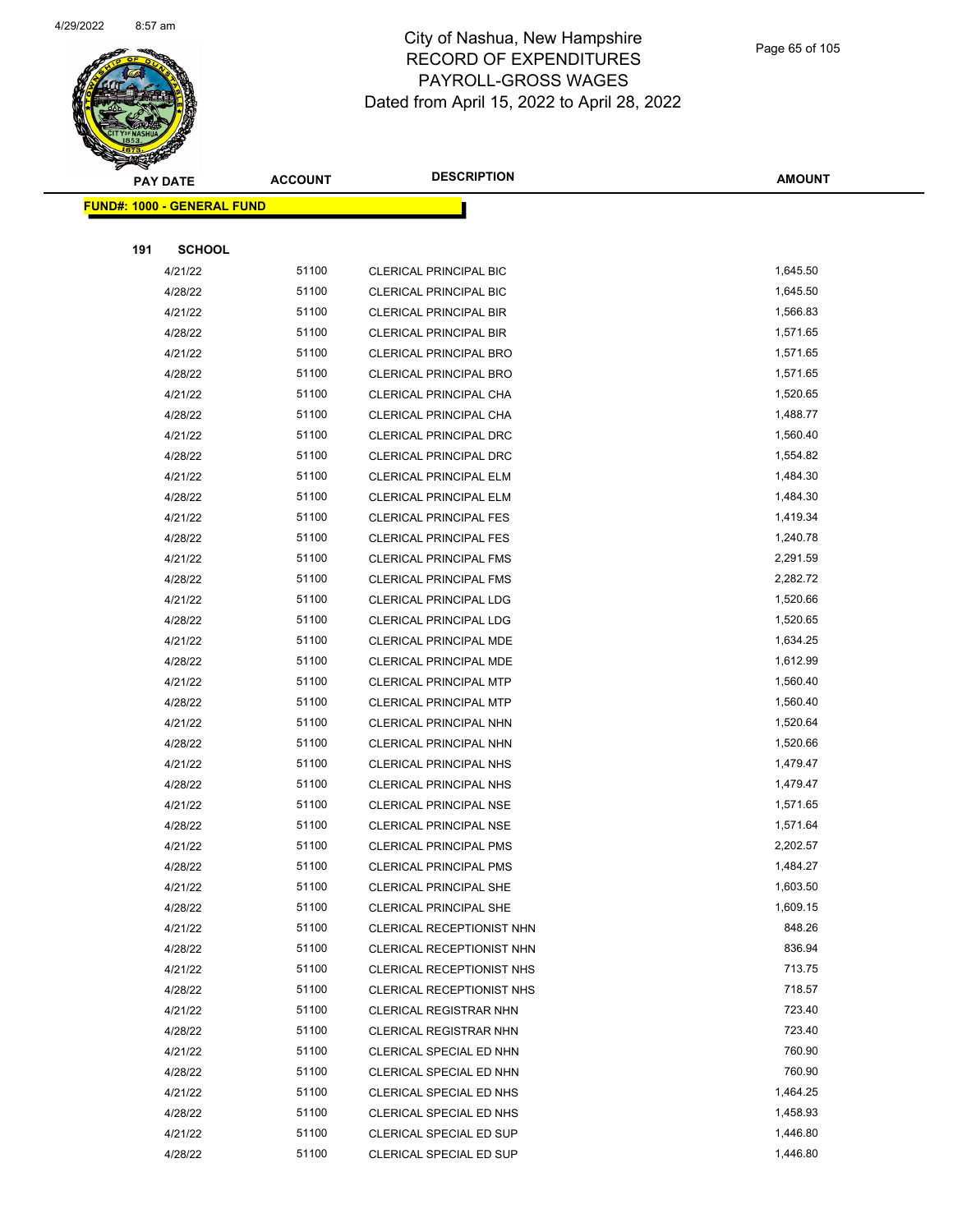

| $\checkmark$ | <b>PAY DATE</b>                   | <b>ACCOUNT</b> | <b>DESCRIPTION</b>                                     | <b>AMOUNT</b>    |
|--------------|-----------------------------------|----------------|--------------------------------------------------------|------------------|
|              | <b>FUND#: 1000 - GENERAL FUND</b> |                |                                                        |                  |
|              |                                   |                |                                                        |                  |
| 191          | <b>SCHOOL</b>                     |                |                                                        |                  |
|              | 4/21/22                           | 51100          | CLERICAL STUDENT SERV SUP                              | 896.27           |
|              | 4/28/22                           | 51100          | CLERICAL STUDENT SERV SUP                              | 908.14           |
|              | 4/21/22                           | 51100          | CLERICAL SUPERINTENDANT HRLY                           | 736.80           |
|              | 4/28/22                           | 51100          | CLERICAL SUPERINTENDANT HRLY                           | 719.93           |
|              | 4/21/22                           | 51100          | CLERICAL SUPERINTENDANT SUP                            | 2,039.00         |
|              | 4/21/22                           | 51100          | <b>CUSTODIAN AMH</b>                                   | 1,045.85         |
|              | 4/28/22                           | 51100          | <b>CUSTODIAN AMH</b>                                   | 1,045.86         |
|              | 4/21/22                           | 51100          | CUSTODIAN ASST HEAD ELM                                | 857.20           |
|              | 4/28/22                           | 51100          | <b>CUSTODIAN ASST HEAD ELM</b>                         | 857.20           |
|              | 4/21/22                           | 51100          | <b>CUSTODIAN ASST HEAD FMS</b>                         | 905.76           |
|              | 4/28/22                           | 51100          | <b>CUSTODIAN ASST HEAD FMS</b>                         | 1,051.46         |
|              | 4/21/22                           | 51100          | <b>CUSTODIAN ASST HEAD NHN</b>                         | 1,722.40         |
|              | 4/28/22                           | 51100          | <b>CUSTODIAN ASST HEAD NHN</b>                         | 1,722.42         |
|              | 4/21/22                           | 51100          | <b>CUSTODIAN ASST HEAD NHS</b>                         | 1,722.41         |
|              | 4/28/22                           | 51100          | <b>CUSTODIAN ASST HEAD NHS</b>                         | 1,722.41         |
|              | 4/21/22                           | 51100          | CUSTODIAN ASST HEAD PMS                                | 905.76           |
|              | 4/28/22                           | 51100          | <b>CUSTODIAN ASST HEAD PMS</b>                         | 857.20           |
|              | 4/21/22                           | 51100          | <b>CUSTODIAN BIC</b>                                   | 1,468.00         |
|              | 4/28/22                           | 51100          | <b>CUSTODIAN BIC</b>                                   | 1,468.00         |
|              | 4/21/22                           | 51100          | <b>CUSTODIAN BIR</b>                                   | 1,505.60         |
|              | 4/28/22                           | 51100          | <b>CUSTODIAN BIR</b>                                   | 1,526.48         |
|              | 4/21/22                           | 51100          | <b>CUSTODIAN BRO</b>                                   | 1,505.60         |
|              | 4/28/22                           | 51100          | <b>CUSTODIAN BRO</b>                                   | 1,505.60         |
|              | 4/21/22                           | 51100          | <b>CUSTODIAN CHA</b>                                   | 1,505.60         |
|              | 4/28/22                           | 51100          | <b>CUSTODIAN CHA</b>                                   | 1,505.60         |
|              | 4/21/22                           | 51100          | <b>CUSTODIAN DRC</b>                                   | 1,505.60         |
|              | 4/28/22                           | 51100          | <b>CUSTODIAN DRC</b>                                   | 1,505.60         |
|              | 4/21/22                           | 51100          | <b>CUSTODIAN ELM</b>                                   | 4,764.56         |
|              | 4/28/22                           | 51100          | <b>CUSTODIAN ELM</b>                                   | 4,614.00         |
|              | 4/21/22                           | 51100          | <b>CUSTODIAN FES</b>                                   | 1,505.60         |
|              | 4/28/22                           | 51100          | <b>CUSTODIAN FES</b>                                   | 1,505.60         |
|              | 4/21/22                           | 51100          | <b>CUSTODIAN FMS</b>                                   | 3,205.44         |
|              | 4/28/22                           | 51100          | <b>CUSTODIAN FMS</b>                                   | 3,059.76         |
|              | 4/21/22                           | 51100          | <b>CUSTODIAN HEAD AMH</b>                              | 857.20           |
|              | 4/28/22                           | 51100          | <b>CUSTODIAN HEAD AMH</b>                              | 857.20           |
|              | 4/21/22                           | 51100          | <b>CUSTODIAN HEAD BIC</b>                              | 857.20           |
|              | 4/28/22                           | 51100          | <b>CUSTODIAN HEAD BIC</b>                              | 857.20<br>857.20 |
|              | 4/21/22<br>4/28/22                | 51100<br>51100 | <b>CUSTODIAN HEAD BIR</b>                              | 857.20           |
|              |                                   |                | <b>CUSTODIAN HEAD BIR</b>                              | 857.20           |
|              | 4/21/22<br>4/28/22                | 51100<br>51100 | <b>CUSTODIAN HEAD BRO</b>                              | 857.20           |
|              | 4/21/22                           | 51100          | <b>CUSTODIAN HEAD BRO</b><br><b>CUSTODIAN HEAD CHA</b> | 857.20           |
|              | 4/28/22                           | 51100          | <b>CUSTODIAN HEAD CHA</b>                              | 857.20           |
|              | 4/21/22                           | 51100          | <b>CUSTODIAN HEAD DRC</b>                              | 857.20           |
|              |                                   |                |                                                        |                  |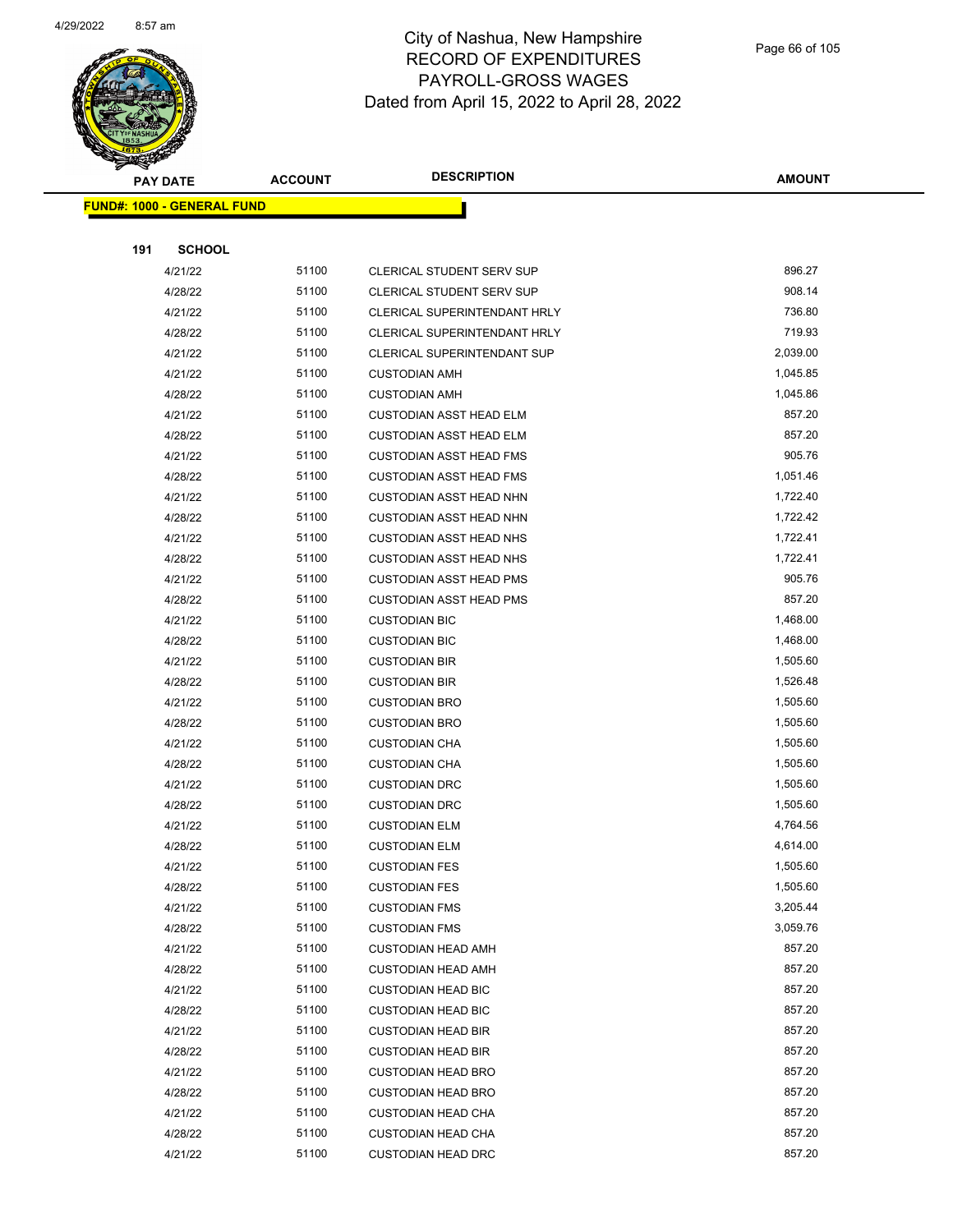

| <b>PAY DATE</b>                    | <b>ACCOUNT</b> | <b>DESCRIPTION</b>              | <b>AMOUNT</b> |
|------------------------------------|----------------|---------------------------------|---------------|
| <u> FUND#: 1000 - GENERAL FUND</u> |                |                                 |               |
|                                    |                |                                 |               |
| <b>SCHOOL</b><br>191               |                |                                 |               |
| 4/28/22                            | 51100          | <b>CUSTODIAN HEAD DRC</b>       | 857.20        |
| 4/21/22                            | 51100          | <b>CUSTODIAN HEAD ELM</b>       | 1,016.00      |
| 4/28/22                            | 51100          | <b>CUSTODIAN HEAD ELM</b>       | 1,016.00      |
| 4/21/22                            | 51100          | <b>CUSTODIAN HEAD FES</b>       | 857.20        |
| 4/28/22                            | 51100          | <b>CUSTODIAN HEAD FES</b>       | 857.20        |
| 4/21/22                            | 51100          | <b>CUSTODIAN HEAD FMS</b>       | 412.75        |
| 4/28/22                            | 51100          | <b>CUSTODIAN HEAD FMS</b>       | 412.75        |
| 4/21/22                            | 51100          | <b>CUSTODIAN HEAD FPS</b>       | 857.20        |
| 4/28/22                            | 51100          | <b>CUSTODIAN HEAD FPS</b>       | 857.20        |
| 4/21/22                            | 51100          | <b>CUSTODIAN HEAD LDG</b>       | 857.20        |
| 4/28/22                            | 51100          | <b>CUSTODIAN HEAD LDG</b>       | 857.20        |
| 4/21/22                            | 51100          | <b>CUSTODIAN HEAD MDE</b>       | 857.20        |
| 4/28/22                            | 51100          | <b>CUSTODIAN HEAD MDE</b>       | 857.21        |
| 4/21/22                            | 51100          | <b>CUSTODIAN HEAD MTP</b>       | 857.20        |
| 4/28/22                            | 51100          | <b>CUSTODIAN HEAD MTP</b>       | 857.20        |
| 4/21/22                            | 51100          | <b>CUSTODIAN HEAD NHN</b>       | 1,022.00      |
| 4/28/22                            | 51100          | <b>CUSTODIAN HEAD NHN</b>       | 1,022.00      |
| 4/21/22                            | 51100          | <b>CUSTODIAN HEAD NHS</b>       | 1,022.00      |
| 4/28/22                            | 51100          | <b>CUSTODIAN HEAD NHS</b>       | 1,022.00      |
| 4/21/22                            | 51100          | <b>CUSTODIAN HEAD NSE</b>       | 865.20        |
| 4/28/22                            | 51100          | <b>CUSTODIAN HEAD NSE</b>       | 865.20        |
| 4/21/22                            | 51100          | <b>CUSTODIAN HEAD PMS</b>       | 1,016.00      |
| 4/28/22                            | 51100          | <b>CUSTODIAN HEAD PMS</b>       | 1,016.00      |
| 4/21/22                            | 51100          | <b>CUSTODIAN HEAD SHE</b>       | 857.20        |
| 4/28/22                            | 51100          | <b>CUSTODIAN HEAD SHE</b>       | 857.20        |
| 4/21/22                            | 51100          | <b>CUSTODIAN LDG</b>            | 752.80        |
| 4/28/22                            | 51100          | <b>CUSTODIAN LDG</b>            | 1,509.76      |
| 4/21/22                            | 51100          | <b>CUSTODIAN MDE</b>            | 1,505.60      |
| 4/28/22                            | 51100          | <b>CUSTODIAN MDE</b>            | 1,505.60      |
| 4/21/22                            | 51100          | <b>CUSTODIAN MTP</b>            | 1,505.60      |
| 4/28/22                            | 51100          | <b>CUSTODIAN MTP</b>            | 1,505.60      |
| 4/21/22                            | 51100          | <b>CUSTODIAN NHN</b>            | 10,544.85     |
| 4/28/22                            | 51100          | <b>CUSTODIAN NHN</b>            | 10,549.60     |
| 4/21/22                            | 51100          | <b>CUSTODIAN NHS</b>            | 9,804.80      |
| 4/28/22                            | 51100          | <b>CUSTODIAN NHS</b>            | 9,804.80      |
| 4/21/22                            | 51100          | <b>CUSTODIAN NSE</b>            | 1,058.65      |
| 4/28/22                            | 51100          | <b>CUSTODIAN NSE</b>            | 1,058.65      |
| 4/21/22                            | 51100          | <b>CUSTODIAN PMS</b>            | 1,549.46      |
| 4/28/22                            | 51100          | <b>CUSTODIAN PMS</b>            | 1,505.60      |
| 4/21/22                            | 51100          | <b>CUSTODIAN SHE</b>            | 1,505.60      |
| 4/28/22                            | 51100          | <b>CUSTODIAN SHE</b>            | 1,505.60      |
| 4/21/22                            | 51100          | <b>CUSTODIAN SUPERVISOR WPO</b> | 4,416.70      |
| 4/21/22                            | 51100          | <b>CUSTODIAN WID</b>            | 1,505.60      |
| 4/28/22                            | 51100          | <b>CUSTODIAN WID</b>            | 1,505.60      |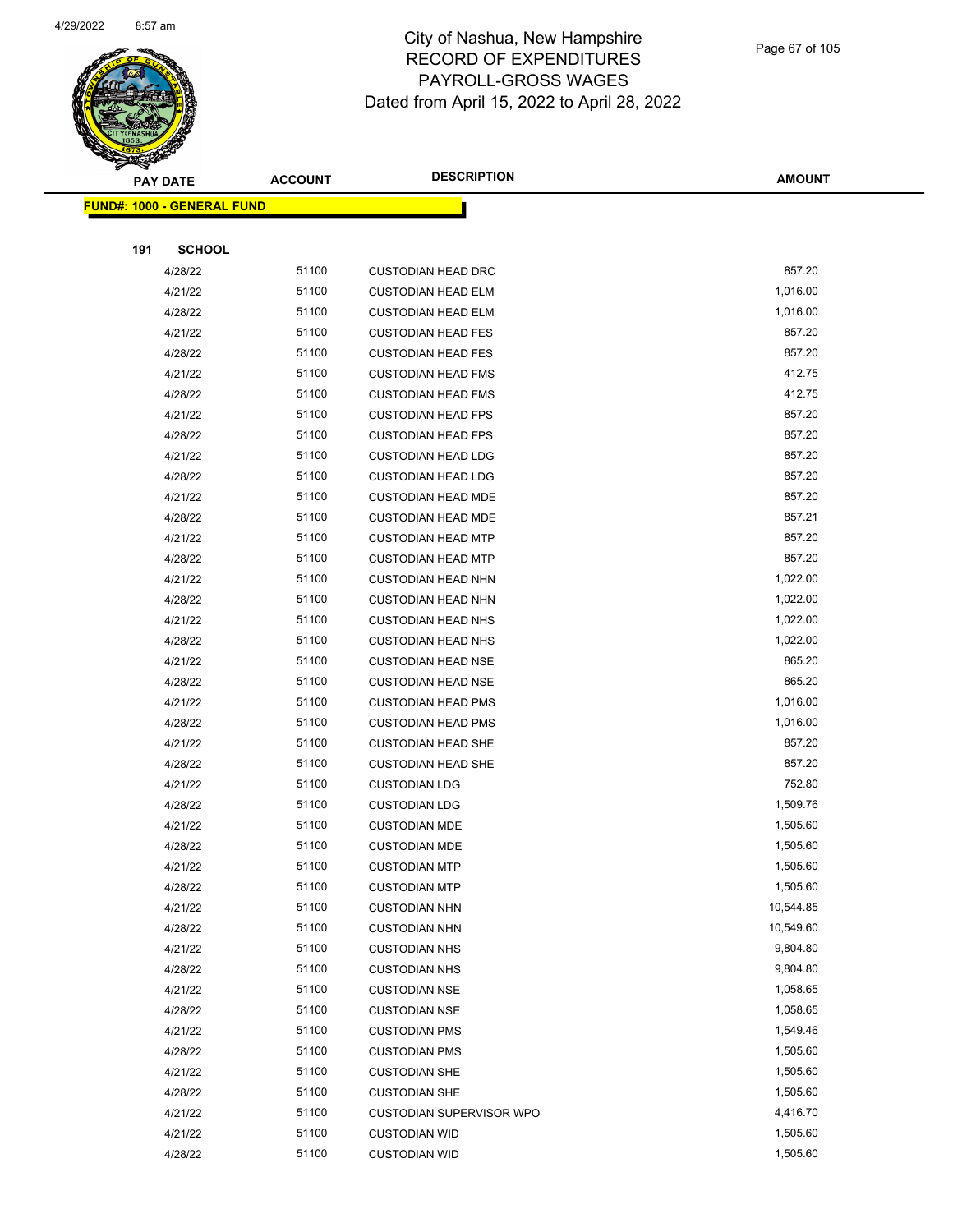

|     | <b>PAY DATE</b>                    | <b>ACCOUNT</b> | <b>DESCRIPTION</b>             | <b>AMOUNT</b> |
|-----|------------------------------------|----------------|--------------------------------|---------------|
|     | <u> FUND#: 1000 - GENERAL FUND</u> |                |                                |               |
|     |                                    |                |                                |               |
| 191 | <b>SCHOOL</b>                      |                |                                |               |
|     | 4/21/22                            | 51100          | DATA ANALYST                   | 3,794.70      |
|     | 4/21/22                            | 51100          | <b>DIRECTOR ATHLETICS</b>      | 4,014.30      |
|     | 4/21/22                            | 51100          | DIRECTOR COM GRANTS            | 3,460.50      |
|     | 4/21/22                            | 51100          | <b>DIRECTOR GUIDANCE</b>       | 7,067.30      |
|     | 4/21/22                            | 51100          | DIRECTOR HUMAN RESOURCES       | 4,423.10      |
|     | 4/21/22                            | 51100          | DIRECTOR PLANT OPS             | 4,114.70      |
|     | 4/21/22                            | 51100          | DIRECTOR SPECIAL ED            | 4,014.30      |
|     | 4/21/22                            | 51100          | DIRECTOR STUDENT SERVICES      | 3,679.80      |
|     | 4/21/22                            | 51100          | DIRECTOR TECHNOLOGY            | 3,820.90      |
|     | 4/21/22                            | 51100          | DIRECTOR TRANSPORTATION        | 3,446.40      |
|     | 4/21/22                            | 51100          | DIRECTOR VOCATIONAL            | 8,087.10      |
|     | 4/21/22                            | 51100          | ELL COMMUNICATIONS COORDINATOR | 2,127.00      |
|     | 4/21/22                            | 51100          | ELL OUTREACH WORKER            | 1,796.30      |
|     | 4/21/22                            | 51100          | <b>GRANT WRITER</b>            | 737.35        |
|     | 4/28/22                            | 51100          | <b>GRANT WRITER</b>            | 737.35        |
|     | 4/21/22                            | 51100          | <b>GUIDANCE COUNSELOR AMH</b>  | 2,469.50      |
|     | 4/21/22                            | 51100          | GUIDANCE COUNSELOR BIC         | 2,168.60      |
|     | 4/21/22                            | 51100          | <b>GUIDANCE COUNSELOR BIR</b>  | 3,071.60      |
|     | 4/21/22                            | 51100          | GUIDANCE COUNSELOR BRO         | 2,036.20      |
|     | 4/21/22                            | 51100          | GUIDANCE COUNSELOR CHA         | 3,071.60      |
|     | 4/21/22                            | 51100          | GUIDANCE COUNSELOR DRC         | 2,103.20      |
|     | 4/21/22                            | 51100          | <b>GUIDANCE COUNSELOR ELM</b>  | 10,987.41     |
|     | 4/21/22                            | 51100          | <b>GUIDANCE COUNSELOR FES</b>  | 2,168.60      |
|     | 4/21/22                            | 51100          | <b>GUIDANCE COUNSELOR FMS</b>  | 6,404.49      |
|     | 4/21/22                            | 51100          | <b>GUIDANCE COUNSELOR LDG</b>  | 3,071.60      |
|     | 4/21/22                            | 51100          | <b>GUIDANCE COUNSELOR MDE</b>  | 2,933.60      |
|     | 4/21/22                            | 51100          | <b>GUIDANCE COUNSELOR MTP</b>  | 2,979.50      |
|     | 4/21/22                            | 51100          | GUIDANCE COUNSELOR NHN         | 17,194.10     |
|     | 4/21/22                            | 51100          | GUIDANCE COUNSELOR NHS         | 20,967.50     |
|     | 4/21/22                            | 51100          | <b>GUIDANCE COUNSELOR NSE</b>  | 2,979.50      |
|     | 4/21/22                            | 51100          | <b>GUIDANCE COUNSELOR PMS</b>  | 9,366.90      |
|     | 4/21/22                            | 51100          | <b>GUIDANCE COUNSELOR SHE</b>  | 2,979.50      |
|     | 4/21/22                            | 51100          | JOB DEVELOPER SPED NHN         | 3,071.60      |
|     | 4/21/22                            | 51100          | LIBRARIAN AMH                  | 2,045.30      |
|     | 4/21/22                            | 51100          | <b>LIBRARIAN BIC</b>           | 1,960.00      |
|     | 4/21/22                            | 51100          | LIBRARIAN BIR                  | 1,712.20      |
|     | 4/21/22                            | 51100          | LIBRARIAN BRO                  | 2,260.00      |
|     | 4/21/22                            | 51100          | <b>LIBRARIAN CHA</b>           | 3,071.60      |
|     | 4/21/22                            | 51100          | <b>LIBRARIAN DRC</b>           | 2,316.40      |
|     | 4/21/22                            | 51100          | LIBRARIAN ELM                  | 2,162.90      |
|     | 4/21/22                            | 51100          | <b>LIBRARIAN FES</b>           | 2,979.50      |
|     | 4/21/22                            | 51100          | LIBRARIAN FMS                  | 3,071.60      |
|     | 4/21/22                            | 51100          | <b>LIBRARIAN LDG</b>           | 1,891.40      |
|     | 4/21/22                            | 51100          | LIBRARIAN MDE                  | 2,933.60      |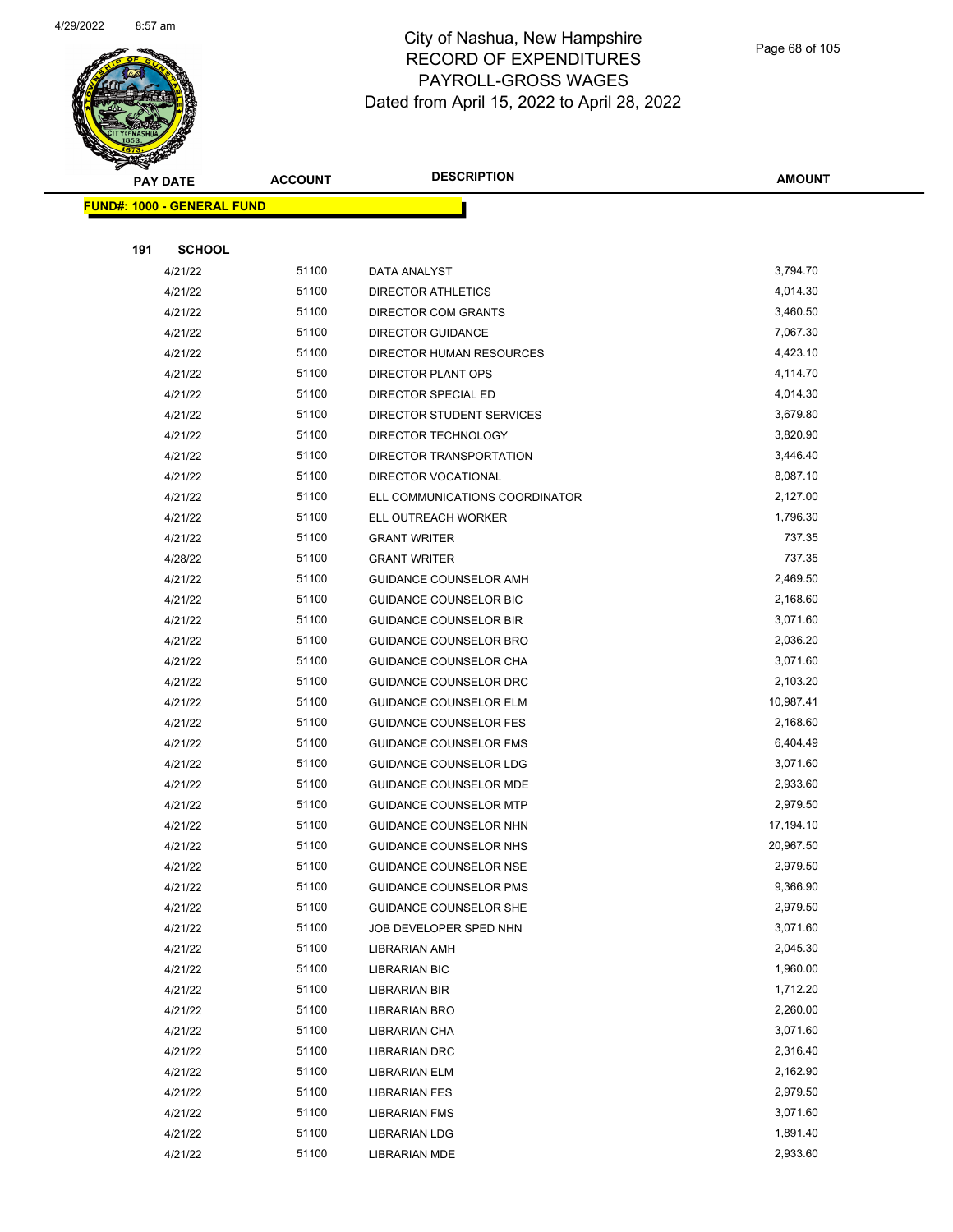

|     | <b>PAY DATE</b>                    | <b>ACCOUNT</b> | <b>DESCRIPTION</b>           | AMOUNT   |
|-----|------------------------------------|----------------|------------------------------|----------|
|     | <u> FUND#: 1000 - GENERAL FUND</u> |                |                              |          |
|     |                                    |                |                              |          |
| 191 | <b>SCHOOL</b>                      |                |                              |          |
|     | 4/21/22                            | 51100          | <b>LIBRARIAN MTP</b>         | 1,792.60 |
|     | 4/21/22                            | 51100          | LIBRARIAN NHN                | 4,773.50 |
|     | 4/21/22                            | 51100          | <b>LIBRARIAN NHS</b>         | 5,093.70 |
|     | 4/21/22                            | 51100          | <b>LIBRARIAN NSE</b>         | 2,933.60 |
|     | 4/21/22                            | 51100          | <b>LIBRARIAN PMS</b>         | 2,728.50 |
|     | 4/21/22                            | 51100          | <b>LIBRARIAN SHE</b>         | 2,979.50 |
|     | 4/21/22                            | 51100          | LICENSED PRACTICAL NURSE ELM | 766.64   |
|     | 4/21/22                            | 51100          | LICENSED PRACTICAL NURSE FMS | 1,535.60 |
|     | 4/21/22                            | 51100          | MAINTENANCE ALARM WPO        | 1,048.40 |
|     | 4/28/22                            | 51100          | MAINTENANCE ALARM WPO        | 1,048.40 |
|     | 4/21/22                            | 51100          | MAINTENANCE CARPENTER WPO    | 1,048.40 |
|     | 4/28/22                            | 51100          | MAINTENANCE CARPENTER WPO    | 1,048.40 |
|     | 4/21/22                            | 51100          | MAINTENANCE ELECTRICIAN WPO  | 2,228.00 |
|     | 4/28/22                            | 51100          | MAINTENANCE ELECTRICIAN WPO  | 2,228.00 |
|     | 4/21/22                            | 51100          | MAINTENANCE GRDS FORMEN WPO  | 1,056.40 |
|     | 4/28/22                            | 51100          | MAINTENANCE GRDS FORMEN WPO  | 1,056.40 |
|     | 4/21/22                            | 51100          | MAINTENANCE GROUNDS WPO      | 4,490.80 |
|     | 4/28/22                            | 51100          | MAINTENANCE GROUNDS WPO      | 4,490.80 |
|     | 4/21/22                            | 51100          | <b>MAINTENANCE HVAC WPO</b>  | 6,539.20 |
|     | 4/28/22                            | 51100          | MAINTENANCE HVAC WPO         | 6,539.20 |
|     | 4/21/22                            | 51100          | MAINTENANCE MESSENGER WPO    | 1,016.00 |
|     | 4/28/22                            | 51100          | MAINTENANCE MESSENGER WPO    | 1,016.00 |
|     | 4/21/22                            | 51100          | MAINTENANCE PLUMBER WPO      | 1,118.00 |
|     | 4/28/22                            | 51100          | MAINTENANCE PLUMBER WPO      | 1,118.00 |
|     | 4/21/22                            | 51100          | MAINTENANCE TRADES WPO       | 1,853.90 |
|     | 4/28/22                            | 51100          | MAINTENANCE TRADES WPO       | 1,477.55 |
|     | 4/21/22                            | 51100          | <b>MARKETING TEACHER NHS</b> | 1,047.55 |
|     | 4/21/22                            | 51100          | <b>NURSE AMH</b>             | 2,795.40 |
|     | 4/21/22                            | 51100          | <b>NURSE BIC</b>             | 2,795.40 |
|     | 4/21/22                            | 51100          | <b>NURSE BIR</b>             | 2,751.30 |
|     | 4/21/22                            | 51100          | <b>NURSE BRO</b>             | 2,795.40 |
|     | 4/21/22                            | 51100          | <b>NURSE CHA</b>             | 1,832.00 |
|     | 4/21/22                            | 51100          | NURSE DRC                    | 1,697.00 |
|     | 4/21/22                            | 51100          | <b>NURSE ELM</b>             | 3,303.60 |
|     | 4/21/22                            | 51100          | <b>NURSE FES</b>             | 1,602.90 |
|     | 4/21/22                            | 51100          | <b>NURSE LDG</b>             | 2,632.70 |
|     | 4/21/22                            | 51100          | NURSE MDE                    | 2,319.40 |
|     | 4/21/22                            | 51100          | <b>NURSE MTP</b>             | 1,913.90 |
|     | 4/21/22                            | 51100          | <b>NURSE NHN</b>             | 3,728.50 |
|     | 4/21/22                            | 51100          | <b>NURSE NHS</b>             | 6,473.30 |
|     | 4/21/22                            | 51100          | <b>NURSE NSE</b>             | 2,795.40 |
|     | 4/21/22                            | 51100          | <b>NURSE PMS</b>             | 4,406.90 |
|     | 4/21/22                            | 51100          | <b>NURSE SHE</b>             | 1,888.80 |
|     | 4/21/22                            | 51100          | OFFICE MANAGER BUSINESS      | 2,269.20 |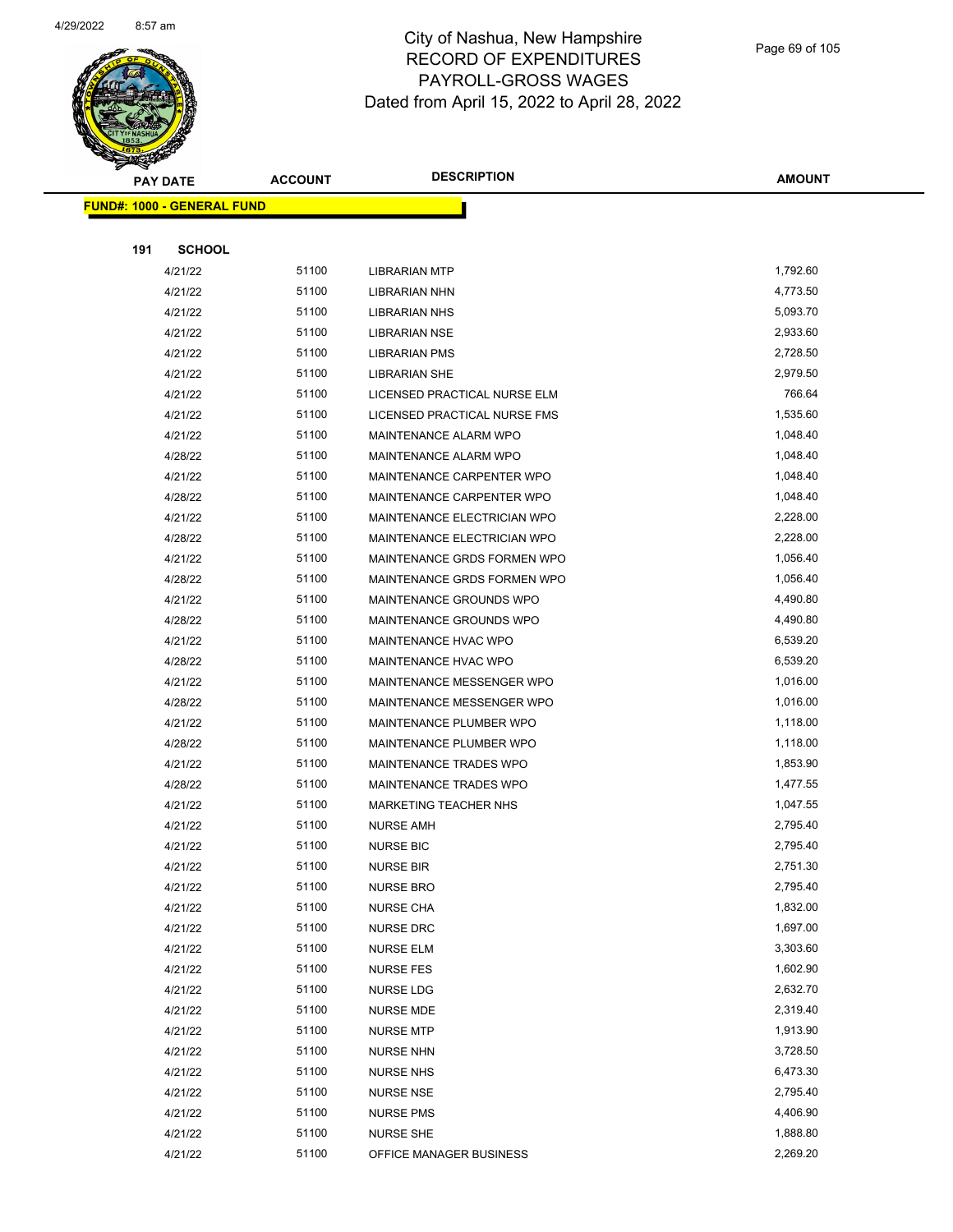

|     | PAY DATE                          | <b>ACCOUNT</b> | <b>DESCRIPTION</b>             | <b>AMOUNT</b> |
|-----|-----------------------------------|----------------|--------------------------------|---------------|
|     | <b>FUND#: 1000 - GENERAL FUND</b> |                |                                |               |
|     |                                   |                |                                |               |
| 191 | <b>SCHOOL</b>                     |                |                                |               |
|     | 4/21/22                           | 51100          | OFFICE MANAGER HUMAN RESOURCES | 2,503.80      |
|     | 4/21/22                           | 51100          | OFFICE MANAGER SPED            | 2,153.80      |
|     | 4/21/22                           | 51100          | OUT DISTRICT COORDINATOR       | 3,024.80      |
|     | 4/21/22                           | 51100          | PARA PRE SCHOOL BIR            | 951.58        |
|     | 4/28/22                           | 51100          | PARA PRE SCHOOL BIR            | 884.40        |
|     | 4/21/22                           | 51100          | PARA ALT AMH                   | 601.99        |
|     | 4/28/22                           | 51100          | PARA ALT AMH                   | 662.17        |
|     | 4/21/22                           | 51100          | PARA ALT FMS                   | 749.74        |
|     | 4/28/22                           | 51100          | PARA ALT FMS                   | 749.74        |
|     | 4/21/22                           | 51100          | PARA ALT MTP                   | 450.76        |
|     | 4/28/22                           | 51100          | PARA ALT MTP                   | 466.04        |
|     | 4/21/22                           | 51100          | PARA DW SPEC ED AMH            | 9,438.81      |
|     | 4/28/22                           | 51100          | PARA DW SPEC ED AMH            | 9,904.64      |
|     | 4/21/22                           | 51100          | PARA DW SPEC ED BIR            | 2,201.67      |
|     | 4/28/22                           | 51100          | PARA DW SPEC ED BIR            | 2,247.66      |
|     | 4/21/22                           | 51100          | PARA DW SPEC ED BRO            | 8,517.49      |
|     | 4/28/22                           | 51100          | PARA DW SPEC ED BRO            | 8,516.90      |
|     | 4/21/22                           | 51100          | PARA DW SPEC ED CHA            | 10,549.40     |
|     | 4/28/22                           | 51100          | PARA DW SPEC ED CHA            | 10,259.37     |
|     | 4/21/22                           | 51100          | PARA DW SPEC ED FMS            | 3,375.56      |
|     | 4/28/22                           | 51100          | PARA DW SPEC ED FMS            | 3,427.77      |
|     | 4/21/22                           | 51100          | PARA DW SPEC ED LDG            | 525.36        |
|     | 4/28/22                           | 51100          | PARA DW SPEC ED LDG            | 536.30        |
|     | 4/21/22                           | 51100          | PARA DW SPEC ED MDE            | 9,028.76      |
|     | 4/28/22                           | 51100          | PARA DW SPEC ED MDE            | 9,084.11      |
|     | 4/21/22                           | 51100          | PARA DW SPEC ED MTP            | 1,015.74      |
|     | 4/28/22                           | 51100          | PARA DW SPEC ED MTP            | 1,015.74      |
|     | 4/21/22                           | 51100          | PARA DW SPEC ED NHN            | 4,932.05      |
|     | 4/28/22                           | 51100          | PARA DW SPEC ED NHN            | 4,930.66      |
|     | 4/21/22                           | 51100          | PARA DW SPEC ED NHS            | 6,168.56      |
|     | 4/28/22                           | 51100          | PARA DW SPEC ED NHS            | 6,169.82      |
|     | 4/21/22                           | 51100          | PARA DW SPEC ED NSE            | 7,213.48      |
|     | 4/28/22                           | 51100          | PARA DW SPEC ED NSE            | 7,343.65      |
|     | 4/21/22                           | 51100          | PARA DW SPEC ED SHE            | 10,850.43     |
|     | 4/28/22                           | 51100          | PARA DW SPEC ED SHE            | 10,950.23     |
|     | 4/21/22                           | 51100          | PARA DW SPEC ED WID            | 647.59        |
|     | 4/28/22                           | 51100          | PARA DW SPEC ED WID            | 663.26        |
|     | 4/21/22                           | 51100          | PARA DW SPEC ELM               | 9,376.00      |
|     | 4/28/22                           | 51100          | PARA DW SPEC ELM               | 9,259.16      |
|     | 4/21/22                           | 51100          | PARA ELL BIR                   | 589.10        |
|     | 4/28/22                           | 51100          | PARA ELL BIR                   | 620.10        |
|     | 4/21/22                           | 51100          | PARA ELL DRC                   | 635.61        |
|     | 4/28/22                           | 51100          | PARA ELL DRC                   | 620.10        |
|     | 4/21/22                           | 51100          | PARA ELL ELM                   | 877.50        |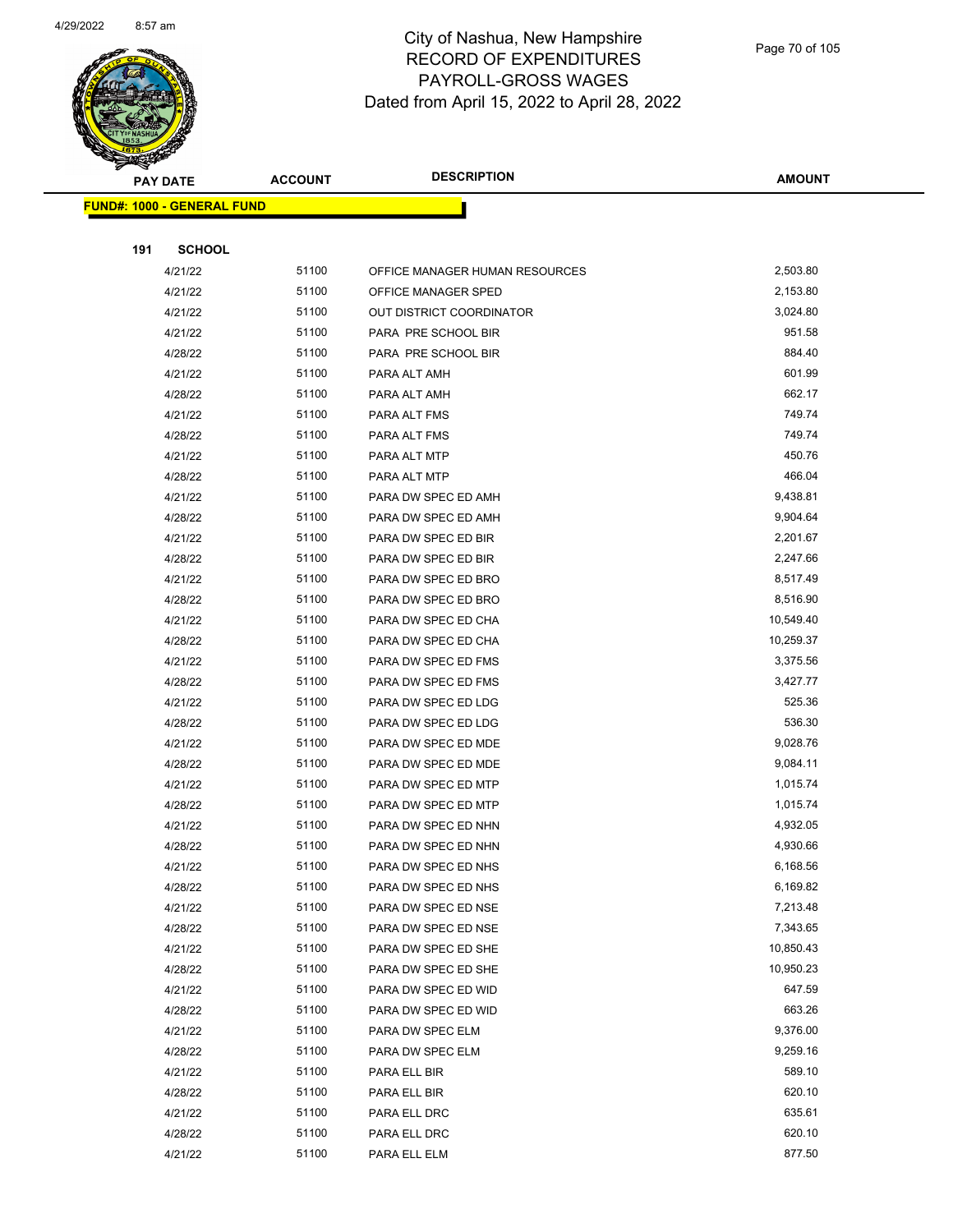

| <b>PAY DATE</b> |                                   | <b>ACCOUNT</b> | <b>DESCRIPTION</b>   | <b>AMOUNT</b> |
|-----------------|-----------------------------------|----------------|----------------------|---------------|
|                 | <b>FUND#: 1000 - GENERAL FUND</b> |                |                      |               |
|                 |                                   |                |                      |               |
| 191             | <b>SCHOOL</b>                     |                |                      |               |
|                 | 4/28/22                           | 51100          | PARA ELL ELM         | 582.03        |
|                 | 4/21/22                           | 51100          | PARA ELL FES         | 656.98        |
|                 | 4/28/22                           | 51100          | PARA ELL FES         | 662.10        |
|                 | 4/21/22                           | 51100          | PARA ELL FMS         | 444.03        |
|                 | 4/28/22                           | 51100          | PARA ELL FMS         | 458.47        |
|                 | 4/21/22                           | 51100          | PARA ELL LDG         | 620.10        |
|                 | 4/28/22                           | 51100          | PARA ELL LDG         | 620.11        |
|                 | 4/21/22                           | 51100          | PARA ELL MTP         | 462.22        |
|                 | 4/28/22                           | 51100          | PARA ELL MTP         | 454.58        |
|                 | 4/21/22                           | 51100          | PARA ELL PMS         | 624.17        |
|                 | 4/28/22                           | 51100          | PARA ELL PMS         | 613.67        |
|                 | 4/21/22                           | 51100          | PARA ELL SHE         | 666.63        |
|                 | 4/28/22                           | 51100          | PARA ELL SHE         | 671.80        |
|                 | 4/21/22                           | 51100          | PARA INST AMH        | 2,882.65      |
|                 | 4/28/22                           | 51100          | PARA INST AMH        | 2,938.02      |
|                 | 4/21/22                           | 51100          | PARA INST BIC        | 6,235.06      |
|                 | 4/28/22                           | 51100          | PARA INST BIC        | 6,236.98      |
|                 | 4/21/22                           | 51100          | PARA INST BIR        | 3,860.15      |
|                 | 4/28/22                           | 51100          | PARA INST BIR        | 3,933.06      |
|                 | 4/21/22                           | 51100          | PARA INST BRO        | 3,375.37      |
|                 | 4/28/22                           | 51100          | PARA INST BRO        | 3,371.17      |
|                 | 4/21/22                           | 51100          | PARA INST CHA        | 3,660.79      |
|                 | 4/28/22                           | 51100          | PARA INST CHA        | 4,970.04      |
|                 | 4/21/22                           | 51100          | PARA INST DRC        | 3,452.21      |
|                 | 4/28/22                           | 51100          | PARA INST DRC        | 3,147.77      |
|                 | 4/21/22                           | 51100          | PARA INST ELM        | 5,043.61      |
|                 | 4/28/22                           | 51100          | PARA INST ELM        | 4,687.53      |
|                 | 4/21/22                           | 51100          | PARA INST FES        | 4,797.83      |
|                 | 4/28/22                           | 51100          | PARA INST FES        | 5,492.27      |
|                 | 4/21/22                           | 51100          | <b>PARA INST FMS</b> | 4,164.56      |
|                 | 4/28/22                           | 51100          | PARA INST FMS        | 4,028.06      |
|                 | 4/21/22                           | 51100          | PARA INST LDG        | 3,828.67      |
|                 | 4/28/22                           | 51100          | PARA INST LDG        | 3,859.89      |
|                 | 4/21/22                           | 51100          | PARA INST MDE        | 4,532.97      |
|                 | 4/28/22                           | 51100          | PARA INST MDE        | 4,565.32      |
|                 | 4/21/22                           | 51100          | PARA INST MTP        | 3,703.88      |
|                 | 4/28/22                           | 51100          | PARA INST MTP        | 3,662.24      |
|                 | 4/21/22                           | 51100          | PARA INST NHN        | 2,213.11      |
|                 | 4/28/22                           | 51100          | PARA INST NHN        | 2,229.52      |
|                 | 4/21/22                           | 51100          | PARA INST NHS        | 1,040.95      |
|                 | 4/28/22                           | 51100          | PARA INST NHS        | 1,143.95      |
|                 | 4/21/22                           | 51100          | PARA INST NSE        | 4,784.43      |
|                 | 4/28/22                           | 51100          | PARA INST NSE        | 4,808.46      |
|                 | 4/21/22                           | 51100          | PARA INST PMS        | 5,018.32      |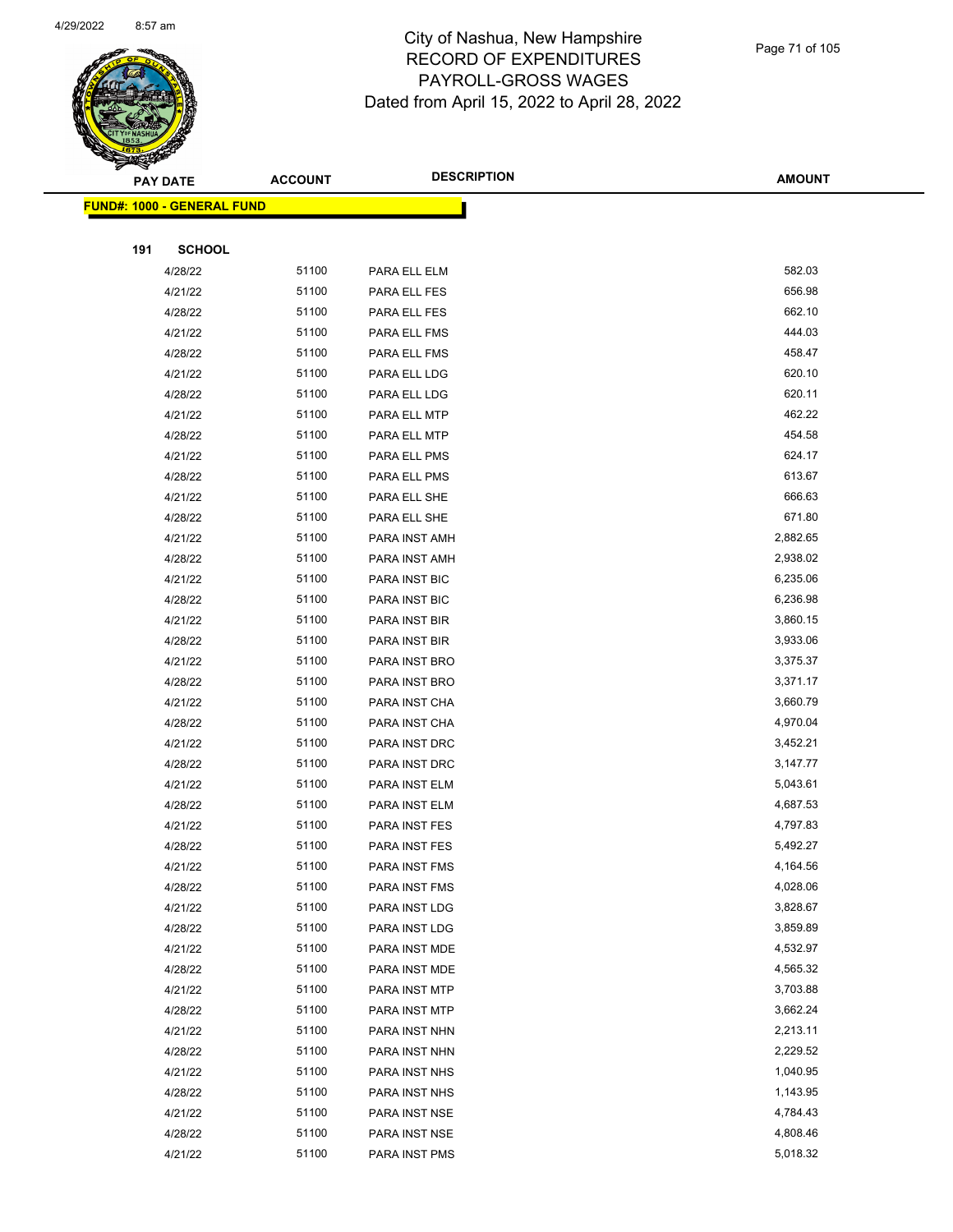

|     | <b>PAY DATE</b>                    | <b>ACCOUNT</b> | <b>DESCRIPTION</b> | <b>AMOUNT</b> |
|-----|------------------------------------|----------------|--------------------|---------------|
|     | <u> FUND#: 1000 - GENERAL FUND</u> |                |                    |               |
|     |                                    |                |                    |               |
| 191 | <b>SCHOOL</b>                      |                |                    |               |
|     | 4/28/22                            | 51100          | PARA INST PMS      | 4,880.78      |
|     | 4/21/22                            | 51100          | PARA INST SHE      | 4,116.21      |
|     | 4/28/22                            | 51100          | PARA INST SHE      | 4,129.58      |
|     | 4/21/22                            | 51100          | PARA JOB COACH     | 502.20        |
|     | 4/28/22                            | 51100          | PARA JOB COACH     | 491.04        |
|     | 4/21/22                            | 51100          | PARA KIND AMH      | 645.94        |
|     | 4/28/22                            | 51100          | PARA KIND AMH      | 651.11        |
|     | 4/21/22                            | 51100          | PARA KIND BIC      | 892.59        |
|     | 4/28/22                            | 51100          | PARA KIND BIC      | 903.04        |
|     | 4/21/22                            | 51100          | PARA KIND BIR      | 451.71        |
|     | 4/28/22                            | 51100          | PARA KIND BIR      | 362.84        |
|     | 4/21/22                            | 51100          | PARA KIND BRO      | 635.61        |
|     | 4/28/22                            | 51100          | PARA KIND BRO      | 640.77        |
|     | 4/21/22                            | 51100          | PARA KIND CHA      | 1,050.70      |
|     | 4/28/22                            | 51100          | PARA KIND CHA      | 1,044.62      |
|     | 4/21/22                            | 51100          | PARA KIND DRC      | 1,181.68      |
|     | 4/28/22                            | 51100          | PARA KIND DRC      | 1,177.28      |
|     | 4/21/22                            | 51100          | PARA KIND FES      | 1,161.00      |
|     | 4/28/22                            | 51100          | PARA KIND FES      | 1,132.30      |
|     | 4/21/22                            | 51100          | PARA KIND LDG      | 1,219.57      |
|     | 4/28/22                            | 51100          | PARA KIND LDG      | 1,219.57      |
|     | 4/21/22                            | 51100          | PARA KIND MDE      | 1,250.43      |
|     | 4/28/22                            | 51100          | PARA KIND MDE      | 1,250.44      |
|     | 4/21/22                            | 51100          | PARA KIND MTP      | 602.71        |
|     | 4/28/22                            | 51100          | PARA KIND MTP      | 602.70        |
|     | 4/21/22                            | 51100          | PARA KIND NSE      | 1,188.38      |
|     | 4/28/22                            | 51100          | PARA KIND NSE      | 1,223.39      |
|     | 4/21/22                            | 51100          | PARA KIND SHE      | 1,348.27      |
|     | 4/28/22                            | 51100          | PARA KIND SHE      | 1,342.93      |
|     | 4/21/22                            | 51100          | PARA LIB NHN       | 314.70        |
|     | 4/28/22                            | 51100          | PARA LIB NHN       | 319.95        |
|     | 4/21/22                            | 51100          | PARA LIB NHS       | 233.27        |
|     | 4/28/22                            | 51100          | PARA LIB NHS       | 222.17        |
|     | 4/21/22                            | 51100          | PARA LIB PMS       | 259.92        |
|     | 4/28/22                            | 51100          | PARA LIB PMS       | 252.70        |
|     | 4/21/22                            | 51100          | PARA MEDIA NHN     | 713.50        |
|     | 4/28/22                            | 51100          | PARA MEDIA NHN     | 713.50        |
|     | 4/21/22                            | 51100          | PARA MEDIA NHS     | 892.80        |
|     | 4/28/22                            | 51100          | PARA MEDIA NHS     | 874.20        |
|     | 4/21/22                            | 51100          | PARA PRE SCH BIC   | 1,167.09      |
|     | 4/28/22                            | 51100          | PARA PRE SCH BIC   | 1,160.73      |
|     | 4/21/22                            | 51100          | PARA PRE SCH MTP   | 756.12        |
|     | 4/28/22                            | 51100          | PARA PRE SCH MTP   | 763.96        |
|     | 4/21/22                            | 51100          | PARA PRE SCH NSE   | 2,803.49      |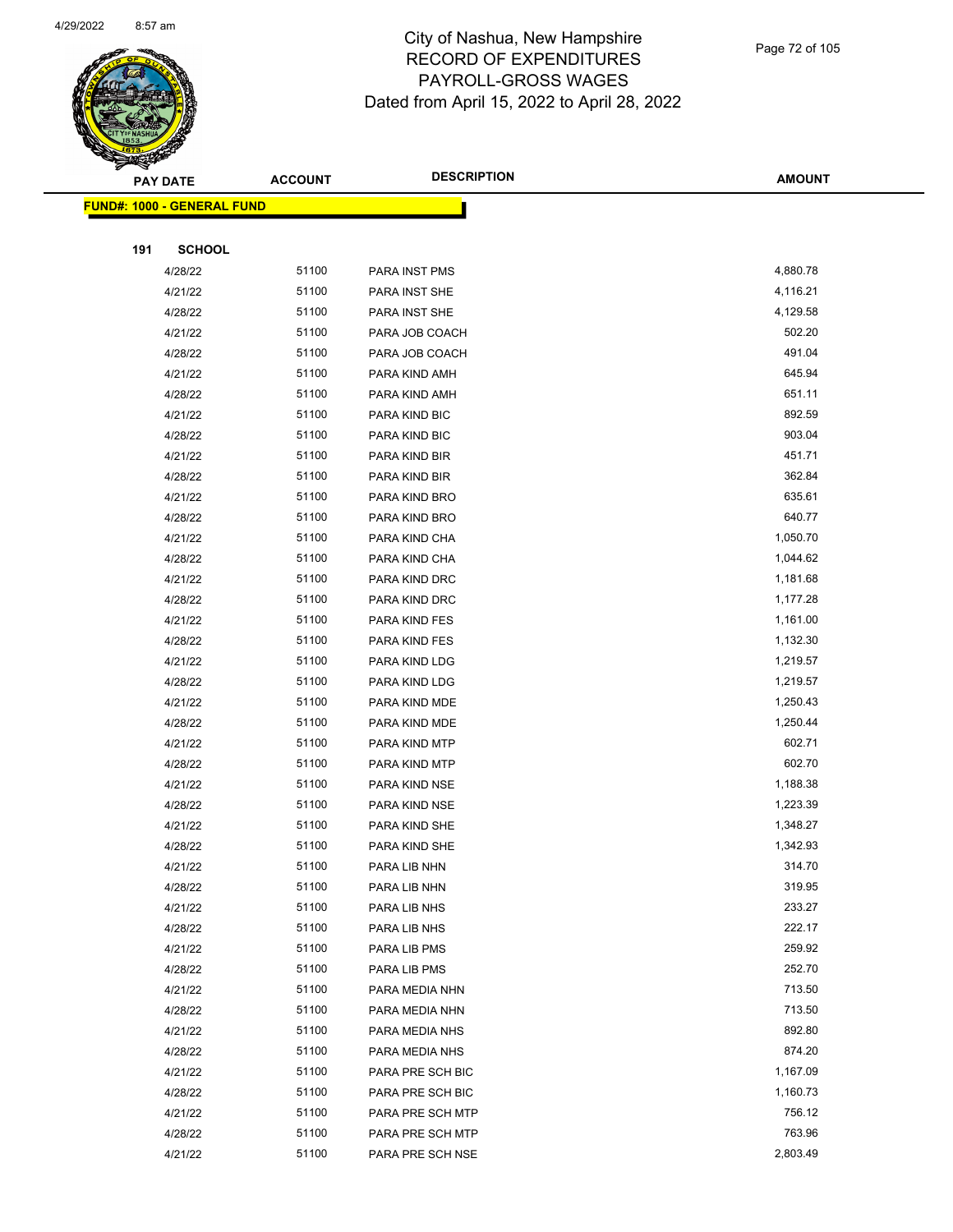

Page 73 of 105

|     | <b>PAY DATE</b>                   | <b>ACCOUNT</b> | <b>DESCRIPTION</b>                                | <b>AMOUNT</b>         |
|-----|-----------------------------------|----------------|---------------------------------------------------|-----------------------|
|     | <b>FUND#: 1000 - GENERAL FUND</b> |                |                                                   |                       |
|     |                                   |                |                                                   |                       |
| 191 | <b>SCHOOL</b>                     |                |                                                   |                       |
|     | 4/28/22                           | 51100          | PARA PRE SCH NSE                                  | 2,984.26              |
|     | 4/21/22                           | 51100          | PARA READ ELM                                     | 655.65                |
|     | 4/28/22                           | 51100          | PARA READ ELM                                     | 655.65                |
|     | 4/21/22                           | 51100          | PARA SCI NHN                                      | 686.41                |
|     | 4/28/22                           | 51100          | PARA SCI NHN                                      | 691.78                |
|     | 4/21/22                           | 51100          | PARA SCI NHS                                      | 660.65                |
|     | 4/28/22                           | 51100          | PARA SCI NHS                                      | 660.65                |
|     | 4/21/22                           | 51100          | PARA SPED FES                                     | 473.68                |
|     | 4/28/22                           | 51100          | PARA SPED FES                                     | 473.68                |
|     | 4/21/22                           | 51100          | PARA VOC NHS                                      | 504.09                |
|     | 4/28/22                           | 51100          | PARA VOC NHS                                      | 511.90                |
|     | 4/21/22                           | 51100          | PEER COACH                                        | 8,073.20              |
|     | 4/21/22                           | 51100          | PRESCHOOL COORDINATOR                             | 2,686.70              |
|     | 4/21/22                           | 51100          | PRESCHOOL PARA FPS                                | 2,402.34              |
|     | 4/28/22                           | 51100          | PRESCHOOL PARA FPS                                | 2,386.96              |
|     | 4/21/22                           | 51100          | PRESCHOOL TEACHER FPS                             | 12,043.41             |
|     | 4/21/22                           | 51100          | PRINCIPAL AMH                                     | 4,115.40              |
|     | 4/21/22                           | 51100          | PRINCIPAL BIC                                     | 3,942.30              |
|     | 4/21/22                           | 51100          | PRINCIPAL BIR                                     | 3,307.20              |
|     | 4/21/22                           | 51100          | PRINCIPAL BRO                                     | 4,115.40              |
|     | 4/21/22                           | 51100          | PRINCIPAL CHA                                     | 4,076.90              |
|     | 4/21/22                           | 51100          | PRINCIPAL DRC                                     | 3,903.80              |
|     | 4/21/22                           | 51100          | PRINCIPAL ELM                                     | 4,169.20              |
|     | 4/21/22                           | 51100          | PRINCIPAL FES                                     | 3,973.10              |
|     | 4/21/22                           | 51100          | PRINCIPAL FMS                                     | 4,207.70              |
|     | 4/21/22                           | 51100          | PRINCIPAL LDG                                     | 4,115.40              |
|     | 4/21/22                           | 51100          | PRINCIPAL MDE                                     | 3,973.10              |
|     | 4/21/22                           | 51100          | PRINCIPAL MTP                                     | 3,973.10              |
|     | 4/21/22                           | 51100          | PRINCIPAL NHN                                     | 4,158.70              |
|     | 4/21/22                           | 51100          | PRINCIPAL NHS                                     | 4,357.70              |
|     | 4/21/22                           | 51100          | PRINCIPAL NSE                                     | 3,942.30              |
|     | 4/21/22                           | 51100          | PRINCIPAL PMS                                     | 3,913.50              |
|     | 4/21/22                           | 51100          | PRINCIPAL SHE                                     | 3,586.50              |
|     | 4/21/22                           | 51100          | SCHOOL PSYCHOLOGIST WID                           | 35,121.79<br>1,600.00 |
|     | 4/21/22                           | 51100<br>51100 | SCHOOL PSYCHOLOGY INTERN                          | 1,600.00              |
|     | 4/28/22                           | 51100          | SCHOOL PSYCHOLOGY INTERN                          | 2,258.40              |
|     | 4/21/22<br>4/28/22                | 51100          | SECURITY MONITOR NHN<br>SECURITY MONITOR NHN      | 2,258.40              |
|     | 4/21/22                           | 51100          | SECURITY MONITOR NHS                              | 3,011.20              |
|     |                                   | 51100          |                                                   | 3,011.20              |
|     | 4/28/22<br>4/21/22                | 51100          | SECURITY MONITOR NHS<br>SIGN LANGUAGE INTERPRETER | 9,170.81              |
|     | 4/28/22                           | 51100          | SIGN LANGUAGE INTERPRETER                         | 9,461.56              |
|     | 4/21/22                           | 51100          | SOCIAL WORKER                                     | 4,190.70              |
|     | 4/21/22                           | 51100          | SOCIAL WORKER FMS                                 | 2,979.50              |
|     |                                   |                |                                                   |                       |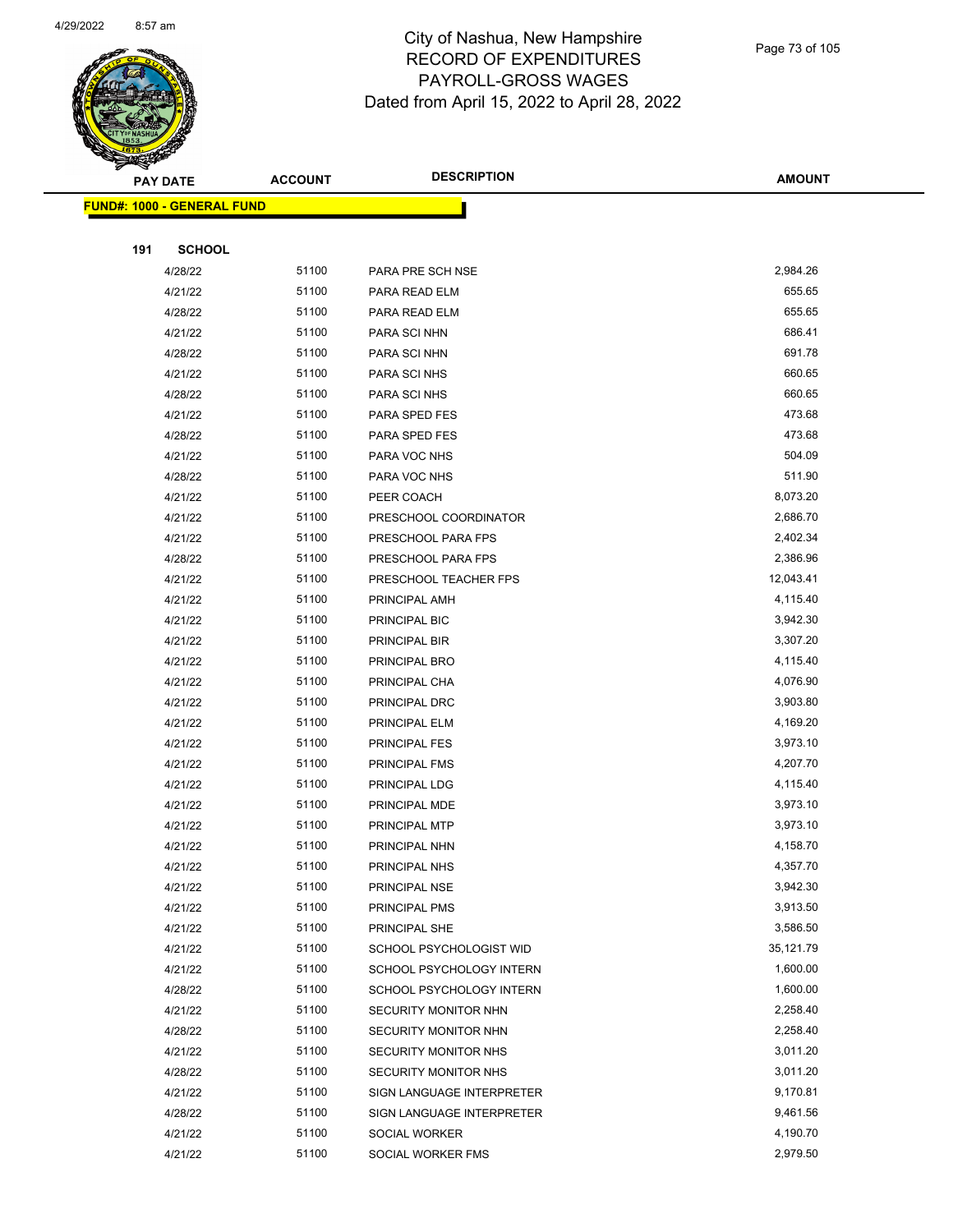

|     | <b>PAY DATE</b>                   | <b>ACCOUNT</b> | <b>DESCRIPTION</b>               | <b>AMOUNT</b> |
|-----|-----------------------------------|----------------|----------------------------------|---------------|
|     | <b>FUND#: 1000 - GENERAL FUND</b> |                |                                  |               |
|     |                                   |                |                                  |               |
| 191 | <b>SCHOOL</b>                     |                |                                  |               |
|     | 4/21/22                           | 51100          | SPEECH LANG PATHOLOGIST WID      | 58,699.68     |
|     | 4/21/22                           | 51100          | SPEECH LANGUAGE ASST             | 780.96        |
|     | 4/28/22                           | 51100          | SPEECH LANGUAGE ASST             | 763.05        |
|     | 4/21/22                           | 51100          | STUDENT ACTIVITY COORD NHN       | 1,182.80      |
|     | 4/21/22                           | 51100          | SUB TEACHER LONG TERM            | 320.88        |
|     | 4/21/22                           | 51100          | <b>SUPERINTENDENT</b>            | 6,292.30      |
|     | 4/21/22                           | 51100          | SYSTEMS ADMIN FULL YEAR          | 11,886.10     |
|     | 4/21/22                           | 51100          | <b>TEACHER ART AMH</b>           | 2,795.40      |
|     | 4/21/22                           | 51100          | TEACHER ART BIC                  | 2,291.00      |
|     | 4/21/22                           | 51100          | TEACHER ART BIR                  | 2,979.50      |
|     | 4/21/22                           | 51100          | <b>TEACHER ART CHA</b>           | 2,227.30      |
|     | 4/21/22                           | 51100          | <b>TEACHER ART DRC</b>           | 1,572.49      |
|     | 4/21/22                           | 51100          | <b>TEACHER ART ELM</b>           | 5,015.70      |
|     | 4/21/22                           | 51100          | <b>TEACHER ART FES</b>           | 1,764.50      |
|     | 4/21/22                           | 51100          | <b>TEACHER ART FMS</b>           | 744.50        |
|     | 4/21/22                           | 51100          | <b>TEACHER ART LDG</b>           | 2,795.40      |
|     | 4/21/22                           | 51100          | <b>TEACHER ART MDE</b>           | 2,168.60      |
|     | 4/21/22                           | 51100          | <b>TEACHER ART MTP</b>           | 2,979.50      |
|     | 4/21/22                           | 51100          | TEACHER ART NHN                  | 11,091.40     |
|     | 4/21/22                           | 51100          | <b>TEACHER ART NHS</b>           | 10,930.50     |
|     | 4/21/22                           | 51100          | <b>TEACHER ART NSE</b>           | 2,979.50      |
|     | 4/21/22                           | 51100          | <b>TEACHER ART PMS</b>           | 4,270.10      |
|     | 4/21/22                           | 51100          | <b>TEACHER ART SHE</b>           | 1,888.70      |
|     | 4/21/22                           | 51100          | <b>TEACHER AUTO NHN</b>          | 2,795.40      |
|     | 4/21/22                           | 51100          | <b>TEACHER BEHAVIOR SPEC WID</b> | 19,902.26     |
|     | 4/21/22                           | 51100          | TEACHER BIO TEC NHN              | 2,564.70      |
|     | 4/21/22                           | 51100          | TEACHER BUILD CONST NHS          | 2,795.40      |
|     | 4/21/22                           | 51100          | <b>TEACHER BUSINESS NHN</b>      | 7,471.20      |
|     | 4/21/22                           | 51100          | <b>TEACHER BUSINESS NHS</b>      | 9,020.00      |
|     | 4/21/22                           | 51100          | <b>TEACHER COMPUTER ELM</b>      | 3,818.50      |
|     | 4/21/22                           | 51100          | <b>TEACHER COMPUTER FMS</b>      | 4,552.00      |
|     | 4/21/22                           | 51100          | TEACHER COMPUTER NHN             | 5,584.30      |
|     | 4/21/22                           | 51100          | TEACHER COMPUTER NHS             | 1,787.60      |
|     | 4/21/22                           | 51100          | <b>TEACHER COMPUTER PMS</b>      | 2,979.50      |
|     | 4/21/22                           | 51100          | TEACHER COSMETOLOGY NHN          | 3,883.52      |
|     | 4/21/22                           | 51100          | TEACHER CULINARY NHN             | 5,637.90      |
|     | 4/21/22                           | 51100          | <b>TEACHER DEAF NSE</b>          | 2,979.50      |
|     | 4/21/22                           | 51100          | TEACHER DEAF WID                 | 8,938.50      |
|     | 4/21/22                           | 51100          | TEACHER DWSE AMH                 | 2,979.50      |
|     | 4/21/22                           | 51100          | <b>TEACHER DWSE BIR</b>          | 4,964.00      |
|     | 4/21/22                           | 51100          | <b>TEACHER DWSE BRO</b>          | 3,071.60      |
|     | 4/21/22                           | 51100          | <b>TEACHER DWSE CHA</b>          | 1,247.00      |
|     | 4/21/22                           | 51100          | <b>TEACHER DWSE ELM</b>          | 15,151.40     |
|     | 4/21/22                           | 51100          | <b>TEACHER DWSE FMS</b>          | 2,168.60      |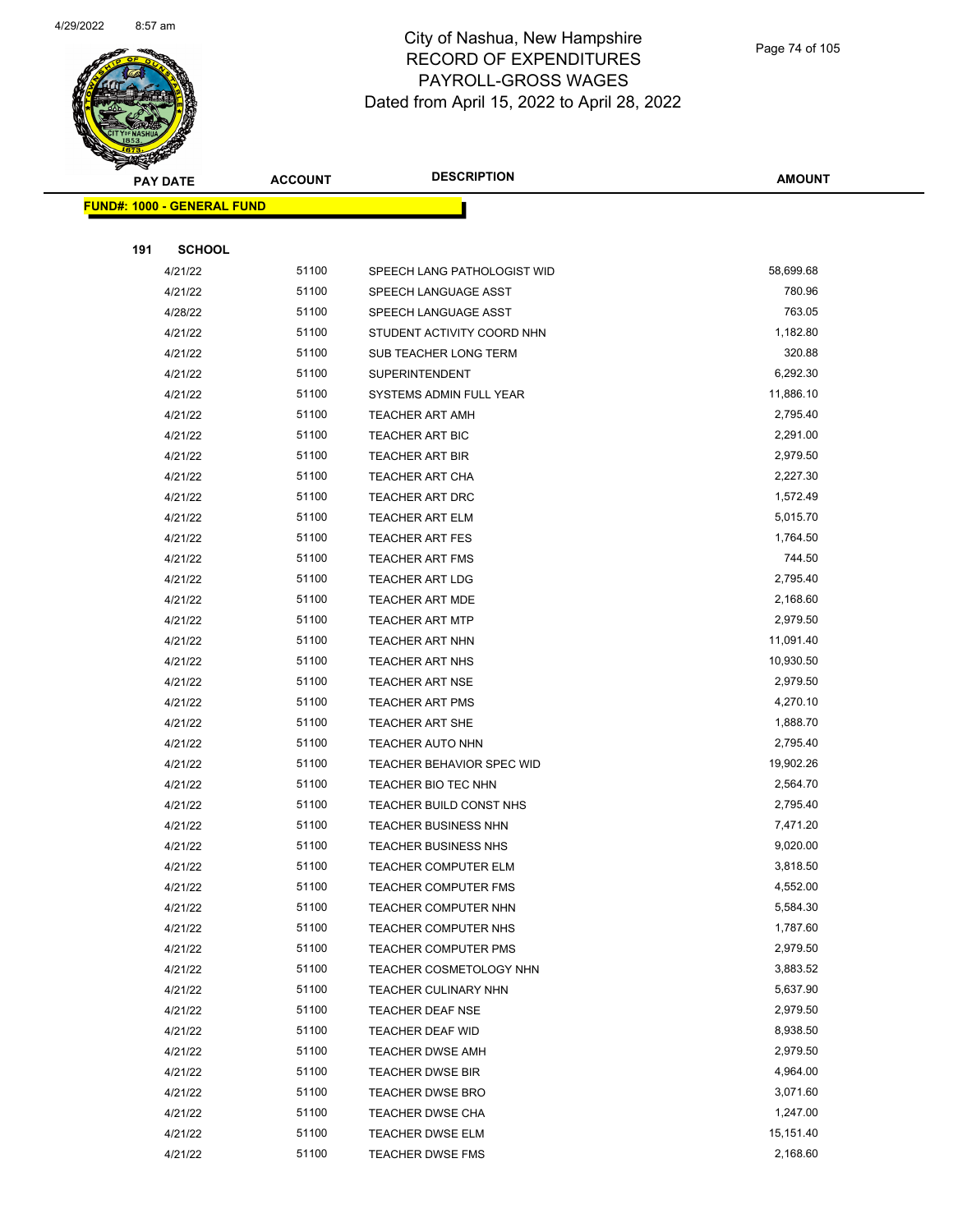

|     | <b>PAY DATE</b>                    | <b>ACCOUNT</b> | <b>DESCRIPTION</b>         | <b>AMOUNT</b> |  |
|-----|------------------------------------|----------------|----------------------------|---------------|--|
|     | <u> FUND#: 1000 - GENERAL FUND</u> |                |                            |               |  |
|     |                                    |                |                            |               |  |
| 191 | <b>SCHOOL</b>                      |                |                            |               |  |
|     | 4/21/22                            | 51100          | <b>TEACHER DWSE MDE</b>    | 1,963.09      |  |
|     | 4/21/22                            | 51100          | TEACHER DWSE SHE           | 3,863.00      |  |
|     | 4/21/22                            | 51100          | TEACHER ECE NHS            | 5,959.00      |  |
|     | 4/21/22                            | 51100          | TEACHER ELECTRICAL NHS     | 2,795.40      |  |
|     | 4/21/22                            | 51100          | <b>TEACHER ELL AMH</b>     | 1,549.90      |  |
|     | 4/21/22                            | 51100          | TEACHER ELL BIC            | 2,022.10      |  |
|     | 4/21/22                            | 51100          | TEACHER ELL BIR            | 4,503.10      |  |
|     | 4/21/22                            | 51100          | TEACHER ELL CHA            | 2,359.10      |  |
|     | 4/21/22                            | 51100          | <b>TEACHER ELL DRC</b>     | 4,702.70      |  |
|     | 4/21/22                            | 51100          | <b>TEACHER ELL ELM</b>     | 6,726.90      |  |
|     | 4/21/22                            | 51100          | TEACHER ELL FES            | 7,039.50      |  |
|     | 4/21/22                            | 51100          | <b>TEACHER ELL FMS</b>     | 4,319.10      |  |
|     | 4/21/22                            | 51100          | <b>TEACHER ELL LDG</b>     | 9,228.30      |  |
|     | 4/21/22                            | 51100          | <b>TEACHER ELL MTP</b>     | 2,979.50      |  |
|     | 4/21/22                            | 51100          | <b>TEACHER ELL NHN</b>     | 8,366.00      |  |
|     | 4/21/22                            | 51100          | TEACHER ELL NHS            | 12,604.66     |  |
|     | 4/21/22                            | 51100          | <b>TEACHER ELL PMS</b>     | 2,751.30      |  |
|     | 4/21/22                            | 51100          | TEACHER ELL SHE            | 4,971.70      |  |
|     | 4/21/22                            | 51100          | <b>TEACHER ENGLISH ELM</b> | 28,207.70     |  |
|     | 4/21/22                            | 51100          | <b>TEACHER ENGLISH FMS</b> | 15,962.10     |  |
|     | 4/21/22                            | 51100          | <b>TEACHER ENGLISH NHN</b> | 48,010.70     |  |
|     | 4/21/22                            | 51100          | <b>TEACHER ENGLISH NHS</b> | 47,537.88     |  |
|     | 4/21/22                            | 51100          | <b>TEACHER ENGLISH PMS</b> | 16,524.30     |  |
|     | 4/21/22                            | 51100          | <b>TEACHER FACS ELM</b>    | 2,047.00      |  |
|     | 4/21/22                            | 51100          | <b>TEACHER FACS FMS</b>    | 4,868.30      |  |
|     | 4/21/22                            | 51100          | <b>TEACHER FACS NHN</b>    | 8,003.70      |  |
|     | 4/21/22                            | 51100          | <b>TEACHER FACS NHS</b>    | 7,737.80      |  |
|     | 4/21/22                            | 51100          | <b>TEACHER FACS PMS</b>    | 4,288.40      |  |
|     | 4/21/22                            | 51100          | TEACHER FOREIGN LANG ELM   | 6,143.20      |  |
|     | 4/21/22                            | 51100          | TEACHER FOREIGN LANG FMS   | 1,900.09      |  |
|     | 4/21/22                            | 51100          | TEACHER FOREIGN LANG NHN   | 14,056.80     |  |
|     | 4/21/22                            | 51100          | TEACHER FOREIGN LANG NHS   | 19,013.60     |  |
|     | 4/21/22                            | 51100          | TEACHER FOREIGN LANG PMS   | 3,024.80      |  |
|     | 4/21/22                            | 51100          | <b>TEACHER GR1 AMH</b>     | 6,478.10      |  |
|     | 4/21/22                            | 51100          | <b>TEACHER GR1 BIC</b>     | 10,119.10     |  |
|     | 4/21/22                            | 51100          | <b>TEACHER GR1 BIR</b>     | 6,726.00      |  |
|     | 4/21/22                            | 51100          | <b>TEACHER GR1 BRO</b>     | 5,730.80      |  |
|     | 4/21/22                            | 51100          | <b>TEACHER GR1 CHA</b>     | 6,459.00      |  |
|     | 4/21/22                            | 51100          | TEACHER GR1 DRC            | 2,036.20      |  |
|     | 4/21/22                            | 51100          | <b>TEACHER GR1 FES</b>     | 9,769.30      |  |
|     | 4/21/22                            | 51100          | <b>TEACHER GR1 LDG</b>     | 7,652.21      |  |
|     | 4/21/22                            | 51100          | <b>TEACHER GR1 MDE</b>     | 8,153.90      |  |
|     | 4/21/22                            | 51100          | <b>TEACHER GR1 MTP</b>     | 6,826.29      |  |
|     | 4/21/22                            | 51100          | <b>TEACHER GR1 NSE</b>     | 7,801.90      |  |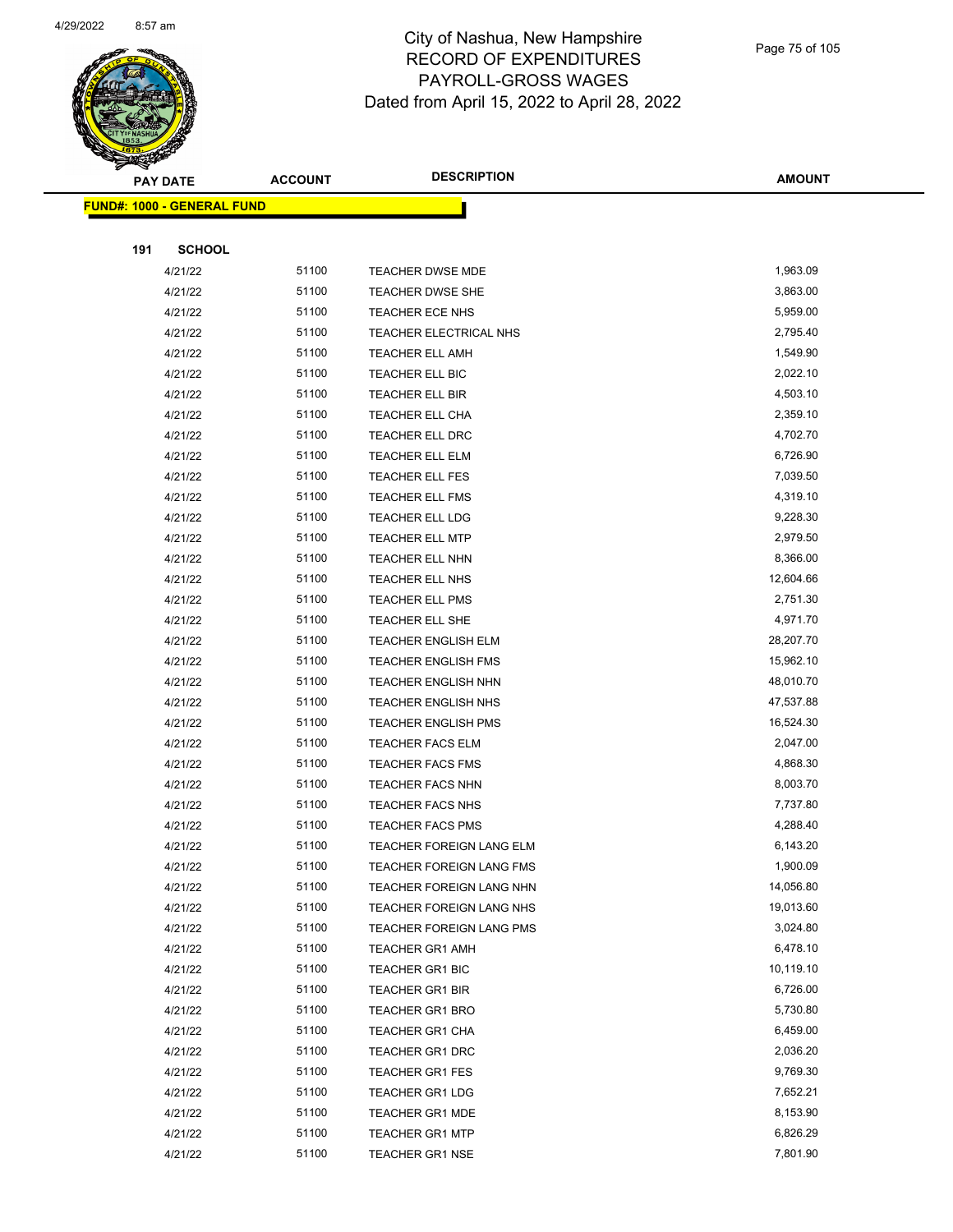

|     | <b>PAY DATE</b>                    | <b>ACCOUNT</b> | <b>DESCRIPTION</b>                               | <b>AMOUNT</b>        |
|-----|------------------------------------|----------------|--------------------------------------------------|----------------------|
|     | <u> FUND#: 1000 - GENERAL FUND</u> |                |                                                  |                      |
|     |                                    |                |                                                  |                      |
| 191 | <b>SCHOOL</b>                      |                |                                                  |                      |
|     | 4/21/22                            | 51100          | TEACHER GR1 SHE                                  | 8,938.80             |
|     | 4/21/22                            | 51100          | <b>TEACHER GR2 AMH</b>                           | 6,533.90             |
|     | 4/21/22                            | 51100          | TEACHER GR2 BIC                                  | 9,142.20             |
|     | 4/21/22                            | 51100          | <b>TEACHER GR2 BIR</b>                           | 10,983.80            |
|     | 4/21/22                            | 51100          | <b>TEACHER GR2 BRO</b>                           | 5,913.10             |
|     | 4/21/22                            | 51100          | TEACHER GR2 CHA                                  | 9,017.80             |
|     | 4/21/22                            | 51100          | <b>TEACHER GR2 DRC</b>                           | 5,971.80             |
|     | 4/21/22                            | 51100          | <b>TEACHER GR2 FES</b>                           | 10,581.20            |
|     | 4/21/22                            | 51100          | <b>TEACHER GR2 LDG</b>                           | 9,439.30             |
|     | 4/21/22                            | 51100          | <b>TEACHER GR2 MDE</b>                           | 9,577.20             |
|     | 4/21/22                            | 51100          | <b>TEACHER GR2 MTP</b>                           | 7,439.10             |
|     | 4/21/22                            | 51100          | <b>TEACHER GR2 NSE</b>                           | 5,590.80             |
|     | 4/21/22                            | 51100          | TEACHER GR2 SHE                                  | 7,422.30             |
|     | 4/21/22                            | 51100          | <b>TEACHER GR3 AMH</b>                           | 4,886.90             |
|     | 4/21/22                            | 51100          | <b>TEACHER GR3 BIC</b>                           | 10,400.80            |
|     | 4/21/22                            | 51100          | <b>TEACHER GR3 BIR</b>                           | 9,886.60             |
|     | 4/21/22                            | 51100          | <b>TEACHER GR3 BRO</b>                           | 5,774.90             |
|     | 4/21/22                            | 51100          | TEACHER GR3 CHA                                  | 9,821.50             |
|     | 4/21/22                            | 51100          | <b>TEACHER GR3 DRC</b>                           | 7,531.71             |
|     | 4/21/22                            | 51100          | <b>TEACHER GR3 FES</b>                           | 9,865.20             |
|     | 4/21/22                            | 51100          | <b>TEACHER GR3 LDG</b>                           | 8,173.40             |
|     | 4/21/22                            | 51100          | <b>TEACHER GR3 MDE</b>                           | 10,382.20            |
|     | 4/21/22                            | 51100          | <b>TEACHER GR3 MTP</b>                           | 7,009.30             |
|     | 4/21/22                            | 51100          | <b>TEACHER GR3 NSE</b>                           | 5,086.40             |
|     | 4/21/22                            | 51100          | TEACHER GR3 SHE                                  | 7,889.10             |
|     | 4/21/22                            | 51100          | <b>TEACHER GR4 AMH</b>                           | 4,540.30             |
|     | 4/21/22                            | 51100          | <b>TEACHER GR4 BIC</b>                           | 8,913.60             |
|     | 4/21/22                            | 51100          | <b>TEACHER GR4 BIR</b>                           | 6,221.90             |
|     | 4/21/22                            | 51100          | <b>TEACHER GR4 BRO</b>                           | 7,252.30             |
|     | 4/21/22                            | 51100          | TEACHER GR4 CHA                                  | 11,061.20            |
|     | 4/21/22                            | 51100          | <b>TEACHER GR4 DRC</b>                           | 7,324.70<br>8,089.80 |
|     | 4/21/22                            | 51100<br>51100 | <b>TEACHER GR4 FES</b>                           | 8,812.80             |
|     | 4/21/22<br>4/21/22                 | 51100          | <b>TEACHER GR4 LDG</b><br><b>TEACHER GR4 MDE</b> | 9,492.30             |
|     | 4/21/22                            | 51100          | <b>TEACHER GR4 MTP</b>                           | 6,871.60             |
|     | 4/21/22                            | 51100          | <b>TEACHER GR4 NSE</b>                           | 6,726.90             |
|     | 4/21/22                            | 51100          | TEACHER GR4 SHE                                  | 6,516.40             |
|     | 4/21/22                            | 51100          | <b>TEACHER GR5 AMH</b>                           | 4,724.40             |
|     | 4/21/22                            | 51100          | <b>TEACHER GR5 BIC</b>                           | 8,960.10             |
|     | 4/21/22                            | 51100          | <b>TEACHER GR5 BIR</b>                           | 8,274.00             |
|     | 4/21/22                            | 51100          | <b>TEACHER GR5 BRO</b>                           | 5,959.00             |
|     | 4/21/22                            | 51100          | <b>TEACHER GR5 CHA</b>                           | 11,374.48            |
|     | 4/21/22                            | 51100          | TEACHER GR5 DRC                                  | 6,873.20             |
|     | 4/21/22                            | 51100          | <b>TEACHER GR5 FES</b>                           | 9,818.10             |
|     |                                    |                |                                                  |                      |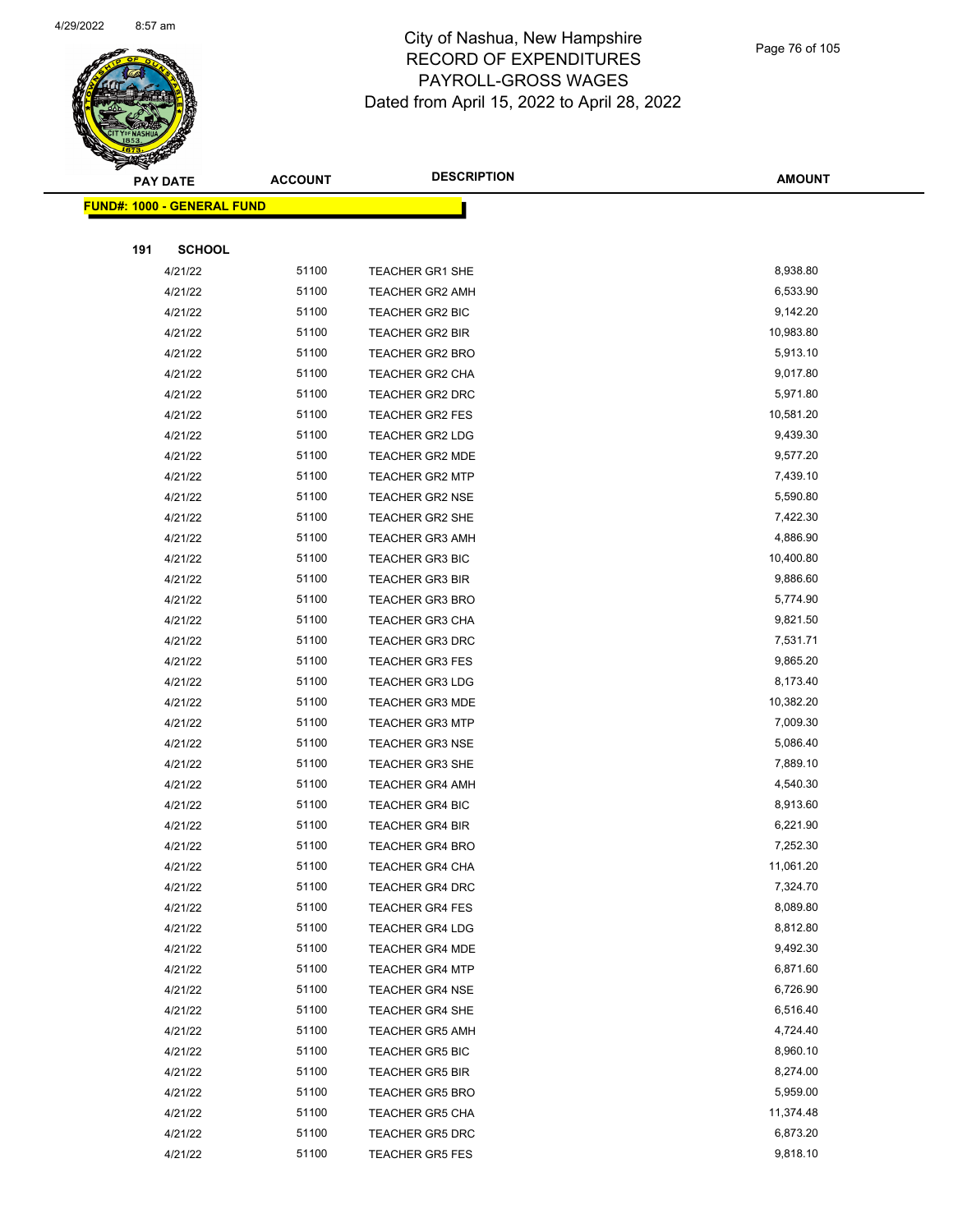

|     | <b>PAY DATE</b>                    | <b>ACCOUNT</b> | <b>DESCRIPTION</b>            | <b>AMOUNT</b> |
|-----|------------------------------------|----------------|-------------------------------|---------------|
|     | <u> FUND#: 1000 - GENERAL FUND</u> |                |                               |               |
|     |                                    |                |                               |               |
| 191 | <b>SCHOOL</b>                      |                |                               |               |
|     | 4/21/22                            | 51100          | <b>TEACHER GR5 LDG</b>        | 10,090.00     |
|     | 4/21/22                            | 51100          | <b>TEACHER GR5 MDE</b>        | 9,598.60      |
|     | 4/21/22                            | 51100          | <b>TEACHER GR5 MTP</b>        | 6,356.80      |
|     | 4/21/22                            | 51100          | <b>TEACHER GR5 NSE</b>        | 5,866.90      |
|     | 4/21/22                            | 51100          | <b>TEACHER GR5 SHE</b>        | 7,746.60      |
|     | 4/21/22                            | 51100          | <b>TEACHER GR6 ELM</b>        | 25,640.34     |
|     | 4/21/22                            | 51100          | <b>TEACHER GR6 FMS</b>        | 28,481.90     |
|     | 4/21/22                            | 51100          | <b>TEACHER GR6 PMS</b>        | 16,098.40     |
|     | 4/21/22                            | 51100          | <b>TEACHER GRAPH NHS</b>      | 3,599.80      |
|     | 4/21/22                            | 51100          | <b>TEACHER GRAPHICS NHN</b>   | 4,370.51      |
|     | 4/21/22                            | 51100          | <b>TEACHER HEALTH NHN</b>     | 3,630.00      |
|     | 4/21/22                            | 51100          | <b>TEACHER HEALTH NHS</b>     | 4,588.00      |
|     | 4/21/22                            | 51100          | TEACHER HEALTHOC NHS          | 5,246.90      |
|     | 4/21/22                            | 51100          | TEACHER HVAC NHS              | 2,045.30      |
|     | 4/21/22                            | 51100          | TEACHER IN SCH SUSPENSION ELM | 1,899.90      |
|     | 4/21/22                            | 51100          | TEACHER IN SCH SUSPENSION NHN | 2,979.50      |
|     | 4/21/22                            | 51100          | TEACHER IN SCH SUSPENSION NHS | 3,071.60      |
|     | 4/21/22                            | 51100          | <b>TEACHER INST SPED WID</b>  | 1,723.20      |
|     | 4/21/22                            | 51100          | <b>TEACHER KIND AMH</b>       | 7,661.30      |
|     | 4/21/22                            | 51100          | <b>TEACHER KIND BIC</b>       | 9,447.10      |
|     | 4/21/22                            | 51100          | <b>TEACHER KIND BIR</b>       | 7,183.90      |
|     | 4/21/22                            | 51100          | <b>TEACHER KIND BRO</b>       | 5,867.00      |
|     | 4/21/22                            | 51100          | <b>TEACHER KIND CHA</b>       | 7,046.90      |
|     | 4/21/22                            | 51100          | <b>TEACHER KIND DRC</b>       | 10,255.20     |
|     | 4/21/22                            | 51100          | <b>TEACHER KIND FES</b>       | 11,540.00     |
|     | 4/21/22                            | 51100          | <b>TEACHER KIND LDG</b>       | 11,072.60     |
|     | 4/21/22                            | 51100          | <b>TEACHER KIND MDE</b>       | 10,729.60     |
|     | 4/21/22                            | 51100          | <b>TEACHER KIND MTP</b>       | 6,377.20      |
|     | 4/21/22                            | 51100          | <b>TEACHER KIND NSE</b>       | 2,394.80      |
|     | 4/21/22                            | 51100          | <b>TEACHER KIND SHE</b>       | 6,270.80      |
|     | 4/21/22                            | 51100          | <b>TEACHER MATH ELM</b>       | 21,551.60     |
|     | 4/21/22                            | 51100          | <b>TEACHER MATH FMS</b>       | 14,750.90     |
|     | 4/21/22                            | 51100          | <b>TEACHER MATH NHN</b>       | 35,707.40     |
|     | 4/21/22                            | 51100          | TEACHER MATH NHS              | 47,380.00     |
|     | 4/21/22                            | 51100          | <b>TEACHER MATH PMS</b>       | 15,893.10     |
|     | 4/21/22                            | 51100          | <b>TEACHER MUSIC AMH</b>      | 1,913.90      |
|     | 4/21/22                            | 51100          | <b>TEACHER MUSIC BIC</b>      | 2,795.40      |
|     | 4/21/22                            | 51100          | <b>TEACHER MUSIC BIR</b>      | 1,824.70      |
|     | 4/21/22                            | 51100          | <b>TEACHER MUSIC BRO</b>      | 1,831.80      |
|     | 4/21/22                            | 51100          | <b>TEACHER MUSIC CHA</b>      | 2,979.50      |
|     | 4/21/22                            | 51100          | <b>TEACHER MUSIC DRC</b>      | 2,887.40      |
|     | 4/21/22                            | 51100          | <b>TEACHER MUSIC ELM</b>      | 7,744.90      |
|     | 4/21/22                            | 51100          | <b>TEACHER MUSIC FES</b>      | 1,764.50      |
|     | 4/21/22                            | 51100          | <b>TEACHER MUSIC FMS</b>      | 5,959.00      |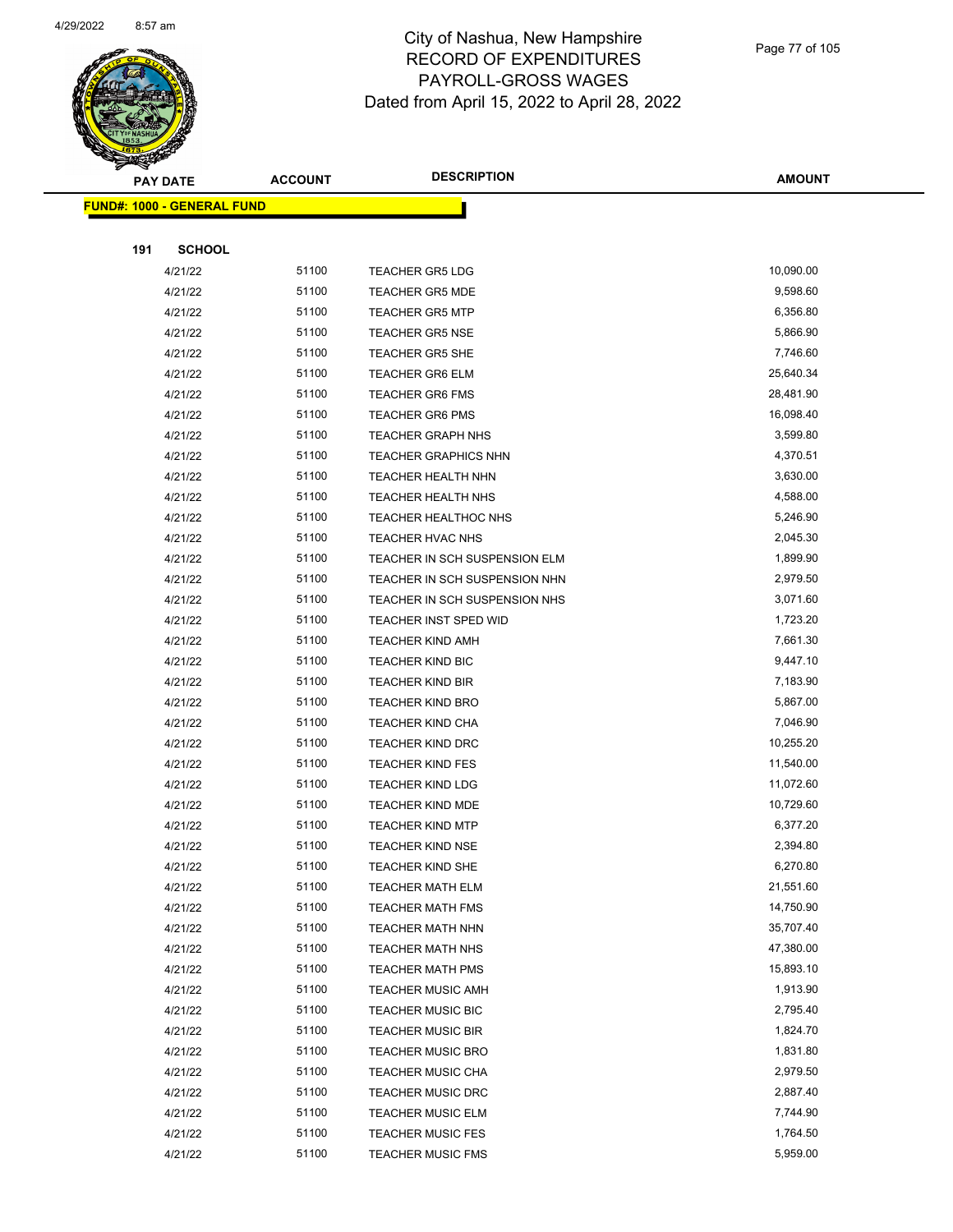

Page 78 of 105

|     | <b>PAY DATE</b>                   | <b>ACCOUNT</b> | <b>DESCRIPTION</b>                          | <b>AMOUNT</b>        |
|-----|-----------------------------------|----------------|---------------------------------------------|----------------------|
|     | <b>FUND#: 1000 - GENERAL FUND</b> |                |                                             |                      |
|     |                                   |                |                                             |                      |
| 191 | <b>SCHOOL</b>                     |                |                                             |                      |
|     | 4/21/22                           | 51100          | <b>TEACHER MUSIC LDG</b>                    | 1,643.60             |
|     | 4/21/22                           | 51100          | <b>TEACHER MUSIC MDE</b>                    | 2,359.10             |
|     | 4/21/22                           | 51100          | <b>TEACHER MUSIC MTP</b>                    | 2,703.70             |
|     | 4/21/22                           | 51100          | <b>TEACHER MUSIC NHN</b>                    | 4,879.40             |
|     | 4/21/22                           | 51100          | <b>TEACHER MUSIC NHS</b>                    | 4,817.50             |
|     | 4/21/22                           | 51100          | <b>TEACHER MUSIC NSE</b>                    | 943.49               |
|     | 4/21/22                           | 51100          | <b>TEACHER MUSIC PMS</b>                    | 4,439.00             |
|     | 4/21/22                           | 51100          | <b>TEACHER MUSIC SHE</b>                    | 1,744.90             |
|     | 4/21/22                           | 51100          | TEACHER PE BIC                              | 2,585.20             |
|     | 4/21/22                           | 51100          | TEACHER PE BIR                              | 3,071.60             |
|     | 4/21/22                           | 51100          | TEACHER PE BRO                              | 2,887.40             |
|     | 4/21/22                           | 51100          | TEACHER PE CHA                              | 2,751.30             |
|     | 4/21/22                           | 51100          | TEACHER PE DRC                              | 2,979.50             |
|     | 4/21/22                           | 51100          | TEACHER PE ELM                              | 9,944.70             |
|     | 4/21/22                           | 51100          | TEACHER PE FES                              | 1,553.40             |
|     | 4/21/22                           | 51100          | TEACHER PE FMS                              | 5,590.80             |
|     | 4/21/22                           | 51100          | TEACHER PE LDG                              | 2,155.00             |
|     | 4/21/22                           | 51100          | TEACHER PE MDE                              | 3,071.60             |
|     | 4/21/22                           | 51100          | <b>TEACHER PE MTP</b>                       | 2,089.60             |
|     | 4/21/22                           | 51100          | TEACHER PE NHN                              | 9,187.30             |
|     | 4/21/22                           | 51100          | TEACHER PE NHS                              | 7,038.40             |
|     | 4/21/22                           | 51100          | <b>TEACHER PE NSE</b>                       | 3,055.20             |
|     | 4/21/22                           | 51100          | TEACHER PE PMS                              | 5,239.50             |
|     | 4/21/22                           | 51100          | TEACHER PE SHE                              | 2,812.51             |
|     | 4/21/22                           | 51100          | TEACHER PRE SCHOOL BIR                      | 4,830.50             |
|     | 4/21/22                           | 51100          | <b>TEACHER PRESCHOOL BIC</b>                | 5,866.90             |
|     | 4/21/22                           | 51100          | <b>TEACHER PRESCHOOL MTP</b>                | 1,824.70             |
|     | 4/21/22                           | 51100          | TEACHER PRESCHOOL NHS                       | 467.70               |
|     | 4/21/22                           | 51100          | <b>TEACHER PRESCHOOL NSE</b>                | 7,218.70             |
|     | 4/21/22                           | 51100          | TEACHER READ AMH                            | 3,071.60             |
|     | 4/21/22                           | 51100          | <b>TEACHER READ BIC</b>                     | 5,959.00             |
|     | 4/21/22                           | 51100          | <b>TEACHER READ BIR</b>                     | 6,051.10             |
|     | 4/21/22                           | 51100          | <b>TEACHER READ BRO</b>                     | 2,585.20             |
|     | 4/21/22                           | 51100          | TEACHER READ CHA                            | 2,632.69             |
|     | 4/21/22                           | 51100          | TEACHER READ DRC                            | 1,892.00             |
|     | 4/21/22                           | 51100          | TEACHER READ ELM                            | 6,051.10             |
|     | 4/21/22                           | 51100          | <b>TEACHER READ FES</b>                     | 2,979.50             |
|     | 4/21/22                           | 51100          | <b>TEACHER READ FMS</b>                     | 2,979.50             |
|     | 4/21/22                           | 51100          | <b>TEACHER READ LDG</b>                     | 3,630.00             |
|     | 4/21/22                           | 51100<br>51100 | <b>TEACHER READ MDE</b>                     | 2,979.50<br>2,482.50 |
|     | 4/21/22                           | 51100          | <b>TEACHER READ MTP</b>                     | 2,045.30             |
|     | 4/21/22                           | 51100          | TEACHER READ NHN                            | 2,979.50             |
|     | 4/21/22<br>4/21/22                | 51100          | <b>TEACHER READ NHS</b><br>TEACHER READ NSE | 2,692.40             |
|     |                                   |                |                                             |                      |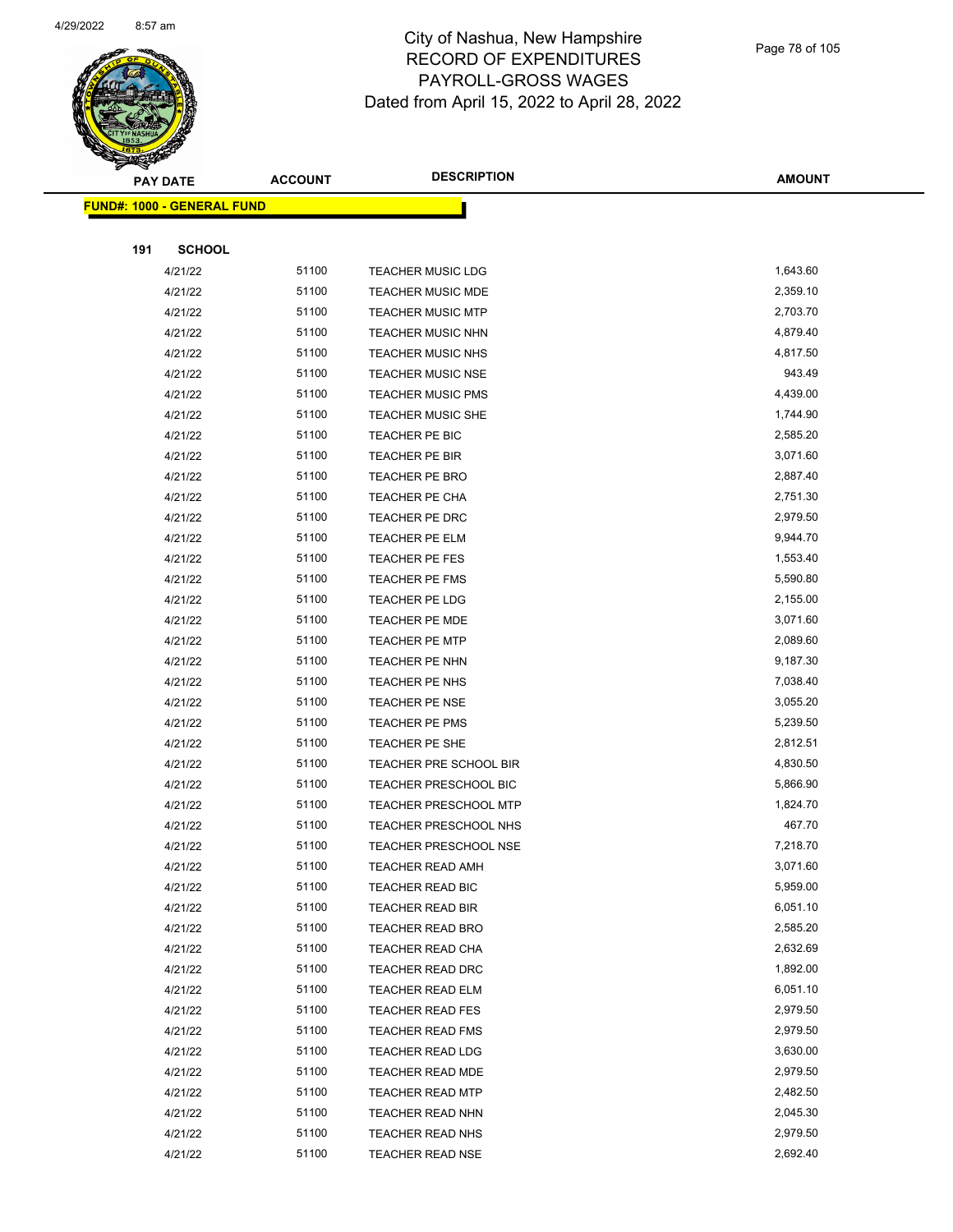

Page 79 of 105

|     | <b>PAY DATE</b>                    | <b>ACCOUNT</b> | <b>DESCRIPTION</b>                | <b>AMOUNT</b> |
|-----|------------------------------------|----------------|-----------------------------------|---------------|
|     | <u> FUND#: 1000 - GENERAL FUND</u> |                |                                   |               |
|     |                                    |                |                                   |               |
| 191 | <b>SCHOOL</b>                      |                |                                   |               |
|     | 4/21/22                            | 51100          | <b>TEACHER READ PMS</b>           | 5,338.60      |
|     | 4/21/22                            | 51100          | <b>TEACHER READ SHE</b>           | 2,979.50      |
|     | 4/21/22                            | 51100          | <b>TEACHER ROTC NHN</b>           | 5,696.70      |
|     | 4/21/22                            | 51100          | <b>TEACHER SCIENCE ELM</b>        | 21,733.50     |
|     | 4/21/22                            | 51100          | <b>TEACHER SCIENCE FMS</b>        | 9,575.50      |
|     | 4/21/22                            | 51100          | <b>TEACHER SCIENCE NHN</b>        | 33,840.10     |
|     | 4/21/22                            | 51100          | <b>TEACHER SCIENCE NHS</b>        | 34,920.30     |
|     | 4/21/22                            | 51100          | <b>TEACHER SCIENCE PMS</b>        | 5,956.56      |
|     | 4/21/22                            | 51100          | <b>TEACHER SOCIAL STUDIES ELM</b> | 18,561.50     |
|     | 4/21/22                            | 51100          | TEACHER SOCIAL STUDIES FMS        | 12,937.90     |
|     | 4/21/22                            | 51100          | TEACHER SOCIAL STUDIES NHN        | 36,685.07     |
|     | 4/21/22                            | 51100          | TEACHER SOCIAL STUDIES NHS        | 41,720.50     |
|     | 4/21/22                            | 51100          | TEACHER SOCIAL STUDIES PMS        | 12,123.29     |
|     | 4/21/22                            | 51100          | <b>TEACHER SPED AMH</b>           | 6,481.10      |
|     | 4/21/22                            | 51100          | <b>TEACHER SPED BIC</b>           | 5,637.31      |
|     | 4/21/22                            | 51100          | <b>TEACHER SPED BIR</b>           | 4,724.40      |
|     | 4/21/22                            | 51100          | <b>TEACHER SPED BRO</b>           | 6,866.50      |
|     | 4/21/22                            | 51100          | <b>TEACHER SPED CHA</b>           | 7,163.30      |
|     | 4/21/22                            | 51100          | <b>TEACHER SPED DRC</b>           | 5,671.90      |
|     | 4/21/22                            | 51100          | <b>TEACHER SPED ELM</b>           | 17,047.40     |
|     | 4/28/22                            | 51100          | TEACHER SPED ELM                  | 210.51        |
|     | 4/21/22                            | 51100          | <b>TEACHER SPED FES</b>           | 3,472.40      |
|     | 4/21/22                            | 51100          | <b>TEACHER SPED FMS</b>           | 10,757.10     |
|     | 4/21/22                            | 51100          | <b>TEACHER SPED LDG</b>           | 6,591.60      |
|     | 4/21/22                            | 51100          | <b>TEACHER SPED MDE</b>           | 6,661.00      |
|     | 4/21/22                            | 51100          | <b>TEACHER SPED MTP</b>           | 4,058.90      |
|     | 4/21/22                            | 51100          | <b>TEACHER SPED NHN</b>           | 25,325.90     |
|     | 4/21/22                            | 51100          | <b>TEACHER SPED NHS</b>           | 29,555.79     |
|     | 4/21/22                            | 51100          | TEACHER SPED NSE                  | 1,697.00      |
|     | 4/21/22                            | 51100          | <b>TEACHER SPED PMS</b>           | 12,352.40     |
|     | 4/21/22                            | 51100          | TEACHER SPED SHE                  | 9,424.40      |
|     | 4/21/22                            | 51100          | <b>TEACHER TECHED ELM</b>         | 8,679.50      |
|     | 4/21/22                            | 51100          | <b>TEACHER TECHED FMS</b>         | 3,388.33      |
|     | 4/21/22                            | 51100          | TEACHER TECHED NHN                | 12,166.80     |
|     | 4/21/22                            | 51100          | TEACHER TECHED NHS                | 10,746.60     |
|     | 4/21/22                            | 51100          | <b>TEACHER TECHED PMS</b>         | 5,959.00      |
|     | 4/21/22                            | 51100          | TEACHER TV PROD NHS               | 2,979.50      |
|     | 4/21/22                            | 51100          | <b>TEACHER VISION WID</b>         | 5,529.90      |
|     | 4/21/22                            | 51100          | TECH INTERGRATION ASST AMH        | 378.60        |
|     | 4/28/22                            | 51100          | TECH INTERGRATION ASST AMH        | 627.68        |
|     | 4/21/22                            | 51100          | TECH INTERGRATION ASST BIC        | 567.00        |
|     | 4/28/22                            | 51100          | TECH INTERGRATION ASST BIC        | 571.50        |
|     | 4/21/22                            | 51100          | TECH INTERGRATION ASST CHA        | 617.85        |
|     | 4/28/22                            | 51100          | TECH INTERGRATION ASST CHA        | 617.85        |
|     |                                    |                |                                   |               |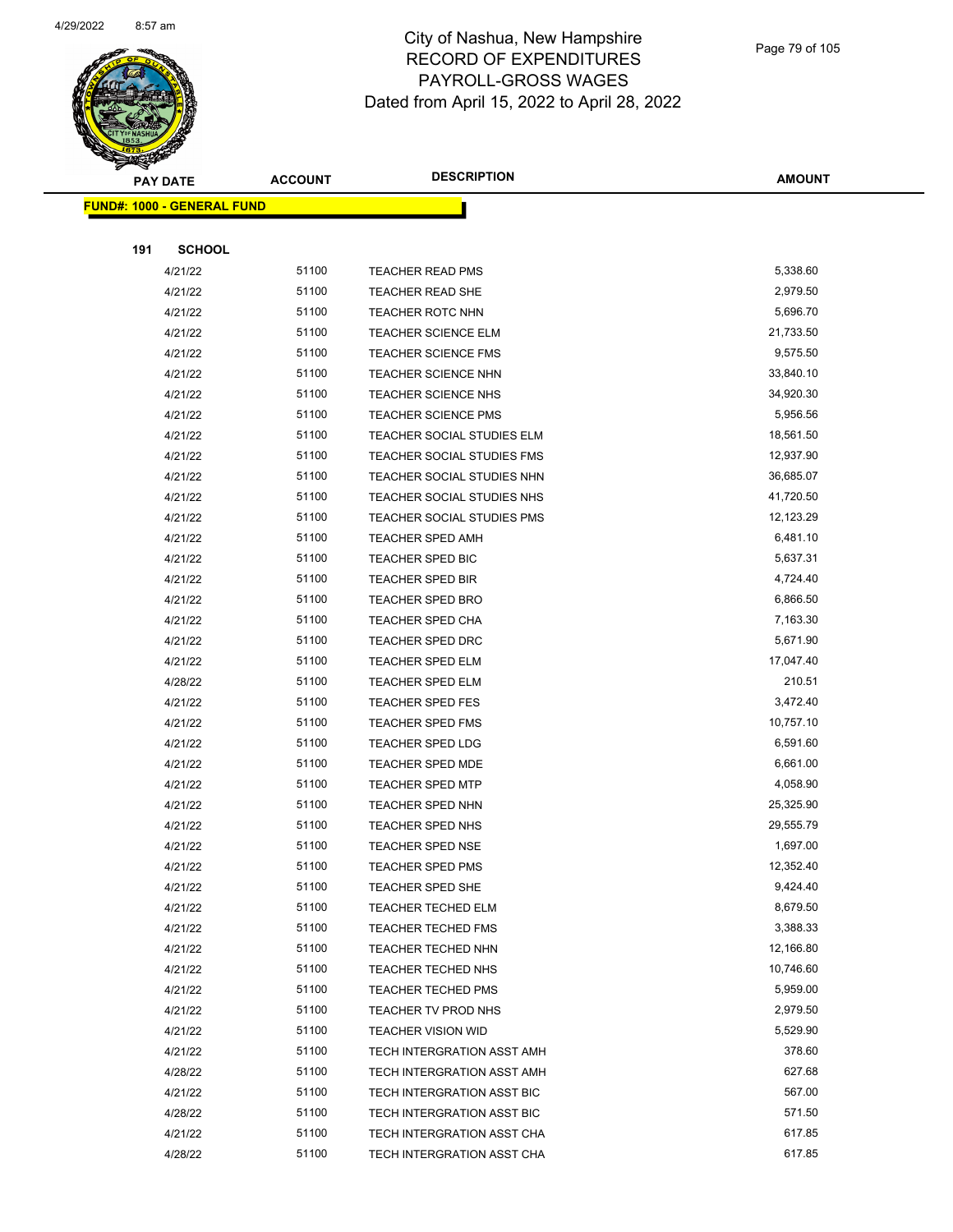

|     | <b>PAY DATE</b>                   | <b>ACCOUNT</b> | <b>DESCRIPTION</b>           | <b>AMOUNT</b> |
|-----|-----------------------------------|----------------|------------------------------|---------------|
|     | <b>FUND#: 1000 - GENERAL FUND</b> |                |                              |               |
|     |                                   |                |                              |               |
| 191 | <b>SCHOOL</b>                     |                |                              |               |
|     | 4/21/22                           | 51100          | TECH INTERGRATION ASST FES   | 737.80        |
|     | 4/28/22                           | 51100          | TECH INTERGRATION ASST FES   | 756.25        |
|     | 4/21/22                           | 51100          | TECH INTERGRATION ASST LDG   | 626.78        |
|     | 4/28/22                           | 51100          | TECH INTERGRATION ASST LDG   | 626.78        |
|     | 4/21/22                           | 51100          | TECH INTERGRATION ASST MDE   | 612.75        |
|     | 4/28/22                           | 51100          | TECH INTERGRATION ASST MDE   | 612.75        |
|     | 4/21/22                           | 51100          | TECH INTERGRATION ASST MTP   | 628.90        |
|     | 4/28/22                           | 51100          | TECH INTERGRATION ASST MTP   | 634.10        |
|     | 4/21/22                           | 51100          | TECH INTERGRATION ASST SHE   | 656.85        |
|     | 4/28/22                           | 51100          | TECH INTERGRATION ASST SHE   | 656.86        |
|     | 4/21/22                           | 51200          | <b>CLERICAL GUIDANCE NHS</b> | 564.24        |
|     | 4/28/22                           | 51200          | <b>CLERICAL GUIDANCE NHS</b> | 458.14        |
|     | 4/21/22                           | 51200          | <b>CROSSING GUARD WPO</b>    | 1,990.59      |
|     | 4/28/22                           | 51200          | <b>CROSSING GUARD WPO</b>    | 2,021.21      |
|     | 4/21/22                           | 51200          | <b>CUSTODIAN BRO</b>         | 82.25         |
|     | 4/28/22                           | 51200          | <b>CUSTODIAN BRO</b>         | 65.80         |
|     | 4/21/22                           | 51200          | <b>CUSTODIAN FMS</b>         | 16.45         |
|     | 4/21/22                           | 51200          | <b>CUSTODIAN HEAD BRO</b>    | 82.25         |
|     | 4/28/22                           | 51200          | <b>CUSTODIAN HEAD BRO</b>    | 82.25         |
|     | 4/21/22                           | 51200          | DIRECTOR ADULT ED            | 2,826.00      |
|     | 4/21/22                           | 51200          | FOOD SERVICE ASST PT FMS     | 115.97        |
|     | 4/28/22                           | 51200          | FOOD SERVICE ASST PT FMS     | 115.97        |
|     | 4/21/22                           | 51200          | <b>FOOD SERVICECOOK MTP</b>  | 32.90         |
|     | 4/28/22                           | 51200          | <b>FOOD SERVICECOOK MTP</b>  | 32.90         |
|     | 4/21/22                           | 51200          | LUNCH MONITOR AMH            | 630.81        |
|     | 4/28/22                           | 51200          | LUNCH MONITOR AMH            | 512.75        |
|     | 4/21/22                           | 51200          | LUNCH MONITOR BIC            | 802.47        |
|     | 4/28/22                           | 51200          | LUNCH MONITOR BIC            | 726.93        |
|     | 4/21/22                           | 51200          | LUNCH MONITOR BIR            | 241.66        |
|     | 4/28/22                           | 51200          | LUNCH MONITOR BIR            | 165.95        |
|     | 4/21/22                           | 51200          | LUNCH MONITOR BRO            | 301.44        |
|     | 4/28/22                           | 51200          | LUNCH MONITOR BRO            | 326.30        |
|     | 4/21/22                           | 51200          | LUNCH MONITOR CHA            | 633.97        |
|     | 4/28/22                           | 51200          | LUNCH MONITOR CHA            | 618.42        |
|     | 4/21/22                           | 51200          | LUNCH MONITOR DRC            | 146.07        |
|     | 4/28/22                           | 51200          | LUNCH MONITOR DRC            | 186.48        |
|     | 4/21/22                           | 51200          | LUNCH MONITOR FES            | 909.14        |
|     | 4/28/22                           | 51200          | LUNCH MONITOR FES            | 860.40        |
|     | 4/21/22                           | 51200          | LUNCH MONITOR FMS            | 167.82        |
|     | 4/28/22                           | 51200          | LUNCH MONITOR FMS            | 217.55        |
|     | 4/21/22                           | 51200          | LUNCH MONITOR LDG            | 211.33        |
|     | 4/28/22                           | 51200          | LUNCH MONITOR LDG            | 273.48        |
|     | 4/21/22                           | 51200          | LUNCH MONITOR MDE            | 814.14        |
|     | 4/28/22                           | 51200          | LUNCH MONITOR MDE            | 683.60        |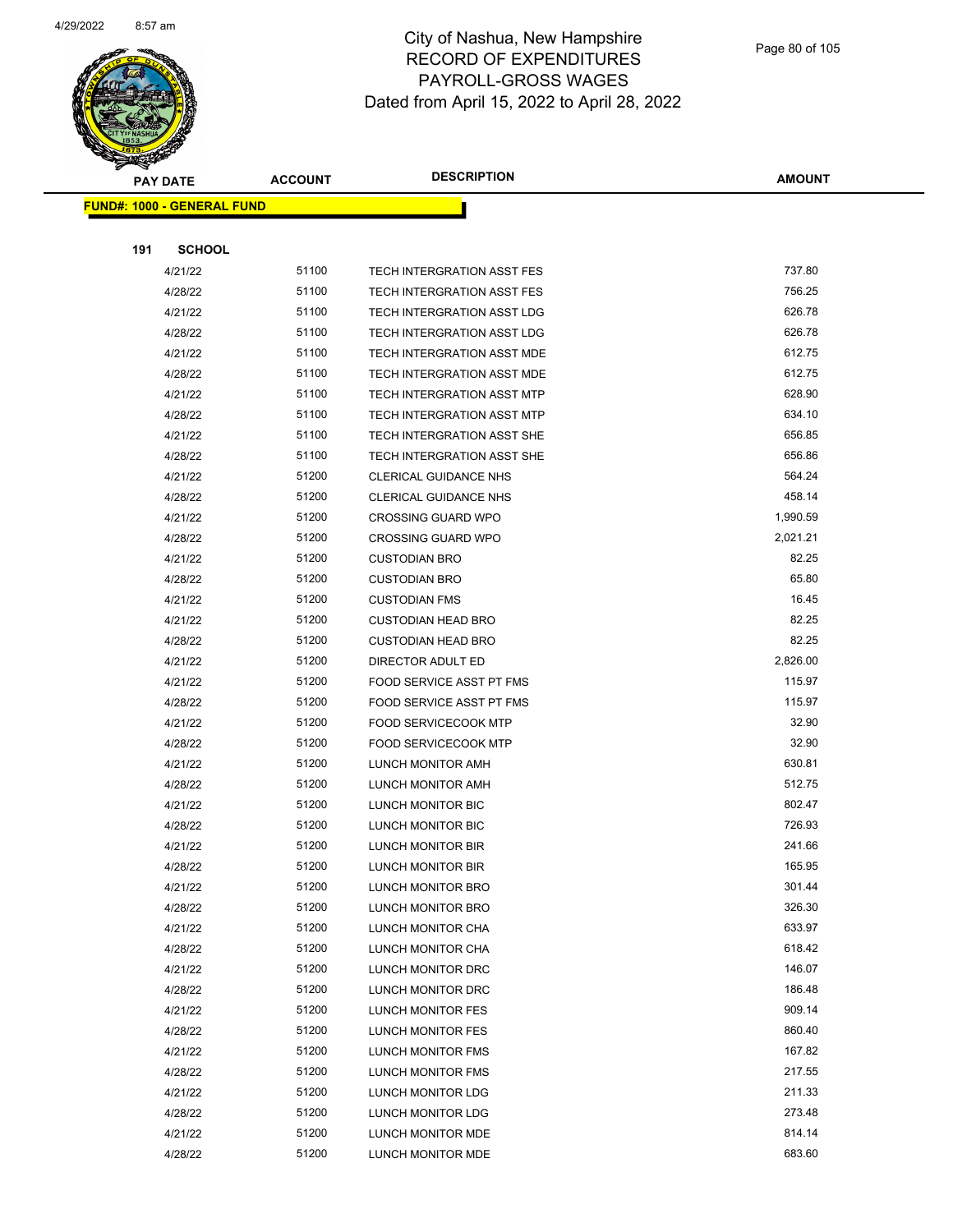

|     | <b>PAY DATE</b>                   | <b>ACCOUNT</b> | <b>DESCRIPTION</b>          | <b>AMOUNT</b> |
|-----|-----------------------------------|----------------|-----------------------------|---------------|
|     | <b>FUND#: 1000 - GENERAL FUND</b> |                |                             |               |
|     |                                   |                |                             |               |
| 191 | <b>SCHOOL</b>                     |                |                             |               |
|     | 4/21/22                           | 51200          | LUNCH MONITOR MTP           | 450.60        |
|     | 4/28/22                           | 51200          | LUNCH MONITOR MTP           | 453.70        |
|     | 4/21/22                           | 51200          | LUNCH MONITOR NSE           | 419.51        |
|     | 4/28/22                           | 51200          | LUNCH MONITOR NSE           | 226.84        |
|     | 4/21/22                           | 51200          | LUNCH MONITOR SHE           | 307.69        |
|     | 4/28/22                           | 51200          | LUNCH MONITOR SHE           | 248.64        |
|     | 4/21/22                           | 51200          | PARA DW SPEC ED BIR         | 1,439.61      |
|     | 4/28/22                           | 51200          | PARA DW SPEC ED BIR         | 1,378.63      |
|     | 4/21/22                           | 51200          | PARA DW SPEC ED BRO         | 31.08         |
|     | 4/28/22                           | 51200          | PARA DW SPEC ED BRO         | 31.08         |
|     | 4/21/22                           | 51200          | PARA DW SPEC ED NSE         | 31.08         |
|     | 4/28/22                           | 51200          | PARA DW SPEC ED NSE         | 31.08         |
|     | 4/21/22                           | 51200          | PARA INST AMH               | 965.73        |
|     | 4/28/22                           | 51200          | PARA INST AMH               | 984.37        |
|     | 4/21/22                           | 51200          | PARA INST BIC               | 847.58        |
|     | 4/28/22                           | 51200          | PARA INST BIC               | 940.59        |
|     | 4/21/22                           | 51200          | PARA INST DRC               | 31.08         |
|     | 4/28/22                           | 51200          | PARA INST DRC               | 31.08         |
|     | 4/21/22                           | 51200          | PARA INST FMS               | 18.65         |
|     | 4/28/22                           | 51200          | PARA INST FMS               | 31.08         |
|     | 4/21/22                           | 51200          | PARA INST MDE               | 46.61         |
|     | 4/28/22                           | 51200          | PARA INST MDE               | 46.61         |
|     | 4/21/22                           | 51200          | PARA INST NHN               | 330.73        |
|     | 4/28/22                           | 51200          | PARA INST NHN               | 330.73        |
|     | 4/21/22                           | 51200          | PARA INST PMS               | 80.85         |
|     | 4/28/22                           | 51200          | <b>PARA INST PMS</b>        | 64.68         |
|     | 4/21/22                           | 51200          | PARA INST SHE               | 288.80        |
|     | 4/28/22                           | 51200          | PARA INST SHE               | 306.85        |
|     | 4/21/22                           | 51200          | PARA PRE SCH BIC            | 1,024.43      |
|     | 4/28/22                           | 51200          | PARA PRE SCH BIC            | 1,029.65      |
|     | 4/21/22                           | 51200          | PARA PRE SCH NSE            | 1,894.37      |
|     | 4/28/22                           | 51200          | PARA PRE SCH NSE            | 1,939.45      |
|     | 4/21/22                           | 51200          | PARA TTI LDG                | 137.36        |
|     | 4/28/22                           | 51200          | PARA TTI LDG                | 120.91        |
|     | 4/21/22                           | 51200          | PRESCHOOL PARA FPS          | 4,303.61      |
|     | 4/28/22                           | 51200          | PRESCHOOL PARA FPS          | 4,268.12      |
|     | 4/21/22                           | 51200          | SCHOOL PSYCHOLOGIST WID     | 2,530.90      |
|     | 4/21/22                           | 51200          | SPEECH LANG PATHOLOGIST WID | 6,689.18      |
|     | 4/21/22                           | 51200          | STUDENT ACTIVITY COORD NHS  | 1,154.00      |
|     | 4/21/22                           | 51200          | SUB CLERICAL                | 937.00        |
|     | 4/28/22                           | 51200          | SUB CLERICAL                | 465.50        |
|     | 4/21/22                           | 51200          | <b>SUB CROSSING GUARD</b>   | 97.06         |
|     | 4/28/22                           | 51200          | <b>SUB CROSSING GUARD</b>   | 52.15         |
|     | 4/21/22                           | 51200          | <b>TEACHER ART FMS</b>      | 2,095.80      |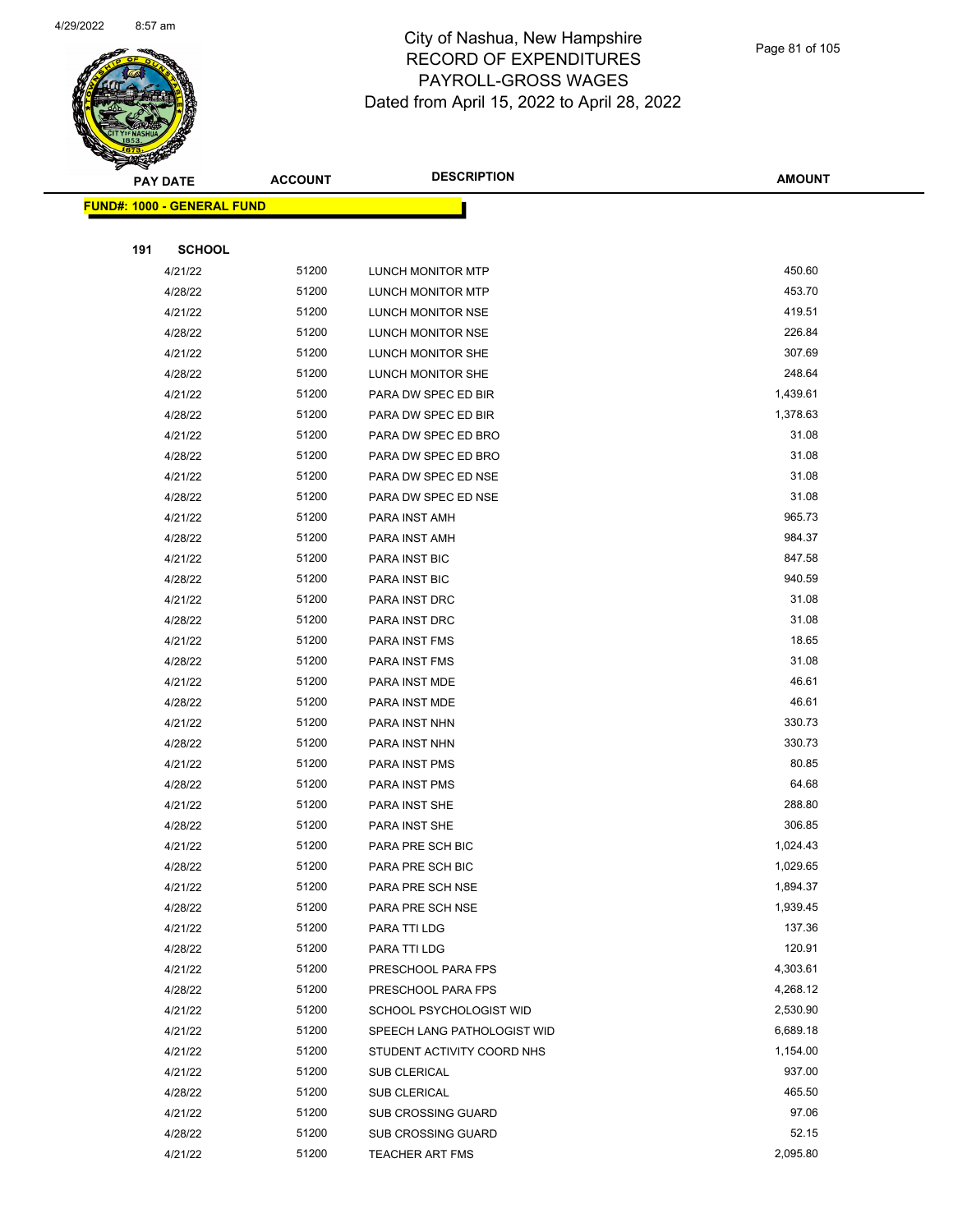

Page 82 of 105

| <b>STATER</b>   |                                   |                |                                 |               |  |
|-----------------|-----------------------------------|----------------|---------------------------------|---------------|--|
| <b>PAY DATE</b> |                                   | <b>ACCOUNT</b> | <b>DESCRIPTION</b>              | <b>AMOUNT</b> |  |
|                 | <b>FUND#: 1000 - GENERAL FUND</b> |                |                                 |               |  |
|                 |                                   |                |                                 |               |  |
| 191             | <b>SCHOOL</b>                     |                |                                 |               |  |
|                 | 4/21/22                           | 51200          | <b>TEACHER ART NHS</b>          | 1,022.70      |  |
|                 | 4/21/22                           | 51200          | TEACHER BIO TEC NHN             | 579.10        |  |
|                 | 4/21/22                           | 51200          | <b>TEACHER ENGLISH NHS</b>      | 2,730.90      |  |
|                 | 4/21/22                           | 51200          | <b>TEACHER READ ELM</b>         | 1,760.60      |  |
|                 | 4/21/22                           | 51200          | <b>TEACHER READ NHN</b>         | 125.00        |  |
|                 | 4/21/22                           | 51200          | TEACHER SCIENCE ELM             | 43.75         |  |
|                 | 4/21/22                           | 51200          | <b>TEACHER SCIENCE NHS</b>      | 37.50         |  |
|                 | 4/21/22                           | 51200          | <b>TEACHER SPED NHN</b>         | 1,638.20      |  |
|                 | 4/21/22                           | 51200          | <b>TEACHER VISION WID</b>       | 842.81        |  |
|                 | 4/21/22                           | 51300          | <b>CLERICAL ASST SUPER SUP</b>  | 33.68         |  |
|                 | 4/28/22                           | 51300          | <b>CLERICAL ASST SUPER SUP</b>  | 15.87         |  |
|                 | 4/21/22                           | 51300          | <b>CLERICAL BUSINESS</b>        | 82.00         |  |
|                 | 4/28/22                           | 51300          | <b>CLERICAL BUSINESS</b>        | 96.31         |  |
|                 | 4/28/22                           | 51300          | <b>CLERICAL GUIDANCE ELM</b>    | (0.02)        |  |
|                 | 4/21/22                           | 51300          | <b>CLERICAL HUMAN RESOURCES</b> | 67.23         |  |
|                 | 4/28/22                           | 51300          | CLERICAL HUMAN RESOURCES        | 209.22        |  |
|                 | 4/21/22                           | 51300          | <b>CLERICAL PAYROLL SUP</b>     | 8.37          |  |
|                 | 4/28/22                           | 51300          | <b>CLERICAL PAYROLL SUP</b>     | 16.74         |  |
|                 | 4/21/22                           | 51300          | <b>CLERICAL PLANT OPS</b>       | 15.95         |  |
|                 | 4/28/22                           | 51300          | <b>CLERICAL PLANT OPS</b>       | 7.98          |  |
|                 | 4/21/22                           | 51300          | <b>CLERICAL PRINCIPAL AMH</b>   | 7.61          |  |
|                 | 4/28/22                           | 51300          | <b>CLERICAL PRINCIPAL AMH</b>   | 22.83         |  |
|                 | 4/21/22                           | 51300          | CLERICAL PRINCIPAL BIC          | 25.47         |  |
|                 | 4/21/22                           | 51300          | <b>CLERICAL PRINCIPAL BIR</b>   | (0.01)        |  |
|                 | 4/21/22                           | 51300          | <b>CLERICAL PRINCIPAL BRO</b>   | 15.72         |  |
|                 | 4/21/22                           | 51300          | CLERICAL PRINCIPAL CHA          | 15.21         |  |
|                 | 4/28/22                           | 51300          | CLERICAL PRINCIPAL CHA          | 7.23          |  |
|                 | 4/28/22                           | 51300          | <b>CLERICAL PRINCIPAL DRC</b>   | 16.74         |  |
|                 | 4/21/22                           | 51300          | CLERICAL PRINCIPAL ELM          | (0.01)        |  |
|                 | 4/28/22                           | 51300          | <b>CLERICAL PRINCIPAL ELM</b>   | (0.01)        |  |
|                 | 4/21/22                           | 51300          | <b>CLERICAL PRINCIPAL FES</b>   | 8.37          |  |
|                 | 4/28/22                           | 51300          | <b>CLERICAL PRINCIPAL LDG</b>   | 15.21         |  |
|                 | 4/28/22                           | 51300          | CLERICAL PRINCIPAL MDE          | 7.98          |  |
|                 | 4/28/22                           | 51300          | <b>CLERICAL PRINCIPAL NHN</b>   | 0.01          |  |
|                 | 4/21/22                           | 51300          | <b>CLERICAL PRINCIPAL NSE</b>   | 31.44         |  |
|                 | 4/28/22                           | 51300          | <b>CLERICAL PRINCIPAL NSE</b>   | 56.91         |  |
|                 | 4/28/22                           | 51300          | <b>CLERICAL PRINCIPAL PMS</b>   | 7.61          |  |
|                 | 4/21/22                           | 51300          | CLERICAL RECEPTIONIST NHS       | (0.01)        |  |
|                 | 4/28/22                           | 51300          | CLERICAL SPECIAL ED NHS         | (0.02)        |  |
|                 | 4/21/22                           | 51300          | CLERICAL SPECIAL ED SUP         | 7.23          |  |
|                 | 4/28/22                           | 51300          | CLERICAL SPECIAL ED SUP         | 7.23          |  |
|                 | 4/21/22                           | 51300          | <b>CUSTODIAN ASST HEAD ELM</b>  | 385.74        |  |
|                 | 4/21/22                           | 51300          | <b>CUSTODIAN ASST HEAD FMS</b>  | 96.44         |  |
|                 | 4/28/22                           | 51300          | <b>CUSTODIAN ASST HEAD FMS</b>  | 289.32        |  |
|                 |                                   |                |                                 |               |  |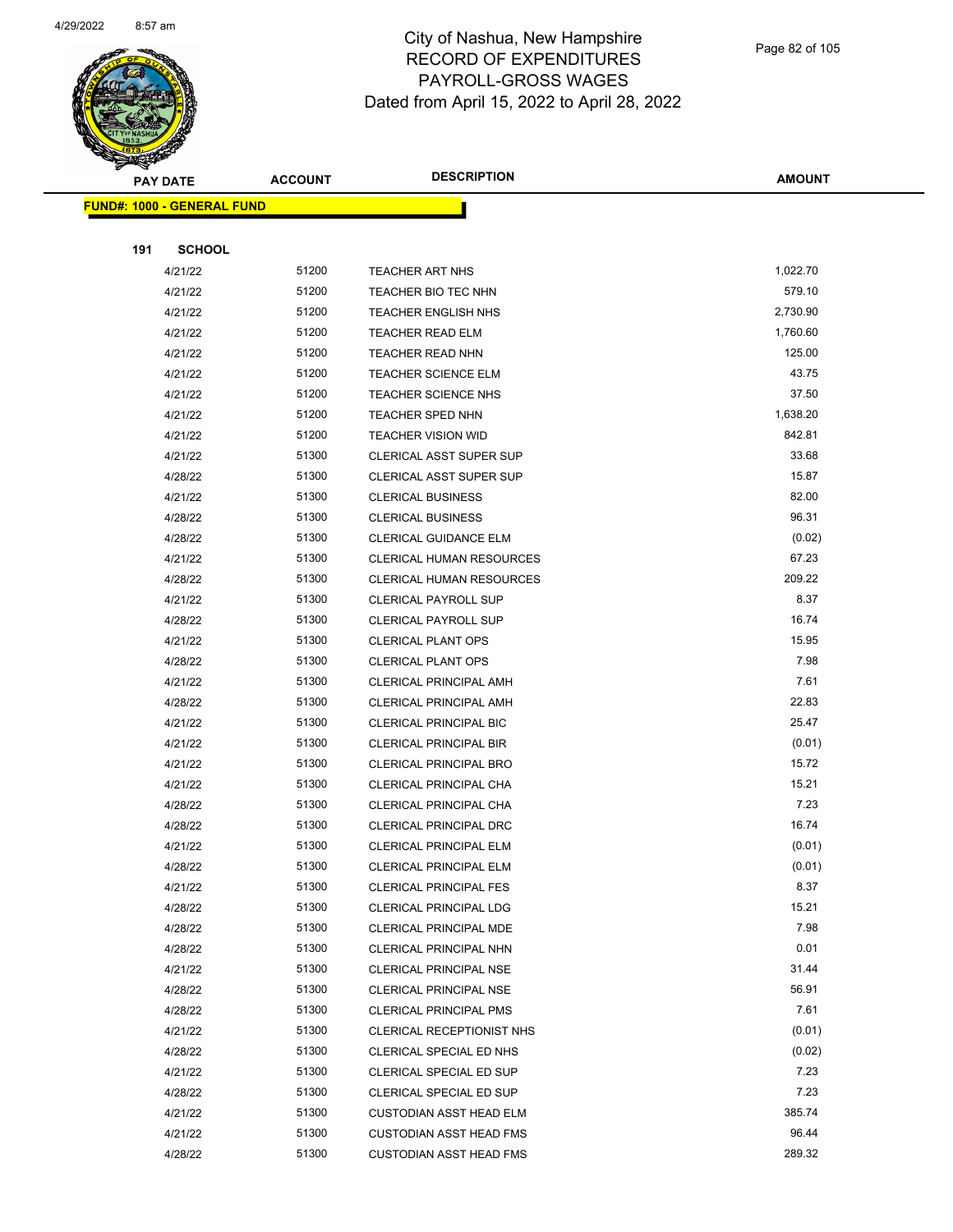

|     | <b>PAY DATE</b>                    | <b>ACCOUNT</b> | <b>DESCRIPTION</b>             | <b>AMOUNT</b> |
|-----|------------------------------------|----------------|--------------------------------|---------------|
|     | <u> FUND#: 1000 - GENERAL FUND</u> |                |                                |               |
|     |                                    |                |                                |               |
| 191 | <b>SCHOOL</b>                      |                |                                |               |
|     | 4/21/22                            | 51300          | <b>CUSTODIAN ASST HEAD NHN</b> | 584.03        |
|     | 4/28/22                            | 51300          | <b>CUSTODIAN ASST HEAD NHN</b> | 216.98        |
|     | 4/21/22                            | 51300          | <b>CUSTODIAN ASST HEAD NHS</b> | 170.34        |
|     | 4/28/22                            | 51300          | <b>CUSTODIAN ASST HEAD NHS</b> | 194.67        |
|     | 4/21/22                            | 51300          | <b>CUSTODIAN ASST HEAD PMS</b> | 136.62        |
|     | 4/28/22                            | 51300          | <b>CUSTODIAN ASST HEAD PMS</b> | 313.43        |
|     | 4/21/22                            | 51300          | <b>CUSTODIAN BIR</b>           | 112.93        |
|     | 4/28/22                            | 51300          | <b>CUSTODIAN BIR</b>           | 338.77        |
|     | 4/21/22                            | 51300          | <b>CUSTODIAN BRO</b>           | 56.46         |
|     | 4/28/22                            | 51300          | <b>CUSTODIAN CHA</b>           | 225.84        |
|     | 4/21/22                            | 51300          | <b>CUSTODIAN ELM</b>           | 564.63        |
|     | 4/28/22                            | 51300          | <b>CUSTODIAN ELM</b>           | 1,044.55      |
|     | 4/21/22                            | 51300          | <b>CUSTODIAN FMS</b>           | 811.64        |
|     | 4/28/22                            | 51300          | <b>CUSTODIAN FMS</b>           | 614.01        |
|     | 4/21/22                            | 51300          | <b>CUSTODIAN HEAD AMH</b>      | 152.69        |
|     | 4/28/22                            | 51300          | <b>CUSTODIAN HEAD AMH</b>      | 152.70        |
|     | 4/21/22                            | 51300          | <b>CUSTODIAN HEAD BRO</b>      | 257.16        |
|     | 4/28/22                            | 51300          | <b>CUSTODIAN HEAD BRO</b>      | 144.66        |
|     | 4/21/22                            | 51300          | <b>CUSTODIAN HEAD CHA</b>      | 128.58        |
|     | 4/21/22                            | 51300          | <b>CUSTODIAN HEAD DRC</b>      | 144.66        |
|     | 4/28/22                            | 51300          | <b>CUSTODIAN HEAD DRC</b>      | 24.12         |
|     | 4/28/22                            | 51300          | <b>CUSTODIAN HEAD ELM</b>      | 533.40        |
|     | 4/21/22                            | 51300          | <b>CUSTODIAN HEAD LDG</b>      | 570.59        |
|     | 4/28/22                            | 51300          | <b>CUSTODIAN HEAD LDG</b>      | 64.29         |
|     | 4/21/22                            | 51300          | <b>CUSTODIAN HEAD NSE</b>      | 129.78        |
|     | 4/21/22                            | 51300          | <b>CUSTODIAN HEAD SHE</b>      | 128.58        |
|     | 4/28/22                            | 51300          | <b>CUSTODIAN HEAD SHE</b>      | 530.40        |
|     | 4/21/22                            | 51300          | <b>CUSTODIAN LDG</b>           | 28.23         |
|     | 4/28/22                            | 51300          | <b>CUSTODIAN LDG</b>           | 197.61        |
|     | 4/28/22                            | 51300          | <b>CUSTODIAN MDE</b>           | 112.92        |
|     | 4/21/22                            | 51300          | <b>CUSTODIAN NHN</b>           | 334.03        |
|     | 4/28/22                            | 51300          | <b>CUSTODIAN NHN</b>           | 490.37        |
|     | 4/21/22                            | 51300          | <b>CUSTODIAN NHS</b>           | 112.92        |
|     | 4/28/22                            | 51300          | <b>CUSTODIAN NHS</b>           | 456.48        |
|     | 4/21/22                            | 51300          | <b>CUSTODIAN PMS</b>           | 225.85        |
|     | 4/28/22                            | 51300          | <b>CUSTODIAN PMS</b>           | 352.88        |
|     | 4/28/22                            | 51300          | <b>CUSTODIAN SHE</b>           | 112.93        |
|     | 4/21/22                            | 51300          | <b>CUSTODIAN WID</b>           | 84.69         |
|     | 4/28/22                            | 51300          | <b>CUSTODIAN WID</b>           | 614.02        |
|     | 4/28/22                            | 51300          | MAINTENANCE ALARM WPO          | 117.95        |
|     | 4/21/22                            | 51300          | MAINTENANCE GROUNDS WPO        | 56.78         |
|     | 4/21/22                            | 51300          | MAINTENANCE HVAC WPO           | 122.76        |
|     | 4/28/22                            | 51300          | MAINTENANCE HVAC WPO           | 356.63        |
|     | 4/28/22                            | 51300          | PARA DW SPEC ELM               | 27.69         |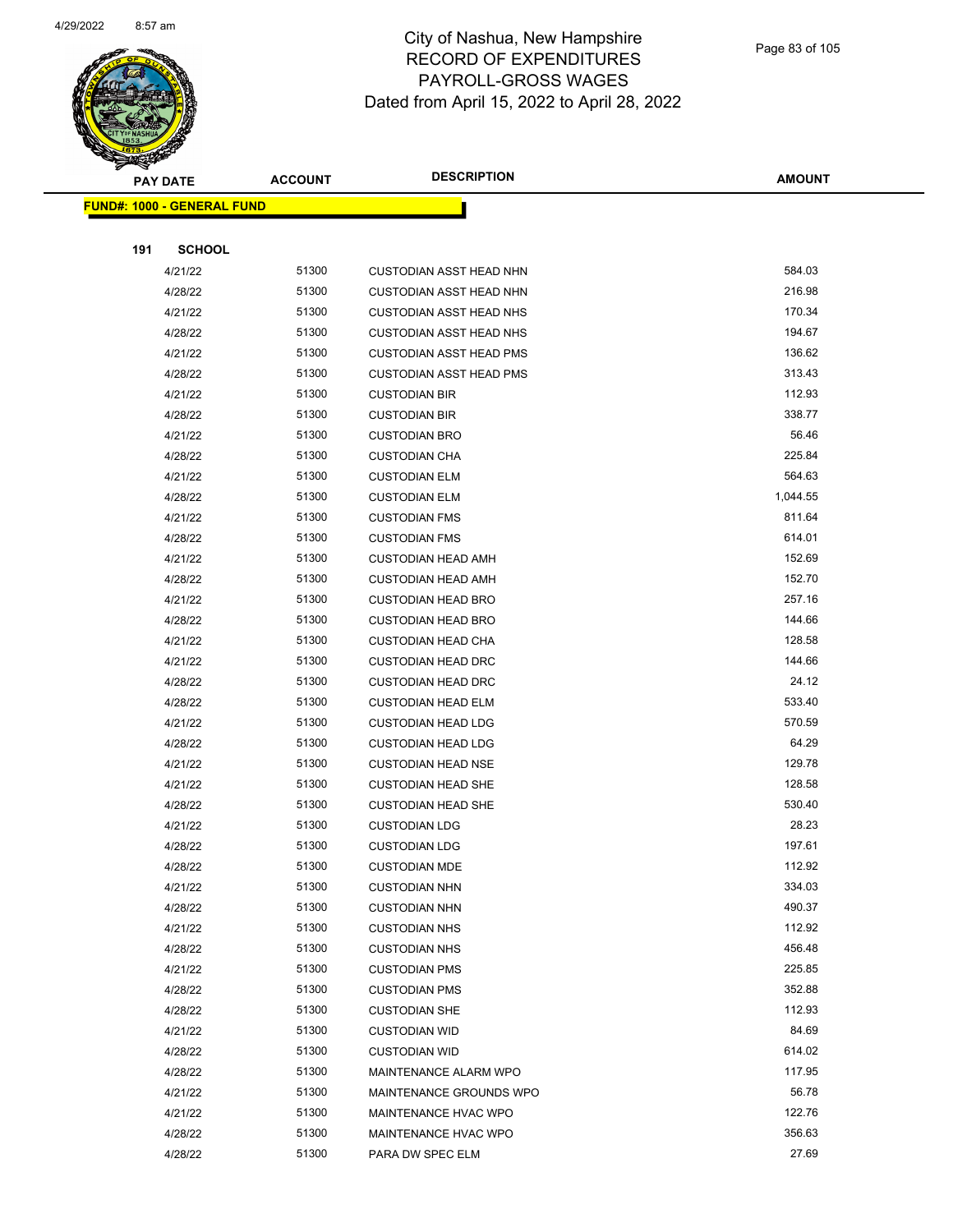

Page 84 of 105

|     | <b>PAY DATE</b>                   | <b>ACCOUNT</b> | <b>DESCRIPTION</b>           | <b>AMOUNT</b>    |
|-----|-----------------------------------|----------------|------------------------------|------------------|
|     | <b>FUND#: 1000 - GENERAL FUND</b> |                |                              |                  |
|     |                                   |                |                              |                  |
| 191 | <b>SCHOOL</b>                     |                |                              |                  |
|     | 4/28/22                           | 51300          | PARA MEDIA NHS               | 5.58             |
|     | 4/21/22                           | 51300          | SECURITY MONITOR NHS         | 84.70            |
|     | 4/28/22                           | 51300          | SECURITY MONITOR NHS         | 134.11           |
|     | 4/21/22                           | 51400          | <b>CUSTODIAN TEMP</b>        | 715.20           |
|     | 4/28/22                           | 51400          | <b>CUSTODIAN TEMP</b>        | 715.20           |
|     | 4/21/22                           | 51412          | <b>7PAR CTE NHN</b>          | 76.00            |
|     | 4/28/22                           | 51412          | <b>7PAR CTE NHN</b>          | 150.00           |
|     | 4/21/22                           | 51412          | PARA DW SPEC ED AMH          | 234.00           |
|     | 4/28/22                           | 51412          | PARA DW SPEC ED AMH          | 324.00           |
|     | 4/21/22                           | 51412          | PARA DW SPEC ED BIR          | 42.00            |
|     | 4/28/22                           | 51412          | PARA DW SPEC ED BIR          | 160.00           |
|     | 4/21/22                           | 51412          | PARA DW SPEC ED BRO          | 398.00           |
|     | 4/28/22                           | 51412          | PARA DW SPEC ED BRO          | 648.00           |
|     | 4/21/22                           | 51412          | PARA DW SPEC ED CHA          | 50.00            |
|     | 4/28/22                           | 51412          | PARA DW SPEC ED CHA          | 100.00           |
|     | 4/21/22                           | 51412          | PARA DW SPEC ED FMS          | 80.00            |
|     | 4/21/22                           | 51412          | PARA DW SPEC ED MDE          | 50.00            |
|     | 4/21/22                           | 51412          | PARA DW SPEC ED MTP          | 38.00            |
|     | 4/21/22                           | 51412          | PARA DW SPEC ED NHN          | 280.00           |
|     | 4/28/22                           | 51412          | PARA DW SPEC ED NHN          | 114.00           |
|     | 4/21/22                           | 51412          | PARA DW SPEC ED NHS          | 560.00           |
|     | 4/28/22                           | 51412          | PARA DW SPEC ED NHS          | 250.00           |
|     | 4/28/22                           | 51412          | PARA DW SPEC ED NSE          | 146.00           |
|     | 4/21/22                           | 51412          | PARA DW SPEC ELM             | 238.00           |
|     | 4/28/22                           | 51412          | PARA DW SPEC ELM             | 68.00            |
|     | 4/21/22                           | 51412          | PARA ELL ELM                 | 170.00           |
|     | 4/28/22                           | 51412          | PARA ELL ELM                 | 120.00<br>242.00 |
|     | 4/21/22                           | 51412<br>51412 | PARA ELL FES                 | 50.00            |
|     | 4/28/22                           | 51412          | PARA ELL FES<br>PARA ELL FMS | 96.00            |
|     | 4/21/22<br>4/21/22                | 51412          | PARA INST AMH                | 16.00            |
|     | 4/28/22                           | 51412          | PARA INST AMH                | 6.00             |
|     | 4/21/22                           | 51412          | PARA INST BIC                | 408.00           |
|     | 4/28/22                           | 51412          | PARA INST BIC                | 460.00           |
|     | 4/21/22                           | 51412          | PARA INST BIR                | 50.00            |
|     | 4/28/22                           | 51412          | PARA INST BIR                | 84.00            |
|     | 4/21/22                           | 51412          | PARA INST BRO                | 236.00           |
|     | 4/28/22                           | 51412          | PARA INST BRO                | 142.00           |
|     | 4/21/22                           | 51412          | PARA INST CHA                | 354.00           |
|     | 4/28/22                           | 51412          | PARA INST CHA                | 796.00           |
|     | 4/21/22                           | 51412          | PARA INST DRC                | 242.00           |
|     | 4/28/22                           | 51412          | PARA INST DRC                | 128.00           |
|     | 4/21/22                           | 51412          | PARA INST ELM                | 906.00           |
|     | 4/28/22                           | 51412          | PARA INST ELM                | 940.00           |
|     |                                   |                |                              |                  |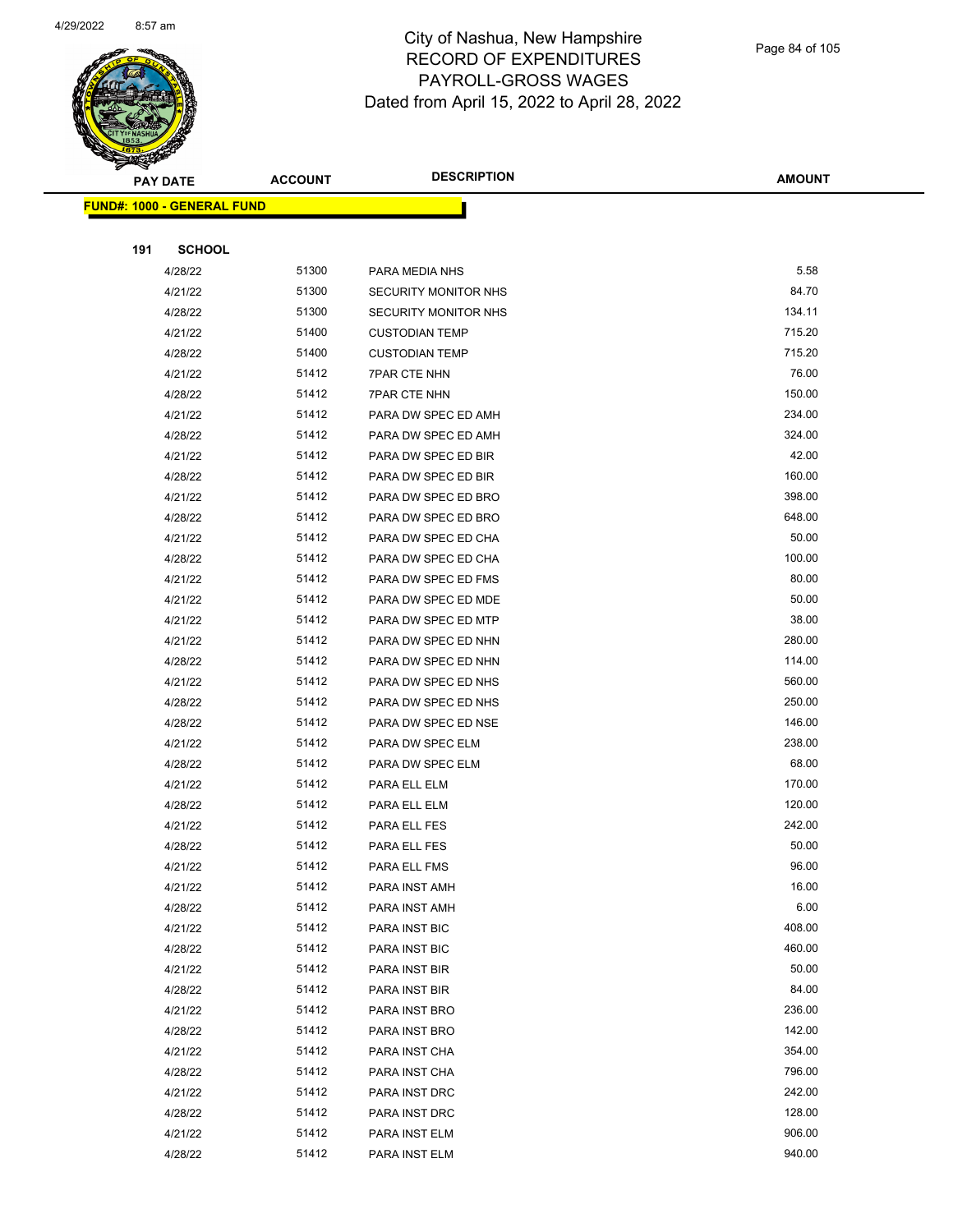

|     | <b>PAY DATE</b>                    | <b>ACCOUNT</b> | <b>DESCRIPTION</b> | <b>AMOUNT</b> |
|-----|------------------------------------|----------------|--------------------|---------------|
|     | <u> FUND#: 1000 - GENERAL FUND</u> |                |                    |               |
|     |                                    |                |                    |               |
| 191 | <b>SCHOOL</b>                      |                |                    |               |
|     | 4/21/22                            | 51412          | PARA INST FES      | 260.00        |
|     | 4/28/22                            | 51412          | PARA INST FES      | 76.00         |
|     | 4/21/22                            | 51412          | PARA INST FMS      | 358.00        |
|     | 4/21/22                            | 51412          | PARA INST LDG      | 398.00        |
|     | 4/28/22                            | 51412          | PARA INST LDG      | 382.00        |
|     | 4/21/22                            | 51412          | PARA INST MDE      | 20.00         |
|     | 4/28/22                            | 51412          | PARA INST MDE      | 440.00        |
|     | 4/21/22                            | 51412          | PARA INST MTP      | 246.00        |
|     | 4/28/22                            | 51412          | PARA INST MTP      | 190.00        |
|     | 4/21/22                            | 51412          | PARA INST NHN      | 72.00         |
|     | 4/28/22                            | 51412          | PARA INST NHN      | 30.00         |
|     | 4/21/22                            | 51412          | PARA INST NHS      | 18.00         |
|     | 4/28/22                            | 51412          | PARA INST NHS      | 28.00         |
|     | 4/21/22                            | 51412          | PARA INST NSE      | 16.00         |
|     | 4/28/22                            | 51412          | PARA INST NSE      | 238.00        |
|     | 4/21/22                            | 51412          | PARA INST PMS      | 860.00        |
|     | 4/28/22                            | 51412          | PARA INST PMS      | 668.00        |
|     | 4/21/22                            | 51412          | PARA INST SHE      | 726.30        |
|     | 4/28/22                            | 51412          | PARA INST SHE      | 362.30        |
|     | 4/28/22                            | 51412          | PARA KIND AMH      | 100.00        |
|     | 4/21/22                            | 51412          | PARA KIND BIC      | 24.00         |
|     | 4/21/22                            | 51412          | PARA KIND BIR      | 14.00         |
|     | 4/21/22                            | 51412          | PARA KIND BRO      | 18.00         |
|     | 4/28/22                            | 51412          | PARA KIND BRO      | 14.00         |
|     | 4/21/22                            | 51412          | PARA KIND CHA      | 10.00         |
|     | 4/28/22                            | 51412          | PARA KIND CHA      | 10.00         |
|     | 4/21/22                            | 51412          | PARA KIND DRC      | 106.00        |
|     | 4/28/22                            | 51412          | PARA KIND DRC      | 62.00         |
|     | 4/21/22                            | 51412          | PARA KIND LDG      | 50.00         |
|     | 4/28/22                            | 51412          | PARA KIND LDG      | 46.00         |
|     | 4/21/22                            | 51412          | PARA KIND MDE      | 50.00         |
|     | 4/21/22                            | 51412          | PARA KIND NSE      | 18.00         |
|     | 4/28/22                            | 51412          | PARA KIND NSE      | 14.00         |
|     | 4/28/22                            | 51412          | PARA KIND SHE      | 138.00        |
|     | 4/28/22                            | 51412          | PARA MEDIA NHS     | 230.00        |
|     | 4/21/22                            | 51412          | PARA PRE SCH BIC   | 50.00         |
|     | 4/21/22                            | 51412          | PARA READ ELM      | 50.00         |
|     | 4/28/22                            | 51412          | PARA READ ELM      | 50.00         |
|     | 4/21/22                            | 51412          | PARA TTI AMH       | 38.00         |
|     | 4/21/22                            | 51412          | PARA TTI LDG       | 44.00         |
|     | 4/28/22                            | 51412          | PARA TTI LDG       | 138.00        |
|     | 4/21/22                            | 51412          | PARA VOC NHS       | 106.00        |
|     | 4/28/22                            | 51412          | PARA VOC NHS       | 58.00         |
|     | 4/21/22                            | 51412          | PRESCHOOL PARA FPS | 22.00         |
|     |                                    |                |                    |               |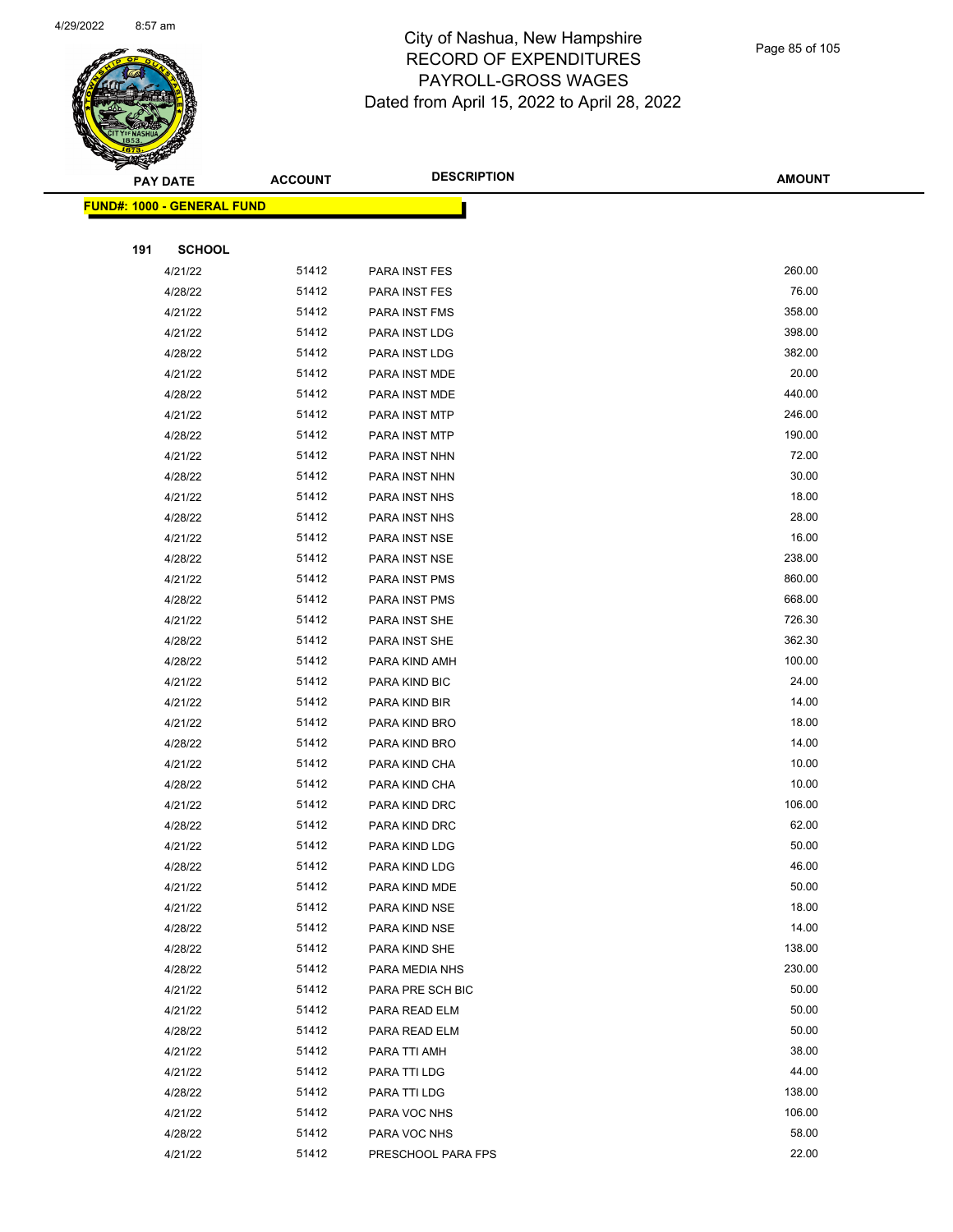

|     | <b>PAY DATE</b>                   | <b>ACCOUNT</b> | <b>DESCRIPTION</b>                | <b>AMOUNT</b> |
|-----|-----------------------------------|----------------|-----------------------------------|---------------|
|     | <b>FUND#: 1000 - GENERAL FUND</b> |                |                                   |               |
|     |                                   |                |                                   |               |
| 191 | <b>SCHOOL</b>                     |                |                                   |               |
|     | 4/28/22                           | 51412          | PRESCHOOL PARA FPS                | 168.00        |
|     | 4/21/22                           | 51412          | SCHOOL PSYCHOLOGIST WID           | 337.50        |
|     | 4/21/22                           | 51412          | STUDENT ACTIVITY COORD NHS        | 231.00        |
|     | 4/21/22                           | 51412          | SUB CLERICAL                      | 502.00        |
|     | 4/28/22                           | 51412          | SUB CLERICAL                      | 413.00        |
|     | 4/21/22                           | 51412          | SUB FOOD SERVICE                  | 149.16        |
|     | 4/28/22                           | 51412          | SUB FOOD SERVICE                  | 149.16        |
|     | 4/21/22                           | 51412          | SUB LUNCH MONITOR                 | 382.24        |
|     | 4/28/22                           | 51412          | <b>SUB LUNCH MONITOR</b>          | 453.70        |
|     | 4/21/22                           | 51412          | SUB PARA PROFESSIONAL             | 2,085.57      |
|     | 4/28/22                           | 51412          | SUB PARA PROFESSIONAL             | 1,054.76      |
|     | 4/21/22                           | 51412          | <b>SUB TEACHER</b>                | 2,342.06      |
|     | 4/28/22                           | 51412          | SUB TEACHER                       | 631.56        |
|     | 4/21/22                           | 51412          | SUB TEACHER LONG TERM             | 4,946.00      |
|     | 4/28/22                           | 51412          | SUB TEACHER LONG TERM             | 6,750.00      |
|     | 4/21/22                           | 51412          | TEACHER ART NHS                   | 38.50         |
|     | 4/21/22                           | 51412          | TEACHER DWSE MDE                  | 2,330.10      |
|     | 4/21/22                           | 51412          | TEACHER DWSE NHS                  | 1,805.30      |
|     | 4/21/22                           | 51412          | TEACHER ELL NHS                   | 138.48        |
|     | 4/21/22                           | 51412          | <b>TEACHER ENGLISH NHN</b>        | 2,488.85      |
|     | 4/21/22                           | 51412          | <b>TEACHER FACS NHS</b>           | 343.75        |
|     | 4/21/22                           | 51412          | TEACHER FOREIGN LANG NHN          | 951.10        |
|     | 4/21/22                           | 51412          | <b>TEACHER GRAPH NHS</b>          | 38.50         |
|     | 4/21/22                           | 51412          | TEACHER IN SCH SUSPENSION ELM     | 375.90        |
|     | 4/21/22                           | 51412          | TEACHER MATH ELM                  | 607.60        |
|     | 4/21/22                           | 51412          | TEACHER MATH NHN                  | 2,825.32      |
|     | 4/21/22                           | 51412          | TEACHER SCIENCE NHN               | 688.15        |
|     | 4/21/22                           | 51412          | TEACHER SCIENCE NHS               | 821.88        |
|     | 4/21/22                           | 51412          | <b>TEACHER SOCIAL STUDIES NHN</b> | 1,425.47      |
|     | 4/21/22                           | 51412          | TEACHER SPED AMH                  | 523.65        |
|     | 4/21/22                           | 51412          | <b>TEACHER SPED MDE</b>           | 9,883.84      |
|     | 4/21/22                           | 51412          | TEACHER SPED NHS                  | 8,784.92      |
|     | 4/21/22                           | 51412          | TITLE ONE PARA FES                | 228.00        |
|     | 4/28/22                           | 51412          | TITLE ONE PARA FES                | 12.00         |
|     | 4/28/22                           | 51650          | ELL OUTREACH WORKER HOURLY        | 100.00        |
|     | 4/28/22                           | 51650          | HOME SCHOOL CORD TTI              | 112.50        |
|     | 4/21/22                           | 51650          | <b>INSTRUMENTAL MUSIC</b>         | 1,710.00      |
|     | 4/28/22                           | 51650          | <b>INSTRUMENTAL MUSIC</b>         | 1,470.00      |
|     | 4/21/22                           | 51650          | <b>INTERPRETER</b>                | 87.50         |
|     | 4/28/22                           | 51650          | <b>INTERPRETER</b>                | 131.25        |
|     | 4/21/22                           | 51650          | <b>NURSE NHS</b>                  | 300.00        |
|     | 4/28/22                           | 51650          | PARA DW SPEC ED AMH               | 300.90        |
|     | 4/21/22                           | 51650          | PARA DW SPEC ED NHN               | 70.91         |
|     | 4/28/22                           | 51650          | PARA DW SPEC ED NHN               | 159.23        |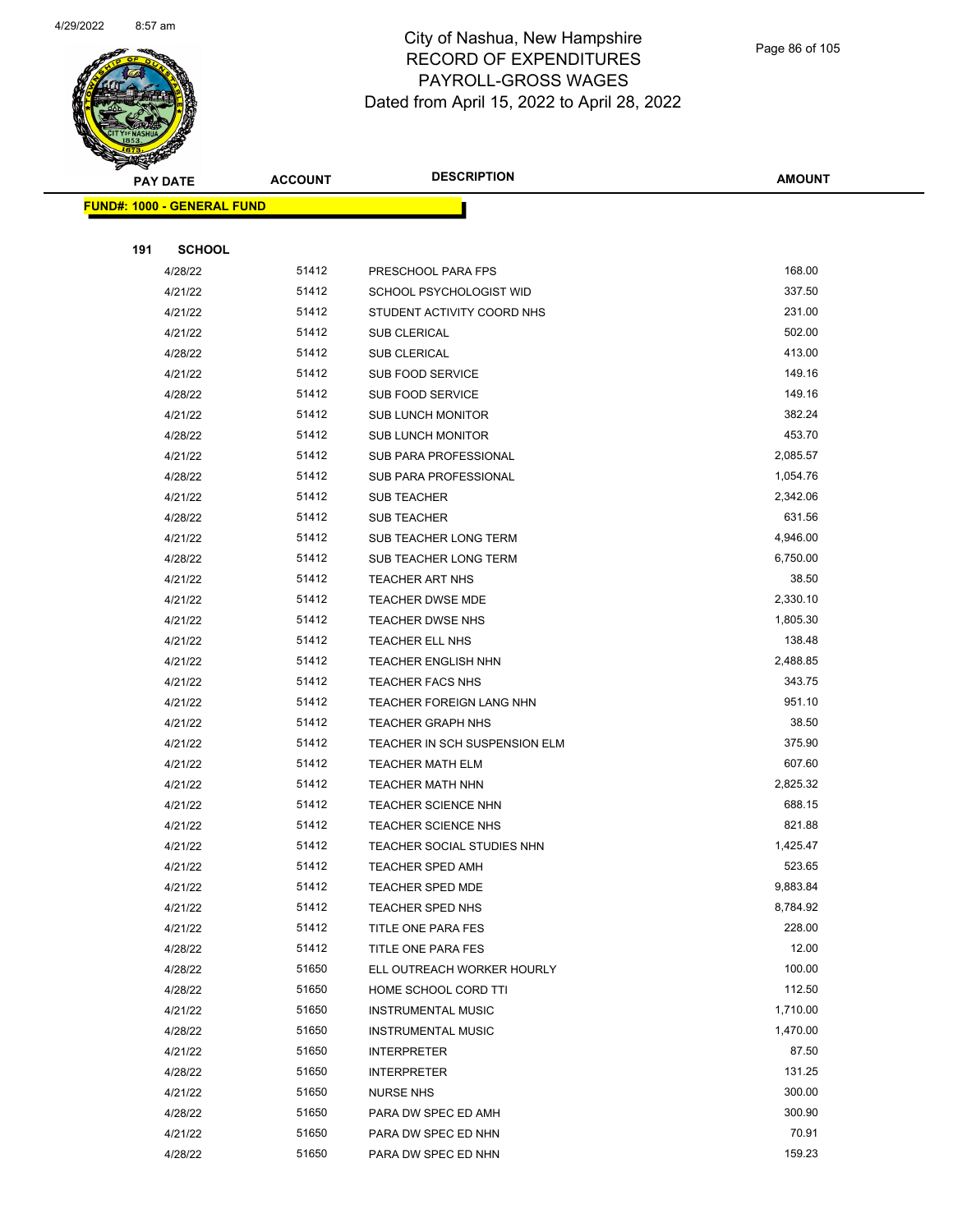

| B.  | <b>PAY DATE</b>                   | <b>ACCOUNT</b> | <b>DESCRIPTION</b>             | AMOUNT |
|-----|-----------------------------------|----------------|--------------------------------|--------|
|     | <b>FUND#: 1000 - GENERAL FUND</b> |                |                                |        |
|     |                                   |                |                                |        |
| 191 | <b>SCHOOL</b>                     |                |                                |        |
|     | 4/28/22                           | 51650          | PARA DW SPEC ED NHS            | 192.97 |
|     | 4/21/22                           | 51650          | SIGN LANGUAGE INTERPRETER      | 416.68 |
|     | 4/28/22                           | 51650          | SIGN LANGUAGE INTERPRETER      | 395.38 |
|     | 4/21/22                           | 51650          | SPEECH LANG PATHOLOGIST WID    | 89.31  |
|     | 4/21/22                           | 51650          | <b>TEACHER COSMETOLOGY NHN</b> | 75.00  |
|     | 4/21/22                           | 51650          | TEACHER DWSE NHS               | 500.00 |
|     | 4/21/22                           | 51650          | TEACHER FOREIGN LANG NHN       | 100.00 |
|     | 4/21/22                           | 51650          | <b>TEACHER GRAPHICS NHN</b>    | 25.00  |
|     | 4/21/22                           | 51650          | <b>TEACHER MATH NHS</b>        | 50.00  |
|     | 4/21/22                           | 51650          | <b>TEACHER MUSIC AMH</b>       | 240.00 |
|     | 4/21/22                           | 51650          | <b>TEACHER MUSIC DRC</b>       | 390.00 |
|     | 4/21/22                           | 51650          | <b>TEACHER MUSIC FES</b>       | 150.00 |
|     | 4/21/22                           | 51650          | <b>TEACHER MUSIC LDG</b>       | 120.00 |
|     | 4/21/22                           | 51650          | TEACHER SCIENCE NHN            | 75.00  |
|     | 4/21/22                           | 51650          | TEACHER SOCIAL STUDIES NHS     | 50.00  |
|     | 4/21/22                           | 51650          | <b>TEACHER SPED AMH</b>        | 925.00 |
|     | 4/21/22                           | 51700          | <b>GUIDANCE COUNSELOR BIR</b>  | 69.23  |
|     | 4/21/22                           | 51700          | <b>GUIDANCE COUNSELOR ELM</b>  | 69.23  |
|     | 4/21/22                           | 51700          | <b>LIBRARIAN NHS</b>           | 81.82  |
|     | 4/21/22                           | 51700          | NURSE ELM                      | 81.82  |
|     | 4/21/22                           | 51700          | PARA DW SPEC ED NHS            | 250.00 |
|     | 4/21/22                           | 51700          | SCHOOL PSYCHOLOGIST WID        | 69.23  |
|     | 4/21/22                           | 51700          | SPEECH LANG PATHOLOGIST WID    | 69.23  |
|     | 4/21/22                           | 51700          | TEACHER ART CHA                | 34.62  |
|     | 4/21/22                           | 51700          | <b>TEACHER ART NHS</b>         | 34.62  |
|     | 4/21/22                           | 51700          | <b>TEACHER BUSINESS NHS</b>    | 69.23  |
|     | 4/21/22                           | 51700          | TEACHER DWSE ELM               | 69.23  |
|     | 4/21/22                           | 51700          | <b>TEACHER ENGLISH FMS</b>     | 69.23  |
|     | 4/21/22                           | 51700          | <b>TEACHER ENGLISH NHN</b>     | 69.23  |
|     | 4/21/22                           | 51700          | TEACHER ENGLISH NHS            | 69.23  |
|     | 4/21/22                           | 51700          | TEACHER FOREIGN LANG NHN       | 69.23  |
|     | 4/21/22                           | 51700          | TEACHER FOREIGN LANG NHS       | 69.23  |
|     | 4/21/22                           | 51700          | <b>TEACHER GR6 ELM</b>         | 69.23  |
|     | 4/21/22                           | 51700          | <b>TEACHER GR6 PMS</b>         | 69.23  |
|     | 4/21/22                           | 51700          | <b>TEACHER MATH ELM</b>        | 81.82  |
|     | 4/21/22                           | 51700          | TEACHER MATH FMS               | 69.23  |
|     | 4/21/22                           | 51700          | <b>TEACHER MATH NHN</b>        | 69.23  |
|     | 4/21/22                           | 51700          | <b>TEACHER MATH NHS</b>        | 69.23  |
|     | 4/21/22                           | 51700          | <b>TEACHER MATH PMS</b>        | 69.23  |
|     | 4/21/22                           | 51700          | <b>TEACHER MUSIC FMS</b>       | 69.23  |
|     | 4/21/22                           | 51700          | TEACHER PE MDE                 | 34.62  |
|     | 4/21/22                           | 51700          | TEACHER PE NHN                 | 34.62  |
|     | 4/21/22                           | 51700          | <b>TEACHER READ ELM</b>        | 34.62  |
|     | 4/21/22                           | 51700          | <b>TEACHER READ FMS</b>        | 34.62  |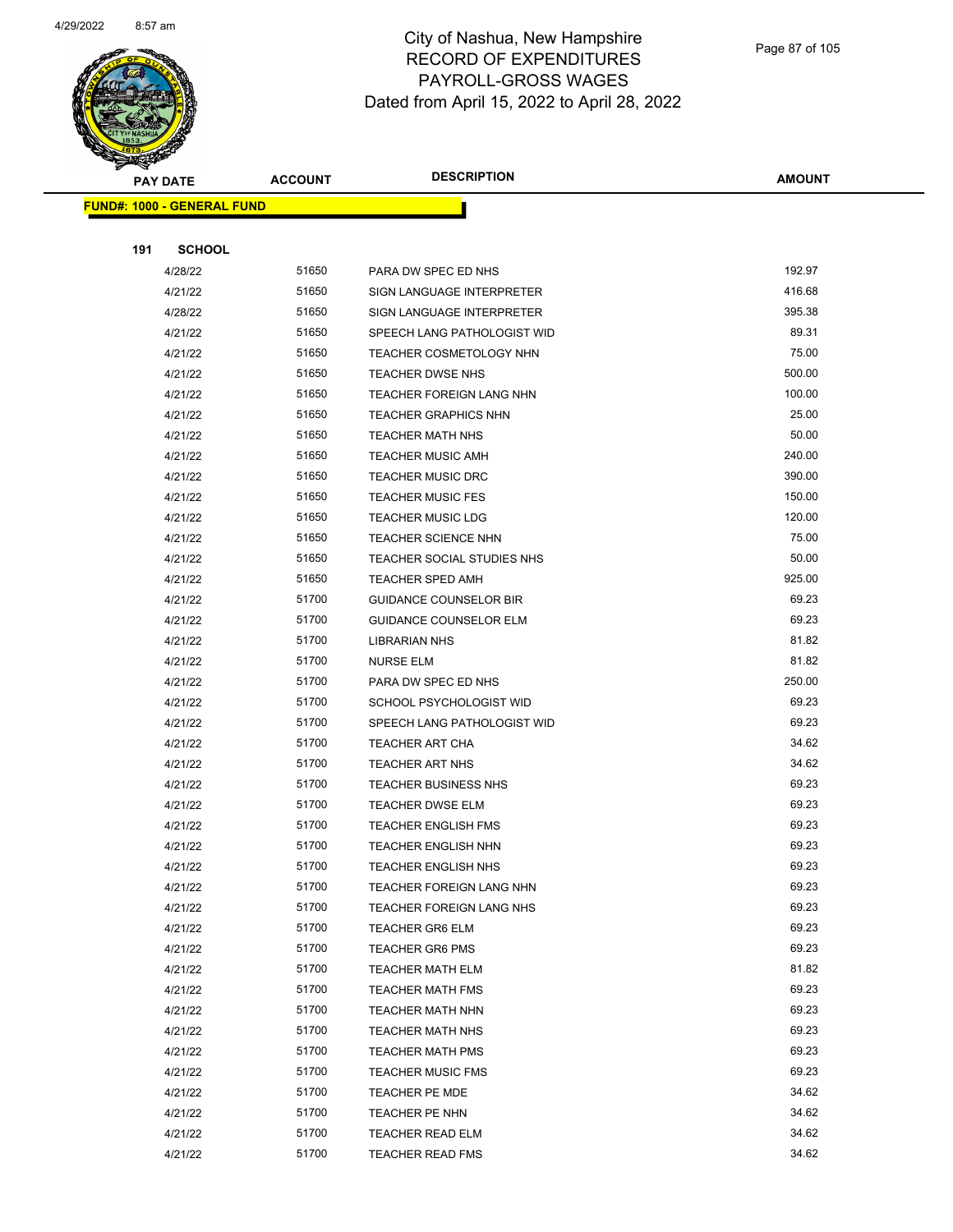

Page 88 of 105

| <b>PAY DATE</b>                       | <b>ACCOUNT</b> | <b>DESCRIPTION</b>                | <b>AMOUNT</b>  |
|---------------------------------------|----------------|-----------------------------------|----------------|
| <b>FUND#: 1000 - GENERAL FUND</b>     |                |                                   |                |
| 191<br><b>SCHOOL</b>                  |                |                                   |                |
| 4/21/22                               | 51700          | <b>TEACHER SCIENCE ELM</b>        | 69.23          |
| 4/21/22                               | 51700          | <b>TEACHER SCIENCE FMS</b>        | 69.23          |
| 4/21/22                               | 51700          | <b>TEACHER SCIENCE NHN</b>        | 69.23          |
| 4/21/22                               | 51700          | <b>TEACHER SCIENCE NHS</b>        | 100.00         |
| 4/21/22                               | 51700          | <b>TEACHER SCIENCE PMS</b>        | 69.23          |
| 4/21/22                               | 51700          | TEACHER SOCIAL STUDIES ELM        | 69.23          |
| 4/21/22                               | 51700          | TEACHER SOCIAL STUDIES FMS        | 69.23          |
| 4/21/22                               | 51700          | TEACHER SOCIAL STUDIES NHN        | 69.23          |
| 4/21/22                               | 51700          | TEACHER SOCIAL STUDIES NHS        | 100.00         |
| 4/21/22                               | 51700          | <b>TEACHER SOCIAL STUDIES PMS</b> | 69.23          |
| 4/21/22                               | 51700          | <b>TEACHER SPED CHA</b>           | 1,500.00       |
| 4/21/22                               | 51700          | <b>TEACHER SPED FMS</b>           | 69.23          |
| 4/21/22                               | 51700          | <b>TEACHER SPED NHN</b>           | 2,319.23       |
| 4/21/22                               | 51700          | <b>TEACHER TECHED NHN</b>         | 69.23          |
| 4/28/22                               | 51750          | <b>CLERICAL PRINCIPAL NHS</b>     | 865.93         |
| 4/21/22                               | 55118          | TELEPHONE-CELLULAR                | 2,540.00       |
| <b>TOTAL 191 - SCHOOL</b>             |                |                                   | \$3,429,363.52 |
| <b>TOTAL FUND 1000 - GENERAL FUND</b> |                |                                   | \$5,523,833.38 |

#### **FUND#: 2100 - FOOD SERVICES FUND**

| 4/21/22 | 51100 | CLERICAL FOOD SERVICE NHS     | 809.10   |
|---------|-------|-------------------------------|----------|
| 4/28/22 | 51100 | CLERICAL FOOD SERVICE NHS     | 837.00   |
| 4/21/22 | 51100 | DELIVERY DRIVER FOOD SERVICE  | 794.74   |
| 4/28/22 | 51100 | DELIVERY DRIVER FOOD SERVICE  | 794.73   |
| 4/21/22 | 51100 | DIRECTOR FOOD SERVICE         | 3,173.10 |
| 4/21/22 | 51100 | FOOD SERVICE BUSINESS MANAGER | 2,353.00 |
| 4/21/22 | 51100 | FOOD SERVICE COOK AMH         | 519.92   |
| 4/28/22 | 51100 | FOOD SERVICE COOK AMH         | 531.30   |
| 4/21/22 | 51100 | FOOD SERVICE COOK BIC         | 543.55   |
| 4/28/22 | 51100 | <b>FOOD SERVICE COOK BIC</b>  | 543.55   |
| 4/21/22 | 51100 | FOOD SERVICE COOK BIR         | 497.35   |
| 4/28/22 | 51100 | FOOD SERVICE COOK BIR         | 497.35   |
| 4/21/22 | 51100 | FOOD SERVICE COOK BRO         | 531.90   |
| 4/28/22 | 51100 | FOOD SERVICE COOK BRO         | 543.55   |
| 4/21/22 | 51100 | FOOD SERVICE COOK CHA         | 540.96   |
| 4/28/22 | 51100 | FOOD SERVICE COOK CHA         | 548.80   |
| 4/28/22 | 51100 | FOOD SERVICE COOK DRC         | 479.85   |
| 4/21/22 | 51100 | FOOD SERVICE COOK ELM         | 508.90   |
| 4/28/22 | 51100 | <b>FOOD SERVICE COOK ELM</b>  | 508.90   |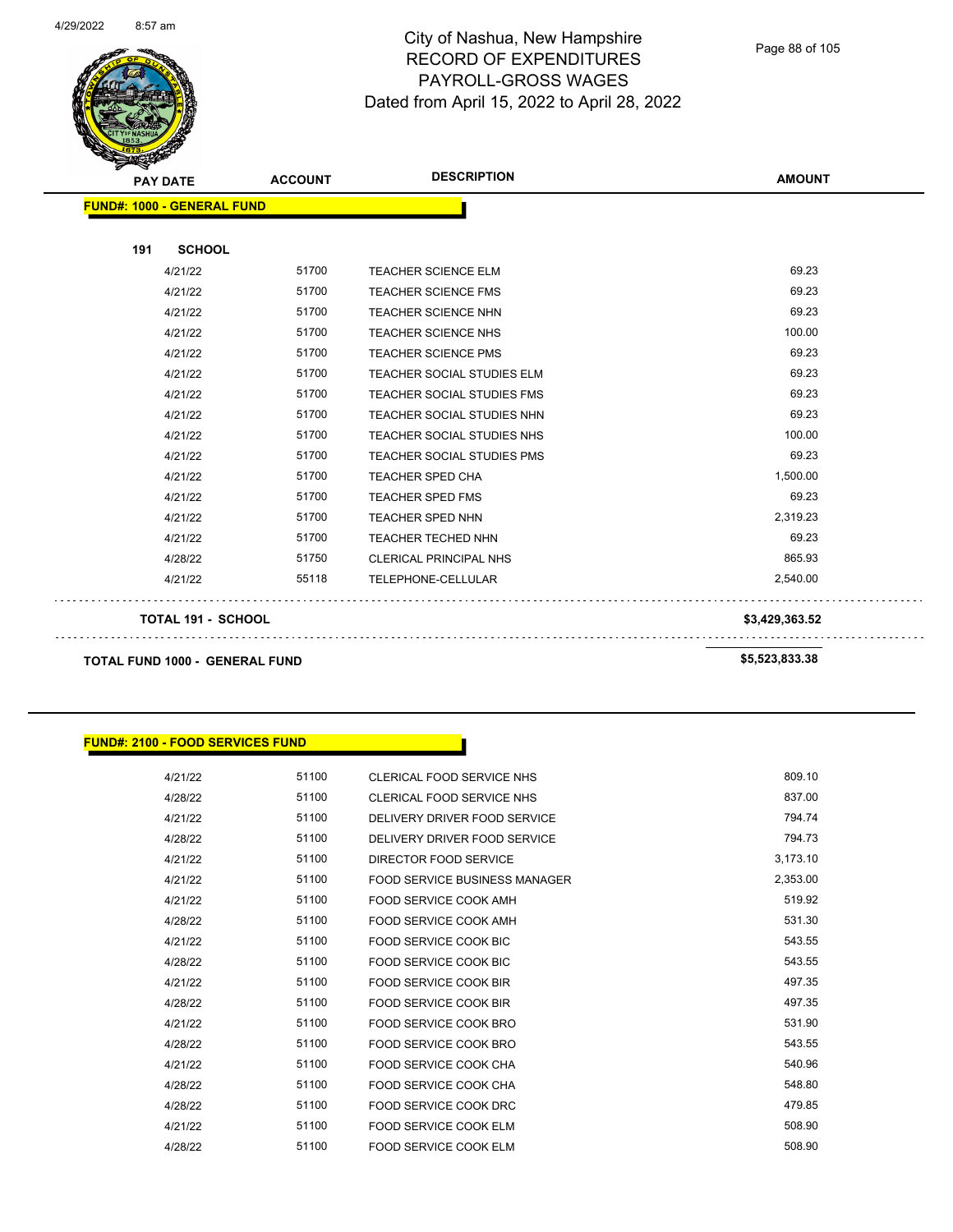

| <b>PAY DATE</b>                         | <b>ACCOUNT</b> | <b>DESCRIPTION</b>              | <b>AMOUNT</b> |
|-----------------------------------------|----------------|---------------------------------|---------------|
| <b>FUND#: 2100 - FOOD SERVICES FUND</b> |                |                                 |               |
|                                         |                |                                 |               |
| 4/21/22                                 | 51100          | <b>FOOD SERVICE COOK FES</b>    | 548.80        |
| 4/28/22                                 | 51100          | FOOD SERVICE COOK FES           | 548.80        |
| 4/21/22                                 | 51100          | <b>FOOD SERVICE COOK FMS</b>    | 488.57        |
| 4/28/22                                 | 51100          | <b>FOOD SERVICE COOK FMS</b>    | 496.33        |
| 4/21/22                                 | 51100          | <b>FOOD SERVICE COOK LDG</b>    | 526.05        |
| 4/28/22                                 | 51100          | <b>FOOD SERVICE COOK LDG</b>    | 526.05        |
| 4/21/22                                 | 51100          | FOOD SERVICE COOK MDE           | 527.51        |
| 4/28/22                                 | 51100          | FOOD SERVICE COOK MDE           | 531.30        |
| 4/21/22                                 | 51100          | FOOD SERVICE COOK NHN           | 1,149.09      |
| 4/28/22                                 | 51100          | FOOD SERVICE COOK NHN           | 1,174.25      |
| 4/21/22                                 | 51100          | <b>FOOD SERVICE COOK NHS</b>    | 874.65        |
| 4/28/22                                 | 51100          | FOOD SERVICE COOK NHS           | 1,286.74      |
| 4/21/22                                 | 51100          | <b>FOOD SERVICE COOK NSE</b>    | 516.38        |
| 4/28/22                                 | 51100          | FOOD SERVICE COOK NSE           | 326.13        |
| 4/21/22                                 | 51100          | FOOD SERVICE COOK PMS           | 582.05        |
| 4/28/22                                 | 51100          | FOOD SERVICE COOK PMS           | 582.05        |
| 4/21/22                                 | 51100          | FOOD SERVICE COOK SHE           | 493.80        |
| 4/28/22                                 | 51100          | FOOD SERVICE COOK SHE           | 497.35        |
| 4/21/22                                 | 51100          | <b>FOOD SERVICE SITE CORD</b>   | 12,054.40     |
| 4/21/22                                 | 51100          | <b>FOOD SERVICECOOK MTP</b>     | 497.35        |
| 4/28/22                                 | 51100          | <b>FOOD SERVICECOOK MTP</b>     | 497.35        |
| 4/21/22                                 | 51200          | FOOD SERVICE ASST PT AMH        | 603.35        |
| 4/28/22                                 | 51200          | FOOD SERVICE ASST PT AMH        | 603.35        |
| 4/21/22                                 | 51200          | FOOD SERVICE ASST PT BIC        | 596.12        |
| 4/28/22                                 | 51200          | FOOD SERVICE ASST PT BIC        | 570.00        |
| 4/21/22                                 | 51200          | FOOD SERVICE ASST PT BIR        | 378.00        |
| 4/28/22                                 | 51200          | FOOD SERVICE ASST PT BIR        | 378.00        |
| 4/21/22                                 | 51200          | <b>FOOD SERVICE ASST PT BRO</b> | 314.93        |
| 4/28/22                                 | 51200          | FOOD SERVICE ASST PT BRO        | 414.21        |
| 4/21/22                                 | 51200          | FOOD SERVICE ASST PT CHA        | 470.24        |
| 4/28/22                                 | 51200          | FOOD SERVICE ASST PT CHA        | 477.05        |
| 4/21/22                                 | 51200          | FOOD SERVICE ASST PT DRC        | 592.20        |
| 4/28/22                                 | 51200          | FOOD SERVICE ASST PT DRC        | 601.65        |
| 4/21/22                                 | 51200          | FOOD SERVICE ASST PT ELM        | 1,712.60      |
| 4/28/22                                 | 51200          | FOOD SERVICE ASST PT ELM        | 1,775.80      |
| 4/21/22                                 | 51200          | <b>FOOD SERVICE ASST PT FES</b> | 872.49        |
| 4/28/22                                 | 51200          | FOOD SERVICE ASST PT FES        | 787.50        |
| 4/21/22                                 | 51200          | FOOD SERVICE ASST PT FMS        | 1,283.80      |
| 4/28/22                                 | 51200          | FOOD SERVICE ASST PT FMS        | 1,341.95      |
| 4/21/22                                 | 51200          | FOOD SERVICE ASST PT LDG        | 740.18        |
| 4/28/22                                 | 51200          | FOOD SERVICE ASST PT LDG        | 686.79        |
| 4/21/22                                 | 51200          | FOOD SERVICE ASST PT MDE        | 630.60        |
| 4/28/22                                 | 51200          | FOOD SERVICE ASST PT MDE        | 697.52        |
| 4/21/22                                 | 51200          | FOOD SERVICE ASST PT MTP        | 368.55        |
| 4/28/22                                 | 51200          | FOOD SERVICE ASST PT MTP        | 368.55        |
|                                         |                |                                 |               |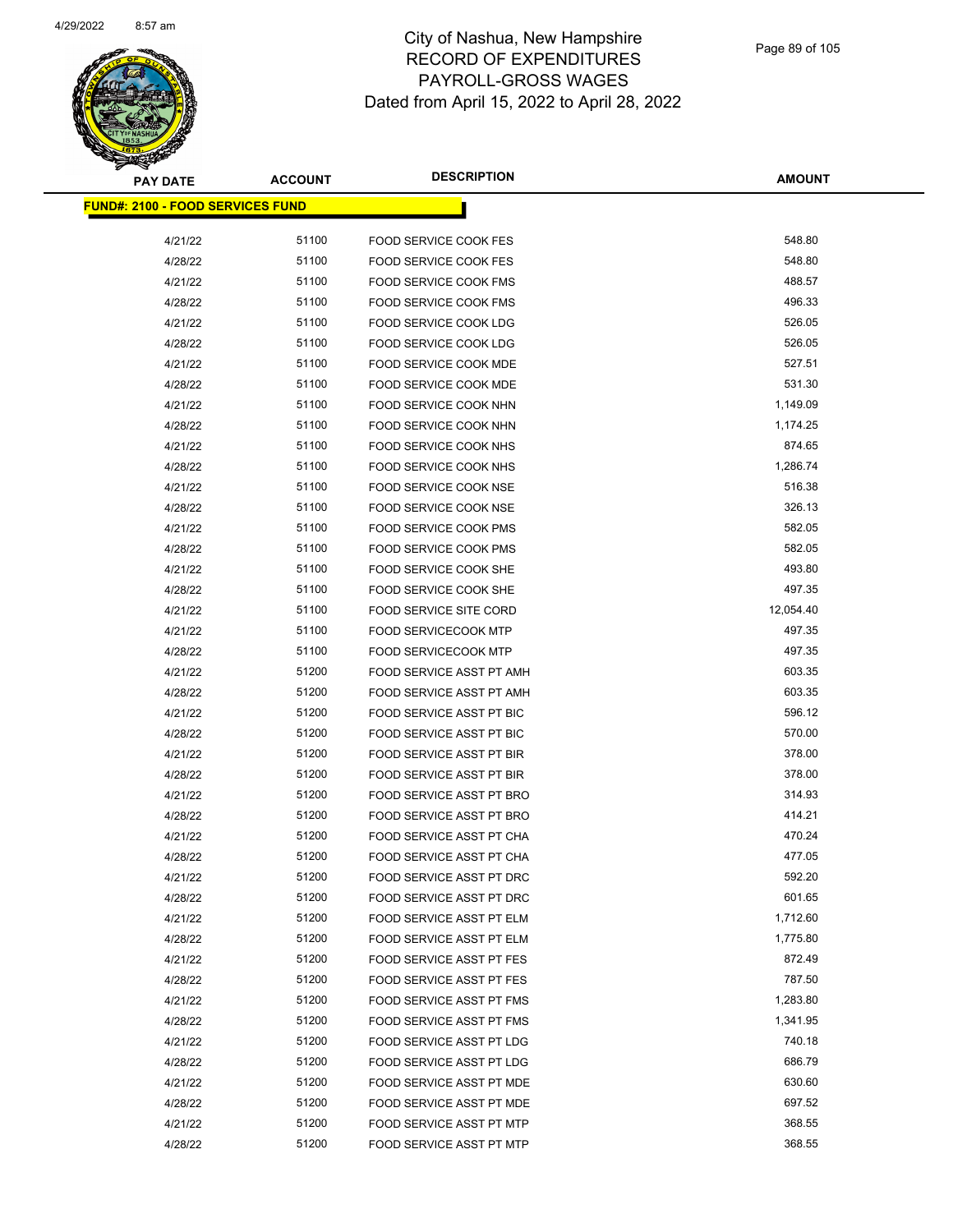

Page 90 of 105

| <b>PAY DATE</b>                             | <b>ACCOUNT</b> | <b>DESCRIPTION</b>              | <b>AMOUNT</b> |
|---------------------------------------------|----------------|---------------------------------|---------------|
| <b>FUND#: 2100 - FOOD SERVICES FUND</b>     |                |                                 |               |
| 4/21/22                                     | 51200          | FOOD SERVICE ASST PT NHN        | 2,719.14      |
| 4/28/22                                     | 51200          | FOOD SERVICE ASST PT NHN        | 2,607.22      |
| 4/21/22                                     | 51200          | <b>FOOD SERVICE ASST PT NHS</b> | 1,906.43      |
| 4/28/22                                     | 51200          | <b>FOOD SERVICE ASST PT NHS</b> | 2,449.38      |
| 4/21/22                                     | 51200          | FOOD SERVICE ASST PT NSE        | 430.95        |
| 4/28/22                                     | 51200          | FOOD SERVICE ASST PT NSE        | 434.27        |
| 4/21/22                                     | 51200          | <b>FOOD SERVICE ASST PT PMS</b> | 2,364.64      |
| 4/28/22                                     | 51200          | <b>FOOD SERVICE ASST PT PMS</b> | 2,084.29      |
| 4/21/22                                     | 51200          | FOOD SERVICE ASST PT SHE        | 346.50        |
| 4/28/22                                     | 51200          | FOOD SERVICE ASST PT SHE        | 346.50        |
| 4/21/22                                     | 51200          | FOOD SERVICE COOK DRC           | 466.14        |
| 4/21/22                                     | 51300          | CLERICAL FOOD SERVICE NHS       | 58.59         |
| 4/28/22                                     | 51300          | CLERICAL FOOD SERVICE NHS       | 33.48         |
| 4/21/22                                     | 51300          | <b>FOOD SERVICE ASST PT FES</b> | 10.28         |
| 4/21/22                                     | 51300          | FOOD SERVICE ASST PT NHS        | 33.08         |
| 4/28/22                                     | 51300          | <b>FOOD SERVICE ASST PT NHS</b> | 9.84          |
| 4/21/22                                     | 51300          | FOOD SERVICE COOK BRO           | 11.65         |
| 4/21/22                                     | 51300          | FOOD SERVICE COOK NHN           | 88.66         |
| 4/28/22                                     | 51300          | FOOD SERVICE COOK NHN           | 65.80         |
| 4/21/22                                     | 51300          | FOOD SERVICE COOK NHS           | 12.66         |
| 4/21/22                                     | 51300          | <b>FOOD SERVICECOOK MTP</b>     | 15.99         |
| 4/28/22                                     | 51300          | <b>FOOD SERVICECOOK MTP</b>     | 26.65         |
| 4/21/22                                     | 51412          | <b>SUB FOOD SERVICE</b>         | 497.75        |
| 4/28/22                                     | 51412          | <b>SUB FOOD SERVICE</b>         | 497.75        |
| 4/21/22                                     | 55118          | TELEPHONE-CELLULAR              | 80.00         |
| <b>TOTAL FUND 2100 - FOOD SERVICES FUND</b> |                |                                 | \$75,145.62   |

| 4/21/22 | 51200 | <b>TEACHER TECHED ELM</b> | 560.00   |
|---------|-------|---------------------------|----------|
| 4/21/22 | 51200 | <b>TEACHER ELL FES</b>    | 280.00   |
| 4/28/22 | 51200 | <b>ELL TUTOR</b>          | 50.00    |
| 4/21/22 | 51200 | <b>ELL TUTOR</b>          | 100.00   |
| 4/28/22 | 51200 | DRIVER INSTRUCTOR         | 1,820.00 |
| 4/21/22 | 51200 | DRIVER INSTRUCTOR         | 1,295.00 |

| <b>FUND#: 2207 - ADULT ED/CONTINUING ED</b> |       |                          |
|---------------------------------------------|-------|--------------------------|
| 4/21/22                                     | 51200 | ADULT ED ENRICHMENT INST |
| 4/28/22                                     | 51200 | ADULT ED ENRICHMENT INST |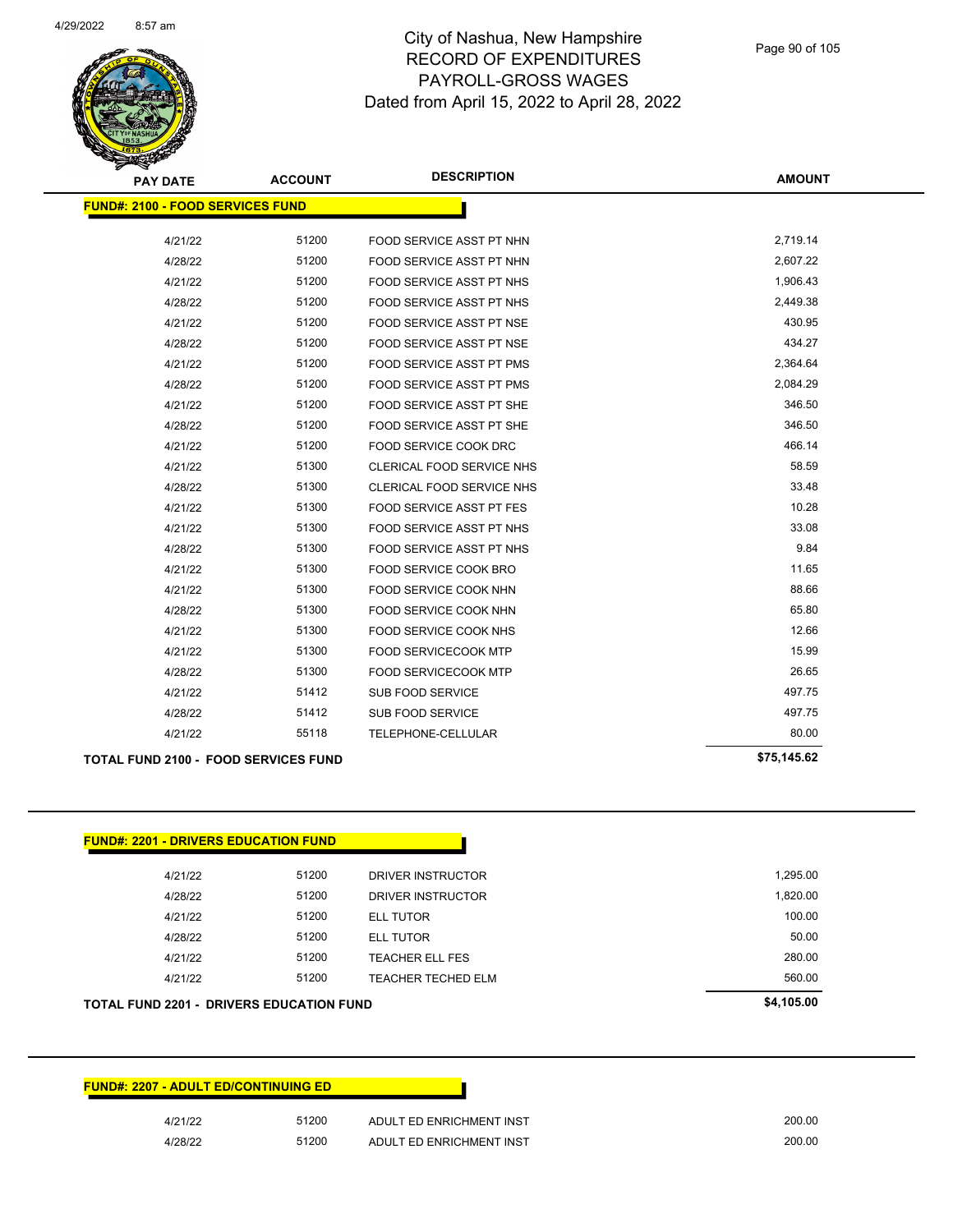

| <b>PAY DATE</b>                             | <b>ACCOUNT</b> | <b>DESCRIPTION</b>              | <b>AMOUNT</b> |
|---------------------------------------------|----------------|---------------------------------|---------------|
| <b>FUND#: 2207 - ADULT ED/CONTINUING ED</b> |                |                                 |               |
| 4/21/22                                     | 51200          | ADULT ED ENRICHMENT TEACHER     | 150.00        |
| 4/28/22                                     | 51200          | ADULT ED ENRICHMENT TEACHER     | 150.00        |
| 4/21/22                                     | 51200          | ADULT ED INSTRUCTOR             | 250.00        |
| 4/28/22                                     | 51200          | ADULT ED INSTRUCTOR             | 250.00        |
| 4/21/22                                     | 51650          | GUIDANCE COUNSELOR NHN          | 100.00        |
| 4/21/22                                     | 51650          | GUIDANCE COUNSELOR NHS          | 650.00        |
| 4/21/22                                     | 51650          | <b>TEACHER ENGLISH NHN</b>      | 100.00        |
| 4/21/22                                     | 51650          | <b>TEACHER ENGLISH NHS</b>      | 500.00        |
| 4/21/22                                     | 51650          | <b>TEACHER FOREIGN LANG NHS</b> | 400.00        |
| 4/21/22                                     | 51650          | <b>TEACHER MATH NHN</b>         | 100.00        |
| 4/21/22                                     | 51650          | <b>TEACHER MATH NHS</b>         | 500.00        |
| 4/21/22                                     | 51650          | <b>TEACHER SCIENCE NHN</b>      | 100.00        |
| 4/21/22                                     | 51650          | <b>TEACHER SCIENCE NHS</b>      | 500.00        |
| 4/21/22                                     | 51650          | TEACHER SOCIAL STUDIES NHN      | 100.00        |
| TOTAL FUND 2207 - ADULT ED/CONTINUING ED    |                |                                 | \$4,250.00    |

| <b>FUND#: 2252 - DAY CARE</b>     |       |                            |            |
|-----------------------------------|-------|----------------------------|------------|
| 4/21/22                           | 51100 | PANTHER PRESCHOOL DIRECTOR | 1,289.80   |
| <b>TOTAL FUND 2252 - DAY CARE</b> |       |                            | \$1,289.80 |

| <b>TOTAL FUND 2257 - SPECIAL ED LOCAL</b> |       |                     | \$2,367.18 |
|-------------------------------------------|-------|---------------------|------------|
| 4/28/22                                   | 51100 | PARA DW SPEC ED NHS | 652.80     |
| 4/21/22                                   | 51100 | PARA DW SPEC ED NHS | 637.14     |
| 4/28/22                                   | 51100 | PARA DW SPEC ED BRO | 233.02     |
| 4/21/22                                   | 51100 | PARA DW SPEC ED BRO | 233.02     |
| 4/28/22                                   | 51100 | PARA DW SPEC ED AMH | 206.28     |
| 4/21/22                                   | 51100 | PARA DW SPEC ED AMH | 404.92     |

| 4/21/22 | 51100 | RECREATION PROGRAM MANAGER | 630.20 |
|---------|-------|----------------------------|--------|
|---------|-------|----------------------------|--------|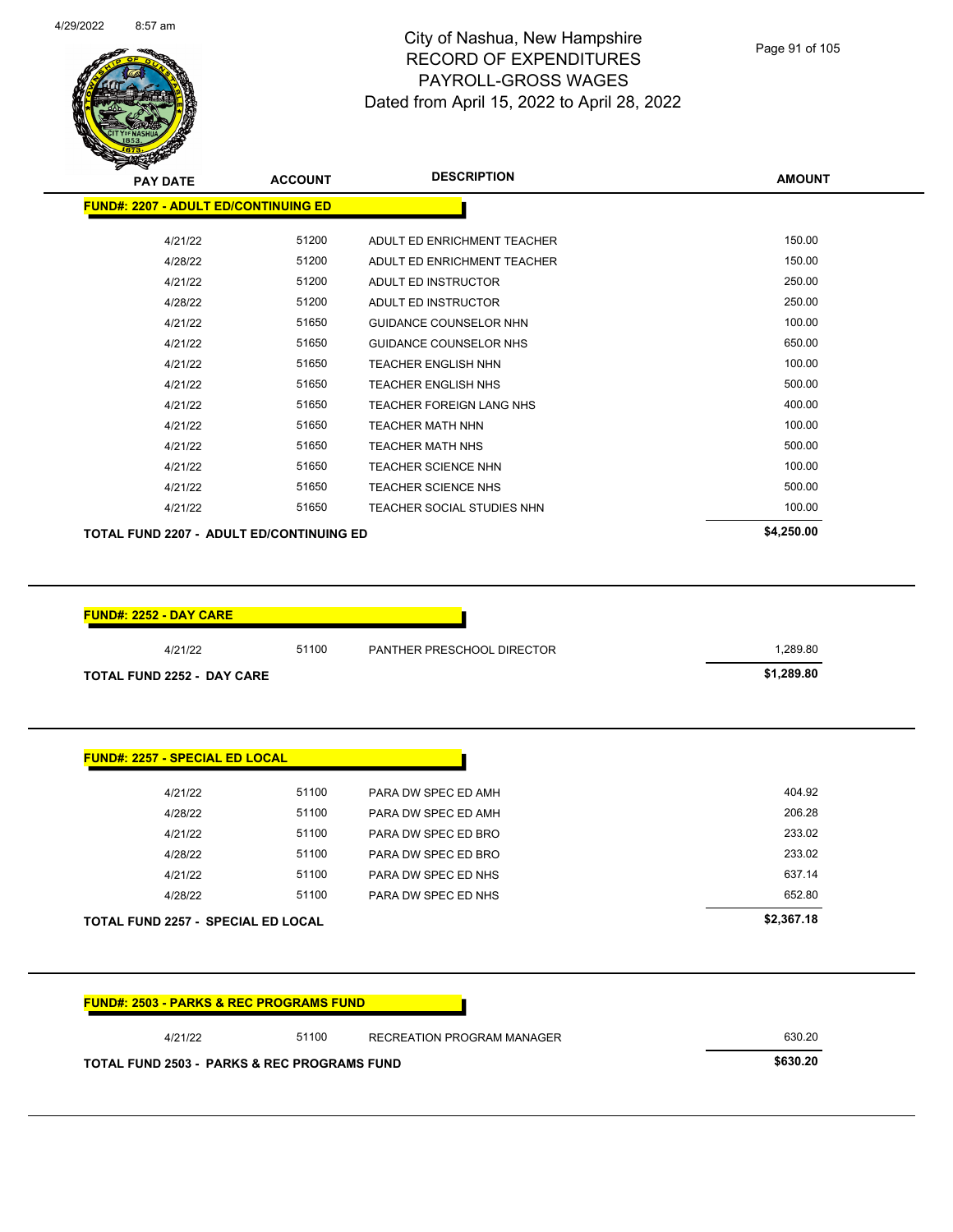

Page 92 of 105

| $\mathscr{D} \cong$<br><b>PAY DATE</b>            | <b>ACCOUNT</b> | <b>DESCRIPTION</b>                | <b>AMOUNT</b> |
|---------------------------------------------------|----------------|-----------------------------------|---------------|
| <b>FUND#: 2505 - PEG ACCESS CHANNELS FUND</b>     |                |                                   |               |
| 4/21/22                                           | 51100          | ECHANNEL ACCESS ADMINISTRATOR     | 1,227.05      |
| 4/28/22                                           | 51100          | ECHANNEL ACCESS ADMINISTRATOR     | 1,227.05      |
| 4/21/22                                           | 51100          | PEG PROGRAM MANAGER               | 1,329.30      |
| 4/28/22                                           | 51100          | <b>PEG PROGRAM MANAGER</b>        | 1,329.30      |
| 4/21/22                                           | 51200          | REMOTE MEETING HOSTING SPECIALIST | 180.00        |
| 4/28/22                                           | 51200          | REMOTE MEETING HOSTING SPECIALIST | 270.00        |
| 4/21/22                                           | 51200          | <b>VIDEOGRAPHER</b>               | 660.00        |
| 4/28/22                                           | 51200          | <b>VIDEOGRAPHER</b>               | 1,020.00      |
| <b>TOTAL FUND 2505 - PEG ACCESS CHANNELS FUND</b> |                |                                   | \$7,242.70    |

#### **FUND#: 3050 - POLICE GRANTS FUND**

|         | <b>TOTAL FUND 3050 - POLICE GRANTS FUND</b> |                            |          |  |  |  |
|---------|---------------------------------------------|----------------------------|----------|--|--|--|
| 4/28/22 | 51300                                       | <b>SERGEANT</b>            | 2,793.67 |  |  |  |
| 4/21/22 | 51300                                       | <b>SERGEANT</b>            | 1,018.30 |  |  |  |
| 4/28/22 | 51300                                       | PATROLMAN ALL RANKS        | 8,161.49 |  |  |  |
| 4/21/22 | 51300                                       | PATROLMAN ALL RANKS        | 3,571.94 |  |  |  |
| 4/28/22 | 51300                                       | LIEUTENANT                 | 1,063.32 |  |  |  |
| 4/21/22 | 51300                                       | LIEUTENANT                 | 327.18   |  |  |  |
| 4/28/22 | 51100                                       | PATROLMAN ALL RANKS        | 1,597.55 |  |  |  |
| 4/21/22 | 51100                                       | PATROLMAN ALL RANKS        | 1,597.55 |  |  |  |
| 4/28/22 | 51100                                       | DOMESTIC VIOLENCE ADVOCATE | 1,000.00 |  |  |  |
| 4/21/22 | 51100                                       | DOMESTIC VIOLENCE ADVOCATE | 1,000.00 |  |  |  |
|         |                                             |                            |          |  |  |  |

| 4/21/22 | 51100 | BEHAVIORAL HEALTH SPECIALIST                    | 1,165.25 |
|---------|-------|-------------------------------------------------|----------|
| 4/28/22 | 51100 | BEHAVIORAL HEALTH SPECIALIST                    | 1,165.25 |
| 4/21/22 | 51100 | BEHAVIORAL HEALTH STRATEGIST                    | 1.211.90 |
| 4/28/22 | 51100 | BEHAVIORAL HEALTH STRATEGIST                    | 1,211.90 |
| 4/21/22 | 51100 | BILINGUAL BICULTURAL COMMUNITY HEALTH WORKER    | 3,229.20 |
| 4/28/22 | 51100 | BILINGUAL BICULTURAL COMMUNITY HEALTH WORKER    | 3,417.39 |
| 4/21/22 | 51100 | COMMUNITY SERVICES PROGRAM ADMINISTRATIVE ASSIS | 888.72   |
| 4/28/22 | 51100 | COMMUNITY SERVICES PROGRAM ADMINISTRATIVE ASSIS | 888.70   |
| 4/21/22 | 51100 | <b>EPIDEMIOLOGIST</b>                           | 155.36   |
| 4/28/22 | 51100 | <b>EPIDEMIOLOGIST</b>                           | 155.35   |
| 4/21/22 | 51100 | PHNS PROGRAM ASSISTANT                          | 835.02   |
| 4/28/22 | 51100 | PHNS PROGRAM ASSISTANT                          | 814.00   |
| 4/21/22 | 51100 | PUB HEALTH NET SVS COORD                        | 1,310.90 |
| 4/28/22 | 51100 | PUB HEALTH NET SVS COORD                        | 1,310.90 |
| 4/21/22 | 51100 | PUB HEALTH PREPAREDNESS COORD                   | 1,165.25 |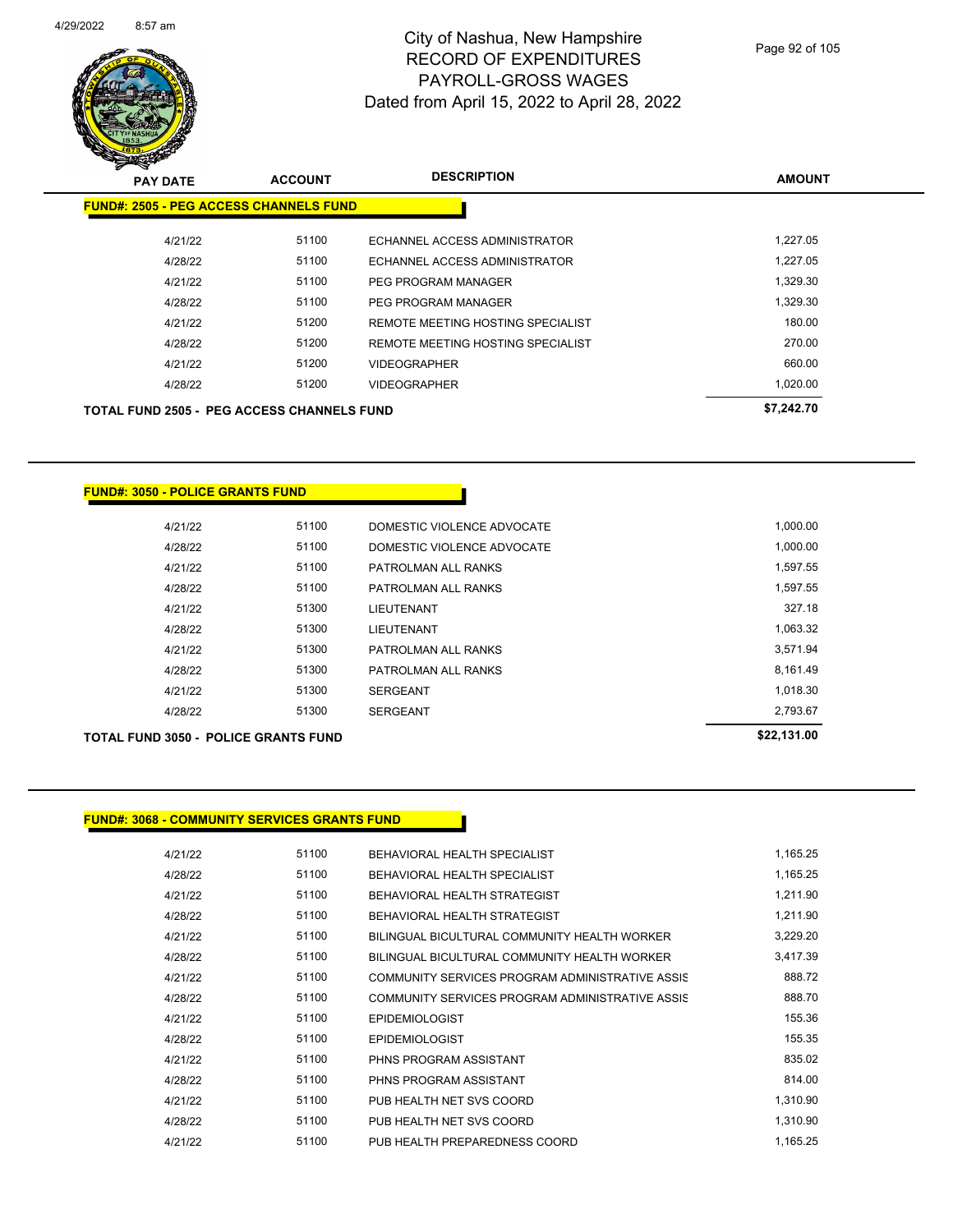

| <b>PAY DATE</b>                                         | <b>ACCOUNT</b> | <b>DESCRIPTION</b>                              | <b>AMOUNT</b> |  |
|---------------------------------------------------------|----------------|-------------------------------------------------|---------------|--|
| <b>FUND#: 3068 - COMMUNITY SERVICES GRANTS FUND</b>     |                |                                                 |               |  |
| 4/28/22                                                 | 51100          | PUB HEALTH PREPAREDNESS COORD                   | 1,165.25      |  |
| 4/21/22                                                 | 51300          | BILINGUAL BICULTURAL COMMUNITY HEALTH WORKER    | 65.22         |  |
| 4/28/22                                                 | 51300          | BILINGUAL BICULTURAL COMMUNITY HEALTH WORKER    | 118.17        |  |
| 4/28/22                                                 | 51300          | COMMUNITY SERVICES PROGRAM ADMINISTRATIVE ASSIS | 8.33          |  |
| 4/21/22                                                 | 51412          | COMMUNITY SERVICES ELC COVID-19 RESPONSE SUPPOF | 947.67        |  |
| 4/28/22                                                 | 51412          | COMMUNITY SERVICES ELC COVID-19 RESPONSE SUPPOF | 794.82        |  |
| 4/28/22                                                 | 51412          | DISEASE INTERVENTION & BEHAVIORAL HEALTH NURSE  | (387.74)      |  |
| 4/21/22                                                 | 51412          | <b>NURSE ELM</b>                                | 193.86        |  |
| 4/21/22                                                 | 51412          | <b>NURSE PER DIEM</b>                           | 64.62         |  |
| 4/28/22                                                 | 51412          | <b>NURSE PER DIEM</b>                           | 105.01        |  |
| 4/28/22                                                 | 51412          | <b>NURSE PER DIEM (PRACTIONER)</b>              | 480.46        |  |
| <b>TOTAL FUND 3068 - COMMUNITY SERVICES GRANTS FUND</b> | \$22,480.76    |                                                 |               |  |

**FUND#: 3070 - COMMUNITY HEALTH GRANTS FUND**

| 4/21/22 | 51100 | BILINGUAL COMM HEALTH WORKER                   | 873.90   |
|---------|-------|------------------------------------------------|----------|
| 4/28/22 | 51100 | BILINGUAL COMM HEALTH WORKER                   | 873.91   |
| 4/21/22 | 51100 | DISEASE INTERVENTION & BEHAVIORAL HEALTH NURSE | 1.211.90 |
| 4/28/22 | 51100 | DISEASE INTERVENTION & BEHAVIORAL HEALTH NURSE | 3,150.94 |
| 4/21/22 | 51100 | PUB HEALTH NURSE                               | 1.310.90 |
| 4/28/22 | 51100 | PUB HEALTH NURSE                               | 1,310.90 |
| 4/28/22 | 51300 | BILINGUAL COMM HEALTH WORKER                   | 32.77    |
| 4/28/22 | 51412 | <b>NURSE PER DIEM</b>                          | (508.88) |
| 4/21/22 | 51412 | NURSE PER DIEM (PRACTIONER)                    | 125.34   |
| 4/28/22 | 51412 | NURSE PER DIEM (PRACTIONER)                    | (480.46) |
| 4/28/22 | 51412 | PUBLIC HEALTH PHYSICIAN PER DIEM               | 164.00   |
|         |       |                                                |          |

# **TOTAL FUND 3070 - COMMUNITY HEALTH GRANTS FUND \$8,065.22**

| 4/21/22 | 51100 | CODE ENFORCEMENT OFFICER II    | 513.95   |
|---------|-------|--------------------------------|----------|
| 4/28/22 | 51100 | CODE ENFORCEMENT OFFICER II    | 513.95   |
| 4/21/22 | 51100 | <b>GRANT MGMT SPECIALIST</b>   | 1,159.70 |
| 4/28/22 | 51100 | <b>GRANT MGMT SPECIALIST</b>   | 1.159.70 |
| 4/21/22 | 51100 | PROGRAM COORDINATOR LP&HH      | 1.347.50 |
| 4/28/22 | 51100 | PROGRAM COORDINATOR LP&HH      | 1.347.50 |
| 4/21/22 | 51100 | PROJECT ADMINISTRATOR          | 1.186.35 |
| 4/28/22 | 51100 | PROJECT ADMINISTRATOR          | 1.186.35 |
| 4/21/22 | 51100 | PROJECT ADMINISTRATOR LP&HH    | 1.321.05 |
| 4/28/22 | 51100 | PROJECT ADMINISTRATOR LP&HH    | 1.321.05 |
| 4/21/22 | 51100 | PROJECT SPECIALIST URBAN PROGR | 1.257.10 |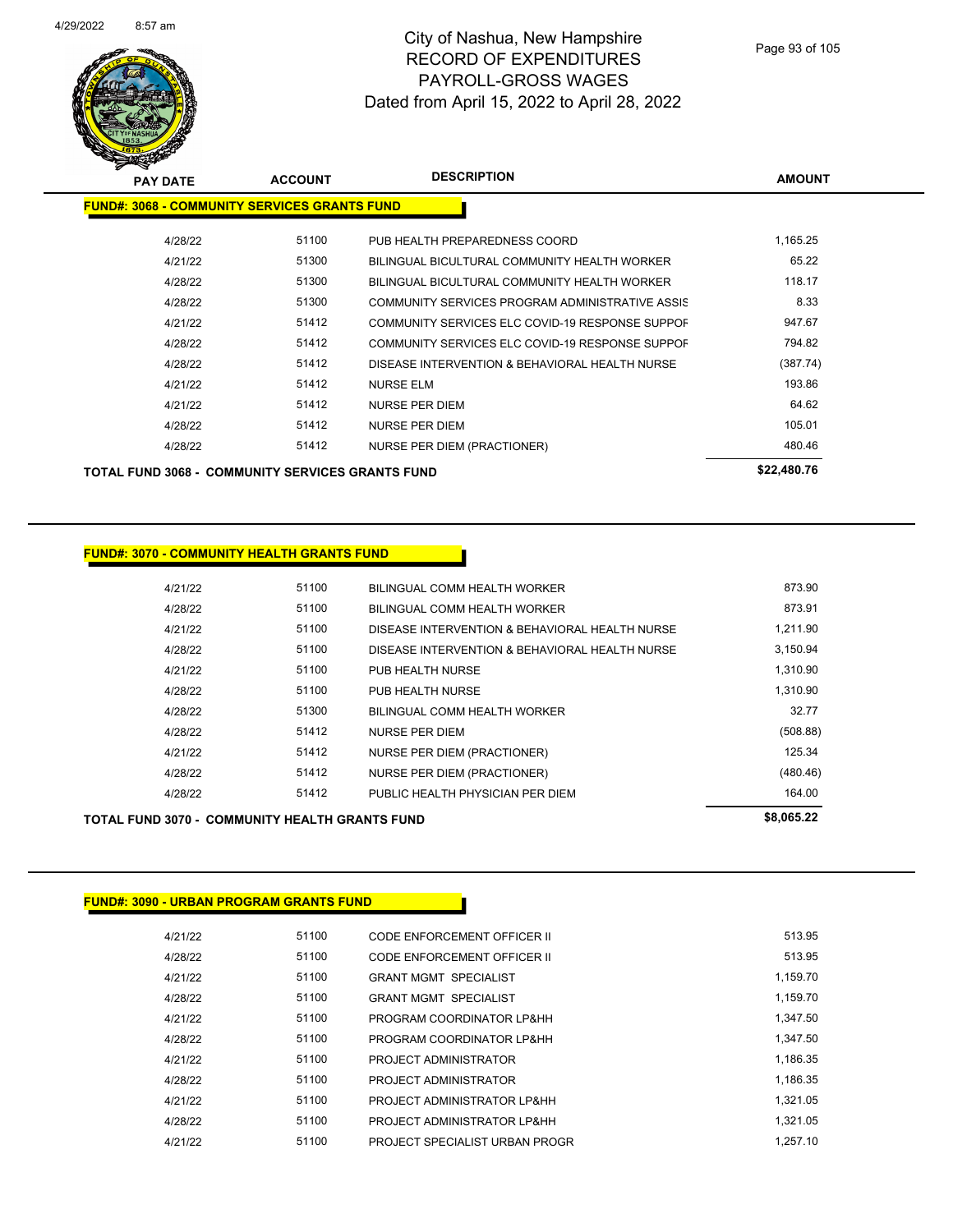| 4/29/2022 | 8:57 am         |                                                | City of Nashua, New Hampshire<br><b>RECORD OF EXPENDITURES</b><br><b>PAYROLL-GROSS WAGES</b><br>Dated from April 15, 2022 to April 28, 2022 | Page 94 of 105 |
|-----------|-----------------|------------------------------------------------|---------------------------------------------------------------------------------------------------------------------------------------------|----------------|
|           | <b>PAY DATE</b> | <b>ACCOUNT</b>                                 | <b>DESCRIPTION</b>                                                                                                                          | <b>AMOUNT</b>  |
|           |                 | <b>FUND#: 3090 - URBAN PROGRAM GRANTS FUND</b> |                                                                                                                                             |                |
|           | 4/28/22         | 51100                                          | PROJECT SPECIALIST URBAN PROGR                                                                                                              | 1,257.10       |
|           |                 | TOTAL FUND 3090 - URBAN PROGRAM GRANTS FUND    |                                                                                                                                             | \$13,571.30    |
|           |                 |                                                |                                                                                                                                             |                |

| <b>FUND#: 3120 - TRANSIT GRANTS FUND</b>     |             |                                       |          |
|----------------------------------------------|-------------|---------------------------------------|----------|
| 4/21/22                                      | 51100       | <b>COMMUNICATION SPEC</b>             | 1,092.35 |
| 4/28/22                                      | 51100       | <b>COMMUNICATION SPEC</b>             | 1,092.35 |
| 4/21/22                                      | 51100       | <b>TRANSIT ADMINISTRATOR</b>          | 1,890.60 |
| 4/28/22                                      | 51100       | <b>TRANSIT ADMINISTRATOR</b>          | 1,890.60 |
| 4/21/22                                      | 51100       | <b>TRANSIT FINANCE COORDINATOR</b>    | 1,374.40 |
| 4/28/22                                      | 51100       | <b>TRANSIT FINANCE COORDINATOR</b>    | 1,374.40 |
| 4/21/22                                      | 51100       | <b>TRANSIT FLEET FACILITIES SUPV</b>  | 1,159.70 |
| 4/28/22                                      | 51100       | <b>TRANSIT FLEET FACILITIES SUPV</b>  | 1,159.70 |
| 4/21/22                                      | 51100       | <b>TRANSIT MECHANICS</b>              | 2,132.17 |
| 4/28/22                                      | 51100       | <b>TRANSIT MECHANICS</b>              | 2,126.17 |
| 4/21/22                                      | 51100       | <b>TRANSIT MOBILITY MANAGER</b>       | 1,136.10 |
| 4/28/22                                      | 51100       | <b>TRANSIT MOBILITY MANAGER</b>       | 1,136.10 |
| 4/21/22                                      | 51100       | <b>TRANSIT OPERATIONS COORDINATOR</b> | 1,115.20 |
| 4/28/22                                      | 51100       | <b>TRANSIT OPERATIONS COORDINATOR</b> | 1,115.20 |
| 4/21/22                                      | 51100       | <b>TRANSIT UTILITY SERVICE WORKER</b> | 798.38   |
| 4/28/22                                      | 51100       | <b>TRANSIT UTILITY SERVICE WORKER</b> | 798.38   |
| 4/21/22                                      | 51300       | <b>TRANSIT MECHANICS</b>              | 458.81   |
| 4/28/22                                      | 51300       | <b>TRANSIT MECHANICS</b>              | 465.06   |
| 4/28/22                                      | 51300       | <b>TRANSIT OPERATIONS COORDINATOR</b> | 31.36    |
| 4/28/22                                      | 51750       | <b>TRANSIT UTILITY SERVICE WORKER</b> | 2,787.30 |
| <b>TOTAL FUND 3120 - TRANSIT GRANTS FUND</b> | \$25,134.33 |                                       |          |

#### **FUND#: 3800 - SCHOOL GRANTS FUND**

| 4/21/22 | 51100 | 21 CENTURY ASST COORDINATOR    | 1,923.10 |
|---------|-------|--------------------------------|----------|
| 4/21/22 | 51100 | 21 CENTURY ELEM MFAM RES COORD | 8,685.49 |
| 4/21/22 | 51100 | ASSISTANT PRINCIPAL AMH        | 1.437.50 |
| 4/21/22 | 51100 | ASSISTANT PRINCIPAL DR CRSP    | 1,461.60 |
| 4/21/22 | 51100 | ASSISTANT PRINCIPAL MTP        | 1.485.60 |
| 4/21/22 | 51100 | ASSISTANT PRINCIPAL SHE        | 1,851.10 |
| 4/21/22 | 51100 | ASST SYSTEMS ADMIN FULL YEAR   | 1.853.09 |
| 4/21/22 | 51100 | ATTENDANCE OFFICER             | 2.387.20 |
| 4/21/22 | 51100 | <b>CLERICAL 21 CENTURY</b>     | 976.50   |
| 4/28/22 | 51100 | <b>CLERICAL 21 CENTURY</b>     | 873.27   |
| 4/21/22 | 51100 | DATABASE ADMINISTRATOR         | 2.848.90 |
| 4/21/22 | 51100 | ELL OUTREACH WORKER HOURLY     | 1.803.35 |

Π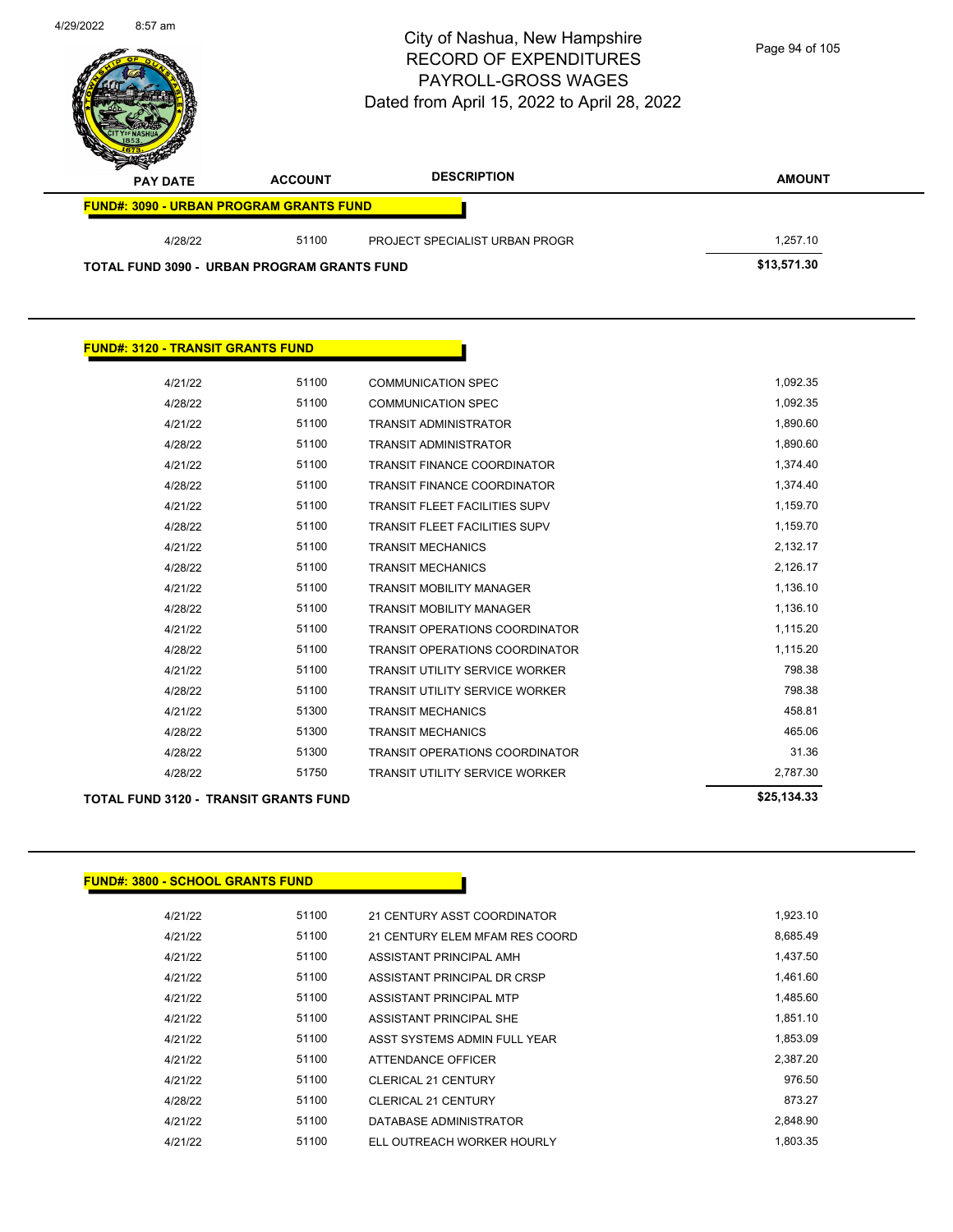

| <b>PAY DATE</b>                         | <b>ACCOUNT</b> | <b>DESCRIPTION</b>               | AMOUNT    |
|-----------------------------------------|----------------|----------------------------------|-----------|
| <b>FUND#: 3800 - SCHOOL GRANTS FUND</b> |                |                                  |           |
| 4/28/22                                 | 51100          | ELL OUTREACH WORKER HOURLY       | 1,859.50  |
| 4/21/22                                 | 51100          | HOME SCHOOL CORD TTI             | 3,108.07  |
| 4/28/22                                 | 51100          | HOME SCHOOL CORD TTI             | 3,122.80  |
| 4/21/22                                 | 51100          | <b>HOMELESS LIASION</b>          | 1,527.00  |
| 4/28/22                                 | 51100          | <b>HOMELESS LIASION</b>          | 1,527.00  |
| 4/21/22                                 | 51100          | <b>INTERPRETER</b>               | 250.00    |
| 4/21/22                                 | 51100          | LICENSED PRACTICAL NURSE NHS     | 1,541.00  |
| 4/21/22                                 | 51100          | <b>OFFICE MANAGER TITLE 1</b>    | 1,656.80  |
| 4/21/22                                 | 51100          | PARA DW SPEC ED AMH              | 485.33    |
| 4/28/22                                 | 51100          | PARA DW SPEC ED AMH              | 647.10    |
| 4/21/22                                 | 51100          | PARA INST AMH                    | 447.64    |
| 4/28/22                                 | 51100          | PARA INST AMH                    | 433.20    |
| 4/21/22                                 | 51100          | PARA INST LDG                    | 615.90    |
| 4/28/22                                 | 51100          | PARA INST LDG                    | 615.91    |
| 4/21/22                                 | 51100          | PARA INST NSE                    | 448.00    |
| 4/28/22                                 | 51100          | PARA INST NSE                    | 451.71    |
| 4/21/22                                 | 51100          | PARA INST SHE                    | 496.99    |
| 4/28/22                                 | 51100          | PARA INST SHE                    | 500.84    |
| 4/21/22                                 | 51100          | PARA KIND NSE                    | 630.45    |
| 4/28/22                                 | 51100          | PARA KIND NSE                    | 635.61    |
| 4/21/22                                 | 51100          | PARA TTI AMH                     | 937.43    |
| 4/28/22                                 | 51100          | PARA TTI AMH                     | 933.48    |
| 4/21/22                                 | 51100          | PARA TTI LDG                     | 1,849.17  |
| 4/28/22                                 | 51100          | PARA TTI LDG                     | 1,890.68  |
| 4/21/22                                 | 51100          | PEER COACH                       | 15,745.70 |
| 4/21/22                                 | 51100          | SEL TITLE 1 - LDG                | 3,409.60  |
| 4/21/22                                 | 51100          | SIGN LANGUAGE INTERPRETER        | 1,250.00  |
| 4/28/22                                 | 51100          | SIGN LANGUAGE INTERPRETER        | 1,089.52  |
| 4/21/22                                 | 51100          | SOCIAL WORKER                    | 12,429.90 |
| 4/21/22                                 | 51100          | SPEECH LANG PATHOLOGIST WID      | 2,383.51  |
| 4/21/22                                 | 51100          | SYSTEMS ADMIN FULL YEAR          | 3,945.80  |
| 4/21/22                                 | 51100          | <b>TEACHER BEHAVIOR SPEC WID</b> | 2,979.50  |
| 4/21/22                                 | 51100          | TEACHER DWSE CHA                 | 3,932.50  |
| 4/21/22                                 | 51100          | TEACHER DWSE ELM                 | 1,971.59  |
| 4/21/22                                 | 51100          | TEACHER DWSE NHS                 | 5,179.63  |
| 4/21/22                                 | 51100          | <b>TEACHER ELL DRC</b>           | 2,117.55  |
| 4/21/22                                 | 51100          | <b>TEACHER ELL LDG</b>           | 2,022.10  |
| 4/21/22                                 | 51100          | <b>TEACHER ELL MTP</b>           | 2,266.10  |
| 4/21/22                                 | 51100          | TEACHER ELL NHS                  | 782.00    |
| 4/21/22                                 | 51100          | TEACHER INST SPED WID            | 6,082.10  |
| 4/21/22                                 | 51100          | <b>TEACHER PRESCHOOL NHS</b>     | 2,283.60  |
| 4/21/22                                 | 51100          | TEACHER READ CHA                 | 1,764.20  |
| 4/21/22                                 | 51100          | TEACHER READ MDE                 | 1,697.70  |
| 4/21/22                                 | 51100          | TEACHER SPED AMH                 | 1,744.90  |
| 4/21/22                                 | 51100          | <b>TEACHER SPED BIC</b>          | 2,168.60  |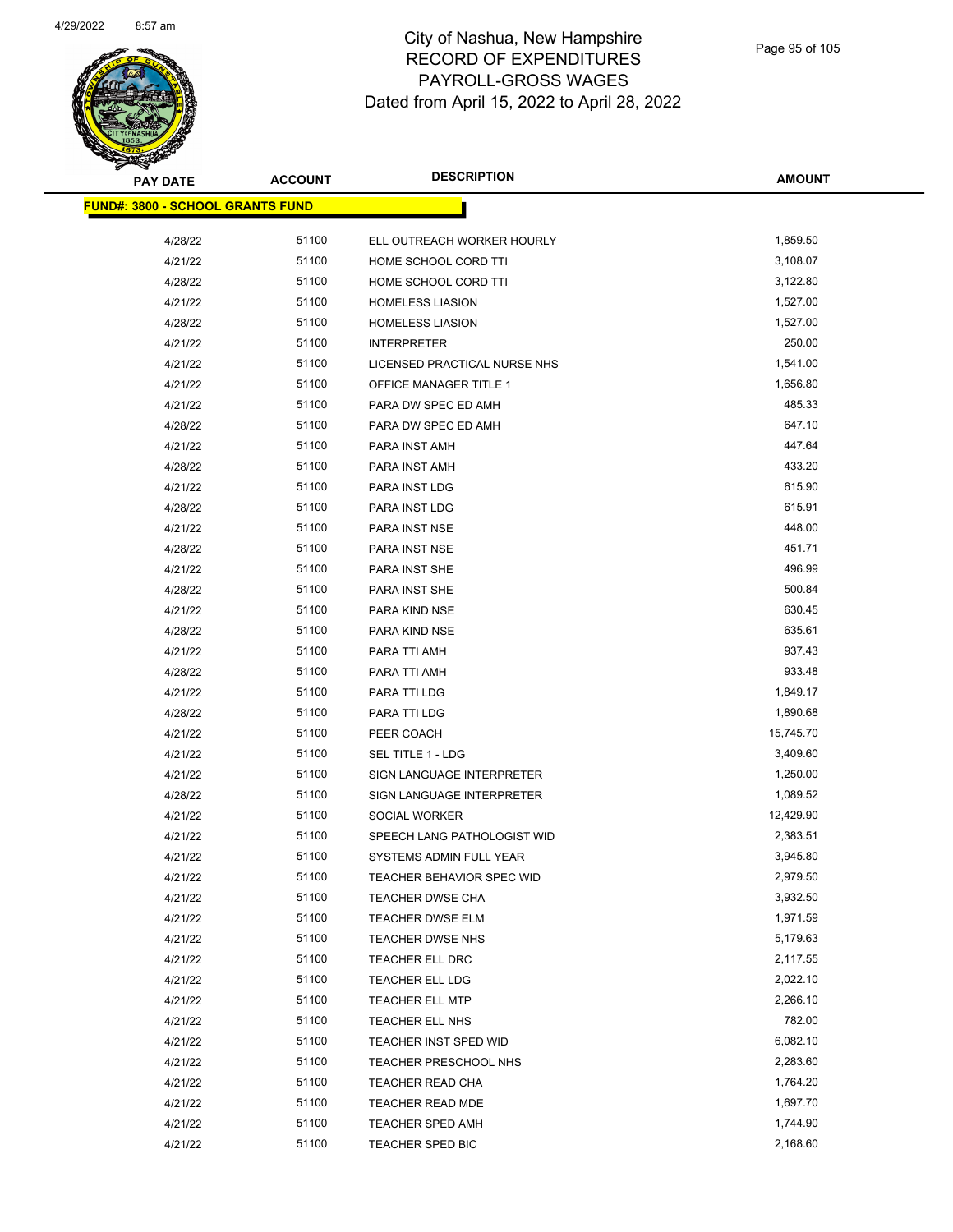

| <b>PAY DATE</b>                         | <b>ACCOUNT</b> | <b>DESCRIPTION</b>             | <b>AMOUNT</b> |
|-----------------------------------------|----------------|--------------------------------|---------------|
| <b>FUND#: 3800 - SCHOOL GRANTS FUND</b> |                |                                |               |
| 4/21/22                                 | 51100          | <b>TEACHER SPED BRO</b>        | 1,792.60      |
| 4/21/22                                 | 51100          | <b>TEACHER SPED DRC</b>        | 3,862.40      |
| 4/21/22                                 | 51100          | <b>TEACHER SPED ELM</b>        | 4,724.40      |
| 4/21/22                                 | 51100          | <b>TEACHER SPED FES</b>        | 3,420.20      |
| 4/21/22                                 | 51100          | <b>TEACHER SPED FMS</b>        | 2,876.80      |
| 4/21/22                                 | 51100          | <b>TEACHER SPED LDG</b>        | 1,605.20      |
| 4/21/22                                 | 51100          | TEACHER SPED MDE               | 2,168.60      |
| 4/21/22                                 | 51100          | <b>TEACHER SPED NHN</b>        | 9,904.49      |
| 4/21/22                                 | 51100          | TEACHER SPED NHS               | 2,091.50      |
| 4/21/22                                 | 51100          | <b>TEACHER SPED NSE</b>        | 6,624.70      |
| 4/21/22                                 | 51100          | <b>TEACHER SPED PMS</b>        | 5,539.83      |
| 4/21/22                                 | 51100          | <b>TEACHER TTI NURSERY</b>     | 1,255.90      |
| 4/28/22                                 | 51100          | <b>TEACHER TTI NURSERY</b>     | 1,723.60      |
| 4/21/22                                 | 51100          | <b>TITLE ONE PARA FES</b>      | 1,700.77      |
| 4/28/22                                 | 51100          | TITLE ONE PARA FES             | 1,528.88      |
| 4/21/22                                 | 51200          | 21 CENTURY ELEM MFAM RES COORD | 35.00         |
| 4/21/22                                 | 51200          | 21 CENTURY PROGRAM ASSISTANT   | 1,823.30      |
| 4/28/22                                 | 51200          | 21 CENTURY PROGRAM ASSISTANT   | 1,574.50      |
| 4/21/22                                 | 51200          | 21ST CENTURY INSTRUCTOR        | 1,713.81      |
| 4/28/22                                 | 51200          | 21ST CENTURY INSTRUCTOR        | 1,483.13      |
| 4/21/22                                 | 51200          | ELL OUTREACH WORKER HOURLY     | 691.40        |
| 4/28/22                                 | 51200          | ELL OUTREACH WORKER HOURLY     | 712.50        |
| 4/21/22                                 | 51200          | HOME SCHOOL CORD TTI           | 2,972.31      |
| 4/28/22                                 | 51200          | HOME SCHOOL CORD TTI           | 3,085.96      |
| 4/21/22                                 | 51200          | <b>INTERPRETER</b>             | 1,050.00      |
| 4/28/22                                 | 51200          | <b>INTERPRETER</b>             | 831.25        |
| 4/21/22                                 | 51200          | <b>LIBRARIAN FES</b>           | 31.25         |
| 4/21/22                                 | 51200          | <b>LIBRARIAN SHE</b>           | 150.00        |
| 4/21/22                                 | 51200          | PARA DW SPEC ED BIR            | 52.20         |
| 4/28/22                                 | 51200          | PARA DW SPEC ED BIR            | 18.46         |
| 4/21/22                                 | 51200          | PARA DW SPEC ED CHA            | 32.36         |
| 4/28/22                                 | 51200          | PARA DW SPEC ED CHA            | 64.71         |
| 4/28/22                                 | 51200          | PARA ELL DRC                   | 25.84         |
| 4/28/22                                 | 51200          | PARA ELL SHE                   | 31.01         |
| 4/28/22                                 | 51200          | PARA INST BIC                  | 124.02        |
| 4/21/22                                 | 51200          | PARA INST BIR                  | 41.34         |
| 4/28/22                                 | 51200          | PARA INST BIR                  | 41.20         |
| 4/21/22                                 | 51200          | PARA INST FES                  | 51.68         |
| 4/28/22                                 | 51200          | PARA INST FES                  | 98.18         |
| 4/21/22                                 | 51200          | PARA INST SHE                  | 54.59         |
| 4/28/22                                 | 51200          | PARA INST SHE                  | 86.06         |
| 4/21/22                                 | 51200          | PARA KIND CHA                  | 22.22         |
| 4/28/22                                 | 51200          | PARA KIND CHA                  | 44.43         |
| 4/21/22                                 | 51200          | PARA KIND SHE                  | 31.01         |
| 4/28/22                                 | 51200          | PARA KIND SHE                  | 62.01         |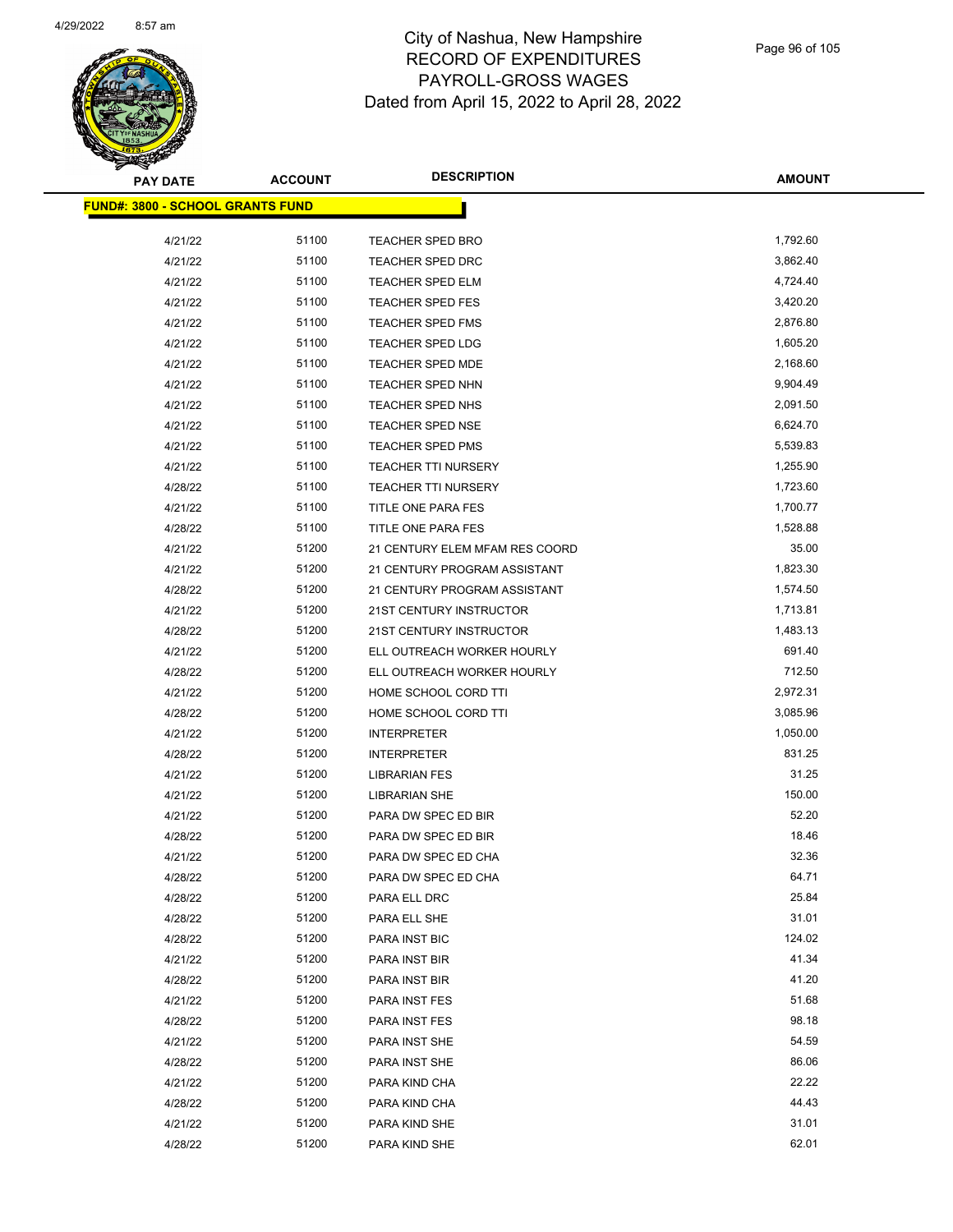

| <b>PAY DATE</b>                         | <b>ACCOUNT</b> | <b>DESCRIPTION</b>               | AMOUNT    |
|-----------------------------------------|----------------|----------------------------------|-----------|
| <b>FUND#: 3800 - SCHOOL GRANTS FUND</b> |                |                                  |           |
| 4/21/22                                 | 51200          | PARA TTI NURSERY                 | 296.02    |
| 4/28/22                                 | 51200          | PARA TTI NURSERY                 | 353.78    |
| 4/21/22                                 | 51200          | <b>SUB TEACHER</b>               | 11,902.50 |
| 4/28/22                                 | 51200          | <b>SUB TEACHER</b>               | 9,660.00  |
| 4/21/22                                 | 51200          | SUB TEACHER LONG TERM            | 1,955.00  |
| 4/28/22                                 | 51200          | SUB TEACHER LONG TERM            | 1,552.50  |
| 4/21/22                                 | 51200          | <b>TEACHER BEHAVIOR SPEC WID</b> | 306.25    |
| 4/21/22                                 | 51200          | <b>TEACHER ELL BIR</b>           | 50.00     |
| 4/21/22                                 | 51200          | <b>TEACHER ELL SHE</b>           | 87.50     |
| 4/21/22                                 | 51200          | TEACHER FOREIGN LANG PMS         | 2,193.80  |
| 4/21/22                                 | 51200          | <b>TEACHER GR1 FES</b>           | 125.00    |
| 4/21/22                                 | 51200          | <b>TEACHER GR3 DRC</b>           | 225.00    |
| 4/21/22                                 | 51200          | <b>TEACHER GR4 FES</b>           | 470.75    |
| 4/21/22                                 | 51200          | <b>TEACHER GR5 AMH</b>           | 50.00     |
| 4/21/22                                 | 51200          | <b>TEACHER GR5 LDG</b>           | 104.25    |
| 4/21/22                                 | 51200          | <b>TEACHER MUSIC FES</b>         | 700.00    |
| 4/21/22                                 | 51200          | <b>TEACHER MUSIC SHE</b>         | 71.00     |
| 4/21/22                                 | 51200          | TEACHER READ WID                 | 1,842.90  |
| 4/21/22                                 | 51200          | <b>TEACHER SPED BIR</b>          | 50.00     |
| 4/21/22                                 | 51200          | <b>TEACHER SPED FES</b>          | 325.00    |
| 4/21/22                                 | 51200          | TEACHER TTI AMH                  | 5,047.39  |
| 4/21/22                                 | 51200          | <b>TEACHER TTI FES</b>           | 1,561.60  |
| 4/21/22                                 | 51200          | <b>TEACHER TTI LDG</b>           | 7,367.60  |
| 4/21/22                                 | 51200          | <b>TEACHER TTI MTP</b>           | 6,982.30  |
| 4/21/22                                 | 51200          | <b>TEACHER TTI NURSERY</b>       | 5,877.80  |
| 4/21/22                                 | 51200          | <b>TEACHER TTI SHE</b>           | 2,383.59  |
| 4/21/22                                 | 51200          | <b>TEACHER TTIDRC</b>            | 7,132.20  |
| 4/21/22                                 | 51200          | TECH INTERGRATION ASST SHE       | 75.00     |
| 4/28/22                                 | 51200          | TECH INTERGRATION ASST SHE       | 100.00    |
| 4/21/22                                 | 51200          | TITLE ONE TUTOR                  | 550.00    |
| 4/28/22                                 | 51200          | <b>TITLE ONE TUTOR</b>           | 725.00    |
| 4/21/22                                 | 51412          | SUB ADMIN LONG TERM              | 1,234.62  |
| 4/28/22                                 | 51412          | SUB ADMIN LONG TERM              | 411.54    |
| 4/21/22                                 | 51412          | SUB TEACHER                      | 822.78    |
| 4/21/22                                 | 51650          | ADULT ED DIPOLMA TEACHER         | 100.00    |
| 4/28/22                                 | 51650          | ADULT ED DIPOLMA TEACHER         | 100.00    |
| 4/21/22                                 | 51650          | ADULT ED INSTRUCTOR              | 100.00    |
| 4/28/22                                 | 51650          | ADULT ED INSTRUCTOR              | 100.00    |
| 4/21/22                                 | 51650          | ASSISTANT PRINCIPAL NHS          | 700.00    |
| 4/21/22                                 | 51650          | CAREER CENTER COORD NHS          | 475.00    |
| 4/21/22                                 | 51650          | CLERICAL GUIDANCE NHN            | 180.85    |
| 4/28/22                                 | 51650          | CLERICAL GUIDANCE NHN            | 159.15    |
| 4/21/22                                 | 51650          | GUIDANCE COUNSELOR NHS           | 70.00     |
| 4/21/22                                 | 51650          | <b>INTERPRETER</b>               | 162.50    |
| 4/28/22                                 | 51650          | <b>INTERPRETER</b>               | 153.75    |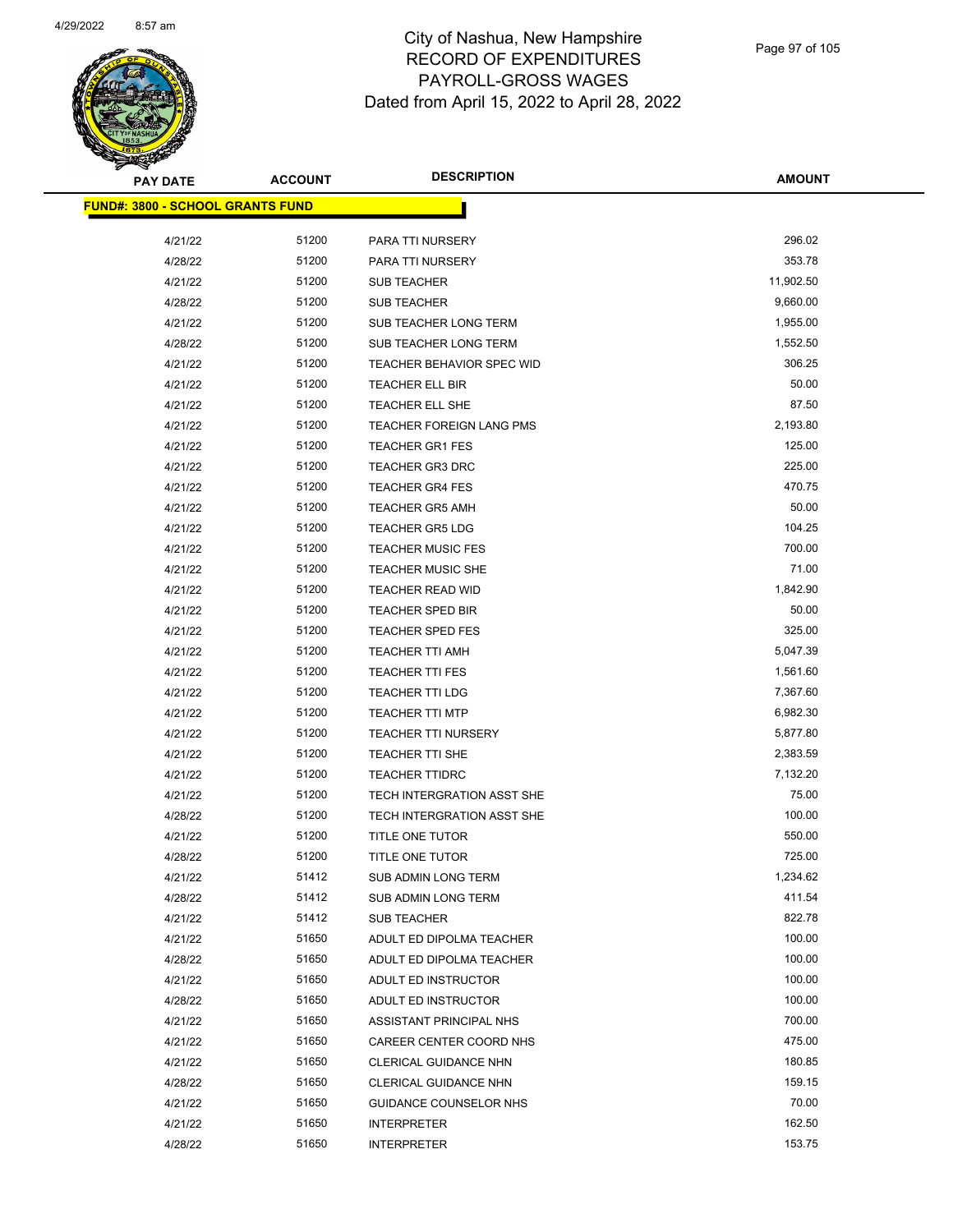

| <b>PAY DATE</b>                         | <b>ACCOUNT</b> | <b>DESCRIPTION</b>              | <b>AMOUNT</b> |
|-----------------------------------------|----------------|---------------------------------|---------------|
| <b>FUND#: 3800 - SCHOOL GRANTS FUND</b> |                |                                 |               |
|                                         |                |                                 |               |
| 4/21/22                                 | 51650          | <b>LIBRARIAN NHN</b>            | 50.00         |
| 4/21/22                                 | 51650          | <b>LIBRARIAN NHS</b>            | 50.00         |
| 4/21/22                                 | 51650          | PEER COACH                      | 35.00         |
| 4/21/22                                 | 51650          | SPEECH LANG PATHOLOGIST WID     | 747.18        |
| 4/21/22                                 | 51650          | SUB ADMIN LONG TERM             | 2,418.80      |
| 4/21/22                                 | 51650          | <b>SUB TEACHER</b>              | 375.00        |
| 4/28/22                                 | 51650          | <b>SUB TEACHER</b>              | 375.00        |
| 4/21/22                                 | 51650          | <b>SUB TEACHER LONG TERM</b>    | 52.50         |
| 4/21/22                                 | 51650          | TEACHER ART NHN                 | 400.00        |
| 4/21/22                                 | 51650          | <b>TEACHER BUSINESS NHS</b>     | 480.00        |
| 4/21/22                                 | 51650          | <b>TEACHER COMPUTER NHN</b>     | 200.00        |
| 4/21/22                                 | 51650          | <b>TEACHER DWSE ELM</b>         | 70.00         |
| 4/21/22                                 | 51650          | TEACHER ELL DRC                 | 210.00        |
| 4/21/22                                 | 51650          | <b>TEACHER ELL LDG</b>          | 662.50        |
| 4/21/22                                 | 51650          | <b>TEACHER ELL NHN</b>          | 140.00        |
| 4/21/22                                 | 51650          | <b>TEACHER ENGLISH NHN</b>      | 482.50        |
| 4/21/22                                 | 51650          | <b>TEACHER ENGLISH NHS</b>      | 1,332.50      |
| 4/21/22                                 | 51650          | <b>TEACHER FOREIGN LANG NHS</b> | 140.00        |
| 4/21/22                                 | 51650          | <b>TEACHER GR1 BRO</b>          | 52.50         |
| 4/21/22                                 | 51650          | <b>TEACHER GR1 FES</b>          | 52.50         |
| 4/21/22                                 | 51650          | <b>TEACHER GR1 SHE</b>          | 70.00         |
| 4/21/22                                 | 51650          | <b>TEACHER GR2 AMH</b>          | 157.50        |
| 4/21/22                                 | 51650          | <b>TEACHER GR2 BIC</b>          | 122.50        |
| 4/21/22                                 | 51650          | <b>TEACHER GR3 DRC</b>          | 200.00        |
| 4/21/22                                 | 51650          | <b>TEACHER GR3 FES</b>          | 35.00         |
| 4/21/22                                 | 51650          | TEACHER GR4 DRC                 | 367.50        |
| 4/21/22                                 | 51650          | <b>TEACHER GR4 LDG</b>          | 70.00         |
| 4/21/22                                 | 51650          | <b>TEACHER GR4 MDE</b>          | 52.50         |
| 4/21/22                                 | 51650          | <b>TEACHER GR5 AMH</b>          | 87.50         |
| 4/21/22                                 | 51650          | <b>TEACHER GR5 BIC</b>          | 200.00        |
| 4/21/22                                 | 51650          | <b>TEACHER GR5 DRC</b>          | 200.00        |
| 4/21/22                                 | 51650          | <b>TEACHER GR5 LDG</b>          | 87.50         |
| 4/21/22                                 | 51650          | <b>TEACHER GR5 MDE</b>          | 332.50        |
| 4/21/22                                 | 51650          | TEACHER HEALTH NHN              | 52.50         |
| 4/21/22                                 | 51650          | TEACHER IN SCH SUSPENSION NHN   | 140.00        |
| 4/21/22                                 | 51650          | <b>TEACHER KIND AMH</b>         | 140.00        |
| 4/21/22                                 | 51650          | TEACHER KIND SHE                | 70.00         |
| 4/21/22                                 | 51650          | <b>TEACHER MATH NHN</b>         | 1,005.00      |
| 4/21/22                                 | 51650          | <b>TEACHER MATH NHS</b>         | 1,435.00      |
| 4/21/22                                 | 51650          | <b>TEACHER READ AMH</b>         | 35.00         |
| 4/21/22                                 | 51650          | TEACHER READ BRO                | 52.50         |
| 4/21/22                                 | 51650          | <b>TEACHER READ DRC</b>         | 35.00         |
| 4/21/22                                 | 51650          | <b>TEACHER READ NHN</b>         | 70.00         |
| 4/21/22                                 | 51650          | <b>TEACHER SCIENCE NHN</b>      | 740.00        |
| 4/21/22                                 | 51650          | <b>TEACHER SCIENCE NHS</b>      | 420.00        |
|                                         |                |                                 |               |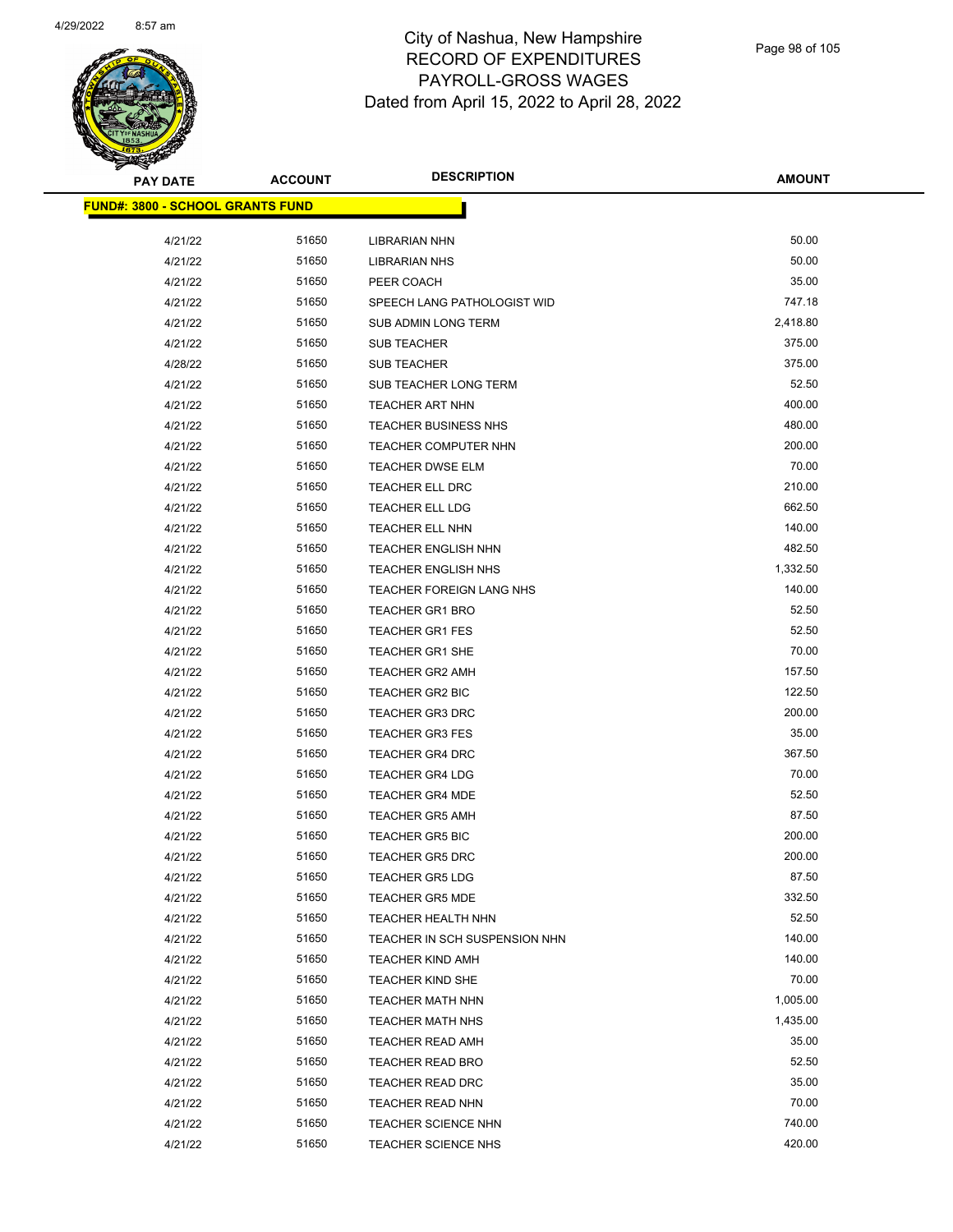

| <b>PAY DATE</b>                             | <b>ACCOUNT</b> | <b>DESCRIPTION</b>                | <b>AMOUNT</b> |
|---------------------------------------------|----------------|-----------------------------------|---------------|
| <b>FUND#: 3800 - SCHOOL GRANTS FUND</b>     |                |                                   |               |
| 4/21/22                                     | 51650          | <b>TEACHER SOCIAL STUDIES NHN</b> | 340.00        |
| 4/21/22                                     | 51650          | <b>TEACHER SOCIAL STUDIES NHS</b> | 680.00        |
| 4/21/22                                     | 51650          | <b>TEACHER SPED AMH</b>           | 35.00         |
| 4/21/22                                     | 51650          | <b>TEACHER SPED BIC</b>           | 105.00        |
| 4/21/22                                     | 51650          | <b>TEACHER SPED BIR</b>           | 122.50        |
| 4/21/22                                     | 51650          | <b>TEACHER SPED ELM</b>           | 35.00         |
| 4/21/22                                     | 51650          | <b>TEACHER SPED FMS</b>           | 70.00         |
| 4/21/22                                     | 51650          | <b>TEACHER SPED LDG</b>           | 87.50         |
| 4/21/22                                     | 51650          | <b>TEACHER SPED MDE</b>           | 105.00        |
| 4/21/22                                     | 51650          | <b>TEACHER SPED NHN</b>           | 550.00        |
| 4/21/22                                     | 51650          | <b>TEACHER SPED NHS</b>           | 200.00        |
| 4/21/22                                     | 51650          | <b>TEACHER SPED PMS</b>           | 735.00        |
| 4/21/22                                     | 51650          | <b>TEACHER TTI LDG</b>            | 105.00        |
| 4/21/22                                     | 51650          | <b>TEACHER TTIDRC</b>             | 105.00        |
| 4/21/22                                     | 51650          | <b>TEACHER VISION WID</b>         | 52.50         |
| <b>TOTAL FUND 3800 - SCHOOL GRANTS FUND</b> |                |                                   | \$292,024.91  |

#### **FUND#: 3810 - FOOD SERVICE GRANTS FUND**

| 4/28/22 | 51650 | FOOD SERVICE ASST PT PMS        | 12.84  |
|---------|-------|---------------------------------|--------|
| 4/21/22 | 51650 | FOOD SERVICE ASST PT PMS        | 12.84  |
| 4/28/22 | 51650 | FOOD SERVICE ASST PT LDG        | 39.39  |
| 4/21/22 | 51650 | FOOD SERVICE ASST PT LDG        | 26.26  |
| 4/28/22 | 51650 | FOOD SERVICE ASST PT ELM        | 63.00  |
| 4/21/22 | 51650 | FOOD SERVICE ASST PT ELM        | 63.00  |
| 4/28/22 | 51650 | FOOD SERVICE ASST PT DRC        | 63.00  |
| 4/21/22 | 51650 | FOOD SERVICE ASST PT DRC        | 63.00  |
| 4/28/22 | 51650 | FOOD SERVICE ASST PT BRO        | 53.04  |
| 4/21/22 | 51650 | FOOD SERVICE ASST PT BRO        | 53.04  |
| 4/28/22 | 51650 | <b>FOOD SERVICE ASST PT BIR</b> | 63.00  |
| 4/21/22 | 51650 | FOOD SERVICE ASST PT BIR        | 63.00  |
| 4/28/22 | 51650 | FOOD SERVICE ASST PT AMH        | 136.30 |
| 4/21/22 | 51650 | FOOD SERVICE ASST PT AMH        | 136.30 |
|         |       |                                 |        |

#### **TOTAL FUND 3810 - FOOD SERVICE GRANTS FUND \$848.01**

| <b>FUND#: 4010 - MOTOR VEHICLE ADMIN FUND</b> |       |                     |
|-----------------------------------------------|-------|---------------------|
| 4/21/22                                       | 51100 | <b>MVR CLERK I</b>  |
| 4/28/22                                       | 51100 | <b>MVR CLERK I</b>  |
| 4/21/22                                       | 51100 | <b>MVR CLERK II</b> |
| 4/28/22                                       | 51100 | <b>MVR CLERK II</b> |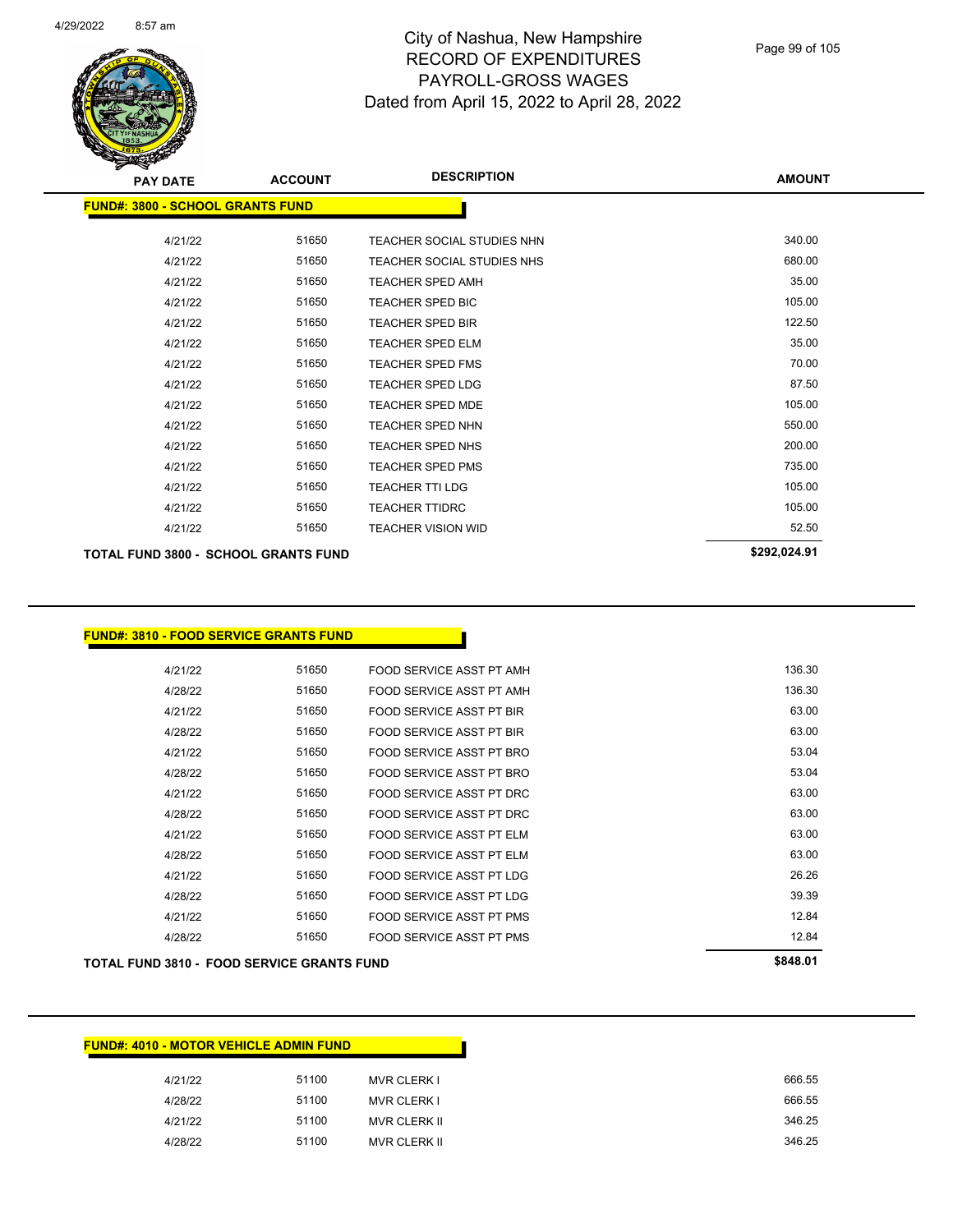|                                                       |                | City of Nashua, New Hampshire<br><b>RECORD OF EXPENDITURES</b><br>PAYROLL-GROSS WAGES<br>Dated from April 15, 2022 to April 28, 2022 | Page 100 of 105 |
|-------------------------------------------------------|----------------|--------------------------------------------------------------------------------------------------------------------------------------|-----------------|
| <b>PAY DATE</b>                                       | <b>ACCOUNT</b> | <b>DESCRIPTION</b>                                                                                                                   | <b>AMOUNT</b>   |
| <b>FUND#: 4010 - MOTOR VEHICLE ADMIN FUND</b>         |                |                                                                                                                                      |                 |
| 4/21/22                                               | 51300          | <b>MVR CLERK I</b>                                                                                                                   | 6.25            |
| <b>TOTAL FUND 4010 - MOTOR VEHICLE ADMIN FUND</b>     |                |                                                                                                                                      | \$2,031.85      |
| <b>FUND#: 4030 - POLICE SPECIAL DETAILS FUND</b>      |                |                                                                                                                                      |                 |
| 4/21/22                                               | 51710          | <b>1ST YEAR OFFICERS</b>                                                                                                             | 1,140.53        |
| 4/28/22                                               | 51710          | <b>1ST YEAR OFFICERS</b>                                                                                                             | 939.26          |
| 4/21/22                                               | 51710          | PATROLMAN ALL RANKS                                                                                                                  | 7,116.64        |
| 4/28/22                                               | 51710          | PATROLMAN ALL RANKS                                                                                                                  | 7,587.74        |
| 4/21/22                                               | 51712          | PATROLMAN ALL RANKS                                                                                                                  | 200.44          |
| 4/28/22                                               | 51712          | PATROLMAN ALL RANKS                                                                                                                  | 200.44          |
| 4/21/22                                               | 51712          | <b>SERGEANT</b>                                                                                                                      | 676.49          |
| 4/28/22                                               | 51712          | <b>SERGEANT</b>                                                                                                                      | 601.32          |
| TOTAL FUND 4030 - POLICE SPECIAL DETAILS FUND         |                |                                                                                                                                      | \$18,462.86     |
| FUND#: 4035 - POLICE OVERTIME BILLING FUND<br>4/21/22 | 51300          | PATROLMAN ALL RANKS                                                                                                                  | 1,681.35        |
| 4/28/22                                               | 51300          | PATROLMAN ALL RANKS                                                                                                                  | 2,221.95        |
| TOTAL FUND 4035 - POLICE OVERTIME BILLING FUND        |                |                                                                                                                                      | \$3,903.30      |
| <b>FUND#: 4053 - FIRE REGIONAL HAZMAT FUND</b>        |                |                                                                                                                                      |                 |
| 4/21/22                                               | 51300          | <b>DEPUTY FIRE CHIEF</b>                                                                                                             | 589.67          |
| <b>TOTAL FUND 4053 - FIRE REGIONAL HAZMAT FUND</b>    |                |                                                                                                                                      | \$589.67        |
| <b>FUND#: 4065 - FIRE WATCHGUARDS FUND</b>            |                |                                                                                                                                      |                 |
| 4/28/22                                               | 51712          | ASST SUPERINTENDENT PREVENTION                                                                                                       | 771.05          |
| 4/28/22                                               | 51712          | SUPERINTENDENT FIRE ALARM                                                                                                            | 851.49          |
| <b>TOTAL FUND 4065 - FIRE WATCHGUARDS FUND</b>        |                |                                                                                                                                      | \$1,622.54      |
| <b>FUND#: 6000 - SOLID WASTE FUND</b>                 |                |                                                                                                                                      |                 |
| 4/21/22                                               | 51100          | ADMINISTRATIVE ASSISTANT II                                                                                                          | 798.85          |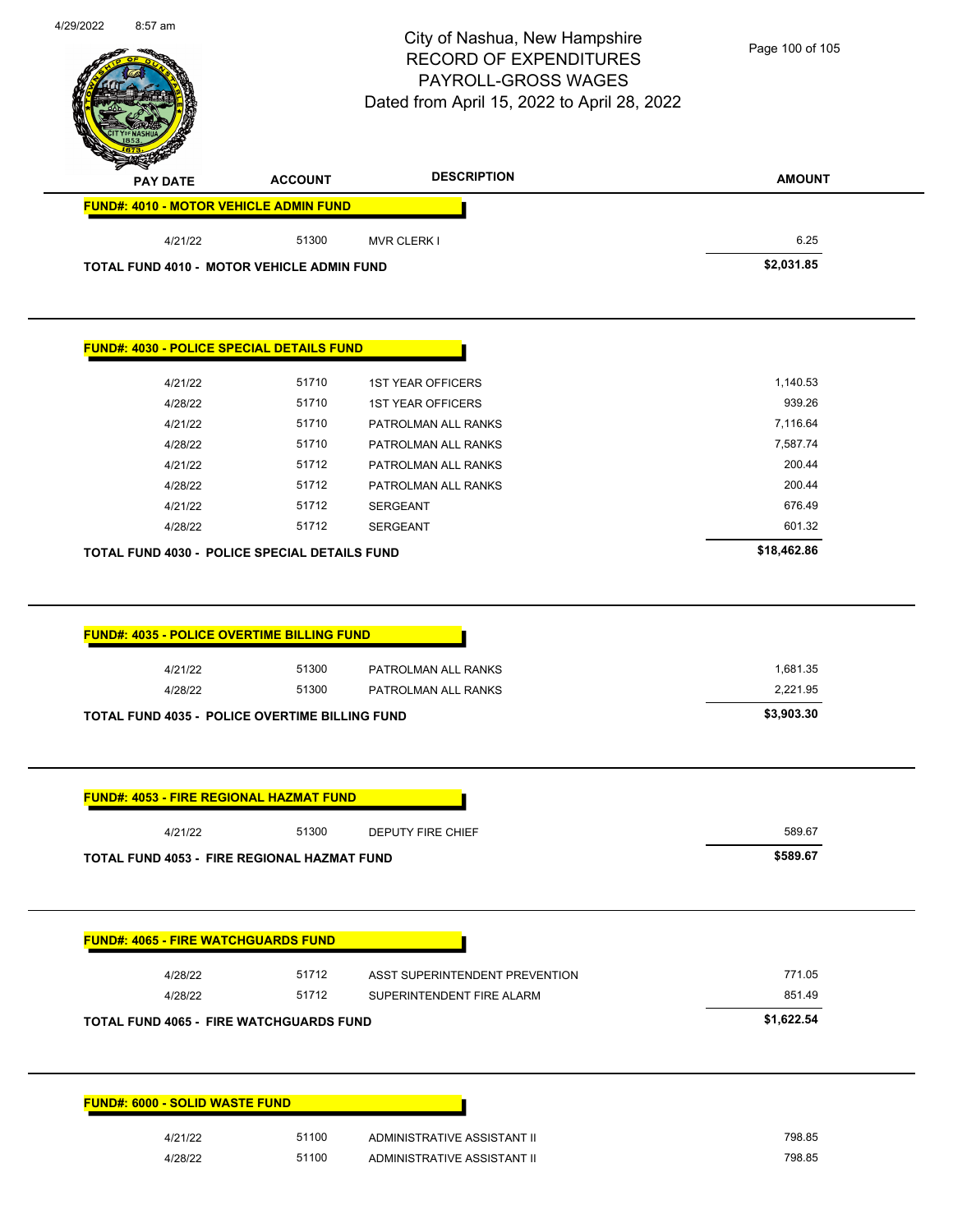

| <b>PAY DATE</b>                       | <b>ACCOUNT</b> | <b>DESCRIPTION</b>                          | <b>AMOUNT</b> |  |
|---------------------------------------|----------------|---------------------------------------------|---------------|--|
| <b>FUND#: 6000 - SOLID WASTE FUND</b> |                |                                             |               |  |
| 4/21/22                               | 51100          | ASSISTANT DIRECTOR OF PUBLIC WORKS          | 229.05        |  |
| 4/28/22                               | 51100          | ASSISTANT DIRECTOR OF PUBLIC WORKS          | 229.05        |  |
| 4/21/22                               | 51100          | AUTOMATED TRASH COLLECTION OPR              | 5,302.00      |  |
| 4/28/22                               | 51100          | AUTOMATED TRASH COLLECTION OPR              | 5,302.00      |  |
| 4/21/22                               | 51100          | <b>CITY ENGINEER</b>                        | 392.65        |  |
| 4/28/22                               | 51100          | <b>CITY ENGINEER</b>                        | 392.65        |  |
| 4/21/22                               | 51100          | <b>COLLECTION EQUIP OPR</b>                 | 9,051.68      |  |
| 4/28/22                               | 51100          | <b>COLLECTION EQUIP OPR</b>                 | 9,028.80      |  |
| 4/21/22                               | 51100          | <b>COLLECTION EQUIP OPR LANDFILL</b>        | 2,101.60      |  |
| 4/28/22                               | 51100          | <b>COLLECTION EQUIP OPR LANDFILL</b>        | 2,101.60      |  |
| 4/21/22                               | 51100          | COMMUNICATIONS AND RECREATION ADMINISTRATOR | 185.71        |  |
| 4/28/22                               | 51100          | COMMUNICATIONS AND RECREATION ADMINISTRATOR | 185.70        |  |
| 4/21/22                               | 51100          | <b>COMPTROLLER</b>                          | 223.55        |  |
| 4/28/22                               | 51100          | <b>COMPTROLLER</b>                          | 223.55        |  |
| 4/21/22                               | 51100          | DEP TREASURER TAX COLLECTOR                 | 255.25        |  |
| 4/28/22                               | 51100          | DEP TREASURER TAX COLLECTOR                 | 255.25        |  |
| 4/21/22                               | 51100          | DEPUTY CITY ENGINEER                        | 92.05         |  |
|                                       | 51100          |                                             | 92.05         |  |
| 4/28/22                               | 51100          | DEPUTY CITY ENGINEER                        | 286.30        |  |
| 4/21/22                               |                | <b>DIRECTOR PUBLIC WORKS</b>                |               |  |
| 4/28/22                               | 51100          | DIRECTOR PUBLIC WORKS                       | 286.30        |  |
| 4/21/22                               | 51100          | DPW BILLING ACCOUNTANT                      | 535.70        |  |
| 4/28/22                               | 51100          | DPW BILLING ACCOUNTANT                      | 535.70        |  |
| 4/21/22                               | 51100          | DPW COLLECTIONS SPEC III                    | 871.79        |  |
| 4/28/22                               | 51100          | DPW COLLECTIONS SPEC III                    | 871.80        |  |
| 4/21/22                               | 51100          | DPW CONTRACT ADMINISTRATOR                  | 130.60        |  |
| 4/28/22                               | 51100          | DPW CONTRACT ADMINISTRATOR                  | 130.60        |  |
| 4/21/22                               | 51100          | <b>ENVIRONMENTAL ENGINEER</b>               | 1,817.80      |  |
| 4/28/22                               | 51100          | <b>ENVIRONMENTAL ENGINEER</b>               | 1,817.81      |  |
| 4/21/22                               | 51100          | <b>EQUIPMENT OPR LANDFILL</b>               | 4,347.22      |  |
| 4/28/22                               | 51100          | <b>EQUIPMENT OPR LANDFILL</b>               | 4,347.22      |  |
| 4/21/22                               | 51100          | <b>EXECUTIVE ASSISTANT</b>                  | 184.05        |  |
| 4/28/22                               | 51100          | <b>EXECUTIVE ASSISTANT</b>                  | 184.05        |  |
| 4/21/22                               | 51100          | FLEET MANAGER STREET DEPT                   | 365.00        |  |
| 4/28/22                               | 51100          | FLEET MANAGER STREET DEPT                   | 365.02        |  |
| 4/21/22                               | 51100          | LICENSED SCALE OPERATOR                     | 1,864.50      |  |
| 4/28/22                               | 51100          | LICENSED SCALE OPERATOR                     | 1,864.51      |  |
| 4/21/22                               | 51100          | RECYCLING ADMINISTRATOR                     | 1,159.70      |  |
| 4/28/22                               | 51100          | RECYCLING ADMINISTRATOR                     | 1,159.70      |  |
| 4/21/22                               | 51100          | SENIOR MANAGER DPW FINANCE & ADMINISTRATION | 491.60        |  |
| 4/28/22                               | 51100          | SENIOR MANAGER DPW FINANCE & ADMINISTRATION | 491.60        |  |
| 4/21/22                               | 51100          | SENIOR STAFF ENGINEER                       | 163.60        |  |
| 4/28/22                               | 51100          | SENIOR STAFF ENGINEER                       | 163.60        |  |
| 4/21/22                               | 51100          | <b>SOLID WASTE FOREMAN</b>                  | 2,783.80      |  |
| 4/28/22                               | 51100          | SOLID WASTE FOREMAN                         | 2,783.80      |  |
| 4/21/22                               | 51100          | SOLID WASTE TECHNICIAN                      | 1,227.05      |  |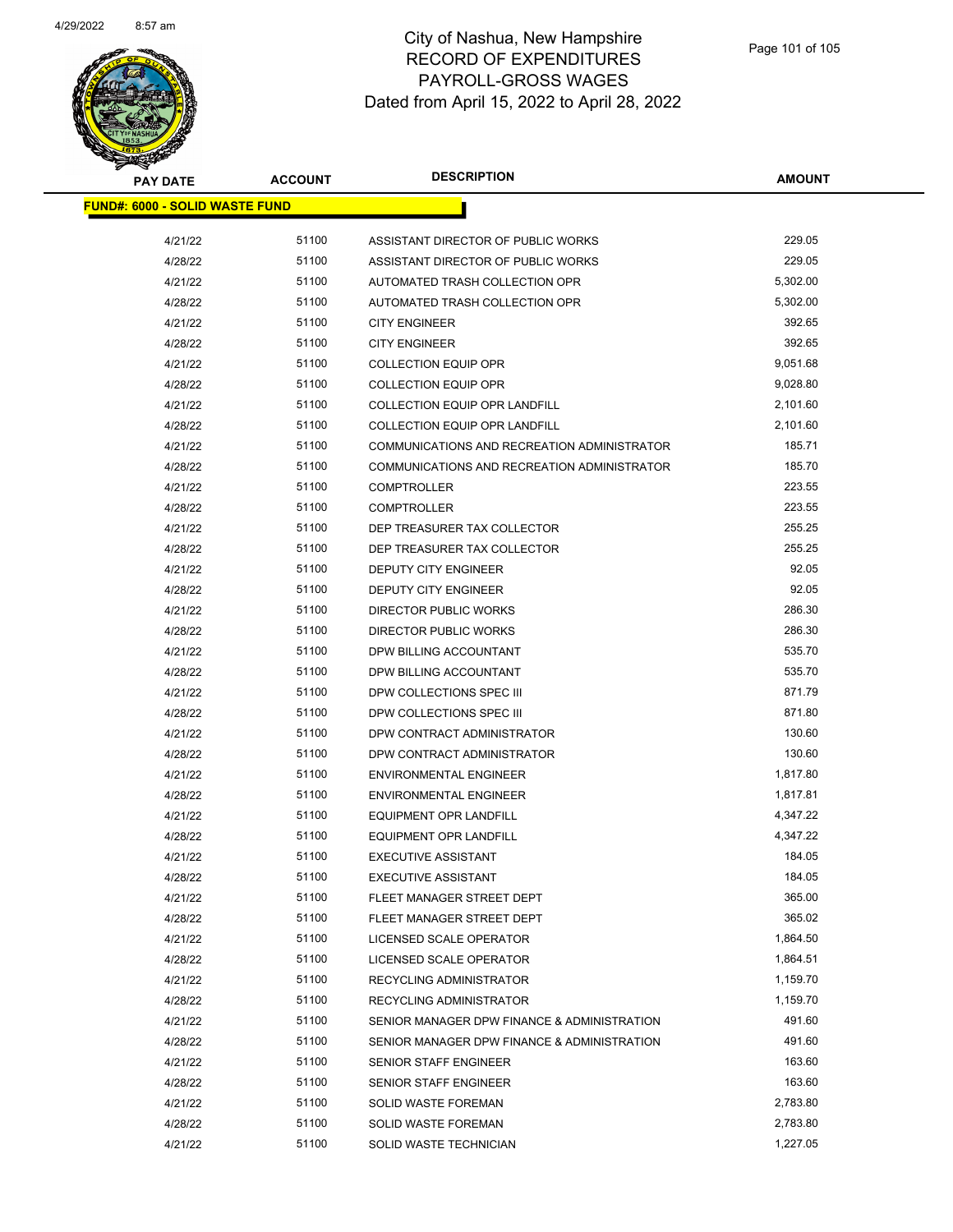

| <b>PAY DATE</b>                           | <b>ACCOUNT</b> | <b>DESCRIPTION</b>                   | <b>AMOUNT</b> |
|-------------------------------------------|----------------|--------------------------------------|---------------|
| <b>FUND#: 6000 - SOLID WASTE FUND</b>     |                |                                      |               |
| 4/28/22                                   | 51100          | SOLID WASTE TECHNICIAN               | 1,227.05      |
| 4/21/22                                   | 51100          | SUPERINTENDENT OF SOLID WASTE        | 2,045.05      |
| 4/28/22                                   | 51100          | SUPERINTENDENT OF SOLID WASTE        | 2,045.05      |
| 4/28/22                                   | 51300          | AUTO MECHANIC 1ST CLASS              | 131.09        |
| 4/21/22                                   | 51300          | AUTOMATED TRASH COLLECTION OPR       | 222.84        |
| 4/28/22                                   | 51300          | AUTOMATED TRASH COLLECTION OPR       | 202.60        |
| 4/21/22                                   | 51300          | <b>COLLECTION EQUIP OPR</b>          | 681.78        |
| 4/28/22                                   | 51300          | <b>COLLECTION EQUIP OPR</b>          | 1,924.99      |
| 4/21/22                                   | 51300          | <b>COLLECTION EQUIP OPR LANDFILL</b> | 201.38        |
| 4/28/22                                   | 51300          | <b>COLLECTION EQUIP OPR LANDFILL</b> | 361.50        |
| 4/21/22                                   | 51300          | DPW COLLECTIONS SPEC III             | 4.08          |
| 4/28/22                                   | 51300          | DPW COLLECTIONS SPEC III             | 4.08          |
| 4/21/22                                   | 51300          | <b>EQUIPMENT OPR LANDFILL</b>        | 1,091.98      |
| 4/28/22                                   | 51300          | <b>EQUIPMENT OPR LANDFILL</b>        | 1,595.56      |
| 4/21/22                                   | 51300          | LICENSED SCALE OPERATOR              | 257.07        |
| 4/28/22                                   | 51300          | <b>LICENSED SCALE OPERATOR</b>       | 266.95        |
| 4/21/22                                   | 51300          | <b>SOLID WASTE FOREMAN</b>           | 926.49        |
| 4/28/22                                   | 51300          | <b>SOLID WASTE FOREMAN</b>           | 1,109.19      |
| 4/28/22                                   | 51300          | <b>TRUCK DRIVER STREET REPAIR</b>    | 705.39        |
| 4/21/22                                   | 51400          | <b>TEMPORARY RUBBISH COLLECTOR</b>   | 1,904.00      |
| 4/28/22                                   | 51400          | <b>TEMPORARY RUBBISH COLLECTOR</b>   | 2,720.00      |
| 4/21/22                                   | 51600          | <b>COLLECTION EQUIP OPR</b>          | 400.00        |
| <b>TOTAL FUND 6000 - SOLID WASTE FUND</b> |                |                                      | \$88,500.43   |

#### **FUND#: 6200 - WASTEWATER FUND**

| 4/21/22 | 51100 | ADMINISTRATIVE ASSISTANT II                 | 798.84   |
|---------|-------|---------------------------------------------|----------|
| 4/28/22 | 51100 | ADMINISTRATIVE ASSISTANT II                 | 798.85   |
| 4/21/22 | 51100 | <b>ANALYTICAL CHEMIST</b>                   | 889.30   |
| 4/28/22 | 51100 | ANAI YTICAL CHEMIST                         | 889.30   |
| 4/21/22 | 51100 | ASSISTANT DIRECTOR OF PUBLIC WORKS          | 229.05   |
| 4/28/22 | 51100 | ASSISTANT DIRECTOR OF PUBLIC WORKS          | 229.05   |
| 4/21/22 | 51100 | <b>CITY ENGINEER</b>                        | 916.15   |
| 4/28/22 | 51100 | <b>CITY ENGINEER</b>                        | 916.15   |
| 4/21/22 | 51100 | COLLECTION SYSTEMS OPERATOR                 | 3,061.90 |
| 4/28/22 | 51100 | <b>COLLECTION SYSTEMS OPERATOR</b>          | 2,385.90 |
| 4/21/22 | 51100 | <b>COLLECTION SYSTEMS TECHNICIAN</b>        | 2,276.80 |
| 4/28/22 | 51100 | <b>COLLECTION SYSTEMS TECHNICIAN</b>        | 2,276.81 |
| 4/21/22 | 51100 | COLLECTIONS SPEC II                         | 864.70   |
| 4/28/22 | 51100 | COLLECTIONS SPEC II                         | 864.70   |
| 4/21/22 | 51100 | COMMUNICATIONS AND RECREATION ADMINISTRATOR | 260.00   |
| 4/28/22 | 51100 | COMMUNICATIONS AND RECREATION ADMINISTRATOR | 260.00   |
| 4/21/22 | 51100 | <b>COMPTROLLER</b>                          | 447.20   |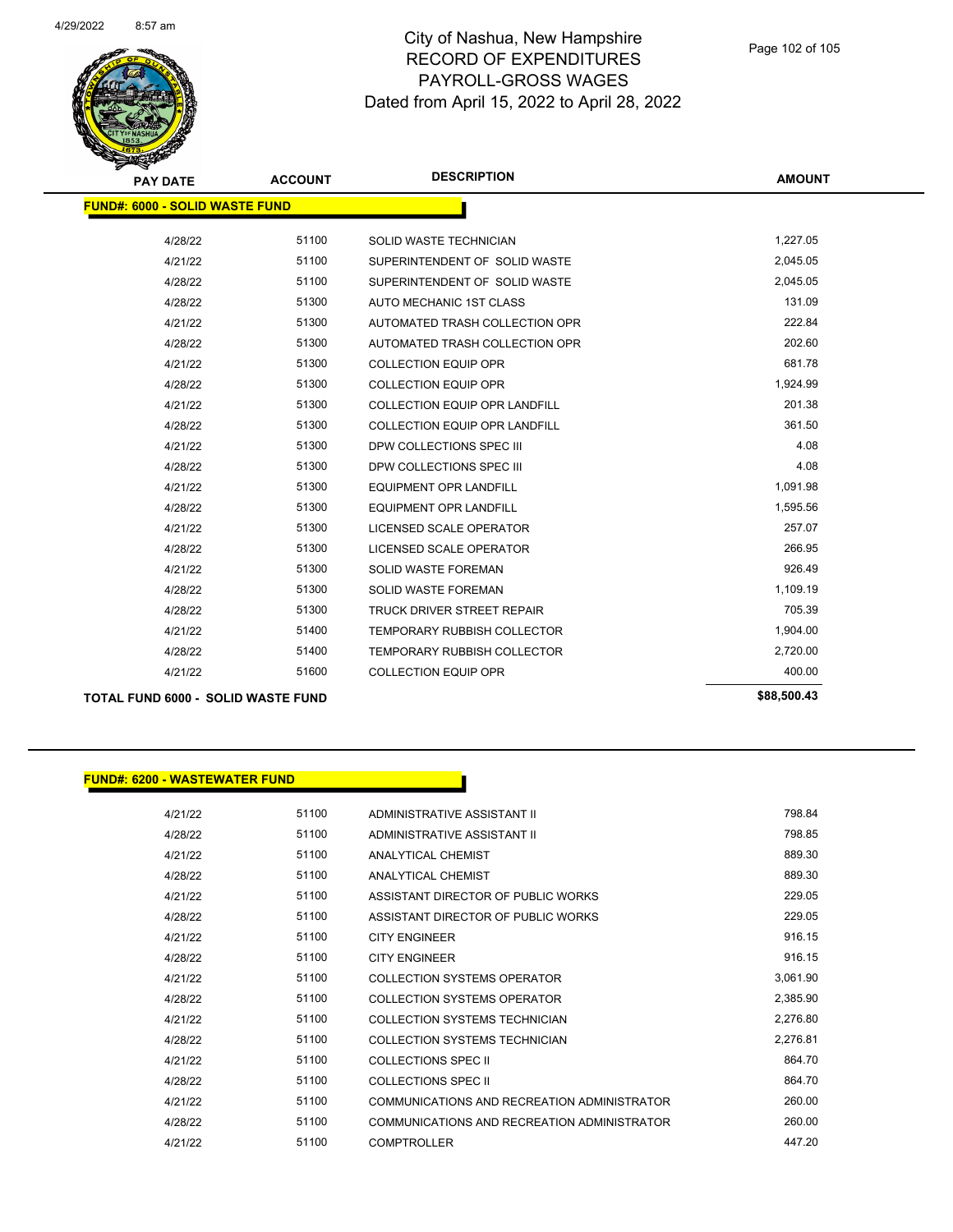

| <b>PAY DATE</b>                       | <b>ACCOUNT</b> | <b>DESCRIPTION</b>                          | <b>AMOUNT</b> |
|---------------------------------------|----------------|---------------------------------------------|---------------|
| <u> FUND#: 6200 - WASTEWATER FUND</u> |                |                                             |               |
|                                       |                |                                             |               |
| 4/28/22                               | 51100          | <b>COMPTROLLER</b>                          | 447.20        |
| 4/21/22                               | 51100          | DEP TREASURER TAX COLLECTOR                 | 255.20        |
| 4/28/22                               | 51100          | DEP TREASURER TAX COLLECTOR                 | 255.20        |
| 4/21/22                               | 51100          | DEPUTY CITY ENGINEER                        | 920.25        |
| 4/28/22                               | 51100          | <b>DEPUTY CITY ENGINEER</b>                 | 920.25        |
| 4/21/22                               | 51100          | <b>DIRECTOR PUBLIC WORKS</b>                | 572.60        |
| 4/28/22                               | 51100          | DIRECTOR PUBLIC WORKS                       | 572.60        |
| 4/21/22                               | 51100          | DPW BILLING ACCOUNTANT                      | 535.70        |
| 4/28/22                               | 51100          | DPW BILLING ACCOUNTANT                      | 535.70        |
| 4/21/22                               | 51100          | DPW COLLECTIONS SPEC III                    | 871.81        |
| 4/28/22                               | 51100          | DPW COLLECTIONS SPEC III                    | 871.80        |
| 4/21/22                               | 51100          | DPW CONTRACT ADMINISTRATOR                  | 783.60        |
| 4/28/22                               | 51100          | DPW CONTRACT ADMINISTRATOR                  | 783.60        |
| 4/21/22                               | 51100          | ELECTRICAL DIAGNOSTIC TECH I                | 2,856.02      |
| 4/28/22                               | 51100          | ELECTRICAL DIAGNOSTIC TECH I                | 2,856.03      |
| 4/21/22                               | 51100          | ENVIRONMENTAL PERMIT & PROGRAMS COORDINATOR | 1,429.90      |
| 4/28/22                               | 51100          | ENVIRONMENTAL PERMIT & PROGRAMS COORDINATOR | 1,429.91      |
| 4/21/22                               | 51100          | <b>EXECUTIVE ASSISTANT</b>                  | 184.05        |
| 4/28/22                               | 51100          | <b>EXECUTIVE ASSISTANT</b>                  | 184.05        |
| 4/21/22                               | 51100          | FLEET MANAGER STREET DEPT                   | 121.69        |
| 4/28/22                               | 51100          | FLEET MANAGER STREET DEPT                   | 121.69        |
| 4/21/22                               | 51100          | <b>GIS SPECIALIST</b>                       | 806.65        |
| 4/28/22                               | 51100          | <b>GIS SPECIALIST</b>                       | 806.65        |
| 4/21/22                               | 51100          | MECHANIC WWTP 1ST CLASS                     | 4,670.40      |
| 4/28/22                               | 51100          | <b>MECHANIC WWTP 1ST CLASS</b>              | 4,670.40      |
| 4/21/22                               | 51100          | OPERATOR II WWTP 1st                        | 5,816.00      |
| 4/28/22                               | 51100          | OPERATOR II WWTP 1st                        | 5,816.00      |
| 4/21/22                               | 51100          | OPERATOR II WWTP 2nd                        | 1,175.20      |
| 4/28/22                               | 51100          | OPERATOR II WWTP 2nd                        | 1,175.20      |
| 4/21/22                               | 51100          | OPERATOR II WWTP 3rd                        | 2,358.40      |
| 4/28/22                               | 51100          | OPERATOR II WWTP 3rd                        | 2,358.40      |
| 4/21/22                               | 51100          | OPERATOR III WWTP 1st                       | 2,456.00      |
| 4/28/22                               | 51100          | <b>OPERATOR III WWTP 1st</b>                | 2,456.00      |
| 4/21/22                               | 51100          | PLANT OPERATIONS SUPERVISOR                 | 1,601.64      |
| 4/28/22                               | 51100          | PLANT OPERATIONS SUPERVISOR                 | 1,601.65      |
| 4/21/22                               | 51100          | PROCESS CHEMIST                             | 1,053.45      |
| 4/28/22                               | 51100          | PROCESS CHEMIST                             | 1,053.45      |
| 4/21/22                               | 51100          | SENIOR MANAGER DPW FINANCE & ADMINISTRATION | 491.60        |
| 4/28/22                               | 51100          | SENIOR MANAGER DPW FINANCE & ADMINISTRATION | 491.60        |
| 4/21/22                               | 51100          | <b>SENIOR STAFF ENGINEER</b>                | 2,631.55      |
| 4/28/22                               | 51100          | SENIOR STAFF ENGINEER                       | 2,631.56      |
| 4/21/22                               | 51100          | <b>STAFF ENGINEER</b>                       | 1,258.80      |
| 4/28/22                               | 51100          | <b>STAFF ENGINEER</b>                       | 1,258.80      |
| 4/21/22                               | 51100          | SUPERINTENDENT OF WASTEWATER                | 2,236.60      |
| 4/28/22                               | 51100          | SUPERINTENDENT OF WASTEWATER                | 2,236.60      |
|                                       |                |                                             |               |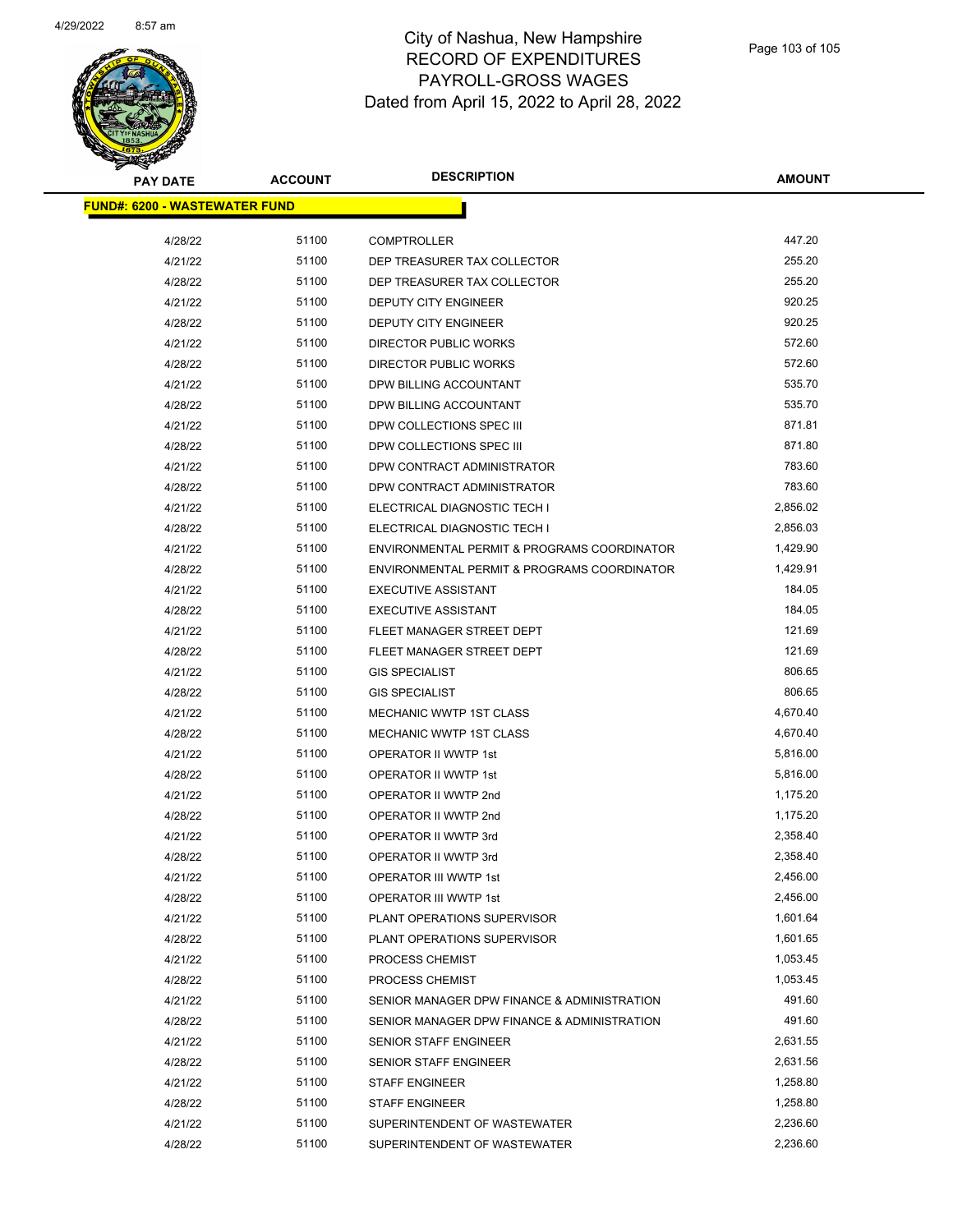

| <b>PAY DATE</b>                          | <b>ACCOUNT</b> | <b>DESCRIPTION</b>                   | <b>AMOUNT</b> |
|------------------------------------------|----------------|--------------------------------------|---------------|
| <b>FUND#: 6200 - WASTEWATER FUND</b>     |                |                                      |               |
| 4/21/22                                  | 51100          | <b>SUPV LABORATORY</b>               | 1,300.50      |
| 4/28/22                                  | 51100          | <b>SUPV LABORATORY</b>               | 1,300.50      |
| 4/21/22                                  | 51100          | WASTEWATER ASSISTANT 2ND SHIFT       | 982.40        |
| 4/28/22                                  | 51100          | WASTEWATER ASSISTANT 2ND SHIFT       | 982.40        |
| 4/21/22                                  | 51100          | <b>WASTEWATER FOREMAN</b>            | 2,731.60      |
| 4/28/22                                  | 51100          | <b>WASTEWATER FOREMAN</b>            | 2,835.99      |
| 4/21/22                                  | 51100          | <b>WASTEWATER PROJECT ENGINEER</b>   | 1,636.05      |
| 4/28/22                                  | 51100          | <b>WASTEWATER PROJECT ENGINEER</b>   | 1,636.05      |
| 4/21/22                                  | 51300          | <b>COLLECTION SYSTEMS OPERATOR</b>   | 259.33        |
| 4/28/22                                  | 51300          | <b>COLLECTION SYSTEMS TECHNICIAN</b> | 194.04        |
| 4/21/22                                  | 51300          | DPW COLLECTIONS SPEC III             | 4.09          |
| 4/28/22                                  | 51300          | DPW COLLECTIONS SPEC III             | 4.09          |
| 4/28/22                                  | 51300          | MECHANIC WWTP 1ST CLASS              | 352.57        |
| 4/28/22                                  | 51300          | <b>OPERATOR II WWTP 1st</b>          | 702.48        |
| 4/21/22                                  | 51300          | OPERATOR II WWTP 3rd                 | 1,053.71      |
| 4/28/22                                  | 51300          | OPERATOR II WWTP 3rd                 | 711.00        |
| 4/21/22                                  | 51300          | <b>OPERATOR III WWTP 1st</b>         | 377.28        |
| 4/28/22                                  | 51300          | <b>OPERATOR III WWTP 1st</b>         | 754.56        |
| 4/21/22                                  | 51300          | PROCESS CHEMIST                      | 148.14        |
| 4/21/22                                  | 51300          | <b>WASTEWATER FOREMAN</b>            | 378.45        |
| 4/28/22                                  | 51300          | <b>WASTEWATER FOREMAN</b>            | 1,096.13      |
| 4/21/22                                  | 51400          | <b>INTERN</b>                        | 527.00        |
| 4/28/22                                  | 51400          | <b>INTERN</b>                        | 527.00        |
| <b>TOTAL FUND 6200 - WASTEWATER FUND</b> | \$109,481.51   |                                      |               |

| TOTAL FUND 6500 - PROPERTY & CASUALTY FUND | \$37,976.81 |                                    |           |
|--------------------------------------------|-------------|------------------------------------|-----------|
| 4/28/22                                    | 59207       | <b>WORKERS COMPENSATION CLAIMS</b> | 12,963.94 |
| 4/21/22                                    | 59207       | <b>WORKERS COMPENSATION CLAIMS</b> | 10,097.97 |
| 4/28/22                                    | 51100       | <b>RISK MANAGER</b>                | 2,117.50  |
| 4/21/22                                    | 51100       | <b>RISK MANAGER</b>                | 2,117.50  |
| 4/28/22                                    | 51100       | <b>RISK COORDINATOR</b>            | 961.30    |
| 4/21/22                                    | 51100       | <b>RISK COORDINATOR</b>            | 961.30    |
| 4/28/22                                    | 51100       | PROPERTY AND CASUALTY ADJUSTER     | 1,329.30  |
| 4/21/22                                    | 51100       | PROPERTY AND CASUALTY ADJUSTER     | 1,329.30  |
| 4/28/22                                    | 51100       | <b>LOSS &amp; ADA SPECIALIST</b>   | 1,442.35  |
| 4/21/22                                    | 51100       | LOSS & ADA SPECIALIST              | 1,442.35  |
| 4/28/22                                    | 51100       | DEPUTY RISK MANAGER                | 1,607.00  |
| 4/21/22                                    | 51100       | <b>DEPUTY RISK MANAGER</b>         | 1,607.00  |